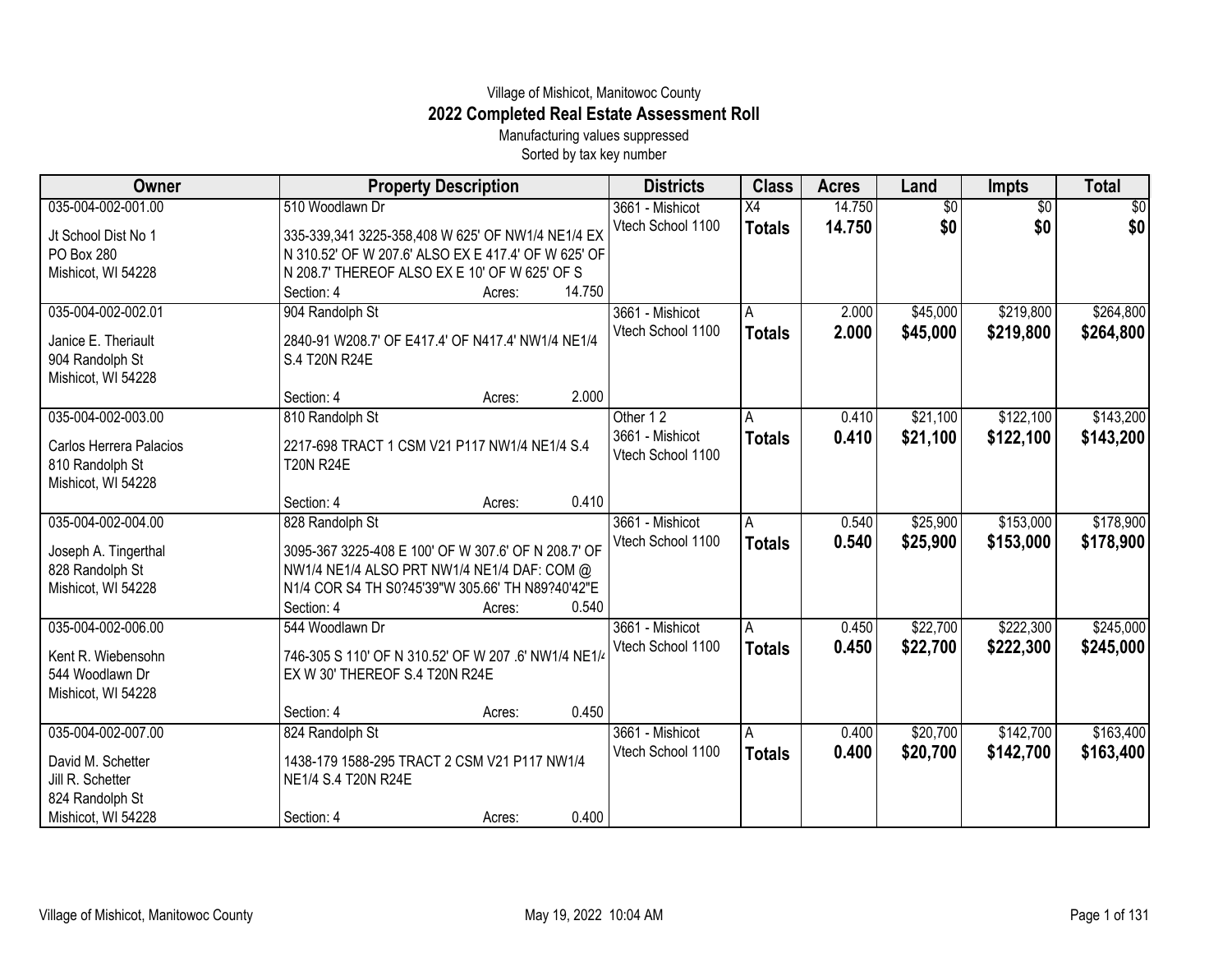| Owner                | <b>Property Description</b>                         | <b>Districts</b>  | <b>Class</b>    | <b>Acres</b> | Land       | <b>Impts</b>    | <b>Total</b>    |
|----------------------|-----------------------------------------------------|-------------------|-----------------|--------------|------------|-----------------|-----------------|
| 035-004-002-008.00   | 832 Randolph St                                     | 3661 - Mishicot   | А               | 0.560        | \$26,400   | \$146,900       | \$173,300       |
| Abraham E. Butler    | 2977-590 3227-603 PRT NW1/4 NE1/4 DAF: COM @        | Vtech School 1100 | <b>Totals</b>   | 0.560        | \$26,400   | \$146,900       | \$173,300       |
| 832 Randolph St      | N1/4 COR S4 TH E 307.6' TO POB TH CONT E 105' TH    |                   |                 |              |            |                 |                 |
| Mishicot, WI 54228   | S0?46'W 208.7' TH W 105' TH N0?46'E 208.7' TO POB   |                   |                 |              |            |                 |                 |
|                      | 0.560<br>Section: 4<br>Acres:                       |                   |                 |              |            |                 |                 |
| 035-004-002-009.00   | 846 Randolph St                                     | 3661 - Mishicot   | A               | 0.660        | \$29,000   | \$107,800       | \$136,800       |
|                      |                                                     | Vtech School 1100 | <b>Totals</b>   | 0.660        | \$29,000   | \$107,800       | \$136,800       |
| Peter A. Holmes      | 525-475 3225-358 N 208.7' OF E 122.4' OF W 535' OF  |                   |                 |              |            |                 |                 |
| Patricia J. Holmes   | NW1/4 NE1/4 ALSO PRT NW1/4 NE1/4 DAF: COM @         |                   |                 |              |            |                 |                 |
| 846 Randolph St      | N1/4 COR S4 TH S0?45'39"W 305.66' TH N89?40'42"E    |                   |                 |              |            |                 |                 |
| Mishicot, WI 54228   | 0.660<br>Section: 4<br>Acres:                       |                   |                 |              |            |                 |                 |
| 035-004-002-010.00   | 856 Randolph St                                     | 3661 - Mishicot   | A               | 0.430        | \$21,900   | \$126,200       | \$148,100       |
| Barbara J. Palmquist | 730-669 3226-8 E 80' OF W 615' OF N 208.7' OF NW1/4 | Vtech School 1100 | <b>Totals</b>   | 0.430        | \$21,900   | \$126,200       | \$148,100       |
| 856 Randolph St      | NE1/4 ALSO PRT NW1/4 NE1/4 DAF: COM @ N1/4          |                   |                 |              |            |                 |                 |
|                      | COR S4 TH S0?45'39"W 305.66' TH N89?40'42"E         |                   |                 |              |            |                 |                 |
| Mishicot, WI 54228   | 0.430                                               |                   |                 |              |            |                 |                 |
|                      | Section: 4<br>Acres:                                |                   |                 |              |            |                 |                 |
| 035-004-002-011.00   | 878 Randolph St                                     | 3661 - Mishicot   | A               | 1.120        | \$40,600   | \$151,800       | \$192,400       |
| David R. Katzka      | 3078-417 N 281.83' OF E 170' OF W876' NW1/4 NE1/4   | Vtech School 1100 | <b>Totals</b>   | 1.120        | \$40,600   | \$151,800       | \$192,400       |
| 878 Randolph St      | S.4 T20N R24E                                       |                   |                 |              |            |                 |                 |
| Mishicot, WI 54228   |                                                     |                   |                 |              |            |                 |                 |
|                      | 1.120<br>Section: 4<br>Acres:                       |                   |                 |              |            |                 |                 |
| 035-004-002-012.00   | 868 Randolph St                                     | 3661 - Mishicot   | A               | 1.410        | \$42,100   | \$83,100        | \$125,200       |
|                      |                                                     | Vtech School 1100 | <b>Totals</b>   | 1.410        | \$42,100   | \$83,100        | \$125,200       |
| Edward C. Puta       | 2314-161 N 417.4' OF E 261' OF W 876' OF NW1/4      |                   |                 |              |            |                 |                 |
| Rhonda K. Puta       | NE1/4 EX N 281.83' OF E 170' THEREOF ALSO           |                   |                 |              |            |                 |                 |
| 868 Randolph St      | INCLUDING E 10' OF W 625' OF N 417.41' OF NW1/4     |                   |                 |              |            |                 |                 |
| Mishicot, WI 54228   | 1.410<br>Section: 4<br>Acres:                       |                   |                 |              |            |                 |                 |
| 035-004-002-013.00   | Randolph St                                         | 3661 - Mishicot   | $\overline{X4}$ | 14.350       | $\sqrt{6}$ | $\overline{60}$ | $\sqrt{50}$     |
| Jt School Dist No 1  | 335-341 NW1/4 NE1/4 EX W 625' EX N 417.4' OF E      | Vtech School 1100 | <b>Totals</b>   | 14.350       | \$0        | \$0             | \$0             |
| PO Box 280           | 704.4' +- ANNEX V2659 P461 S.4 T20N R24E            |                   |                 |              |            |                 |                 |
| Mishicot, WI 54228   |                                                     |                   |                 |              |            |                 |                 |
|                      | 14.350<br>Section: 4                                |                   |                 |              |            |                 |                 |
|                      | Acres:                                              |                   |                 |              |            |                 |                 |
| 035-004-002-013.01   | Randolph St                                         | 3661 - Mishicot   | $\overline{X4}$ | 0.220        | \$0        | $\overline{50}$ | $\overline{50}$ |
| Jt School Dist No 1  | 730-334,337 335-341 E 23' OF W 899' OF N 417.4' OF  | Vtech School 1100 | <b>Totals</b>   | 0.220        | \$0        | \$0             | \$0             |
| PO Box 280           | NW1/4 NE1/4 S.4 T20N R24E                           |                   |                 |              |            |                 |                 |
| Mishicot, WI 54228   |                                                     |                   |                 |              |            |                 |                 |
|                      | 0.220<br>Section: 4<br>Acres:                       |                   |                 |              |            |                 |                 |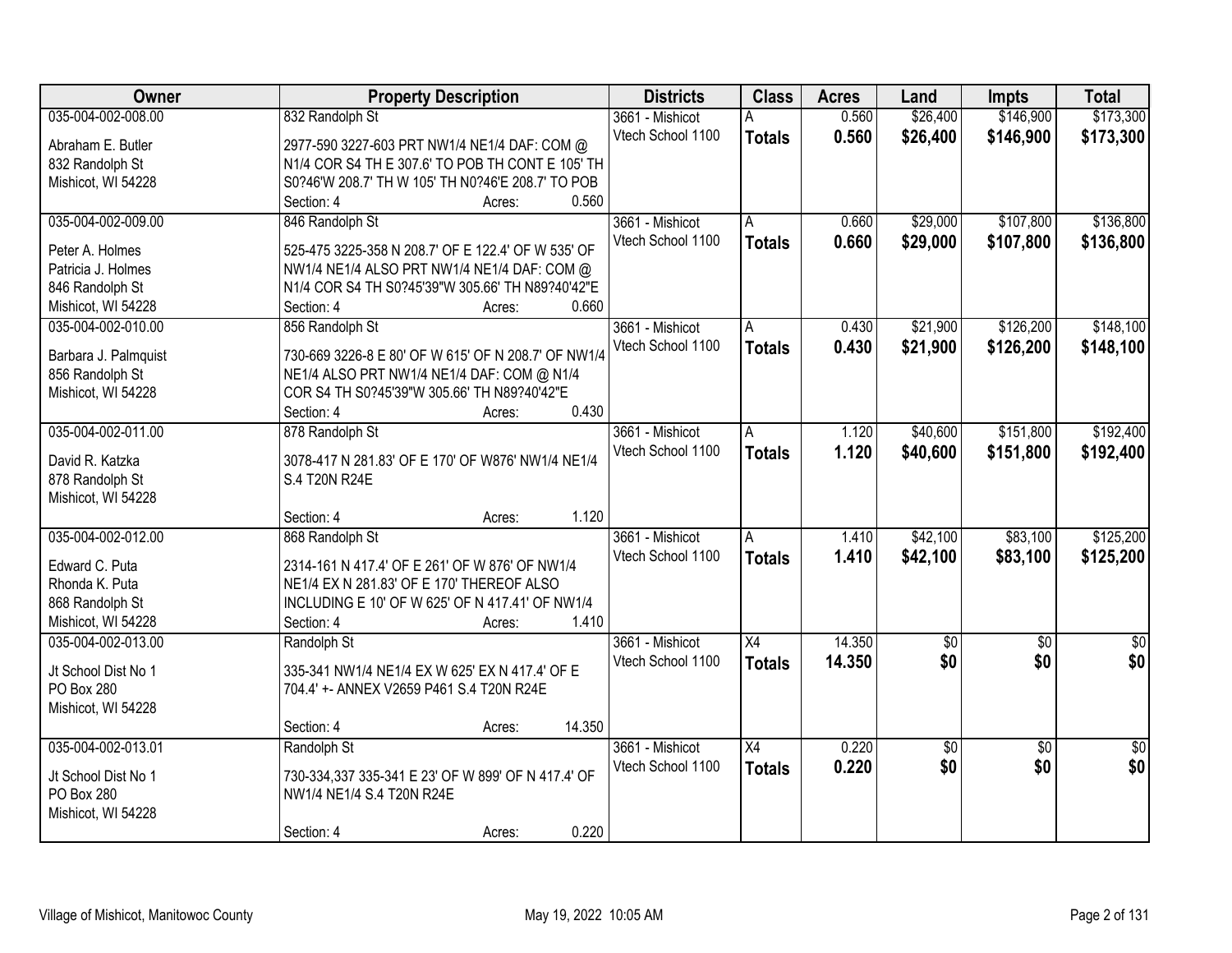| Owner                   | <b>Property Description</b>                     | <b>Districts</b>  | <b>Class</b>    | <b>Acres</b> | Land            | <b>Impts</b>    | <b>Total</b>    |
|-------------------------|-------------------------------------------------|-------------------|-----------------|--------------|-----------------|-----------------|-----------------|
| 035-004-003-001.00      | E Church St                                     | Other 12          | D               | 10.000       | \$1,900         | $\sqrt{$0}$     | \$1,900         |
| Princess Buttercup, LLC | 3195-456 THAT PRT SW1/4 NE1/4 LYG SW OF         | 3661 - Mishicot   | $\mathsf E$     | 7.300        | \$4,400         | \$0             | \$4,400         |
| 2921 Waubenoor Dr       | MISHICOT RIVER S.4 T20N R24E                    | Vtech School 1100 | <b>Totals</b>   | 17.300       | \$6,300         | \$0             | \$6,300         |
| Green Bay, WI 54301     |                                                 |                   |                 |              |                 |                 |                 |
|                         | 17.300<br>Section: 4<br>Acres:                  |                   |                 |              |                 |                 |                 |
| 035-004-003-002.00      | <b>Washington St</b>                            | 3661 - Mishicot   | $\overline{X4}$ | 23.050       | \$0             | $\overline{50}$ | \$0             |
| Jt School Dist No 1     | 335-341 SW1/4 NE1/4 LYG N & E OF RIVER ANNEX    | Vtech School 1100 | <b>Totals</b>   | 23.050       | \$0             | \$0             | \$0             |
| <b>PO Box 280</b>       | V2659 P461 S.4 T20N R24E                        |                   |                 |              |                 |                 |                 |
| Mishicot, WI 54228      |                                                 |                   |                 |              |                 |                 |                 |
|                         | 23.050<br>Section: 4<br>Acres:                  |                   |                 |              |                 |                 |                 |
| 035-004-005-002.00      | 660 Washington St                               | 3661 - Mishicot   | X4              | 22.680       | $\overline{50}$ | \$0             | $\overline{50}$ |
| Jt School Dist No 1     | 264-210 291-185 NE1/4 NW1/4 COM 370' S0D19MW OF | Vtech School 1100 | <b>Totals</b>   | 22.680       | \$0             | \$0             | \$0             |
| PO Box 280              | N1/4 COR S89D33M45SW30'TO COM S89D33M45SW       |                   |                 |              |                 |                 |                 |
| Mishicot, WI 54228      | 1233.59' S0D 04M45SE490' S68D38M45SE 26.93'     |                   |                 |              |                 |                 |                 |
|                         | 22.680<br>Section: 4<br>Acres:                  |                   |                 |              |                 |                 |                 |
| 035-004-005-003.00      | <b>Washington St</b>                            | 3661 - Mishicot   | X4              | 2.390        | \$0             | $\sqrt{6}$      | $\sqrt{50}$     |
| Village of Mishicot     | 480-676 LOT 3 CSM V35 P275 S.4 T20N R24E        | Vtech School 1100 | <b>Totals</b>   | 2.390        | \$0             | \$0             | \$0             |
| 511 E Main St           |                                                 |                   |                 |              |                 |                 |                 |
| PO Box 385              |                                                 |                   |                 |              |                 |                 |                 |
| Mishicot, WI 54228      | 2.390<br>Section: 4<br>Acres:                   |                   |                 |              |                 |                 |                 |
| 035-004-005-005.00      | <b>Washington St</b>                            | 3661 - Mishicot   | E               | 0.250        | \$200           | $\overline{30}$ | \$200           |
| Princess Buttercup, LLC | 3195-456 PRT NE1/4 NW1/4 COM SW COR SE1/4       | Vtech School 1100 | <b>Totals</b>   | 0.250        | \$200           | \$0             | \$200           |
| 2921 Waubenoor Dr       | NW1/4 N0D42MW 692.53' S83D58M30SE 492.35'       |                   |                 |              |                 |                 |                 |
| Green Bay, WI 54301     | N27D42M 30SE 826' ELY & SLY ALG RIVER TO PT     |                   |                 |              |                 |                 |                 |
|                         | 0.250<br>Section: 4<br>Acres:                   |                   |                 |              |                 |                 |                 |
| 035-004-005-006.00      | Washington St                                   | 3661 - Mishicot   | X4              | 0.360        | $\overline{50}$ | $\overline{50}$ | $\sqrt{$0]}$    |
| School Dist of Mishicot | 1188-722 NE1/4 NW1/4 N OF RIVER EX N870.03' EX  | Vtech School 1100 | <b>Totals</b>   | 0.360        | \$0             | \$0             | \$0             |
| PO Box 280              | COM 870.03' S0D 19MW OF N1/4 COR S89D33M45SW    |                   |                 |              |                 |                 |                 |
| Mishicot, WI 54228      | 1061' S0D4M45SE TO N LN RIVER 149' E TO E LN    |                   |                 |              |                 |                 |                 |
|                         | 0.360<br>Section: 4<br>Acres:                   |                   |                 |              |                 |                 |                 |
| 035-004-006-003.00      | 524 Washington St                               | 3661 - Mishicot   | A               | 0.165        | \$9,700         | \$70,800        | \$80,500        |
| Donald J. Sharlein      | 1400-699 NW1/4NW1/4COM AT PT 33'S43D 30MW       | Vtech School 1100 | <b>Totals</b>   | 0.165        | \$9,700         | \$70,800        | \$80,500        |
| Kelly Sharlein          | FROM NE COR WASHINGTON ST S43D30MW 60'          |                   |                 |              |                 |                 |                 |
| 524 Washington St       | S46D30ME 120' N43D30ME60' N46D30MW 120' TO      |                   |                 |              |                 |                 |                 |
| Mishicot, WI 54228      | 0.165<br>Section: 4<br>Acres:                   |                   |                 |              |                 |                 |                 |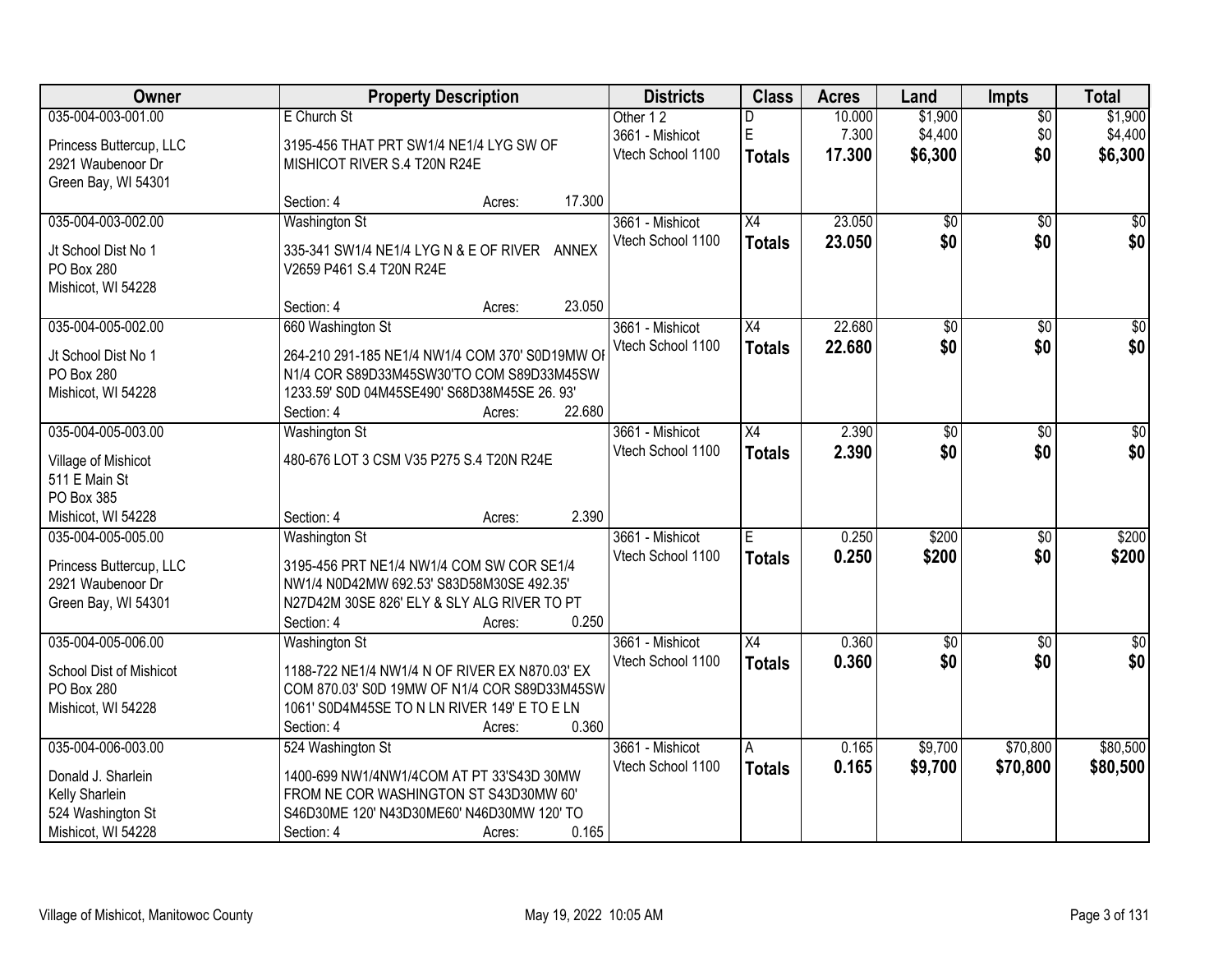| Owner                                   | <b>Property Description</b>                                                     | <b>Districts</b>  | <b>Class</b>    | <b>Acres</b> | Land            | <b>Impts</b>    | <b>Total</b>     |
|-----------------------------------------|---------------------------------------------------------------------------------|-------------------|-----------------|--------------|-----------------|-----------------|------------------|
| 035-004-006-004.00                      | 516 Washington St                                                               | 3661 - Mishicot   | А               | 0.470        | \$23,600        | \$92,000        | \$115,600        |
| Tyler J. Schleis                        | NW1/4 NW1/4 COM 93' S43D30MW FROM NE COR                                        | Vtech School 1100 | <b>Totals</b>   | 0.470        | \$23,600        | \$92,000        | \$115,600        |
| 516 Washington St                       | WASHINGTON ST S46D30ME120' N43D30ME60' S8D                                      |                   |                 |              |                 |                 |                  |
| Mishicot, WI 54228                      | 17MW104' N46D30MW60' S43D30M W80'                                               |                   |                 |              |                 |                 |                  |
|                                         | 0.470<br>Section: 4<br>Acres:                                                   |                   |                 |              |                 |                 |                  |
| 035-004-006-005.00                      | 506 Washington St                                                               | 3661 - Mishicot   | A               | 0.550        | \$26,100        | \$121,500       | \$147,600        |
|                                         |                                                                                 | Vtech School 1100 | <b>Totals</b>   | 0.550        | \$26,100        | \$121,500       | \$147,600        |
| Dennis Beeck                            | 616-33 NW1/4 NW1/4 COM 198'S43D30MW FROM NE<br>COR WASHINGTON ST S43D30MW129.5' |                   |                 |              |                 |                 |                  |
| 506 Washington St<br>Mishicot, WI 54228 | N46D30ME92' SE127' N43D30ME 129.5' N46D                                         |                   |                 |              |                 |                 |                  |
|                                         | 0.550<br>Section: 4<br>Acres:                                                   |                   |                 |              |                 |                 |                  |
| 035-004-006-006.00                      | Washington St                                                                   | 3661 - Mishicot   | $\overline{X4}$ | 1.690        | $\overline{50}$ | $\overline{50}$ | $\overline{50}$  |
|                                         |                                                                                 | Vtech School 1100 | <b>Totals</b>   | 1.690        | \$0             | \$0             | \$0              |
| School Dist of Mishicot                 | 3100-636 PRT NW1/4 NW1/4 S4 T20N R24E & PRT                                     |                   |                 |              |                 |                 |                  |
| 660 Washington St                       | LOT 4 BLK 2 EDWARD KRAJNIK'S SUBD #1 DAF: CON                                   |                   |                 |              |                 |                 |                  |
| Mishicot, WI 54228                      | @ NE COR LOT 4 BLK 2 EDWARD KRAJNIK'S SUBD                                      |                   |                 |              |                 |                 |                  |
|                                         | 1.690<br>Section: 4<br>Acres:                                                   |                   |                 |              |                 |                 |                  |
| 035-004-006-007.00                      | 420 Washington St                                                               | 3661 - Mishicot   | A               | 0.680        | \$45,000        | \$88,300        | \$133,300        |
| Austin M. Gezella                       | 3181-261 NW1/4 NW1/4 COM AT PT 327' S 43D30MW                                   | Vtech School 1100 | <b>Totals</b>   | 0.680        | \$45,000        | \$88,300        | \$133,300        |
| 420 Washington St                       | OF NE COR WASHINGTON ST S46D30ME 92' SE127'                                     |                   |                 |              |                 |                 |                  |
| Mishicot, WI 54228                      | S43D 30MW12' S14D14ME97' TO RIVER WLY ALG                                       |                   |                 |              |                 |                 |                  |
|                                         | 0.680<br>Section: 4<br>Acres:                                                   |                   |                 |              |                 |                 |                  |
| 035-004-006-007.01                      | 408 Washington St                                                               | 3661 - Mishicot   | $\overline{X4}$ | 0.280        | $\overline{30}$ | $\overline{30}$ | $\overline{\$0}$ |
| Village of Mishicot                     | 280-110 689-744 PRT NW1/4 NW1/4 COM INT S LN                                    | Vtech School 1100 | <b>Totals</b>   | 0.280        | \$0             | \$0             | \$0              |
| 511 E Main St                           | ELIZABETH ST. EXT & SLY LN WASHINGTON ST.,                                      |                   |                 |              |                 |                 |                  |
| PO Box 385                              | NELY ALG SLY LN WASHINGTON ST. TO PT 120' N                                     |                   |                 |              |                 |                 |                  |
| Mishicot, WI 54228                      | 0.280<br>Section: 4<br>Acres:                                                   |                   |                 |              |                 |                 |                  |
| 035-004-006-008.00                      | Willow Dr                                                                       | 3661 - Mishicot   | X4              | 1.475        | $\sqrt{$0}$     | $\sqrt{6}$      | $\frac{1}{6}$    |
|                                         |                                                                                 | Vtech School 1100 | <b>Totals</b>   | 1.475        | \$0             | \$0             | \$0              |
| Village of Mishicot                     | 2313-138 LOT 1 CSM V35 P289 S.4 T20N R24E                                       |                   |                 |              |                 |                 |                  |
| 511 E Main St                           |                                                                                 |                   |                 |              |                 |                 |                  |
| PO Box 385                              |                                                                                 |                   |                 |              |                 |                 |                  |
| Mishicot, WI 54228                      | 1.475<br>Section: 4<br>Acres:                                                   |                   |                 |              |                 |                 |                  |
| 035-004-006-009.00                      | 102 Washington St                                                               | 3661 - Mishicot   | А               | 1.010        | \$40,000        | \$64,400        | \$104,400        |
| Jill J. Ney                             | 1112-235 NW1/4 NW1/4 LYG N&W E TWIN RIVER & E                                   | Vtech School 1100 | <b>Totals</b>   | 1.010        | \$40,000        | \$64,400        | \$104,400        |
| 102 Washington St                       | OF WASH. ST & S OF N LN ELIZ. ST EX PCLS SOLD                                   |                   |                 |              |                 |                 |                  |
| Mishicot, WI 54228                      | TO VILL.& EX N 270.2' MEAS. ALG WASH. ST BUT                                    |                   |                 |              |                 |                 |                  |
|                                         | 1.010<br>Section: 4<br>Acres:                                                   |                   |                 |              |                 |                 |                  |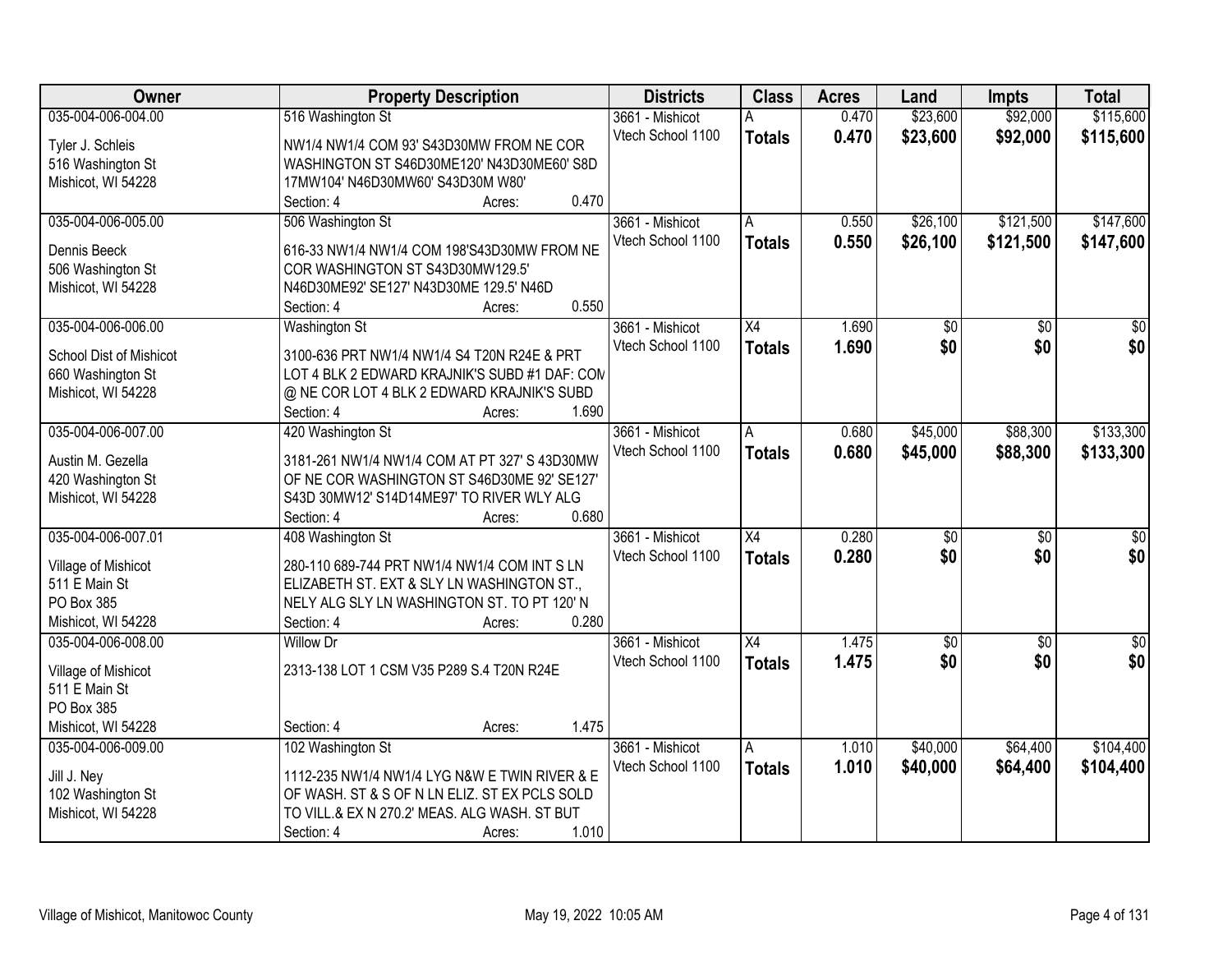| Owner                          | <b>Property Description</b>                                                         |        |       | <b>Districts</b>  | <b>Class</b>  | <b>Acres</b> | Land            | <b>Impts</b>    | <b>Total</b> |
|--------------------------------|-------------------------------------------------------------------------------------|--------|-------|-------------------|---------------|--------------|-----------------|-----------------|--------------|
| 035-004-006-009.02             | 312 Washington St                                                                   |        |       | 3661 - Mishicot   | A             | 0.630        | \$34,400        | \$23,800        | \$58,200     |
| Robert J. Dunn                 | 610-624 661-54 NW1/4 NW1/4 COM SE COR INT                                           |        |       | Vtech School 1100 | <b>Totals</b> | 0.630        | \$34,400        | \$23,800        | \$58,200     |
| Elizabeth Dunn                 | WASHINGTON ST & ELIZABETH ST SELY 77' TO                                            |        |       |                   |               |              |                 |                 |              |
| 1911 Wild Oak Dr #1            | RIVER SWLY ALG RIVER 192' NWLY 200' TO SELY LN                                      |        |       |                   |               |              |                 |                 |              |
| Manitowoc, WI 54220            | Section: 4                                                                          | Acres: | 0.630 |                   |               |              |                 |                 |              |
| 035-004-006-010.00             |                                                                                     |        |       | 3661 - Mishicot   | X4            | 1.472        | \$0             | $\overline{30}$ | \$0          |
|                                |                                                                                     |        |       | Vtech School 1100 | <b>Totals</b> | 1.472        | \$0             | \$0             | \$0          |
| Village of Mishicot            | 2313-138 LOT 2 CSM V35 P289 S.4 T20N R24E                                           |        |       |                   |               |              |                 |                 |              |
| 511 E Main St                  |                                                                                     |        |       |                   |               |              |                 |                 |              |
| PO Box 385                     |                                                                                     |        | 1.472 |                   |               |              |                 |                 |              |
| Mishicot, WI 54228             | Section: 4                                                                          | Acres: |       |                   |               |              |                 |                 |              |
| 035-004-006-011.00             |                                                                                     |        |       | 3661 - Mishicot   | X4            | 1.403        | $\overline{50}$ | \$0             | $\sqrt{50}$  |
| Village of Mishicot            | 2313-138 LOT 3 CSM V35 P289 S.4 T20N R24E                                           |        |       | Vtech School 1100 | <b>Totals</b> | 1.403        | \$0             | \$0             | \$0          |
| 511 E Main St                  |                                                                                     |        |       |                   |               |              |                 |                 |              |
| PO Box 385                     |                                                                                     |        |       |                   |               |              |                 |                 |              |
| Mishicot, WI 54228             | Section: 4                                                                          | Acres: | 1.403 |                   |               |              |                 |                 |              |
| 035-004-006-012.00             |                                                                                     |        |       | 3661 - Mishicot   | X4            | 1.254        | \$0             | \$0             | $\sqrt{50}$  |
| Village of Mishicot            | 2313-138 LOT 4 CSM V35 P289 S.4 T20N R24E                                           |        |       | Vtech School 1100 | <b>Totals</b> | 1.254        | \$0             | \$0             | \$0          |
| 511 E Main St                  |                                                                                     |        |       |                   |               |              |                 |                 |              |
| PO Box 385                     |                                                                                     |        |       |                   |               |              |                 |                 |              |
| Mishicot, WI 54228             | Section: 4                                                                          | Acres: | 1.254 |                   |               |              |                 |                 |              |
| 035-004-006-142.00             | <b>Washington St</b>                                                                |        |       | 3661 - Mishicot   | X4            | 0.830        | $\overline{50}$ | $\overline{50}$ | $\sqrt{50}$  |
|                                |                                                                                     |        |       | Vtech School 1100 | <b>Totals</b> | 0.830        | \$0             | \$0             | \$0          |
| Village of Mishicot            | 336-287 NW1/4 NW1/4 LYG S & W OF MISHICOT                                           |        |       |                   |               |              |                 |                 |              |
| 511 E Main St                  | RIVER S.4 T.20 R.24                                                                 |        |       |                   |               |              |                 |                 |              |
| PO Box 385                     |                                                                                     |        |       |                   |               |              |                 |                 |              |
| Mishicot, WI 54228             | Section: 4                                                                          | Acres: | 0.830 |                   |               |              |                 |                 |              |
| 035-004-007-001.01             | 605 Willow Dr                                                                       |        |       | 3661 - Mishicot   | X4            | 2.176        | $\sqrt{6}$      | $\overline{50}$ | \$0          |
| Village of Mishicot            | 276-443 490-27 LOT 1 CSM V35 P275 S.4 T20N R24E                                     |        |       | Vtech School 1100 | <b>Totals</b> | 2.176        | \$0             | \$0             | \$0          |
| 511 E Main St                  |                                                                                     |        |       |                   |               |              |                 |                 |              |
| PO Box 385                     |                                                                                     |        |       |                   |               |              |                 |                 |              |
| Mishicot, WI 54228             | Section: 4                                                                          | Acres: | 2.176 |                   |               |              |                 |                 |              |
| 035-004-007-001.02             | 250 S Main St                                                                       |        |       | 3661 - Mishicot   | X4            | 0.390        | $\overline{50}$ | $\overline{30}$ | $\sqrt{50}$  |
|                                |                                                                                     |        |       | Vtech School 1100 | <b>Totals</b> | 0.390        | \$0             | \$0             | \$0          |
| General Telephone Company of   | 389-306 SW1/4 NW1/4 COM 574' E OF W1/4 COR                                          |        |       |                   |               |              |                 |                 |              |
| Wisconsin<br>c/o Verizon North | N7DW 789.3' TO BEG N87D22M45SE215'<br>N5D47M45SE 76' S87D22M45SW 231.89' S7D E75.4' |        |       |                   |               |              |                 |                 |              |
| PO Box 152206                  | Section: 4                                                                          |        | 0.000 |                   |               |              |                 |                 |              |
| Irving, TX 75015               |                                                                                     | Acres: |       |                   |               |              |                 |                 |              |
|                                |                                                                                     |        |       |                   |               |              |                 |                 |              |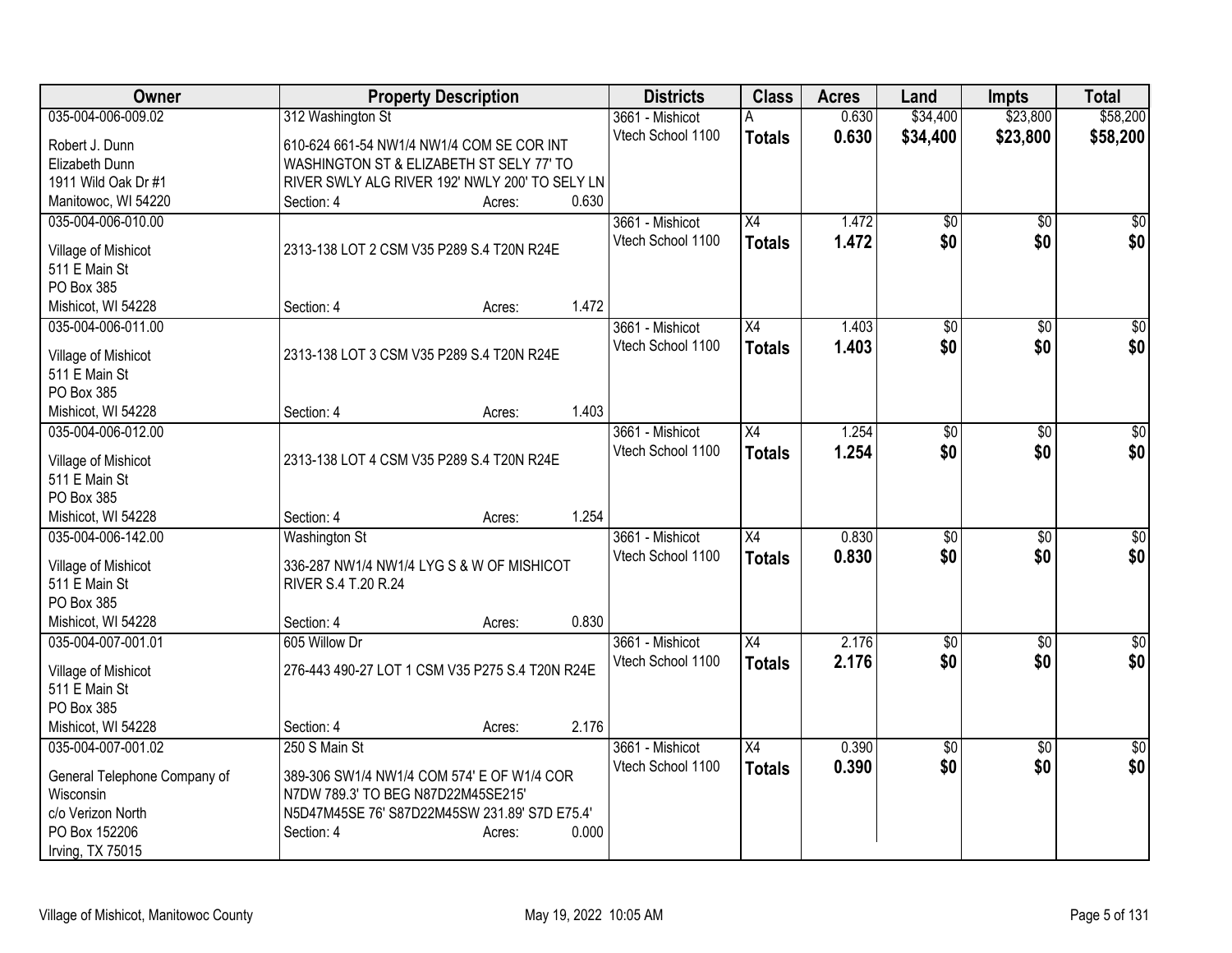| Owner                               | <b>Property Description</b>                                               | <b>Districts</b>  | <b>Class</b>    | <b>Acres</b> | Land     | <b>Impts</b>    | <b>Total</b>    |
|-------------------------------------|---------------------------------------------------------------------------|-------------------|-----------------|--------------|----------|-----------------|-----------------|
| 035-004-007-001.03                  | 238 S Main St                                                             | 3661 - Mishicot   | А               | 0.740        | \$31,100 | \$80,500        | \$111,600       |
| Rjs Investments LLC                 | 1934-213 SW1/4 NW1/4 COM 574' E OF W1/4 COR                               | Vtech School 1100 | <b>Totals</b>   | 0.740        | \$31,100 | \$80,500        | \$111,600       |
| 8704 Center Rd                      | N7DW 864.7' TO BEG N7DW 111.6' N88D9ME300'                                |                   |                 |              |          |                 |                 |
| Newton, WI 53063                    | S21D 28M30SE 104.7' S81D34M30SW 94.1'                                     |                   |                 |              |          |                 |                 |
|                                     | 0.000<br>Section: 4<br>Acres:                                             |                   |                 |              |          |                 |                 |
| 035-004-007-001.04                  | 214 S Main St                                                             | 3661 - Mishicot   | $\overline{X4}$ | 0.630        | \$0      | $\overline{50}$ | $\overline{50}$ |
|                                     | 342-428 645-786 2904-178 PRT SW1/4 NW1/4 COM                              | Vtech School 1100 | <b>Totals</b>   | 0.630        | \$0      | \$0             | \$0             |
| Mishicot Vol Fire Dept<br>PO Box 8  | 200' S OF NE COR N89D44MW200' N0D 3MW40'                                  |                   |                 |              |          |                 |                 |
| Mishicot, WI 54228                  | N89D44MW 401.93' TO BEG N89D44MW 247.07' TO                               |                   |                 |              |          |                 |                 |
|                                     | 0.000<br>Section: 4<br>Acres:                                             |                   |                 |              |          |                 |                 |
| 035-004-007-002.00                  | 230 S Main St                                                             | 3661 - Mishicot   | A               | 0.530        | \$25,600 | \$157,700       | \$183,300       |
|                                     |                                                                           | Vtech School 1100 | <b>Totals</b>   | 0.530        | \$25,600 | \$157,700       | \$183,300       |
| Mark K. Nicol                       | 3371-710 TRACT 1 OF C S IN V8 P627, SW1/4 NW1/4                           |                   |                 |              |          |                 |                 |
| Laurie J. Nicol                     | S.4 T20N R24E                                                             |                   |                 |              |          |                 |                 |
| 230 S Main St                       |                                                                           |                   |                 |              |          |                 |                 |
| Mishicot, WI 54228                  | 0.000<br>Section: 4<br>Acres:                                             |                   |                 |              |          |                 |                 |
| 035-004-007-003.00                  | Park Ln                                                                   | 3661 - Mishicot   | X4              | 4.490        | \$0      | \$0             | \$0             |
| Village of Mishicot                 | 336-287 VIL. MISHICOT - SW1/4 NW1/4 COM W1/4                              | Vtech School 1100 | <b>Totals</b>   | 4.490        | \$0      | \$0             | \$0             |
| 511 E Main St                       | COR N0D47ME 971.8' TO BEG N0D47ME632' TO                                  |                   |                 |              |          |                 |                 |
| PO Box 385                          | RIVER SE 591' S260' S66D27M45SW69'                                        |                   |                 |              |          |                 |                 |
| Mishicot, WI 54228                  | 4.490<br>Section: 4<br>Acres:                                             |                   |                 |              |          |                 |                 |
| 035-004-007-004.00                  | 231 S Main St                                                             | 3661 - Mishicot   | A               | 0.250        | \$14,500 | \$39,600        | \$54,100        |
|                                     |                                                                           | Vtech School 1100 | <b>Totals</b>   | 0.250        | \$14,500 | \$39,600        | \$54,100        |
| Derek H. Weiler                     | 2999-14 VIL.MISHICOT - SW1/4 NW1/4 COM 574.2'E                            |                   |                 |              |          |                 |                 |
| 231 S Main St<br>Mishicot, WI 54228 | OF W1/4 COR N7D W768' N79D4MW37'N0D10ME 182<br>.75'TO BEG N0D10ME105'S67D |                   |                 |              |          |                 |                 |
|                                     | 0.000<br>Section: 4<br>Acres:                                             |                   |                 |              |          |                 |                 |
| 035-004-007-005.00                  | 241 S Main St                                                             | 3661 - Mishicot   | A               | 0.390        | \$20,300 | \$91,400        | \$111,700       |
|                                     |                                                                           | Vtech School 1100 |                 | 0.390        | \$20,300 |                 | \$111,700       |
| Todd G. Hanes                       | 1238-600 2566-747 2644-32 TRACT 1 CSM V14 P135                            |                   | <b>Totals</b>   |              |          | \$91,400        |                 |
| Janessa M. Hanes                    | SW1/4 NW1/4 S.4 T20N R24E                                                 |                   |                 |              |          |                 |                 |
| 241 S Main St                       |                                                                           |                   |                 |              |          |                 |                 |
| Mishicot, WI 54228                  | 0.000<br>Section: 4<br>Acres:                                             |                   |                 |              |          |                 |                 |
| 035-004-007-006.00                  | 411 Park Ln                                                               | 3661 - Mishicot   | Α               | 0.250        | \$14,500 | \$155,100       | \$169,600       |
| Aaron N. Danielson                  | 2964-581 TRACT 1 CSM V20 P259 SW1/4 NW1/4 S.4                             | Vtech School 1100 | <b>Totals</b>   | 0.250        | \$14,500 | \$155,100       | \$169,600       |
| Stephanie Danielson                 | <b>T20N R24E</b>                                                          |                   |                 |              |          |                 |                 |
| 411 Park Ln                         |                                                                           |                   |                 |              |          |                 |                 |
| Mishicot, WI 54228                  | 0.250<br>Section: 4<br>Acres:                                             |                   |                 |              |          |                 |                 |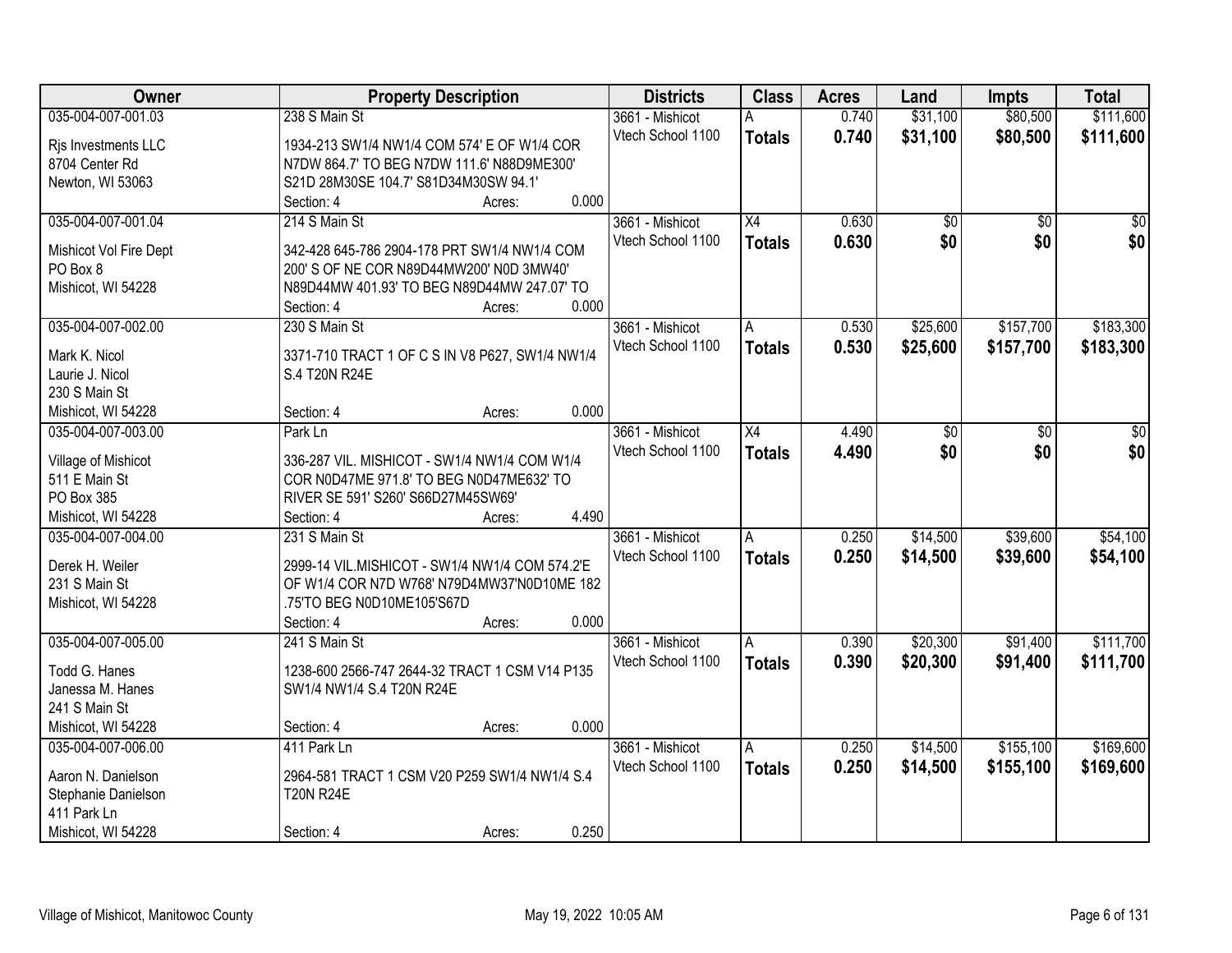| Owner              | <b>Property Description</b>                                                        |                 | <b>Districts</b>  | <b>Class</b>  | <b>Acres</b> | Land     | <b>Impts</b> | <b>Total</b> |
|--------------------|------------------------------------------------------------------------------------|-----------------|-------------------|---------------|--------------|----------|--------------|--------------|
| 035-004-007-006.01 | 419 Park Ln                                                                        |                 | Other 12          |               | 0.290        | \$16,100 | \$241,000    | \$257,100    |
| Carl B. Hlinak     | 916-180 TRACT 2 CSM V20 P259 SW1/4 NW1/4 S.4                                       |                 | 3661 - Mishicot   | <b>Totals</b> | 0.290        | \$16,100 | \$241,000    | \$257,100    |
| 419 Park Ln        | <b>T20N R24E</b>                                                                   |                 | Vtech School 1100 |               |              |          |              |              |
| Mishicot, WI 54228 |                                                                                    |                 |                   |               |              |          |              |              |
|                    | Section: 4                                                                         | 0.290<br>Acres: |                   |               |              |          |              |              |
| 035-004-007-007.00 | 429 Park Ln                                                                        |                 | 3661 - Mishicot   |               | 0.390        | \$20,300 | \$165,500    | \$185,800    |
| Deann R. Pelnar    | 2395-573 TRACT 2 CSM V14 P135 SW1/4 NW1/4 S.4                                      |                 | Vtech School 1100 | <b>Totals</b> | 0.390        | \$20,300 | \$165,500    | \$185,800    |
| 429 Park Ln        | <b>T20N R24E</b>                                                                   |                 |                   |               |              |          |              |              |
| Mishicot, WI 54228 |                                                                                    |                 |                   |               |              |          |              |              |
|                    | Section: 4                                                                         | 0.390<br>Acres: |                   |               |              |          |              |              |
| 035-004-007-009.00 | 321 S Main St                                                                      |                 | 3661 - Mishicot   | A             | 0.630        | \$28,200 | \$74,600     | \$102,800    |
| Rodney R. Gove     | 899-172 VIL. MISH. SW1/4 NW1/4 COM PT 574.2' E                                     |                 | Vtech School 1100 | <b>Totals</b> | 0.630        | \$28,200 | \$74,600     | \$102,800    |
| 321 S Main St      | W1/4 COR N7D W475.45' TO BEG N7DW 139.05'                                          |                 |                   |               |              |          |              |              |
| Mishicot, WI 54228 | N84D57MW 179.6' S6D39MW 42.4 FT S4D51ME112'                                        |                 |                   |               |              |          |              |              |
|                    | Section: 4                                                                         | 0.000<br>Acres: |                   |               |              |          |              |              |
| 035-004-007-009.01 | 311 S Main St                                                                      |                 | 3661 - Mishicot   | A             | 0.540        | \$25,900 | \$175,600    | \$201,500    |
|                    |                                                                                    |                 | Vtech School 1100 | <b>Totals</b> | 0.540        | \$25,900 | \$175,600    | \$201,500    |
| Karin Bashkier     | SW1/4 NW1/4 COM AT PT 574.2' E OF W1/4 COR                                         |                 |                   |               |              |          |              |              |
| 311 S Main St      | N7DW 614.5' TO BEG N7DW120' N79D04MW180'<br>S7DE140' ELY 180' TO BEG S.4 T20N R24E |                 |                   |               |              |          |              |              |
| Mishicot, WI 54228 | Section: 4                                                                         | 0.000<br>Acres: |                   |               |              |          |              |              |
| 035-004-007-009.02 | 426 Park Ln                                                                        |                 | 3661 - Mishicot   | A             | 0.170        | \$10,000 | \$138,400    | \$148,400    |
|                    |                                                                                    |                 | Vtech School 1100 | <b>Totals</b> | 0.170        | \$10,000 | \$138,400    | \$148,400    |
| Gary P. Krause     | 757-670 SW1/4 NW1/4 COM W1/4 COR E574' N7DW                                        |                 |                   |               |              |          |              |              |
| 426 Park Ln        | 741.82' N79D47M30 SEC W181.6' TO BEG N79D47M30                                     |                 |                   |               |              |          |              |              |
| Mishicot, WI 54228 | SEC W62.5' S3D42ME135' N86D 18ME 60.67'                                            |                 |                   |               |              |          |              |              |
|                    | Section: 4                                                                         | 0.170<br>Acres: |                   |               |              |          |              |              |
| 035-004-007-011.01 | E Church St                                                                        |                 | 3661 - Mishicot   | A             | 1.235        | \$3,500  | \$0          | \$3,500      |
| Jeffrey L. Novak   | 3395-205 LOT 1 CSM V34 P159 SW1/4 NW1/4 S4 T20N                                    |                 | Vtech School 1100 | <b>Totals</b> | 1.235        | \$3,500  | \$0          | \$3,500      |
| 327 E Main St      | R <sub>24</sub> E                                                                  |                 |                   |               |              |          |              |              |
| PO Box 192         |                                                                                    |                 |                   |               |              |          |              |              |
| Mishicot, WI 54228 | Section: 4                                                                         | 0.000<br>Acres: |                   |               |              |          |              |              |
| 035-004-007-011.03 | 405 S Main St                                                                      |                 | 3661 - Mishicot   | A             | 0.435        | \$22,100 | \$82,600     | \$104,700    |
| Harvey V. Dvorak   | 3381-267 LOT 2 CSM V34 P159 SW1/4 NW1/4 S4 T20N                                    |                 | Vtech School 1100 | <b>Totals</b> | 0.435        | \$22,100 | \$82,600     | \$104,700    |
| 405 S Main St      | <b>R24E</b>                                                                        |                 |                   |               |              |          |              |              |
| Mishicot, WI 54228 |                                                                                    |                 |                   |               |              |          |              |              |
|                    | Section: 4                                                                         | 0.000<br>Acres: |                   |               |              |          |              |              |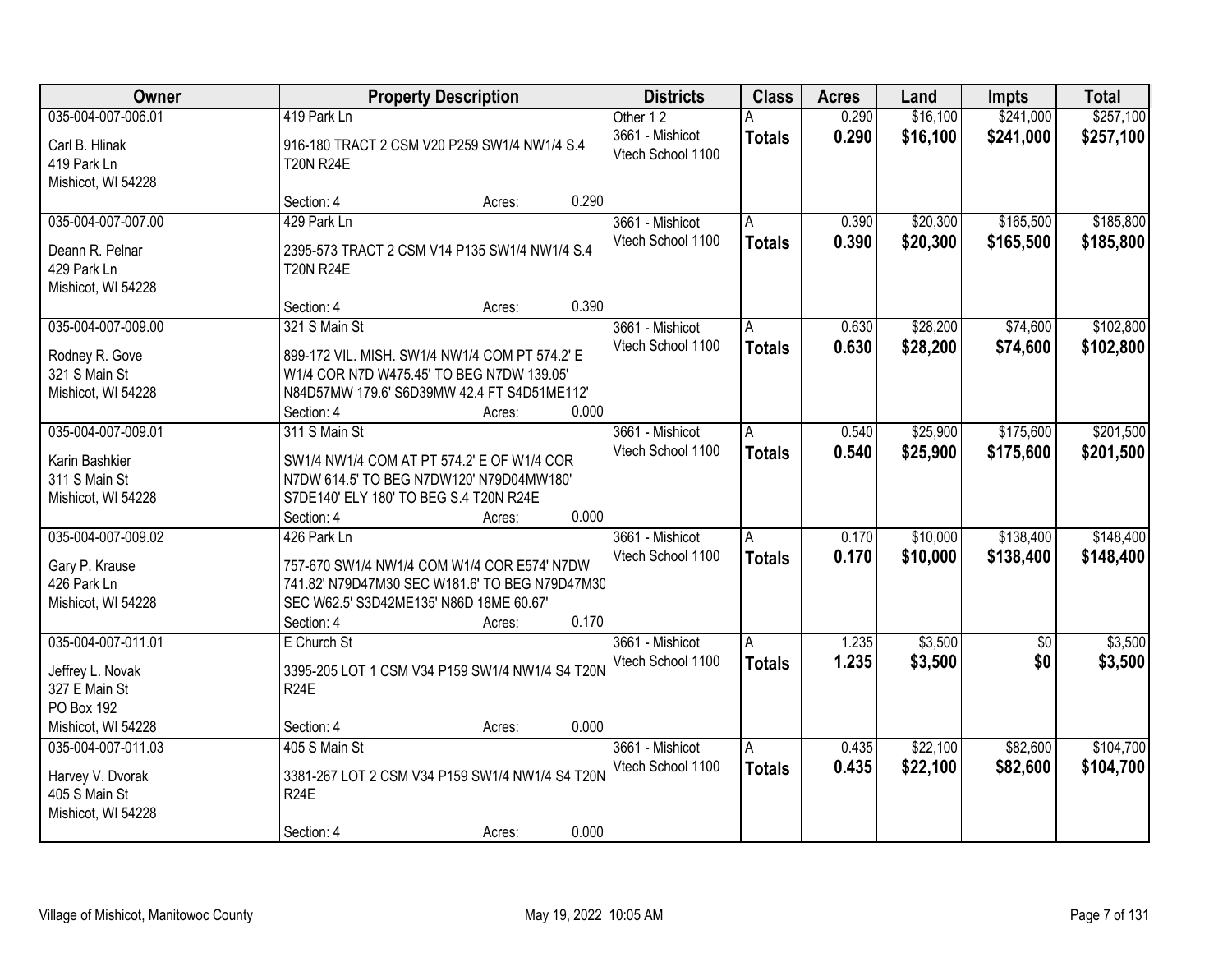| 035-004-007-011.04<br>\$61,700<br>\$77,000<br>413 S Main St<br>0.270<br>\$15,300<br>3661 - Mishicot<br>0.270<br>Vtech School 1100<br>\$15,300<br>\$61,700<br>\$77,000<br><b>Totals</b><br>964-564 TRACT 4 OF C S IN V5 P561 SW1/4 NW1/4 S.<br>Dale E. Sanborn<br>Susanne M. Sanborn<br>T.20 R.24<br>413 S Main St<br>0.000<br>Mishicot, WI 54228<br>Section: 4<br>Acres:<br>416 Park Ln<br>$\overline{X4}$<br>2.010<br>035-004-007-011.05<br>3661 - Mishicot<br>\$0<br>$\overline{50}$<br>\$0<br>2.010<br>\$0<br>Vtech School 1100<br><b>Totals</b><br>564-5 TRACT 1A OF C S IN V7 P81 EX NLY<br>Mishicot Housing Corp<br>422 Park Ln<br>10'THEREOF V1249P649 SW1/4 NW1/4 S.4 T20N R24E<br>Mishicot, WI 54228<br>2.010<br>Section: 4<br>Acres:<br>035-004-007-013.00<br>X4<br>$\overline{50}$<br>423 S Main St<br>3661 - Mishicot<br>3.820<br> 30 <br>\$0<br>Vtech School 1100<br>\$0<br>3.820<br><b>Totals</b><br>Holy Cross Church<br>317-539 317-541 VILL OF MISHICOT SW1/4 NW1/4<br>423 S Main St<br>COM W1/4 COR SEC 4 E 574.2' N7DW 270.2' W 207'<br>N7DW 65' W 321.55' S0D48M30SW 332.75' TO POB S.4<br>Mishicot, WI 54228<br>0.000<br>Section: 4<br>Acres:<br>035-004-007-016.00<br>\$16,500<br>\$70,000<br>411 Woodcock St<br>3661 - Mishicot<br>0.300<br>A<br>Vtech School 1100<br>0.300<br>\$16,500<br>\$70,000<br><b>Totals</b><br>Judy Ferry<br>199-397 1237-292 VILL OF MISHICOT SW1/4 NW1/4<br>TRACT 9 CSM V21 P163 S.4 T20N R24E<br>Robert W. Ferry<br>406 Woodcock St<br>0.300<br>Mishicot, WI 54228<br>Section: 4<br>Acres:<br>436 Woodcock St<br>\$17,400<br>\$174,200<br>035-004-007-016.01<br>3661 - Mishicot<br>0.320<br>Α<br>0.320<br>\$17,400<br>Vtech School 1100<br>\$174,200<br><b>Totals</b><br>411-545 2229-644 TRACT 1 OF C S IN V2 P383, EX<br>Paul D & Virginia M Frelich Irrevocable<br>V1249 P639 FOR STREET SW14 NW1/4 S.4 T20N<br>Tr<br>436 Woodcock St<br><b>R24E</b><br>Mishicot, WI 54228<br>Section: 4<br>0.320<br>Acres:<br>\$169,700<br>035-004-007-016.02<br>3661 - Mishicot<br>\$16,100<br>426 Woodcock St<br>0.290<br>A<br>Vtech School 1100<br>0.290<br>\$16,100<br>\$169,700<br><b>Totals</b><br>508-240 628-672 VILL. OF MISHICOT TRACT 2 OF C S<br>Paul J. Krajnik<br>426 Woodcock St<br>IN V2 P383 IN SW1/4 NW1/4 S.4 T.20 R.24<br>Mishicot, WI 54228<br>0.290<br>Section: 4<br>Acres:<br>035-004-007-016.03<br>\$16,100<br>\$137,400<br>414 Woodcock St<br>0.290<br>3661 - Mishicot<br>A<br>Vtech School 1100<br>0.290<br>\$16,100<br>\$137,400<br><b>Totals</b><br>3184-96 TRACT 3 OF C S IN V2 P383 IN SW1/4 NW1/4<br>Dawn M. Krueger<br>414 Woodcock St<br>S.4 T.20 R.24<br>Mishicot, WI 54228 | Owner | <b>Property Description</b> | <b>Districts</b> | <b>Class</b> | <b>Acres</b> | Land | <b>Impts</b> | <b>Total</b> |
|------------------------------------------------------------------------------------------------------------------------------------------------------------------------------------------------------------------------------------------------------------------------------------------------------------------------------------------------------------------------------------------------------------------------------------------------------------------------------------------------------------------------------------------------------------------------------------------------------------------------------------------------------------------------------------------------------------------------------------------------------------------------------------------------------------------------------------------------------------------------------------------------------------------------------------------------------------------------------------------------------------------------------------------------------------------------------------------------------------------------------------------------------------------------------------------------------------------------------------------------------------------------------------------------------------------------------------------------------------------------------------------------------------------------------------------------------------------------------------------------------------------------------------------------------------------------------------------------------------------------------------------------------------------------------------------------------------------------------------------------------------------------------------------------------------------------------------------------------------------------------------------------------------------------------------------------------------------------------------------------------------------------------------------------------------------------------------------------------------------------------------------------------------------------------------------------------------------------------------------------------------------------------------------------------------------------------------------------------------------------------------------------------------------------------------------------------------------------------------------------------------------------------------------------------------------------------------------------------------------------------------------------------|-------|-----------------------------|------------------|--------------|--------------|------|--------------|--------------|
|                                                                                                                                                                                                                                                                                                                                                                                                                                                                                                                                                                                                                                                                                                                                                                                                                                                                                                                                                                                                                                                                                                                                                                                                                                                                                                                                                                                                                                                                                                                                                                                                                                                                                                                                                                                                                                                                                                                                                                                                                                                                                                                                                                                                                                                                                                                                                                                                                                                                                                                                                                                                                                                      |       |                             |                  |              |              |      |              |              |
|                                                                                                                                                                                                                                                                                                                                                                                                                                                                                                                                                                                                                                                                                                                                                                                                                                                                                                                                                                                                                                                                                                                                                                                                                                                                                                                                                                                                                                                                                                                                                                                                                                                                                                                                                                                                                                                                                                                                                                                                                                                                                                                                                                                                                                                                                                                                                                                                                                                                                                                                                                                                                                                      |       |                             |                  |              |              |      |              |              |
|                                                                                                                                                                                                                                                                                                                                                                                                                                                                                                                                                                                                                                                                                                                                                                                                                                                                                                                                                                                                                                                                                                                                                                                                                                                                                                                                                                                                                                                                                                                                                                                                                                                                                                                                                                                                                                                                                                                                                                                                                                                                                                                                                                                                                                                                                                                                                                                                                                                                                                                                                                                                                                                      |       |                             |                  |              |              |      |              |              |
|                                                                                                                                                                                                                                                                                                                                                                                                                                                                                                                                                                                                                                                                                                                                                                                                                                                                                                                                                                                                                                                                                                                                                                                                                                                                                                                                                                                                                                                                                                                                                                                                                                                                                                                                                                                                                                                                                                                                                                                                                                                                                                                                                                                                                                                                                                                                                                                                                                                                                                                                                                                                                                                      |       |                             |                  |              |              |      |              |              |
| \$0<br>\$0<br>$\frac{1}{2}$<br>\$0<br>\$86,500<br>\$86,500<br>\$185,800<br>\$153,500                                                                                                                                                                                                                                                                                                                                                                                                                                                                                                                                                                                                                                                                                                                                                                                                                                                                                                                                                                                                                                                                                                                                                                                                                                                                                                                                                                                                                                                                                                                                                                                                                                                                                                                                                                                                                                                                                                                                                                                                                                                                                                                                                                                                                                                                                                                                                                                                                                                                                                                                                                 |       |                             |                  |              |              |      |              |              |
|                                                                                                                                                                                                                                                                                                                                                                                                                                                                                                                                                                                                                                                                                                                                                                                                                                                                                                                                                                                                                                                                                                                                                                                                                                                                                                                                                                                                                                                                                                                                                                                                                                                                                                                                                                                                                                                                                                                                                                                                                                                                                                                                                                                                                                                                                                                                                                                                                                                                                                                                                                                                                                                      |       |                             |                  |              |              |      |              |              |
|                                                                                                                                                                                                                                                                                                                                                                                                                                                                                                                                                                                                                                                                                                                                                                                                                                                                                                                                                                                                                                                                                                                                                                                                                                                                                                                                                                                                                                                                                                                                                                                                                                                                                                                                                                                                                                                                                                                                                                                                                                                                                                                                                                                                                                                                                                                                                                                                                                                                                                                                                                                                                                                      |       |                             |                  |              |              |      |              |              |
|                                                                                                                                                                                                                                                                                                                                                                                                                                                                                                                                                                                                                                                                                                                                                                                                                                                                                                                                                                                                                                                                                                                                                                                                                                                                                                                                                                                                                                                                                                                                                                                                                                                                                                                                                                                                                                                                                                                                                                                                                                                                                                                                                                                                                                                                                                                                                                                                                                                                                                                                                                                                                                                      |       |                             |                  |              |              |      |              |              |
|                                                                                                                                                                                                                                                                                                                                                                                                                                                                                                                                                                                                                                                                                                                                                                                                                                                                                                                                                                                                                                                                                                                                                                                                                                                                                                                                                                                                                                                                                                                                                                                                                                                                                                                                                                                                                                                                                                                                                                                                                                                                                                                                                                                                                                                                                                                                                                                                                                                                                                                                                                                                                                                      |       |                             |                  |              |              |      |              |              |
|                                                                                                                                                                                                                                                                                                                                                                                                                                                                                                                                                                                                                                                                                                                                                                                                                                                                                                                                                                                                                                                                                                                                                                                                                                                                                                                                                                                                                                                                                                                                                                                                                                                                                                                                                                                                                                                                                                                                                                                                                                                                                                                                                                                                                                                                                                                                                                                                                                                                                                                                                                                                                                                      |       |                             |                  |              |              |      |              |              |
|                                                                                                                                                                                                                                                                                                                                                                                                                                                                                                                                                                                                                                                                                                                                                                                                                                                                                                                                                                                                                                                                                                                                                                                                                                                                                                                                                                                                                                                                                                                                                                                                                                                                                                                                                                                                                                                                                                                                                                                                                                                                                                                                                                                                                                                                                                                                                                                                                                                                                                                                                                                                                                                      |       |                             |                  |              |              |      |              |              |
|                                                                                                                                                                                                                                                                                                                                                                                                                                                                                                                                                                                                                                                                                                                                                                                                                                                                                                                                                                                                                                                                                                                                                                                                                                                                                                                                                                                                                                                                                                                                                                                                                                                                                                                                                                                                                                                                                                                                                                                                                                                                                                                                                                                                                                                                                                                                                                                                                                                                                                                                                                                                                                                      |       |                             |                  |              |              |      |              |              |
|                                                                                                                                                                                                                                                                                                                                                                                                                                                                                                                                                                                                                                                                                                                                                                                                                                                                                                                                                                                                                                                                                                                                                                                                                                                                                                                                                                                                                                                                                                                                                                                                                                                                                                                                                                                                                                                                                                                                                                                                                                                                                                                                                                                                                                                                                                                                                                                                                                                                                                                                                                                                                                                      |       |                             |                  |              |              |      |              |              |
|                                                                                                                                                                                                                                                                                                                                                                                                                                                                                                                                                                                                                                                                                                                                                                                                                                                                                                                                                                                                                                                                                                                                                                                                                                                                                                                                                                                                                                                                                                                                                                                                                                                                                                                                                                                                                                                                                                                                                                                                                                                                                                                                                                                                                                                                                                                                                                                                                                                                                                                                                                                                                                                      |       |                             |                  |              |              |      |              |              |
|                                                                                                                                                                                                                                                                                                                                                                                                                                                                                                                                                                                                                                                                                                                                                                                                                                                                                                                                                                                                                                                                                                                                                                                                                                                                                                                                                                                                                                                                                                                                                                                                                                                                                                                                                                                                                                                                                                                                                                                                                                                                                                                                                                                                                                                                                                                                                                                                                                                                                                                                                                                                                                                      |       |                             |                  |              |              |      |              |              |
|                                                                                                                                                                                                                                                                                                                                                                                                                                                                                                                                                                                                                                                                                                                                                                                                                                                                                                                                                                                                                                                                                                                                                                                                                                                                                                                                                                                                                                                                                                                                                                                                                                                                                                                                                                                                                                                                                                                                                                                                                                                                                                                                                                                                                                                                                                                                                                                                                                                                                                                                                                                                                                                      |       |                             |                  |              |              |      |              |              |
|                                                                                                                                                                                                                                                                                                                                                                                                                                                                                                                                                                                                                                                                                                                                                                                                                                                                                                                                                                                                                                                                                                                                                                                                                                                                                                                                                                                                                                                                                                                                                                                                                                                                                                                                                                                                                                                                                                                                                                                                                                                                                                                                                                                                                                                                                                                                                                                                                                                                                                                                                                                                                                                      |       |                             |                  |              |              |      |              |              |
|                                                                                                                                                                                                                                                                                                                                                                                                                                                                                                                                                                                                                                                                                                                                                                                                                                                                                                                                                                                                                                                                                                                                                                                                                                                                                                                                                                                                                                                                                                                                                                                                                                                                                                                                                                                                                                                                                                                                                                                                                                                                                                                                                                                                                                                                                                                                                                                                                                                                                                                                                                                                                                                      |       |                             |                  |              |              |      |              |              |
|                                                                                                                                                                                                                                                                                                                                                                                                                                                                                                                                                                                                                                                                                                                                                                                                                                                                                                                                                                                                                                                                                                                                                                                                                                                                                                                                                                                                                                                                                                                                                                                                                                                                                                                                                                                                                                                                                                                                                                                                                                                                                                                                                                                                                                                                                                                                                                                                                                                                                                                                                                                                                                                      |       |                             |                  |              |              |      |              |              |
| \$191,600<br>\$191,600<br>\$185,800<br>\$153,500                                                                                                                                                                                                                                                                                                                                                                                                                                                                                                                                                                                                                                                                                                                                                                                                                                                                                                                                                                                                                                                                                                                                                                                                                                                                                                                                                                                                                                                                                                                                                                                                                                                                                                                                                                                                                                                                                                                                                                                                                                                                                                                                                                                                                                                                                                                                                                                                                                                                                                                                                                                                     |       |                             |                  |              |              |      |              |              |
|                                                                                                                                                                                                                                                                                                                                                                                                                                                                                                                                                                                                                                                                                                                                                                                                                                                                                                                                                                                                                                                                                                                                                                                                                                                                                                                                                                                                                                                                                                                                                                                                                                                                                                                                                                                                                                                                                                                                                                                                                                                                                                                                                                                                                                                                                                                                                                                                                                                                                                                                                                                                                                                      |       |                             |                  |              |              |      |              |              |
|                                                                                                                                                                                                                                                                                                                                                                                                                                                                                                                                                                                                                                                                                                                                                                                                                                                                                                                                                                                                                                                                                                                                                                                                                                                                                                                                                                                                                                                                                                                                                                                                                                                                                                                                                                                                                                                                                                                                                                                                                                                                                                                                                                                                                                                                                                                                                                                                                                                                                                                                                                                                                                                      |       |                             |                  |              |              |      |              |              |
|                                                                                                                                                                                                                                                                                                                                                                                                                                                                                                                                                                                                                                                                                                                                                                                                                                                                                                                                                                                                                                                                                                                                                                                                                                                                                                                                                                                                                                                                                                                                                                                                                                                                                                                                                                                                                                                                                                                                                                                                                                                                                                                                                                                                                                                                                                                                                                                                                                                                                                                                                                                                                                                      |       |                             |                  |              |              |      |              |              |
|                                                                                                                                                                                                                                                                                                                                                                                                                                                                                                                                                                                                                                                                                                                                                                                                                                                                                                                                                                                                                                                                                                                                                                                                                                                                                                                                                                                                                                                                                                                                                                                                                                                                                                                                                                                                                                                                                                                                                                                                                                                                                                                                                                                                                                                                                                                                                                                                                                                                                                                                                                                                                                                      |       |                             |                  |              |              |      |              |              |
|                                                                                                                                                                                                                                                                                                                                                                                                                                                                                                                                                                                                                                                                                                                                                                                                                                                                                                                                                                                                                                                                                                                                                                                                                                                                                                                                                                                                                                                                                                                                                                                                                                                                                                                                                                                                                                                                                                                                                                                                                                                                                                                                                                                                                                                                                                                                                                                                                                                                                                                                                                                                                                                      |       |                             |                  |              |              |      |              |              |
|                                                                                                                                                                                                                                                                                                                                                                                                                                                                                                                                                                                                                                                                                                                                                                                                                                                                                                                                                                                                                                                                                                                                                                                                                                                                                                                                                                                                                                                                                                                                                                                                                                                                                                                                                                                                                                                                                                                                                                                                                                                                                                                                                                                                                                                                                                                                                                                                                                                                                                                                                                                                                                                      |       |                             |                  |              |              |      |              |              |
|                                                                                                                                                                                                                                                                                                                                                                                                                                                                                                                                                                                                                                                                                                                                                                                                                                                                                                                                                                                                                                                                                                                                                                                                                                                                                                                                                                                                                                                                                                                                                                                                                                                                                                                                                                                                                                                                                                                                                                                                                                                                                                                                                                                                                                                                                                                                                                                                                                                                                                                                                                                                                                                      |       |                             |                  |              |              |      |              |              |
|                                                                                                                                                                                                                                                                                                                                                                                                                                                                                                                                                                                                                                                                                                                                                                                                                                                                                                                                                                                                                                                                                                                                                                                                                                                                                                                                                                                                                                                                                                                                                                                                                                                                                                                                                                                                                                                                                                                                                                                                                                                                                                                                                                                                                                                                                                                                                                                                                                                                                                                                                                                                                                                      |       |                             |                  |              |              |      |              |              |
|                                                                                                                                                                                                                                                                                                                                                                                                                                                                                                                                                                                                                                                                                                                                                                                                                                                                                                                                                                                                                                                                                                                                                                                                                                                                                                                                                                                                                                                                                                                                                                                                                                                                                                                                                                                                                                                                                                                                                                                                                                                                                                                                                                                                                                                                                                                                                                                                                                                                                                                                                                                                                                                      |       |                             |                  |              |              |      |              |              |
|                                                                                                                                                                                                                                                                                                                                                                                                                                                                                                                                                                                                                                                                                                                                                                                                                                                                                                                                                                                                                                                                                                                                                                                                                                                                                                                                                                                                                                                                                                                                                                                                                                                                                                                                                                                                                                                                                                                                                                                                                                                                                                                                                                                                                                                                                                                                                                                                                                                                                                                                                                                                                                                      |       |                             |                  |              |              |      |              |              |
|                                                                                                                                                                                                                                                                                                                                                                                                                                                                                                                                                                                                                                                                                                                                                                                                                                                                                                                                                                                                                                                                                                                                                                                                                                                                                                                                                                                                                                                                                                                                                                                                                                                                                                                                                                                                                                                                                                                                                                                                                                                                                                                                                                                                                                                                                                                                                                                                                                                                                                                                                                                                                                                      |       |                             |                  |              |              |      |              |              |
|                                                                                                                                                                                                                                                                                                                                                                                                                                                                                                                                                                                                                                                                                                                                                                                                                                                                                                                                                                                                                                                                                                                                                                                                                                                                                                                                                                                                                                                                                                                                                                                                                                                                                                                                                                                                                                                                                                                                                                                                                                                                                                                                                                                                                                                                                                                                                                                                                                                                                                                                                                                                                                                      |       |                             |                  |              |              |      |              |              |
|                                                                                                                                                                                                                                                                                                                                                                                                                                                                                                                                                                                                                                                                                                                                                                                                                                                                                                                                                                                                                                                                                                                                                                                                                                                                                                                                                                                                                                                                                                                                                                                                                                                                                                                                                                                                                                                                                                                                                                                                                                                                                                                                                                                                                                                                                                                                                                                                                                                                                                                                                                                                                                                      |       |                             |                  |              |              |      |              |              |
|                                                                                                                                                                                                                                                                                                                                                                                                                                                                                                                                                                                                                                                                                                                                                                                                                                                                                                                                                                                                                                                                                                                                                                                                                                                                                                                                                                                                                                                                                                                                                                                                                                                                                                                                                                                                                                                                                                                                                                                                                                                                                                                                                                                                                                                                                                                                                                                                                                                                                                                                                                                                                                                      |       |                             |                  |              |              |      |              |              |
|                                                                                                                                                                                                                                                                                                                                                                                                                                                                                                                                                                                                                                                                                                                                                                                                                                                                                                                                                                                                                                                                                                                                                                                                                                                                                                                                                                                                                                                                                                                                                                                                                                                                                                                                                                                                                                                                                                                                                                                                                                                                                                                                                                                                                                                                                                                                                                                                                                                                                                                                                                                                                                                      |       |                             |                  |              |              |      |              |              |
| 0.290<br>Section: 4<br>Acres:                                                                                                                                                                                                                                                                                                                                                                                                                                                                                                                                                                                                                                                                                                                                                                                                                                                                                                                                                                                                                                                                                                                                                                                                                                                                                                                                                                                                                                                                                                                                                                                                                                                                                                                                                                                                                                                                                                                                                                                                                                                                                                                                                                                                                                                                                                                                                                                                                                                                                                                                                                                                                        |       |                             |                  |              |              |      |              |              |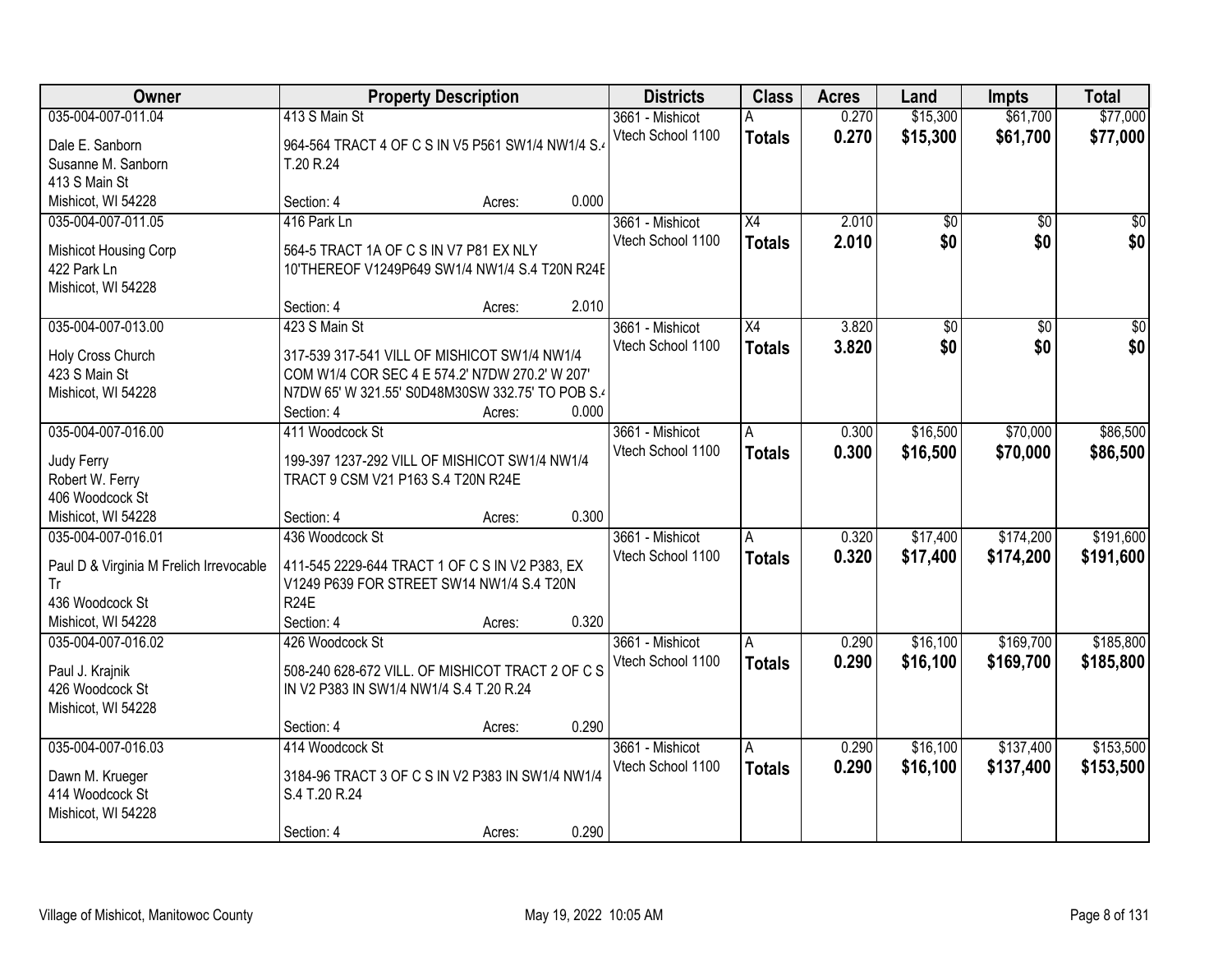| Owner                                 |                                                                 | <b>Property Description</b> |        | <b>Districts</b>  | <b>Class</b>   | <b>Acres</b> | Land     | <b>Impts</b>    | <b>Total</b> |
|---------------------------------------|-----------------------------------------------------------------|-----------------------------|--------|-------------------|----------------|--------------|----------|-----------------|--------------|
| 035-004-007-016.04                    | 406 Woodcock St                                                 |                             |        | 3661 - Mishicot   | А              | 0.290        | \$16,100 | \$218,700       | \$234,800    |
| Thomas R Ferry & Tina M Sorvari,      | 650-357 TRACT 4 OF C S IN V2 P383 IN SW1/4 NW1/4                |                             |        | Vtech School 1100 | <b>Totals</b>  | 0.290        | \$16,100 | \$218,700       | \$234,800    |
| Trustees of the Ferr                  | S.4 T.20 R.24                                                   |                             |        |                   |                |              |          |                 |              |
| 406 Woodcock St                       |                                                                 |                             |        |                   |                |              |          |                 |              |
| Mishicot, WI 54228                    | Section: 4                                                      | Acres:                      | 0.290  |                   |                |              |          |                 |              |
| 035-004-007-016.05                    | 328 Woodcock St                                                 |                             |        | 3661 - Mishicot   | A              | 0.600        | \$27,400 | \$197,300       | \$224,700    |
|                                       |                                                                 |                             |        | Vtech School 1100 | <b>Totals</b>  | 0.600        | \$27,400 | \$197,300       | \$224,700    |
| Russell A. Edmundson                  | 3068-228 TRACT 6 CSM V19 P351 SW1/4 NW1/4 S.4                   |                             |        |                   |                |              |          |                 |              |
| Dona L. Edmundson                     | <b>T20N R24E</b>                                                |                             |        |                   |                |              |          |                 |              |
| 328 Woodcock St<br>Mishicot, WI 54228 | Section: 4                                                      | Acres:                      | 0.600  |                   |                |              |          |                 |              |
| 035-004-007-016.06                    | <b>Woodcock St</b>                                              |                             |        | 3661 - Mishicot   | A              | 0.540        | \$25,900 | \$0             | \$25,900     |
|                                       |                                                                 |                             |        | Vtech School 1100 |                |              |          |                 |              |
| Reel Builders Inc                     | 1596-276 TRACT 7 CSM V19 P351 SW1/4 NW1/4 S.4                   |                             |        |                   | <b>Totals</b>  | 0.540        | \$25,900 | \$0             | \$25,900     |
| 834 S State St                        | <b>T20N R24E</b>                                                |                             |        |                   |                |              |          |                 |              |
| Mishicot, WI 54228                    |                                                                 |                             |        |                   |                |              |          |                 |              |
|                                       | Section: 4                                                      | Acres:                      | 0.540  |                   |                |              |          |                 |              |
| 035-004-007-016.07                    | Woodcock St                                                     |                             |        | 3661 - Mishicot   | A              | 0.380        | \$19,800 | \$0             | \$19,800     |
| Judy Ferry                            | 199-397 1237-292 VILL OF MISHICOT SW1/4 NW1/4                   |                             |        | Vtech School 1100 | <b>Totals</b>  | 0.380        | \$19,800 | \$0             | \$19,800     |
| Robert W. Ferry                       | TRACT 8 CSM V21 P163 S.4 T20N R24E                              |                             |        |                   |                |              |          |                 |              |
| 406 Woodcock St                       |                                                                 |                             |        |                   |                |              |          |                 |              |
| Mishicot, WI 54228                    | Section: 4                                                      | Acres:                      | 0.380  |                   |                |              |          |                 |              |
| 035-004-007-043.01                    | 547 E Church St                                                 |                             |        | 3661 - Mishicot   | $\overline{A}$ | 0.260        | \$14,900 | \$117,700       | \$132,600    |
|                                       |                                                                 |                             |        | Vtech School 1100 | <b>Totals</b>  | 0.260        | \$14,900 | \$117,700       | \$132,600    |
| Christopher J. Wasurick               | 2219-41 W 81.73' OF E 266.73' OF N140' OF S167.75'              |                             |        |                   |                |              |          |                 |              |
| 547 E Church St                       | IN EX V1249 P637 FOR STREET SW1/4 NW1/4 S.4<br><b>T20N R24E</b> |                             |        |                   |                |              |          |                 |              |
| Mishicot, WI 54228                    | Section: 4                                                      |                             | 0.260  |                   |                |              |          |                 |              |
| 035-004-007-043.03                    |                                                                 | Acres:                      |        | 3661 - Mishicot   |                |              | \$16,500 | \$128,300       | \$144,800    |
|                                       | 421 Woodcock St                                                 |                             |        | Vtech School 1100 | A              | 0.300        |          |                 |              |
| Larry A. Kobes                        | 823-577 1445-471 SW1/4 NW1/4 COM SE COR S89D                    |                             |        |                   | <b>Totals</b>  | 0.300        | \$16,500 | \$128,300       | \$144,800    |
| 421 Woodcock St                       | 37MW185' N0D42MW 164.75' TO BEG S89D37MW131'                    |                             |        |                   |                |              |          |                 |              |
| Mishicot, WI 54228                    | N0D42MW 98. 2' N89D37ME131' S0D42ME 98.2 FT TO                  |                             |        |                   |                |              |          |                 |              |
|                                       | Section: 4                                                      | Acres:                      | 0.300  |                   |                |              |          |                 |              |
| 035-004-008-001.00                    | Church St                                                       |                             |        | Other 12          | $\overline{D}$ | 17.850       | \$3,500  | $\overline{30}$ | \$3,500      |
| Princess Buttercup, LLC               | 3195-456 THAT PRT FOLL IN SE1/4 NW1/4 COM SW                    |                             |        | 3661 - Mishicot   | E              | 4.250        | \$2,600  | \$0             | \$2,600      |
| 2921 Waubenoor Dr                     | COR SE-NW N0D42MW 692 .53' S83D58M30SE 492.35                   |                             |        | Vtech School 1100 | <b>Totals</b>  | 22.100       | \$6,100  | \$0             | \$6,100      |
| Green Bay, WI 54301                   | N27D42M30SE 826' TO WATER'S EDGE OF MISHICOT                    |                             |        |                   |                |              |          |                 |              |
|                                       | Section: 4                                                      | Acres:                      | 22.100 |                   |                |              |          |                 |              |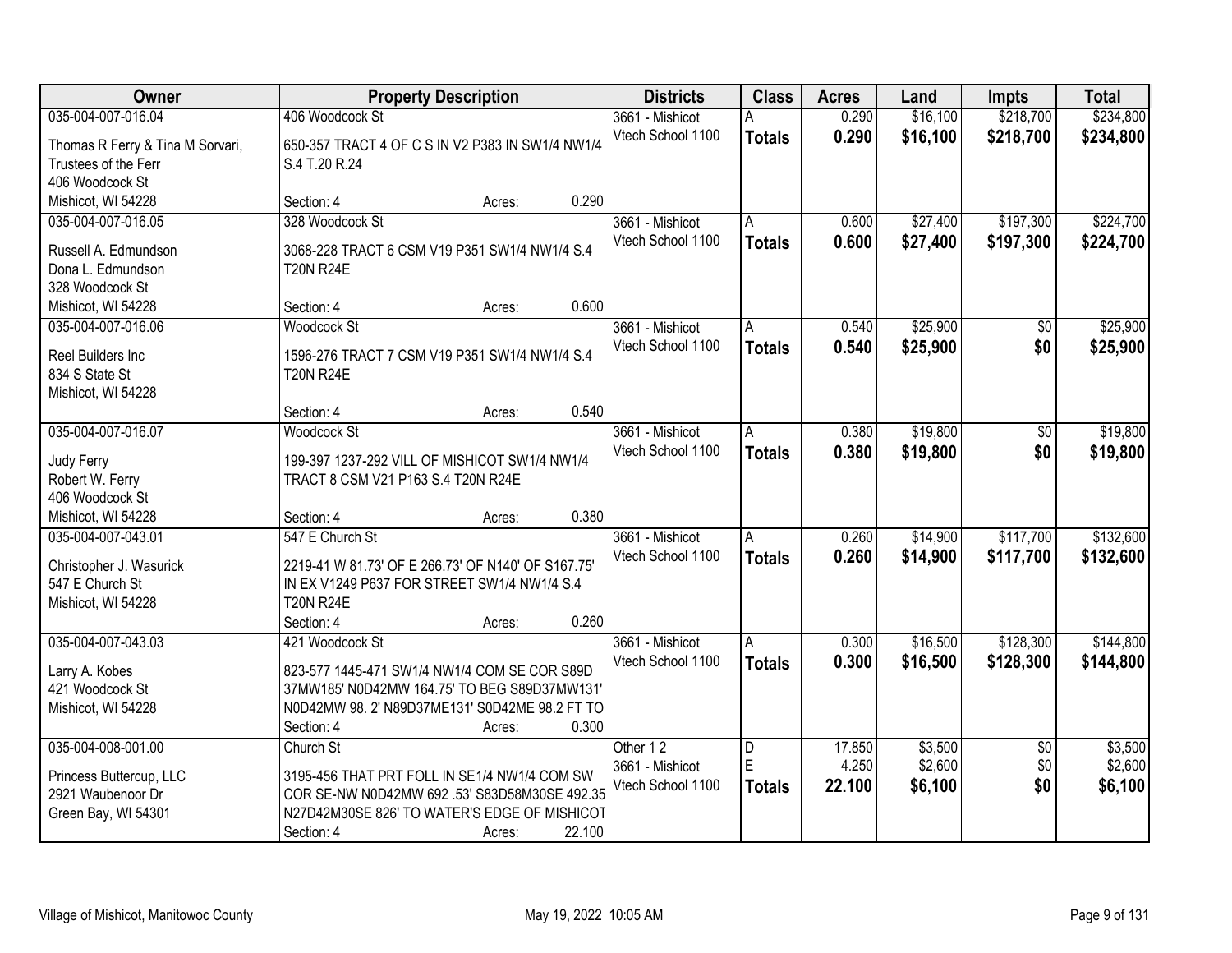| Owner                                   |                                                    | <b>Property Description</b> |        | <b>Districts</b>  | <b>Class</b>  | <b>Acres</b> | Land     | <b>Impts</b>    | <b>Total</b> |
|-----------------------------------------|----------------------------------------------------|-----------------------------|--------|-------------------|---------------|--------------|----------|-----------------|--------------|
| 035-004-008-004.00                      | 625 E Church St                                    |                             |        | 3661 - Mishicot   | А             | 0.840        | \$32,500 | \$128,500       | \$161,000    |
| James F. Bydalek                        | 753-738 W130' OF S180' & E100' OF W230' OF S200'OI |                             |        | Vtech School 1100 | <b>Totals</b> | 0.840        | \$32,500 | \$128,500       | \$161,000    |
| Barbara J. Bydalek                      | SE1/4 NW1/4 EX S30' THEREOF FOR STREET IN V686     |                             |        |                   |               |              |          |                 |              |
| 625 E Church St                         | P365 S.4 T20N R24E                                 |                             |        |                   |               |              |          |                 |              |
| Mishicot, WI 54228                      | Section: 4                                         | Acres:                      | 0.840  |                   |               |              |          |                 |              |
| 035-004-008-008.00                      | 651 E Church St                                    |                             |        | Other 12          | Α             | 3.700        | \$53,500 | \$307,700       | \$361,200    |
|                                         |                                                    |                             |        | 3661 - Mishicot   | D             | 2.900        | \$600    | \$0             | \$600        |
| Thomas J. Shebesta                      | 1266-297 COM W1/4 COR SEC 4 E1560.90' N30'40       |                             |        | Vtech School 1100 | <b>Totals</b> | 6.600        | \$54,100 | \$307,700       | \$361,800    |
| Ann L. Shebesta                         | POB N170'W100' S20' W130'N262.39'N1D2M24SE         |                             |        |                   |               |              |          |                 |              |
| 651 E Church St                         | 250.21'S83D36M42SE 492.35' S3D54M2SE 605.61' TO    |                             |        |                   |               |              |          |                 |              |
| Mishicot, WI 54228                      | Section: 4                                         | Acres:                      | 6.600  |                   |               |              |          |                 |              |
| 035-004-009-001.00                      | 678 E Church St                                    |                             |        | 3661 - Mishicot   | F1            | 28.800       | \$77,800 | $\overline{50}$ | \$77,800     |
| Thomas R Ferry & Tina M Sorvari,        | 2269-200 NE1/4 SW1/4 EX COM NW COR NE-SW E         |                             |        | Vtech School 1100 | <b>Totals</b> | 28.800       | \$77,800 | \$0             | \$77,800     |
| Trustees of the Ferr                    | 750' S28D5M40SW 1058'S89D37MW 250' N TO POB E)     |                             |        |                   |               |              |          |                 |              |
| 406 Woodcock St                         | PRT LOT 2 CSM V29 P323 S.4 T20N R24E               |                             |        |                   |               |              |          |                 |              |
| Mishicot, WI 54228                      | Section: 4                                         | Acres:                      | 28.800 |                   |               |              |          |                 |              |
| 035-004-009-002.00                      | 622 E Church St                                    |                             |        | 3661 - Mishicot   | A             | 0.270        | \$15,300 | \$89,100        | \$104,400    |
|                                         |                                                    |                             |        | Vtech School 1100 |               | 0.270        | \$15,300 | \$89,100        | \$104,400    |
| Eastern District, LLC                   | 3431-386 TRACT 1.1 CSM V17 P141 BEING RESRVY       |                             |        |                   | <b>Totals</b> |              |          |                 |              |
| 204 Moravian Valley Rd                  | TR 1,2,3 CSM V12 P237 NE1/4 SW1/4 S.4 T20N R24E    |                             |        |                   |               |              |          |                 |              |
| Ste G                                   |                                                    |                             |        |                   |               |              |          |                 |              |
| Waunakee, WI 53597                      | Section: 4                                         | Acres:                      | 0.270  |                   |               |              |          |                 |              |
| 035-004-009-004.00                      | 626 E Church St                                    |                             |        | 3661 - Mishicot   | A             | 0.590        | \$27,200 | \$132,900       | \$160, 100   |
| David Kaczrowski                        | 2325-25 TRACT 2.1 B CSM V24 P215 RESRVY TR 2.1     |                             |        | Vtech School 1100 | <b>Totals</b> | 0.590        | \$27,200 | \$132,900       | \$160,100    |
| 626 E Church St                         | CS V17 P141 NE1/4 SW1/4 S.4 T20N R24E              |                             |        |                   |               |              |          |                 |              |
| Mishicot, WI 54228                      |                                                    |                             |        |                   |               |              |          |                 |              |
|                                         | Section: 4                                         | Acres:                      | 0.590  |                   |               |              |          |                 |              |
| 035-004-009-004.01                      | E Church St                                        |                             |        | 3661 - Mishicot   | E.            | 0.080        | \$100    | $\sqrt{6}$      | \$100        |
|                                         |                                                    |                             |        | Vtech School 1100 |               |              |          |                 |              |
| <b>Whispering Creek LLC</b>             | 2023-285 TRACT 2.1 A CSM V24 P215 NE1/4 SW1/4      |                             |        |                   | <b>Totals</b> | 0.080        | \$100    | \$0             | \$100        |
| 2806 Jackson St                         | S.4 T20N R24E                                      |                             |        |                   |               |              |          |                 |              |
| Two Rivers, WI 54241                    |                                                    |                             |        |                   |               |              |          |                 |              |
|                                         | Section: 4                                         | Acres:                      | 0.080  |                   |               |              |          |                 |              |
| 035-004-009-004.02                      | E Church St                                        |                             |        | 3661 - Mishicot   | Α             | 0.220        | \$2,900  | $\overline{30}$ | \$2,900      |
|                                         | 2023-285 TRACT 2.1 C CSM V24 P215 NE1/4 SW1/4      |                             |        | Vtech School 1100 | <b>Totals</b> | 0.220        | \$2,900  | \$0             | \$2,900      |
| Whispering Creek LLC<br>2806 Jackson St | S.4 T20N R24E                                      |                             |        |                   |               |              |          |                 |              |
| Two Rivers, WI 54241                    |                                                    |                             |        |                   |               |              |          |                 |              |
|                                         |                                                    |                             |        |                   |               |              |          |                 |              |
|                                         | Section: 4                                         | Acres:                      | 0.220  |                   |               |              |          |                 |              |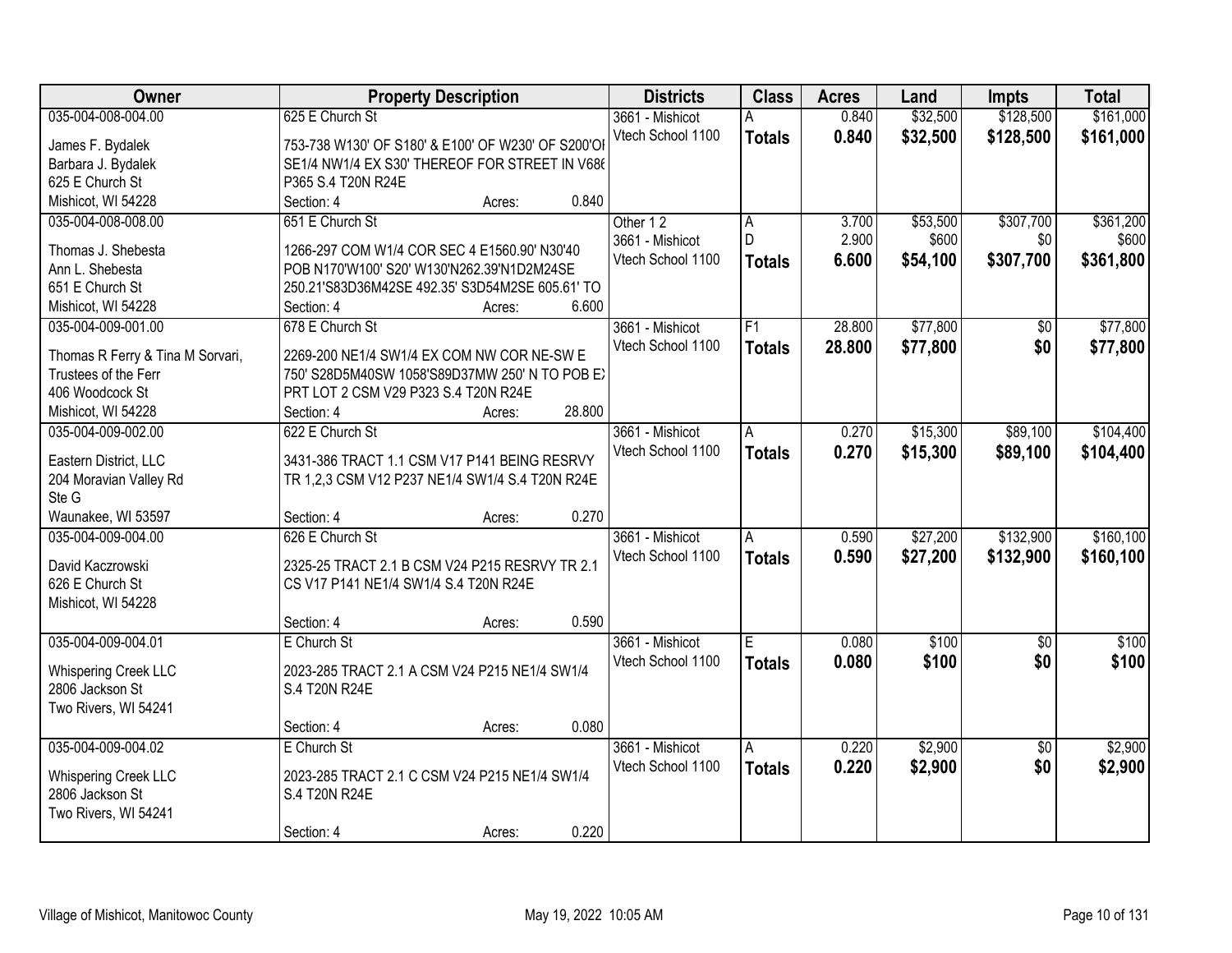| Owner                            | <b>Property Description</b>                      | <b>Districts</b>  | <b>Class</b>            | <b>Acres</b> | Land     | <b>Impts</b>    | <b>Total</b>    |
|----------------------------------|--------------------------------------------------|-------------------|-------------------------|--------------|----------|-----------------|-----------------|
| 035-004-009-005.00               | 646 E Church St                                  | 3661 - Mishicot   | А                       | 0.610        | \$27,700 | \$225,000       | \$252,700       |
| Shawn M. Vaness                  | 1364-620 1434-275 TRACT 3.1 CSM V17 P141         | Vtech School 1100 | <b>Totals</b>           | 0.610        | \$27,700 | \$225,000       | \$252,700       |
| Letty Ann Vaness                 | RESRVY OF TR 1,2 & 3 CSM V12 P237 & COM NE       |                   |                         |              |          |                 |                 |
| 646 E Church St                  | COR SD TR 3.1 E100'S120'W100' N120'TO POB NE1/4  |                   |                         |              |          |                 |                 |
| Mishicot, WI 54228               | 0.610<br>Section: 4<br>Acres:                    |                   |                         |              |          |                 |                 |
| 035-004-009-006.00               | 626 Church St                                    | 3661 - Mishicot   | A                       | 0.700        | \$14,000 | \$0             | \$14,000        |
|                                  |                                                  | Vtech School 1100 | <b>Totals</b>           | 0.700        | \$14,000 | \$0             | \$14,000        |
| Thomas R Ferry & Tina M Sorvari, | 2269-200 LOT 1 CSM V29 P323 NE1/4 SW1/4 S.4 T20N |                   |                         |              |          |                 |                 |
| Trustees of the Ferr             | <b>R24E</b>                                      |                   |                         |              |          |                 |                 |
| 406 Woodcock St                  |                                                  |                   |                         |              |          |                 |                 |
| Mishicot, WI 54228               | 0.700<br>Section: 4<br>Acres:                    |                   |                         |              |          |                 |                 |
| 035-004-009-006.01               | 626 E Church St                                  | 3661 - Mishicot   | $\overline{\mathsf{C}}$ | 7.630        | \$0      | $\overline{50}$ | $\overline{50}$ |
| <b>Whispering Creek LLC</b>      | 2023-285 COM W QTR COR SEC 4 E 1330.90'S230' TC  | Vtech School 1100 | <b>Totals</b>           | 7.630        | \$0      | \$0             | \$0             |
| 2806 Jackson St                  | POB N89D37ME 325'N80'N89DE 344.37'S28D5M40SW     |                   |                         |              |          |                 |                 |
| Two Rivers, WI 54241             | 887.36' S89D37MW 250'N700'TO BEG NE1/4 SW1/4     |                   |                         |              |          |                 |                 |
|                                  | 7.630<br>Section: 4<br>Acres:                    |                   |                         |              |          |                 |                 |
| 035-004-009-007.00               | 626 Church St                                    | 3661 - Mishicot   | X4                      | 0.120        | \$0      | \$0             | \$0             |
|                                  |                                                  | Vtech School 1100 |                         | 0.120        | \$0      | \$0             | \$0             |
| Village of Mishicot              | 2657-6 2658-503 LOT 2 CSM V29 P323 NE1/4 SW1/4   |                   | <b>Totals</b>           |              |          |                 |                 |
| 511 E Main St                    | S.4 T20N R24E                                    |                   |                         |              |          |                 |                 |
| PO Box 385                       |                                                  |                   |                         |              |          |                 |                 |
| Mishicot, WI 54228               | 0.120<br>Section: 4<br>Acres:                    |                   |                         |              |          |                 |                 |
| 035-004-010-001.00               | 506 E Church St                                  | 3661 - Mishicot   | A                       | 0.260        | \$14,900 | \$83,500        | \$98,400        |
| Paul R. Taylor                   | 2647-699 VILL. MISHICOT NW1/4 SW1/4 COM PT       | Vtech School 1100 | <b>Totals</b>           | 0.260        | \$14,900 | \$83,500        | \$98,400        |
| Tracy L. Taylor                  | 574.2' E OF W1/4 COR S5D30ME95' ELY 150'         |                   |                         |              |          |                 |                 |
| 6261 Homestead Ln                | N5D30MW95' WLY 150' TO BEG EX V1249 P641 FOR     |                   |                         |              |          |                 |                 |
| Two Rivers, WI 54241             | 0.260<br>Section: 4<br>Acres:                    |                   |                         |              |          |                 |                 |
|                                  | 514 S Main St                                    |                   |                         |              |          | \$166,700       | \$190,700       |
| 035-004-010-002.00               |                                                  | 3661 - Mishicot   | A                       | 0.480        | \$24,000 |                 |                 |
| Randolph J. Valenta              | 719-348 NW1/4 SW1/4 COM 574.2' E OF W1/4 COR     | Vtech School 1100 | <b>Totals</b>           | 0.480        | \$24,000 | \$166,700       | \$190,700       |
| 514 S Main St                    | S5D30ME95' TO BEG S 5D30ME 95.41' ELY 232.92'    |                   |                         |              |          |                 |                 |
| Mishicot, WI 54228               | N0D31M30SW 78.42' N89D42MW 97.54' N5D30MW26'     |                   |                         |              |          |                 |                 |
|                                  | 0.000<br>Section: 4<br>Acres:                    |                   |                         |              |          |                 |                 |
| 035-004-010-003.00               | E Church St                                      | 3661 - Mishicot   | Α                       | 0.310        | \$16,900 | \$16,100        | \$33,000        |
|                                  |                                                  | Vtech School 1100 | <b>Totals</b>           | 0.310        | \$16,900 | \$16,100        | \$33,000        |
| Dale T. Coenen                   | 901-29 2758-626 2889-378TOD VILL. OF MISHICOT    |                   |                         |              |          |                 |                 |
| 520 Church St                    | TRACT 2 OF C S IN V5 P135, EX NLY 2.25' IN V1249 |                   |                         |              |          |                 |                 |
| Mishicot, WI 54228               | P644 FOR STREET NW1/4 SW1/4 S.4 T20N R24E        |                   |                         |              |          |                 |                 |
|                                  | 0.310<br>Section: 4<br>Acres:                    |                   |                         |              |          |                 |                 |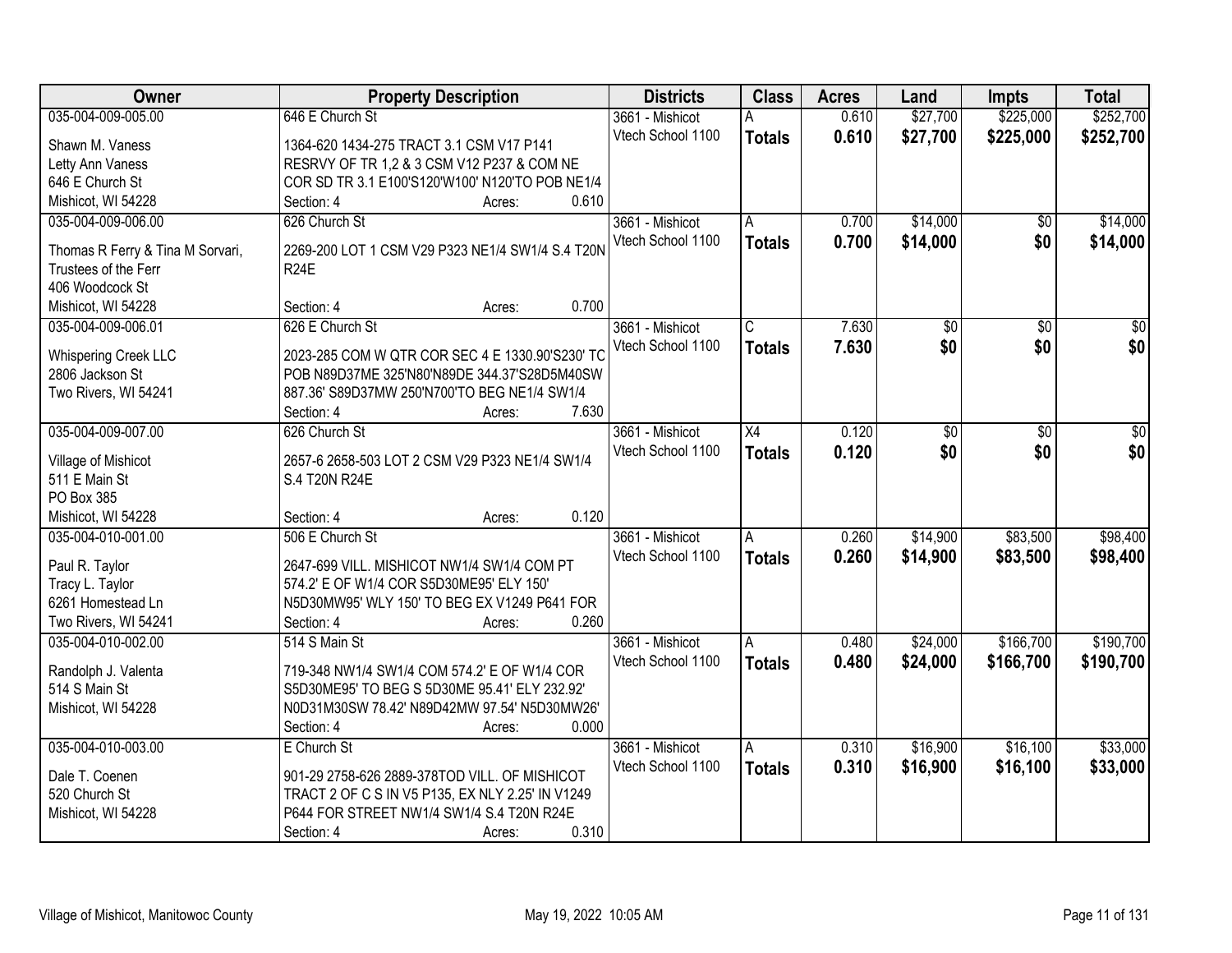| Owner              | <b>Property Description</b>                       | <b>Districts</b>  | <b>Class</b>  | <b>Acres</b> | Land     | <b>Impts</b> | <b>Total</b> |
|--------------------|---------------------------------------------------|-------------------|---------------|--------------|----------|--------------|--------------|
| 035-004-010-004.00 | 550 E Church St                                   | 3661 - Mishicot   |               | 0.540        | \$25,900 | \$116,200    | \$142,100    |
| Kevin J. Steeber   | 2252-429 VILL. OF MISHICOT NW1/4 SW1/4 COM AT     | Vtech School 1100 | <b>Totals</b> | 0.540        | \$25,900 | \$116,200    | \$142,100    |
| Marie T. Steeber   | PT 1064.2 FT E OF W1/4 COR SLY 189.42' ELY 264'   |                   |               |              |          |              |              |
| 550 E Church St    | NLY 189.42' WLY 264 FT TO BEG EX E120' EX V1249   |                   |               |              |          |              |              |
| Mishicot, WI 54228 | Section: 4<br>0.540<br>Acres:                     |                   |               |              |          |              |              |
| 035-004-010-005.00 | 522 S Main St                                     | 3661 - Mishicot   | Α             | 0.740        | \$31,100 | \$178,500    | \$209,600    |
|                    |                                                   | Vtech School 1100 | <b>Totals</b> | 0.740        | \$31,100 | \$178,500    | \$209,600    |
| Carl L. Coenen     | 985-446 VILL. OF MISHICOT COM W1/4 COR SEC 4      |                   |               |              |          |              |              |
| Kay L. Coenen      | N89D37M E574' S6D15M E190.4'TO BEG S6D15M         |                   |               |              |          |              |              |
| 522 S Main St      | E90.17'N89D37M E195.5 FT S6D15M E49.3' N89D37M    |                   |               |              |          |              |              |
| Mishicot, WI 54228 | 0.000<br>Section: 4<br>Acres:                     |                   |               |              |          |              |              |
| 035-004-010-006.00 | 534 S Main St                                     | 3661 - Mishicot   | A             | 0.650        | \$28,700 | \$87,500     | \$116,200    |
| Camilo Mediano     | 2763-370 2854-535 3315-461 VILL. OF MISHICOT      | Vtech School 1100 | <b>Totals</b> | 0.650        | \$28,700 | \$87,500     | \$116,200    |
| 534 S Main St      | NW1/4 SW1/4 COM 574.2' N89D 37ME OF W1/4 COR      |                   |               |              |          |              |              |
| Mishicot, WI 54228 | S6D15ME 280 .4' TO BEG S6D15ME 128.91' N          |                   |               |              |          |              |              |
|                    | 0.000<br>Section: 4<br>Acres:                     |                   |               |              |          |              |              |
| 035-004-010-007.00 | 404 E Church St                                   | 3661 - Mishicot   | A             | 1.060        | \$32,200 | \$77,800     | \$110,000    |
|                    |                                                   | Vtech School 1100 |               | 1.060        | \$32,200 | \$77,800     |              |
| Joshua A. Wilson   | 2891-119 VILL. OF MISHICOT N 420.42' OF W 180' EX |                   | <b>Totals</b> |              |          |              | \$110,000    |
| 404 E Church St    | N250' OF E 120' OF W 180' OF NW1/4 SW1/4 S.4 T20N |                   |               |              |          |              |              |
| Mishicot, WI 54228 | <b>R24E</b>                                       |                   |               |              |          |              |              |
|                    | 1.060<br>Section: 4<br>Acres:                     |                   |               |              |          |              |              |
| 035-004-010-007.01 | 414 E Church St                                   | 3661 - Mishicot   | A             | 0.350        | \$18,600 | \$105,100    | \$123,700    |
| Kevin A. Siebold   | 1239-309 N 250' OF E 60' OF W 180' OF NW1/4 SW1/4 | Vtech School 1100 | <b>Totals</b> | 0.350        | \$18,600 | \$105,100    | \$123,700    |
| 414 E Church St    | S.4 T.20 R.24                                     |                   |               |              |          |              |              |
|                    |                                                   |                   |               |              |          |              |              |
| Mishicot, WI 54228 | 0.350                                             |                   |               |              |          |              |              |
|                    | Section: 4<br>Acres:                              |                   |               |              |          |              |              |
| 035-004-010-008.00 | 408 E Church St                                   | 3661 - Mishicot   | A             | 0.350        | \$18,600 | \$67,100     | \$85,700     |
| Jeffery L. Novak   | 3194-518 VILL. OF MISHICOT N 250' OF E 60' OF W   | Vtech School 1100 | <b>Totals</b> | 0.350        | \$18,600 | \$67,100     | \$85,700     |
| Andrea T. Novak    | 120' NW1/4 SW1/4 S.4 T20N R24E                    |                   |               |              |          |              |              |
| 327 E Main St      |                                                   |                   |               |              |          |              |              |
| PO Box 192         | 0.350<br>Section: 4<br>Acres:                     |                   |               |              |          |              |              |
| Mishicot, WI 54228 |                                                   |                   |               |              |          |              |              |
| 035-004-010-009.00 | 420 E Church St                                   | 3661 - Mishicot   | A             | 1.200        | \$41,000 | \$77,300     | \$118,300    |
|                    |                                                   | Vtech School 1100 | <b>Totals</b> | 1.200        | \$41,000 | \$77,300     | \$118,300    |
| Mark W. Weber      | 2001-749 2152-93 2444-287 VILL. OF MISHICOT E68'  |                   |               |              |          |              |              |
| Rebecca A. Weber   | OF W248' OF N200' OF NW1/4 SW1/4 ALSO COM W1/4    |                   |               |              |          |              |              |
| 420 E Church St    | COR N89D37ME307' S0D4M45SE 148'                   |                   |               |              |          |              |              |
| Mishicot, WI 54228 | 1.200<br>Section: 4<br>Acres:                     |                   |               |              |          |              |              |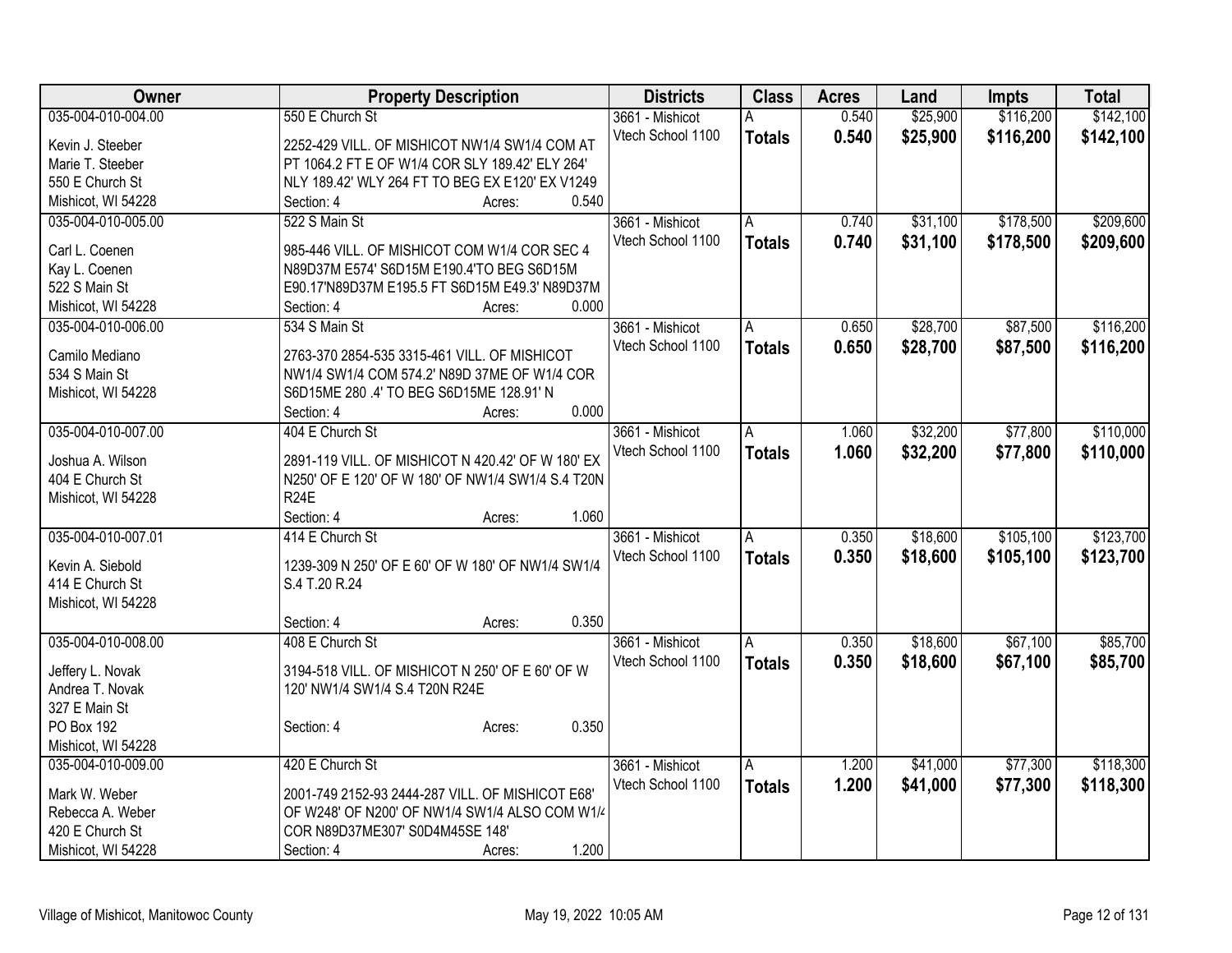| <b>Owner</b>          | <b>Property Description</b>                     | <b>Districts</b>  | <b>Class</b>   | <b>Acres</b> | Land     | <b>Impts</b> | <b>Total</b> |
|-----------------------|-------------------------------------------------|-------------------|----------------|--------------|----------|--------------|--------------|
| 035-004-010-010.00    | 450 E Church St                                 | 3661 - Mishicot   |                | 0.510        | \$25,100 | \$113,300    | \$138,400    |
| Theresa A. Becker     | 3327-476 NW1/4 SW1/4 COM AT PT 574.2' E OF W1/4 | Vtech School 1100 | <b>Totals</b>  | 0.510        | \$25,100 | \$113,300    | \$138,400    |
| PO Box 12             | COR N89D30MW179.2' SLY 125.68' N86D57MW 192.4'  |                   |                |              |          |              |              |
| Mishicot, WI 54228    | N5D30MW TO COM S.4 T20N R24E                    |                   |                |              |          |              |              |
|                       | 0.510<br>Section: 4<br>Acres:                   |                   |                |              |          |              |              |
| 035-004-010-011.00    | 527 S Main St                                   | 3661 - Mishicot   | A              | 0.320        | \$17,400 | \$110,500    | \$127,900    |
|                       |                                                 | Vtech School 1100 | <b>Totals</b>  | 0.320        | \$17,400 | \$110,500    | \$127,900    |
| Mindy Marie Ladwig    | 3027-656 VILL. OF MISHICOT NW1/4 SW1/4 COM AT   |                   |                |              |          |              |              |
| 527 S Main St         | PT 574.2' E OF W1/4 COR S5D30ME TO NE COR       |                   |                |              |          |              |              |
| Mishicot, WI 54228    | KRONFORST PROP, WLY 230' NLY 60' ELY 230'       |                   |                |              |          |              |              |
|                       | 0.000<br>Section: 4<br>Acres:                   |                   |                |              |          |              |              |
| 035-004-010-012.00    | 533 S Main St                                   | 3661 - Mishicot   | A              | 0.560        | \$26,400 | \$107,700    | \$134,100    |
| Roger L. Krueger Jr   | 2558-250 VILL. OF MISHICOT NW1/4 SW1/4 COM AT   | Vtech School 1100 | <b>Totals</b>  | 0.560        | \$26,400 | \$107,700    | \$134,100    |
| Darleen A. Krueger Jr | PT 574.2' E OF W1/4 COR S5D30ME 422.4' TO BEG   |                   |                |              |          |              |              |
| 533 S Main St         | N89D50MW230' DUE N110 FT S89D50ME TO CEN        |                   |                |              |          |              |              |
| Mishicot, WI 54228    | 0.000<br>Section: 4<br>Acres:                   |                   |                |              |          |              |              |
| 035-004-010-013.00    | 432 E Church St                                 | 3661 - Mishicot   | $\overline{A}$ | 0.310        | \$16,900 | \$100,100    | \$117,000    |
|                       |                                                 | Vtech School 1100 |                | 0.310        | \$16,900 | \$100,100    | \$117,000    |
| Alexandra L. Valenta  | 3045-373 VILL. OF MISHICOT NW1/4 SW1/4 N148'    |                   | <b>Totals</b>  |              |          |              |              |
| 432 E Church St       | E140' W380 FT EX V338 P645 S.4 T20N R24E        |                   |                |              |          |              |              |
| Mishicot, WI 54228    |                                                 |                   |                |              |          |              |              |
|                       | 0.310<br>Section: 4<br>Acres:                   |                   |                |              |          |              |              |
| 035-004-010-014.00    | 550 S Main St                                   | 3661 - Mishicot   | A              | 0.440        | \$22,300 | \$131,600    | \$153,900    |
| Kirt Carviou          | 480-105 2908-18 3148-607LE LOT 2 CSM V31 P221   | Vtech School 1100 | <b>Totals</b>  | 0.440        | \$22,300 | \$131,600    | \$153,900    |
| c/o Dale Doreen       | NW1/4 SW1/4 S.4 T20N R24E                       |                   |                |              |          |              |              |
| 550 S Main St         |                                                 |                   |                |              |          |              |              |
| Mishicot, WI 54228    | 0.000<br>Section: 4<br>Acres:                   |                   |                |              |          |              |              |
| 035-004-010-015.00    | 544 S Main St                                   | 3661 - Mishicot   | A.             | 0.550        | \$26,100 | \$121,200    | \$147,300    |
|                       |                                                 | Vtech School 1100 |                | 0.550        | \$26,100 | \$121,200    | \$147,300    |
| Dennis M. Emond       | 3028-599LE 3464-640,643,646 LOT 1 CSM V31 P221  |                   | <b>Totals</b>  |              |          |              |              |
| 544 S Main St         | NW1/4 SW1/4 S.4 T20N R24E                       |                   |                |              |          |              |              |
| Mishicot, WI 54228    |                                                 |                   |                |              |          |              |              |
|                       | 0.000<br>Section: 4<br>Acres:                   |                   |                |              |          |              |              |
| 035-004-010-016.00    | 512 E Church St                                 | 3661 - Mishicot   | A              | 0.220        | \$12,900 | \$125,500    | \$138,400    |
| Stephen M. Bruse      | 3025-693 NW1/4 SW1/4 COM W1/4 COR S89 D30ME     | Vtech School 1100 | <b>Totals</b>  | 0.220        | \$12,900 | \$125,500    | \$138,400    |
| Connie R. Bruse       | 724.2' TO BEG S89D30ME 108' S0D31M30SE120'      |                   |                |              |          |              |              |
| 512 E Church St       | N89D42MW 97.54' N5D30M W121' TO POB EX V1249    |                   |                |              |          |              |              |
|                       |                                                 |                   |                |              |          |              |              |
| Mishicot, WI 54228    | 0.220<br>Section: 4<br>Acres:                   |                   |                |              |          |              |              |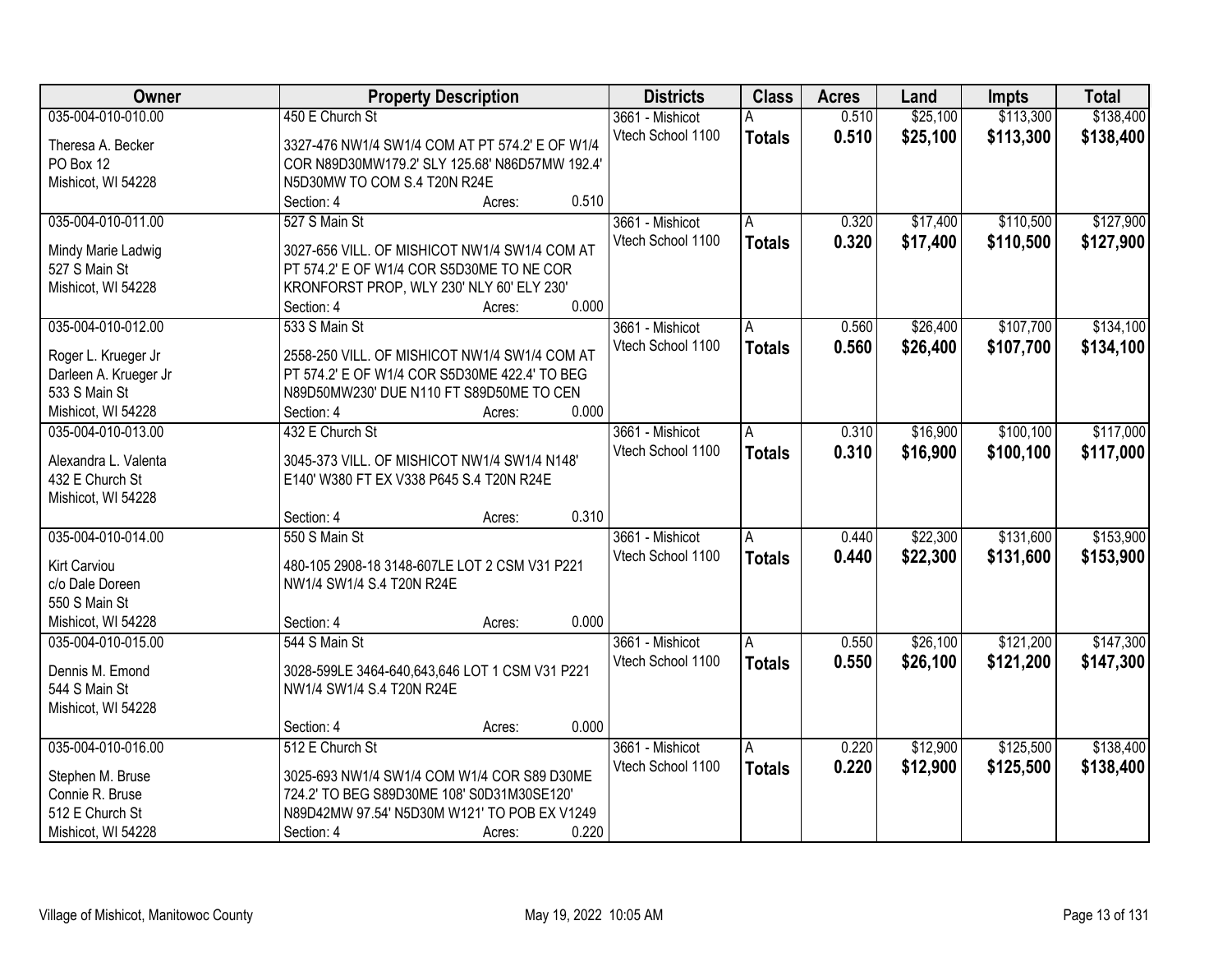| Owner                       | <b>Property Description</b>                                 |                 | <b>Districts</b>  | <b>Class</b>  | <b>Acres</b> | Land     | <b>Impts</b>    | <b>Total</b> |
|-----------------------------|-------------------------------------------------------------|-----------------|-------------------|---------------|--------------|----------|-----------------|--------------|
| 035-004-010-016.01          | 520 E Church St                                             |                 | 3661 - Mishicot   | А             | 0.340        | \$18,200 | \$167,000       | \$185,200    |
| Dale T. Coenen              | 502-550 2758-626 2889-378TOD TRACT 1 OF C S IN              |                 | Vtech School 1100 | <b>Totals</b> | 0.340        | \$18,200 | \$167,000       | \$185,200    |
| 520 E Church St             | V5 P135, EX V1249 P642 FOR STREET NW1/4 SW1/4               |                 |                   |               |              |          |                 |              |
| Mishicot, WI 54228          | S.4 T20N R24E                                               |                 |                   |               |              |          |                 |              |
|                             | Section: 4                                                  | 0.340<br>Acres: |                   |               |              |          |                 |              |
| 035-004-010-017.00          | 610 E Church St                                             |                 | 3661 - Mishicot   | A             | 0.400        | \$20,700 | \$228,000       | \$248,700    |
|                             |                                                             |                 | Vtech School 1100 | <b>Totals</b> | 0.400        | \$20,700 | \$228,000       | \$248,700    |
| Alane K. Berry              | 2334-245 3006-2 NW1/4 SW1/4 COM W1/4 COR S89                |                 |                   |               |              |          |                 |              |
| 610 E Church St             | D30ME 1208.2' TO BEG S89D30M E106' S1DW 189.42'             |                 |                   |               |              |          |                 |              |
| Mishicot, WI 54228          | N89D30MW 106'NLY TO BEG EX NLY 2.25' FOR                    |                 |                   |               |              |          |                 |              |
|                             | Section: 4                                                  | 0.400<br>Acres: |                   |               |              |          |                 |              |
| 035-004-010-017.01          | E Church St                                                 |                 | 3661 - Mishicot   | A             | 0.060        | \$100    | \$0             | \$100        |
| <b>Whispering Creek LLC</b> | 2023-285 E14' OF N 189.42' OF NW1/4 SW1/4 S.4 T20N          |                 | Vtech School 1100 | <b>Totals</b> | 0.060        | \$100    | \$0             | \$100        |
| 2806 Jackson St             | <b>R24E</b>                                                 |                 |                   |               |              |          |                 |              |
| Two Rivers, WI 54241        |                                                             |                 |                   |               |              |          |                 |              |
|                             | Section: 4                                                  | 0.060<br>Acres: |                   |               |              |          |                 |              |
| 035-004-010-018.00          | 519 S Main St                                               |                 | 3661 - Mishicot   | A             | 0.660        | \$29,000 | \$94,600        | \$123,600    |
|                             |                                                             |                 | Vtech School 1100 | <b>Totals</b> | 0.660        | \$29,000 | \$94,600        | \$123,600    |
| Todd J. Funk                | 1629-740 NW1/4 SW1/4 COM W1/4 COR S89 D37ME                 |                 |                   |               |              |          |                 |              |
| 519 S Main St               | 574.2' TO CEN HWY SLY ALG CEN 115' TO BEG SLY               |                 |                   |               |              |          |                 |              |
| Mishicot, WI 54228          | ALG CEN 138' W230' N7D09M30SW 105.08' E19.96'<br>Section: 4 | 0.000           |                   |               |              |          |                 |              |
|                             |                                                             | Acres:          |                   |               |              |          |                 |              |
| 035-004-010-019.00          | 426 E Church St                                             |                 | 3661 - Mishicot   | A             | 0.830        | \$32,400 | \$135,700       | \$168,100    |
| Eric L. Krueger             | 3048-490 3461-301 NW1/4 SW1/4 COM NW COR N89D               |                 | Vtech School 1100 | <b>Totals</b> | 0.830        | \$32,400 | \$135,700       | \$168,100    |
| Lyndzee M R. Krueger        | 37ME248' TO BEG N89D37ME59' S0D45M45SE148'                  |                 |                   |               |              |          |                 |              |
| 426 E Church St             | N89D37ME67.04 FT S7D9M30SW 105.08' S0D4ME                   |                 |                   |               |              |          |                 |              |
| Mishicot, WI 54228          | Section: 4                                                  | 0.830<br>Acres: |                   |               |              |          |                 |              |
| 035-004-010-020.00          | S Main St                                                   |                 | Other 12          | D.            | 6.010        | \$1,400  | $\overline{50}$ | \$1,400      |
|                             |                                                             |                 | 3661 - Mishicot   | <b>Totals</b> | 6.010        | \$1,400  | \$0             | \$1,400      |
| Dale T. Coenen              | 848-373 2758-626 2889-378TOD TRACT 1 CSM V27                |                 | Vtech School 1100 |               |              |          |                 |              |
| 520 Church St               | P323 NW1/4 SW1/4 S.4 T20N R24E                              |                 |                   |               |              |          |                 |              |
| Mishicot, WI 54228          |                                                             |                 |                   |               |              |          |                 |              |
|                             | Section: 4                                                  | 6.010<br>Acres: |                   |               |              |          |                 |              |
| 035-004-010-020.01          | 706 S Main St                                               |                 | 3661 - Mishicot   | A             | 1.000        | \$40,000 | \$303,300       | \$343,300    |
| Jerry J. Nejedlo            | 2392-44 LOT 1 CSM V30 P149 RESRVY TR 2 CSM V27              |                 | Vtech School 1100 | <b>Totals</b> | 1.000        | \$40,000 | \$303,300       | \$343,300    |
| Jodi M. Nejedlo             | P323 NW1/4 SW1/4 S.4 T20N R24E                              |                 |                   |               |              |          |                 |              |
| 706 S Main St               |                                                             |                 |                   |               |              |          |                 |              |
| Mishicot, WI 54228          | Section: 4                                                  | 0.000<br>Acres: |                   |               |              |          |                 |              |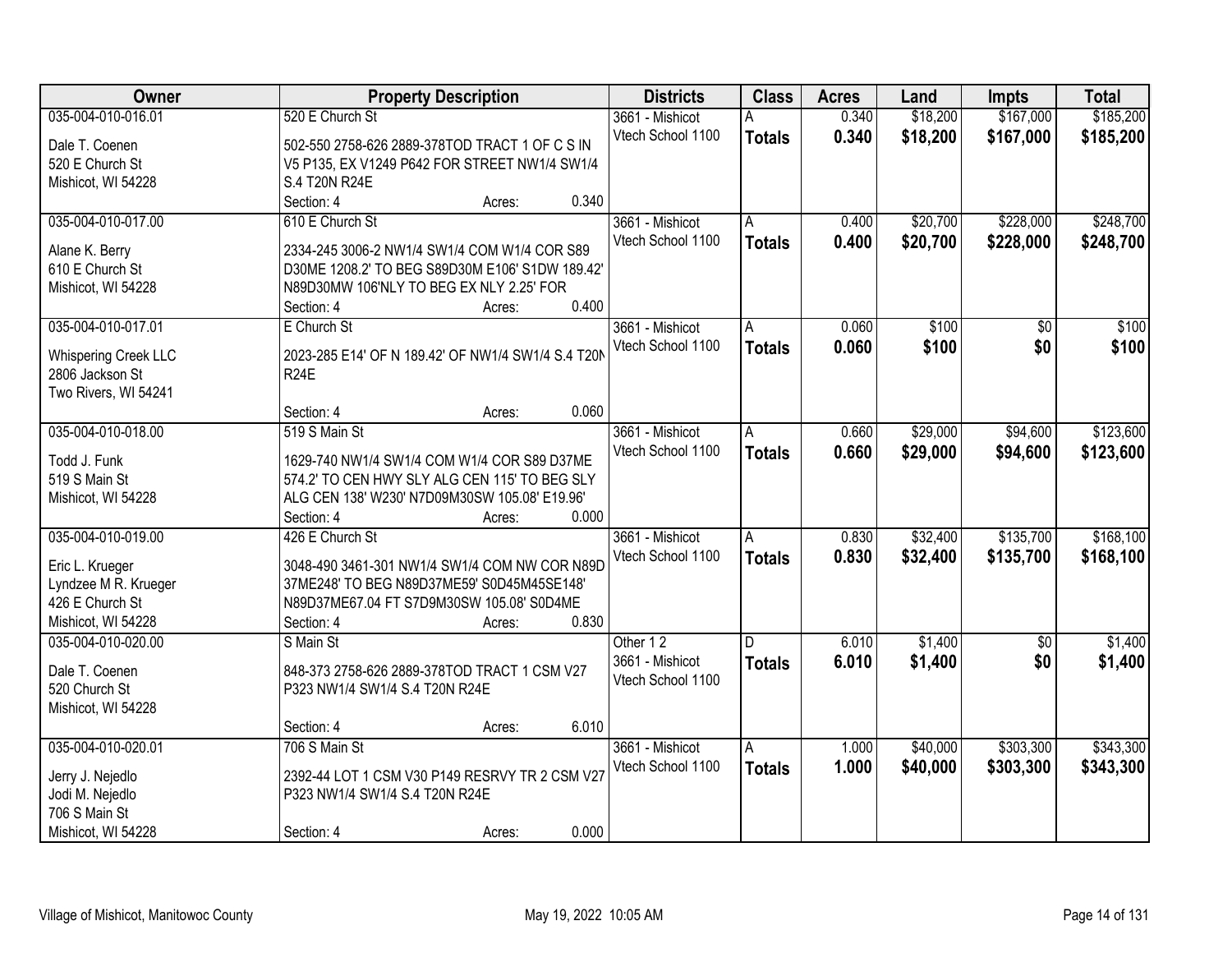| Owner                           | <b>Property Description</b>                                            | <b>Districts</b>  | <b>Class</b>  | <b>Acres</b> | Land     | <b>Impts</b>    | <b>Total</b> |
|---------------------------------|------------------------------------------------------------------------|-------------------|---------------|--------------|----------|-----------------|--------------|
| 035-004-010-020.02              | S Main St                                                              | 3661 - Mishicot   |               | 4.470        | \$900    | $\overline{50}$ | \$900        |
| Jerry J. Nejedlo                | 2392-44 LOT 2 CSM V30 P149 RESRVY TRT 2 CSM                            | Vtech School 1100 | <b>Totals</b> | 4.470        | \$900    | \$0             | \$900        |
| Jodi M. Nejedlo                 | V27 P323 NW1/4 SW1/4 S.4 T20N R24E                                     |                   |               |              |          |                 |              |
| 706 S Main St                   |                                                                        |                   |               |              |          |                 |              |
| Mishicot, WI 54228              | Section: 4<br>Acres:                                                   | 4.470             |               |              |          |                 |              |
| 035-004-010-021.00              | 620 S Main St                                                          | 3661 - Mishicot   | A             | 0.450        | \$22,700 | \$214,800       | \$237,500    |
| Heather N. Rank                 | 2761-486 TRACT 2 CSM V15 P281 NW1/4 SW1/4 S.4                          | Vtech School 1100 | <b>Totals</b> | 0.450        | \$22,700 | \$214,800       | \$237,500    |
| Joseph A. Rank                  | <b>T20N R24E</b>                                                       |                   |               |              |          |                 |              |
| 620 S Main St                   |                                                                        |                   |               |              |          |                 |              |
| Mishicot, WI 54228              | Section: 4<br>Acres:                                                   | 0.000             |               |              |          |                 |              |
| 035-004-010-021.01              | 606 S Main St                                                          | 3661 - Mishicot   | A             | 1.110        | \$40,600 | \$93,600        | \$134,200    |
|                                 |                                                                        | Vtech School 1100 | <b>Totals</b> | 1.110        | \$40,600 | \$93,600        | \$134,200    |
| Jacob M. Metz                   | 2952-81 3107-455 TRACT 1 OF C S IN V5 P223, NW1/4                      |                   |               |              |          |                 |              |
| 606 S Main St                   | SW1/4 EX HWY EX V530 P730 FOR HWY S.4 T20N                             |                   |               |              |          |                 |              |
| Mishicot, WI 54228              | <b>R24E</b>                                                            |                   |               |              |          |                 |              |
|                                 | Section: 4<br>Acres:                                                   | 0.000             |               |              |          |                 |              |
| 035-004-010-022.00              | 626 S Main St                                                          | 3661 - Mishicot   | A             | 0.400        | \$20,700 | \$273,000       | \$293,700    |
| Russell T. Whitenack            | 1924-108 TRACT 3 CSM V15 P281 NW1/4 SW1/4 S.4                          | Vtech School 1100 | <b>Totals</b> | 0.400        | \$20,700 | \$273,000       | \$293,700    |
| 626 S Main St                   | <b>T20N R24E</b>                                                       |                   |               |              |          |                 |              |
| Mishicot, WI 54228              |                                                                        |                   |               |              |          |                 |              |
|                                 | Section: 4<br>Acres:                                                   | 0.000             |               |              |          |                 |              |
| 035-004-010-022.01              | 632 S Main St                                                          | 3661 - Mishicot   | Α             | 0.410        | \$21,100 | \$145,400       | \$166,500    |
| Gregg S. Meissner               | 1794-484 TRACT 4 CSM V15 P281 NW1/4 SW1/4 S.4                          | Vtech School 1100 | <b>Totals</b> | 0.410        | \$21,100 | \$145,400       | \$166,500    |
| 632 S Main St                   | <b>T20N R24E</b>                                                       |                   |               |              |          |                 |              |
| Mishicot, WI 54228              |                                                                        |                   |               |              |          |                 |              |
|                                 | Section: 4<br>Acres:                                                   | 0.000             |               |              |          |                 |              |
| 035-004-010-023.00              | 701 S Main St                                                          | Other 12          | A             | 2.480        | \$47,400 | \$186,900       | \$234,300    |
|                                 |                                                                        | 3661 - Mishicot   | D             | 6.650        | \$1,400  | \$0             | \$1,400      |
| Eleanor C. Thuermer             | 451-133 980-516 2194-380 V170 P397 NW1/4 SW1/4 EX                      | Vtech School 1100 | <b>Totals</b> | 9.130        | \$48,800 | \$186,900       | \$235,700    |
| PO Box 94<br>Mishicot, WI 54228 | V530 P767 FOR HWY EX TRACT 1 CSM V15 P447<br>NW1/4 SW1/4 S.4 T20N R24E |                   |               |              |          |                 |              |
|                                 | Section: 4<br>Acres:                                                   | 0.000             |               |              |          |                 |              |
| 035-004-010-024.00              | 551 S Main St                                                          | 3661 - Mishicot   | B             | 5.870        | \$49,500 | \$2,332,600     | \$2,382,100  |
|                                 |                                                                        | Vtech School 1100 | <b>Totals</b> | 5.870        | \$49,500 | \$2,332,600     | \$2,382,100  |
| Niebler Living Tr               | 3056-421 TRACT 1 CSM V15 P447 NW1/4 SW1/4 S.4                          |                   |               |              |          |                 |              |
| 12545 W Burleigh Rd             | <b>T20N R24E</b>                                                       |                   |               |              |          |                 |              |
| Brookfield, WI 53005            |                                                                        |                   |               |              |          |                 |              |
|                                 | Section: 4<br>Acres:                                                   | 0.000             |               |              |          |                 |              |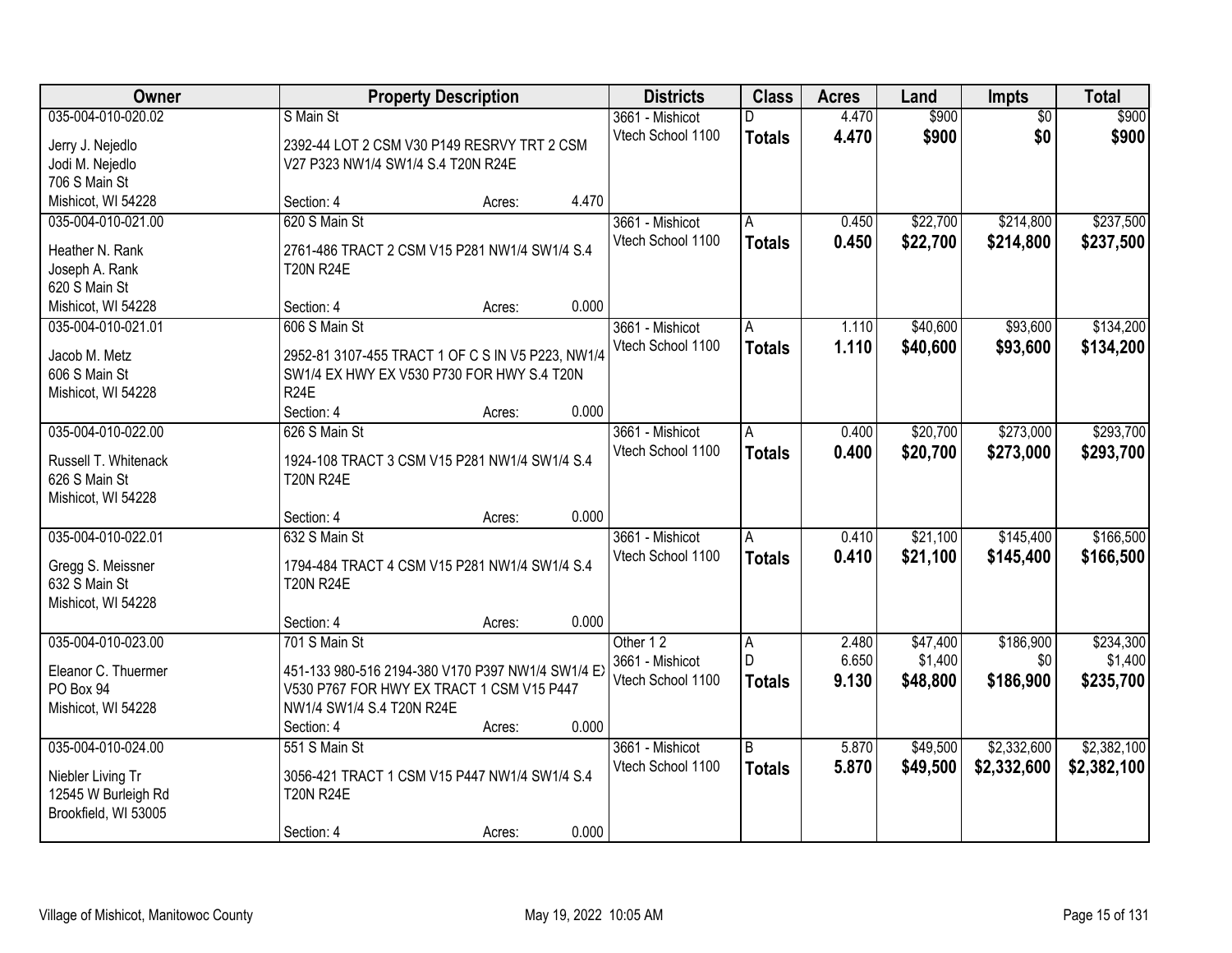| Owner                   | <b>Property Description</b>                       | <b>Districts</b>  | <b>Class</b>  | <b>Acres</b> | Land     | Impts           | <b>Total</b>    |
|-------------------------|---------------------------------------------------|-------------------|---------------|--------------|----------|-----------------|-----------------|
| 035-004-011-001.00      | E Samz Rd                                         | Other 12          |               | 31.180       | \$6,800  | $\overline{60}$ | \$6,800         |
| Princess Buttercup, LLC | 3195-456 SW1/4 SW1/4 LYG WLY & SLY OF RD EX       | 3661 - Mishicot   | E             | 0.677        | \$400    | \$0             | \$400           |
| 2921 Waubenoor Dr       | COM 373' E OF NW COR E533.5' S38D09M30SE 165.3    | Vtech School 1100 | <b>Totals</b> | 31.857       | \$7,200  | \$0             | \$7,200         |
| Green Bay, WI 54301     | W635.7' N130' TO BEG EX V530 P770 FOR HWY EX      |                   |               |              |          |                 |                 |
|                         | 31.857<br>Section: 4<br>Acres:                    |                   |               |              |          |                 |                 |
| 035-004-011-001.01      | 425 E Samz Rd                                     | 3661 - Mishicot   | X4            | 1.960        | \$0      | $\overline{50}$ | $\overline{50}$ |
|                         |                                                   | Vtech School 1100 | <b>Totals</b> | 1.960        | \$0      | \$0             | \$0             |
| Village of Mishicot     | 699-732 2446-3 LEASE AGREEM THE W388' OF S220'    |                   |               |              |          |                 |                 |
| 511 E Main St           | SW1/4 SW1/4 S.4 T20N R24E WATER TOWER             |                   |               |              |          |                 |                 |
| PO Box 385              | 2943-723<br>1.960                                 |                   |               |              |          |                 |                 |
| Mishicot, WI 54228      | Section: 4<br>Acres:                              |                   |               |              |          |                 |                 |
| 035-004-011-002.00      | 718 S Main St                                     | 3661 - Mishicot   | A             | 1.500        | \$42,500 | \$85,200        | \$127,700       |
| Dana K. Stevens         | 2686-528 SW1/4 SW1/4 LYG N & E OF HWY EX          | Vtech School 1100 | <b>Totals</b> | 1.500        | \$42,500 | \$85,200        | \$127,700       |
| 718 S Main St           | PARCELS SOLD S.4 T20N R24E                        |                   |               |              |          |                 |                 |
| Mishicot, WI 54228      |                                                   |                   |               |              |          |                 |                 |
|                         | 0.000<br>Section: 4<br>Acres:                     |                   |               |              |          |                 |                 |
| 035-004-011-003.00      | 710 S Main St                                     | 3661 - Mishicot   | A             | 0.370        | \$19,400 | \$110,500       | \$129,900       |
|                         |                                                   | Vtech School 1100 | <b>Totals</b> | 0.370        | \$19,400 | \$110,500       | \$129,900       |
| John F. Valenta         | 1253-109 LE SW1/4 SW1/4 COM INT E LN HWY & N LN   |                   |               |              |          |                 |                 |
| 710 S Main St           | SW1/4 SW1/4 SELY 148' NELY ALG S LN VALENTA       |                   |               |              |          |                 |                 |
| Mishicot, WI 54228      | PROP 268' TO N LN SW1/4 SW1/4 W ALG N LN 326' TO  |                   |               |              |          |                 |                 |
|                         | 0.000<br>Section: 4<br>Acres:                     |                   |               |              |          |                 |                 |
| 035-004-011-004.00      | 714 S Main St                                     | 3661 - Mishicot   | A             | 0.570        | \$26,600 | \$92,900        | \$119,500       |
| <b>Grace Schleis</b>    | 262-477 2790-398 SW1/4 SW1/4 COM 224' SELY OF     | Vtech School 1100 | <b>Totals</b> | 0.570        | \$26,600 | \$92,900        | \$119,500       |
| 2500 Garfield St        | INT E LN HWY & N LN NELY 65' TO A PT 65' S OF S   |                   |               |              |          |                 |                 |
| Apt 215                 | LN L. PAPLHAM PROP NELY TO PT 21'S OF NE COR      |                   |               |              |          |                 |                 |
| Two Rivers, WI 54241    | 0.000<br>Section: 4<br>Acres:                     |                   |               |              |          |                 |                 |
|                         | 707 S Main St                                     |                   |               |              |          |                 |                 |
| 035-004-011-005.00      |                                                   | 3661 - Mishicot   | A             | 1.570        | \$42,900 | \$202,600       | \$245,500       |
| Randall J. Deruyter     | 1534-614 SW1/4 SW1/4 COM 373' E OF NW COR         | Vtech School 1100 | <b>Totals</b> | 1.570        | \$42,900 | \$202,600       | \$245,500       |
| Denise M. Deruyter      | E533.5' S38D09M30SE 165. 3' W635.7' N130' TO BEG  |                   |               |              |          |                 |                 |
| 707 S Main St           | EX V531 P682 FOR HWY S.4 T20N R24E                |                   |               |              |          |                 |                 |
| Mishicot, WI 54228      | 0.000<br>Section: 4<br>Acres:                     |                   |               |              |          |                 |                 |
| 035-004-012-001.00      | 866 S Main St                                     | Other 12          | D             | 35.540       | \$6,000  | $\overline{50}$ | \$6,000         |
| Robert M. Grimm         | 645-795 2044-82 SE1/4 SW1/4 EX S 16.5' E OF ROAD, | 3661 - Mishicot   | G             | 2.000        | \$18,000 | \$95,900        | \$113,900       |
| Ann L. Grimm            | EX V530 P766 FOR HWY S.4 T20N R24E                | Vtech School 1100 | <b>Totals</b> | 37.540       | \$24,000 | \$95,900        | \$119,900       |
| 866 S Main St           |                                                   |                   |               |              |          |                 |                 |
|                         | 0.001                                             |                   |               |              |          |                 |                 |
| Mishicot, WI 54228      | Section: 4<br>Acres:                              |                   |               |              |          |                 |                 |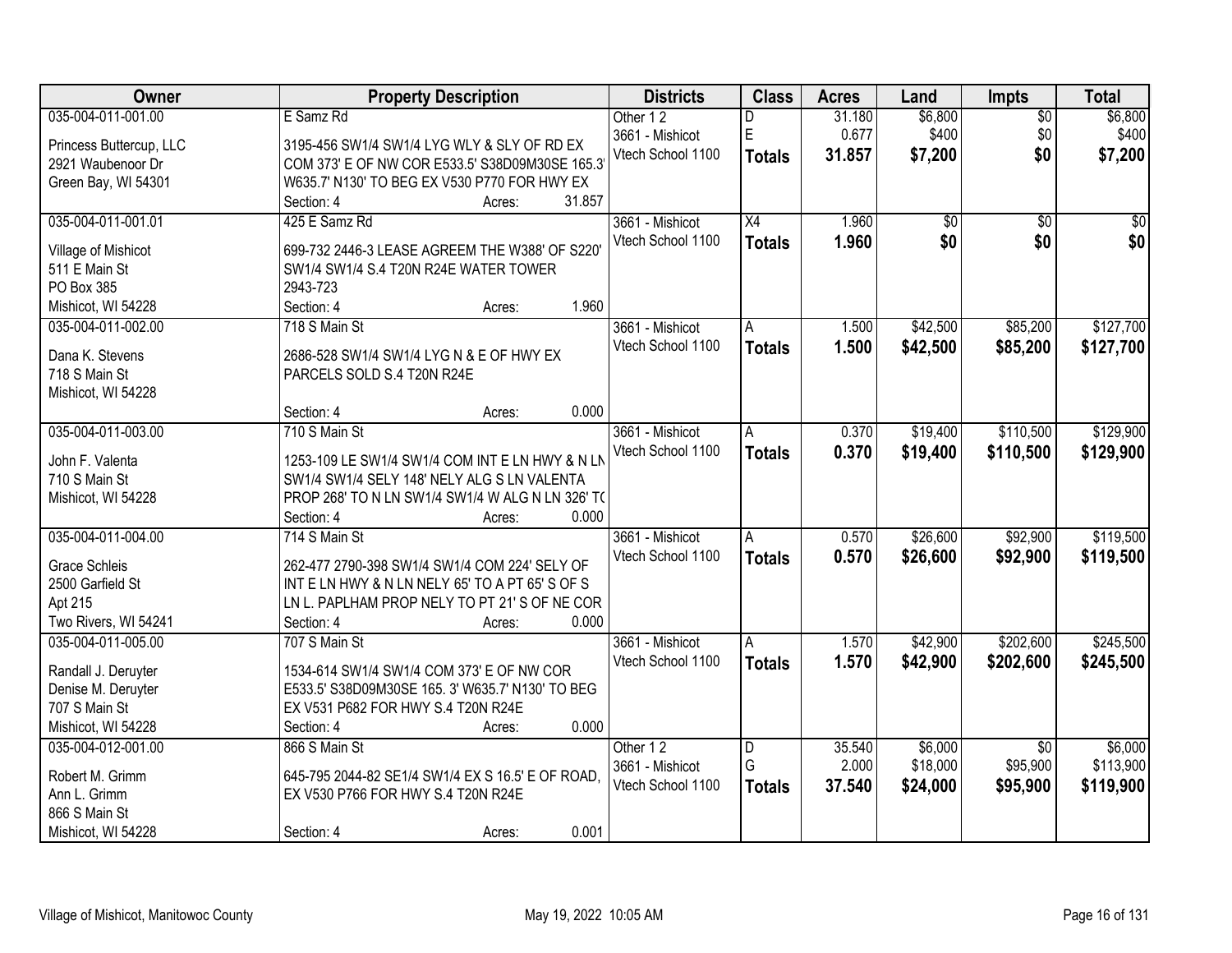| Owner                                        | <b>Property Description</b>                                                                     |        | <b>Districts</b>  | <b>Class</b>   | <b>Acres</b> | Land     | <b>Impts</b>           | <b>Total</b> |
|----------------------------------------------|-------------------------------------------------------------------------------------------------|--------|-------------------|----------------|--------------|----------|------------------------|--------------|
| 035-004-012-002.00                           | Samz <sub>Rd</sub>                                                                              |        | 3661 - Mishicot   |                | 0.100        | \$100    | $\overline{50}$        | \$100        |
| Princess Buttercup, LLC                      | 3195-456 S 16.5' OF SE1/4 SW1/4 LYG E OF STH 147                                                |        | Vtech School 1100 | <b>Totals</b>  | 0.100        | \$100    | \$0                    | \$100        |
| 2921 Waubenoor Dr                            | EX W 720' THEREOF S.4 T20N R24E                                                                 |        |                   |                |              |          |                        |              |
| Green Bay, WI 54301                          |                                                                                                 |        |                   |                |              |          |                        |              |
|                                              | Section: 4<br>Acres:                                                                            | 0.100  |                   |                |              |          |                        |              |
| 035-004-013-000.00                           | Samz <sub>Rd</sub>                                                                              |        | 3661 - Mishicot   | Έ              | 3.000        | \$1,800  | $\overline{50}$        | \$1,800      |
| Princess Buttercup, LLC                      | 3195-456 NE1/4 SE1/4 W OF RIVER S.4 T20N R24E                                                   |        | Vtech School 1100 | <b>Totals</b>  | 3.000        | \$1,800  | \$0                    | \$1,800      |
| 2921 Waubenoor Dr                            |                                                                                                 |        |                   |                |              |          |                        |              |
| Green Bay, WI 54301                          |                                                                                                 |        |                   |                |              |          |                        |              |
|                                              | Section: 4<br>Acres:                                                                            | 3.000  |                   |                |              |          |                        |              |
| 035-004-014-000.00                           | Samz Rd                                                                                         |        | Other 12          | 5M             | 16.000       | \$21,600 | \$0                    | \$21,600     |
| Princess Buttercup, LLC                      | 3195-456 NW1/4 SE1/4 W OF RIVER S.4 T20N R24E                                                   |        | 3661 - Mishicot   | D              | 17.000       | \$3,300  | \$0                    | \$3,300      |
| 2921 Waubenoor Dr                            |                                                                                                 |        | Vtech School 1100 | $\overline{E}$ | 5.000        | \$2,500  | \$0                    | \$2,500      |
| Green Bay, WI 54301                          |                                                                                                 |        |                   | <b>Totals</b>  | 38,000       | \$27,400 | \$0                    | \$27,400     |
|                                              | Section: 4<br>Acres:                                                                            | 38.000 |                   |                |              |          |                        |              |
| 035-004-015-001.00                           | Samz Rd                                                                                         |        | Other 12          | D              | 34.380       | \$6,600  | \$0                    | \$6,600      |
|                                              |                                                                                                 |        | 3661 - Mishicot   | $\mathsf E$    | 3.000        | \$1,800  | \$0                    | \$1,800      |
| Princess Buttercup, LLC<br>2921 Waubenoor Dr | 3195-456 SW1/4 SE1/4 EX PRT FOLL IN SW1/4 SE1/4<br>COM 1087.90' E OF S1/4 COR N2D13MW 149.9' TO |        | Vtech School 1100 | <b>Totals</b>  | 37.380       | \$8,400  | \$0                    | \$8,400      |
| Green Bay, WI 54301                          | BEG N2D13MW 442.65' N82D 47ME288' TO CEN                                                        |        |                   |                |              |          |                        |              |
|                                              | Section: 4<br>Acres:                                                                            | 37.380 |                   |                |              |          |                        |              |
| 035-004-015-002.00                           | 960 E Samz Rd                                                                                   |        | 3661 - Mishicot   | A              | 2.620        | \$48,100 | \$194,900              | \$243,000    |
|                                              |                                                                                                 |        | Vtech School 1100 | <b>Totals</b>  | 2.620        | \$48,100 | \$194,900              | \$243,000    |
| Bob W. Haese                                 | 616-6 PRT FOLL IN SW1/4 SE1/4 COM 1087.90' E OF                                                 |        |                   |                |              |          |                        |              |
| 960 E Samz Rd                                | S1/4 COR N2D 13MW 149.9' TO BEG N2D13MW                                                         |        |                   |                |              |          |                        |              |
| Mishicot, WI 54228                           | 442.65' N82D47ME288' TO CEN RIVER SELY 670' ALG                                                 |        |                   |                |              |          |                        |              |
| 035-004-016-001.00                           | Section: 4<br>Acres:<br>Samz <sub>Rd</sub>                                                      | 2.620  | 3661 - Mishicot   |                | 1.620        | \$1,000  |                        | \$1,000      |
|                                              |                                                                                                 |        | Vtech School 1100 | Е              | 1.620        |          | $\overline{60}$<br>\$0 |              |
| Princess Buttercup, LLC                      | 3195-456 WEST OF MISHICOT RIVER SE1/4 SE1/4 EX                                                  |        |                   | <b>Totals</b>  |              | \$1,000  |                        | \$1,000      |
| 2921 Waubenoor Dr                            | PRT FOLL COM 1087.90' E OF S1/4 COR N2D13 MIN                                                   |        |                   |                |              |          |                        |              |
| Green Bay, WI 54301                          | W149.9' TO BEG N2D13MW 442.65' N82D47ME288' TC                                                  |        |                   |                |              |          |                        |              |
|                                              | Section: 4<br>Acres:                                                                            | 1.620  |                   |                |              |          |                        |              |
| 035-004-016-002.00                           | E Samz Rd                                                                                       |        | 3661 - Mishicot   | E              | 3.380        | \$2,100  | $\overline{50}$        | \$2,100      |
| Bob W. Haese                                 | 616-6 PRT FOLL IN SE1/4 SE1/4 W OF MISHICOT                                                     |        | Vtech School 1100 | <b>Totals</b>  | 3.380        | \$2,100  | \$0                    | \$2,100      |
| 960 Samz Rd                                  | RIVER COM 1087.90' E OF S1/4 COR                                                                |        |                   |                |              |          |                        |              |
| Mishicot, WI 54228                           | N2D13MW149.90' TO BEG N2D13MW 442.65' N82D                                                      |        |                   |                |              |          |                        |              |
|                                              | Section: 4<br>Acres:                                                                            | 3.380  |                   |                |              |          |                        |              |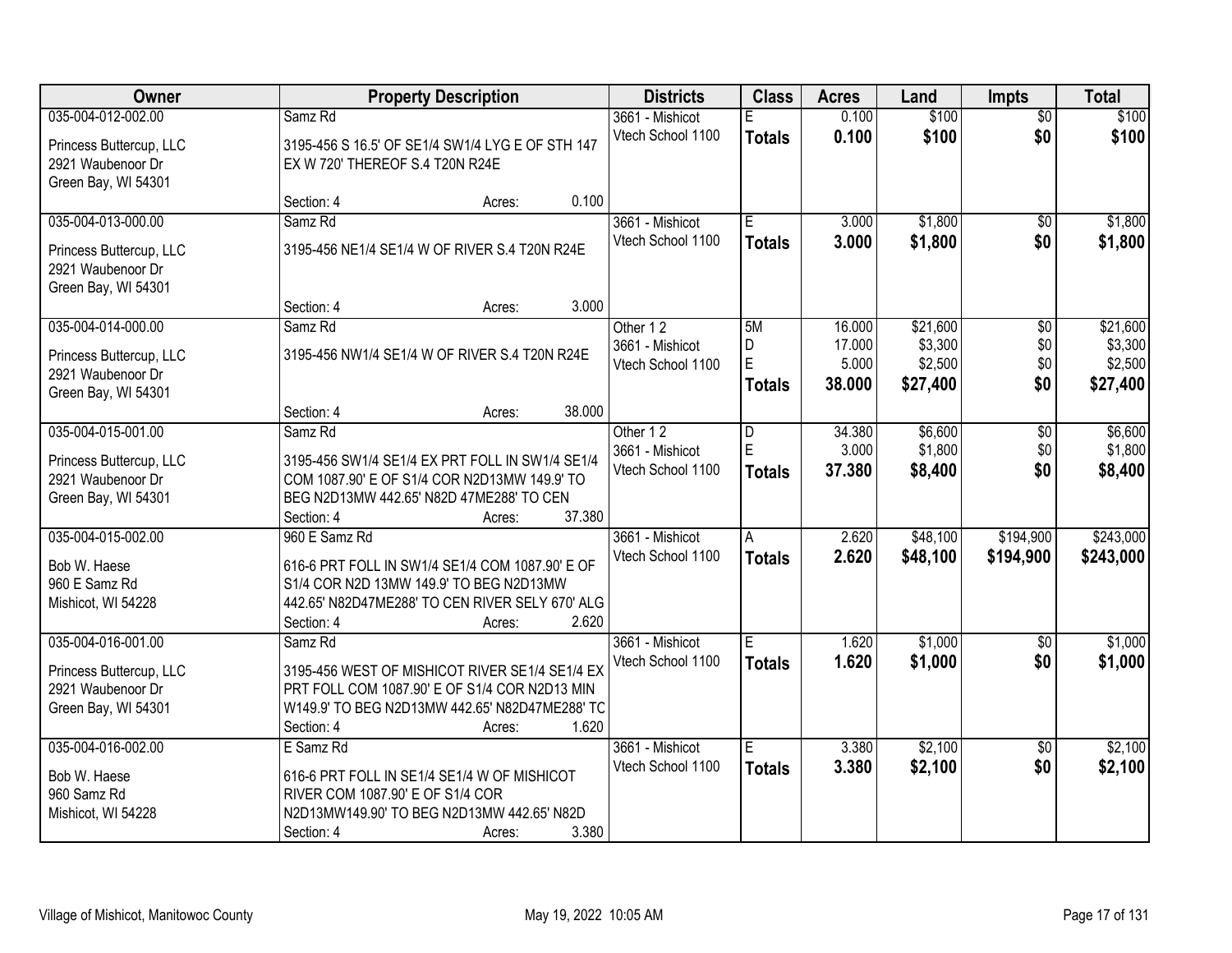| <b>Owner</b>                | <b>Property Description</b>                      | <b>Districts</b>  | <b>Class</b>   | <b>Acres</b> | Land     | <b>Impts</b>    | <b>Total</b> |
|-----------------------------|--------------------------------------------------|-------------------|----------------|--------------|----------|-----------------|--------------|
| 035-005-001-001.00          | 150 E Main St                                    | 3661 - Mishicot   | B              | 0.500        | \$37,800 | \$198,400       | \$236,200    |
| <b>Country Visions Coop</b> | 737-158 1154-513 2407-92 PRT NE1/4 NE1/4 COM INT | Vtech School 1100 | <b>Totals</b>  | 0.500        | \$37,800 | \$198,400       | \$236,200    |
| 1010 W Ryan St              | N LN SEC 5 & C/L HWY 147 SLY ALG C/L 186.78' WLY |                   |                |              |          |                 |              |
| Brillion, WI 54110          | TO RIVER NW ALG LOW WATER MARK TO N LN           |                   |                |              |          |                 |              |
|                             | 0.500<br>Section: 5<br>Acres:                    |                   |                |              |          |                 |              |
| 035-005-001-003.00          | 175 S Rockway St                                 | 3661 - Mishicot   | $\overline{B}$ | 8.650        | \$80,600 | \$169,200       | \$249,800    |
|                             | 1224-676 VILL. MISHICOT - NE1/4 NE1/4 COM SW     | Vtech School 1100 | <b>Totals</b>  | 8.650        | \$80,600 | \$169,200       | \$249,800    |
| Salvage Battery & Lead I    | COR N89D13ME525' N0D 42ME 348.57'                |                   |                |              |          |                 |              |
| 175 S Rockway<br>PO Box 365 | N39D39M30SW 115 .61' N55D18ME 110.2' N0D42ME     |                   |                |              |          |                 |              |
|                             | 0.000<br>Section: 5<br>Acres:                    |                   |                |              |          |                 |              |
| Mishicot, WI 54228          |                                                  |                   |                |              |          |                 |              |
| 035-005-001-003.01          | Rockway St                                       | 3661 - Mishicot   | E              | 0.250        | \$200    | $\overline{50}$ | \$200        |
| Salvage Battery & Lead      | 1224-676 VILL. MISHICOT - NE1/4 NE1/4 COM SW     | Vtech School 1100 | <b>Totals</b>  | 0.250        | \$200    | \$0             | \$200        |
| 175 S Rockway               | COR E525' N0D42ME 323.65'N47D53ME 483.75' N52D   |                   |                |              |          |                 |              |
| Mishicot, WI 54228          | W427.37' TO POB N52DW 170'+- TO WATERS EDGE      |                   |                |              |          |                 |              |
|                             | 0.250<br>Section: 5<br>Acres:                    |                   |                |              |          |                 |              |
| 035-005-001-004.00          | Rockway St                                       | 3661 - Mishicot   | A              | 1.220        | \$10,300 | \$2,000         | \$12,300     |
|                             |                                                  | Vtech School 1100 | <b>Totals</b>  | 1.220        | \$10,300 | \$2,000         | \$12,300     |
| William J. Stelzer          | VILL. MISHICOT - NE1/4 NE1/4 COM SW COR          |                   |                |              |          |                 |              |
| Juanita Stelzer             | N89D13ME525' N0D 42ME 323.65' N47D53ME 346.25    |                   |                |              |          |                 |              |
| 141 S Rockway St            | FT TO BEG N42D07MW 174.75' S 47D53MW100'         |                   |                |              |          |                 |              |
| PO Box 87                   | 1.220<br>Section: 5<br>Acres:                    |                   |                |              |          |                 |              |
| Mishicot, WI 54228          |                                                  |                   |                |              |          |                 |              |
| 035-005-001-004.01          | S Rockway St                                     | 3661 - Mishicot   | E              | 0.600        | \$400    | $\overline{50}$ | \$400        |
| William J. Stelzer          | VILL. MISHICOT - NE1/4 NE1/4 COM SW COR E525'    | Vtech School 1100 | <b>Totals</b>  | 0.600        | \$400    | \$0             | \$400        |
| Juanita Stelzer             | N0D42ME 323.65' N47D53ME 483.75' TO POB N52DW    |                   |                |              |          |                 |              |
| 141 S Rockway St            | 427.37'N0D42ME 125 FT +- TO RIVERS EDGE SELY     |                   |                |              |          |                 |              |
| PO Box 87                   | 0.600<br>Section: 5<br>Acres:                    |                   |                |              |          |                 |              |
| Mishicot, WI 54228          |                                                  |                   |                |              |          |                 |              |
| 035-005-001-005.00          | 141 S Rockway                                    | 3661 - Mishicot   | l A            | 0.400        | \$20,700 | \$173,700       | \$194,400    |
|                             |                                                  | Vtech School 1100 |                | 0.400        | \$20,700 | \$173,700       | \$194,400    |
| William J. Stelzer          | 1226-705 2889-368TOD VILL. MISHICOT - NE1/4      |                   | <b>Totals</b>  |              |          |                 |              |
| Juanita Stelzer             | NE1/4 COM SW COR N89D13ME525' N0D 42ME           |                   |                |              |          |                 |              |
| PO Box 87                   | 323.65' N47D53ME 246.25 FT TO BEG N47D53ME100'   |                   |                |              |          |                 |              |
| Mishicot, WI 54228          | 0.000<br>Section: 5<br>Acres:                    |                   |                |              |          |                 |              |
| 035-005-001-006.00          | 151 S Rockway St                                 | 3661 - Mishicot   | l A            | 0.250        | \$14,500 | \$48,000        | \$62,500     |
|                             |                                                  | Vtech School 1100 | <b>Totals</b>  | 0.250        | \$14,500 | \$48,000        | \$62,500     |
| Thomas P. Ray               | 729-479 VILL. MISHICOT - NE1/4 NE1/4 COM SW COR  |                   |                |              |          |                 |              |
| PO Box 152                  | N89D13ME525' N0D 42ME 323.65' N47D53ME 131.25    |                   |                |              |          |                 |              |
| Mishicot, WI 54228          | FT TO BEG N47D53ME115' N42D 07MW 119.75'         |                   |                |              |          |                 |              |
|                             | 0.000<br>Section: 5<br>Acres:                    |                   |                |              |          |                 |              |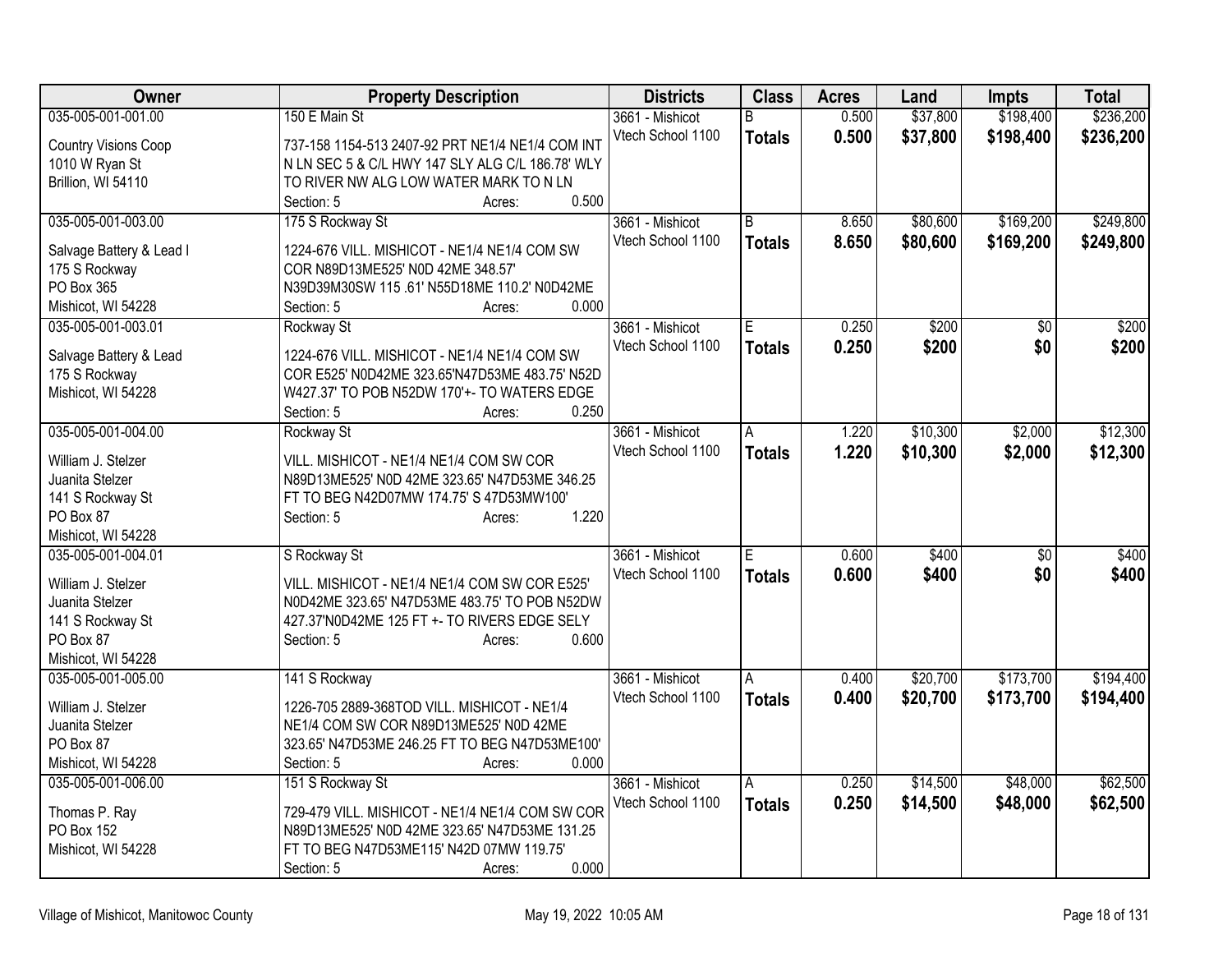| Owner                                    | <b>Property Description</b>                      | <b>Districts</b>  | <b>Class</b>    | <b>Acres</b> | Land            | <b>Impts</b>    | <b>Total</b>    |
|------------------------------------------|--------------------------------------------------|-------------------|-----------------|--------------|-----------------|-----------------|-----------------|
| 035-005-001-007.00                       | 163 S Rockway St                                 | 3661 - Mishicot   | A               | 0.320        | \$17,400        | \$67,000        | \$84,400        |
| Patricia J. Miske                        | 2104-49 2619-161 VILL MISHICOT - NE1/4 NE1/4 COM | Vtech School 1100 | <b>Totals</b>   | 0.320        | \$17,400        | \$67,000        | \$84,400        |
| 163 S Rockway St                         | SW COR N330' E283.5' NELY 195' TO BEG NELY 115.3 |                   |                 |              |                 |                 |                 |
| PO Box 445                               | SELY 119.75' SWLY 115' NWLY 133' TO BEG S.5 T20N |                   |                 |              |                 |                 |                 |
| Mishicot, WI 54228                       | 0.000<br>Section: 5<br>Acres:                    |                   |                 |              |                 |                 |                 |
| 035-005-001-008.00                       | Rockway St                                       | 3661 - Mishicot   | $\overline{X4}$ | 7.280        | $\overline{50}$ | $\overline{50}$ | $\overline{50}$ |
|                                          |                                                  | Vtech School 1100 |                 | 7.280        | \$0             | \$0             | \$0             |
| Village of Mishicot                      | 750-232 444-90 336-287 PRT NE1/4 NE1/4 COM SW    |                   | <b>Totals</b>   |              |                 |                 |                 |
| 511 E Main St                            | COR NE-NE N89DE525' TO BEG N0D 42ME 323.65'      |                   |                 |              |                 |                 |                 |
| PO Box 385                               | N47D53ME191.25' S38D4ME198.9' S60D43ME188.7'     |                   |                 |              |                 |                 |                 |
| Mishicot, WI 54228                       | 7.280<br>Section: 5<br>Acres:                    |                   |                 |              |                 |                 |                 |
| 035-005-001-009.00                       | 140 S Rockway St                                 | Other 12          | Α               | 1.220        | \$41,100        | \$106,100       | \$147,200       |
| Dawn M. Fruzen                           | 2820-170LE VILL. MISHICOT NE1/4 NE1/4 COM SW     | 3661 - Mishicot   | <b>Totals</b>   | 1.220        | \$41,100        | \$106,100       | \$147,200       |
| c/o Jt Close Sr & D Fruzen               | COR N89D13ME525' N0D 42ME 323.65'                | Vtech School 1100 |                 |              |                 |                 |                 |
| PO Box 41                                | N47D53ME191.25' TO BEG N47D53ME 168.5' S42D      |                   |                 |              |                 |                 |                 |
|                                          | 0.000<br>Section: 5                              |                   |                 |              |                 |                 |                 |
| Mishicot, WI 54228<br>035-005-001-013.00 | Acres:                                           |                   |                 |              |                 |                 |                 |
|                                          | <b>Village Dam</b>                               | 3661 - Mishicot   | X4              | 0.240        | \$0             | \$0             | \$0             |
| Village of Mishicot                      | 597-230 COM SW COR SE1/4 NE1/4 S89D 50ME525'     | Vtech School 1100 | <b>Totals</b>   | 0.240        | \$0             | \$0             | \$0             |
| 511 E Main St                            | N0D42ME 1648.95' N 47D53ME 358.75' S42D7ME 195.  |                   |                 |              |                 |                 |                 |
| PO Box 385                               | 97' N54D42ME 61.16' TO BEG N35D17M15SW 34.54'    |                   |                 |              |                 |                 |                 |
| Mishicot, WI 54228                       | 0.240<br>Section: 5<br>Acres:                    |                   |                 |              |                 |                 |                 |
| 035-005-002-000.00                       | <b>Fox Hills</b>                                 | 3661 - Mishicot   | B               | 16.250       | \$65,000        | \$114,800       | \$179,800       |
|                                          |                                                  | Vtech School 1100 | <b>Totals</b>   | 16.250       | \$65,000        | \$114,800       | \$179,800       |
| Fh Hospitality, LLC                      | 3265-76 PRT NW1/4 NE1/4 DESC AS COM NE COR TR    |                   |                 |              |                 |                 |                 |
| 250 W Church St                          | 1 CSM V21 P313 N TO SE COR TR A CSM V3 P 223     |                   |                 |              |                 |                 |                 |
| Mishicot, WI 54228                       | NWLY TO SE COR LOT 5 BLK 2 BAUGNIETS             |                   |                 |              |                 |                 |                 |
|                                          | 16.250<br>Section: 5<br>Acres:                   |                   |                 |              |                 |                 |                 |
| 035-005-002-001.00                       | Rockway St                                       | 3661 - Mishicot   | X4              | 3.040        | $\sqrt{$0}$     | $\overline{50}$ | $\frac{1}{6}$   |
| Village of Mishicot                      | 2689-645 THAT PART NW1/4 NE1/4 LYG N OF          | Vtech School 1100 | <b>Totals</b>   | 3.040        | \$0             | \$0             | \$0             |
| 511 E Main St                            | MISHICOT RIVER EX V2899 P222 FOR RD S.5 T20N     |                   |                 |              |                 |                 |                 |
| PO Box 385                               | <b>R24E</b>                                      |                   |                 |              |                 |                 |                 |
| Mishicot, WI 54228                       | 3.040<br>Section: 5<br>Acres:                    |                   |                 |              |                 |                 |                 |
| 035-005-003-001.00                       | Fox Hills Pro Shop                               | 3661 - Mishicot   | B               | 18.550       | \$74,200        | \$310,700       | \$384,900       |
|                                          |                                                  | Vtech School 1100 | <b>Totals</b>   | 18.550       | \$74,200        | \$310,700       | \$384,900       |
| Fh Hospitality, LLC                      | 3265-76 THAT PRT OF SW1/4 NE1/4 LYG W OF FOLL    |                   |                 |              |                 |                 |                 |
| 250 W Church St                          | REF LN COM 345.63' W OF SE COR POB               |                   |                 |              |                 |                 |                 |
| Mishicot, WI 54228                       | NOD56M30SW 378.88' N40D50M30SW 148'N66D          |                   |                 |              |                 |                 |                 |
|                                          | 18.550<br>Section: 5<br>Acres:                   |                   |                 |              |                 |                 |                 |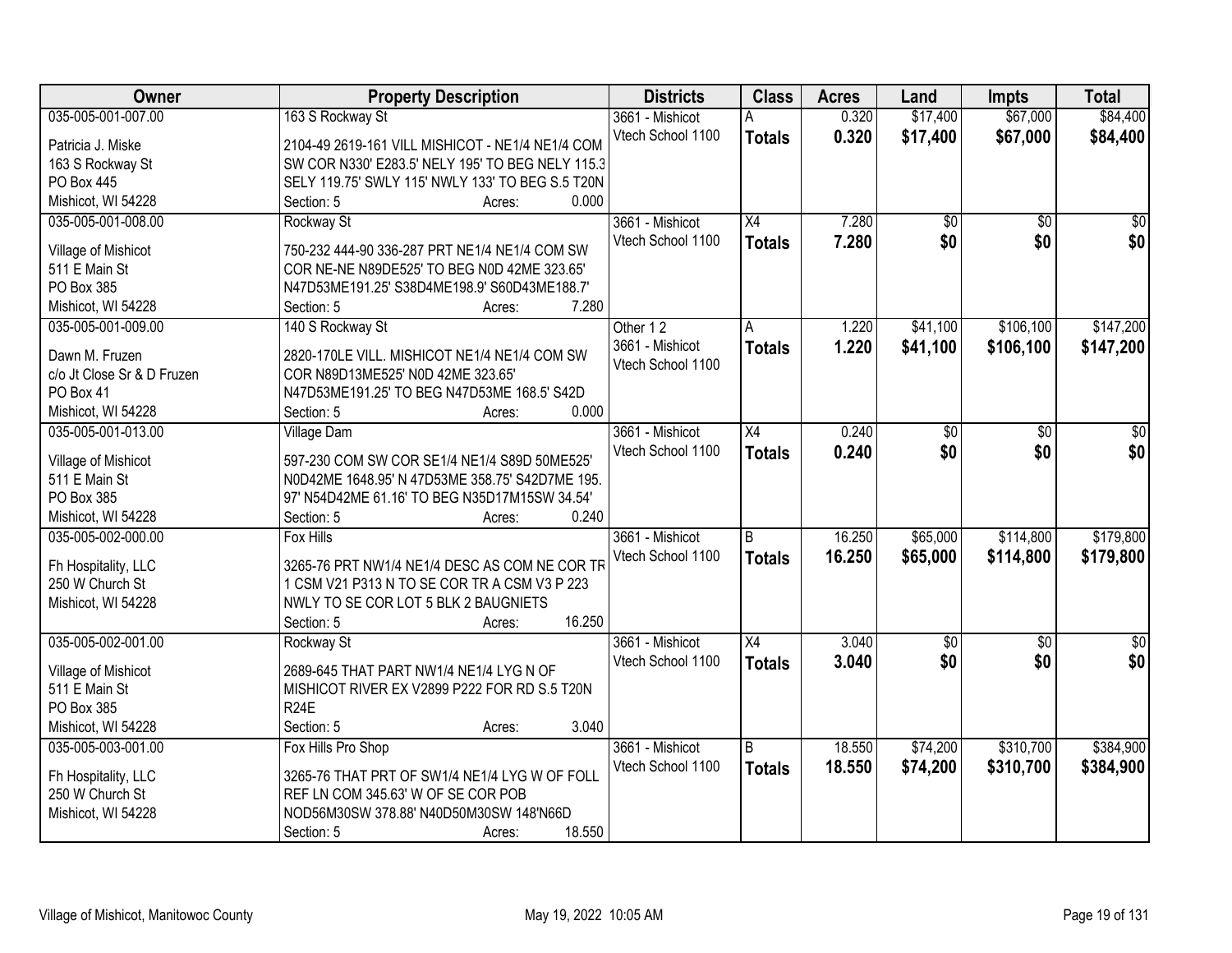| Owner                |                                                | <b>Property Description</b> |       | <b>Districts</b>  | <b>Class</b>   | <b>Acres</b> | Land     | <b>Impts</b>    | <b>Total</b> |
|----------------------|------------------------------------------------|-----------------------------|-------|-------------------|----------------|--------------|----------|-----------------|--------------|
| 035-005-003-002.00   | 411 S State St                                 |                             |       | 3661 - Mishicot   | А              | 0.490        | \$24,400 | \$207,900       | \$232,300    |
| Robert G. Tinker     | 2891-168 TRACT 2A CSM V12 P75 BEING RESRVY OF  |                             |       | Vtech School 1100 | <b>Totals</b>  | 0.490        | \$24,400 | \$207,900       | \$232,300    |
| 411 S State St       | TR 2 CSM V11 P643 SW1/4 NE1/4 S.5 T20N R24E    |                             |       |                   |                |              |          |                 |              |
| Mishicot, WI 54228   |                                                |                             |       |                   |                |              |          |                 |              |
|                      | Section: 5                                     | Acres:                      | 0.000 |                   |                |              |          |                 |              |
| 035-005-003-003.00   | 329 S State St                                 |                             |       | 3661 - Mishicot   | B              | 0.870        | \$38,500 | \$77,900        | \$116,400    |
| The Smidel Group LLC | 3184-107 TRACT 5 CSM V12 P75 SW1/4 NE1/4 S.5   |                             |       | Vtech School 1100 | <b>Totals</b>  | 0.870        | \$38,500 | \$77,900        | \$116,400    |
| 130 Eleonor St       | <b>T20N R24E</b>                               |                             |       |                   |                |              |          |                 |              |
| Two Rivers, WI 54241 |                                                |                             |       |                   |                |              |          |                 |              |
|                      | Section: 5                                     | Acres:                      | 0.000 |                   |                |              |          |                 |              |
| 035-005-003-004.00   | 115 W Church St                                |                             |       | 3661 - Mishicot   | l A            | 0.420        | \$21,500 | \$33,900        | \$55,400     |
| Irma Lopez           | 3157-399 TRACT 1 CSM V11 P643 EX V1409 P388    |                             |       | Vtech School 1100 | <b>Totals</b>  | 0.420        | \$21,500 | \$33,900        | \$55,400     |
| 115 W Church St      | FOR HWY SW/14 NE1/4 S.5 T20N R24E              |                             |       |                   |                |              |          |                 |              |
| Mishicot, WI 54228   |                                                |                             |       |                   |                |              |          |                 |              |
|                      | Section: 5                                     | Acres:                      | 0.420 |                   |                |              |          |                 |              |
| 035-005-003-005.00   | 401 S State St                                 |                             |       | 3661 - Mishicot   | Α              | 0.400        | \$20,700 | \$141,900       | \$162,600    |
| James L. Budnik      | 2912-106 TRACT 3A CSM V12 P75 BEING RESRVY OF  |                             |       | Vtech School 1100 | <b>Totals</b>  | 0.400        | \$20,700 | \$141,900       | \$162,600    |
| Kristine C. Budnik   | TR 3 CSM V11 P643 SW1/4 NE1/4 S.5 T20N R24E    |                             |       |                   |                |              |          |                 |              |
| 401 S State St       |                                                |                             |       |                   |                |              |          |                 |              |
| Mishicot, WI 54228   | Section: 5                                     | Acres:                      | 0.000 |                   |                |              |          |                 |              |
| 035-005-003-006.00   | 129 W Church St                                |                             |       | 3661 - Mishicot   | $\overline{B}$ | 0.980        | \$14,700 | \$7,200         | \$21,900     |
| Sheila A. Counard    | 1379-64 TRACT 4.1 CSM V16 P147 BEING RESRVY    |                             |       | Vtech School 1100 | <b>Totals</b>  | 0.980        | \$14,700 | \$7,200         | \$21,900     |
| PO Box 339           | OF TR 4 CSM V11 P643 SW1/4 NE1/4 S.5 T20N R24E |                             |       |                   |                |              |          |                 |              |
| Waterford, WI 53185  |                                                |                             |       |                   |                |              |          |                 |              |
|                      | Section: 5                                     | Acres:                      | 0.980 |                   |                |              |          |                 |              |
| 035-005-003-006.01   | <b>W</b> Church St                             |                             |       | 3661 - Mishicot   | A              | 0.660        | \$6,100  | \$0             | \$6,100      |
| Robert G. Tinker     | 2891-168 TRACT 4.2 CSM V16 P147 BEING RESRVY   |                             |       | Vtech School 1100 | <b>Totals</b>  | 0.660        | \$6,100  | \$0             | \$6,100      |
| 411 S State St       | OF TR 4 CSM V11 P643 SW1/4 NE1/4 S.5 T20N R24E |                             |       |                   |                |              |          |                 |              |
| Mishicot, WI 54228   |                                                |                             |       |                   |                |              |          |                 |              |
|                      | Section: 5                                     | Acres:                      | 0.660 |                   |                |              |          |                 |              |
| 035-005-003-007.00   | 317 S State St                                 |                             |       | 3661 - Mishicot   | $\overline{B}$ | 7.109        | \$54,300 | $\overline{50}$ | \$54,300     |
| Jennifer L. Maurer   | 3185-282 THAT PRT OF SW1/4 NE1/4 LYG E OF FOLL |                             |       | Vtech School 1100 | <b>Totals</b>  | 7.109        | \$54,300 | \$0             | \$54,300     |
| PO Box 98            | REF LN COM 345.63' W OF SE COR POB             |                             |       |                   |                |              |          |                 |              |
| Mishicot, WI 54228   | NOD56M30SW 378.88' N40D50M30SW 148'N66D        |                             |       |                   |                |              |          |                 |              |
|                      | Section: 5                                     | Acres:                      | 7.109 |                   |                |              |          |                 |              |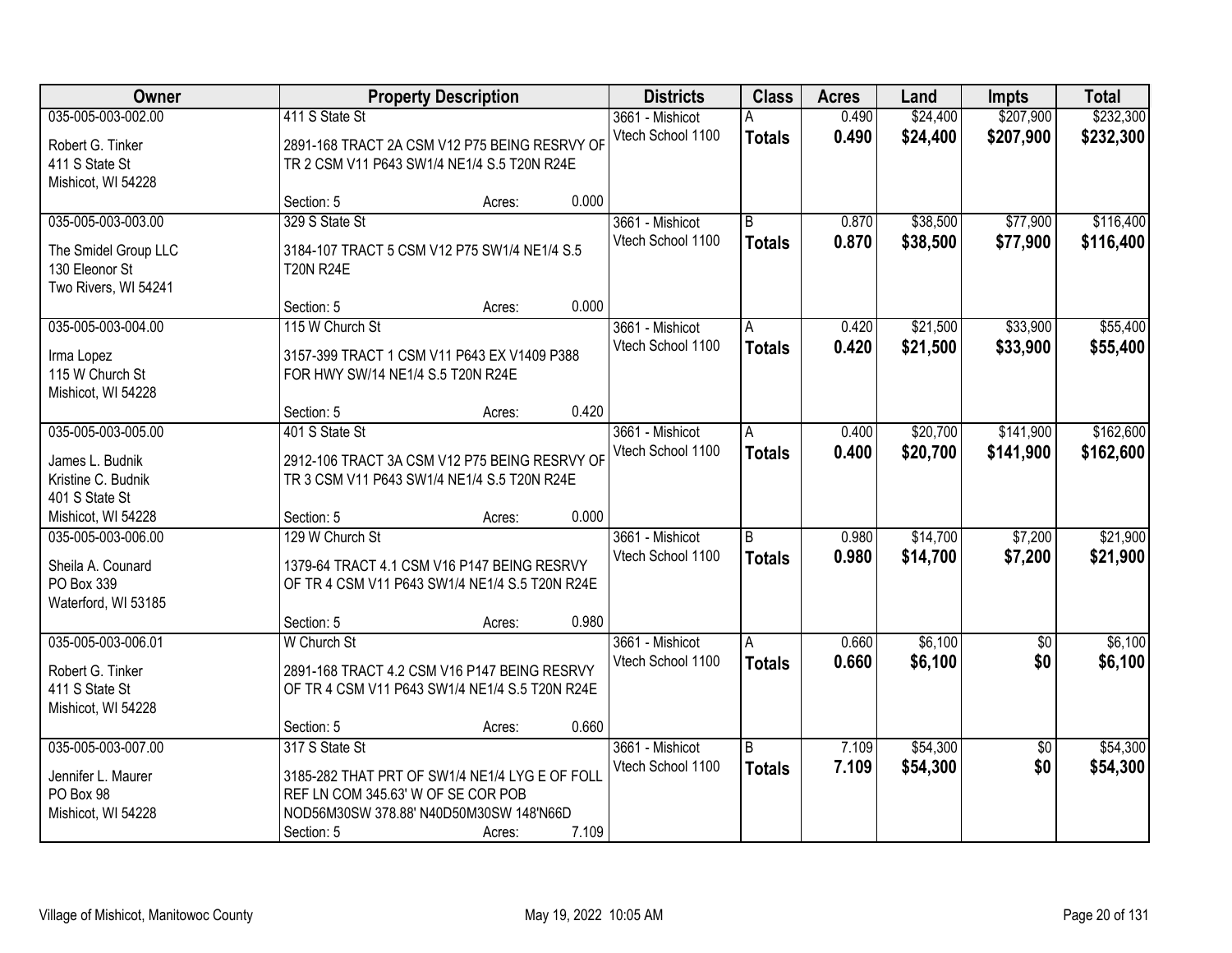| Owner                |                                                  | <b>Property Description</b> | <b>Districts</b>  | <b>Class</b>    | <b>Acres</b> | Land     | <b>Impts</b> | <b>Total</b> |
|----------------------|--------------------------------------------------|-----------------------------|-------------------|-----------------|--------------|----------|--------------|--------------|
| 035-005-003-007.01   | 329 S State St                                   |                             | 3661 - Mishicot   | R.              | 0.510        | \$28,900 | \$54,100     | \$83,000     |
| Keith F. Bruder      | 3020-294 TRACT 6 CSM V21 P249 SW1/4 NE1/4 S.5    |                             | Vtech School 1100 | <b>Totals</b>   | 0.510        | \$28,900 | \$54,100     | \$83,000     |
| Diane M. Bruder      | <b>T20N R24E</b>                                 |                             |                   |                 |              |          |              |              |
| 7414 Cth B           |                                                  |                             |                   |                 |              |          |              |              |
| Two Rivers, WI 54241 | Section: 5                                       | Acres:                      | 0.000             |                 |              |          |              |              |
| 035-005-003-008.00   | State St                                         |                             | 3661 - Mishicot   | B               | 0.700        | \$34,900 | \$0          | \$34,900     |
|                      |                                                  |                             | Vtech School 1100 | <b>Totals</b>   | 0.700        | \$34,900 | \$0          | \$34,900     |
| Jennifer L. Wiegert  | 3443-129 TRACT 7 CSM V25 P89 SW1/4 NE1/4 S.5     |                             |                   |                 |              |          |              |              |
| PO Box 98            | <b>T20N R24E</b>                                 |                             |                   |                 |              |          |              |              |
| Mishicot, WI 54228   | Section: 5                                       | Acres:                      | 0.700             |                 |              |          |              |              |
| 035-005-004-001.00   | 134 Park Ln                                      |                             | 3661 - Mishicot   | A               | 0.310        | \$16,900 | \$116,400    | \$133,300    |
|                      |                                                  |                             | Vtech School 1100 |                 | 0.310        | \$16,900 |              |              |
| David K. Amann       | 1498-554 VILLAGE OF MISHICOT SE1/4 NE1/4 COM E   |                             |                   | <b>Totals</b>   |              |          | \$116,400    | \$133,300    |
| 134 Park Ln          | 1/4 COR SEC 5 N89D50MW 790' TO INT CTR N&S ST    |                             |                   |                 |              |          |              |              |
| PO Box 101           | & 1/4 LN N0D42ME 784' TO S LN PROPOSED ST        |                             |                   |                 |              |          |              |              |
| Mishicot, WI 54228   | Section: 5                                       | Acres:                      | 0.310             |                 |              |          |              |              |
| 035-005-004-002.00   | 204 S State St                                   |                             | 3661 - Mishicot   | B               | 0.450        | \$26,200 | \$29,600     | \$55,800     |
| Pks Storage LLC      | 1489-256 2013-642 TRACT 1A-1 CSM V13 P279 BEING  |                             | Vtech School 1100 | <b>Totals</b>   | 0.450        | \$26,200 | \$29,600     | \$55,800     |
| 208 S State St       | RESRVY OF TR 1A CSM V11 P559 SE1/4 NE1/4 S.5     |                             |                   |                 |              |          |              |              |
| Mishicot, WI 54228   | <b>T20N R24E</b>                                 |                             |                   |                 |              |          |              |              |
|                      | Section: 5                                       | Acres:                      | 0.000             |                 |              |          |              |              |
| 035-005-004-002.01   | 221 S Rockway St                                 |                             | 3661 - Mishicot   | $\overline{X4}$ | 1.500        | \$0      | \$0          | \$0          |
|                      |                                                  |                             | Vtech School 1100 | <b>Totals</b>   | 1.500        | \$0      | \$0          | \$0          |
| Village of Mishicot  | 831-530 TRACT 2 OF C.S. IN V10 P175 SE1/4 NE1/4  |                             |                   |                 |              |          |              |              |
| 511 E Main St        | S.5 T20N R24E                                    |                             |                   |                 |              |          |              |              |
| PO Box 385           |                                                  |                             |                   |                 |              |          |              |              |
| Mishicot, WI 54228   | Section: 5                                       | Acres:                      | 0.000             |                 |              |          |              |              |
| 035-005-004-002.02   | 115 Park Ln                                      |                             | 3661 - Mishicot   | B               | 1.240        | \$41,000 | \$221,400    | \$262,400    |
| My Lumber Pile, LLC  | 3411-581 TRACT 3 OF C.S. IN V10 P175 SE1/4 NE1/4 |                             | Vtech School 1100 | <b>Totals</b>   | 1.240        | \$41,000 | \$221,400    | \$262,400    |
| 2145 S Michiels Rd   | S.5 T20N R24E                                    |                             |                   |                 |              |          |              |              |
| Green Bay, WI 54311  |                                                  |                             |                   |                 |              |          |              |              |
|                      | Section: 5                                       | Acres:                      | 1.240             |                 |              |          |              |              |
| 035-005-004-002.04   | 224 S State St                                   |                             | 3661 - Mishicot   | B               | 0.910        | \$29,400 | \$84,400     | \$113,800    |
| Paul A. Kuehn        | 2075-441 3290-623 TRACT 1A-2 CSM V13 P279 BEING  |                             | Vtech School 1100 | <b>Totals</b>   | 0.910        | \$29,400 | \$84,400     | \$113,800    |
| 310 S Rockway St     | RESRVY OF TR 1A CSM V11 P559 SE1/4 NE1/4 S.5     |                             |                   |                 |              |          |              |              |
| Mishicot, WI 54228   | <b>T20N R24E</b>                                 |                             |                   |                 |              |          |              |              |
|                      | Section: 5                                       | Acres:                      | 0.000             |                 |              |          |              |              |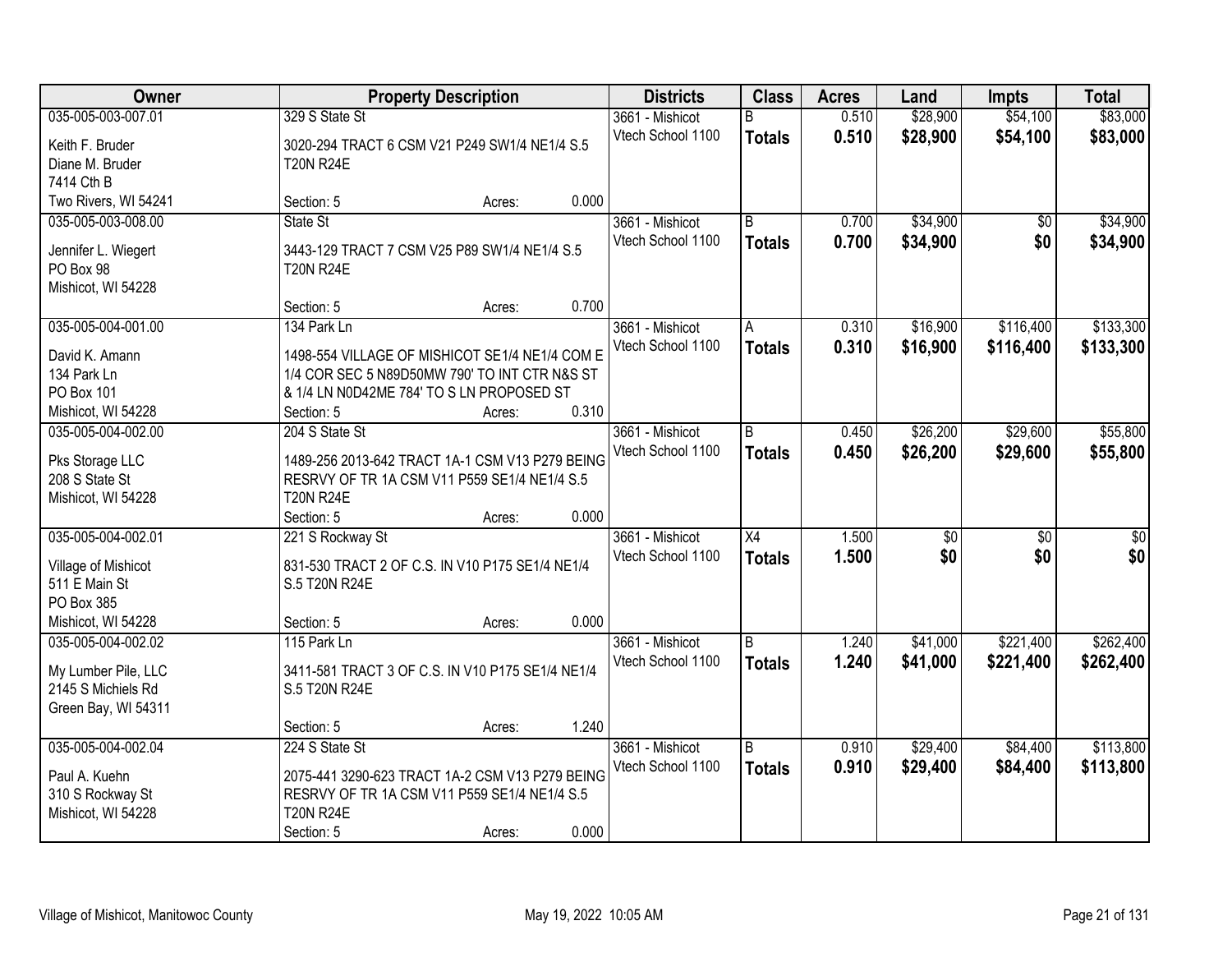| <b>Owner</b>         | <b>Property Description</b>                                     | <b>Districts</b>  | <b>Class</b>    | <b>Acres</b> | Land            | Impts           | <b>Total</b>    |
|----------------------|-----------------------------------------------------------------|-------------------|-----------------|--------------|-----------------|-----------------|-----------------|
| 035-005-004-003.00   | Park Ln                                                         | 3661 - Mishicot   | $\overline{X4}$ | 7.220        | $\overline{60}$ | $\overline{50}$ | $\overline{50}$ |
| Village of Mishicot  | 336-287 498-328 VILL.OF MISHICOT SE1/4 NE1/4                    | Vtech School 1100 | <b>Totals</b>   | 7.220        | \$0             | \$0             | \$0             |
| 511 E Main St        | COM E1/4 COR SEC 5 N0D47ME 1036.8'TO BEG                        |                   |                 |              |                 |                 |                 |
| PO Box 385           | N0D47ME 287' N89D59MW792'+-TO C/L ROCK- WELL                    |                   |                 |              |                 |                 |                 |
| Mishicot, WI 54228   | 7.220<br>Section: 5<br>Acres:                                   |                   |                 |              |                 |                 |                 |
| 035-005-004-005.00   | 401 Park Ln                                                     | 3661 - Mishicot   | A               | 0.880        | \$33,000        | \$97,500        | \$130,500       |
|                      |                                                                 | Vtech School 1100 | <b>Totals</b>   | 0.880        | \$33,000        | \$97,500        | \$130,500       |
| Justine Kay Kocourek | 1161-477 1466-55 VILL.OF MISHICOT SE1/4 NE1/4                   |                   |                 |              |                 |                 |                 |
| 401 Park Ln          | COM E1/4 COR SEC 5 N0D45ME 868.88' TO N LN                      |                   |                 |              |                 |                 |                 |
| Mishicot, WI 54228   | PARK LANE & BEG N 167.36' S87D54MW 213                          |                   |                 |              |                 |                 |                 |
|                      | 0.880<br>Section: 5<br>Acres:                                   |                   |                 |              |                 |                 |                 |
| 035-005-004-006.00   | 310 S Rockway St                                                | 3661 - Mishicot   | А               | 0.490        | \$24,400        | \$106,400       | \$130,800       |
| Paul A. Kuehn        | 1402-552 VILL.OF MISHICOT SE1/4 NE1/4 COM 790'                  | Vtech School 1100 | <b>Totals</b>   | 0.490        | \$24,400        | \$106,400       | \$130,800       |
| Laurie J. Kuehn      | N89D50MW OF E1/4 COR N0D42ME 743.8' TO BEG                      |                   |                 |              |                 |                 |                 |
| 310 S Rockway St     | N0D42ME 123.4' S89D16ME 176.4' S0D42MW 118.5'                   |                   |                 |              |                 |                 |                 |
| Mishicot, WI 54228   | 0.000<br>Section: 5<br>Acres:                                   |                   |                 |              |                 |                 |                 |
| 035-005-004-007.00   | 330 S Rockway St                                                | Other 12          | A               | 1.000        | \$40,000        | \$106,700       | \$146,700       |
|                      |                                                                 | 3661 - Mishicot   | <b>Totals</b>   | 1.000        | \$40,000        | \$106,700       | \$146,700       |
| Jody A. Kieckbusch   | 2061-668 VILL.OF MISHICOT SE1/4 NE1/4 COM 790'                  | Vtech School 1100 |                 |              |                 |                 |                 |
| 330 S Rockway St     | N89D50MW OF E1/4 COR N0D42ME 496.8' TO BEG                      |                   |                 |              |                 |                 |                 |
| Mishicot, WI 54228   | N0D42ME 247' S89D50ME 176.4' S0D42MW247'<br>0.000<br>Section: 5 |                   |                 |              |                 |                 |                 |
| 035-005-004-008.00   | Acres:<br>380 S Rockway St                                      | 3661 - Mishicot   | A               | 0.500        | \$24,800        | \$123,100       | \$147,900       |
|                      |                                                                 | Vtech School 1100 |                 |              |                 |                 |                 |
| Thomas D. Cash       | 3330-57 VILL.OF MISHICOT SE1/4 NE1/4 COM 790'                   |                   | <b>Totals</b>   | 0.500        | \$24,800        | \$123,100       | \$147,900       |
| 380 S Rockway St     | N89D50MW OF E1/4 COR N0D42ME 373.3' TO BEG                      |                   |                 |              |                 |                 |                 |
| Mishicot, WI 54228   | N0D42ME 123.5' S89D50ME 176.4' S0D42MW 123.5'                   |                   |                 |              |                 |                 |                 |
|                      | 0.000<br>Section: 5<br>Acres:                                   |                   |                 |              |                 |                 |                 |
| 035-005-004-009.00   | 410 S Rockway St                                                | 3661 - Mishicot   | A               | 0.500        | \$24,800        | \$89,900        | \$114,700       |
| Edward E. Kakes III  | 2068-356 VILL.OF MISHICOT SE1/4 NE1/4 COM 790'                  | Vtech School 1100 | <b>Totals</b>   | 0.500        | \$24,800        | \$89,900        | \$114,700       |
| 7230 Rocky K Ln      | N89D50MW OF E1/4 COR N0D42ME 250.3' TO BEG                      |                   |                 |              |                 |                 |                 |
| Two Rivers, WI 54241 | N0D42ME 123' S89D50ME 175.6' S0D42MW 123'                       |                   |                 |              |                 |                 |                 |
|                      | 0.000<br>Section: 5<br>Acres:                                   |                   |                 |              |                 |                 |                 |
| 035-005-004-010.00   | 207 E Church St                                                 | 3661 - Mishicot   | Α               | 0.760        | \$31,500        | \$76,800        | \$108,300       |
|                      |                                                                 | Vtech School 1100 | <b>Totals</b>   | 0.760        | \$31,500        | \$76,800        | \$108,300       |
| Melinda M. Fabian    | 3390-203 VILL.OF MISHICOT SE1/4 NE1/4 COM AT PT                 |                   |                 |              |                 |                 |                 |
| 207 E Church St      | 657.5' N89D50MW OF E1/4 COR N89D50MW 132.5'                     |                   |                 |              |                 |                 |                 |
| Mishicot, WI 54228   | N0D 42ME 250.3' S89D50ME 131.5' S0D42MW 250.3'                  |                   |                 |              |                 |                 |                 |
|                      | 0.760<br>Section: 5<br>Acres:                                   |                   |                 |              |                 |                 |                 |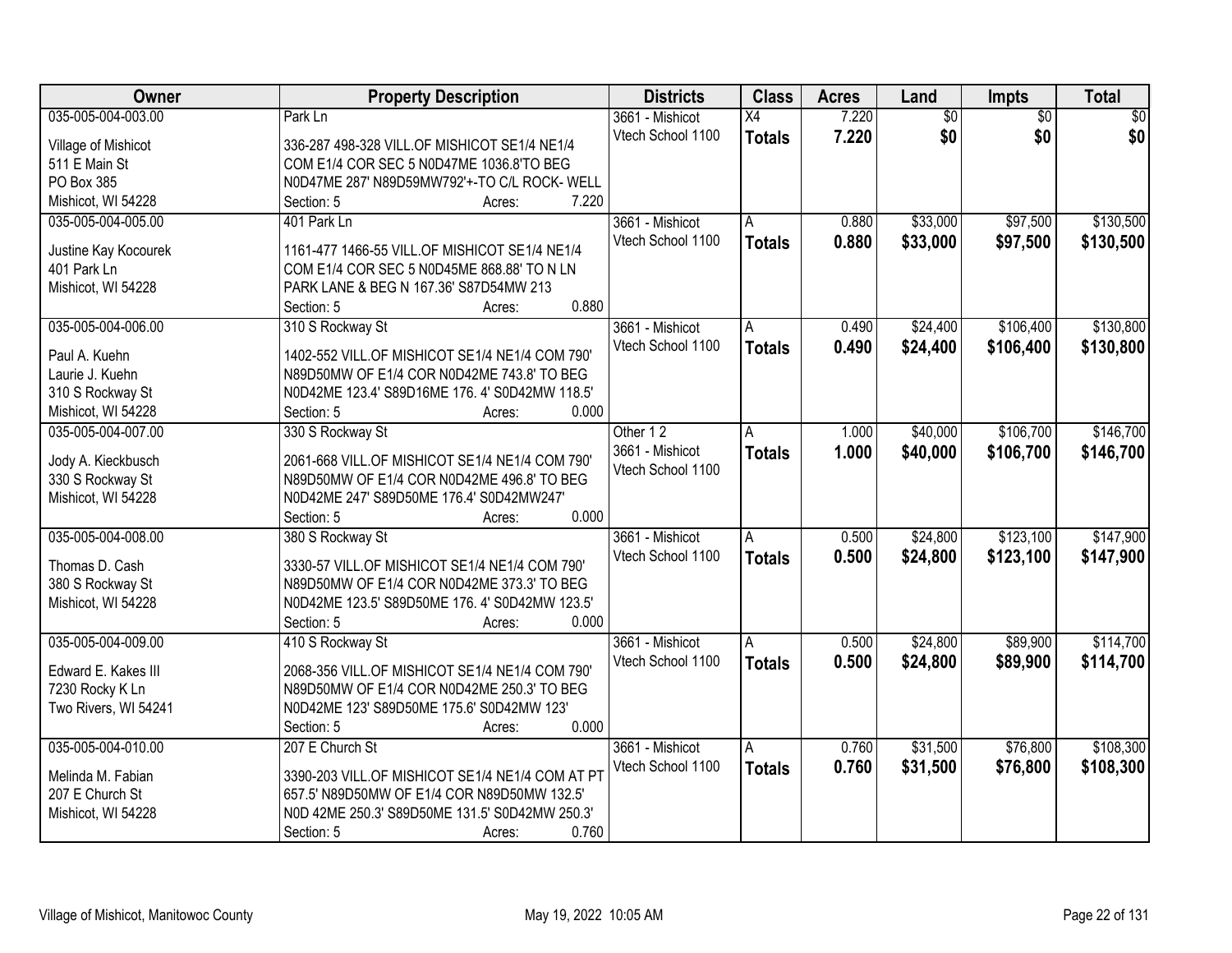| Owner                  |                                                   | <b>Property Description</b> |       | <b>Districts</b>  | <b>Class</b>  | <b>Acres</b> | Land     | <b>Impts</b>    | <b>Total</b> |
|------------------------|---------------------------------------------------|-----------------------------|-------|-------------------|---------------|--------------|----------|-----------------|--------------|
| 035-005-004-011.00     | 233 E Church St                                   |                             |       | 3661 - Mishicot   | А             | 1.020        | \$40,100 | \$134,800       | \$174,900    |
| Brian S. Repinski      | 1629-2 VILL.OF MISHICOT SE1/4 NE1/4 COM AT PT     |                             |       | Vtech School 1100 | <b>Totals</b> | 1.020        | \$40,100 | \$134,800       | \$174,900    |
| Alissa R. Repinski     | 399.5' N89D50MW OF E1/4 COR N89D50MW 178' N0D     |                             |       |                   |               |              |          |                 |              |
| 233 E Church St        | 42ME 250.3' S89D50ME 178' S0D42MW 250.3' TO BEG   |                             |       |                   |               |              |          |                 |              |
| Mishicot, WI 54228     | Section: 5                                        | Acres:                      | 1.020 |                   |               |              |          |                 |              |
| 035-005-004-012.01     | 411 S Rockway St                                  |                             |       | 3661 - Mishicot   | A             | 0.340        | \$18,200 | \$150,900       | \$169,100    |
|                        |                                                   |                             |       | Vtech School 1100 | <b>Totals</b> | 0.340        | \$18,200 | \$150,900       | \$169,100    |
| David J. Capraro       | 3171-578 VILL. OF MISHICOT TRACT 2B CSM V11       |                             |       |                   |               |              |          |                 |              |
| Julie A. Capraro       | P649 BEING RESRVY OF TR 1 CS V5 P355 SE1/4        |                             |       |                   |               |              |          |                 |              |
| 411 S Rockway St       | NE1/4 S.5 T20N R24E                               |                             |       |                   |               |              |          |                 |              |
| Mishicot, WI 54228     | Section: 5                                        | Acres:                      | 0.000 |                   |               |              |          |                 |              |
| 035-005-004-012.02     | 419 S Rockway St                                  |                             |       | 3661 - Mishicot   | A             | 0.180        | \$10,600 | \$86,800        | \$97,400     |
| Michael H. Leroy       | 933-128 VILLAGE OF MISHICOT TRACT 2A CSM V11      |                             |       | Vtech School 1100 | <b>Totals</b> | 0.180        | \$10,600 | \$86,800        | \$97,400     |
| 419 S Rockway St       | P649 SE1/4 NE1/4 S.5 T20N R24E                    |                             |       |                   |               |              |          |                 |              |
| Mishicot, WI 54228     |                                                   |                             |       |                   |               |              |          |                 |              |
|                        | Section: 5                                        | Acres:                      | 0.000 |                   |               |              |          |                 |              |
| 035-005-004-013.00     | 327 E Church St                                   |                             |       | 3661 - Mishicot   | A             | 0.600        | \$27,400 | \$118,800       | \$146,200    |
|                        |                                                   |                             |       | Vtech School 1100 | <b>Totals</b> | 0.600        | \$27,400 | \$118,800       | \$146,200    |
| Mary Sosnosky          | 810-601 3148-686 LE VILL. OF MISHICOT S 250.3' OF |                             |       |                   |               |              |          |                 |              |
| c/o Ronald H. Meissner | E 104' OF SE1/4 NE1/4 S.5 T.20 R.24               |                             |       |                   |               |              |          |                 |              |
| 327 E Church St        |                                                   |                             |       |                   |               |              |          |                 |              |
| Mishicot, WI 54228     | Section: 5                                        | Acres:                      | 0.600 |                   |               |              |          |                 |              |
| 035-005-004-014.00     | 323 S Rockway St                                  |                             |       | Other 12          | Α             | 0.370        | \$19,400 | \$117,800       | \$137,200    |
| Melissa R. Matthias    | 2360-273 VILL. OF MISHICOT E 154' OF N 180' OF S  |                             |       | 3661 - Mishicot   | <b>Totals</b> | 0.370        | \$19,400 | \$117,800       | \$137,200    |
| 323 S Rockway St       | 784' OF W 500' OF SE1/4 NE1/4 EX N 90' THEREOF    |                             |       | Vtech School 1100 |               |              |          |                 |              |
| Mishicot, WI 54228     | S.5 T20N R24E                                     |                             |       |                   |               |              |          |                 |              |
|                        | Section: 5                                        | Acres:                      | 0.000 |                   |               |              |          |                 |              |
| 035-005-004-015.00     | 333 S Rockway                                     |                             |       | 3661 - Mishicot   | A             | 0.420        | \$21,500 | \$107,500       | \$129,000    |
|                        |                                                   |                             |       | Vtech School 1100 |               | 0.420        | \$21,500 | \$107,500       | \$129,000    |
| Lauren Rauscher        | 2755-631 TRACT 3 CSM V18 P147 SE1/4 NE1/4 S.5     |                             |       |                   | <b>Totals</b> |              |          |                 |              |
| 333 S Rockway St       | <b>T20N R24E</b>                                  |                             |       |                   |               |              |          |                 |              |
| Mishicot, WI 54228     |                                                   |                             |       |                   |               |              |          |                 |              |
|                        | Section: 5                                        | Acres:                      | 0.000 |                   |               |              |          |                 |              |
| 035-005-004-015.02     | 333 S Rockway                                     |                             |       | 3661 - Mishicot   | Α             | 0.530        | \$25,600 | $\overline{50}$ | \$25,600     |
| David Depas            | 2755-649 3214-572 TOD TRACT 4 CSM V18 P147        |                             |       | Vtech School 1100 | <b>Totals</b> | 0.530        | \$25,600 | \$0             | \$25,600     |
| <b>Tammy Depas</b>     | SE1/4 NE1/4 S.5 T20N R24E                         |                             |       |                   |               |              |          |                 |              |
| 121 Baugniet St        |                                                   |                             |       |                   |               |              |          |                 |              |
| Mishicot, WI 54228     | Section: 5                                        | Acres:                      | 0.530 |                   |               |              |          |                 |              |
|                        |                                                   |                             |       |                   |               |              |          |                 |              |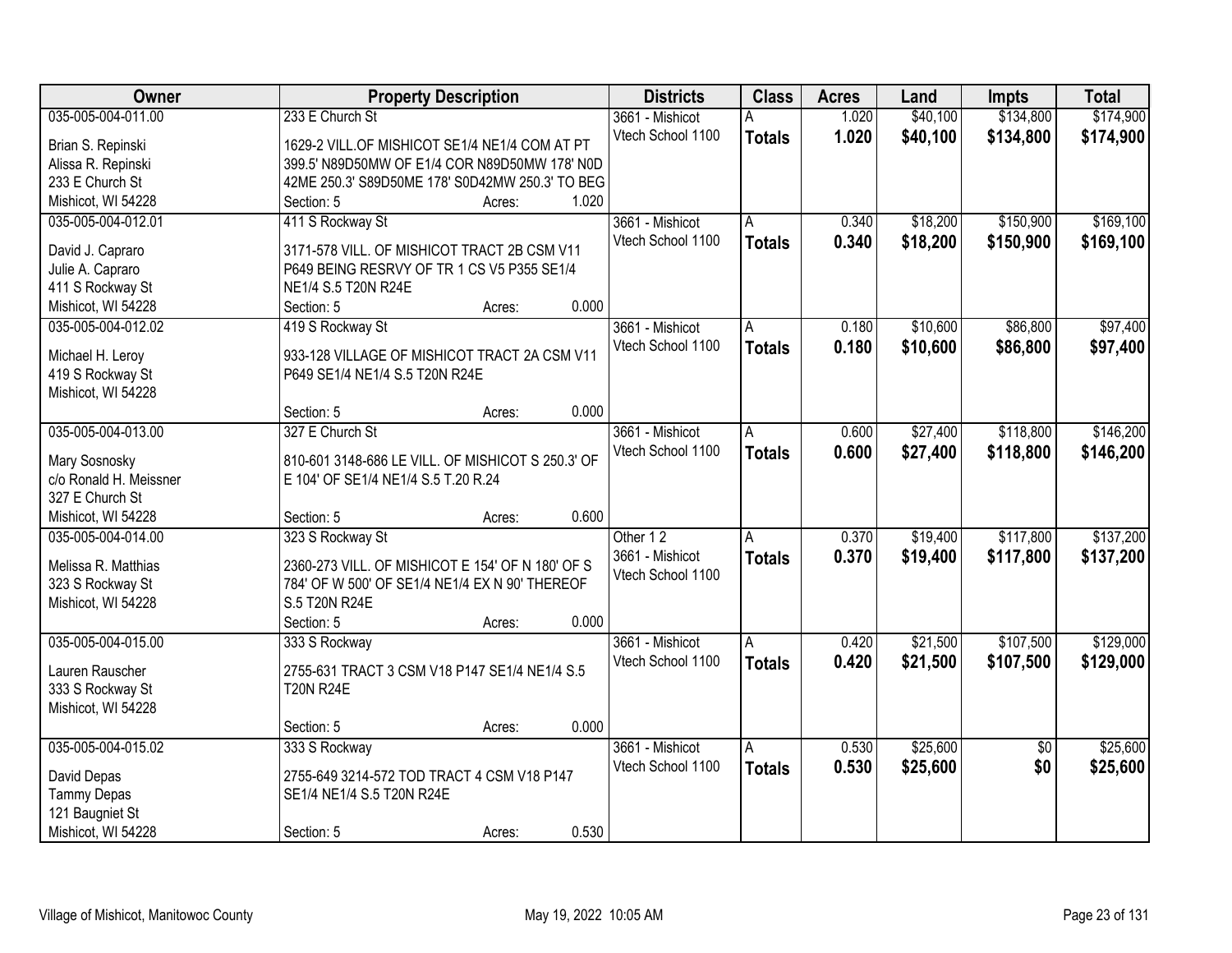| Owner                                  | <b>Property Description</b>                           | <b>Districts</b>  | <b>Class</b>    | <b>Acres</b> | Land        | <b>Impts</b>    | <b>Total</b>    |
|----------------------------------------|-------------------------------------------------------|-------------------|-----------------|--------------|-------------|-----------------|-----------------|
| 035-005-004-016.00                     | 307 E Church St                                       | 3661 - Mishicot   | А               | 0.750        | \$31,300    | \$124,200       | \$155,500       |
| Brenda L. Yauger                       | 880-543 1136-95 2580-526 VILLAGE OF MISHICOT          | Vtech School 1100 | <b>Totals</b>   | 0.750        | \$31,300    | \$124,200       | \$155,500       |
| 307 E Church St                        | PRT TRACT 1 C.S. IN V10 P165 COM 180' N89D50MW        |                   |                 |              |             |                 |                 |
| Mishicot, WI 54228                     | OF E1/4 COR SEC 5 N89D50MW 129.5' N0D28ME             |                   |                 |              |             |                 |                 |
|                                        | 0.750<br>Section: 5<br>Acres:                         |                   |                 |              |             |                 |                 |
| 035-005-004-017.00                     | 319 E Church St                                       | 3661 - Mishicot   | A               | 0.440        | \$22,300    | \$109,900       | \$132,200       |
|                                        |                                                       | Vtech School 1100 | <b>Totals</b>   | 0.440        | \$22,300    | \$109,900       | \$132,200       |
| Richard P & Jessica Tulachka Living    | 2650-660 3449-247 PRT SE1/4 NE1/4 COM 104'            |                   |                 |              |             |                 |                 |
| Trust<br>319 E Church St               | N89D50MW OF E1/4 COR SEC 5 N0D47ME 250.30'            |                   |                 |              |             |                 |                 |
|                                        | W76' SOD47MW 250.30' S89D50ME 76'(INCLUD PRT<br>0.440 |                   |                 |              |             |                 |                 |
| Mishicot, WI 54228                     | Section: 5<br>Acres:                                  |                   |                 |              |             |                 |                 |
| 035-005-004-018.00                     | 344 S State St                                        | 3661 - Mishicot   | В               | 1.590        | \$42,400    | \$230,900       | \$273,300       |
| Kasp Properties, LLC                   | 3270-289 VILL. OF MISHICOT TRACTS 1 & 2 OF C S        | Vtech School 1100 | <b>Totals</b>   | 1.590        | \$42,400    | \$230,900       | \$273,300       |
| 344 S State St                         | V1 P613 IN SE1/4 NE1/4 S.5 T.20 R.24                  |                   |                 |              |             |                 |                 |
| Mishicot, WI 54228                     |                                                       |                   |                 |              |             |                 |                 |
|                                        | 0.000<br>Section: 5<br>Acres:                         |                   |                 |              |             |                 |                 |
| 035-005-004-019.00                     | 315 S Rockway St                                      | 3661 - Mishicot   | A               | 0.370        | \$19,400    | \$199,200       | \$218,600       |
|                                        | VILL. OF MISHICOT E 154' OF N 90' OF S 784' OF        | Vtech School 1100 | <b>Totals</b>   | 0.370        | \$19,400    | \$199,200       | \$218,600       |
| Thomas Sturgeon                        | W500' OF SE1/4 NE1/4 S.5 T20N R24E                    |                   |                 |              |             |                 |                 |
| 315 S Rockway St<br>Mishicot, WI 54228 |                                                       |                   |                 |              |             |                 |                 |
|                                        | 0.000<br>Section: 5<br>Acres:                         |                   |                 |              |             |                 |                 |
| 035-005-004-020.00                     | 121 Baugniet St                                       | 3661 - Mishicot   | A               | 0.320        | \$17,400    | \$154,100       | \$171,500       |
|                                        |                                                       | Vtech School 1100 |                 | 0.320        |             |                 |                 |
| David Depas                            | 2706-735 3214-572 TOD E 76' OF W 270' OF N 180' OF    |                   | <b>Totals</b>   |              | \$17,400    | \$154,100       | \$171,500       |
| <b>Tammy Depas</b>                     | S 604' OF SE1/4 NE1/4 S.5 T20N R24E                   |                   |                 |              |             |                 |                 |
| 121 Baugniet St                        |                                                       |                   |                 |              |             |                 |                 |
| Mishicot, WI 54228                     | 0.320<br>Section: 5<br>Acres:                         |                   |                 |              |             |                 |                 |
| 035-005-004-021.00                     | 247 S Rockway St                                      | 3661 - Mishicot   | A               | 0.430        | \$21,900    | \$80,600        | \$102,500       |
| Gerald W. Marcelle                     | 2485-673 SE1/4NE1/4 COM E1/4 COR N89D 50MW790         | Vtech School 1100 | <b>Totals</b>   | 0.430        | \$21,900    | \$80,600        | \$102,500       |
| 247 S Rockway St                       | N0D42ME834' TO BEG N0D42ME 181.63' S89D13MW           |                   |                 |              |             |                 |                 |
| Mishicot, WI 54228                     | 179.06' S0D42MW 179.01' S89D 50ME 170' TO BEG EX      |                   |                 |              |             |                 |                 |
|                                        | Section: 5<br>0.000<br>Acres:                         |                   |                 |              |             |                 |                 |
| 035-005-004-022.00                     | <b>Baugniet St</b>                                    | 3661 - Mishicot   | $\overline{X4}$ | 0.570        | $\sqrt{$0}$ | $\overline{50}$ | $\overline{50}$ |
|                                        |                                                       | Vtech School 1100 | <b>Totals</b>   | 0.570        | \$0         | \$0             | \$0             |
| Village of Mishicot                    | 298-7 VILL.OF MISHICOT SE1/4 NE1/4 50' STRIP          |                   |                 |              |             |                 |                 |
| 511 E Main St                          | BEING 25' ON EITHER SIDE OF FOLL COM SW COR           |                   |                 |              |             |                 |                 |
| PO Box 385                             | N0D42ME 399' TO BEG S89D 50ME 500' S.5 T.20 R.24      |                   |                 |              |             |                 |                 |
| Mishicot, WI 54228                     | 0.570<br>Section: 5<br>Acres:                         |                   |                 |              |             |                 |                 |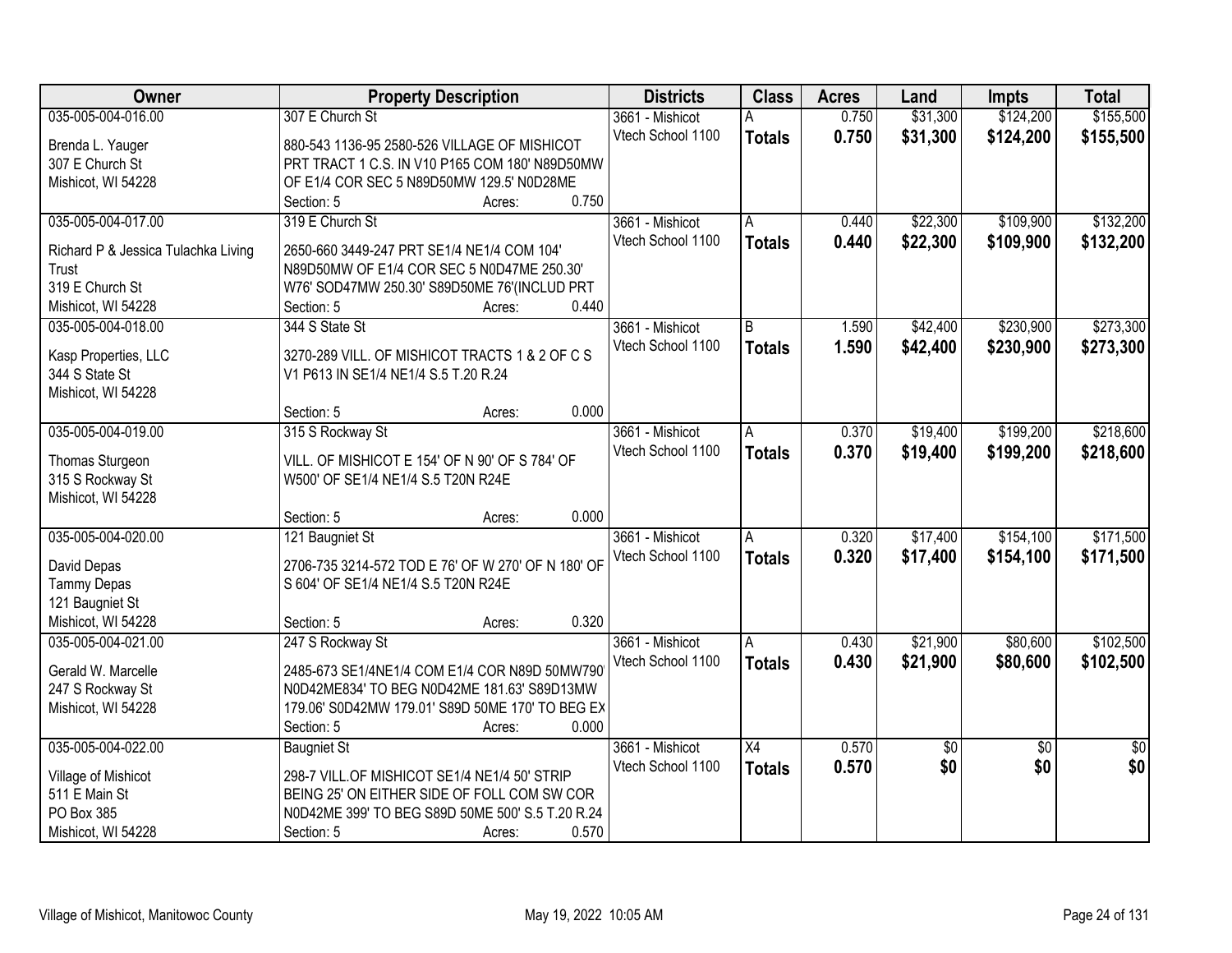| Owner                    |                                                                                                | <b>Property Description</b> |       | <b>Districts</b>  | <b>Class</b>            | <b>Acres</b> | Land     | <b>Impts</b> | <b>Total</b> |
|--------------------------|------------------------------------------------------------------------------------------------|-----------------------------|-------|-------------------|-------------------------|--------------|----------|--------------|--------------|
| 035-005-004-023.00       | 134 Baugniet St                                                                                |                             |       | 3661 - Mishicot   | А                       | 0.280        | \$15,700 | \$98,400     | \$114,100    |
| Thomas W. Smith          | 1363-635 TRACT 2C CSM V11 P649 SE1/4 NE1/4 S.5                                                 |                             |       | Vtech School 1100 | <b>Totals</b>           | 0.280        | \$15,700 | \$98,400     | \$114,100    |
| Lynette L. Smith         | T.20 R.24                                                                                      |                             |       |                   |                         |              |          |              |              |
| 134 Baugniet St          |                                                                                                |                             |       |                   |                         |              |          |              |              |
| Mishicot, WI 54228       | Section: 5                                                                                     | Acres:                      | 0.280 |                   |                         |              |          |              |              |
| 035-005-004-024.00       | 307 S Rockway St                                                                               |                             |       | 3661 - Mishicot   | A                       | 0.310        | \$16,900 | \$135,200    | \$152,100    |
|                          |                                                                                                |                             |       | Vtech School 1100 | <b>Totals</b>           | 0.310        | \$16,900 | \$135,200    | \$152,100    |
| <b>Todd Brotski</b>      | 3344-141 COM E QTR COR SEC 5 W 790' TO                                                         |                             |       |                   |                         |              |          |              |              |
| 307 S Rockway St         | INTERSECT C/L TN RD N834' TO POB W179.01' N75'<br>E179' TO CENTER RD S75' TO BEG S.5 T20N R24E |                             |       |                   |                         |              |          |              |              |
| Mishicot, WI 54228       | Section: 5                                                                                     | Acres:                      | 0.000 |                   |                         |              |          |              |              |
| 035-005-004-026.00       | 217 E Church St                                                                                |                             |       | 3661 - Mishicot   | A                       | 0.460        | \$23,200 | \$163,000    | \$186,200    |
|                          |                                                                                                |                             |       | Vtech School 1100 |                         | 0.460        |          |              |              |
| Jon R. Krause            | 926-720 W 80' OF S 250.3' OF E 657.5 FT SE1/4 NE1/4                                            |                             |       |                   | <b>Totals</b>           |              | \$23,200 | \$163,000    | \$186,200    |
| 217 E Church St          | KNOWN AS TRACT 1 OF C S V2 P17 S.5 T.20 R.24                                                   |                             |       |                   |                         |              |          |              |              |
| Mishicot, WI 54228       |                                                                                                |                             |       |                   |                         |              |          |              |              |
|                          | Section: 5                                                                                     | Acres:                      | 0.460 |                   |                         |              |          |              |              |
| 035-005-004-027.00       | 241 Church St                                                                                  |                             |       | 3661 - Mishicot   | A                       | 0.520        | \$25,300 | \$156,100    | \$181,400    |
| <b>Brittany Penkwitz</b> | 3455-564 W 90' OF S 250.3' OF E 399.5 FT SE1/4                                                 |                             |       | Vtech School 1100 | <b>Totals</b>           | 0.520        | \$25,300 | \$156,100    | \$181,400    |
| 241 Church St            | NE1/4 KNOWN AS TRACT 3 OF C S V2 P17 S.5 T.20                                                  |                             |       |                   |                         |              |          |              |              |
| Mishicot, WI 54228       | R.24                                                                                           |                             |       |                   |                         |              |          |              |              |
|                          | Section: 5                                                                                     | Acres:                      | 0.520 |                   |                         |              |          |              |              |
| 035-005-004-029.00       | 208 S State St                                                                                 |                             |       | 3661 - Mishicot   | $\overline{\mathsf{B}}$ | 0.380        | \$22,800 | \$77,100     | \$99,900     |
|                          |                                                                                                |                             |       | Vtech School 1100 | <b>Totals</b>           | 0.380        | \$22,800 | \$77,100     | \$99,900     |
| Pks Storage LLC          | 1191-250 2013-644 TRACT 1B CSM V11 P559 BEING                                                  |                             |       |                   |                         |              |          |              |              |
| 208 S State St           | RESRVY OF TR 1 CS V10 P175 SE1/4 NE1/4 S.5 T20N<br><b>R24E</b>                                 |                             |       |                   |                         |              |          |              |              |
| Mishicot, WI 54228       | Section: 5                                                                                     |                             | 0.000 |                   |                         |              |          |              |              |
| 035-005-004-030.00       | 111 E Church St                                                                                | Acres:                      |       | 3661 - Mishicot   | $\overline{B}$          | 0.860        | \$38,400 | \$180,900    | \$219,300    |
|                          |                                                                                                |                             |       | Vtech School 1100 |                         | 0.860        | \$38,400 |              |              |
| Tkd Real Estate LLC      | 2424-386 VILL OF MISHICOT TRACT 1A CSM V11                                                     |                             |       |                   | <b>Totals</b>           |              |          | \$180,900    | \$219,300    |
| 7833 W Hawthorne Rd      | P647 SE1/4 NE1/4 S.5 T20N R24E                                                                 |                             |       |                   |                         |              |          |              |              |
| Mequon, WI 53097         |                                                                                                |                             |       |                   |                         |              |          |              |              |
|                          | Section: 5                                                                                     | Acres:                      | 0.860 |                   |                         |              |          |              |              |
| 035-005-004-031.00       | 125 E Church St                                                                                |                             |       | 3661 - Mishicot   | $\overline{A}$          | 0.340        | \$18,200 | \$82,400     | \$100,600    |
| Patrick C. Van Eyck      | TRACT 1B CSM V11 P647 SE1/4 NE1/4 S.5 T20N R24E                                                |                             |       | Vtech School 1100 | <b>Totals</b>           | 0.340        | \$18,200 | \$82,400     | \$100,600    |
| 125 E Church St          |                                                                                                |                             |       |                   |                         |              |          |              |              |
| Mishicot, WI 54228       |                                                                                                |                             |       |                   |                         |              |          |              |              |
|                          | Section: 5                                                                                     | Acres:                      | 0.340 |                   |                         |              |          |              |              |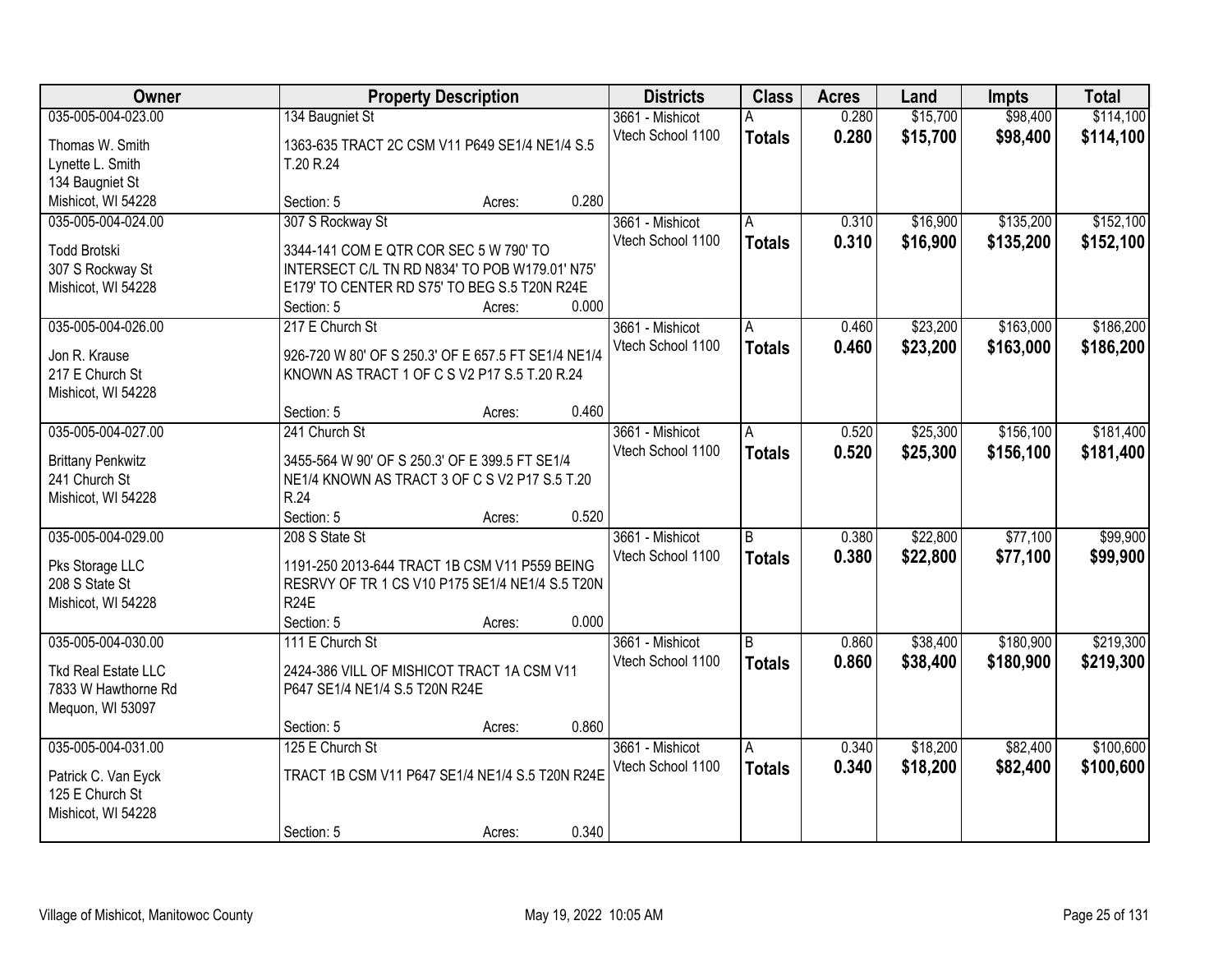| Owner                                            |                                                                                 | <b>Property Description</b> |        | <b>Districts</b>  | <b>Class</b>   | <b>Acres</b> | Land     | <b>Impts</b> | <b>Total</b> |
|--------------------------------------------------|---------------------------------------------------------------------------------|-----------------------------|--------|-------------------|----------------|--------------|----------|--------------|--------------|
| 035-005-004-032.00                               | 131 E Church St                                                                 |                             |        | 3661 - Mishicot   |                | 0.330        | \$17,800 | \$77,000     | \$94,800     |
| Ivan T. Konsela                                  | 1118-238 1227-312 421-249 TRACT 1C CSM V11 P647                                 |                             |        | Vtech School 1100 | <b>Totals</b>  | 0.330        | \$17,800 | \$77,000     | \$94,800     |
| Denise E. Konsela                                | SE1/4 NE1/4 S.5 T20N R24E                                                       |                             |        |                   |                |              |          |              |              |
| 131 E Church St                                  |                                                                                 |                             |        |                   |                |              |          |              |              |
| Mishicot, WI 54228                               | Section: 5                                                                      | Acres:                      | 0.330  |                   |                |              |          |              |              |
| 035-005-004-033.00                               | 143 E Church St                                                                 |                             |        | 3661 - Mishicot   | A              | 0.290        | \$16,100 | \$54,500     | \$70,600     |
| Jeremy R. Kortbein                               | 2519-79 3128-370 VILLAGE OF MISHICOT TRACT 1D                                   |                             |        | Vtech School 1100 | <b>Totals</b>  | 0.290        | \$16,100 | \$54,500     | \$70,600     |
| 143 E Church St                                  | CSM V11 P647 SE1/4 NE1/4 S.5 T20N R24E                                          |                             |        |                   |                |              |          |              |              |
| Mishicot, WI 54228                               |                                                                                 |                             |        |                   |                |              |          |              |              |
|                                                  | Section: 5                                                                      | Acres:                      | 0.290  |                   |                |              |          |              |              |
| 035-005-004-034.00                               | 110 Baugniet St                                                                 |                             |        | 3661 - Mishicot   | B              | 0.620        | \$32,400 | \$207,400    | \$239,800    |
| <b>First National Bk Mtwc</b>                    | 1230-244 TRACT 3C C & W44.90' OF TRACT 3B CSM                                   |                             |        | Vtech School 1100 | <b>Totals</b>  | 0.620        | \$32,400 | \$207,400    | \$239,800    |
| 402 N 8th St                                     | V11 P651 SE1/4 NE1/4 S.5 T20N R24E                                              |                             |        |                   |                |              |          |              |              |
| PO Box 10                                        |                                                                                 |                             |        |                   |                |              |          |              |              |
| Manitowoc, WI 54220                              | Section: 5                                                                      | Acres:                      | 0.620  |                   |                |              |          |              |              |
| 035-005-004-035.00                               | 122 Baugniet St                                                                 |                             |        | 3661 - Mishicot   | B              | 0.430        | \$18,900 | \$37,000     | \$55,900     |
|                                                  | 2557-81 TRACT 3A & E35.10' OF TRACT 3B CSM V11                                  |                             |        | Vtech School 1100 | <b>Totals</b>  | 0.430        | \$18,900 | \$37,000     | \$55,900     |
| <b>Terrys Commercial Prop</b><br>122 Baugniet St | P651 SE1/4 NE1/4 S.5 T20N R24E                                                  |                             |        |                   |                |              |          |              |              |
| Mishicot, WI 54228                               |                                                                                 |                             |        |                   |                |              |          |              |              |
|                                                  | Section: 5                                                                      | Acres:                      | 0.430  |                   |                |              |          |              |              |
| 035-005-005-002.00                               | Fox Hills                                                                       |                             |        | 3661 - Mishicot   | $\overline{B}$ | 10.040       | \$40,200 | \$28,700     | \$68,900     |
|                                                  |                                                                                 |                             |        | Vtech School 1100 | <b>Totals</b>  | 10.040       | \$40,200 | \$28,700     | \$68,900     |
| Fh Hospitality, LLC<br>250 W Church St           | 3265-76 E1/3 NE1/4 NW1/4 EX PRT ANNEXED TO<br>VILLAGE OF MISHICOT S.5 T20N R24E |                             |        |                   |                |              |          |              |              |
| Mishicot, WI 54228                               |                                                                                 |                             |        |                   |                |              |          |              |              |
|                                                  | Section: 5                                                                      | Acres:                      | 10.040 |                   |                |              |          |              |              |
| 035-005-008-000.00                               | <b>Fox Hills</b>                                                                |                             |        | 3661 - Mishicot   | B              | 3.110        | \$12,400 | \$3,200      | \$15,600     |
| Fh Hospitality, LLC                              | 3265-76 S 305' OF E1/3 OF SE1/4 NW1/4 S.5 T20N                                  |                             |        | Vtech School 1100 | <b>Totals</b>  | 3.110        | \$12,400 | \$3,200      | \$15,600     |
| 250 W Church St                                  | R <sub>24</sub> E                                                               |                             |        |                   |                |              |          |              |              |
| Mishicot, WI 54228                               |                                                                                 |                             |        |                   |                |              |          |              |              |
|                                                  | Section: 5                                                                      | Acres:                      | 3.110  |                   |                |              |          |              |              |
| 035-005-008-001.00                               | <b>Fox Hills</b>                                                                |                             |        | 3661 - Mishicot   | B              | 10.240       | \$41,000 | \$57,400     | \$98,400     |
| Fh Hospitality, LLC                              | 3265-76 E1/3 SE1/4 NW1/4 EX S 305' S.5 T20N R24E                                |                             |        | Vtech School 1100 | <b>Totals</b>  | 10.240       | \$41,000 | \$57,400     | \$98,400     |
| 250 W Church St                                  |                                                                                 |                             |        |                   |                |              |          |              |              |
| Mishicot, WI 54228                               |                                                                                 |                             |        |                   |                |              |          |              |              |
|                                                  | Section: 5                                                                      | Acres:                      | 10.240 |                   |                |              |          |              |              |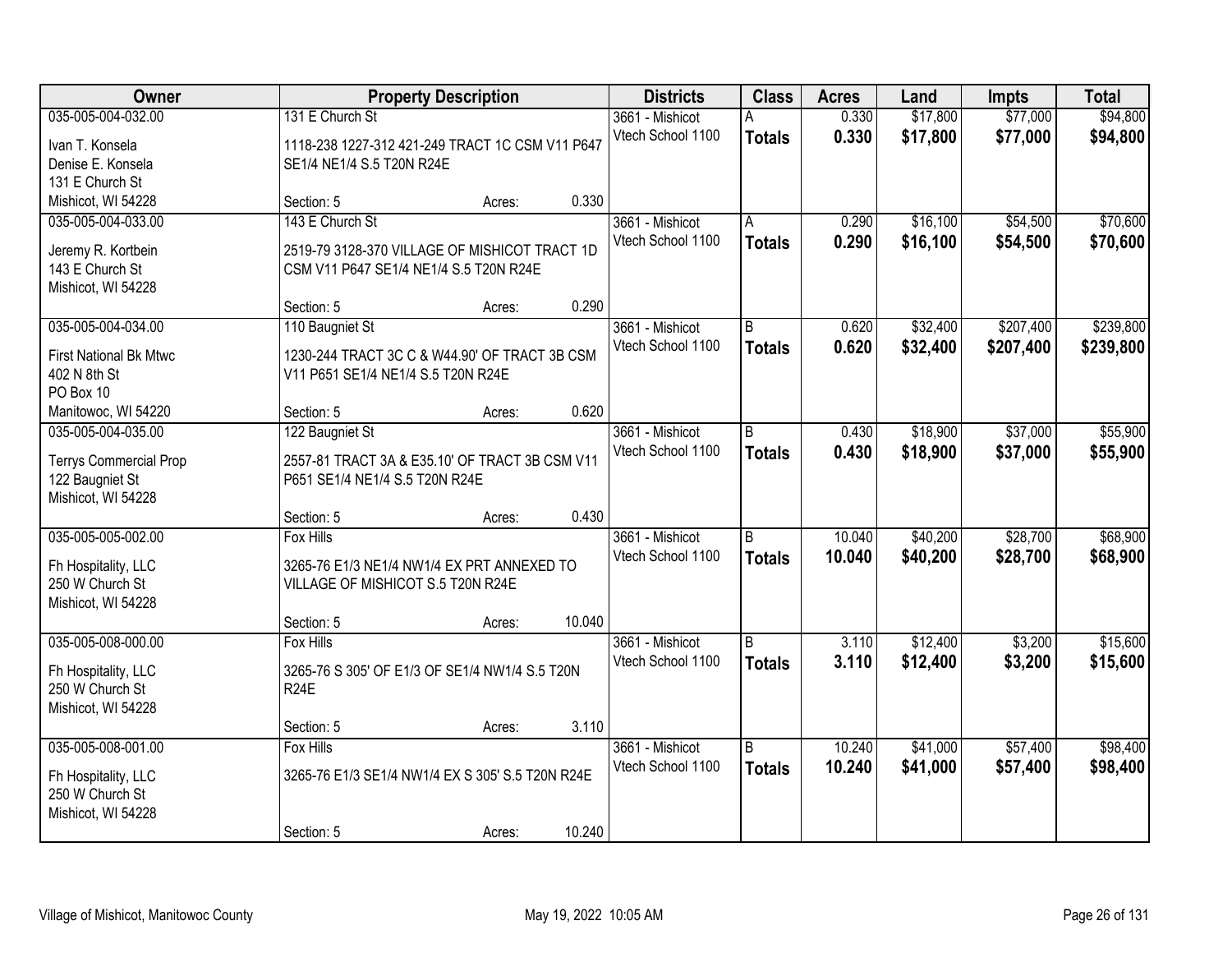| Owner                         |                                                   | <b>Property Description</b> |        | <b>Districts</b>  | <b>Class</b>   | <b>Acres</b> | Land     | <b>Impts</b>  | <b>Total</b> |
|-------------------------------|---------------------------------------------------|-----------------------------|--------|-------------------|----------------|--------------|----------|---------------|--------------|
| 035-005-009-001.00            | <b>Fox Hills</b>                                  |                             |        | 3661 - Mishicot   | B              | 10.930       | \$43,700 | \$42,400      | \$86,100     |
| Fh Hospitality, LLC           | 3265-76 NE1/4 SW1/4 PRT OF TRACT 2 CSM V12        |                             |        | Vtech School 1100 | <b>Totals</b>  | 10.930       | \$43,700 | \$42,400      | \$86,100     |
| 250 W Church St               | P487 & THAT PRT OF TR 1 DESC AS FOLLOWS COM       |                             |        |                   |                |              |          |               |              |
| Mishicot, WI 54228            | NE COR TR1 V12 P431 S0D24M10SE 230'               |                             |        |                   |                |              |          |               |              |
|                               | Section: 5                                        | Acres:                      | 10.930 |                   |                |              |          |               |              |
| 035-005-009-002.01            | 501 W Church St                                   |                             |        | 3661 - Mishicot   | B              | 1.090        | \$4,400  | \$18,800      | \$23,200     |
|                               |                                                   |                             |        | Vtech School 1100 | <b>Totals</b>  | 1.090        | \$4,400  | \$18,800      | \$23,200     |
| Fh Hospitality, LLC           | 3265-76 N264' OF E180' OF W360' OF NE1/4 SW1/4    |                             |        |                   |                |              |          |               |              |
| 250 W Church St               | LYG S OF HWY. S.5 T20N R24E                       |                             |        |                   |                |              |          |               |              |
| Mishicot, WI 54228            | Section: 5                                        | Acres:                      | 1.090  |                   |                |              |          |               |              |
| 035-005-009-004.00            | <b>Fox Hills</b>                                  |                             |        | 3661 - Mishicot   | B              | 0.300        | \$100    | \$0           | \$100        |
|                               |                                                   |                             |        | Vtech School 1100 |                | 0.300        | \$100    | \$0           | \$100        |
| Fh Resort Limited Partnership | 1207-667 1209-124 E2/3 E1/2 NE1/4 SW1/4 LYG N OF  |                             |        |                   | <b>Totals</b>  |              |          |               |              |
| 1223 Appleton Rd              | HWY. S.5 T.20 R.24                                |                             |        |                   |                |              |          |               |              |
| Menasha, WI 54952             |                                                   |                             |        |                   |                |              |          |               |              |
|                               | Section: 5                                        | Acres:                      | 0.300  |                   |                |              |          |               |              |
| 035-005-009-005.00            | Fox Hills                                         |                             |        | 3661 - Mishicot   | ΙB.            | 0.730        | \$2,900  | $\sqrt[6]{3}$ | \$2,900      |
| Fh Hospitality, LLC           | 3265-76 N264' OF W120' OF NE1/4SW1/4 LYG S OF     |                             |        | Vtech School 1100 | <b>Totals</b>  | 0.730        | \$2,900  | \$0           | \$2,900      |
| 250 W Church St               | HWY. S.5 T20N R24E                                |                             |        |                   |                |              |          |               |              |
| Mishicot, WI 54228            |                                                   |                             |        |                   |                |              |          |               |              |
|                               | Section: 5                                        | Acres:                      | 0.730  |                   |                |              |          |               |              |
| 035-005-009-009.00            | 425 W Church St                                   |                             |        | 3661 - Mishicot   | B              | 0.700        | \$3,500  | \$21,600      | \$25,100     |
|                               |                                                   |                             |        | Vtech School 1100 | <b>Totals</b>  | 0.700        | \$3,500  | \$21,600      | \$25,100     |
| Fh Hospitality, LLC           | 3265-76 N264' OF E120' OF W480' OF NE1/4 SW1/4    |                             |        |                   |                |              |          |               |              |
| 250 W Church St               | LYG S OF HWY EX S34' OF E19.26' THEREOF. S.5      |                             |        |                   |                |              |          |               |              |
| Mishicot, WI 54228            | <b>T20N R24E</b>                                  |                             | 0.700  |                   |                |              |          |               |              |
| 035-005-009-010.00            | Section: 5                                        | Acres:                      |        | 3661 - Mishicot   |                | 0.360        | \$1,400  |               | \$1,400      |
|                               | Fox Hills                                         |                             |        | Vtech School 1100 | A              |              |          | \$0           |              |
| Fh Hospitality, LLC           | 3265-76 N264' OF E60' OF W180' OF NE1/4 SW1/4 LYC |                             |        |                   | <b>Totals</b>  | 0.360        | \$1,400  | \$0           | \$1,400      |
| 250 W Church St               | S OF HWY S.5 T20N R24E                            |                             |        |                   |                |              |          |               |              |
| Mishicot, WI 54228            |                                                   |                             |        |                   |                |              |          |               |              |
|                               | Section: 5                                        | Acres:                      | 0.360  |                   |                |              |          |               |              |
| 035-005-009-012.00            | Fox Hills Resort                                  |                             |        | 3661 - Mishicot   | $\overline{B}$ | 24.910       | \$99,600 | \$1,263,100   | \$1,362,700  |
| Fh Hospitality, LLC           | 3265-76 PRT OF TRACT 1 CSM V12 487 LYG WITHIN     |                             |        | Vtech School 1100 | <b>Totals</b>  | 24.910       | \$99,600 | \$1,263,100   | \$1,362,700  |
| 250 W Church St               | NE1/4 SW1/4 EX COM CENTER SEC 5 S0D22ME           |                             |        |                   |                |              |          |               |              |
| Mishicot, WI 54228            | 53.5'TO C/L CTH V S89D29M20S W 659.35' TO POB     |                             |        |                   |                |              |          |               |              |
|                               | Section: 5                                        | Acres:                      | 24.910 |                   |                |              |          |               |              |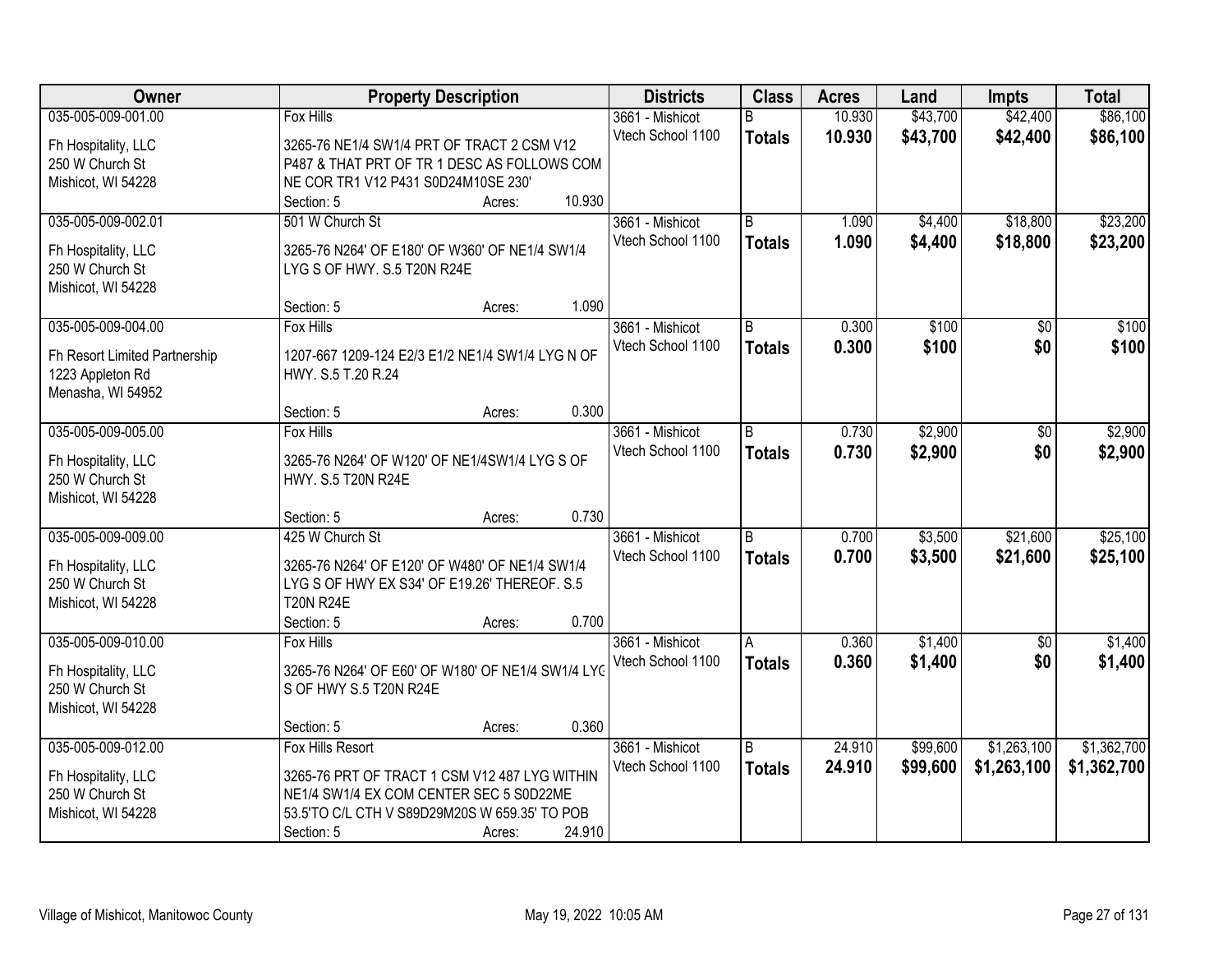| Owner               |                                                   | <b>Property Description</b> |        | <b>Districts</b>  | <b>Class</b>  | <b>Acres</b> | Land      | <b>Impts</b> | <b>Total</b> |
|---------------------|---------------------------------------------------|-----------------------------|--------|-------------------|---------------|--------------|-----------|--------------|--------------|
| 035-005-010-001.00  | 717 W Church St                                   |                             |        | 3661 - Mishicot   | Α             | 0.780        | \$31,700  | \$87,500     | \$119,200    |
| Terry J. Koenig     | 2181-127 N310' OF E109' OF W249.5' OF E1/2 NW1/4  |                             |        | Vtech School 1100 | <b>Totals</b> | 0.780        | \$31,700  | \$87,500     | \$119,200    |
| 2315 W Zander Rd    | SW1/4 LYG S OF HWY. S.5 T20N R24E                 |                             |        |                   |               |              |           |              |              |
| Mishicot, WI 54228  |                                                   |                             |        |                   |               |              |           |              |              |
|                     | Section: 5                                        | Acres:                      | 0.780  |                   |               |              |           |              |              |
| 035-005-010-002.00  | 633 W Church St                                   |                             |        | 3661 - Mishicot   | A             | 1.000        | \$40,000  | \$104,700    | \$144,700    |
|                     |                                                   |                             |        | Vtech School 1100 | <b>Totals</b> | 1.000        | \$40,000  | \$104,700    | \$144,700    |
| Andrew R. Pieper    | 3336-550 N310' OF E140.5' OF W390' LYING S OF HW  |                             |        |                   |               |              |           |              |              |
| 633 W Church St     | IN E1/2 NW1/4 SW1/4 S.5 T20N R24E                 |                             |        |                   |               |              |           |              |              |
| Mishicot, WI 54228  |                                                   |                             | 1.000  |                   |               |              |           |              |              |
|                     | Section: 5                                        | Acres:                      |        |                   |               |              |           |              |              |
| 035-005-010-004.00  | 725 W Church St                                   |                             |        | 3661 - Mishicot   | A             | 1.000        | \$40,000  | \$88,400     | \$128,400    |
| Robert L. Shimek    | 527-297 2877-643TOD N310' OF W140.5' OF E1/2      |                             |        | Vtech School 1100 | <b>Totals</b> | 1.000        | \$40,000  | \$88,400     | \$128,400    |
| Rita R. Shimek      | NW1/4 SW1/4 LYG S OF HWY. S.5 T20N R24E           |                             |        |                   |               |              |           |              |              |
| 725 W Church St     |                                                   |                             |        |                   |               |              |           |              |              |
| Mishicot, WI 54228  | Section: 5                                        | Acres:                      | 1.000  |                   |               |              |           |              |              |
| 035-005-010-006.00  | <b>Fox Hills</b>                                  |                             |        | Other 12          | D.            | 15.470       | \$3,700   | \$0          | \$3,700      |
|                     |                                                   |                             |        | 3661 - Mishicot   | <b>Totals</b> | 15.470       | \$3,700   | \$0          | \$3,700      |
| Donald J. Funk      | E1/2 NW1/4 SW1/4 LYG S OF HWY EX N 310' OF W 51   |                             |        | Vtech School 1100 |               |              |           |              |              |
| Deborah A. Funk     | S.5 T20N R24E                                     |                             |        |                   |               |              |           |              |              |
| 11520 Ridge Rd      |                                                   |                             |        |                   |               |              |           |              |              |
| Mishicot, WI 54228  | Section: 5                                        | Acres:                      | 15.470 |                   |               |              |           |              |              |
| 035-005-010-007.00  | 615 W Church St                                   |                             |        | 3661 - Mishicot   | A             | 0.850        | \$32,600  | \$102,000    | \$134,600    |
| Brian L. Boettcher  | 1904-611 E120' OF W510' E1/2 NW1/4 SW1/4 S.5 T20N |                             |        | Vtech School 1100 | <b>Totals</b> | 0.850        | \$32,600  | \$102,000    | \$134,600    |
| Angela L. Boettcher | <b>R24E</b>                                       |                             |        |                   |               |              |           |              |              |
| 615 W Church St     |                                                   |                             |        |                   |               |              |           |              |              |
| Mishicot, WI 54228  | Section: 5                                        | Acres:                      | 0.850  |                   |               |              |           |              |              |
| 035-005-011-002.00  | Fox Hills                                         |                             |        | 3661 - Mishicot   | B             | 15.960       | \$63,800  | \$10,000     | \$73,800     |
|                     |                                                   |                             |        | Vtech School 1100 | <b>Totals</b> | 15.960       | \$63,800  | \$10,000     | \$73,800     |
| Fh Hospitality, LLC | 3265-76 S1/2 SW1/4 SW1/4 EX COM SW COR E 202.56   |                             |        |                   |               |              |           |              |              |
| 250 W Church St     | POB N197.82' E TO E LN S TO S LN W TO POB S.5     |                             |        |                   |               |              |           |              |              |
| Mishicot, WI 54228  | <b>T20N R24E</b>                                  |                             |        |                   |               |              |           |              |              |
|                     | Section: 5                                        | Acres:                      | 15.960 |                   |               |              |           |              |              |
| 035-005-012-000.00  | Fox Hills                                         |                             |        | 3661 - Mishicot   | B             | 26.700       | \$106,800 | \$86,100     | \$192,900    |
| Fh Hospitality, LLC | 3265-76 PRT OF TRACT 2 CSM V12 P487 LOCATED       |                             |        | Vtech School 1100 | <b>Totals</b> | 26.700       | \$106,800 | \$86,100     | \$192,900    |
| 250 W Church St     | IN SE1/4 SW1/4 EX S197.80' THERE OF S.5 T20N      |                             |        |                   |               |              |           |              |              |
| Mishicot, WI 54228  | R24E NE-NW NW-SE SW-SE                            |                             |        |                   |               |              |           |              |              |
|                     | Section: 5                                        | Acres:                      | 26.700 |                   |               |              |           |              |              |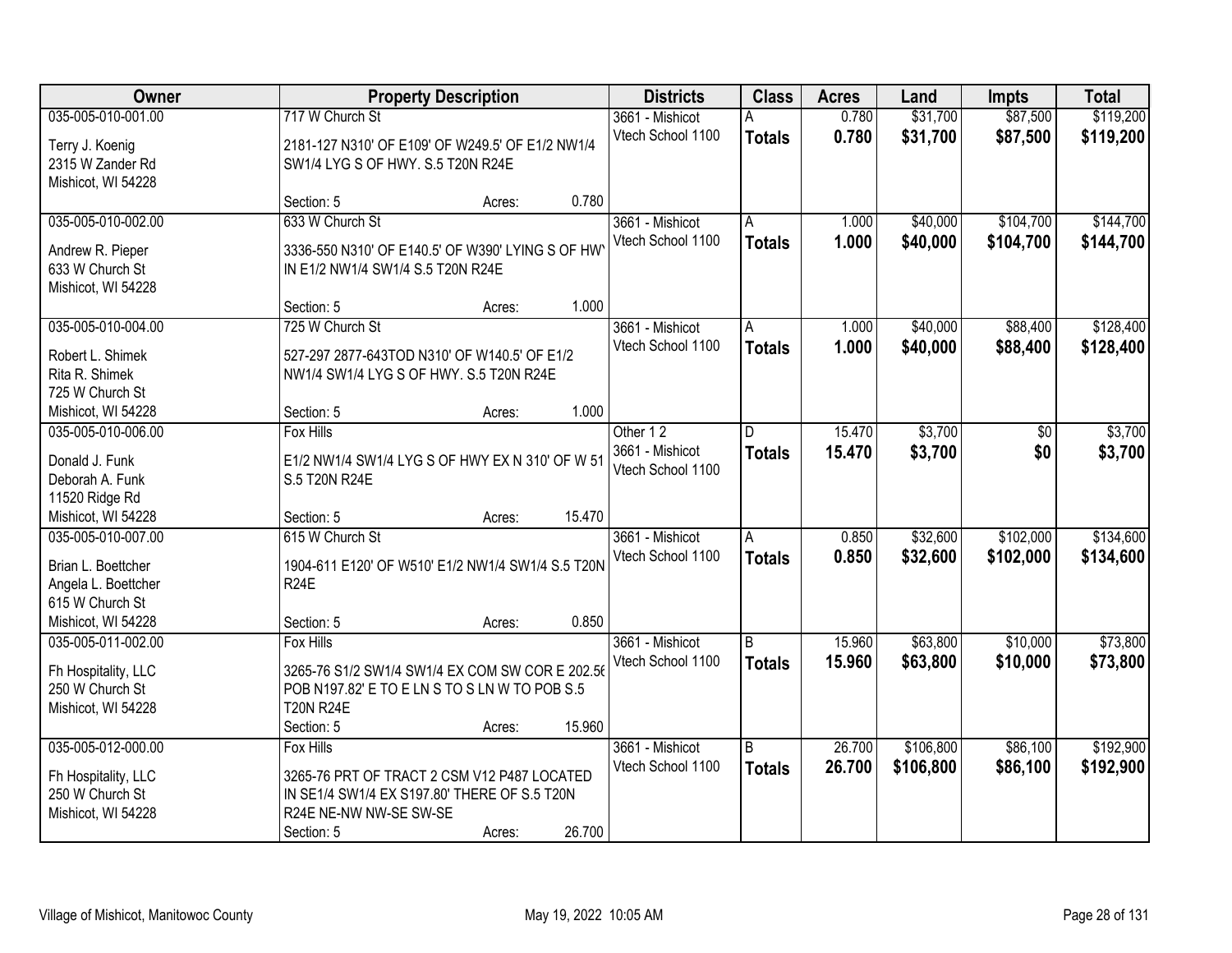| Owner                      |                                                 | <b>Property Description</b> |        | <b>Districts</b>  | <b>Class</b>  | <b>Acres</b> | Land     | <b>Impts</b> | <b>Total</b> |
|----------------------------|-------------------------------------------------|-----------------------------|--------|-------------------|---------------|--------------|----------|--------------|--------------|
| 035-005-012-001.00         | <b>Fox Hills</b>                                |                             |        | 3661 - Mishicot   | B             | 10.090       | \$40,400 | \$28,700     | \$69,100     |
| Fh Hospitality, LLC        | 3265-76 PRT OF TRACT 1 CSM V12 P 487 LOCATED    |                             |        | Vtech School 1100 | <b>Totals</b> | 10.090       | \$40,400 | \$28,700     | \$69,100     |
| 250 W Church St            | IN SE1/4 SW1/4 S.5 T20N R24E NE-SW NW-SE SW-SE  |                             |        |                   |               |              |          |              |              |
| Mishicot, WI 54228         |                                                 |                             |        |                   |               |              |          |              |              |
|                            | Section: 5                                      | Acres:                      | 10.090 |                   |               |              |          |              |              |
| 035-005-013-001.00         | S State St                                      |                             |        | 3661 - Mishicot   | E             | 21.400       | \$19,300 | \$0          | \$19,300     |
| Michael Koeppel            | 931-261 3227-728 NE1/4 SE1/4 EX PARCELS SOLD    |                             |        | Vtech School 1100 | <b>Totals</b> | 21.400       | \$19,300 | \$0          | \$19,300     |
| 9940 Sth 147               | S.5 T.20 R.24                                   |                             |        |                   |               |              |          |              |              |
| Two Rivers, WI 54241       |                                                 |                             |        |                   |               |              |          |              |              |
|                            | Section: 5                                      | Acres:                      | 21.400 |                   |               |              |          |              |              |
| 035-005-013-002.00         | 144 E Church St                                 |                             |        | 3661 - Mishicot   | A             | 0.470        | \$23,600 | \$86,200     | \$109,800    |
| Terry S. Jansky            | 959-184 VILLAGE OF MISHICOT N246.4' OF E83.34'  |                             |        | Vtech School 1100 | <b>Totals</b> | 0.470        | \$23,600 | \$86,200     | \$109,800    |
| Lori A. Jansky             | OF W500' OF NE1/4 SE1/4 S.5 T20N R24E           |                             |        |                   |               |              |          |              |              |
| 144 E Church St            |                                                 |                             |        |                   |               |              |          |              |              |
| Mishicot, WI 54228         | Section: 5                                      | Acres:                      | 0.470  |                   |               |              |          |              |              |
| 035-005-013-003.00         | 136 E Church St                                 |                             |        | 3661 - Mishicot   | A             | 0.500        | \$24,800 | \$118,800    | \$143,600    |
|                            |                                                 |                             |        | Vtech School 1100 | <b>Totals</b> | 0.500        | \$24,800 | \$118,800    | \$143,600    |
| Bobbi J. Meier             | 3409-169 VILLAGE OF MISHICOT N261.4'OF          |                             |        |                   |               |              |          |              |              |
| 136 E Church St            | E83.34'OF W416.66' OF NE1/4 SE1/4 S.5 T20N R24E |                             |        |                   |               |              |          |              |              |
| Mishicot, WI 54228         |                                                 |                             | 0.500  |                   |               |              |          |              |              |
| 035-005-013-004.00         | Section: 5<br>128 E Church St                   | Acres:                      |        | 3661 - Mishicot   | A             | 0.500        | \$24,800 | \$111,200    | \$136,000    |
|                            |                                                 |                             |        | Vtech School 1100 |               |              |          |              |              |
| Joan C Krause Living Trust | 2870-412 3119-573 VILLAGE OF MISHICOT N261.4'OF |                             |        |                   | <b>Totals</b> | 0.500        | \$24,800 | \$111,200    | \$136,000    |
| 635 Randolph St            | E83.34'OF W333.32' OF NE1/4 SE1/4 S.5 T20N R24E |                             |        |                   |               |              |          |              |              |
| Mishicot, WI 54228         |                                                 |                             |        |                   |               |              |          |              |              |
|                            | Section: 5                                      | Acres:                      | 0.500  |                   |               |              |          |              |              |
| 035-005-013-005.00         | 116 E Church St                                 |                             |        | 3661 - Mishicot   | A             | 0.500        | \$24,800 | \$105,000    | \$129,800    |
| Tyler L. Wolf              | 2949-636 VILLAGE OF MISHICOT N261.4'OF          |                             |        | Vtech School 1100 | <b>Totals</b> | 0.500        | \$24,800 | \$105,000    | \$129,800    |
| 116 E Church St            | E83.34'OF W249.98' OF NE1/4 SE1/4 S.5 T20N R24E |                             |        |                   |               |              |          |              |              |
| Mishicot, WI 54228         |                                                 |                             |        |                   |               |              |          |              |              |
|                            | Section: 5                                      | Acres:                      | 0.500  |                   |               |              |          |              |              |
| 035-005-013-006.00         | 104 E Church St                                 |                             |        | 3661 - Mishicot   | B             | 1.000        | \$40,000 | \$193,700    | \$233,700    |
| Jmlr Real Estate, LLC      | 3450-533 VILLAGE OF MISHICOT N261.4'OF W166.66  |                             |        | Vtech School 1100 | <b>Totals</b> | 1.000        | \$40,000 | \$193,700    | \$233,700    |
| 467 E Breed St             | OF NE1/4 SE1/4 S.5 T20N R24E                    |                             |        |                   |               |              |          |              |              |
| Chilton, WI 53014          |                                                 |                             |        |                   |               |              |          |              |              |
|                            | Section: 5                                      | Acres:                      | 0.000  |                   |               |              |          |              |              |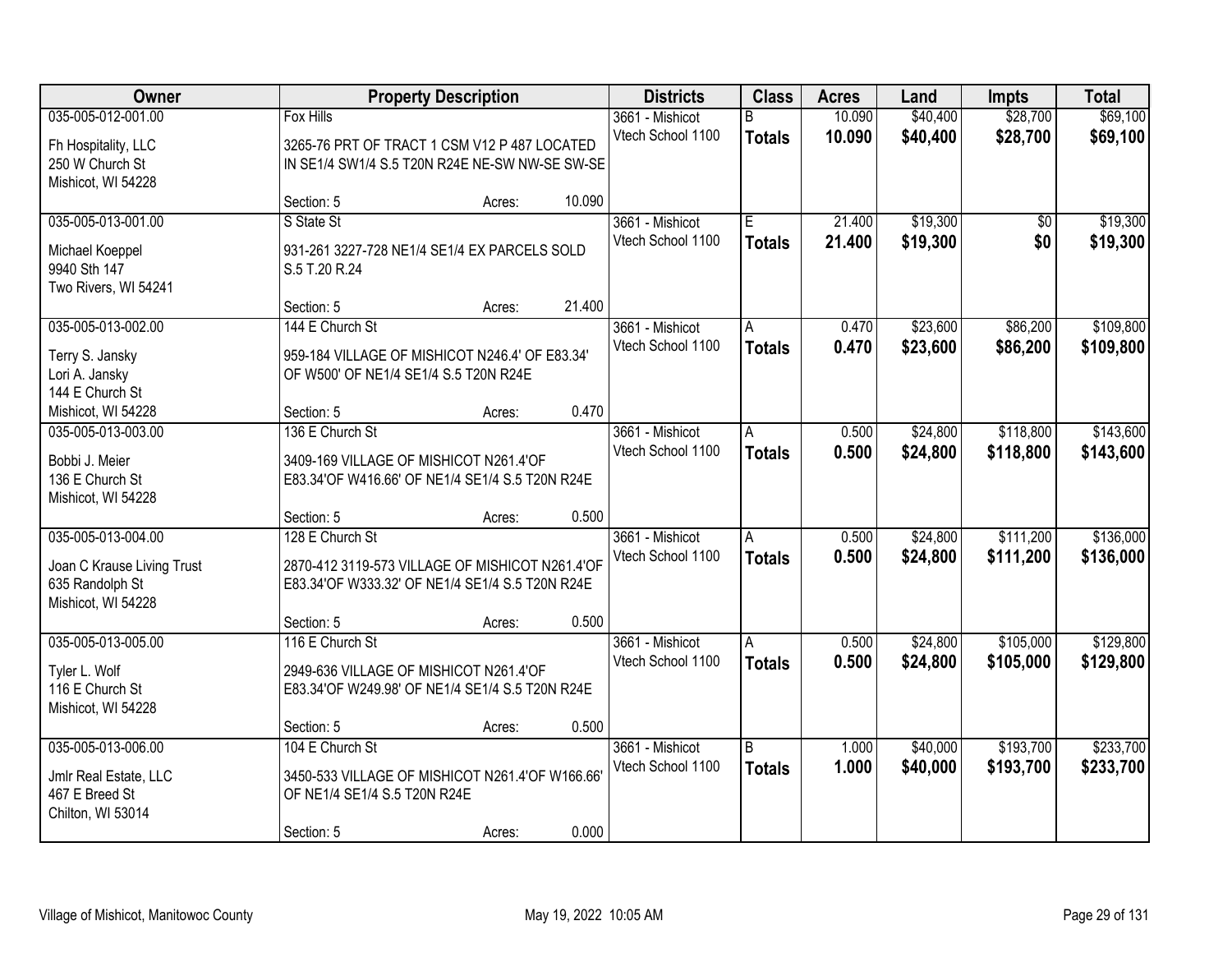| Owner                                 | <b>Property Description</b>                        |       | <b>Districts</b>  | <b>Class</b>  | <b>Acres</b> | Land     | <b>Impts</b> | <b>Total</b> |
|---------------------------------------|----------------------------------------------------|-------|-------------------|---------------|--------------|----------|--------------|--------------|
| 035-005-013-007.00                    | 328 E Church St                                    |       | Other 12          |               | 0.520        | \$25,300 | \$116,800    | \$142,100    |
| Scott C. Wilsmann                     | 1444-167 2987-427 N198'OF E115'OF NE1/4 SE1/4 S.5  |       | 3661 - Mishicot   | <b>Totals</b> | 0.520        | \$25,300 | \$116,800    | \$142,100    |
| 328 E Church St                       | <b>T20N R24E</b>                                   |       | Vtech School 1100 |               |              |          |              |              |
| PO Box 283                            |                                                    |       |                   |               |              |          |              |              |
| Mishicot, WI 54228                    | Section: 5<br>Acres:                               | 0.520 |                   |               |              |          |              |              |
| 035-005-013-008.00                    | 316 E Church St                                    |       | 3661 - Mishicot   | A             | 0.460        | \$23,200 | \$112,900    | \$136,100    |
|                                       |                                                    |       | Vtech School 1100 | <b>Totals</b> | 0.460        | \$23,200 | \$112,900    | \$136,100    |
| Kenneth C. Heyroth                    | 3235-674 N198'OF W100'OF E215'OF NE1/4 SE1/4 S.5   |       |                   |               |              |          |              |              |
| 316 E Church St                       | T.20 R.24                                          |       |                   |               |              |          |              |              |
| Mishicot, WI 54228                    |                                                    |       |                   |               |              |          |              |              |
|                                       | Section: 5<br>Acres:                               | 0.460 |                   |               |              |          |              |              |
| 035-005-013-009.00                    | 304 E Church St                                    |       | 3661 - Mishicot   | A             | 0.460        | \$23,200 | \$174,700    | \$197,900    |
| Susan L. Rapp                         | 2729-520 2815-381TOD N198'OF W100'OF E315'OF       |       | Vtech School 1100 | <b>Totals</b> | 0.460        | \$23,200 | \$174,700    | \$197,900    |
| 304 E Church St                       | NE1/4 SE1/4 S.5 T20N R24E                          |       |                   |               |              |          |              |              |
| Mishicot, WI 54228                    |                                                    |       |                   |               |              |          |              |              |
|                                       | Section: 5<br>Acres:                               | 0.460 |                   |               |              |          |              |              |
| 035-005-013-010.00                    | 230 E Church St                                    |       | 3661 - Mishicot   | A             | 0.520        | \$25,300 | \$100,200    | \$125,500    |
|                                       |                                                    |       | Vtech School 1100 | <b>Totals</b> | 0.520        | \$25,300 | \$100,200    | \$125,500    |
| William R. Harley                     | 3263-732 N198' OF W120' OF E579.88' OF NE1/4 SE1/4 |       |                   |               |              |          |              |              |
| Jennifer Harley                       | EX W 7' OF N 120' THEREOF S.5 T20N R24E            |       |                   |               |              |          |              |              |
| 230 E Church St<br>Mishicot, WI 54228 |                                                    | 0.520 |                   |               |              |          |              |              |
| 035-005-013-011.00                    | Section: 5<br>Acres:<br>242 E Church St            |       |                   |               | 0.290        | \$16,100 | \$110,500    | \$126,600    |
|                                       |                                                    |       | 3661 - Mishicot   | A             |              |          |              |              |
| Lawrence Hlinak                       | 696-199 N198'OF W64.48'OF E379.88'OF NE1/4 SE1/4   |       | Vtech School 1100 | <b>Totals</b> | 0.290        | \$16,100 | \$110,500    | \$126,600    |
| 242 E Church St                       | S.5 T.20 R.24                                      |       |                   |               |              |          |              |              |
| Mishicot, WI 54228                    |                                                    |       |                   |               |              |          |              |              |
|                                       | Section: 5<br>Acres:                               | 0.290 |                   |               |              |          |              |              |
| 035-005-013-012.00                    | 204 E Church St                                    |       | 3661 - Mishicot   | A             | 0.450        | \$22,700 | \$150,800    | \$173,500    |
| Harold A. Krueger                     | 3349-43 NE1/4 SE1/4 COM 665.4' N89D 50M W OF       |       | Vtech School 1100 | <b>Totals</b> | 0.450        | \$22,700 | \$150,800    | \$173,500    |
| Faye A. Krueger                       | E1/4 COR, N89D50M W 100' S0D17M E198' S89D50M      |       |                   |               |              |          |              |              |
| 204 E Church St                       | E 97.76' N0D21M30S E198'TO BEG S.5 T20N R24E       |       |                   |               |              |          |              |              |
| Mishicot, WI 54228                    | Section: 5<br>Acres:                               | 0.450 |                   |               |              |          |              |              |
| 035-005-013-013.00                    | 234 E Church St                                    |       | 3661 - Mishicot   | A             | 0.360        | \$19,000 | \$174,900    | \$193,900    |
|                                       |                                                    |       | Vtech School 1100 | <b>Totals</b> | 0.360        | \$19,000 | \$174,900    | \$193,900    |
| Joshua J. Coenen                      | 3071-743 N198' OF W80' OF E459.88' OF NE1/4 SE1/4  |       |                   |               |              |          |              |              |
| 234 E Church St                       | S.5 T20N R24E                                      |       |                   |               |              |          |              |              |
| Mishicot, WI 54228                    |                                                    |       |                   |               |              |          |              |              |
|                                       | Section: 5<br>Acres:                               | 0.360 |                   |               |              |          |              |              |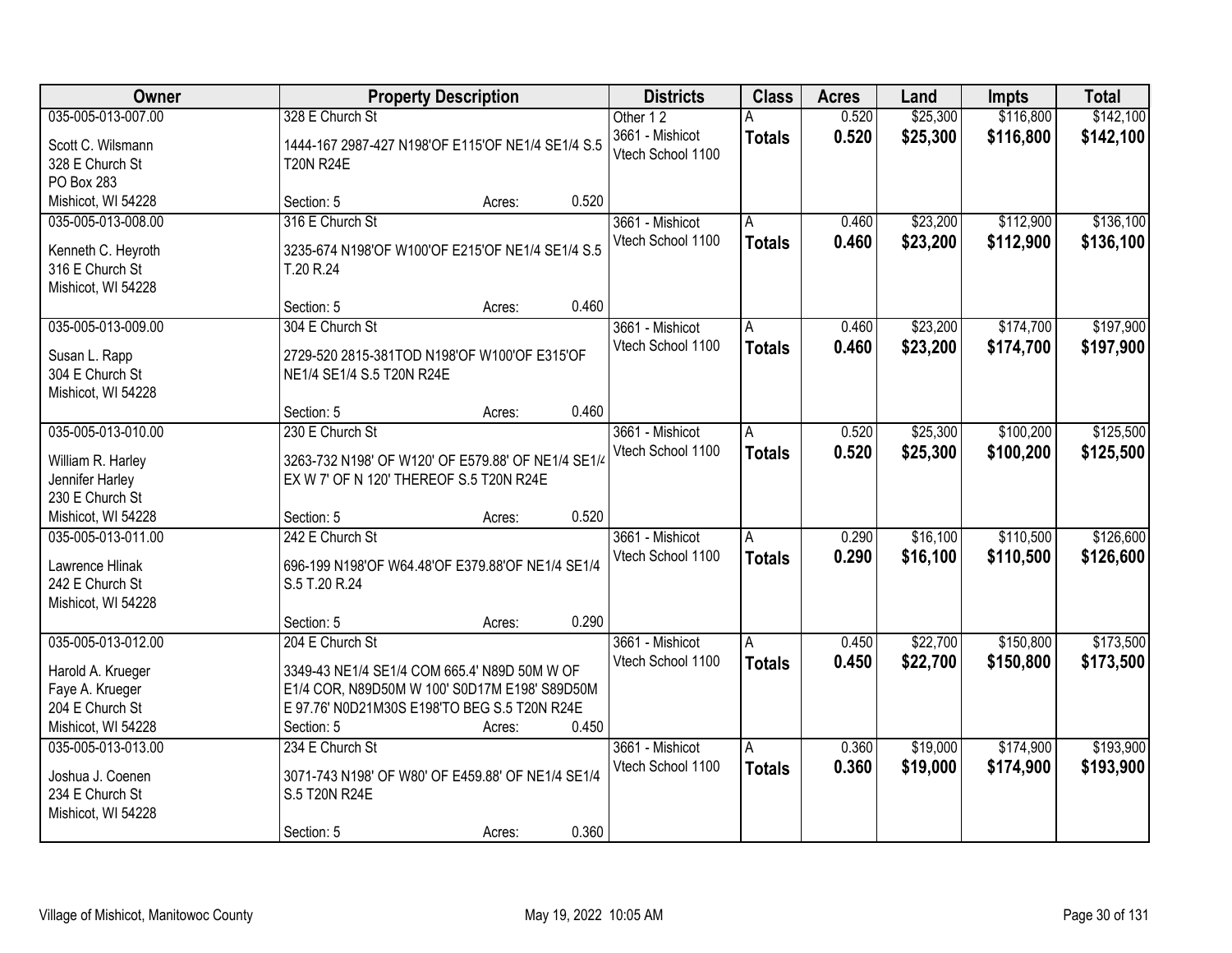| Owner                | <b>Property Description</b>                      |       | <b>Districts</b>  | <b>Class</b>   | <b>Acres</b> | Land     | <b>Impts</b> | <b>Total</b> |
|----------------------|--------------------------------------------------|-------|-------------------|----------------|--------------|----------|--------------|--------------|
| 035-005-013-014.00   | 214 E Church St                                  |       | 3661 - Mishicot   | Α              | 0.410        | \$21,100 | \$123,700    | \$144,800    |
| Troy L. Mccargar     | 1352-726 N189' OF W85.52' OF E665.4' & W7' OF E  |       | Vtech School 1100 | <b>Totals</b>  | 0.410        | \$21,100 | \$123,700    | \$144,800    |
| Amy L. Mccargar      | 579.88' OF N 120' S.5 T20N R24E                  |       |                   |                |              |          |              |              |
| 214 E Church St      |                                                  |       |                   |                |              |          |              |              |
| Mishicot, WI 54228   | Section: 5<br>Acres:                             | 0.410 |                   |                |              |          |              |              |
| 035-005-013-029.00   | 554 S State St                                   |       | 3661 - Mishicot   | Α              | 0.500        | \$24,800 | \$95,900     | \$120,700    |
|                      |                                                  |       | Vtech School 1100 | <b>Totals</b>  | 0.500        | \$24,800 | \$95,900     | \$120,700    |
| Travis J. Legois     | 3403-72 NE1/4 SE1/4 COM NW COR, S0D 15M45S       |       |                   |                |              |          |              |              |
| 554 S State St       | E475.2'TO BEG.N88D48M 30S E204.11' S0D15M45S E   |       |                   |                |              |          |              |              |
| Mishicot, WI 54228   | 104.6' S87D28M30S W204.25'TO 1/16TH LN,          |       |                   |                |              |          |              |              |
|                      | Section: 5<br>Acres:                             | 0.000 |                   |                |              |          |              |              |
| 035-005-013-030.00   | 566 S State St                                   |       | 3661 - Mishicot   | A              | 0.500        | \$24,800 | \$151,000    | \$175,800    |
| Timothy J. Strupp    | 2732-165 NE1/4 SE1/4 COM NW COR, S0D 15M45S      |       | Vtech School 1100 | <b>Totals</b>  | 0.500        | \$24,800 | \$151,000    | \$175,800    |
| Tracy I. Strupp      | E689' TO BEG.N87D28M 30S E204.25', N0D15M45S W   |       |                   |                |              |          |              |              |
| 566 S State St       | 104.6' S87D28M30S W204.25', S 0D15M45S E106.9'TO |       |                   |                |              |          |              |              |
| Mishicot, MI 54228   | Section: 5<br>Acres:                             | 0.000 |                   |                |              |          |              |              |
| 035-005-013-031.00   | S State St                                       |       | 3661 - Mishicot   | A              | 0.500        | \$24,800 | \$0          | \$24,800     |
|                      |                                                  |       | Vtech School 1100 | <b>Totals</b>  | 0.500        | \$24,800 | \$0          | \$24,800     |
| Robert D. Wellner    | NE1/4 SE1/4 COM NW COR NE-SE S0D15M45SE689'      |       |                   |                |              |          |              |              |
| Shirley A. Wellner   | TO BEG S0D15M 45SE213.8' N87D28M30SE204.38 FT    |       |                   |                |              |          |              |              |
| 2109 E Tapawingo Rd  | N0D15M45SW209.03' S87D28M 30SW204.25'TO BEG      |       |                   |                |              |          |              |              |
| Mishicot, WI 54228   | Section: 5<br>Acres:                             | 0.500 |                   |                |              |          |              |              |
| 035-005-013-031.01   | 612 S State St                                   |       | 3661 - Mishicot   | $\overline{A}$ | 0.500        | \$24,800 | \$121,200    | \$146,000    |
| Kim M. Marotz        | 1535-269 PRT NE1/4 SE1/4 COM NW COR NE-SE        |       | Vtech School 1100 | <b>Totals</b>  | 0.500        | \$24,800 | \$121,200    | \$146,000    |
| 612 S State St       | S0D15M45SE795.9'TO BEG S0D15M45SE106.9'          |       |                   |                |              |          |              |              |
| Mishicot, WI 54228   | N86D8M15SE 204.5' N0D15M45SW104.52'              |       |                   |                |              |          |              |              |
|                      | Section: 5<br>Acres:                             | 0.000 |                   |                |              |          |              |              |
| 035-005-013-032.00   | 658 S State St                                   |       | 3661 - Mishicot   | l A            | 0.840        | \$32,500 | \$99,500     | \$132,000    |
|                      |                                                  |       | Vtech School 1100 |                | 0.840        | \$32,500 | \$99,500     | \$132,000    |
| Cory I. Augustine    | 3369-559 TRACT 1 CSM V18 P277 NE1/4 SE1/4 S.5    |       |                   | <b>Totals</b>  |              |          |              |              |
| 926 Barthels Rd      | <b>T20N R24E</b>                                 |       |                   |                |              |          |              |              |
| Two Rivers, WI 54241 |                                                  |       |                   |                |              |          |              |              |
|                      | Section: 5<br>Acres:                             | 0.000 |                   |                |              |          |              |              |
| 035-005-013-032.01   | 644 S State St                                   |       | 3661 - Mishicot   | A              | 0.840        | \$32,500 | \$229,300    | \$261,800    |
| James L. Cohen       | 1473-523 TRACT 2 CSM V18 P277 NE1/4 SE1/4 S.5    |       | Vtech School 1100 | <b>Totals</b>  | 0.840        | \$32,500 | \$229,300    | \$261,800    |
| Nancy J. Cohen       | <b>T20N R24E</b>                                 |       |                   |                |              |          |              |              |
| 644 S State St       |                                                  |       |                   |                |              |          |              |              |
|                      |                                                  |       |                   |                |              |          |              |              |
| Mishicot, WI 54228   | Section: 5<br>Acres:                             | 0.000 |                   |                |              |          |              |              |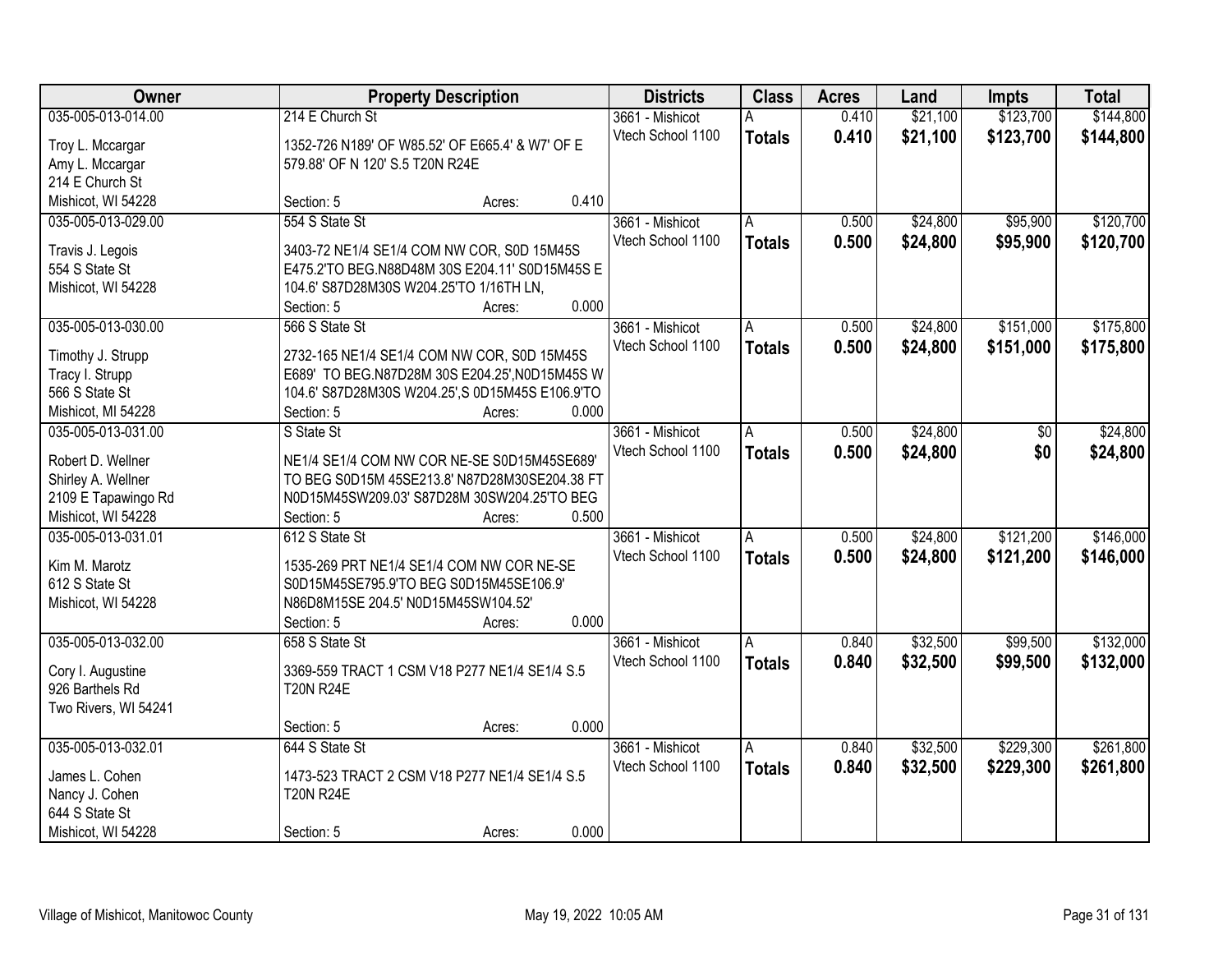| Owner                         | <b>Property Description</b>                        |        |        | <b>Districts</b>  | <b>Class</b>   | <b>Acres</b> | Land     | <b>Impts</b>    | <b>Total</b> |
|-------------------------------|----------------------------------------------------|--------|--------|-------------------|----------------|--------------|----------|-----------------|--------------|
| 035-005-013-033.00            | Rockway Pl                                         |        |        | 3661 - Mishicot   | А              | 0.200        | \$6,400  | $\overline{50}$ | \$6,400      |
| Reed R. Raiten                | 3341-559 NE1/4 SE1/4 COM SE COR LOT 12 FOX         |        |        | Vtech School 1100 | <b>Totals</b>  | 0.200        | \$6,400  | \$0             | \$6,400      |
| 623 Rockway Pl                | HILLS SUBD., S0D15M 45S E100' S70D12M W85.7'       |        |        |                   |                |              |          |                 |              |
| Mishicot, WI 54228            | N0D 15M45S W100' N70D12M E TOBEG S.5 T20N          |        |        |                   |                |              |          |                 |              |
|                               | Section: 5                                         | Acres: | 0.200  |                   |                |              |          |                 |              |
| 035-005-013-034.00            | Samz <sub>Rd</sub>                                 |        |        | 3661 - Mishicot   | F.             | 0.830        | \$2,100  | $\overline{50}$ | \$2,100      |
|                               |                                                    |        |        | Vtech School 1100 | <b>Totals</b>  | 0.830        | \$2,100  | \$0             | \$2,100      |
| Arik Hansen                   | 1914-79 S110' OF W330' OF E490' OF NE1/4 SE1/4 S.5 |        |        |                   |                |              |          |                 |              |
| 7232 Manitou Dr               | <b>T20N R24E</b>                                   |        |        |                   |                |              |          |                 |              |
| Two Rivers, WI 54241          |                                                    |        |        |                   |                |              |          |                 |              |
|                               | Section: 5                                         | Acres: | 0.830  |                   |                |              |          |                 |              |
| 035-005-013-035.00            | Rockway St                                         |        |        | 3661 - Mishicot   | A              | 0.390        | \$6,500  | $\overline{50}$ | \$6,500      |
| Patrick L. Lensmire           | 1285-380 COM E1/4 COR SEC 5 W765.4' S0D15M45SE     |        |        | Vtech School 1100 | <b>Totals</b>  | 0.390        | \$6,500  | \$0             | \$6,500      |
| Pamela J. Lensmire            | 288' S89D50ME 200.01' TO POB (NE COR LOT 4 FOX     |        |        |                   |                |              |          |                 |              |
| 524 S Rockway                 | HILLS SUBD) CONT E 120' S139.96' W120'N139.96'TO   |        |        |                   |                |              |          |                 |              |
| Mishicot, WI 54228            | Section: 5                                         | Acres: | 0.390  |                   |                |              |          |                 |              |
| 035-005-014-001.00            | Fox Hills                                          |        |        | 3661 - Mishicot   | B              | 18,040       | \$72,200 | \$93,300        | \$165,500    |
|                               |                                                    |        |        | Vtech School 1100 | <b>Totals</b>  | 18.040       | \$72,200 | \$93,300        | \$165,500    |
| Fh Hospitality, LLC           | 3265-76 THAT PRT OF TRACT 1 CSM V12 P487           |        |        |                   |                |              |          |                 |              |
| 250 W Church St               | LOCATED IN THE NW1/4 SE1/4 (FOX HILLS              |        |        |                   |                |              |          |                 |              |
| Mishicot, WI 54228            | CONDO-13.23 AC. FOUND UNDER KEY                    |        |        |                   |                |              |          |                 |              |
|                               | Section: 5                                         | Acres: | 18.040 |                   |                |              |          |                 |              |
| 035-005-014-001.01            | Fox Hills Pool House                               |        |        | 3661 - Mishicot   | $\overline{B}$ | 0.510        | \$2,900  | \$226,900       | \$229,800    |
| Fh Resort Limited Partnership | 1071-197,206 PRT NW1/4 SE1/4 COM NE COR NW-SE      |        |        | Vtech School 1100 | <b>Totals</b>  | 0.510        | \$2,900  | \$226,900       | \$229,800    |
| 1223 Appleton Rd              | N89DW706.6' SOD16ME 65 .45' N88D21ME 618.63'       |        |        |                   |                |              |          |                 |              |
| Menasha, WI 54952             | S14D50M54SE 485.78' S10D16M 41SE 86.38' W171.59'   |        |        |                   |                |              |          |                 |              |
|                               | Section: 5                                         | Acres: | 0.510  |                   |                |              |          |                 |              |
| 035-005-014-002.00            | 212 W Church St                                    |        |        | 3661 - Mishicot   | A              | 0.560        | \$26,400 | \$90,900        | \$117,300    |
|                               |                                                    |        |        | Vtech School 1100 | <b>Totals</b>  | 0.560        | \$26,400 | \$90,900        | \$117,300    |
| Inc Fox Hills Owners Assoc    | 3054-434 TRACT A OF CSM V1 P121 IN NW1/4 SE1/4     |        |        |                   |                |              |          |                 |              |
| PO Box 129                    | S.5 T20N R24E                                      |        |        |                   |                |              |          |                 |              |
| Mishicot, WI 54228            |                                                    |        |        |                   |                |              |          |                 |              |
|                               | Section: 5                                         | Acres: | 0.560  |                   |                |              |          |                 |              |
| 035-005-014-003.00            | <b>Fox Hills</b>                                   |        |        | 3661 - Mishicot   | B              | 6.870        | \$27,500 | \$28,700        | \$56,200     |
| Fh Hospitality, LLC           | 3265-76 THAT PRT OF TRACT 2 CSM V12 P487           |        |        | Vtech School 1100 | <b>Totals</b>  | 6.870        | \$27,500 | \$28,700        | \$56,200     |
| 250 W Church St               | LOCATED IN NW1/4 SE1/4 S.5 T20N R24E NE-SW         |        |        |                   |                |              |          |                 |              |
| Mishicot, WI 54228            | SE-SW SW-SE                                        |        |        |                   |                |              |          |                 |              |
|                               | Section: 5                                         | Acres: | 6.870  |                   |                |              |          |                 |              |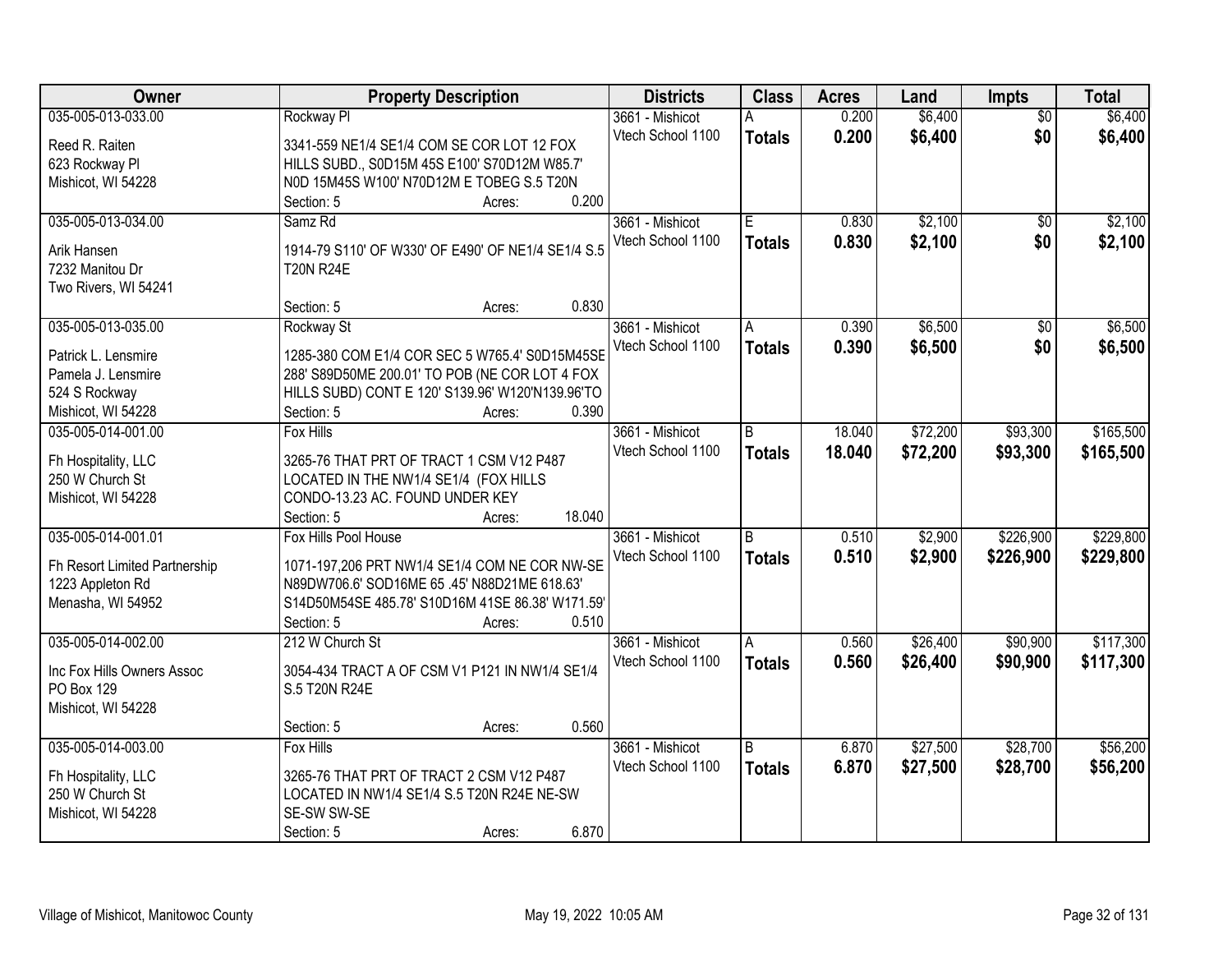| Owner               |                                                                 | <b>Property Description</b> |        | <b>Districts</b>  | <b>Class</b>  | <b>Acres</b> | Land            | <b>Impts</b>    | <b>Total</b>    |
|---------------------|-----------------------------------------------------------------|-----------------------------|--------|-------------------|---------------|--------------|-----------------|-----------------|-----------------|
| 035-005-015-000.00  | <b>Fox Hills</b>                                                |                             |        | 3661 - Mishicot   | B             | 9.220        | \$36,900        | \$57,400        | \$94,300        |
| Fh Hospitality, LLC | 3265-76 PRT OF TRACT 2 CSM V12 P487 LOCATED                     |                             |        | Vtech School 1100 | <b>Totals</b> | 9.220        | \$36,900        | \$57,400        | \$94,300        |
| 250 W Church St     | IN SW1/4 SE1/4 EX COM SE COR SW-SE N 339.47'                    |                             |        |                   |               |              |                 |                 |                 |
| Mishicot, WI 54228  | W193.54' S144.76' W1121.18' S197.80 E TO POB S.5                |                             |        |                   |               |              |                 |                 |                 |
|                     | Section: 5                                                      | Acres:                      | 9.220  |                   |               |              |                 |                 |                 |
| 035-005-015-001.00  | <b>Fox Hills</b>                                                |                             |        | 3661 - Mishicot   | B             | 22.870       | \$91,500        | \$91,100        | \$182,600       |
|                     |                                                                 |                             |        | Vtech School 1100 | <b>Totals</b> | 22.870       | \$91,500        | \$91,100        | \$182,600       |
| Fh Hospitality, LLC | 3265-76 PRT OF TRACT 1 CSM V12 P487 LOCATED                     |                             |        |                   |               |              |                 |                 |                 |
| 250 W Church St     | IN SW1/4 SE1/4 S.5 T20N R24E NE-SW NW-SE SE-SW                  |                             |        |                   |               |              |                 |                 |                 |
| Mishicot, WI 54228  |                                                                 |                             |        |                   |               |              |                 |                 |                 |
|                     | Section: 5                                                      | Acres:                      | 22.870 |                   |               |              |                 |                 | $\overline{30}$ |
| 035-005-015-002.00  |                                                                 |                             |        | 3661 - Mishicot   | X4            | 14.412       | $\overline{50}$ | \$0             |                 |
| Fh Hospitality, LLC | 3364-195 OUTLOT 1 CSM V34 P259 SW1/4 SE1/4 S.5                  |                             |        | Vtech School 1100 | <b>Totals</b> | 14.412       | \$0             | \$0             | \$0             |
| 250 W Church St     | <b>T20N R24E</b>                                                |                             |        |                   |               |              |                 |                 |                 |
| Mishicot, WI 54228  |                                                                 |                             |        |                   |               |              |                 |                 |                 |
|                     | Section: 5                                                      | Acres:                      | 14.412 |                   |               |              |                 |                 |                 |
| 035-005-016-001.00  | Samz Rd                                                         |                             |        | 3661 - Mishicot   | F1            | 13.100       | \$35,400        | \$0             | \$35,400        |
| Paul O. Samz        |                                                                 |                             |        | Vtech School 1100 | <b>Totals</b> | 13.100       | \$35,400        | \$0             | \$35,400        |
|                     | 709-492 SE1/4 SE1/4 EX V238' OF N 1025' & EX                    |                             |        |                   |               |              |                 |                 |                 |
| 4443 Greenfield Ln  | TRACT A OF CS. V2 P289 & EX TRACT 1 OF C.S. V7                  |                             |        |                   |               |              |                 |                 |                 |
| Manitowoc, WI 54220 | P691' & EX TRACTS 2,3 & 4 OF C.S. IN V9 P667 & EX<br>Section: 5 |                             | 13.100 |                   |               |              |                 |                 |                 |
|                     |                                                                 | Acres:                      |        |                   |               | 0.370        | \$19,400        |                 | \$19,400        |
| 035-005-016-001.01  | Reagan Dr                                                       |                             |        | 3661 - Mishicot   | A             |              |                 | $\overline{50}$ |                 |
| Charles J. Reinhart | 1317-189 TRACT 2 OF C.S. IN V9 P667 EX W16'                     |                             |        | Vtech School 1100 | <b>Totals</b> | 0.370        | \$19,400        | \$0             | \$19,400        |
| Carol B. Reinhart   | THERE OF SE1/4 SE1/4 S.5 T20N R24E                              |                             |        |                   |               |              |                 |                 |                 |
| 239 E Samz Rd       |                                                                 |                             |        |                   |               |              |                 |                 |                 |
| Mishicot, WI 54228  | Section: 5                                                      | Acres:                      | 0.370  |                   |               |              |                 |                 |                 |
| 035-005-016-001.02  | Reagan Dr                                                       |                             |        | 3661 - Mishicot   | A             | 0.340        | \$8,800         | \$0             | \$8,800         |
| Charles J. Reinhart | 1317-189 TRACT 3 OF C.S. IN V9 P667 EX W16'                     |                             |        | Vtech School 1100 | <b>Totals</b> | 0.340        | \$8,800         | \$0             | \$8,800         |
| Carol B. Reinhart   | THERE OF SE1/4 SE1/4 S.5 T20N R24E                              |                             |        |                   |               |              |                 |                 |                 |
| 239 E Samz Rd       |                                                                 |                             |        |                   |               |              |                 |                 |                 |
| Mishicot, WI 54228  | Section: 5                                                      |                             | 0.340  |                   |               |              |                 |                 |                 |
|                     | 239 E Samz Rd                                                   | Acres:                      |        |                   |               |              |                 |                 |                 |
| 035-005-016-001.03  |                                                                 |                             |        | 3661 - Mishicot   | A             | 0.460        | \$23,200        | \$191,600       | \$214,800       |
| Charles J. Reinhart | 1317-189 TRACT 4 OF C.S. IN V9 P667 EX W16'                     |                             |        | Vtech School 1100 | <b>Totals</b> | 0.460        | \$23,200        | \$191,600       | \$214,800       |
| Carol B. Reinhart   | THERE OF SE1/4 SE1/4 S.5 T20N R24E                              |                             |        |                   |               |              |                 |                 |                 |
| 239 E Samz Rd       |                                                                 |                             |        |                   |               |              |                 |                 |                 |
| Mishicot, WI 54228  | Section: 5                                                      | Acres:                      | 0.460  |                   |               |              |                 |                 |                 |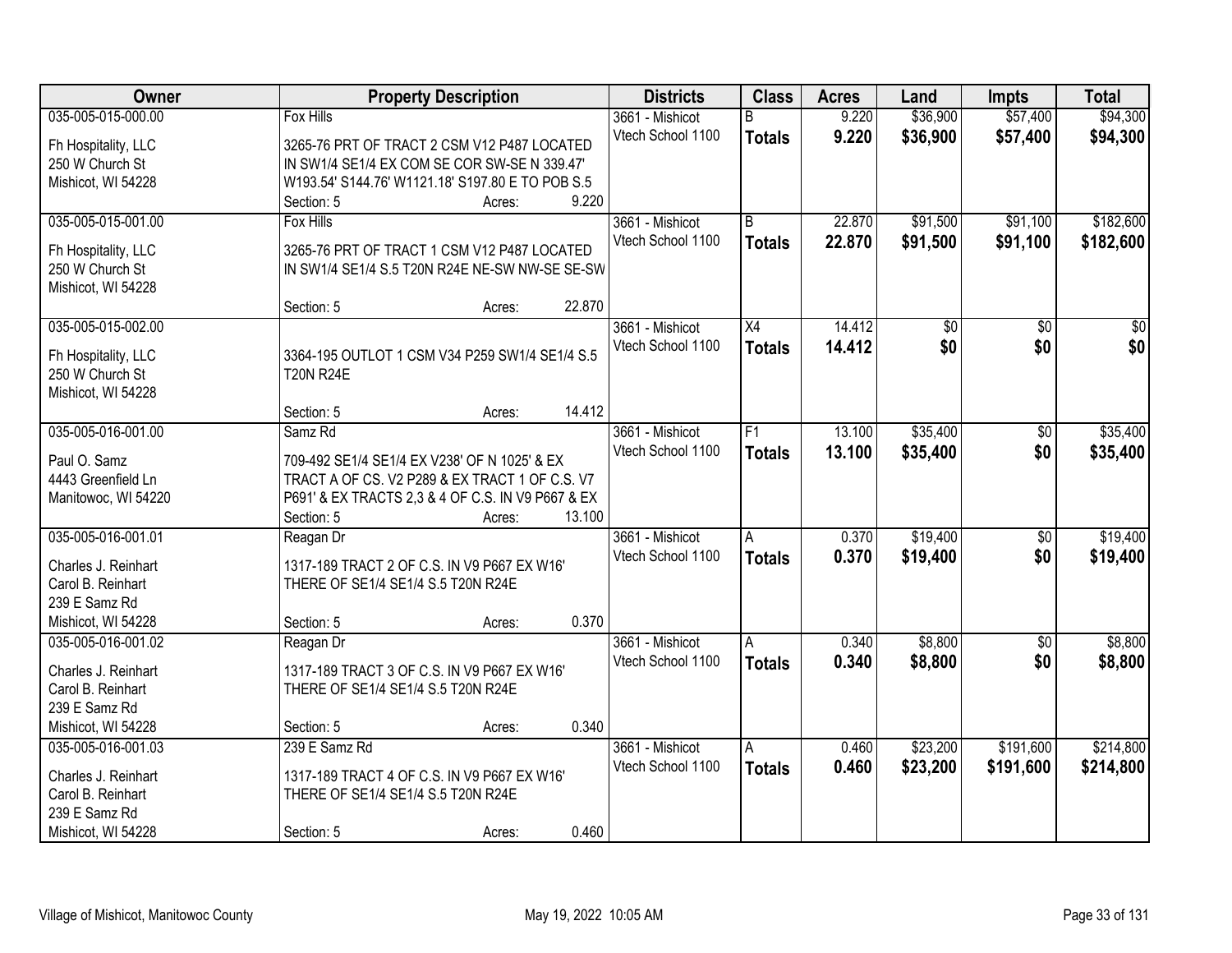| Owner                               |                                                                    | <b>Property Description</b> |       | <b>Districts</b>  | <b>Class</b>  | <b>Acres</b> | Land     | Impts           | <b>Total</b> |
|-------------------------------------|--------------------------------------------------------------------|-----------------------------|-------|-------------------|---------------|--------------|----------|-----------------|--------------|
| 035-005-016-001.04                  | E Samz Rd                                                          |                             |       | 3661 - Mishicot   | D             | 7.160        | \$1,400  | $\overline{50}$ | \$1,400      |
| Paul O. Samz                        | 709-492 THAT PRT SE1/4 SE1/4 LYG E OF REAGAN                       |                             |       | Vtech School 1100 | <b>Totals</b> | 7.160        | \$1,400  | \$0             | \$1,400      |
| 1817 Pleasant St                    | DRIVE & S OF COOMBER LANE EX TRACTS 4 & 5 & 6                      |                             |       |                   |               |              |          |                 |              |
| Manitowoc, WI 54220                 | CSM V11 P693 S.5 T20N R24E                                         |                             |       |                   |               |              |          |                 |              |
|                                     | Section: 5                                                         | Acres:                      | 7.160 |                   |               |              |          |                 |              |
| 035-005-016-001.05                  | 323 E Samz Rd                                                      |                             |       | 3661 - Mishicot   | A             | 0.340        | \$18,200 | \$123,300       | \$141,500    |
|                                     |                                                                    |                             |       | Vtech School 1100 | <b>Totals</b> | 0.340        | \$18,200 | \$123,300       | \$141,500    |
| Donna M. Benzinger<br>323 E Samz Rd | 933-664 2424-657 TRACT 4 CSM V11 P693 SE1/4<br>SE1/4 S.5 T20N R24E |                             |       |                   |               |              |          |                 |              |
|                                     |                                                                    |                             |       |                   |               |              |          |                 |              |
| Mishicot, WI 54228                  | Section: 5                                                         | Acres:                      | 0.340 |                   |               |              |          |                 |              |
| 035-005-016-001.06                  | 315 E Samz Rd                                                      |                             |       | 3661 - Mishicot   | A             | 0.310        | \$16,900 | \$114,000       | \$130,900    |
|                                     |                                                                    |                             |       | Vtech School 1100 | <b>Totals</b> | 0.310        | \$16,900 | \$114,000       | \$130,900    |
| Martin Bey                          | 3031-106 TRACT 5 CSM V11 P693 SE1/4 SE1/4 S.5                      |                             |       |                   |               |              |          |                 |              |
| Judith A. Bey                       | <b>T20N R24E</b>                                                   |                             |       |                   |               |              |          |                 |              |
| 315 E Samz Rd                       |                                                                    |                             |       |                   |               |              |          |                 |              |
| Mishicot, WI 54228                  | Section: 5                                                         | Acres:                      | 0.310 |                   |               |              |          |                 |              |
| 035-005-016-001.07                  | 305 E Samz Rd                                                      |                             |       | 3661 - Mishicot   | A             | 0.340        | \$18,200 | \$199,200       | \$217,400    |
| Bernard J. Samz                     | 937-586 TRACT 6 CSM V11 P693 SE1/4 SE1/4 S.5                       |                             |       | Vtech School 1100 | <b>Totals</b> | 0.340        | \$18,200 | \$199,200       | \$217,400    |
| 305 E Samz Rd                       | <b>T20N R24E</b>                                                   |                             |       |                   |               |              |          |                 |              |
| Mishicot, WI 54228                  |                                                                    |                             |       |                   |               |              |          |                 |              |
|                                     | Section: 5                                                         | Acres:                      | 0.340 |                   |               |              |          |                 |              |
| 035-005-016-002.00                  | 706 S State St                                                     |                             |       | 3661 - Mishicot   | Α             | 0.410        | \$21,100 | \$66,200        | \$87,300     |
| Larry J. Winnekens                  | 988-1 N75' OF W238' OF SE1/4 SE1/4 S.5 T.20 R.24                   |                             |       | Vtech School 1100 | <b>Totals</b> | 0.410        | \$21,100 | \$66,200        | \$87,300     |
| 13434 Princl Rd                     |                                                                    |                             |       |                   |               |              |          |                 |              |
| Mishicot, WI 54228                  |                                                                    |                             |       |                   |               |              |          |                 |              |
|                                     | Section: 5                                                         | Acres:                      | 0.000 |                   |               |              |          |                 |              |
| 035-005-016-003.00                  | 718 S State St                                                     |                             |       | 3661 - Mishicot   | A             | 0.440        | \$22,300 | \$90,400        | \$112,700    |
|                                     |                                                                    |                             |       | Vtech School 1100 | <b>Totals</b> | 0.440        | \$22,300 | \$90,400        | \$112,700    |
| Melissa A. Miller                   | 3420-722 S80' OF N230' OF W238' OF SE1/4 SE1/4 S.5                 |                             |       |                   |               |              |          |                 |              |
| 718 S State St                      | <b>T20N R24E</b>                                                   |                             |       |                   |               |              |          |                 |              |
| Mishicot, WI 54228                  |                                                                    |                             | 0.000 |                   |               |              |          |                 |              |
|                                     | Section: 5                                                         | Acres:                      |       |                   |               |              |          |                 |              |
| 035-005-016-004.00                  | 746 S State St                                                     |                             |       | 3661 - Mishicot   | Α             | 0.550        | \$26,100 | \$120,500       | \$146,600    |
| Jeffrey L. Horneck                  | 1662-439 1679-383 S100' OF N525' OF W238' OF SE1/4                 |                             |       | Vtech School 1100 | <b>Totals</b> | 0.550        | \$26,100 | \$120,500       | \$146,600    |
| Lisa M. Horneck                     | SE1/4 S.5 T20N R24E                                                |                             |       |                   |               |              |          |                 |              |
| 746 S State St                      |                                                                    |                             |       |                   |               |              |          |                 |              |
| Mishicot, WI 54228                  | Section: 5                                                         | Acres:                      | 0.000 |                   |               |              |          |                 |              |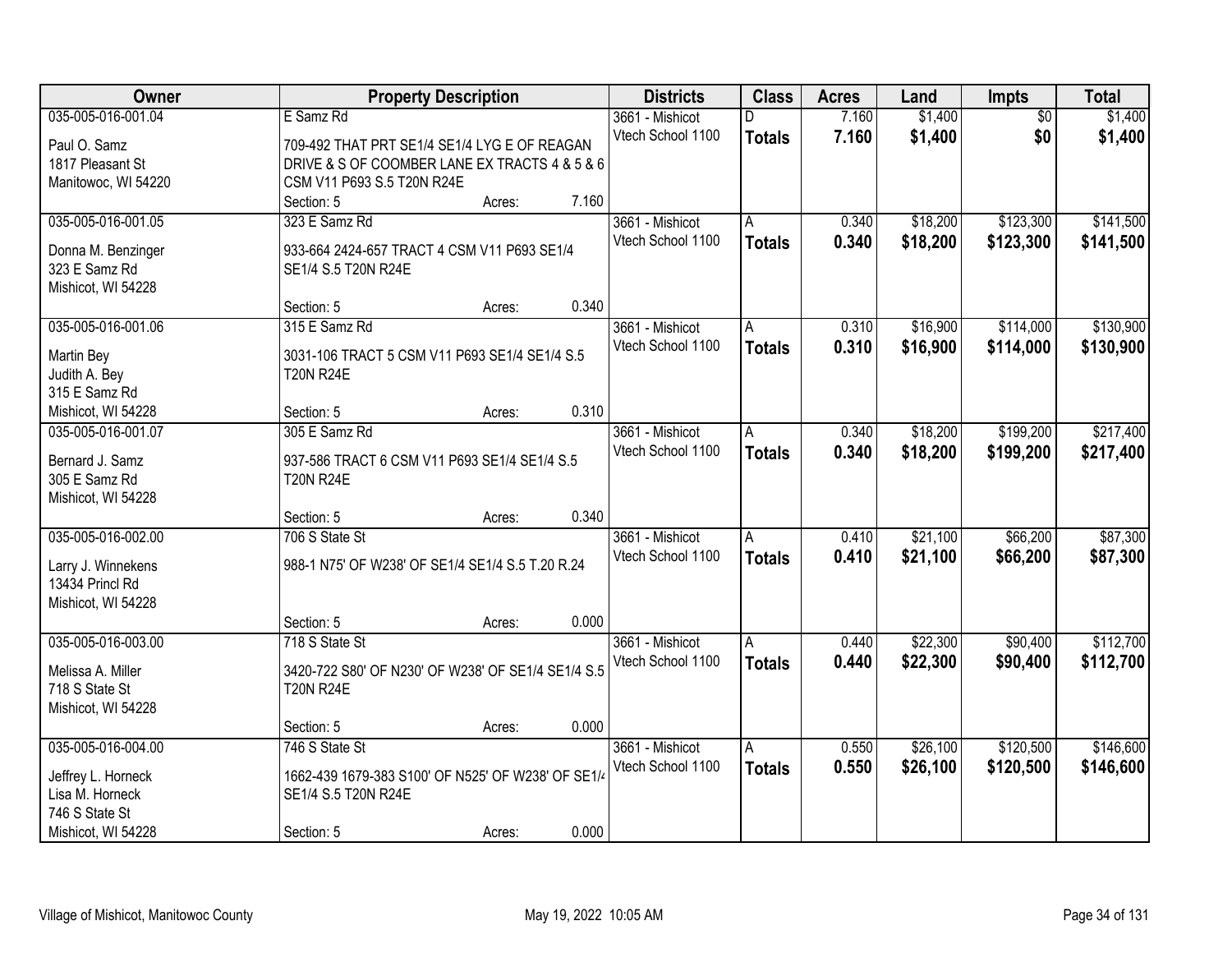| Owner                                                                        | <b>Property Description</b>                                                              |        |       | <b>Districts</b>                                 | <b>Class</b>       | <b>Acres</b>   | Land                 | <b>Impts</b>           | <b>Total</b>           |
|------------------------------------------------------------------------------|------------------------------------------------------------------------------------------|--------|-------|--------------------------------------------------|--------------------|----------------|----------------------|------------------------|------------------------|
| 035-005-016-005.00                                                           | 822 S State St                                                                           |        |       | 3661 - Mishicot                                  | Α                  | 0.530          | \$25,600             | \$85,600               | \$111,200              |
| Thomas F. Scheuer<br>822 S State St<br>Mishicot, WI 54228                    | 1785-676 TRACT 1 CSM V22 P313 SE1/4 SE1/4 S.5<br><b>T20N R24E</b>                        |        |       | Vtech School 1100                                | <b>Totals</b>      | 0.530          | \$25,600             | \$85,600               | \$111,200              |
|                                                                              | Section: 5                                                                               | Acres: | 0.000 |                                                  |                    |                |                      |                        |                        |
| 035-005-016-005.01<br>Michael L. Reel<br>834 S State St                      | 834 S State St<br>1846-347 TRACT 2 CSM V22 P313 SE1/4 SE1/4 S.5<br><b>T20N R24E</b>      |        |       | Other 12<br>3661 - Mishicot<br>Vtech School 1100 | А<br><b>Totals</b> | 0.530<br>0.530 | \$25,600<br>\$25,600 | \$288,900<br>\$288,900 | \$314,500<br>\$314,500 |
| Mishicot, WI 54228                                                           | Section: 5                                                                               | Acres: | 0.000 |                                                  |                    |                |                      |                        |                        |
| 035-005-016-006.00                                                           | 726 S State St                                                                           |        |       | 3661 - Mishicot                                  | A                  | 0.520          | \$25,300             | \$151,800              | \$177,100              |
| Matthew M. Skarda<br>726 S State St<br>Mishicot, WI 54228                    | 3020-697 S95' OF N325' OF W238' OF SE1/4 SE1/4 S.5<br><b>T20N R24E</b>                   |        |       | Vtech School 1100                                | <b>Totals</b>      | 0.520          | \$25,300             | \$151,800              | \$177,100              |
|                                                                              | Section: 5                                                                               | Acres: | 0.000 |                                                  |                    |                |                      |                        |                        |
| 035-005-016-007.00                                                           | 734 S State St                                                                           |        |       | 3661 - Mishicot                                  | A                  | 0.550          | \$26,100             | \$117,300              | \$143,400              |
| Victor Senyk<br>Angelina Senyk<br>734 S State St                             | 3407-711 S100' OF N425' OF W238' OF SE1/4 SE1/4<br>S.5 T20N R24E                         |        |       | Vtech School 1100                                | <b>Totals</b>      | 0.550          | \$26,100             | \$117,300              | \$143,400              |
| Mishicot, WI 54228                                                           | Section: 5                                                                               | Acres: | 0.000 |                                                  |                    |                |                      |                        |                        |
| 035-005-016-008.00<br>Scott Robinson<br>Mary Jo Robinson<br>758 S State St   | 758 S State St<br>3234-667 S100' OF N625' OF W238' OF SE1/4 SE1/4<br>S.5 T.20 R.24       |        |       | 3661 - Mishicot<br>Vtech School 1100             | A<br><b>Totals</b> | 0.550<br>0.550 | \$26,100<br>\$26,100 | \$118,900<br>\$118,900 | \$145,000<br>\$145,000 |
| Mishicot, WI 54228                                                           | Section: 5                                                                               | Acres: | 0.000 |                                                  |                    |                |                      |                        |                        |
| 035-005-016-009.00<br>Jason G. Krogh<br>Mandy L. Krogh<br>804 S State St     | 804 S State St<br>3262-390 S200' OF N825' OF W238' OF SE1/4 SE1/4<br>S.5 T20N R24E       |        |       | 3661 - Mishicot<br>Vtech School 1100             | A<br><b>Totals</b> | 1.100<br>1.100 | \$40,500<br>\$40,500 | \$139,700<br>\$139,700 | \$180,200<br>\$180,200 |
| Mishicot, WI 54228                                                           | Section: 5                                                                               | Acres: | 0.000 |                                                  |                    |                |                      |                        |                        |
| 035-005-016-010.00<br>Linda S. Senda<br>712 S State St<br>Mishicot, WI 54228 | 712 S State St<br>1417-460 S75' OF N150' OF W238' OF SE1/4 SE1/4 S.5<br><b>T20N R24E</b> |        |       | 3661 - Mishicot<br>Vtech School 1100             | A<br><b>Totals</b> | 0.410<br>0.410 | \$21,100<br>\$21,100 | \$87,100<br>\$87,100   | \$108,200<br>\$108,200 |
|                                                                              | Section: 5                                                                               | Acres: | 0.000 |                                                  |                    |                |                      |                        |                        |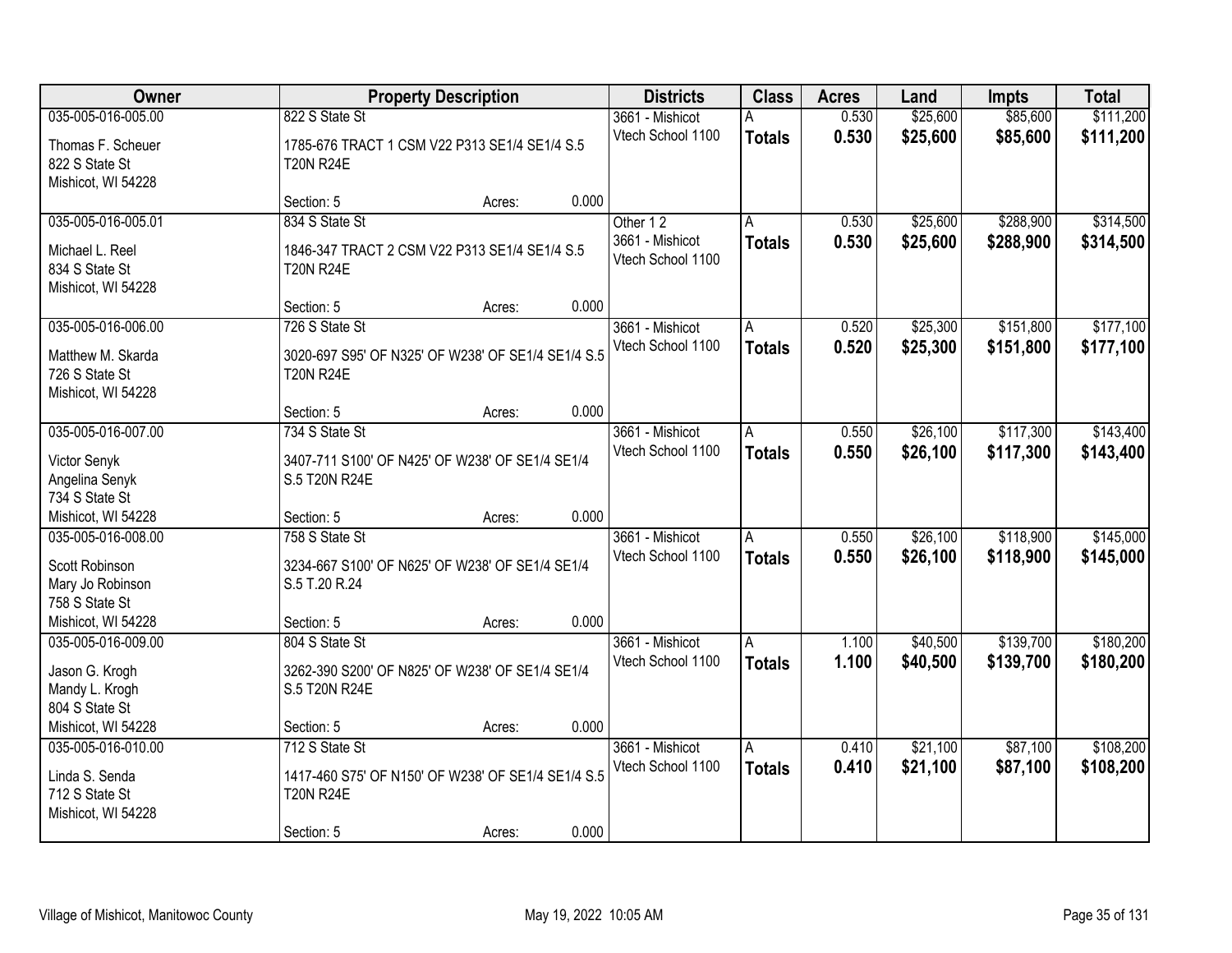| Owner                                  |                                                  | <b>Property Description</b> |        | <b>Districts</b>  | <b>Class</b>  | <b>Acres</b> | Land      | Impts           | <b>Total</b> |
|----------------------------------------|--------------------------------------------------|-----------------------------|--------|-------------------|---------------|--------------|-----------|-----------------|--------------|
| 035-005-016-011.00                     | 217 E Samz Rd                                    |                             |        | 3661 - Mishicot   | Α             | 1.110        | \$40,600  | \$146,900       | \$187,500    |
| Lorinda A. Schleis                     | 2830-684 TRACT A OF C.S. V2 P289 &W16' OF        |                             |        | Vtech School 1100 | <b>Totals</b> | 1.110        | \$40,600  | \$146,900       | \$187,500    |
| 217 E Samz Rd                          | TRACTS 2,3, & 4 CSM V9 P667 SE1/4 SE1/4 S.5 T20N |                             |        |                   |               |              |           |                 |              |
| Mishicot, WI 54228                     | <b>R24E</b>                                      |                             |        |                   |               |              |           |                 |              |
|                                        | Section: 5                                       | Acres:                      | 1.110  |                   |               |              |           |                 |              |
| 035-005-016-012.00                     | 831 Reagan Dr                                    |                             |        | 3661 - Mishicot   | A             | 1.310        | \$41,600  | \$207,500       | \$249,100    |
|                                        |                                                  |                             |        | Vtech School 1100 | <b>Totals</b> | 1.310        | \$41,600  | \$207,500       | \$249,100    |
| Gary A. Eis                            | 803-359 TRACT 1 OF C.S. V7 P691 SE1/4 SE1/4 S.5  |                             |        |                   |               |              |           |                 |              |
| Cindy A. Eis                           | T.20 R.24                                        |                             |        |                   |               |              |           |                 |              |
| 7606 Sewren Ave                        |                                                  |                             |        |                   |               |              |           |                 |              |
| Hobesound, FL 33455                    | Section: 5                                       | Acres:                      | 1.310  |                   |               |              |           |                 |              |
| 035-006-015-002.00                     | <b>Fox Hills</b>                                 |                             |        | Other 12          | D             | 19.000       | \$4,500   | \$0             | \$4,500      |
| Donald J. Funk                         | S1/2 SW1/4 SE1/4 S.6 T20N R24E                   |                             |        | 3661 - Mishicot   | $\mathsf E$   | 1.000        | \$600     | \$0             | \$600        |
| Deborah A. Funk                        |                                                  |                             |        | Vtech School 1100 | <b>Totals</b> | 20.000       | \$5,100   | \$0             | \$5,100      |
| 11520 Ridge Rd                         |                                                  |                             |        |                   |               |              |           |                 |              |
| Mishicot, WI 54228                     | Section: 6                                       | Acres:                      | 20.000 |                   |               |              |           |                 |              |
| 035-006-016-002.00                     | <b>Fox Hills</b>                                 |                             |        | Other 12          | D             | 18.940       | \$4,500   | $\sqrt[6]{}$    | \$4,500      |
|                                        |                                                  |                             |        | 3661 - Mishicot   | E             | 1.750        | \$1,100   | \$0             | \$1,100      |
| Donald J. Funk                         | 3121-653 S1/2 SE1/4 SE1/4 S6 & THAT PRT OF N 15  |                             |        | Vtech School 1100 | G             | 0.100        | \$700     | \$300           | \$1,000      |
| Deborah A. Funk                        | AC OF W1/2 NE1/4 NE1/4 LYG N OF RD S7 T20N R24E  |                             |        |                   |               | 20.790       |           | \$300           |              |
| 11520 Ridge Rd                         |                                                  |                             |        |                   | <b>Totals</b> |              | \$6,300   |                 | \$6,600      |
| Mishicot, WI 54228                     | Section: 6                                       | Acres:                      | 20.790 |                   |               |              |           |                 |              |
| 035-007-001-001.00                     | <b>Fox Hills</b>                                 |                             |        | 3661 - Mishicot   | B             | 25.000       | \$100,000 | \$99,900        | \$199,900    |
|                                        | 3265-76 E1/2 NE1/4 NE1/4 & S1/4 W1/2 NE1/4 NE1/4 |                             |        | Vtech School 1100 | <b>Totals</b> | 25.000       | \$100,000 | \$99,900        | \$199,900    |
| Fh Hospitality, LLC<br>250 W Church St | S.7 T.20 R.24                                    |                             |        |                   |               |              |           |                 |              |
| Mishicot, WI 54228                     |                                                  |                             |        |                   |               |              |           |                 |              |
|                                        | Section: 7                                       |                             | 25.000 |                   |               |              |           |                 |              |
|                                        |                                                  | Acres:                      |        |                   |               | 14.240       |           |                 |              |
| 035-007-001-002.00                     | Fox Hills                                        |                             |        | 3661 - Mishicot   | l B           |              | \$60,000  | \$60,800        | \$120,800    |
| Fh Hospitality, LLC                    | 3265-76 N 15 AC OF W1/2 NE1/4 NE1/4 EX THAT PRT  |                             |        | Vtech School 1100 | <b>Totals</b> | 14.240       | \$60,000  | \$60,800        | \$120,800    |
| 250 W Church St                        | LYG N OF RD S7 T20N R24E                         |                             |        |                   |               |              |           |                 |              |
| Mishicot, WI 54228                     |                                                  |                             |        |                   |               |              |           |                 |              |
|                                        | Section: 7                                       | Acres:                      | 14.240 |                   |               |              |           |                 |              |
| 035-007-002-001.00                     | <b>Fox Hills</b>                                 |                             |        | Other 12          | D.            | 3.000        | \$700     | $\overline{50}$ | \$700        |
|                                        | NW1/4 NE1/4 LYG N OF HWY S.7 T.20 R.24           |                             |        | 3661 - Mishicot   | <b>Totals</b> | 3.000        | \$700     | \$0             | \$700        |
| Donald J. Funk<br>Deborah A. Funk      |                                                  |                             |        | Vtech School 1100 |               |              |           |                 |              |
|                                        |                                                  |                             |        |                   |               |              |           |                 |              |
| 11520 Ridge Rd                         |                                                  |                             |        |                   |               |              |           |                 |              |
| Mishicot, WI 54228                     | Section: 7                                       | Acres:                      | 3.000  |                   |               |              |           |                 |              |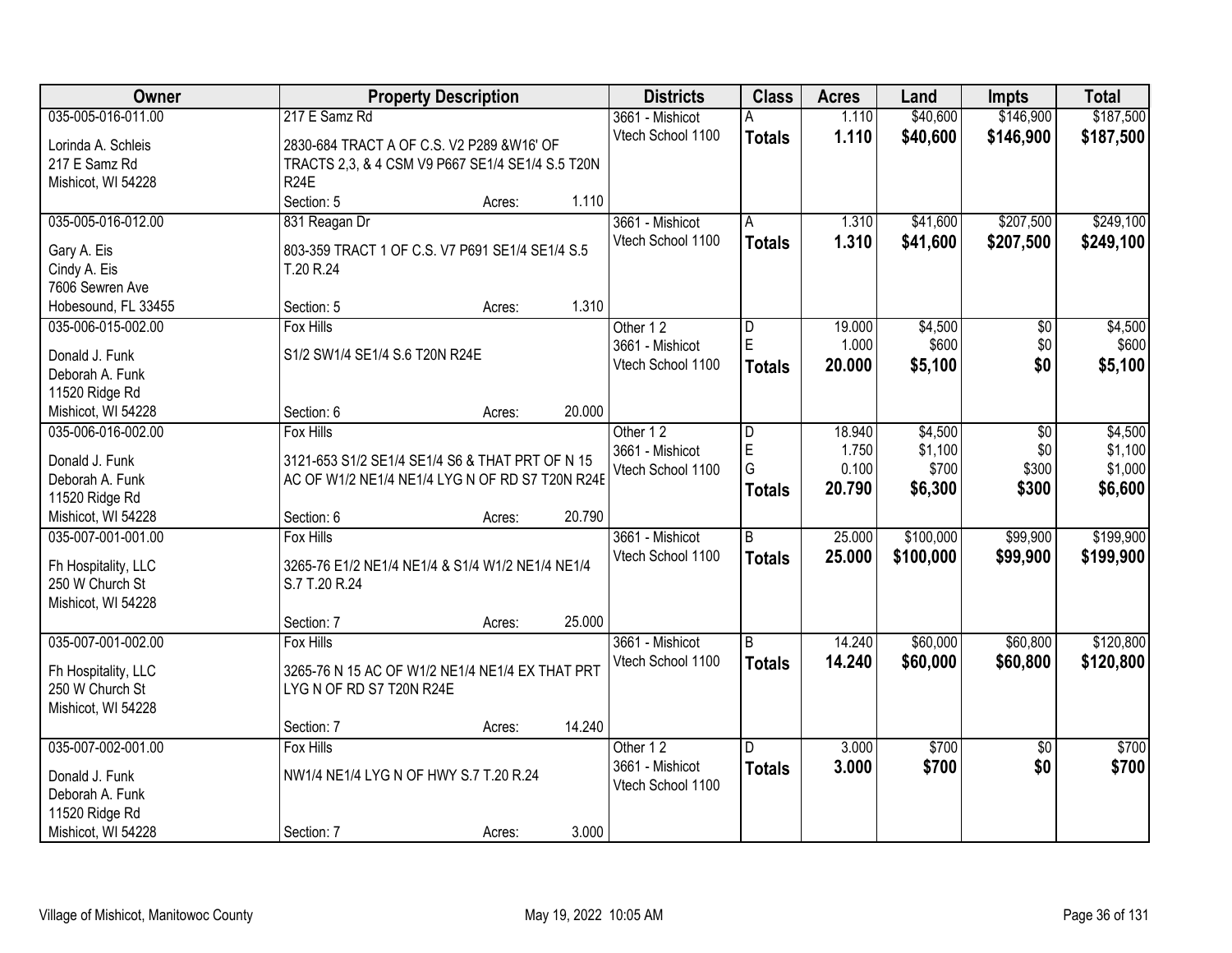| Owner                        |                                                  | <b>Property Description</b> |       |                                      | <b>Class</b>   | <b>Acres</b> | Land     | <b>Impts</b>    | <b>Total</b> |
|------------------------------|--------------------------------------------------|-----------------------------|-------|--------------------------------------|----------------|--------------|----------|-----------------|--------------|
| 035-008-001-001.00           | E Samz Rd                                        |                             |       | Other 12                             | D              | 3.930        | \$900    | $\overline{50}$ | \$900        |
| Matthew M. Skarda            | 3213-102 LOT 4 CSM V30 P189 NE1/4 NE1/4 S.8 T20N |                             |       | 3661 - Mishicot                      | E              | 0.500        | \$300    | \$0             | \$300        |
| Hope E. Skarda               | <b>R24E</b>                                      |                             |       | Vtech School 1100                    | <b>Totals</b>  | 4.430        | \$1,200  | \$0             | \$1,200      |
| 726 S State St               |                                                  |                             |       |                                      |                |              |          |                 |              |
| Mishicot, WI 54228           | Section: 8                                       | Acres:                      | 4.430 |                                      |                |              |          |                 |              |
| 035-008-001-001.01           | 242 E Samz Rd                                    |                             |       | 3661 - Mishicot                      | A              | 0.340        | \$18,200 | \$124,200       | \$142,400    |
|                              |                                                  |                             |       | Vtech School 1100                    | <b>Totals</b>  | 0.340        | \$18,200 | \$124,200       | \$142,400    |
| Robert J. Litersky           | 765-718 2953-36 TRACT 1 CSM V10 P415 NE1/4       |                             |       |                                      |                |              |          |                 |              |
| 242 E Samz Rd                | NE1/4 S.8 T20N R24E                              |                             |       |                                      |                |              |          |                 |              |
| Mishicot, WI 54228           |                                                  |                             |       |                                      |                |              |          |                 |              |
|                              | Section: 8                                       | Acres:                      | 0.340 |                                      |                |              |          |                 |              |
| 035-008-001-001.02           | 304 E Samz Rd                                    |                             |       | 3661 - Mishicot                      | A              | 0.340        | \$18,200 | \$263,700       | \$281,900    |
| Jonathan A. Benzing          | 3048-453 TRACT 2 CSM V10 P415 NE1/4 NE1/4 S.8    |                             |       | Vtech School 1100                    | <b>Totals</b>  | 0.340        | \$18,200 | \$263,700       | \$281,900    |
| Sarah L. Benzing             | <b>T20N R24E</b>                                 |                             |       |                                      |                |              |          |                 |              |
| 304 E Samz Rd                |                                                  |                             |       |                                      |                |              |          |                 |              |
| Mishicot, WI 54228           | Section: 8                                       | Acres:                      | 0.340 |                                      |                |              |          |                 |              |
| 035-008-001-001.03           | 314 E Samz Rd                                    |                             |       | 3661 - Mishicot                      | A              | 0.340        | \$18,200 | \$122,000       | \$140,200    |
|                              |                                                  |                             |       | Vtech School 1100                    | <b>Totals</b>  | 0.340        | \$18,200 | \$122,000       | \$140,200    |
| Enedic L. Lopez              | 3350-690 TRACT 3 CSM V10 P415 NE1/4 NE1/4 S.8    |                             |       |                                      |                |              |          |                 |              |
| Kitrina Lopez                | <b>T20N R24E</b>                                 |                             |       |                                      |                |              |          |                 |              |
| 314 E Samz Rd                |                                                  |                             |       |                                      |                |              |          |                 |              |
| Mishicot, WI 54228           | Section: 8                                       | Acres:                      | 0.340 |                                      |                |              |          |                 |              |
| 035-008-001-001.04           | 324 E Samz Rd                                    |                             |       | 3661 - Mishicot                      | $\overline{A}$ | 0.340        | \$18,200 | \$180,800       | \$199,000    |
| Sue A Scheinoha Irrev Tr     | 1839-418 3007-575 TRACT 4 CSM V10 P415 NE1/4     |                             |       | Vtech School 1100                    | <b>Totals</b>  | 0.340        | \$18,200 | \$180,800       | \$199,000    |
| 324 E Samz Rd                | NE1/4 S.8 T20N R24E                              |                             |       |                                      |                |              |          |                 |              |
| Mishicot, WI 54228           |                                                  |                             |       |                                      |                |              |          |                 |              |
|                              | Section: 8                                       | Acres:                      | 0.340 |                                      |                |              |          |                 |              |
| 035-008-001-001.05           |                                                  |                             |       |                                      |                |              | \$40,900 | \$30,000        | \$70,900     |
|                              | 134 E Samz Rd                                    |                             |       | 3661 - Mishicot<br>Vtech School 1100 | A              | 1.180        |          |                 |              |
| The Mark A Kornely A Diane L | 3417-413 PRT NE1/4 NE1/4 COM NE COR SEC 8        |                             |       |                                      | <b>Totals</b>  | 1.180        | \$40,900 | \$30,000        | \$70,900     |
| Staudinger Liv               | S88D55M30SW 971.82' & SOD6ME 191.53' TO BEG      |                             |       |                                      |                |              |          |                 |              |
| 9435 Ravine Dr               | SOD6ME 150' S89D7M45SW 341.53' NOD18M4SW 150     |                             |       |                                      |                |              |          |                 |              |
| Two Rivers, WI 54241         | Section: 8                                       | Acres:                      | 0.000 |                                      |                |              |          |                 |              |
| 035-008-001-001.06           | 266 E Samz Rd                                    |                             |       | 3661 - Mishicot                      | A              | 1.380        | \$41,900 | \$303,200       | \$345,100    |
|                              |                                                  |                             |       | Vtech School 1100                    | <b>Totals</b>  | 1.380        | \$41,900 | \$303,200       | \$345,100    |
| Dennis J. Robinson           | 1011-199 TRACT 5 CSM V13 P365 NE1/4 NE1/4 S.8    |                             |       |                                      |                |              |          |                 |              |
| Kathryn A. Robinson          | <b>T20N R24E</b>                                 |                             |       |                                      |                |              |          |                 |              |
| 226 E Samz Rd                |                                                  |                             |       |                                      |                |              |          |                 |              |
| Mishicot, WI 54228           | Section: 8                                       | Acres:                      | 1.380 |                                      |                |              |          |                 |              |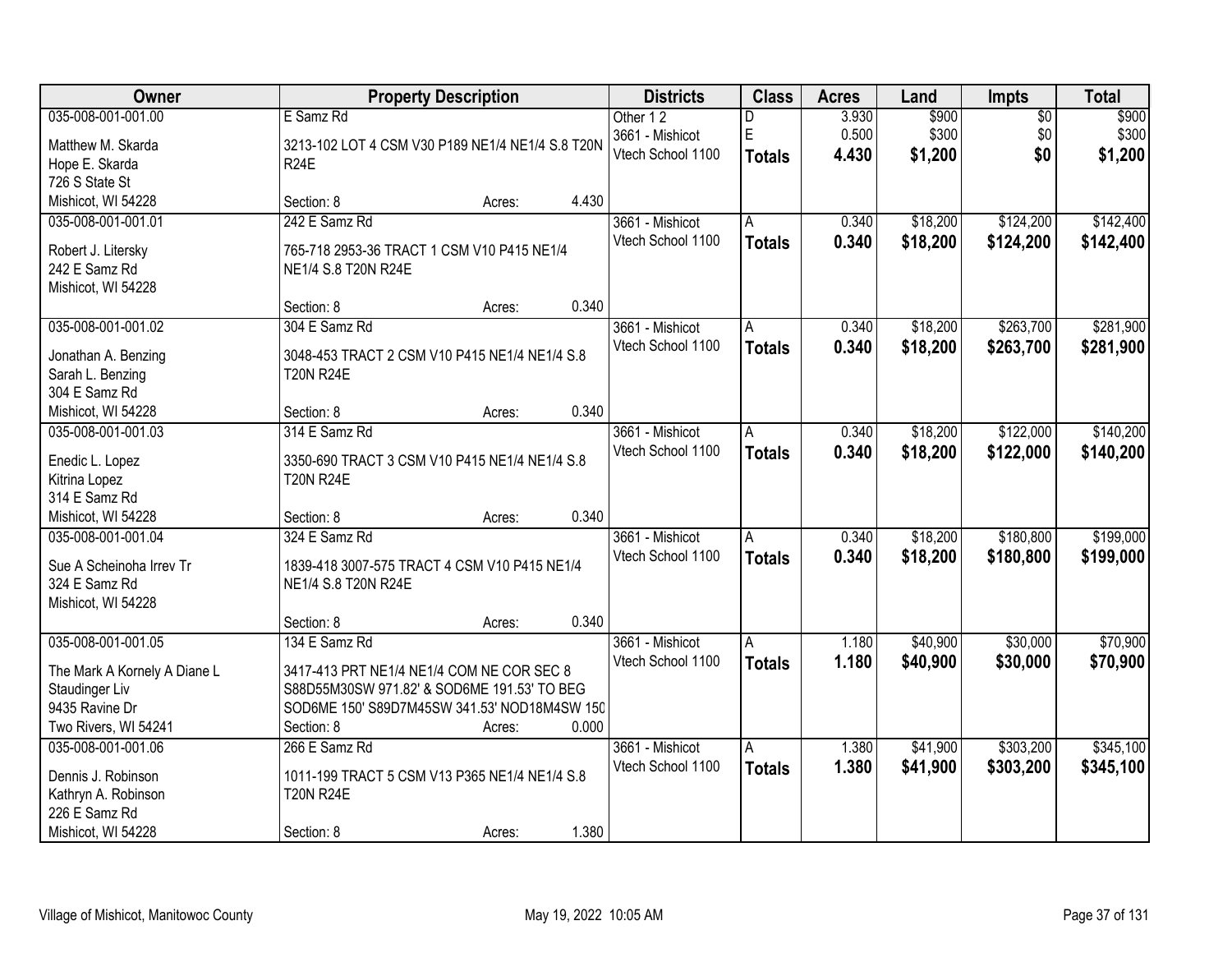| Owner                                | <b>Property Description</b>                                                                     | <b>Districts</b>  | <b>Class</b>  | <b>Acres</b> | Land     | <b>Impts</b>    | <b>Total</b> |
|--------------------------------------|-------------------------------------------------------------------------------------------------|-------------------|---------------|--------------|----------|-----------------|--------------|
| 035-008-001-002.00                   | 114 E Samz Rd                                                                                   | 3661 - Mishicot   | A             | 0.530        | \$25,600 | \$179,700       | \$205,300    |
| Brian L. Benzinger                   | 1078-60 TRACT 2.1 CSM V14 P271 BEING RESRVY                                                     | Vtech School 1100 | <b>Totals</b> | 0.530        | \$25,600 | \$179,700       | \$205,300    |
| Kay Lynn R Benzinger                 | OF PRT TR 2 CS V6 P549 EX V1404 P139 FOR HWY                                                    |                   |               |              |          |                 |              |
| 114 E Samz Rd                        | NE1/4 NE1/4 S.8 T20N R24E                                                                       |                   |               |              |          |                 |              |
| Mishicot, WI 54228                   | 0.530<br>Section: 8<br>Acres:                                                                   |                   |               |              |          |                 |              |
| 035-008-001-002.01                   | 134 E Samz Rd                                                                                   | 3661 - Mishicot   | A             | 0.520        | \$25,300 | \$97,200        | \$122,500    |
|                                      |                                                                                                 | Vtech School 1100 | <b>Totals</b> | 0.520        | \$25,300 | \$97,200        | \$122,500    |
| Donna M. Gohr                        | 1474-373 2509-619 TRACT 2.2 CSM V14 P271 NE1/4                                                  |                   |               |              |          |                 |              |
| 134 E Samz Rd                        | NE1/4 S.8 T20N R24E                                                                             |                   |               |              |          |                 |              |
| PO Box 105                           |                                                                                                 |                   |               |              |          |                 |              |
| Mishicot, WI 54228                   | 0.520<br>Section: 8<br>Acres:                                                                   |                   |               |              |          |                 |              |
| 035-008-001-003.00                   | State St                                                                                        | 3661 - Mishicot   | E             | 9.420        | \$5,700  | $\overline{50}$ | \$5,700      |
| Richard J. Kornely                   | 608-274 COM SW COR NE1/4 NE1/4 E300'                                                            | Vtech School 1100 | <b>Totals</b> | 9.420        | \$5,700  | \$0             | \$5,700      |
| 3201 Pheasant Ln                     | N17D58M18SE 962.15' W600'S TO POB S.8 T20N R24E                                                 |                   |               |              |          |                 |              |
| Manitowoc, WI 54220                  |                                                                                                 |                   |               |              |          |                 |              |
|                                      | 9.420<br>Section: 8<br>Acres:                                                                   |                   |               |              |          |                 |              |
| 035-008-001-004.00                   | 212 E Samz Rd                                                                                   | 3661 - Mishicot   | A             | 1.030        | \$40,200 | \$140,700       | \$180,900    |
|                                      |                                                                                                 | Vtech School 1100 |               | 1.030        | \$40,200 |                 |              |
| Brian B. Reif                        | 1107-203 TRACT 6.1 CSM V22 P221 RESRVY TR 6                                                     |                   | <b>Totals</b> |              |          | \$140,700       | \$180,900    |
| Ruth A. Reif                         | CSM V14 P361 NE1/4 NE1/4 S.8 T20N R24E                                                          |                   |               |              |          |                 |              |
| 212 E Samz Rd                        |                                                                                                 |                   |               |              |          |                 |              |
| Mishicot, WI 54228                   | 1.030<br>Section: 8<br>Acres:                                                                   |                   |               |              |          |                 |              |
| 035-008-001-005.00                   | 202 E Samz Rd                                                                                   | 3661 - Mishicot   | A             | 0.920        | \$33,600 | \$356,300       | \$389,900    |
| Jon G. Sprang                        | 1749-221 TRACT 7.1 CSM V22 P221 RESRVY TR 7 CS                                                  | Vtech School 1100 | <b>Totals</b> | 0.920        | \$33,600 | \$356,300       | \$389,900    |
| Debra M. Sprang                      | V14 P361 NE1/4 NE1/4 S.8 T20N R24E                                                              |                   |               |              |          |                 |              |
| 202 E Samz Rd                        |                                                                                                 |                   |               |              |          |                 |              |
| Mishicot, WI 54228                   | 0.920<br>Section: 8<br>Acres:                                                                   |                   |               |              |          |                 |              |
| 035-008-001-006.00                   | E Samz Rd                                                                                       | 3661 - Mishicot   | D.            | 8.350        | \$2,000  |                 | \$2,000      |
|                                      |                                                                                                 | Vtech School 1100 |               |              |          | \$0             |              |
| Jossart Holdings LLC                 | 2718-136 COM SW COR NE1/4 NE1/4 E300' TO POB                                                    |                   | <b>Totals</b> | 8.350        | \$2,000  | \$0             | \$2,000      |
| 1682 Swan Rd                         | N17D58M13SE 375.16' E570.09'N39.09'E300' S TO SE                                                |                   |               |              |          |                 |              |
| De Pere, WI 54115                    | COR W TO BEG S.8 T20N R24E                                                                      |                   |               |              |          |                 |              |
|                                      | 8.350<br>Section: 8<br>Acres:                                                                   |                   |               |              |          |                 |              |
| 035-008-004-001.00                   | State St                                                                                        | Other 12          | D             | 35.900       | \$7,900  | $\overline{50}$ | \$7,900      |
|                                      |                                                                                                 | 3661 - Mishicot   | E             | 0.600        | \$400    | \$0             | \$400        |
| Jossart Holdings LLC<br>1682 Swan Rd | 2718-136 SE1/4 NE1/4 EX TRACT 1 OF CS V4 P457 EX<br>TRACTS 2 & 3 OF CS IN V8 P511 S.8 T20N R24E | Vtech School 1100 | <b>Totals</b> | 36.500       | \$8,300  | \$0             | \$8,300      |
| De Pere, WI 54115                    |                                                                                                 |                   |               |              |          |                 |              |
|                                      | 36.500                                                                                          |                   |               |              |          |                 |              |
|                                      | Section: 8<br>Acres:                                                                            |                   |               |              |          |                 |              |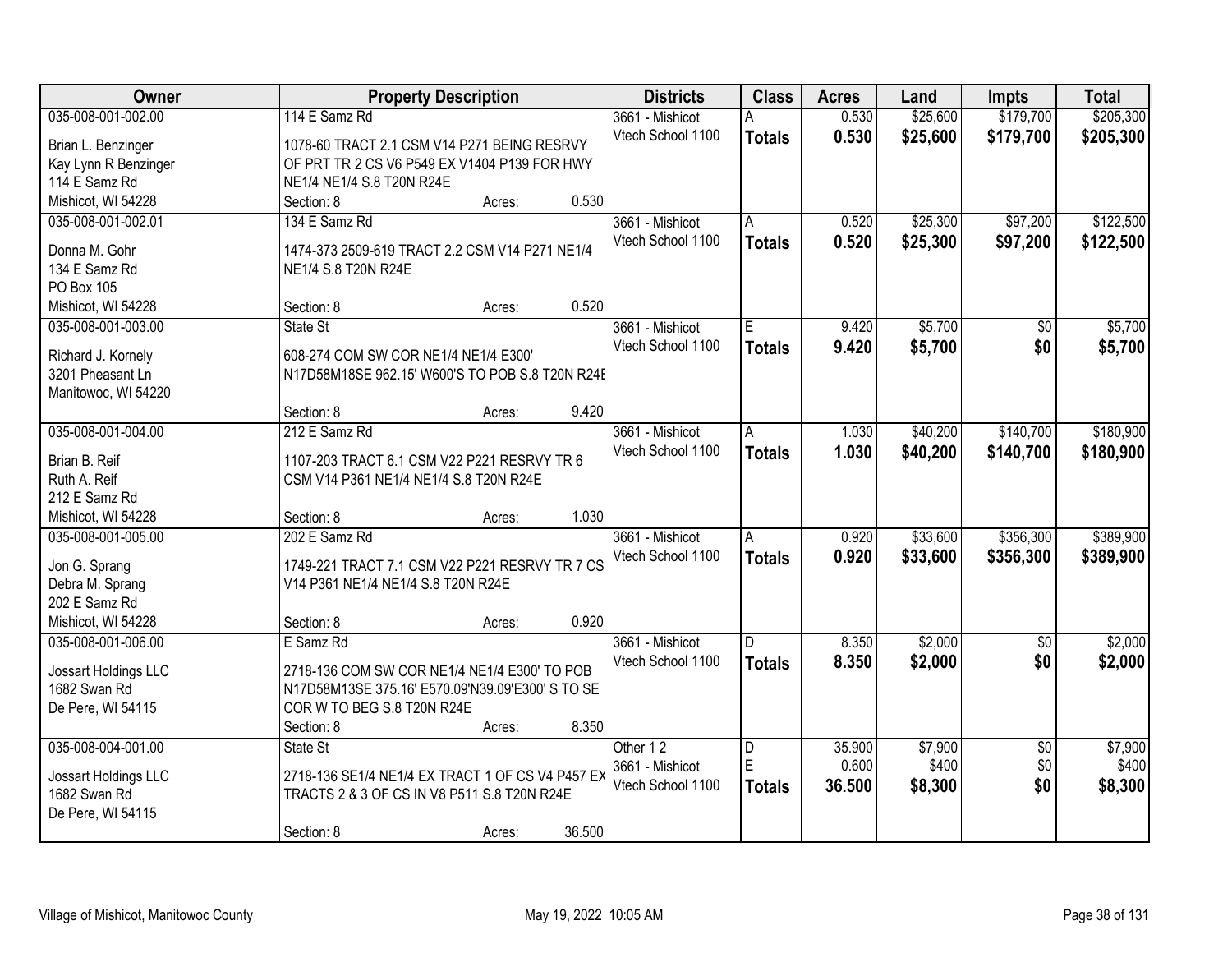| Owner               |                                                    | <b>Property Description</b> |        |                   | <b>Class</b>   | <b>Acres</b> | Land     | <b>Impts</b> | <b>Total</b> |
|---------------------|----------------------------------------------------|-----------------------------|--------|-------------------|----------------|--------------|----------|--------------|--------------|
| 035-008-004-001.01  | 1228 S State St                                    |                             |        | 3661 - Mishicot   | А              | 1.180        | \$40,900 | \$125,700    | \$166,600    |
| April L. Reindl     | 2891-417 TRACT 2 OF CS V8 P511 SE1/4 NE1/4 S.8     |                             |        | Vtech School 1100 | <b>Totals</b>  | 1.180        | \$40,900 | \$125,700    | \$166,600    |
| 1228 S State St     | <b>T20N R24E</b>                                   |                             |        |                   |                |              |          |              |              |
| Mishicot, WI 54228  |                                                    |                             |        |                   |                |              |          |              |              |
|                     | Section: 8                                         | Acres:                      | 0.000  |                   |                |              |          |              |              |
| 035-008-004-001.02  | 1240 S State St                                    |                             |        | 3661 - Mishicot   | Α              | 1.150        | \$40,800 | \$250,500    | \$291,300    |
| Ryan Dirkman        | 3439-205 TRACT 3 OF CS V8 P511 SE1/4 NE1/4 S.8     |                             |        | Vtech School 1100 | <b>Totals</b>  | 1.150        | \$40,800 | \$250,500    | \$291,300    |
| 1240 S State St     | <b>T20N R24E</b>                                   |                             |        |                   |                |              |          |              |              |
| Mishicot, WI 54228  |                                                    |                             |        |                   |                |              |          |              |              |
|                     | Section: 8                                         | Acres:                      | 1.150  |                   |                |              |          |              |              |
| 035-008-004-002.00  | 1218 S State St                                    |                             |        | 3661 - Mishicot   | A              | 1.250        | \$41,300 | \$122,400    | \$163,700    |
| Lloyd P. Butler     | 728-131 TRACT 1 OF C.S. V4 P457 IN SE1/4 NE1/4 S.8 |                             |        | Vtech School 1100 | <b>Totals</b>  | 1.250        | \$41,300 | \$122,400    | \$163,700    |
| Katherine Butler    | T.20 R.24                                          |                             |        |                   |                |              |          |              |              |
| 1218 S State St     |                                                    |                             |        |                   |                |              |          |              |              |
| Mishicot, WI 54228  | Section: 8                                         | Acres:                      | 0.000  |                   |                |              |          |              |              |
| 035-008-005-001.00  | Samz <sub>Rd</sub>                                 |                             |        | Other 12          | D              | 9.750        | \$2,300  | \$0          | \$2,300      |
| Gregg P. Samz       | 3420-649 E3/4 NE1/4 NW1/4 EX W2/3 OF E3/8 OF NW    |                             |        | 3661 - Mishicot   | E              | 0.070        | \$100    | \$0          | \$100        |
| 35 W Samz Rd        | S.8 T20N R24E                                      |                             |        | Vtech School 1100 | <b>Totals</b>  | 9.820        | \$2,400  | \$0          | \$2,400      |
| Mishicot, WI 54228  |                                                    |                             |        |                   |                |              |          |              |              |
|                     | Section: 8                                         | Acres:                      | 9.820  |                   |                |              |          |              |              |
| 035-008-005-002.00  | <b>Fox Hills</b>                                   |                             |        | 3661 - Mishicot   | $\overline{B}$ | 6.670        | \$26,700 | \$30,400     | \$57,100     |
| Fh Hospitality, LLC | 3265-76 W1/4 NE1/4 NW1/4 EX PRT OF TR 1 CSM V12    |                             |        | Vtech School 1100 | <b>Totals</b>  | 6.670        | \$26,700 | \$30,400     | \$57,100     |
| 250 W Church St     | P433 S.8 T20N R24E                                 |                             |        |                   |                |              |          |              |              |
| Mishicot, WI 54228  |                                                    |                             |        |                   |                |              |          |              |              |
|                     | Section: 8                                         | Acres:                      | 6.670  |                   |                |              |          |              |              |
| 035-008-005-003.00  | Fox Hills                                          |                             |        | Other 12          | D              | 18.500       | \$4,400  | $\sqrt{6}$   | \$4,400      |
| Deborah A. Funk     | W2/3 OF E3/8 OF NW 1/4 IN NE1/4 NW1/4 S.8 T20N     |                             |        | 3661 - Mishicot   | $\mathsf E$    | 1.210        | \$800    | \$0          | \$800        |
| Donald J. Funk      | <b>R24E</b>                                        |                             |        | Vtech School 1100 | <b>Totals</b>  | 19.710       | \$5,200  | \$0          | \$5,200      |
| 11520 Ridge Rd      |                                                    |                             |        |                   |                |              |          |              |              |
| Mishicot, WI 54228  | Section: 8                                         | Acres:                      | 19.710 |                   |                |              |          |              |              |
| 035-008-005-004.00  | <b>Fox Hills</b>                                   |                             |        | 3661 - Mishicot   | B              | 3.330        | \$13,300 | \$11,200     | \$24,500     |
| Fh Hospitality, LLC | 3265-76 PRT OF TR 1 CSM V12 P433 W1/4 NE1/4        |                             |        | Vtech School 1100 | <b>Totals</b>  | 3.330        | \$13,300 | \$11,200     | \$24,500     |
| 250 W Church St     | <b>NW1/4</b><br>NW-NW S.8 T20N R24E                |                             | NE-NW  |                   |                |              |          |              |              |
| Mishicot, WI 54228  |                                                    |                             |        |                   |                |              |          |              |              |
|                     | Section: 8                                         | Acres:                      | 3.330  |                   |                |              |          |              |              |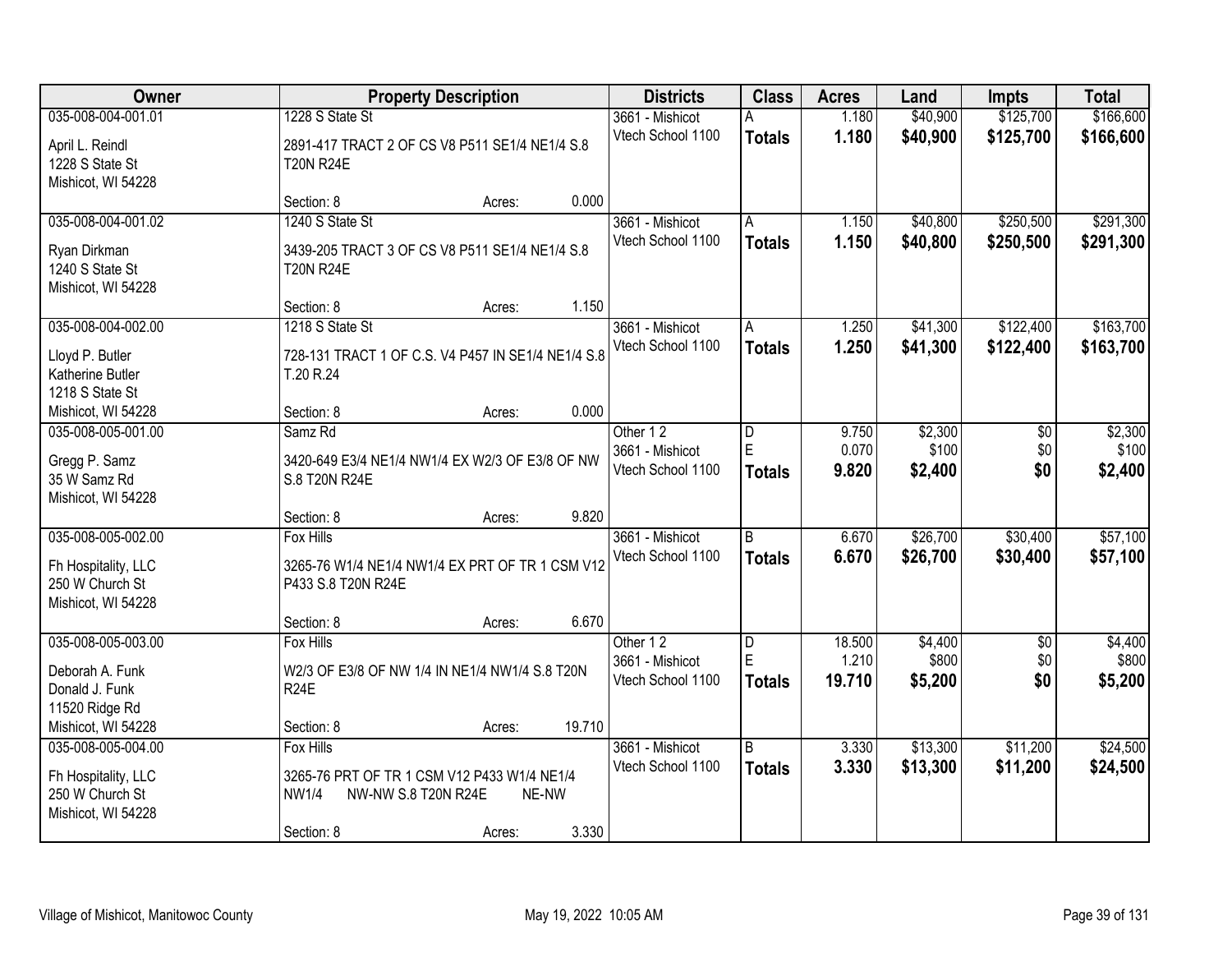| Owner                                  |                                                 | <b>Property Description</b> |        |                                      | <b>Class</b>   | <b>Acres</b> | Land     | <b>Impts</b> | <b>Total</b> |
|----------------------------------------|-------------------------------------------------|-----------------------------|--------|--------------------------------------|----------------|--------------|----------|--------------|--------------|
| 035-008-006-001.00                     | <b>Fox Hills</b>                                |                             |        | 3661 - Mishicot                      | B              | 16.670       | \$66,700 | \$91,200     | \$157,900    |
| Fh Hospitality, LLC                    | 3265-76 E1/2 NW1/4 NW1/4 EX PRT OF TR 1 CSM V12 |                             |        | Vtech School 1100                    | <b>Totals</b>  | 16.670       | \$66,700 | \$91,200     | \$157,900    |
| 250 W Church St                        | P433 S.8 T20N R24E                              |                             |        |                                      |                |              |          |              |              |
| Mishicot, WI 54228                     |                                                 |                             |        |                                      |                |              |          |              |              |
|                                        | Section: 8                                      | Acres:                      | 16.670 |                                      |                |              |          |              |              |
| 035-008-006-002.00                     | <b>Fox Hills</b>                                |                             |        | 3661 - Mishicot                      | B              | 20.000       | \$80,000 | \$53,100     | \$133,100    |
| Fh Hospitality, LLC                    | 3265-76 W1/2 NW1/4 NW1/4 S.8 T.20 R.24          |                             |        | Vtech School 1100                    | <b>Totals</b>  | 20.000       | \$80,000 | \$53,100     | \$133,100    |
| 250 W Church St                        |                                                 |                             |        |                                      |                |              |          |              |              |
| Mishicot, WI 54228                     |                                                 |                             |        |                                      |                |              |          |              |              |
|                                        | Section: 8                                      | Acres:                      | 20.000 |                                      |                |              |          |              |              |
| 035-008-006-003.00                     | <b>Fox Hills</b>                                |                             |        | 3661 - Mishicot<br>Vtech School 1100 | $\overline{B}$ | 3.330        | \$13,300 | \$54,500     | \$67,800     |
| Fh Hospitality, LLC                    | 3265-76 PRT OF TRACT 1 CSM V12 P433 NW1/4       |                             |        |                                      | <b>Totals</b>  | 3.330        | \$13,300 | \$54,500     | \$67,800     |
| 250 W Church St                        | <b>NW1/4</b><br>NW-NW S.8 T20N R24E             |                             | NE-NW  |                                      |                |              |          |              |              |
| Mishicot, WI 54228                     | Section: 8                                      |                             | 3.330  |                                      |                |              |          |              |              |
| 035-008-007-001.00                     | Fox Hills                                       | Acres:                      |        | 3661 - Mishicot                      | B              | 20.000       | \$80,000 | \$91,200     | \$171,200    |
|                                        |                                                 |                             |        | Vtech School 1100                    | <b>Totals</b>  | 20.000       | \$80,000 | \$91,200     | \$171,200    |
| Fh Hospitality, LLC                    | 3265-76 E1/2 SW1/4 NW1/4 S.8 T.20 R.24          |                             |        |                                      |                |              |          |              |              |
| 250 W Church St<br>Mishicot, WI 54228  |                                                 |                             |        |                                      |                |              |          |              |              |
|                                        | Section: 8                                      | Acres:                      | 20.000 |                                      |                |              |          |              |              |
| 035-008-007-002.00                     | <b>Fox Hills</b>                                |                             |        | 3661 - Mishicot                      | B              | 20.000       | \$80,000 | \$91,200     | \$171,200    |
|                                        |                                                 |                             |        | Vtech School 1100                    | <b>Totals</b>  | 20.000       | \$80,000 | \$91,200     | \$171,200    |
| Fh Hospitality, LLC<br>250 W Church St | 3265-76 W1/2 SW1/4 NW1/4 S.8 T.20 R.24          |                             |        |                                      |                |              |          |              |              |
| Mishicot, WI 54228                     |                                                 |                             |        |                                      |                |              |          |              |              |
|                                        | Section: 8                                      | Acres:                      | 20.000 |                                      |                |              |          |              |              |
| 035-008-008-001.00                     | State St                                        |                             |        | Other 12                             | D.             | 9.830        | \$2,300  | $\sqrt{6}$   | \$2,300      |
| Gregg P. Samz                          | 3420-649 E3/4 SE1/4 NW1/4 EX W2/3 OF E3/8 OF NW |                             |        | 3661 - Mishicot                      | <b>Totals</b>  | 9.830        | \$2,300  | \$0          | \$2,300      |
| 35 W Samz Rd                           | 1/4 S.8 T20N R24E                               |                             |        | Vtech School 1100                    |                |              |          |              |              |
| Mishicot, WI 54228                     |                                                 |                             |        |                                      |                |              |          |              |              |
|                                        | Section: 8                                      | Acres:                      | 9.830  |                                      |                |              |          |              |              |
| 035-008-008-002.00                     | <b>Fox Hills</b>                                |                             |        | 3661 - Mishicot                      | B              | 10.000       | \$40,000 | \$60,800     | \$100,800    |
| Fh Hospitality, LLC                    | 3265-76 W1/4 SE1/4 NW1/4 S.8 T.20 R.24          |                             |        | Vtech School 1100                    | <b>Totals</b>  | 10.000       | \$40,000 | \$60,800     | \$100,800    |
| 250 W Church St                        |                                                 |                             |        |                                      |                |              |          |              |              |
| Mishicot, WI 54228                     |                                                 |                             |        |                                      |                |              |          |              |              |
|                                        | Section: 8                                      | Acres:                      | 10.000 |                                      |                |              |          |              |              |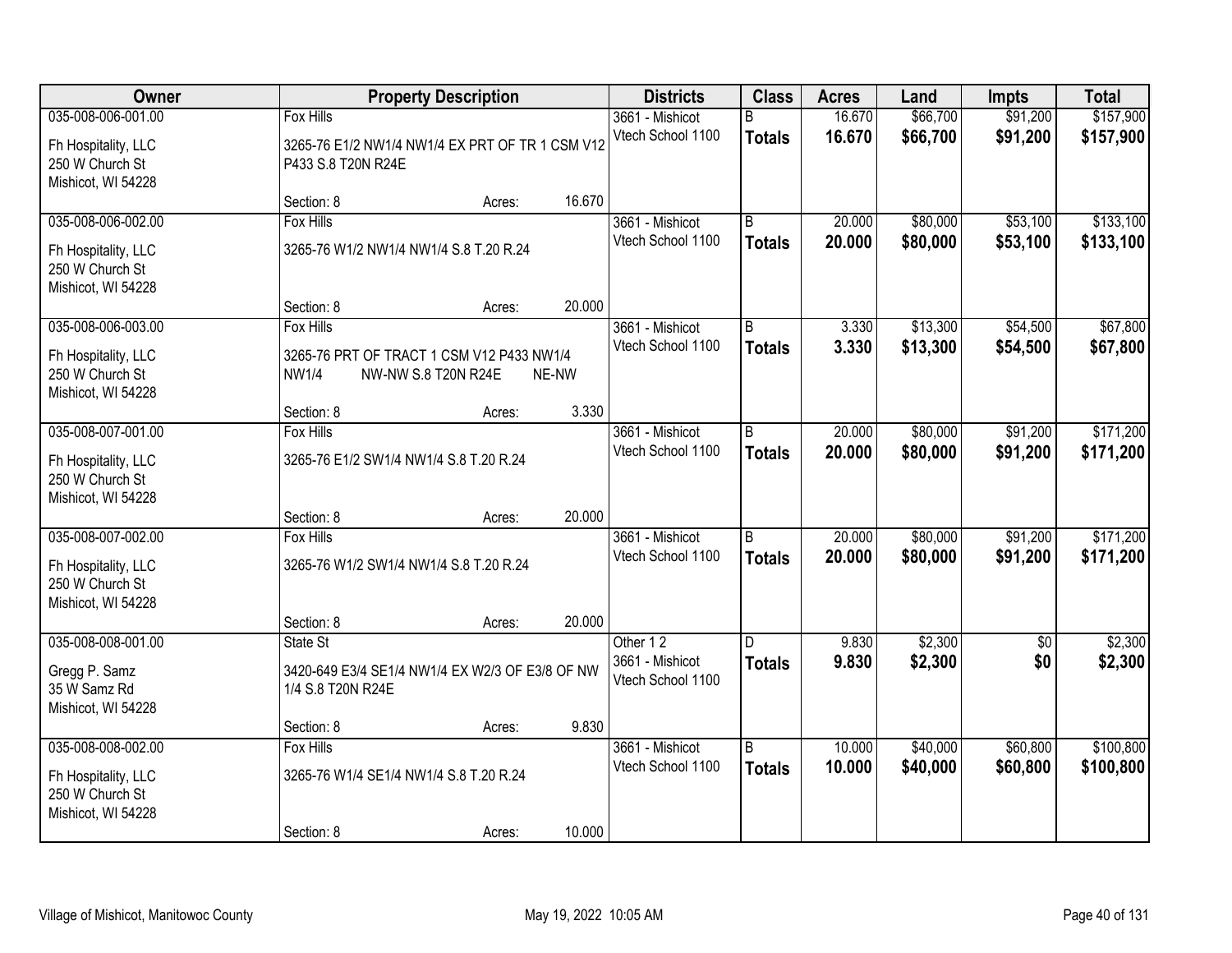| <b>Owner</b>            | <b>Property Description</b>                       |        |        | <b>Districts</b>  | <b>Class</b>   | <b>Acres</b> | Land     | <b>Impts</b>    | <b>Total</b> |
|-------------------------|---------------------------------------------------|--------|--------|-------------------|----------------|--------------|----------|-----------------|--------------|
| 035-008-008-003.00      | <b>Fox Hills</b>                                  |        |        | Other 12          | D              | 19.740       | \$4,700  | $\overline{50}$ | \$4,700      |
| Donald J. Funk          | W2/3 OF E3/8 OF NW 1/4 IN SE1/4 NW1/4 S.8 T20N    |        |        | 3661 - Mishicot   | <b>Totals</b>  | 19.740       | \$4,700  | \$0             | \$4,700      |
| Deborah A. Funk         | <b>R24E</b>                                       |        |        | Vtech School 1100 |                |              |          |                 |              |
| 11520 Ridge Rd          |                                                   |        |        |                   |                |              |          |                 |              |
| Mishicot, WI 54228      | Section: 8                                        | Acres: | 19.740 |                   |                |              |          |                 |              |
| 035-009-001-000.00      | Samz <sub>Rd</sub>                                |        |        | 3661 - Mishicot   | Ε              | 8.850        | \$5,300  | $\overline{50}$ | \$5,300      |
|                         |                                                   |        |        | Vtech School 1100 | <b>Totals</b>  | 8.850        | \$5,300  | \$0             | \$5,300      |
| David Paplham           | 663-492 895-346 LE NE1/4 NE1/4 LYG W OF RIVER S.9 |        |        |                   |                |              |          |                 |              |
| 10336 Saxonburg Rd      | T.20 R.24 956-85 1086-613 1204-559                |        |        |                   |                |              |          |                 |              |
| Two Rivers, WI 54241    |                                                   |        |        |                   |                |              |          |                 |              |
|                         | Section: 9                                        | Acres: | 8.850  |                   |                |              |          |                 |              |
| 035-009-002-001.00      | Samz Rd                                           |        |        | Other 12          | D              | 33.750       | \$6,600  | \$0             | \$6,600      |
| Princess Buttercup, LLC | 3195-456,462 NW1/4 NE1/4 EX COM N1/4 COR,         |        |        | 3661 - Mishicot   | $\mathsf E$    | 5.630        | \$3,400  | \$0             | \$3,400      |
| 2921 Waubenoor Dr       | S1D41M26S E1190.14' TO BEG. S77D39M28S E61.21'    |        |        | Vtech School 1100 | <b>Totals</b>  | 39.380       | \$10,000 | \$0             | \$10,000     |
| Green Bay, WI 54301     | S33D10M 43S E129.41' S89D12M30S W127 FT.          |        |        |                   |                |              |          |                 |              |
|                         | Section: 9                                        | Acres: | 39.380 |                   |                |              |          |                 |              |
| 035-009-002-003.00      | Main St                                           |        |        | 3661 - Mishicot   | A              | 0.070        | \$2,900  | \$0             | \$2,900      |
|                         |                                                   |        |        | Vtech School 1100 | <b>Totals</b>  | 0.070        | \$2,900  | \$0             | \$2,900      |
| Carter Van Ess          | 3407-199 COM N QTR COR SEC 9 S1190.14 FT          |        |        |                   |                |              |          |                 |              |
| 1088 S Main St          | S77D39M28SE 61.21'S33D10M 43SE 76.91'TO POB       |        |        |                   |                |              |          |                 |              |
| Mishicot, WI 54228      | S33D10M43S E52.5'S87D12M30SW 137.68'              |        | 0.070  |                   |                |              |          |                 |              |
|                         | Section: 9<br>856 Hillside Ln                     | Acres: |        |                   |                |              |          | \$118,600       |              |
| 035-009-003-001.00      |                                                   |        |        | 3661 - Mishicot   | A              | 2.360        | \$46,800 |                 | \$165,400    |
| Steven Page             | 2390-657 COM NE COR SW1/4 NE1/4 POB               |        |        | Vtech School 1100 | <b>Totals</b>  | 2.360        | \$46,800 | \$118,600       | \$165,400    |
| 520 S Main St           | W314.43'S155.65'W130'S TO N LN LOT 5 BLK 2        |        |        |                   |                |              |          |                 |              |
| Mishicot, WI 54228      | LADURONS SUBD NELY ALG N SUBD LN TO E LN N        |        |        |                   |                |              |          |                 |              |
|                         | Section: 9                                        | Acres: | 2.360  |                   |                |              |          |                 |              |
| 035-009-003-002.00      | Main St                                           |        |        | 3661 - Mishicot   | $\overline{D}$ | 2.500        | \$600    | $\overline{60}$ | \$600        |
| Mmk Properties LLC      | 2962-493 3227-728 TRACT 2 CSM V13 P41 SW1/4       |        |        | Vtech School 1100 | E              | 0.640        | \$400    | \$0             | \$400        |
| 9940 Sth 147            | NE1/4 S.9 T20N R24E                               |        |        |                   | <b>Totals</b>  | 3.140        | \$1,000  | \$0             | \$1,000      |
| Two Rivers, WI 54241    |                                                   |        |        |                   |                |              |          |                 |              |
|                         | Section: 9                                        | Acres: | 3.140  |                   |                |              |          |                 |              |
| 035-009-003-002.01      | S Main St                                         |        |        | 3661 - Mishicot   | A              | 0.020        | \$900    | $\overline{30}$ | \$900        |
|                         |                                                   |        |        | Vtech School 1100 |                | 0.020        | \$900    | \$0             | \$900        |
| Mmk Properties LLC      | 3150-459 3227-728 PRT OF TRACT 1 CSM V13 P41      |        |        |                   | <b>Totals</b>  |              |          |                 |              |
| 9940 Sth 147            | BEING RESRVY OF PRT OF TRACT A SW1/4 NE1/4        |        |        |                   |                |              |          |                 |              |
| Two Rivers, WI 54241    | SW-NE S.9 T20N R24E 9.20.24 SE-NW                 |        |        |                   |                |              |          |                 |              |
|                         | Section: 9                                        | Acres: | 0.020  |                   |                |              |          |                 |              |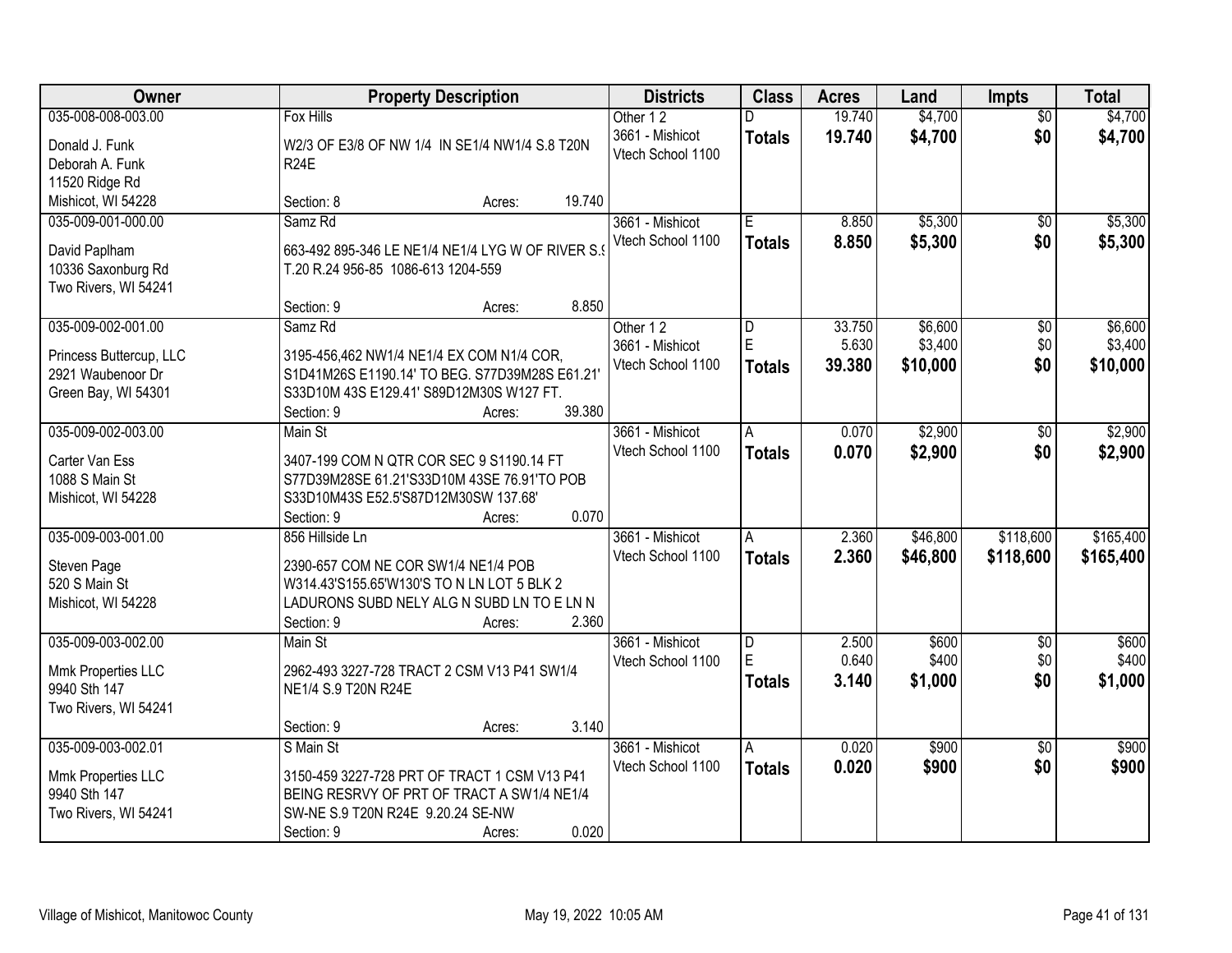| Owner                    | <b>Property Description</b>                       | <b>Districts</b>  | <b>Class</b>    | <b>Acres</b> | Land     | <b>Impts</b>    | <b>Total</b>    |
|--------------------------|---------------------------------------------------|-------------------|-----------------|--------------|----------|-----------------|-----------------|
| 035-009-003-003.00       | 920 Steiners Corners Dr                           | 3661 - Mishicot   | Α               | 0.790        | \$31,900 | \$101,900       | \$133,800       |
| Kristin M. Vanderheiden  | 3129-510 3213-321 SW1/4 NE1/4 COM 3432.5' N89D    | Vtech School 1100 | <b>Totals</b>   | 0.790        | \$31,900 | \$101,900       | \$133,800       |
| David Vanderheiden       | 28M E OF W1/4 COR, N23D25M W 23.15' N49D16M45S    |                   |                 |              |          |                 |                 |
| 920 Steiner Dr           | E311.28'TO BEG. N49D16M45SE 106.40'S38D 38M45S    |                   |                 |              |          |                 |                 |
| Mishicot, WI 54228       | 0.790<br>Section: 9<br>Acres:                     |                   |                 |              |          |                 |                 |
| 035-009-003-004.00       | 904 Steiners Corners Dr                           | 3661 - Mishicot   | $\overline{X4}$ | 0.520        | \$0      | $\overline{30}$ | $\overline{50}$ |
|                          |                                                   | Vtech School 1100 | <b>Totals</b>   | 0.520        | \$0      | \$0             | \$0             |
| Village of Mishicot      | 691-200 THAT PRT FOLL IN SW1/4 NE1/4 LYG E OF E   |                   |                 |              |          |                 |                 |
| 511 E Main St            | R/W LN STH 147 COM 3435.5' E OF W1/4 COR SEC 9    |                   |                 |              |          |                 |                 |
| PO Box 385               | N23D25MW 23.15' N49D 16M45SE311.28'               |                   |                 |              |          |                 |                 |
| Mishicot, WI 54228       | 0.000<br>Section: 9<br>Acres:                     |                   |                 |              |          |                 |                 |
| 035-009-003-005.00       | 1237 S Main St                                    | 3661 - Mishicot   | B               | 0.630        | \$24,600 | \$159,500       | \$184,100       |
| Round Em Up LLC          | 2778-678 SW1/4 NE1/4 COM INT OF NESHOTO &         | Vtech School 1100 | <b>Totals</b>   | 0.630        | \$24,600 | \$159,500       | \$184,100       |
| 1237 S Main St           | GREEN BAY ROADS, NLY ALG CEN OF GREEN BAY         |                   |                 |              |          |                 |                 |
| Mishicot, WI 54228       | RD 161' W187.5' S154' E204' TO POB. EX V527 P605  |                   |                 |              |          |                 |                 |
|                          | 0.000<br>Section: 9<br>Acres:                     |                   |                 |              |          |                 |                 |
| 035-009-003-005.01       | 1229 S Main St                                    | 3661 - Mishicot   | A               | 0.220        | \$12,900 | \$96,600        | \$109,500       |
|                          |                                                   | Vtech School 1100 | <b>Totals</b>   | 0.220        | \$12,900 | \$96,600        | \$109,500       |
| Todd E. Brandt           | 3428-81 SW1/4 NE1/4 COM AT PT INT OF NESHOTO 8    |                   |                 |              |          |                 |                 |
| Jamie M. Brandt          | GREEN BAY ROADS, NLY ALG CEN OF GREEN BAY         |                   |                 |              |          |                 |                 |
| 3901 Commonwealth Dr     | RD 161' TO POB, NLY ALG CEN 50' W187.5' S50' E TO |                   |                 |              |          |                 |                 |
| Flower Mound, TX 75028   | 0.000<br>Section: 9<br>Acres:                     |                   |                 |              |          |                 |                 |
| 035-009-003-006.00       | 1217 S Main St                                    | 3661 - Mishicot   | A               | 0.500        | \$24,800 | \$67,100        | \$91,900        |
| Lisa Raynier-Spangenberg | 961-393 1196-561 COM INT S LN SW1/4 NE1/4 & CEN   | Vtech School 1100 | <b>Totals</b>   | 0.500        | \$24,800 | \$67,100        | \$91,900        |
| 1217 S Main St           | LN GREEN BAY ROAD, NLY 211' TO POB W182' N120'    |                   |                 |              |          |                 |                 |
| Mishicot, WI 54228       | E 176' SLY 120' TO POB. S.9 T.20 R.24 937-404     |                   |                 |              |          |                 |                 |
|                          | Section: 9<br>0.000<br>Acres:                     |                   |                 |              |          |                 |                 |
| 035-009-003-007.00       | 1205 S Main St                                    | 3661 - Mishicot   | A               | 2.620        | \$48,100 | \$136,300       | \$184,400       |
|                          |                                                   | Vtech School 1100 | <b>Totals</b>   | 2.620        | \$48,100 | \$136,300       | \$184,400       |
| Douglas A. Flentje       | 800-276 2557-533 TRACT 1 OF C.S. V5 P333 EX V531  |                   |                 |              |          |                 |                 |
| 1205 S Main St           | P665 FOR HWY. SW1/4 NE1/4 S.9 T20N R24E           |                   |                 |              |          |                 |                 |
| Mishicot, WI 54228       |                                                   |                   |                 |              |          |                 |                 |
|                          | 0.000<br>Section: 9<br>Acres:                     |                   |                 |              |          |                 |                 |
| 035-009-003-007.01       | 833 Steiners Corners Rd                           | 3661 - Mishicot   | A               | 0.330        | \$17,800 | \$91,100        | \$108,900       |
| James A. Marshall        | 2498-40 TRACT A OF C.S. V1 P53 IN SW1/4 NE1/4 S.9 | Vtech School 1100 | <b>Totals</b>   | 0.330        | \$17,800 | \$91,100        | \$108,900       |
| 833 Steiners Corners Rd  | <b>T20N R24E</b>                                  |                   |                 |              |          |                 |                 |
| Two Rivers, WI 54241     |                                                   |                   |                 |              |          |                 |                 |
|                          | 0.330<br>Section: 9<br>Acres:                     |                   |                 |              |          |                 |                 |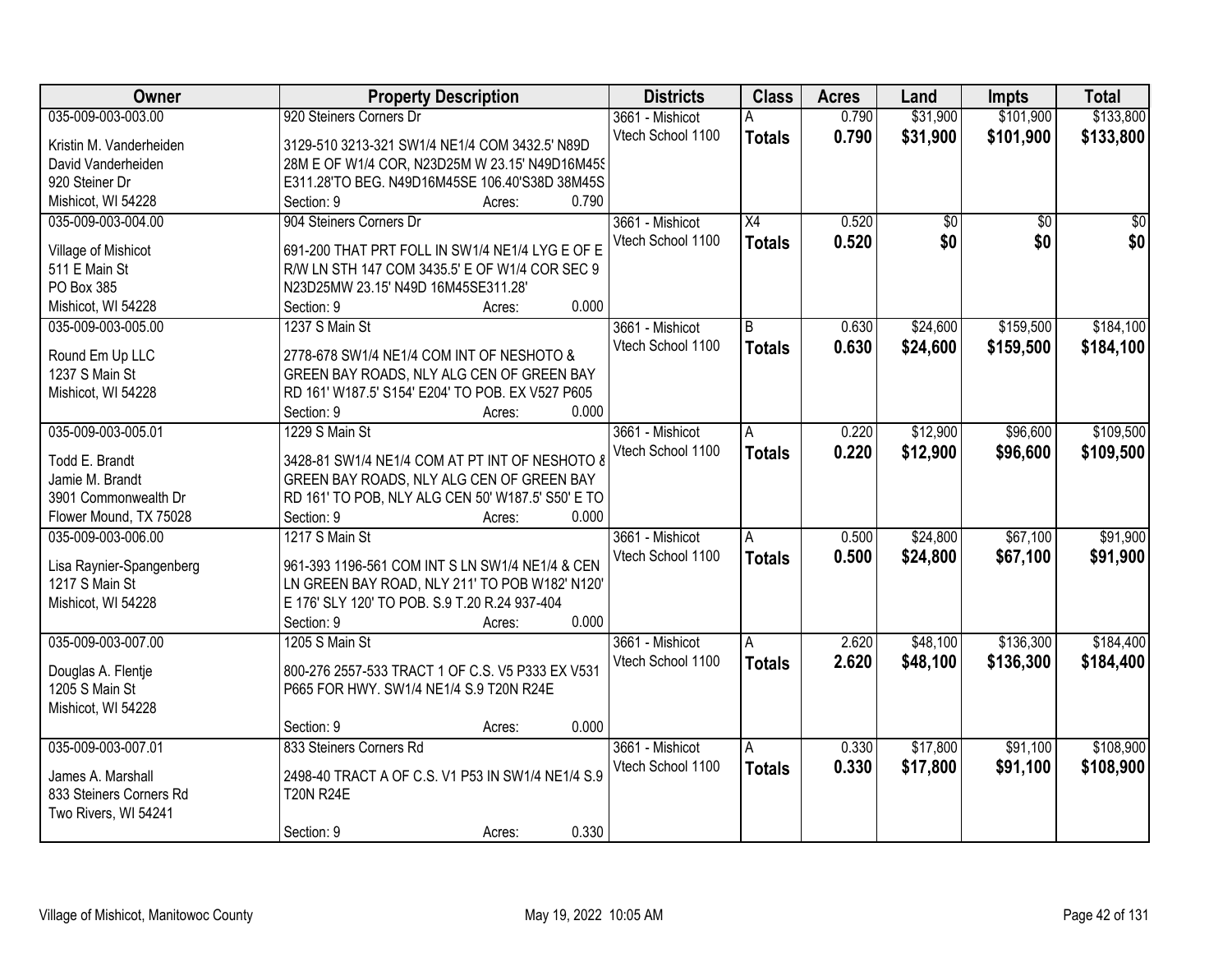| Owner                                                                  | <b>Property Description</b>                                      | <b>Districts</b>                     | <b>Class</b>       | <b>Acres</b> | Land     | <b>Impts</b>      | <b>Total</b> |
|------------------------------------------------------------------------|------------------------------------------------------------------|--------------------------------------|--------------------|--------------|----------|-------------------|--------------|
| 035-009-003-007.02                                                     | 847 Steiners Corners Dr                                          | 3661 - Mishicot                      | А                  | 0.330        | \$17,800 | \$104,100         | \$121,900    |
| James P. Schuh<br>847 Steiners Corners Rd<br>Two Rivers, WI 54241      | 698-173 TRACT B OF C.S. V1 P53 IN SW1/4 NE1/4 S.9<br>T.20 R.24   | Vtech School 1100                    | <b>Totals</b>      | 0.330        | \$17,800 | \$104,100         | \$121,900    |
|                                                                        | 0.330<br>Section: 9<br>Acres:                                    |                                      |                    |              |          |                   |              |
| 035-009-003-007.03                                                     | 859 Steiners Corners Rd                                          | 3661 - Mishicot                      | A                  | 0.330        | \$17,800 | \$88,400          | \$106,200    |
| Nate A. Springstube<br>859 Steiners Corners Rd<br>Two Rivers, WI 54241 | 3052-213 TRACT C OF C.S. V1 P53 IN SW1/4 NE1/4<br>S.9 T20N R24E  | Vtech School 1100                    | <b>Totals</b>      | 0.330        | \$17,800 | \$88,400          | \$106,200    |
|                                                                        | 0.330<br>Section: 9<br>Acres:                                    |                                      |                    |              |          |                   |              |
| 035-009-003-007.04                                                     | 825 Steiners Corners Rd                                          | 3661 - Mishicot                      | A                  | 0.330        | \$17,800 | \$136,300         | \$154,100    |
| William J. Marshall<br>Kathy M. Marshall<br>825 Steiners Corners Rd    | 2278-673 TRACT D OF C.S. V1 P525 IN SW1/4 NE1/4<br>S.9 T20N R24E | Vtech School 1100                    | <b>Totals</b>      | 0.330        | \$17,800 | \$136,300         | \$154,100    |
| Two Rivers, WI 54241                                                   | 0.330<br>Section: 9<br>Acres:                                    |                                      |                    |              |          |                   |              |
| 035-009-003-007.05                                                     | 817 Steiners Corners Dr                                          | 3661 - Mishicot                      | A                  | 0.330        | \$17,800 | \$143,700         | \$161,500    |
| Paul M. Brunette Jr<br>817 Steiners Corners Rd<br>Two Rivers, WI 54241 | 2939-695 TRACT E OF C.S. V1 P525 IN SW1/4 NE1/4<br>S.9 T20N R24E | Vtech School 1100                    | <b>Totals</b>      | 0.330        | \$17,800 | \$143,700         | \$161,500    |
|                                                                        | 0.330<br>Section: 9<br>Acres:                                    |                                      |                    |              |          |                   |              |
| 035-009-003-042.00                                                     | Laduron Dr                                                       | 3661 - Mishicot<br>Vtech School 1100 | A                  | 0.300        | \$9,800  | \$0               | \$9,800      |
| Heidi A. Feldhaus                                                      | 1409-442 SW1/4 NE1/4 COM NW COR LOT 7 BLOCK 2                    |                                      | <b>Totals</b>      | 0.300        | \$9,800  | \$0               | \$9,800      |
| 937 Laduron Dr                                                         | OF LADURON SUBD.NWLY 95'NELY TO PT 100'NWLY                      |                                      |                    |              |          |                   |              |
| Mishicot, WI 54228                                                     | OF NE COR LOT7 SELY TO NE COR LOT7 SWLY 100'                     |                                      |                    |              |          |                   |              |
| 035-009-003-043.00                                                     | 0.300<br>Section: 9<br>Acres:<br>Laduron Dr                      | 3661 - Mishicot                      |                    | 0.130        | \$5,200  |                   | \$5,200      |
|                                                                        |                                                                  | Vtech School 1100                    | A<br><b>Totals</b> | 0.130        | \$5,200  | $\sqrt{6}$<br>\$0 | \$5,200      |
| Elizabeth A. Marotz                                                    | 2293-407 SW1/4 NE1/4 COM NW COR LOT 8 BLOCK 2                    |                                      |                    |              |          |                   |              |
| 949 Laduron Dr                                                         | OF LADURON SUBD.NWLY 50' NELY 100' SELY 58.93'                   |                                      |                    |              |          |                   |              |
| Mishicot, WI 54228                                                     | TO NE COR LOT 8, WLY TO COM. S.9 T20N R24E<br>0.130              |                                      |                    |              |          |                   |              |
| 035-009-003-044.00                                                     | Section: 9<br>Acres:<br>Laduron Dr                               | 3661 - Mishicot                      | A                  | 0.280        | \$2,100  | $\overline{30}$   | \$2,100      |
|                                                                        |                                                                  | Vtech School 1100                    | <b>Totals</b>      | 0.280        | \$2,100  | \$0               | \$2,100      |
| Mary Kay Reel                                                          | 986-730 LE SW1/4 NE1/4 COM NW COR LOT 9                          |                                      |                    |              |          |                   |              |
| 963 Laduron Dr                                                         | N40D18M W80' ELY TO NE COR LOT 10, SWLY 302.41                   |                                      |                    |              |          |                   |              |
| Mishicot, WI 54228                                                     | TO COM. S.9 T20N R24E<br>0.280<br>Section: 9<br>Acres:           |                                      |                    |              |          |                   |              |
|                                                                        |                                                                  |                                      |                    |              |          |                   |              |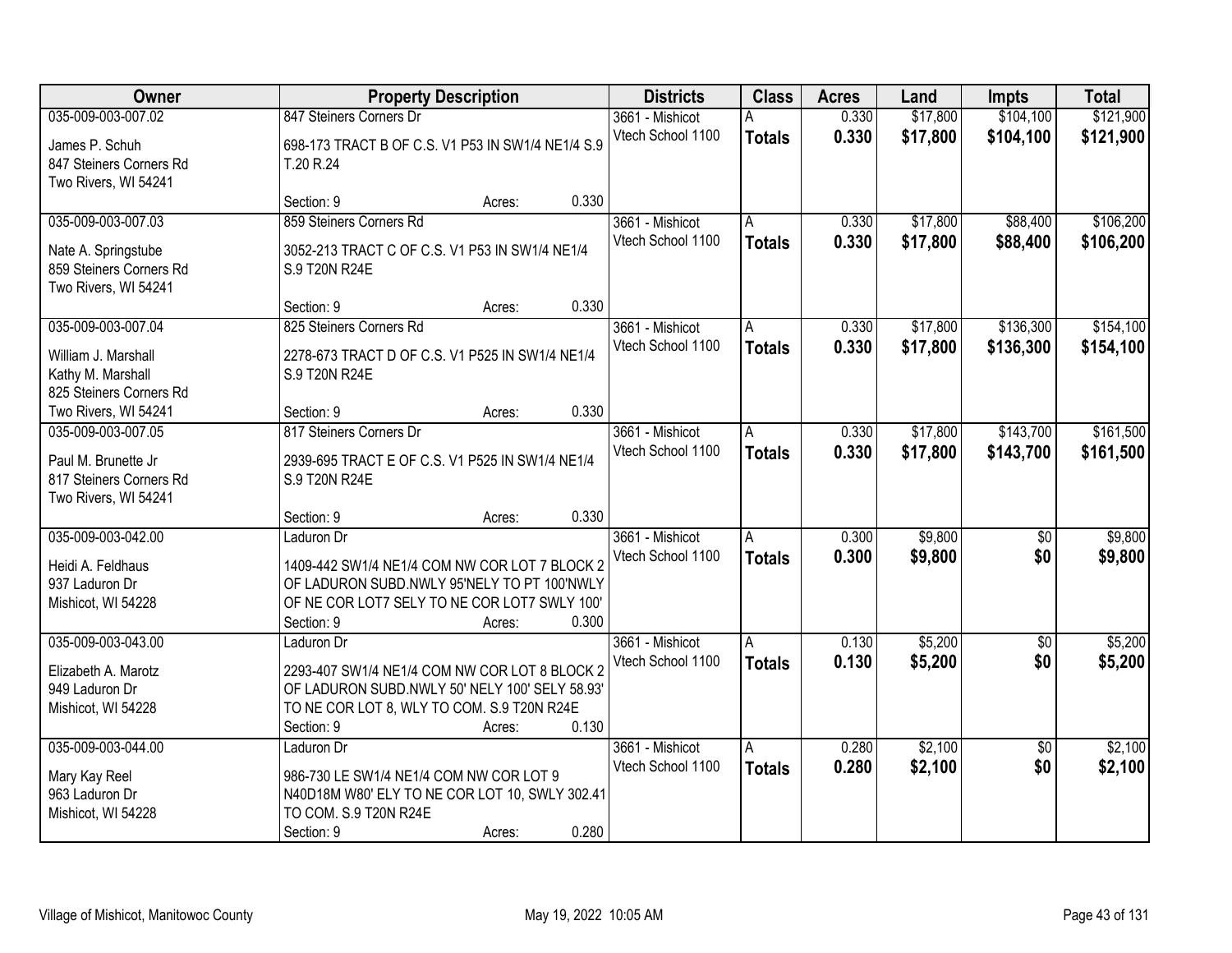| Owner                                                         |                                                                                           | <b>Property Description</b> |       |                                      | <b>Class</b>       | <b>Acres</b>   | Land                 | <b>Impts</b>         | <b>Total</b>           |
|---------------------------------------------------------------|-------------------------------------------------------------------------------------------|-----------------------------|-------|--------------------------------------|--------------------|----------------|----------------------|----------------------|------------------------|
| 035-009-003-045.00                                            | 1088 S Main St                                                                            |                             |       | 3661 - Mishicot                      | А                  | 0.360          | \$19,000             | \$89,800             | \$108,800              |
| Carter Van Ess<br>1088 S Main St<br>Mishicot, WI 54228        | 3407-199 TRACT 1 OF CSM V1 P225 SW1/4 NE1/4 S.9<br><b>T20N R24E</b>                       |                             |       | Vtech School 1100                    | <b>Totals</b>      | 0.360          | \$19,000             | \$89,800             | \$108,800              |
|                                                               | Section: 9                                                                                | Acres:                      | 0.000 |                                      |                    |                |                      |                      |                        |
| 035-009-003-046.00                                            | 1094 S Main St                                                                            |                             |       | 3661 - Mishicot<br>Vtech School 1100 | A<br><b>Totals</b> | 0.410<br>0.410 | \$21,100<br>\$21,100 | \$91,100<br>\$91,100 | \$112,200<br>\$112,200 |
| <b>Brent Sinkula</b><br>1094 S Main St<br>Mishicot, WI 54228  | 3209-149 TRACT 2 OF C.S. V1 P225 SW1/4 NE1/4 S.9<br>T.20 R.24                             |                             |       |                                      |                    |                |                      |                      |                        |
|                                                               | Section: 9                                                                                | Acres:                      | 0.000 |                                      |                    |                |                      |                      |                        |
| 035-009-003-047.00                                            | 825 Hillside Ln                                                                           |                             |       | 3661 - Mishicot                      | A                  | 0.510          | \$25,100             | \$102,700            | \$127,800              |
| Vincent C. Vogel<br>825 Hillside Ln<br>Mishicot, WI 54228     | 522-516 TRACT 3 OF C.S. V1 P225 EX V528 P270 FOR<br>HWY. SW1/4 NE1/4 S.9 T.20 R.24        |                             |       | Vtech School 1100                    | <b>Totals</b>      | 0.510          | \$25,100             | \$102,700            | \$127,800              |
|                                                               | Section: 9                                                                                | Acres:                      | 0.510 |                                      |                    |                |                      |                      |                        |
| 035-009-003-048.00                                            | 1104 Pine Cir                                                                             |                             |       | 3661 - Mishicot                      | A                  | 0.510          | \$25,100             | \$115,400            | \$140,500              |
| Patricia A. Niemojuski<br>1104 Pine Cir<br>Mishicot, WI 54228 | 655-628 3238-577 TRACT A OF C.S.V.1 P.55 SW1/4<br>NE1/4 S.9 T.20 R.24                     |                             |       | Vtech School 1100                    | <b>Totals</b>      | 0.510          | \$25,100             | \$115,400            | \$140,500              |
|                                                               | Section: 9                                                                                | Acres:                      | 0.510 |                                      |                    |                |                      |                      |                        |
| 035-009-003-049.00                                            | 1110 Pine Cir                                                                             |                             |       | Other 12                             | A                  | 0.630          | \$28,200             | \$111,800            | \$140,000              |
| Dustin Licht<br>1110 Pine Cir<br>Mishicot, WI 54228           | 3361-341 TRACT B OF C.S. V1 P55 SW1/4 NE1/4 S.9<br>T.20 R.24 V.628 P.609                  |                             |       | 3661 - Mishicot<br>Vtech School 1100 | <b>Totals</b>      | 0.630          | \$28,200             | \$111,800            | \$140,000              |
|                                                               | Section: 9                                                                                | Acres:                      | 0.630 |                                      |                    |                |                      |                      |                        |
| 035-009-003-050.01                                            | 1114 Pine Cir                                                                             |                             |       | 3661 - Mishicot                      | A                  | 1.350          | \$41,800             | \$158,700            | \$200,500              |
| Dubois Family Irrevoc                                         | 490-637 460-252 3276-368 SW1/4 NE1/4 COM SELY                                             |                             |       | Vtech School 1100                    | <b>Totals</b>      | 1.350          | \$41,800             | \$158,700            | \$200,500              |
| c/o Steven Dubois                                             | COR TR B OF C.S. V1 P55, SLY TO NE COR LOT 3                                              |                             |       |                                      |                    |                |                      |                      |                        |
| 1082 Sterling Heights Dr                                      | BLK. 2 LADURONS SUBD., THENCE ALG N LN SUBD                                               |                             |       |                                      |                    |                |                      |                      |                        |
| Menasha, WI 54952                                             | Section: 9                                                                                | Acres:                      | 1.350 |                                      |                    |                |                      |                      |                        |
| 035-009-003-051.00                                            | 1108 S Main St                                                                            |                             |       | 3661 - Mishicot                      | A                  | 0.490          | \$24,400             | \$87,800             | \$112,200              |
| Judith A. Klein<br>1108 S Main St<br>Mishicot, WI 54228       | 574-360 956-129 TRACT D OF C.S. V1 P55 EX V530<br>P762 FOR HWY. SW1/4 NE1/4 S.9 T.20 R.24 |                             |       | Vtech School 1100                    | <b>Totals</b>      | 0.490          | \$24,400             | \$87,800             | \$112,200              |
|                                                               | Section: 9                                                                                | Acres:                      | 0.000 |                                      |                    |                |                      |                      |                        |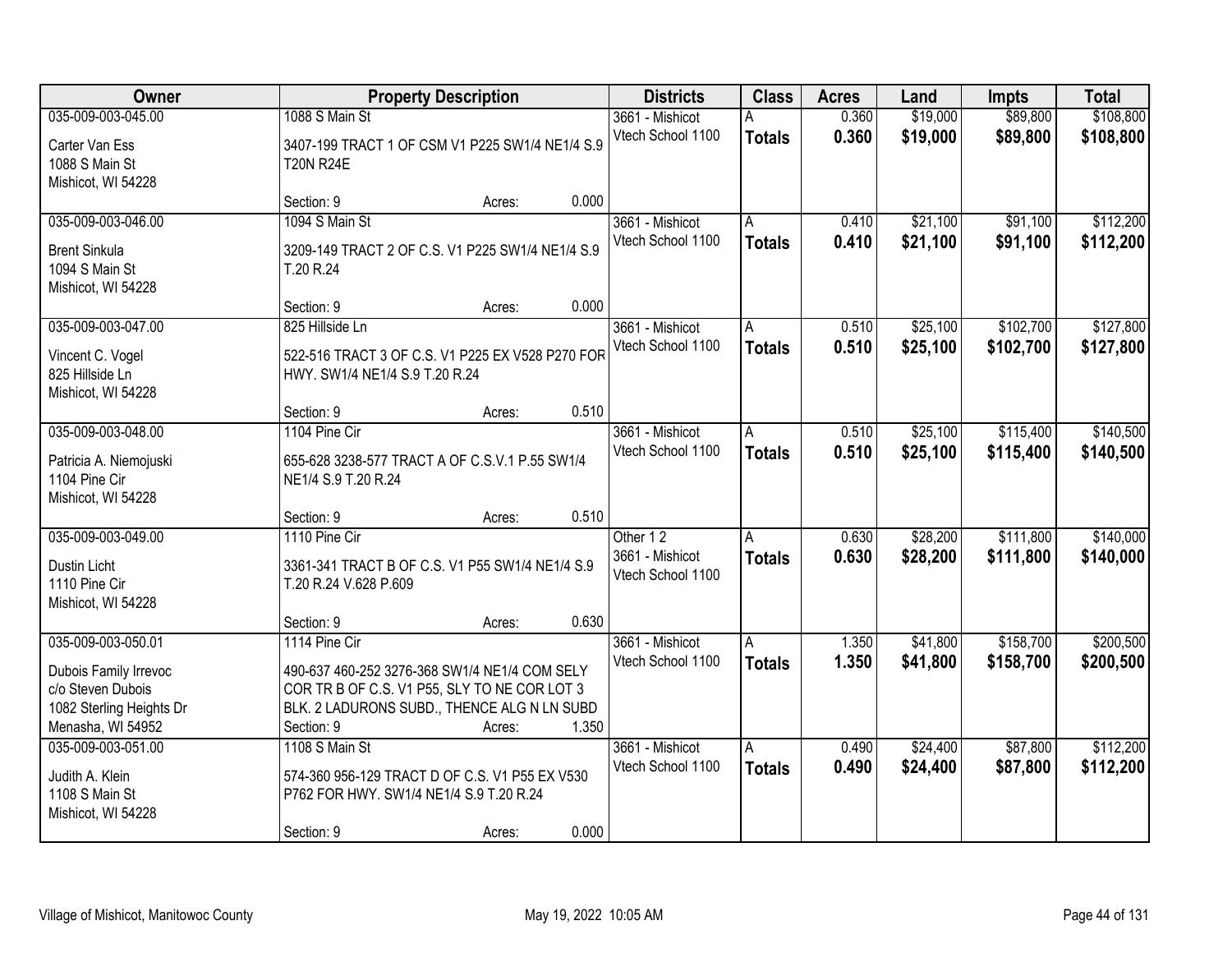| Owner                           | <b>Property Description</b>                       | <b>Districts</b>  | <b>Class</b>  | <b>Acres</b> | Land     | <b>Impts</b>    | <b>Total</b> |
|---------------------------------|---------------------------------------------------|-------------------|---------------|--------------|----------|-----------------|--------------|
| 035-009-003-052.00              | 809 Steiners Corners Dr                           | 3661 - Mishicot   | А             | 1.150        | \$28,500 | \$156,400       | \$184,900    |
| Christopher R. Roll             | 3075-113 PRT SW1/4 NE1/4 COM CEN SEC 9            | Vtech School 1100 | <b>Totals</b> | 1.150        | \$28,500 | \$156,400       | \$184,900    |
| Sher Roll                       | N88D7M30SE ALG C/L TOWN ROAD 126.6'               |                   |               |              |          |                 |              |
| 809 Steiners Corners Rd         | N14D17M30SE 396 .38' S86D19M30SW TO N-S CEN       |                   |               |              |          |                 |              |
| Two Rivers, WI 54241            | 1.150<br>Section: 9<br>Acres:                     |                   |               |              |          |                 |              |
| 035-009-003-053.00              | 831 Hillside Ln                                   | 3661 - Mishicot   | A             | 0.880        | \$33,000 | \$108,600       | \$141,600    |
|                                 |                                                   | Vtech School 1100 |               | 0.880        | \$33,000 | \$108,600       |              |
| Troy M. Brown                   | 2444-143 TRACT 4A OF CSM V2 P39 SW1/4 NE1/4 S.9   |                   | <b>Totals</b> |              |          |                 | \$141,600    |
| 831 Hillside Ln                 | <b>T20N R24E</b>                                  |                   |               |              |          |                 |              |
| Mishicot, WI 54228              |                                                   |                   |               |              |          |                 |              |
|                                 | 0.880<br>Section: 9<br>Acres:                     |                   |               |              |          |                 |              |
| 035-009-003-054.00              | 847 Hillside Ln                                   | 3661 - Mishicot   | A             | 0.500        | \$24,800 | \$114,300       | \$139,100    |
|                                 |                                                   | Vtech School 1100 | <b>Totals</b> | 0.500        | \$24,800 | \$114,300       | \$139,100    |
| John A. Schanilec               | 565-410 590-439 TRACT 4B OF C.S. V2 P39 SW1/4     |                   |               |              |          |                 |              |
| 847 Hillside Ln                 | NE1/4 S.9 T.20 R.24                               |                   |               |              |          |                 |              |
| Mishicot, WI 54228              | 0.500                                             |                   |               |              |          |                 |              |
|                                 | Section: 9<br>Acres:                              |                   |               |              |          |                 |              |
| 035-009-003-055.00              | 859 Hillside Ln                                   | 3661 - Mishicot   | A             | 0.500        | \$24,800 | \$184,000       | \$208,800    |
| Lane Landon                     | 484-701,702 781-660 1366-310 TRACT 4C CSM V2      | Vtech School 1100 | <b>Totals</b> | 0.500        | \$24,800 | \$184,000       | \$208,800    |
| c/o Carol J. Jaeger             | P39 SW1/4 NE1/4 S.9 T20N R24E 3242-702 3300-527   |                   |               |              |          |                 |              |
| 859 Hillside Ln                 |                                                   |                   |               |              |          |                 |              |
| Mishicot, WI 54228              | 0.500<br>Section: 9<br>Acres:                     |                   |               |              |          |                 |              |
| 035-009-003-057.00              | 842 Hillside Ln                                   | 3661 - Mishicot   | A             | 0.870        | \$32,900 | \$102,800       | \$135,700    |
|                                 |                                                   | Vtech School 1100 | <b>Totals</b> | 0.870        | \$32,900 | \$102,800       | \$135,700    |
| <b>Brull Family Irrev Trust</b> | 509-310 2682-702 TRACT 6 CSM V2 P19 EX W 20'      |                   |               |              |          |                 |              |
| 842 Hillside Ln                 | ALSO COM SE COR TRACT 6 CSM V2 P19 S2D14ME        |                   |               |              |          |                 |              |
| Mishicot, WI 54228              | TO N LN LADURON'S SUBD WLY ALG N LN TO NE         |                   |               |              |          |                 |              |
|                                 | 0.870<br>Section: 9<br>Acres:                     |                   |               |              |          |                 |              |
| 035-009-003-058.00              | 828 Hillside Ln                                   | 3661 - Mishicot   | A             | 1.270        | \$41,400 | \$97,400        | \$138,800    |
| Kevin D. Wiegert                | 3157-362 TRACT 7 & W 20' TRACT 6 CSM V2 P19       | Vtech School 1100 | <b>Totals</b> | 1.270        | \$41,400 | \$97,400        | \$138,800    |
| Sally A. Wiegert                | SW1/4 NE1/4 ALSO COM SE COR TRACT 7               |                   |               |              |          |                 |              |
| 828 Hillside Ln                 | N69D18M30SW 173.33' N38D13MW 7.46' S38D 13ME      |                   |               |              |          |                 |              |
| Mishicot, WI 54228              | 1.270<br>Section: 9<br>Acres:                     |                   |               |              |          |                 |              |
| 035-009-003-059.00              | S Main St                                         | 3661 - Mishicot   | E.            | 1.060        | \$700    | $\overline{50}$ | \$700        |
|                                 |                                                   | Vtech School 1100 | <b>Totals</b> | 1.060        | \$700    | \$0             | \$700        |
| Mmk Properties LLC              | 2962-493 3227-728 TRACT B OF C.S. V2 P123 IN      |                   |               |              |          |                 |              |
| 9940 Sth 147                    | SW1/4 NE1/4 EX C.S. IN V2 P135 & EX V530 P775 FOF |                   |               |              |          |                 |              |
| Two Rivers, WI 54241            | HWY. S.9 T20N R24E                                |                   |               |              |          |                 |              |
|                                 | 1.060<br>Section: 9<br>Acres:                     |                   |               |              |          |                 |              |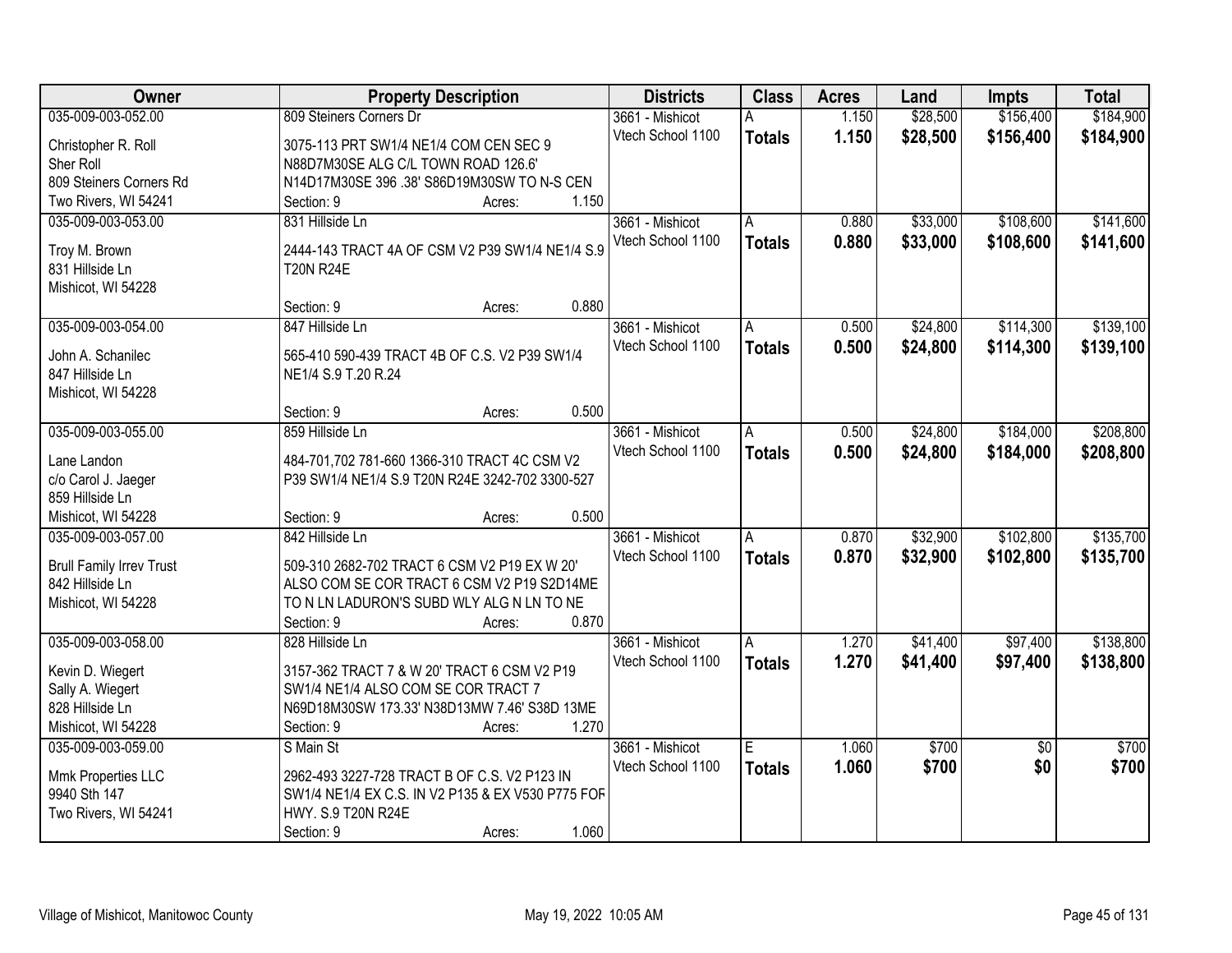| Owner                   | <b>Property Description</b>                      | <b>Districts</b>  | <b>Class</b>  | <b>Acres</b> | Land       | <b>Impts</b>    | <b>Total</b>  |
|-------------------------|--------------------------------------------------|-------------------|---------------|--------------|------------|-----------------|---------------|
| 035-009-003-059.01      | 1097 S Main St                                   | 3661 - Mishicot   | Α             | 0.340        | \$18,200   | \$105,500       | \$123,700     |
| Jeremy L. Kane          | 2082-315 2395-561 PRT OF TRACT B1 OF C.S. V2     | Vtech School 1100 | <b>Totals</b> | 0.340        | \$18,200   | \$105,500       | \$123,700     |
| Sarah S. Kane           | P135, SW1/4 NE1/4 EX V528 P265 FOR HWY. S.9 T20N |                   |               |              |            |                 |               |
| 1097 S Main St          | R24E & 13-009-008-004.00                         |                   |               |              |            |                 |               |
| Mishicot, WI 54228      | 0.000<br>Section: 9<br>Acres:                    |                   |               |              |            |                 |               |
| 035-009-003-059.02      | 1105 S Main St                                   | 3661 - Mishicot   | A             | 0.520        | \$25,300   | \$45,000        | \$70,300      |
|                         |                                                  | Vtech School 1100 | <b>Totals</b> | 0.520        | \$25,300   | \$45,000        | \$70,300      |
| Robin W. Van De Guchte  | 2983-562 TRACT B2 OF C.S. V2 P135 IN SW1/4 NE1/4 |                   |               |              |            |                 |               |
| 24151 Eagle River Rd    | EX V528 P262 FOR HWY S.9 T20N R24E               |                   |               |              |            |                 |               |
| Eagle River, AK 99577   |                                                  |                   |               |              |            |                 |               |
|                         | 0.000<br>Section: 9<br>Acres:                    |                   |               |              |            |                 |               |
| 035-009-003-059.03      | 1117 S Main St                                   | Other 12          | Α             | 0.480        | \$24,000   | \$106,300       | \$130,300     |
| Michael P. Barta        | 3153-682 TRACT B3 OF C.S. V2 P135 IN SW1/4 NE1/4 | 3661 - Mishicot   | <b>Totals</b> | 0.480        | \$24,000   | \$106,300       | \$130,300     |
| 1117 S Main St          | EX SLY 15' THERE OF & EX V529 P702 FOR HWY. S.9  | Vtech School 1100 |               |              |            |                 |               |
| Mishicot, WI 54228      | <b>T20N R24E</b>                                 |                   |               |              |            |                 |               |
|                         | Section: 9<br>0.000<br>Acres:                    |                   |               |              |            |                 |               |
| 035-009-003-059.04      | 1129 S Main St                                   | 3661 - Mishicot   | A             | 0.680        | \$29,500   | \$104,300       | \$133,800     |
|                         |                                                  | Vtech School 1100 | <b>Totals</b> | 0.680        | \$29,500   | \$104,300       | \$133,800     |
| Allan Springstube       | 997-438 3377-307TOD TRACT B4 & SLY 15' OF        |                   |               |              |            |                 |               |
| Michelle M. Springstube | TRACT B3 OF C.S. V2 P135 IN SW1/4 NE1/4 EX V529  |                   |               |              |            |                 |               |
| 1129 S Main St          | P702 FOR HWY. S.9 T.20 R.24 750-657              |                   |               |              |            |                 |               |
| Mishicot, WI 54228      | 0.000<br>Section: 9<br>Acres:                    |                   |               |              |            |                 |               |
| 035-009-004-001.00      | Main St                                          | 3661 - Mishicot   | Ē             | 2.420        | \$1,500    | $\overline{50}$ | \$1,500       |
| David Paplham           | 663-492 895-346 PRT SE1/4NE1/4 COM INT RIVER     | Vtech School 1100 | <b>Totals</b> | 2.420        | \$1,500    | \$0             | \$1,500       |
| 10336 Saxonburg Rd      | BED & N LN SE1/4 NE1/4 SEC 9 W 344' S 248' E335' |                   |               |              |            |                 |               |
| Two Rivers, WI 54241    | TO RIVER NLY ALG RIVER TO BEG EX COM NW COR      |                   |               |              |            |                 |               |
|                         | 2.420<br>Section: 9<br>Acres:                    |                   |               |              |            |                 |               |
| 035-009-004-001.01      | Laduron Dr                                       | 3661 - Mishicot   | X4            | 0.080        | $\sqrt{6}$ | $\sqrt{6}$      | $\frac{6}{3}$ |
|                         |                                                  | Vtech School 1100 | <b>Totals</b> | 0.080        | \$0        | \$0             | \$0           |
| Village of Mishicot     | 686-652 PRT SE1/4 NE1/4 COM NW COR SW-NE SEC     |                   |               |              |            |                 |               |
| 511 E Main St           | 9 N88D42M40SE 1383 .71' S27D23M20SE 212.29' TO   |                   |               |              |            |                 |               |
| PO Box 385              | BEG S27D23M20SE 35.71' S84D 32M20SE 100'         |                   |               |              |            |                 |               |
| Mishicot, WI 54228      | 0.080<br>Section: 9<br>Acres:                    |                   |               |              |            |                 |               |
| 035-009-004-002.00      | Hillside Ln                                      | 3661 - Mishicot   | A             | 0.220        | \$2,900    | $\overline{30}$ | \$2,900       |
| Steven Page             | 2390-657 PRT SE1/4 NE1/4 COM NW COR SW1/4        | Vtech School 1100 | <b>Totals</b> | 0.220        | \$2,900    | \$0             | \$2,900       |
| 520 S Main St           | NE14/ SEC 9 N88D42M 40SE 1320' TO BEG N88D42M    |                   |               |              |            |                 |               |
| Mishicot, WI 54228      | 40SE 63.71' S27D23M20SE 91 .25' S64D39M40SW      |                   |               |              |            |                 |               |
|                         | 0.220<br>Section: 9<br>Acres:                    |                   |               |              |            |                 |               |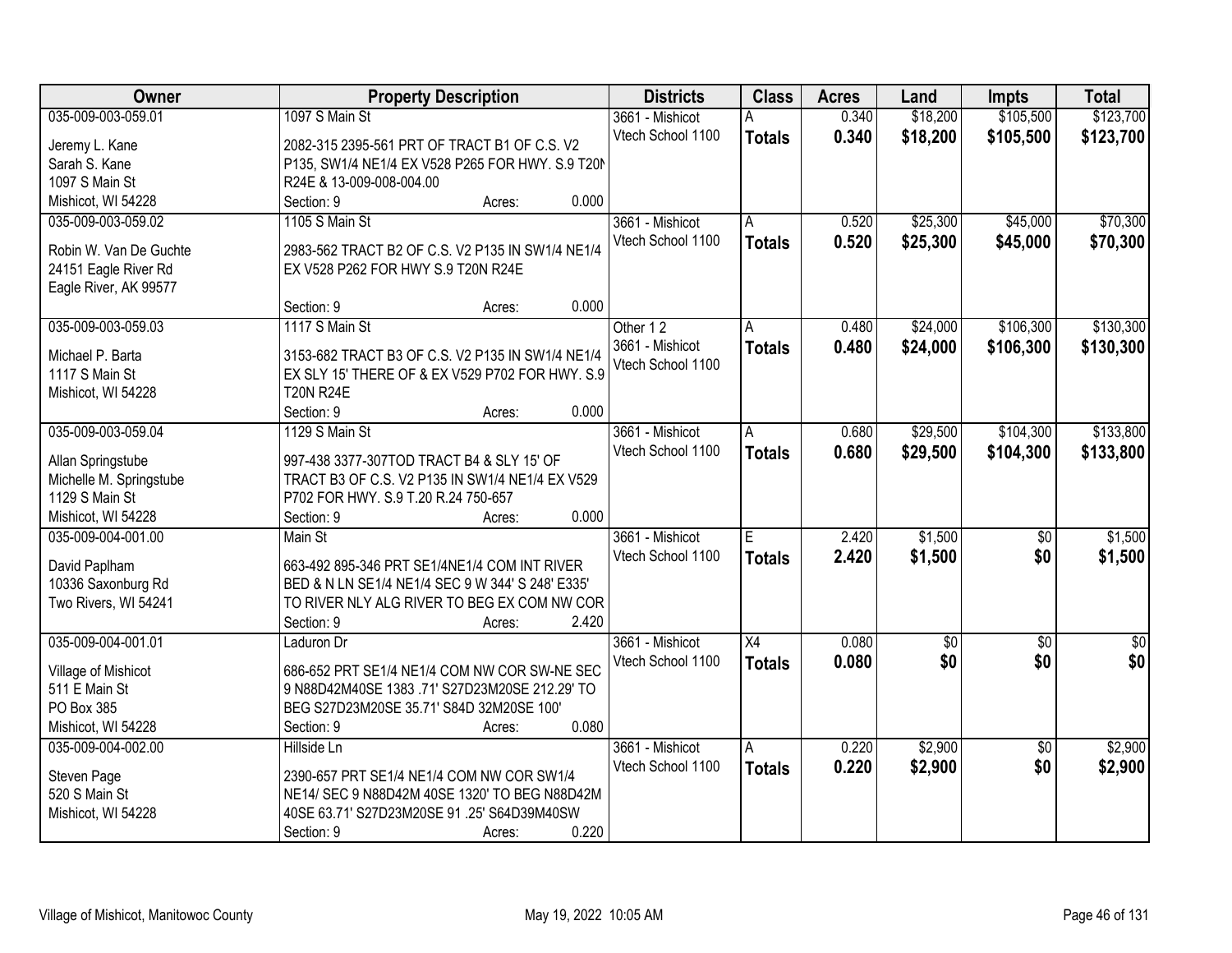| \$384,400<br>035-009-004-003.00<br>958 Steiners Corners Dr<br>13.123<br>\$100,600<br>\$283,800<br>3661 - Mishicot<br>A<br>Vtech School 1100<br>13.123<br>\$100,600<br>\$283,800<br>\$384,400<br><b>Totals</b><br>2254-228 2518-742LE LOT 1 CSM V22 P311 SE1/4<br><b>Charland Irrevoc Trust</b><br>958 Steiner Dr<br>NE1/4 & SW1/4 NE1/4 S9 T20N R24E 3242-695,697<br>Mishicot, WI 54228<br>13.123<br>Section: 9<br>Acres:<br>\$2,900<br>\$2,900<br>035-009-005-001.00<br>Main St<br>13.140<br>Other 12<br>D.<br>$\overline{50}$<br>13.140<br>\$2,900<br>\$0<br>3661 - Mishicot<br>\$2,900<br><b>Totals</b><br>Mmk Properties LLC<br>1004-727 3227-728 NE1/4 NW1/4 LYG W OF ROAD EX<br>Vtech School 1100<br>9940 Sth 147<br>PARCELS SOLD & EX V530 P775 FOR HWY S.9 T.20<br>Two Rivers, WI 54241<br>R.24<br>Section: 9<br>13.140<br>Acres:<br>\$31,300<br>\$121,100<br>035-009-005-001.01<br>1076 S Main St<br>0.750<br>\$89,800<br>3661 - Mishicot<br>A<br>Vtech School 1100<br>0.750<br>\$31,300<br>\$89,800<br>\$121,100<br><b>Totals</b><br>2916-301 S 230' OF NE1/4 NW1/4 LYG E OF STH 147<br>Kathy E. Tetzlaff<br>1076 S Main St<br>EX V529 P706 FOR HWY S.9 T20N R24E<br>Mishicot, WI 54228<br>0.750<br>Section: 9<br>Acres:<br>035-009-005-002.01<br>\$27,900<br>\$94,300<br>\$122,200<br>614 E Samz Rd<br>3661 - Mishicot<br>0.620<br>A<br>Vtech School 1100<br>0.620<br>\$27,900<br>\$94,300<br>\$122,200<br><b>Totals</b><br>1195-644 TRACT A OF C.S. V1 P57 IN NE1/4 NW1/4<br>Ronald E. Krish<br>614 E Samz Rd<br>S.9 T.20 R.24<br>Mishicot, WI 54228<br>0.620<br>Section: 9<br>Acres:<br>\$26,100<br>\$94,100<br>\$120,200<br>035-009-005-002.02<br>618 E Samz Rd<br>0.550<br>3661 - Mishicot<br>A<br>Vtech School 1100<br>0.550<br>\$26,100<br>\$94,100<br>\$120,200<br><b>Totals</b><br>Tanner S. Lorenz<br>3068-199 3278-496 TRACT B OF C.S. V1 P57 IN NE1/4<br>618 E Samz Rd<br>NW1/4 S.9 T20N R24E<br>Mishicot, WI 54228<br>0.550<br>Section: 9<br>Acres:<br>\$26,600<br>\$115,900<br>\$142,500<br>035-009-005-002.03<br>921 S Main St<br>3661 - Mishicot<br>0.570<br>A<br>0.570<br>\$26,600<br>Vtech School 1100<br>\$115,900<br>\$142,500<br><b>Totals</b><br>Michael L. Scheer<br>543-437 TRACT C OF C.S. V1 P57 IN NE1/4 NW1/4 EX<br>V527 P612 FOR HWY. S.9 T.20 R.24<br>921 S Main St<br>Mishicot, WI 54228<br>0.000<br>Section: 9<br>Acres:<br>035-009-005-003.00<br>196 E Samz Rd<br>\$40,000<br>\$40,000<br>Other 12<br>1.000<br>$\overline{50}$<br>A<br>\$2,000<br>D<br>10.060<br>\$0<br>\$2,000<br>3661 - Mishicot<br>Princess Buttercup<br>3210-377 NE1/4 NW1/4 LYG E OF STH 147 EX S230' &<br>\$0<br>\$42,000<br>Vtech School 1100<br>11.060<br>\$42,000<br><b>Totals</b><br>2921 Waubenoor Dr<br>EX N16.5' EX COM 230' N0D13MW OF SE COR NE-NW<br>N0D13MW 404.1' S62D41MW 510 .44' S43D1ME 233'<br>Green Bay, WI 54301 | Owner |            | <b>Property Description</b> |        |  | <b>Class</b> | <b>Acres</b> | Land | <b>Impts</b> | <b>Total</b> |
|------------------------------------------------------------------------------------------------------------------------------------------------------------------------------------------------------------------------------------------------------------------------------------------------------------------------------------------------------------------------------------------------------------------------------------------------------------------------------------------------------------------------------------------------------------------------------------------------------------------------------------------------------------------------------------------------------------------------------------------------------------------------------------------------------------------------------------------------------------------------------------------------------------------------------------------------------------------------------------------------------------------------------------------------------------------------------------------------------------------------------------------------------------------------------------------------------------------------------------------------------------------------------------------------------------------------------------------------------------------------------------------------------------------------------------------------------------------------------------------------------------------------------------------------------------------------------------------------------------------------------------------------------------------------------------------------------------------------------------------------------------------------------------------------------------------------------------------------------------------------------------------------------------------------------------------------------------------------------------------------------------------------------------------------------------------------------------------------------------------------------------------------------------------------------------------------------------------------------------------------------------------------------------------------------------------------------------------------------------------------------------------------------------------------------------------------------------------------------------------------------------------------------------------------------------------------------------------------------------------------------------------------------------------------------------------------------------------------------------------------------------------------------------------------------------------------------------------------------|-------|------------|-----------------------------|--------|--|--------------|--------------|------|--------------|--------------|
|                                                                                                                                                                                                                                                                                                                                                                                                                                                                                                                                                                                                                                                                                                                                                                                                                                                                                                                                                                                                                                                                                                                                                                                                                                                                                                                                                                                                                                                                                                                                                                                                                                                                                                                                                                                                                                                                                                                                                                                                                                                                                                                                                                                                                                                                                                                                                                                                                                                                                                                                                                                                                                                                                                                                                                                                                                                      |       |            |                             |        |  |              |              |      |              |              |
|                                                                                                                                                                                                                                                                                                                                                                                                                                                                                                                                                                                                                                                                                                                                                                                                                                                                                                                                                                                                                                                                                                                                                                                                                                                                                                                                                                                                                                                                                                                                                                                                                                                                                                                                                                                                                                                                                                                                                                                                                                                                                                                                                                                                                                                                                                                                                                                                                                                                                                                                                                                                                                                                                                                                                                                                                                                      |       |            |                             |        |  |              |              |      |              |              |
|                                                                                                                                                                                                                                                                                                                                                                                                                                                                                                                                                                                                                                                                                                                                                                                                                                                                                                                                                                                                                                                                                                                                                                                                                                                                                                                                                                                                                                                                                                                                                                                                                                                                                                                                                                                                                                                                                                                                                                                                                                                                                                                                                                                                                                                                                                                                                                                                                                                                                                                                                                                                                                                                                                                                                                                                                                                      |       |            |                             |        |  |              |              |      |              |              |
|                                                                                                                                                                                                                                                                                                                                                                                                                                                                                                                                                                                                                                                                                                                                                                                                                                                                                                                                                                                                                                                                                                                                                                                                                                                                                                                                                                                                                                                                                                                                                                                                                                                                                                                                                                                                                                                                                                                                                                                                                                                                                                                                                                                                                                                                                                                                                                                                                                                                                                                                                                                                                                                                                                                                                                                                                                                      |       |            |                             |        |  |              |              |      |              |              |
|                                                                                                                                                                                                                                                                                                                                                                                                                                                                                                                                                                                                                                                                                                                                                                                                                                                                                                                                                                                                                                                                                                                                                                                                                                                                                                                                                                                                                                                                                                                                                                                                                                                                                                                                                                                                                                                                                                                                                                                                                                                                                                                                                                                                                                                                                                                                                                                                                                                                                                                                                                                                                                                                                                                                                                                                                                                      |       |            |                             |        |  |              |              |      |              |              |
|                                                                                                                                                                                                                                                                                                                                                                                                                                                                                                                                                                                                                                                                                                                                                                                                                                                                                                                                                                                                                                                                                                                                                                                                                                                                                                                                                                                                                                                                                                                                                                                                                                                                                                                                                                                                                                                                                                                                                                                                                                                                                                                                                                                                                                                                                                                                                                                                                                                                                                                                                                                                                                                                                                                                                                                                                                                      |       |            |                             |        |  |              |              |      |              |              |
|                                                                                                                                                                                                                                                                                                                                                                                                                                                                                                                                                                                                                                                                                                                                                                                                                                                                                                                                                                                                                                                                                                                                                                                                                                                                                                                                                                                                                                                                                                                                                                                                                                                                                                                                                                                                                                                                                                                                                                                                                                                                                                                                                                                                                                                                                                                                                                                                                                                                                                                                                                                                                                                                                                                                                                                                                                                      |       |            |                             |        |  |              |              |      |              |              |
|                                                                                                                                                                                                                                                                                                                                                                                                                                                                                                                                                                                                                                                                                                                                                                                                                                                                                                                                                                                                                                                                                                                                                                                                                                                                                                                                                                                                                                                                                                                                                                                                                                                                                                                                                                                                                                                                                                                                                                                                                                                                                                                                                                                                                                                                                                                                                                                                                                                                                                                                                                                                                                                                                                                                                                                                                                                      |       |            |                             |        |  |              |              |      |              |              |
|                                                                                                                                                                                                                                                                                                                                                                                                                                                                                                                                                                                                                                                                                                                                                                                                                                                                                                                                                                                                                                                                                                                                                                                                                                                                                                                                                                                                                                                                                                                                                                                                                                                                                                                                                                                                                                                                                                                                                                                                                                                                                                                                                                                                                                                                                                                                                                                                                                                                                                                                                                                                                                                                                                                                                                                                                                                      |       |            |                             |        |  |              |              |      |              |              |
|                                                                                                                                                                                                                                                                                                                                                                                                                                                                                                                                                                                                                                                                                                                                                                                                                                                                                                                                                                                                                                                                                                                                                                                                                                                                                                                                                                                                                                                                                                                                                                                                                                                                                                                                                                                                                                                                                                                                                                                                                                                                                                                                                                                                                                                                                                                                                                                                                                                                                                                                                                                                                                                                                                                                                                                                                                                      |       |            |                             |        |  |              |              |      |              |              |
|                                                                                                                                                                                                                                                                                                                                                                                                                                                                                                                                                                                                                                                                                                                                                                                                                                                                                                                                                                                                                                                                                                                                                                                                                                                                                                                                                                                                                                                                                                                                                                                                                                                                                                                                                                                                                                                                                                                                                                                                                                                                                                                                                                                                                                                                                                                                                                                                                                                                                                                                                                                                                                                                                                                                                                                                                                                      |       |            |                             |        |  |              |              |      |              |              |
|                                                                                                                                                                                                                                                                                                                                                                                                                                                                                                                                                                                                                                                                                                                                                                                                                                                                                                                                                                                                                                                                                                                                                                                                                                                                                                                                                                                                                                                                                                                                                                                                                                                                                                                                                                                                                                                                                                                                                                                                                                                                                                                                                                                                                                                                                                                                                                                                                                                                                                                                                                                                                                                                                                                                                                                                                                                      |       |            |                             |        |  |              |              |      |              |              |
|                                                                                                                                                                                                                                                                                                                                                                                                                                                                                                                                                                                                                                                                                                                                                                                                                                                                                                                                                                                                                                                                                                                                                                                                                                                                                                                                                                                                                                                                                                                                                                                                                                                                                                                                                                                                                                                                                                                                                                                                                                                                                                                                                                                                                                                                                                                                                                                                                                                                                                                                                                                                                                                                                                                                                                                                                                                      |       |            |                             |        |  |              |              |      |              |              |
|                                                                                                                                                                                                                                                                                                                                                                                                                                                                                                                                                                                                                                                                                                                                                                                                                                                                                                                                                                                                                                                                                                                                                                                                                                                                                                                                                                                                                                                                                                                                                                                                                                                                                                                                                                                                                                                                                                                                                                                                                                                                                                                                                                                                                                                                                                                                                                                                                                                                                                                                                                                                                                                                                                                                                                                                                                                      |       |            |                             |        |  |              |              |      |              |              |
|                                                                                                                                                                                                                                                                                                                                                                                                                                                                                                                                                                                                                                                                                                                                                                                                                                                                                                                                                                                                                                                                                                                                                                                                                                                                                                                                                                                                                                                                                                                                                                                                                                                                                                                                                                                                                                                                                                                                                                                                                                                                                                                                                                                                                                                                                                                                                                                                                                                                                                                                                                                                                                                                                                                                                                                                                                                      |       |            |                             |        |  |              |              |      |              |              |
|                                                                                                                                                                                                                                                                                                                                                                                                                                                                                                                                                                                                                                                                                                                                                                                                                                                                                                                                                                                                                                                                                                                                                                                                                                                                                                                                                                                                                                                                                                                                                                                                                                                                                                                                                                                                                                                                                                                                                                                                                                                                                                                                                                                                                                                                                                                                                                                                                                                                                                                                                                                                                                                                                                                                                                                                                                                      |       |            |                             |        |  |              |              |      |              |              |
|                                                                                                                                                                                                                                                                                                                                                                                                                                                                                                                                                                                                                                                                                                                                                                                                                                                                                                                                                                                                                                                                                                                                                                                                                                                                                                                                                                                                                                                                                                                                                                                                                                                                                                                                                                                                                                                                                                                                                                                                                                                                                                                                                                                                                                                                                                                                                                                                                                                                                                                                                                                                                                                                                                                                                                                                                                                      |       |            |                             |        |  |              |              |      |              |              |
|                                                                                                                                                                                                                                                                                                                                                                                                                                                                                                                                                                                                                                                                                                                                                                                                                                                                                                                                                                                                                                                                                                                                                                                                                                                                                                                                                                                                                                                                                                                                                                                                                                                                                                                                                                                                                                                                                                                                                                                                                                                                                                                                                                                                                                                                                                                                                                                                                                                                                                                                                                                                                                                                                                                                                                                                                                                      |       |            |                             |        |  |              |              |      |              |              |
|                                                                                                                                                                                                                                                                                                                                                                                                                                                                                                                                                                                                                                                                                                                                                                                                                                                                                                                                                                                                                                                                                                                                                                                                                                                                                                                                                                                                                                                                                                                                                                                                                                                                                                                                                                                                                                                                                                                                                                                                                                                                                                                                                                                                                                                                                                                                                                                                                                                                                                                                                                                                                                                                                                                                                                                                                                                      |       |            |                             |        |  |              |              |      |              |              |
|                                                                                                                                                                                                                                                                                                                                                                                                                                                                                                                                                                                                                                                                                                                                                                                                                                                                                                                                                                                                                                                                                                                                                                                                                                                                                                                                                                                                                                                                                                                                                                                                                                                                                                                                                                                                                                                                                                                                                                                                                                                                                                                                                                                                                                                                                                                                                                                                                                                                                                                                                                                                                                                                                                                                                                                                                                                      |       |            |                             |        |  |              |              |      |              |              |
|                                                                                                                                                                                                                                                                                                                                                                                                                                                                                                                                                                                                                                                                                                                                                                                                                                                                                                                                                                                                                                                                                                                                                                                                                                                                                                                                                                                                                                                                                                                                                                                                                                                                                                                                                                                                                                                                                                                                                                                                                                                                                                                                                                                                                                                                                                                                                                                                                                                                                                                                                                                                                                                                                                                                                                                                                                                      |       |            |                             |        |  |              |              |      |              |              |
|                                                                                                                                                                                                                                                                                                                                                                                                                                                                                                                                                                                                                                                                                                                                                                                                                                                                                                                                                                                                                                                                                                                                                                                                                                                                                                                                                                                                                                                                                                                                                                                                                                                                                                                                                                                                                                                                                                                                                                                                                                                                                                                                                                                                                                                                                                                                                                                                                                                                                                                                                                                                                                                                                                                                                                                                                                                      |       |            |                             |        |  |              |              |      |              |              |
|                                                                                                                                                                                                                                                                                                                                                                                                                                                                                                                                                                                                                                                                                                                                                                                                                                                                                                                                                                                                                                                                                                                                                                                                                                                                                                                                                                                                                                                                                                                                                                                                                                                                                                                                                                                                                                                                                                                                                                                                                                                                                                                                                                                                                                                                                                                                                                                                                                                                                                                                                                                                                                                                                                                                                                                                                                                      |       |            |                             |        |  |              |              |      |              |              |
|                                                                                                                                                                                                                                                                                                                                                                                                                                                                                                                                                                                                                                                                                                                                                                                                                                                                                                                                                                                                                                                                                                                                                                                                                                                                                                                                                                                                                                                                                                                                                                                                                                                                                                                                                                                                                                                                                                                                                                                                                                                                                                                                                                                                                                                                                                                                                                                                                                                                                                                                                                                                                                                                                                                                                                                                                                                      |       |            |                             |        |  |              |              |      |              |              |
|                                                                                                                                                                                                                                                                                                                                                                                                                                                                                                                                                                                                                                                                                                                                                                                                                                                                                                                                                                                                                                                                                                                                                                                                                                                                                                                                                                                                                                                                                                                                                                                                                                                                                                                                                                                                                                                                                                                                                                                                                                                                                                                                                                                                                                                                                                                                                                                                                                                                                                                                                                                                                                                                                                                                                                                                                                                      |       |            |                             |        |  |              |              |      |              |              |
|                                                                                                                                                                                                                                                                                                                                                                                                                                                                                                                                                                                                                                                                                                                                                                                                                                                                                                                                                                                                                                                                                                                                                                                                                                                                                                                                                                                                                                                                                                                                                                                                                                                                                                                                                                                                                                                                                                                                                                                                                                                                                                                                                                                                                                                                                                                                                                                                                                                                                                                                                                                                                                                                                                                                                                                                                                                      |       |            |                             |        |  |              |              |      |              |              |
|                                                                                                                                                                                                                                                                                                                                                                                                                                                                                                                                                                                                                                                                                                                                                                                                                                                                                                                                                                                                                                                                                                                                                                                                                                                                                                                                                                                                                                                                                                                                                                                                                                                                                                                                                                                                                                                                                                                                                                                                                                                                                                                                                                                                                                                                                                                                                                                                                                                                                                                                                                                                                                                                                                                                                                                                                                                      |       |            |                             |        |  |              |              |      |              |              |
|                                                                                                                                                                                                                                                                                                                                                                                                                                                                                                                                                                                                                                                                                                                                                                                                                                                                                                                                                                                                                                                                                                                                                                                                                                                                                                                                                                                                                                                                                                                                                                                                                                                                                                                                                                                                                                                                                                                                                                                                                                                                                                                                                                                                                                                                                                                                                                                                                                                                                                                                                                                                                                                                                                                                                                                                                                                      |       |            |                             |        |  |              |              |      |              |              |
|                                                                                                                                                                                                                                                                                                                                                                                                                                                                                                                                                                                                                                                                                                                                                                                                                                                                                                                                                                                                                                                                                                                                                                                                                                                                                                                                                                                                                                                                                                                                                                                                                                                                                                                                                                                                                                                                                                                                                                                                                                                                                                                                                                                                                                                                                                                                                                                                                                                                                                                                                                                                                                                                                                                                                                                                                                                      |       |            |                             |        |  |              |              |      |              |              |
|                                                                                                                                                                                                                                                                                                                                                                                                                                                                                                                                                                                                                                                                                                                                                                                                                                                                                                                                                                                                                                                                                                                                                                                                                                                                                                                                                                                                                                                                                                                                                                                                                                                                                                                                                                                                                                                                                                                                                                                                                                                                                                                                                                                                                                                                                                                                                                                                                                                                                                                                                                                                                                                                                                                                                                                                                                                      |       |            |                             |        |  |              |              |      |              |              |
|                                                                                                                                                                                                                                                                                                                                                                                                                                                                                                                                                                                                                                                                                                                                                                                                                                                                                                                                                                                                                                                                                                                                                                                                                                                                                                                                                                                                                                                                                                                                                                                                                                                                                                                                                                                                                                                                                                                                                                                                                                                                                                                                                                                                                                                                                                                                                                                                                                                                                                                                                                                                                                                                                                                                                                                                                                                      |       |            |                             |        |  |              |              |      |              |              |
|                                                                                                                                                                                                                                                                                                                                                                                                                                                                                                                                                                                                                                                                                                                                                                                                                                                                                                                                                                                                                                                                                                                                                                                                                                                                                                                                                                                                                                                                                                                                                                                                                                                                                                                                                                                                                                                                                                                                                                                                                                                                                                                                                                                                                                                                                                                                                                                                                                                                                                                                                                                                                                                                                                                                                                                                                                                      |       |            |                             |        |  |              |              |      |              |              |
|                                                                                                                                                                                                                                                                                                                                                                                                                                                                                                                                                                                                                                                                                                                                                                                                                                                                                                                                                                                                                                                                                                                                                                                                                                                                                                                                                                                                                                                                                                                                                                                                                                                                                                                                                                                                                                                                                                                                                                                                                                                                                                                                                                                                                                                                                                                                                                                                                                                                                                                                                                                                                                                                                                                                                                                                                                                      |       |            |                             |        |  |              |              |      |              |              |
|                                                                                                                                                                                                                                                                                                                                                                                                                                                                                                                                                                                                                                                                                                                                                                                                                                                                                                                                                                                                                                                                                                                                                                                                                                                                                                                                                                                                                                                                                                                                                                                                                                                                                                                                                                                                                                                                                                                                                                                                                                                                                                                                                                                                                                                                                                                                                                                                                                                                                                                                                                                                                                                                                                                                                                                                                                                      |       |            |                             |        |  |              |              |      |              |              |
|                                                                                                                                                                                                                                                                                                                                                                                                                                                                                                                                                                                                                                                                                                                                                                                                                                                                                                                                                                                                                                                                                                                                                                                                                                                                                                                                                                                                                                                                                                                                                                                                                                                                                                                                                                                                                                                                                                                                                                                                                                                                                                                                                                                                                                                                                                                                                                                                                                                                                                                                                                                                                                                                                                                                                                                                                                                      |       |            |                             |        |  |              |              |      |              |              |
|                                                                                                                                                                                                                                                                                                                                                                                                                                                                                                                                                                                                                                                                                                                                                                                                                                                                                                                                                                                                                                                                                                                                                                                                                                                                                                                                                                                                                                                                                                                                                                                                                                                                                                                                                                                                                                                                                                                                                                                                                                                                                                                                                                                                                                                                                                                                                                                                                                                                                                                                                                                                                                                                                                                                                                                                                                                      |       |            |                             |        |  |              |              |      |              |              |
|                                                                                                                                                                                                                                                                                                                                                                                                                                                                                                                                                                                                                                                                                                                                                                                                                                                                                                                                                                                                                                                                                                                                                                                                                                                                                                                                                                                                                                                                                                                                                                                                                                                                                                                                                                                                                                                                                                                                                                                                                                                                                                                                                                                                                                                                                                                                                                                                                                                                                                                                                                                                                                                                                                                                                                                                                                                      |       | Section: 9 | Acres:                      | 11.060 |  |              |              |      |              |              |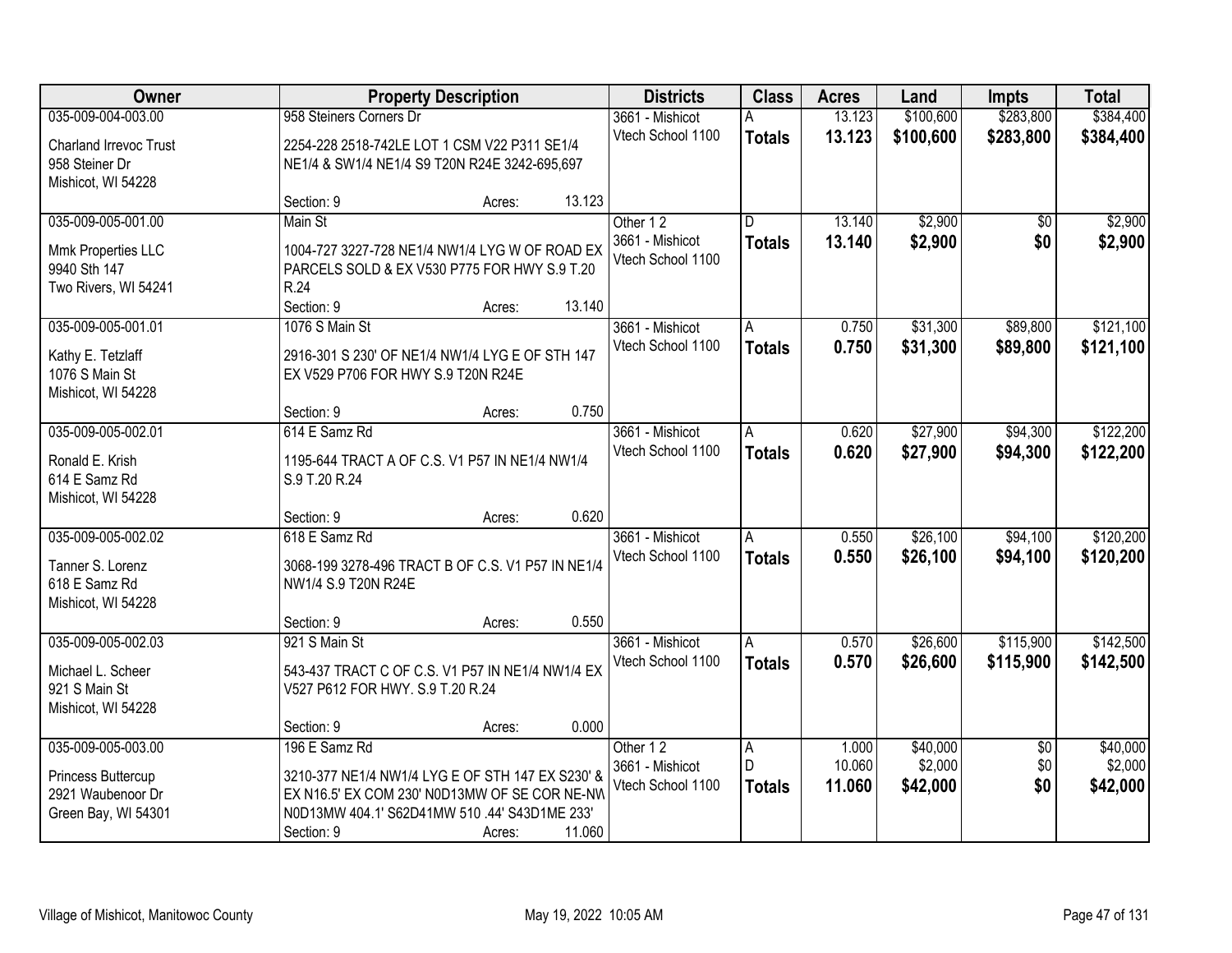| Owner                                | <b>Property Description</b>                       |        |       | <b>Districts</b>  | <b>Class</b>  | <b>Acres</b> | Land     | <b>Impts</b> | <b>Total</b> |
|--------------------------------------|---------------------------------------------------|--------|-------|-------------------|---------------|--------------|----------|--------------|--------------|
| 035-009-005-003.01                   | 914 S Main St                                     |        |       | 3661 - Mishicot   | А             | 0.850        | \$32,600 | \$209,300    | \$241,900    |
| Gloria J. Samz                       | 1669-477 3225-258 TR 1 & 2 CSM V2 P85 NE1/4 NW1/4 |        |       | Vtech School 1100 | <b>Totals</b> | 0.850        | \$32,600 | \$209,300    | \$241,900    |
| 914 S Main St                        | EX V527 P615 FOR HWY. S.9 T20N R24E               |        |       |                   |               |              |          |              |              |
| Mishicot, WI 54228                   | 3225-260TOD                                       |        |       |                   |               |              |          |              |              |
|                                      | Section: 9                                        | Acres: | 0.000 |                   |               |              |          |              |              |
| 035-009-005-003.03                   | 940 S Main St                                     |        |       | 3661 - Mishicot   | A             | 0.880        | \$33,000 | \$199,600    | \$232,600    |
|                                      |                                                   |        |       | Vtech School 1100 | <b>Totals</b> | 0.880        | \$33,000 | \$199,600    | \$232,600    |
| Justin T. Fowler                     | 3439-493 LOT 1 CSM V33 P123 BEING RESURVEY OF     |        |       |                   |               |              |          |              |              |
| Emily L. Fowler                      | TRACT 3 CSM V11 P5 NE1/4 NW1/4 S9 T20N R24E       |        |       |                   |               |              |          |              |              |
| 940 S Main St                        |                                                   |        |       |                   |               |              |          |              |              |
| Mishicot, WI 54228                   | Section: 9                                        | Acres: | 0.000 |                   |               |              |          |              |              |
| 035-009-005-003.04                   | 992 S Main St                                     |        |       | 3661 - Mishicot   | A             | 0.540        | \$25,900 | \$197,300    | \$223,200    |
| Thomas N & Laurie A Arkens Revoc     | 749-421 3049-259 TRACT 4 CSM V11 P5 NE1/4 NW1/4   |        |       | Vtech School 1100 | <b>Totals</b> | 0.540        | \$25,900 | \$197,300    | \$223,200    |
| Trust                                | S.9 T20N R24E                                     |        |       |                   |               |              |          |              |              |
| 992 S Main St                        |                                                   |        |       |                   |               |              |          |              |              |
| Mishicot, WI 54228                   | Section: 9                                        | Acres: | 0.000 |                   |               |              |          |              |              |
| 035-009-005-004.00                   | Samz Rd                                           |        |       | 3661 - Mishicot   | E             | 0.080        | \$100    | \$0          | \$100        |
|                                      |                                                   |        |       | Vtech School 1100 | <b>Totals</b> | 0.080        | \$100    | \$0          | \$100        |
| Princess Buttercup, LLC              | 3195-456 N 16.5' OF NE1/4 NW1/4 LYG E OF STH 147  |        |       |                   |               |              |          |              |              |
| 2921 Waubenoor Dr                    | EX W 720' THEREOF S.9 T20N R24E                   |        |       |                   |               |              |          |              |              |
| Green Bay, WI 54301                  |                                                   |        |       |                   |               |              |          |              |              |
|                                      | Section: 9                                        | Acres: | 0.080 |                   |               |              |          |              |              |
| 035-009-005-005.00                   | 935 S Main St                                     |        |       | 3661 - Mishicot   | A             | 0.310        | \$16,900 | \$99,800     | \$116,700    |
| Richard E & Ann J Meissner Revoc Liv | 974-203 1338-93,94 COM NW COR NE1/4 NW1/4, ELY    |        |       | Vtech School 1100 | <b>Totals</b> | 0.310        | \$16,900 | \$99,800     | \$116,700    |
| Trust                                | 333.6' SELY ALG CEN HWY 276.82' TO POB. SELY      |        |       |                   |               |              |          |              |              |
| 935 S Main St                        | 89.43' WLY 182.25' NLY 84' ELY 150' TO POB. NE1/4 |        |       |                   |               |              |          |              |              |
| Mishicot, WI 54228                   | Section: 9                                        |        | 0.000 |                   |               |              |          |              |              |
|                                      |                                                   | Acres: |       |                   |               |              |          |              |              |
| 035-009-005-011.00                   | 604 Ranchview Ct                                  |        |       | 3661 - Mishicot   | A             | 0.310        | \$16,900 | \$87,500     | \$104,400    |
| Laurie A. Schleis                    | 3002-546 S162' OF N629.6' OF W83.08' OF NE1/4     |        |       | Vtech School 1100 | <b>Totals</b> | 0.310        | \$16,900 | \$87,500     | \$104,400    |
| 604 Ranchview Ct                     | NW1/4 S.9 T20N R24E                               |        |       |                   |               |              |          |              |              |
| Mishicot, WI 54228                   |                                                   |        |       |                   |               |              |          |              |              |
|                                      | Section: 9                                        | Acres: | 0.310 |                   |               |              |          |              |              |
| 035-009-005-012.00                   | 955 S Main St                                     |        |       | 3661 - Mishicot   | Α             | 0.340        | \$18,200 | \$90,100     | \$108,300    |
|                                      |                                                   |        |       | Vtech School 1100 | <b>Totals</b> | 0.340        | \$18,200 | \$90,100     | \$108,300    |
| Michael M. Osmunson                  | 2931-131 NE1/4 NW1/4 COM 333.6' N89D 47M15S E     |        |       |                   |               |              |          |              |              |
| Jessica Osmunson                     | OF NW COR, S21D41M E 489.75' TO POB, S21D41M E    |        |       |                   |               |              |          |              |              |
| 955 S Main St                        | 87.20' S88D24M15S W204.29' N 0D33M W82'           |        |       |                   |               |              |          |              |              |
| Mishicot, WI 54228                   | Section: 9                                        | Acres: | 0.000 |                   |               |              |          |              |              |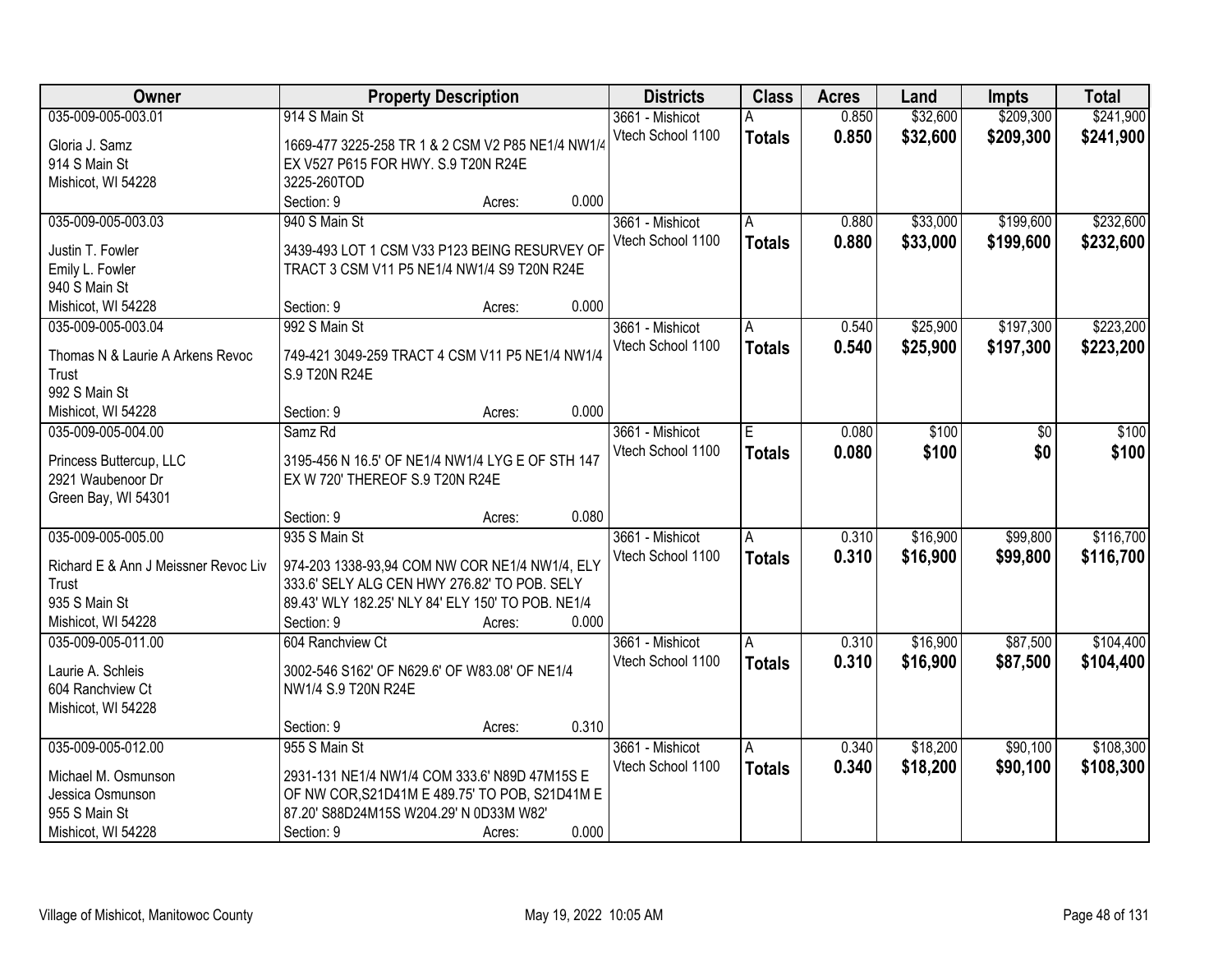| Owner               | <b>Property Description</b>                      | <b>Districts</b>  | <b>Class</b>  | <b>Acres</b> | Land     | <b>Impts</b>    | <b>Total</b> |
|---------------------|--------------------------------------------------|-------------------|---------------|--------------|----------|-----------------|--------------|
| 035-009-005-013.00  | 622 Ranchview Ct                                 | 3661 - Mishicot   | Α             | 0.320        | \$17,400 | \$64,900        | \$82,300     |
| Scott M. Hawley     | 2975-701 E85' OF W252.16' OF S162' OF N629.6' OF | Vtech School 1100 | <b>Totals</b> | 0.320        | \$17,400 | \$64,900        | \$82,300     |
| Tonya L. Hawley     | NE1/4 NW1/4 S.9 T20N R24E                        |                   |               |              |          |                 |              |
| 622 Ranchview Ct    |                                                  |                   |               |              |          |                 |              |
| Mishicot, WI 54228  | 0.320<br>Section: 9<br>Acres:                    |                   |               |              |          |                 |              |
| 035-009-005-014.00  | S Main St                                        | 3661 - Mishicot   | D.            | 2.330        | \$500    | $\overline{50}$ | \$500        |
|                     |                                                  | Vtech School 1100 | <b>Totals</b> | 2.330        | \$500    | \$0             | \$500        |
| Princess Buttercup  | 3210-377 NE1/4 NW1/4 COM AT PT 230' N 9D13M W    |                   |               |              |          |                 |              |
| 2921 Waubenoor Dr   | OF SE COR, N0D13M W 404.1' S62D41M W510.44'      |                   |               |              |          |                 |              |
| Green Bay, WI 54301 | S43D 01M E233' N89D47M E296.2'TO POB. EX V530    |                   |               |              |          |                 |              |
|                     | 2.330<br>Section: 9<br>Acres:                    |                   |               |              |          |                 |              |
| 035-009-005-015.00  | 961 S Main St                                    | 3661 - Mishicot   | A             | 0.420        | \$21,500 | \$104,800       | \$126,300    |
| Douglas J. Jones    | 3385-628 NE1/4 NW1/4 COM AT PT 333.6'            | Vtech School 1100 | <b>Totals</b> | 0.420        | \$21,500 | \$104,800       | \$126,300    |
| 961 S Main St       | N89D47M15S E OF NW COR, S21D 41M E576.95'TO      |                   |               |              |          |                 |              |
| Mishicot, WI 54228  | POB. S21D41M E57.55' S43D01M E34.75' S88D        |                   |               |              |          |                 |              |
|                     | 0.000<br>Section: 9<br>Acres:                    |                   |               |              |          |                 |              |
| 035-009-005-016.00  | 1005 S Main St                                   | 3661 - Mishicot   | A             | 0.560        | \$26,400 | \$102,700       | \$129,100    |
|                     |                                                  | Vtech School 1100 |               | 0.560        | \$26,400 | \$102,700       | \$129,100    |
| Jared E. Martin     | 3262-190 NE1/4 NW1/4 COM AT PT 333.6'            |                   | <b>Totals</b> |              |          |                 |              |
| Jasmin J. Martin    | N89D47M15S E OF NW COR, S21D 41M E634.5'         |                   |               |              |          |                 |              |
| 1005 S Main St      | S43D01M E34.75' TO POB, S43D01M E113.32'S88D     |                   |               |              |          |                 |              |
| Mishicot, WI 54228  | 0.000<br>Section: 9<br>Acres:                    |                   |               |              |          |                 |              |
| 035-009-005-017.00  | 1009 S Main St                                   | 3661 - Mishicot   | A             | 0.710        | \$30,300 | \$96,800        | \$127,100    |
| <b>Tyson Miller</b> | 3021-566 NE1/4 NW1/4 COM AT PT 333.6'            | Vtech School 1100 | <b>Totals</b> | 0.710        | \$30,300 | \$96,800        | \$127,100    |
| Susan Miller        | N89D47M15S E OF NW COR, S21D 41M E634.5'         |                   |               |              |          |                 |              |
| 1009 S Main St      | S43D01M E148.07' TO POB, S43D01M E113.32'S88D    |                   |               |              |          |                 |              |
| Mishicot, WI 54228  | Section: 9<br>0.000<br>Acres:                    |                   |               |              |          |                 |              |
| 035-009-005-018.00  | 630 Ranchview Ct                                 | 3661 - Mishicot   | A             | 0.320        | \$17,400 | \$110,300       | \$127,700    |
|                     |                                                  | Vtech School 1100 |               | 0.320        | \$17,400 | \$110,300       |              |
| Seth Hoeffner       | 1358-478 3444-598LC 3455-1 NE1/4 NW1/4 COM 333.6 |                   | <b>Totals</b> |              |          |                 | \$127,700    |
| Angie Hoeffner      | N89D 47M15S E OF NW COR, S21D41M E 489.75'       |                   |               |              |          |                 |              |
| 630 Ranchview Ct    | S88D24M15S W172.85' S0D33M E162' S88D24M15S      |                   |               |              |          |                 |              |
| Mishicot, WI 54228  | 0.320<br>Section: 9<br>Acres:                    |                   |               |              |          |                 |              |
| 035-009-005-019.00  | 616 Ranchview Ct                                 | 3661 - Mishicot   | A             | 0.310        | \$16,900 | \$94,300        | \$111,200    |
| Evan J. Keehan      | 3334-510 NE1/4 NW1/4 COM 333.6' N89D 47M15S E    | Vtech School 1100 | <b>Totals</b> | 0.310        | \$16,900 | \$94,300        | \$111,200    |
| 616 Ranchview Ct    | OF NW COR, S21D41M E 489.75' S88D24M15S          |                   |               |              |          |                 |              |
| Mishicot, WI 54228  | W342.85' TO POB S0D33M E162' S88D24M 15S         |                   |               |              |          |                 |              |
|                     | 0.310                                            |                   |               |              |          |                 |              |
|                     | Section: 9<br>Acres:                             |                   |               |              |          |                 |              |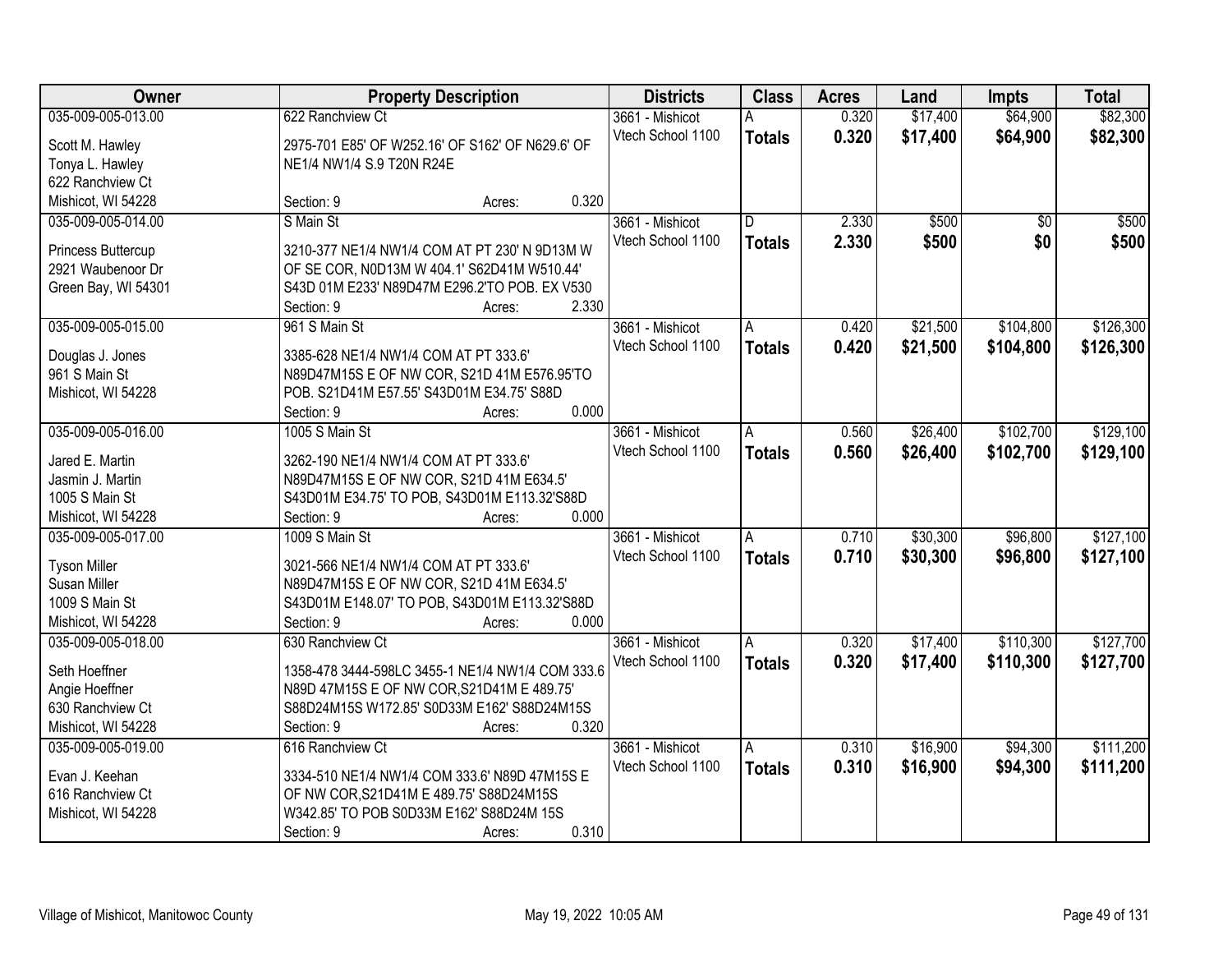| Owner                | <b>Property Description</b>                     | <b>Districts</b>  | <b>Class</b>    | <b>Acres</b> | Land            | <b>Impts</b>    | <b>Total</b>     |
|----------------------|-------------------------------------------------|-------------------|-----------------|--------------|-----------------|-----------------|------------------|
| 035-009-005-020.00   | 961 S Main St                                   | 3661 - Mishicot   | Α               | 1.320        | \$13,500        | $\overline{50}$ | \$13,500         |
| Douglas J. Jones     | 3385-628 NE1/4 NW1/4 COM 333.6' N89D 47M15S E   | Vtech School 1100 | <b>Totals</b>   | 1.320        | \$13,500        | \$0             | \$13,500         |
| 961 S Main St        | OF NW COR, S21D41M E 489.75' S21D41M            |                   |                 |              |                 |                 |                  |
| Mishicot, WI 54228   | E144.75'S43D 01M E34.75' S88D24M15S W 248.5'TO  |                   |                 |              |                 |                 |                  |
|                      | 0.000<br>Section: 9<br>Acres:                   |                   |                 |              |                 |                 |                  |
| 035-009-006-000.00   | E Samz Rd                                       | Other 12          | 5M              | 3.000        | \$4,100         | $\overline{50}$ | \$4,100          |
|                      |                                                 | 3661 - Mishicot   | D               | 36.000       | \$8,200         | \$0             | \$8,200          |
| Robert M. Grimm      | 645-795 1308-563 EASMT NW1/4 NW1/4 S.9 T20N     | Vtech School 1100 | E               | 1.000        | \$100           | \$0             | \$100            |
| Ann L. Grimm         | R24E 2044-82                                    |                   | <b>Totals</b>   | 40.000       | \$12,400        | \$0             | \$12,400         |
| 866 S Main St        |                                                 |                   |                 |              |                 |                 |                  |
| Mishicot, WI 54228   | 40.000<br>Section: 9<br>Acres:                  |                   |                 |              |                 |                 |                  |
| 035-009-007-000.00   | <b>Steiners Corners Rd</b>                      | Other 12          | D               | 37.500       | \$8,400         | $\overline{50}$ | \$8,400          |
| Jossart Holdings LLC | 2718-136 1308-564EASMT SW1/4 NW1/4 S.9 T20N     | 3661 - Mishicot   | F <sub>1</sub>  | 2.450        | \$6,600         | \$0             | \$6,600          |
| 1682 Swan Rd         | <b>R24E</b>                                     | Vtech School 1100 | <b>Totals</b>   | 39.950       | \$15,000        | \$0             | \$15,000         |
| De Pere, WI 54115    |                                                 |                   |                 |              |                 |                 |                  |
|                      | 39.950<br>Section: 9<br>Acres:                  |                   |                 |              |                 |                 |                  |
| 035-009-013-001.00   | 1410 S Main St                                  | Other 12          | A               | 0.600        | \$27,400        | \$95,600        | \$123,000        |
|                      |                                                 | 3661 - Mishicot   | <b>Totals</b>   | 0.600        | \$27,400        | \$95,600        | \$123,000        |
| James R. Litersky    | 2938-489 TRACT 5 CSM V26 P237 S.9 T20N R24E     | Vtech School 1100 |                 |              |                 |                 |                  |
| Barbara F. Litersky  |                                                 |                   |                 |              |                 |                 |                  |
| 1356 S Main St       | 0.600<br>Section: 9                             |                   |                 |              |                 |                 |                  |
| Two Rivers, WI 54241 | Acres:<br>S Main St                             |                   | $\overline{X4}$ | 0.420        |                 |                 |                  |
| 035-009-013-003.00   |                                                 | Other 12          |                 |              | $\overline{30}$ | $\overline{30}$ | $\overline{\$0}$ |
| Village of Mishicot  | 2240-344 TRACT 6 CSM V26 P237 RESRVY PRT TR 4   | 3661 - Mishicot   | <b>Totals</b>   | 0.420        | \$0             | \$0             | \$0              |
| 511 E Main St        | CS V1 P143 NW1/4 SE1/4 S.9 T20N R24E            | Vtech School 1100 |                 |              |                 |                 |                  |
| PO Box 385           |                                                 |                   |                 |              |                 |                 |                  |
| Mishicot, WI 54228   | 0.000<br>Section: 9<br>Acres:                   |                   |                 |              |                 |                 |                  |
| 035-009-013-006.00   |                                                 | 3661 - Mishicot   | A               | 0.030        | \$1,200         | $\sqrt{6}$      | \$1,200          |
| David Rohr           | 2929-371LE 2958-597 TRACT 1 OF CS V1 P377 IN    | Vtech School 1100 | <b>Totals</b>   | 0.030        | \$1,200         | \$0             | \$1,200          |
| 1415 S Main St       | NE1/4 SE1/4 EX V530 P744 FOR HWY ANNEXED TO     |                   |                 |              |                 |                 |                  |
| Two Rivers, WI 54241 | VILLAGE 8/15 S.9 T20N R24E                      |                   |                 |              |                 |                 |                  |
|                      | 0.030<br>Section: 9<br>Acres:                   |                   |                 |              |                 |                 |                  |
| 035-009-014-001.00   | 904 Steiners Corners Dr                         | 3661 - Mishicot   | X4              | 2.290        | $\overline{50}$ | $\overline{50}$ | $\overline{50}$  |
|                      |                                                 | Vtech School 1100 | <b>Totals</b>   | 2.290        | \$0             | \$0             | \$0              |
| Village of Mishicot  | 691-200 THAT PRT FOLL IN NW1/4 SE1/4 LYG E OF E |                   |                 |              |                 |                 |                  |
| 511 E Main St        | R/W LN STH 147 COM 3435.5' E OF W1/4 COR SEC 9  |                   |                 |              |                 |                 |                  |
| PO Box 385           | N23D25MW 23.15' N49D 16M45SE311.28'             |                   |                 |              |                 |                 |                  |
| Mishicot, WI 54228   | 0.000<br>Section: 9<br>Acres:                   |                   |                 |              |                 |                 |                  |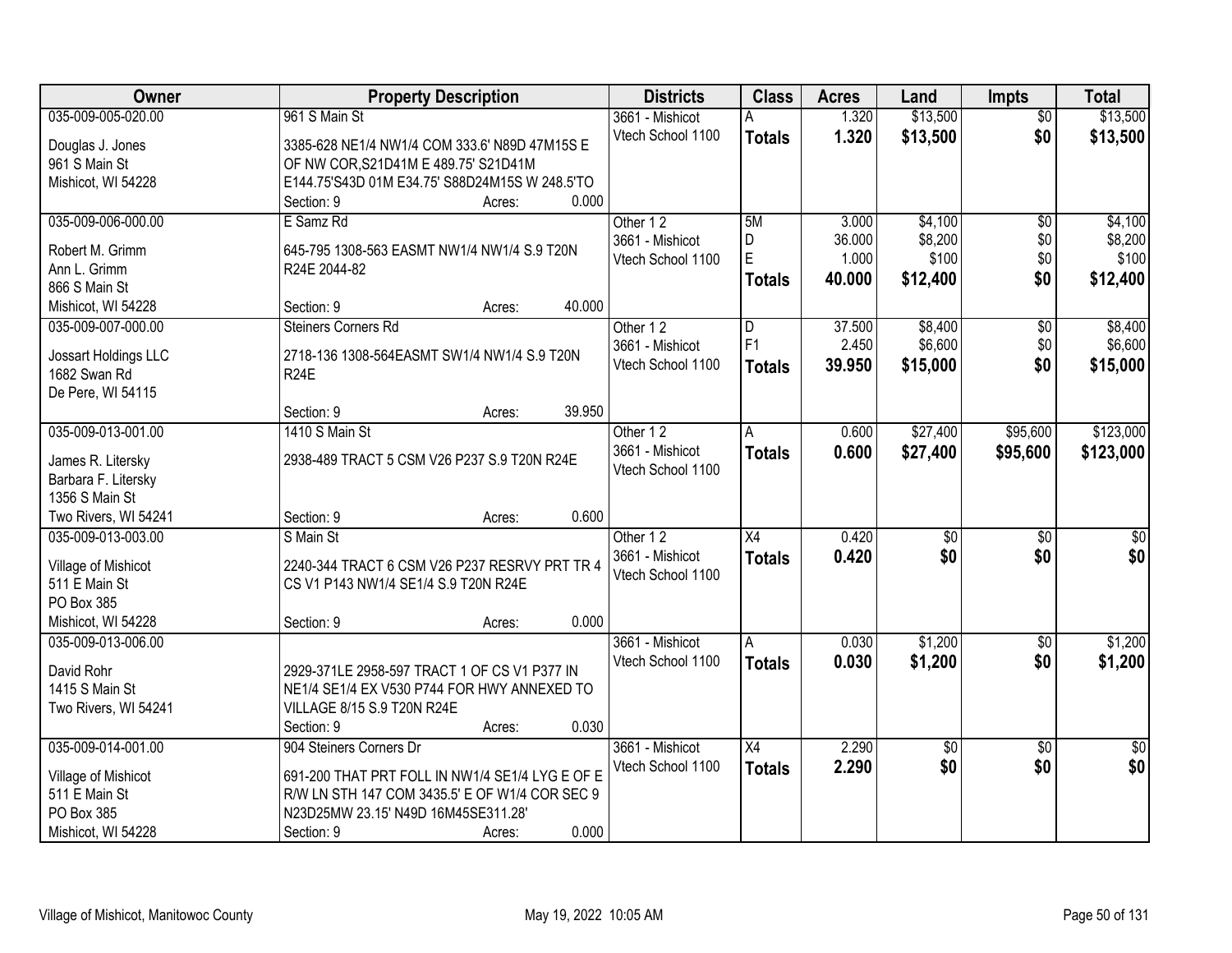| Owner                       | <b>Property Description</b>                     | <b>Districts</b>  | <b>Class</b>  | <b>Acres</b> | Land       | <b>Impts</b>    | <b>Total</b> |
|-----------------------------|-------------------------------------------------|-------------------|---------------|--------------|------------|-----------------|--------------|
| 035-009-014-002.00          | 1305 Sth 147                                    | 3661 - Mishicot   | A             | 0.500        | \$24,800   | \$77,700        | \$102,500    |
| Linda Holmes                | 2972-178 NW1/4 SE1/4 COM 3233.35' N 89D28M E OF | Vtech School 1100 | <b>Totals</b> | 0.500        | \$24,800   | \$77,700        | \$102,500    |
| c/o Beatrice Cisler         | W1/4 COR, S21D32M E194'TOBEG. S34D15M E155.2'   |                   |               |              |            |                 |              |
| 1305 S Main St              | N56D30M E176.95'TO CEN HWY, N 26D49M45S W155'   |                   |               |              |            |                 |              |
| Two Rivers, WI 54241        | 0.000<br>Section: 9<br>Acres:                   |                   |               |              |            |                 |              |
| 035-009-014-003.00          | 1334 S Main St                                  | 3661 - Mishicot   | A             | 0.590        | \$27,200   | \$101,000       | \$128,200    |
|                             |                                                 | Vtech School 1100 | <b>Totals</b> | 0.590        | \$27,200   | \$101,000       | \$128,200    |
| Donald G. Marshall          | 461-706 TRACT 1 OF C.S. V1 P143 NW1/4 SE1/4 EX  |                   |               |              |            |                 |              |
| 1334 S Main St              | V530 P756 FOR HWY. S.9 T.20 R.24                |                   |               |              |            |                 |              |
| Two Rivers, WI 54241        |                                                 |                   |               |              |            |                 |              |
|                             | 0.000<br>Section: 9<br>Acres:                   |                   |               |              |            |                 |              |
| 035-009-014-004.00          | 1342 S Main St                                  | 3661 - Mishicot   | A             | 0.450        | \$22,700   | \$151,100       | \$173,800    |
| James R. Miller             | 342-394 450-193 TRACT 2 OF C.S. V1 P143 NW1/4   | Vtech School 1100 | <b>Totals</b> | 0.450        | \$22,700   | \$151,100       | \$173,800    |
| 1342 S Main St              | SE1/4 EX V530 P738 FOR HWY. S.9 T.20 R.24       |                   |               |              |            |                 |              |
| Two Rivers, WI 54241        |                                                 |                   |               |              |            |                 |              |
|                             | 0.000<br>Section: 9<br>Acres:                   |                   |               |              |            |                 |              |
| 035-009-014-005.00          | 1356 S Main St                                  | 3661 - Mishicot   | A             | 0.520        | \$25,300   | \$116,100       | \$141,400    |
|                             |                                                 | Vtech School 1100 | <b>Totals</b> | 0.520        | \$25,300   | \$116,100       | \$141,400    |
| James R. Litersky           | 578-537 TR 3& 4 OF C.S. V1 P143 NW1/4 SE1/4 EX  |                   |               |              |            |                 |              |
| 1356 S Main St              | V530 P741 FOR HWY. EX PART DESC IN V 564 P 347  |                   |               |              |            |                 |              |
| Two Rivers, WI 54241        | S.9 T20N R24E                                   |                   |               |              |            |                 |              |
|                             | 0.520<br>Section: 9<br>Acres:                   |                   |               |              |            |                 |              |
| 035-009-014-010.00          | 1415 S Main St                                  | 3661 - Mishicot   | A             | 0.410        | \$16,400   | \$131,100       | \$147,500    |
| David Rohr                  | 2929-371LE 2958-597 TRACT 1 OF CS V1 P377 IN    | Vtech School 1100 | <b>Totals</b> | 0.410        | \$16,400   | \$131,100       | \$147,500    |
| 1415 S Main St              | NE1/4 SE1/4 EX V530 P744 FOR HWY ANNEXED TO     |                   |               |              |            |                 |              |
| Two Rivers, WI 54241        | VILLAGE 8/15 S.9 T20N R24E                      |                   |               |              |            |                 |              |
|                             | 0.000<br>Section: 9<br>Acres:                   |                   |               |              |            |                 |              |
| 035-131-011-038.00          | 150 E Main St                                   | 3661 - Mishicot   | B             | 0.730        | \$35,900   | \$509,100       | \$545,000    |
|                             |                                                 | Vtech School 1100 |               |              |            |                 |              |
| <b>Country Visions Coop</b> | 737-158 1154-513 2407-92 THAT PRT SW1/4 SW1/4   |                   | <b>Totals</b> | 0.730        | \$35,900   | \$509,100       | \$545,000    |
| 1010 W Ryan St              | LYG SW OF STH 147 S.31 T21N R24E                |                   |               |              |            |                 |              |
| Brillion, WI 54110          |                                                 |                   |               |              |            |                 |              |
|                             | 0.730<br>Section: 31<br>Acres:                  |                   |               |              |            |                 |              |
| 035-131-011-040.00          | 740 N State St                                  | 3661 - Mishicot   | X3            | 6.640        | $\sqrt{6}$ | $\overline{50}$ | \$0          |
| Manitowoc County            | 220-71 227-309 VILL. OF MISHICOT NW1/4 SW1/4    | Vtech School 1100 | <b>Totals</b> | 6.640        | \$0        | \$0             | \$0          |
| 1010 S 8th St               | SW1/4 EX COM NW COR, S0D11M30S W458.2'TO BEC    |                   |               |              |            |                 |              |
| Manitowoc, WI 54220         | S0D11M30S W200' S89D38M30S E 300' N0D11M30S     |                   |               |              |            |                 |              |
|                             | 6.640<br>Section: 31<br>Acres:                  |                   |               |              |            |                 |              |
|                             |                                                 |                   |               |              |            |                 |              |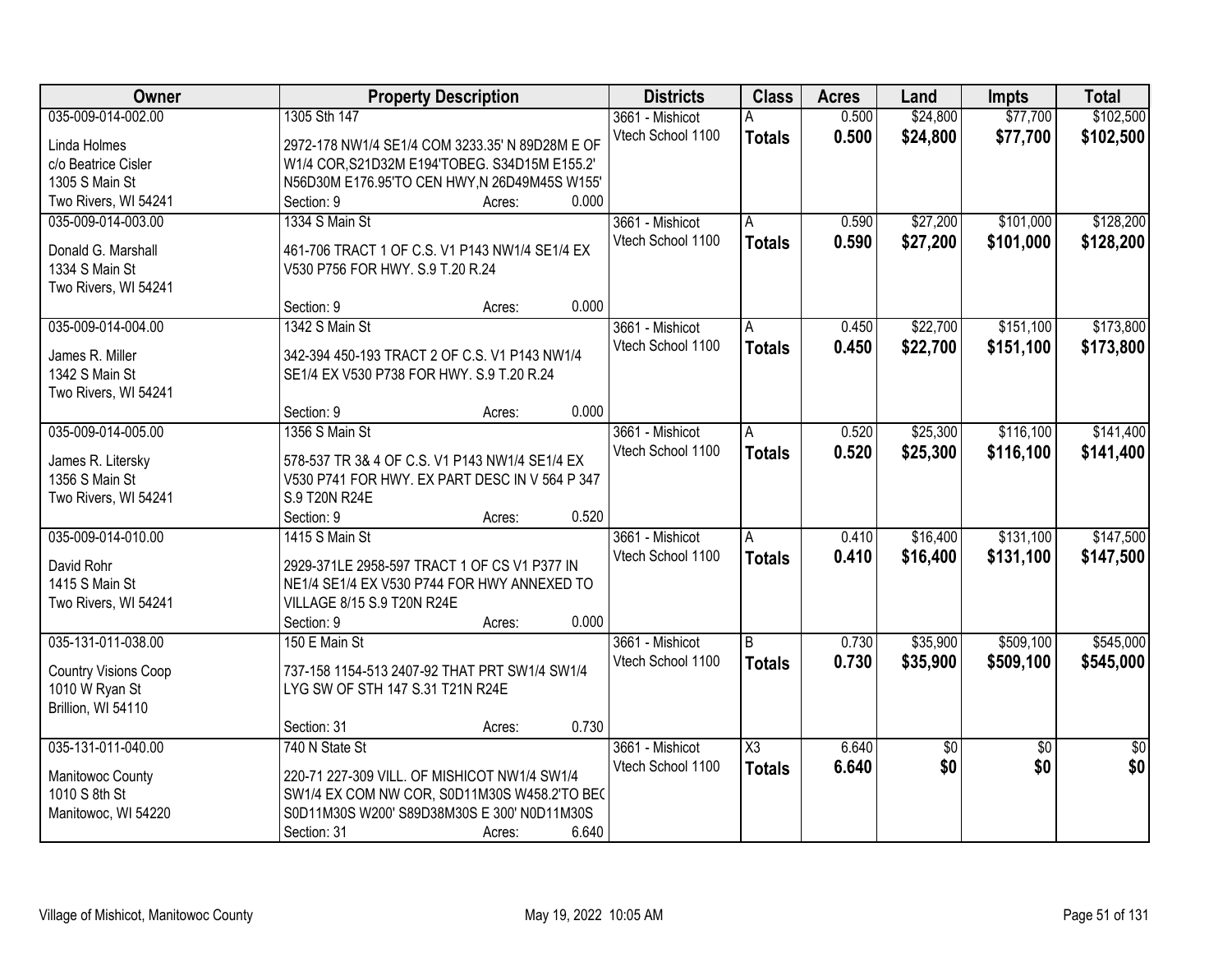| Owner               | <b>Property Description</b>                      | <b>Districts</b>  | <b>Class</b>    | <b>Acres</b> | Land     | <b>Impts</b>    | <b>Total</b> |
|---------------------|--------------------------------------------------|-------------------|-----------------|--------------|----------|-----------------|--------------|
| 035-131-011-041.00  | 710 N State St                                   | 3661 - Mishicot   | $\overline{X4}$ | 3.290        | \$0      | $\overline{50}$ | \$0          |
| Town of Mishicot    | 407-208 1135-258 S200' OF W717' OF N1/2 SW1/4    | Vtech School 1100 | <b>Totals</b>   | 3.290        | \$0      | \$0             | \$0          |
| 710 N State St      | SW1/4 S.31 T21N R24E                             |                   |                 |              |          |                 |              |
| Mishicot, WI 54228  |                                                  |                   |                 |              |          |                 |              |
|                     | 3.290<br>Section: 31<br>Acres:                   |                   |                 |              |          |                 |              |
| 035-131-012-002.01  | 620 Oak St                                       | 3661 - Mishicot   | Α               | 0.220        | \$12,900 | \$119,900       | \$132,800    |
|                     |                                                  | Vtech School 1100 | <b>Totals</b>   | 0.220        | \$12,900 | \$119,900       | \$132,800    |
| Guy A. Holtz        | 3242-491 N80' OF S328' OF E120' OF W 144.9' OF   |                   |                 |              |          |                 |              |
| 620 Oak St          | SE1/4 SW1/4 S.31 T21N R24E                       |                   |                 |              |          |                 |              |
| Mishicot, WI 54228  |                                                  |                   |                 |              |          |                 |              |
|                     | 0.220<br>Section: 31<br>Acres:                   |                   |                 |              |          |                 |              |
| 035-131-012-002.02  | 626 Oak St                                       | 3661 - Mishicot   | A               | 0.330        | \$17,800 | \$142,200       | \$160,000    |
| Thomas P. Koeslin   | 1583-363 TRACT 1 OF CSM V6 P47 SE1/4 SW1/4 S.31  | Vtech School 1100 | <b>Totals</b>   | 0.330        | \$17,800 | \$142,200       | \$160,000    |
| Kathleen Koeslin    | <b>T21N R24E</b>                                 |                   |                 |              |          |                 |              |
| 626 Oak St          |                                                  |                   |                 |              |          |                 |              |
| Mishicot, WI 54228  | 0.330<br>Section: 31<br>Acres:                   |                   |                 |              |          |                 |              |
| 035-131-012-002.03  | Oak St                                           | 3661 - Mishicot   | A               | 0.580        | \$10,500 | \$8,800         | \$19,300     |
| Randy L. Hrudka     | 1215-166 3005-37 THAT PRT S1/2 SE1/4 SW1/4 IN    | Vtech School 1100 | <b>Totals</b>   | 0.580        | \$10,500 | \$8,800         | \$19,300     |
| Victoria A. Hrudka  | FOLL-COM NW COR TRACT 1 CSM V6 P47               |                   |                 |              |          |                 |              |
| 1955 Wild Oak Rd    | N89D53ME120' N0D2M 15SE TO C/L STREAM SWLY       |                   |                 |              |          |                 |              |
| Manitowoc, WI 54220 | 0.580<br>Section: 31<br>Acres:                   |                   |                 |              |          |                 |              |
| 035-131-012-003.00  | 419 Randolph St                                  | 3661 - Mishicot   | Α               | 0.350        | \$18,600 | \$147,600       | \$166,200    |
|                     |                                                  | Vtech School 1100 | <b>Totals</b>   | 0.350        | \$18,600 | \$147,600       | \$166,200    |
| Nathan A. Rich      | 3441-605 VILLAGE OF MISHICOT SE1/4 SW1/4, S153'  |                   |                 |              |          |                 |              |
| 419 Randolph St     | OF E 75.25' OF W100' S.31 T21N R24E              |                   |                 |              |          |                 |              |
| Mishicot, WI 54228  |                                                  |                   |                 |              |          |                 |              |
|                     | 0.350<br>Section: 31<br>Acres:                   |                   |                 |              |          |                 |              |
| 035-131-012-004.00  | 427 Randolph St                                  | 3661 - Mishicot   | A               | 0.670        | \$29,300 | \$73,900        | \$103,200    |
| Bradley D. Baumgart | 3068-255 3381-47 VILLAGE OF MISHICOT SE1/4       | Vtech School 1100 | <b>Totals</b>   | 0.670        | \$29,300 | \$73,900        | \$103,200    |
| 427 Randolph St     | SW1/4 COM SW COR E 261.92'POB N 167.02 W112'     |                   |                 |              |          |                 |              |
| Mishicot, WI 54228  | S8.83' W49.92 S159.5' E161.92' TO POB S.31 T21N  |                   |                 |              |          |                 |              |
|                     | 0.670<br>Section: 31<br>Acres:                   |                   |                 |              |          |                 |              |
| 035-131-012-005.00  | 451 Randolph St                                  | 3661 - Mishicot   | Α               | 0.403        | \$20,800 | \$102,400       | \$123,200    |
|                     |                                                  | Vtech School 1100 | <b>Totals</b>   | 0.403        | \$20,800 | \$102,400       | \$123,200    |
| John Havlolitz      | 1695-746 3282-279,280 TRACT 1 CSM V15 P97 INCL   |                   |                 |              |          |                 |              |
| Melissa Havlolitz   | COM S1/4 COR S31; TH N89?58'47"W 801.12' TH      |                   |                 |              |          |                 |              |
| <b>PO Box 122</b>   | N0?13'11"E 120.28', TH N89?58'47"W 60' TO POB TH |                   |                 |              |          |                 |              |
| Mishicot, WI 54228  | Section: 31<br>0.403<br>Acres:                   |                   |                 |              |          |                 |              |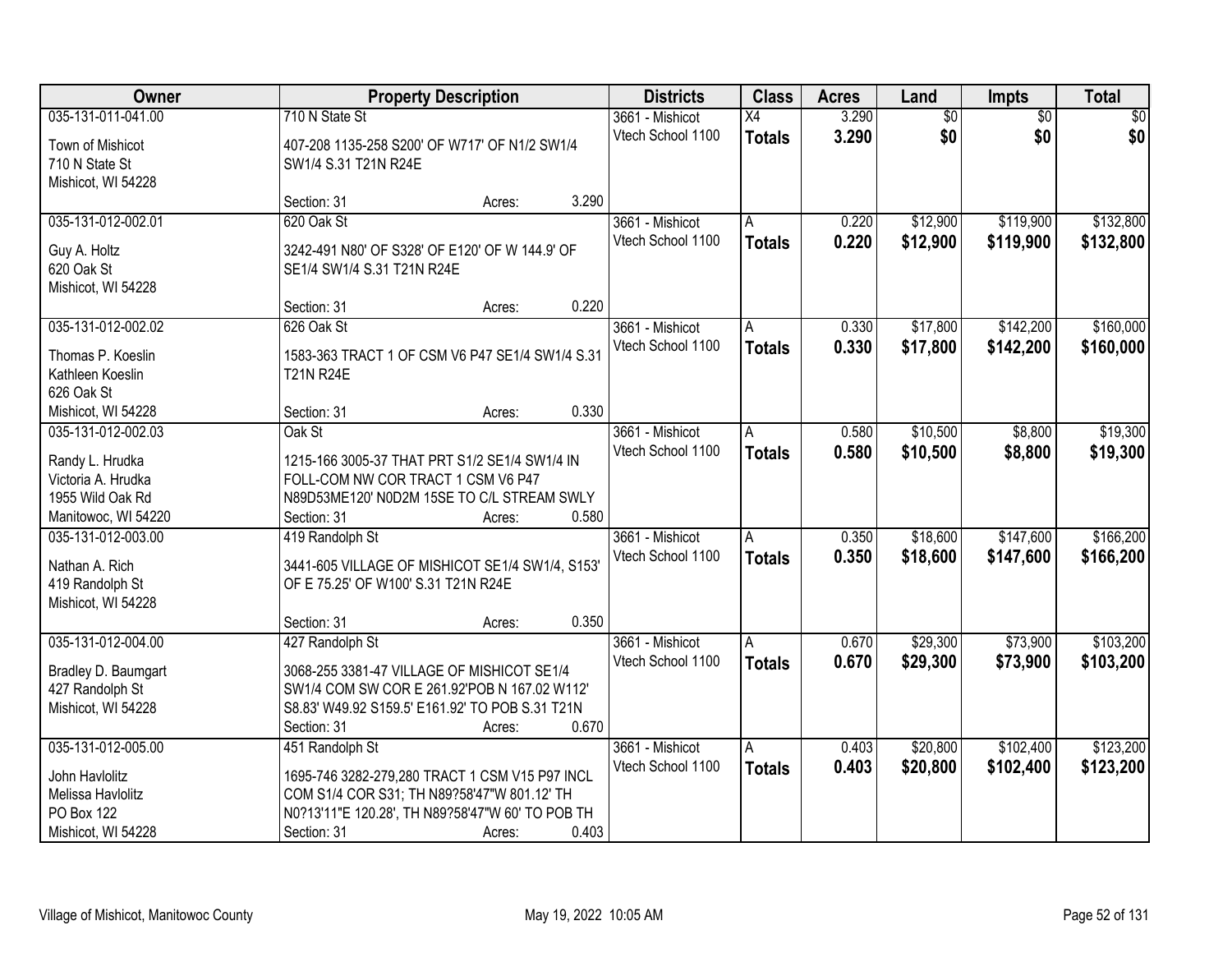| Owner               |                                                   | <b>Property Description</b> |       | <b>Districts</b>  | <b>Class</b>  | <b>Acres</b> | Land     | <b>Impts</b> | <b>Total</b> |
|---------------------|---------------------------------------------------|-----------------------------|-------|-------------------|---------------|--------------|----------|--------------|--------------|
| 035-131-012-006.00  | 513 Randolph St                                   |                             |       | 3661 - Mishicot   | А             | 0.460        | \$23,200 | \$108,500    | \$131,700    |
| Andrea Scherbarth   | VILLAGE OF MISHICOT SE1/4 SW1/4 S250' OF W80'O    |                             |       | Vtech School 1100 | <b>Totals</b> | 0.460        | \$23,200 | \$108,500    | \$131,700    |
| 513 Randolph St     | E569'THEREOF S.31 T21N R24E                       |                             |       |                   |               |              |          |              |              |
| Mishicot, WI 54228  |                                                   |                             |       |                   |               |              |          |              |              |
|                     | Section: 31                                       | Acres:                      | 0.460 |                   |               |              |          |              |              |
| 035-131-012-007.00  | 525 Randolph St                                   |                             |       | 3661 - Mishicot   | A             | 1.040        | \$40,200 | \$119,100    | \$159,300    |
| Adriana M. Gnadt    | 2104-474 2867-522 VILLAGE OF MISHICOT SE1/4       |                             |       | Vtech School 1100 | <b>Totals</b> | 1.040        | \$40,200 | \$119,100    | \$159,300    |
| 525 Randolph St     | SW1/4 S363' OF W125' OF E489' THEREOF S.31 T21N   |                             |       |                   |               |              |          |              |              |
| Mishicot, WI 54228  | <b>R24E</b>                                       |                             |       |                   |               |              |          |              |              |
|                     | Section: 31                                       | Acres:                      | 1.040 |                   |               |              |          |              |              |
| 035-131-012-008.00  | 601 Randolph St                                   |                             |       | 3661 - Mishicot   | A             | 1.780        | \$43,900 | \$101,100    | \$145,000    |
|                     |                                                   |                             |       | Vtech School 1100 | <b>Totals</b> | 1.780        | \$43,900 | \$101,100    | \$145,000    |
| Stephen O. Loveless | 975-156 VILLAGE OF MISHICOT SE1/4 SW1/4 W120'     |                             |       |                   |               |              |          |              |              |
| Lois A. Loveless    | OF E364' LYG S OF RAVINE. S.31 T.21 R.24          |                             |       |                   |               |              |          |              |              |
| 601 Randolph St     |                                                   |                             | 1.780 |                   |               |              |          |              |              |
| Mishicot, WI 54228  | Section: 31                                       | Acres:                      |       |                   |               |              |          |              |              |
| 035-131-012-009.00  | 611 Randolph St                                   |                             |       | 3661 - Mishicot   | A             | 0.860        | \$32,800 | \$93,600     | \$126,400    |
| Jeffrey Adair       | 1451-703 2047-187 VILLAGE OF MISHICOT SE1/4       |                             |       | Vtech School 1100 | <b>Totals</b> | 0.860        | \$32,800 | \$93,600     | \$126,400    |
| Gretchen Adair      | SW1/4 W60'OF E244'LYG S OF RAVINE EX COM SE       |                             |       |                   |               |              |          |              |              |
| 611 Randolph St     | COR SD PRCL N138. 19'TO POB N174.55'W890'S1DE     |                             |       |                   |               |              |          |              |              |
| Mishicot, WI 54228  | Section: 31                                       | Acres:                      | 0.860 |                   |               |              |          |              |              |
| 035-131-012-010.00  | 615 Randolph St                                   |                             |       | 3661 - Mishicot   | A             | 0.740        | \$31,100 | \$111,600    | \$142,700    |
| Pantera J. Mcdaniel | 2972-676 VILLAGE OF MISHICOT SE1/4 SW1/4 W62'O    |                             |       | Vtech School 1100 | <b>Totals</b> | 0.740        | \$31,100 | \$111,600    | \$142,700    |
| 615 Randolph St     | E184' LYG S OF RAVINE & COM SW COR SD PRCL        |                             |       |                   |               |              |          |              |              |
| Mishicot, WI 54228  | N138.19 'TO POB N174.55'W890'S1DE 174.47'E3.40'TC |                             |       |                   |               |              |          |              |              |
|                     | Section: 31                                       | Acres:                      | 0.740 |                   |               |              |          |              |              |
| 035-131-012-011.00  | 623 Randolph St                                   |                             |       | 3661 - Mishicot   | A             | 0.930        | \$33,700 | \$92,700     | \$126,400    |
|                     |                                                   |                             |       | Vtech School 1100 |               | 0.930        | \$33,700 | \$92,700     | \$126,400    |
| Martin F. Stueck    | 1005-476 2633-708, 710 VILLAGE OF MISHICOT SE1/4  |                             |       |                   | <b>Totals</b> |              |          |              |              |
| 623 Randolph St     | SW1/4 E122' LYG S OF RAVINE EX S 175' OF E60'     |                             |       |                   |               |              |          |              |              |
| Mishicot, WI 54228  | THEREOF. S.31 T21N R24E                           |                             |       |                   |               |              |          |              |              |
|                     | Section: 31                                       | Acres:                      | 0.930 |                   |               |              |          |              |              |
| 035-131-012-012.00  | 627 Randolph St                                   |                             |       | 3661 - Mishicot   | A             | 0.240        | \$14,000 | \$61,900     | \$75,900     |
| Duane J. Jerabek    | 873-9 VILLAGE OF MISHICOT SE1/4 SW1/4 S175' OF    |                             |       | Vtech School 1100 | <b>Totals</b> | 0.240        | \$14,000 | \$61,900     | \$75,900     |
| 627 Randolph St     | E60' THEREOF. S.31 T.21 R.24                      |                             |       |                   |               |              |          |              |              |
| Mishicot, WI 54228  |                                                   |                             |       |                   |               |              |          |              |              |
|                     | Section: 31                                       | Acres:                      | 0.240 |                   |               |              |          |              |              |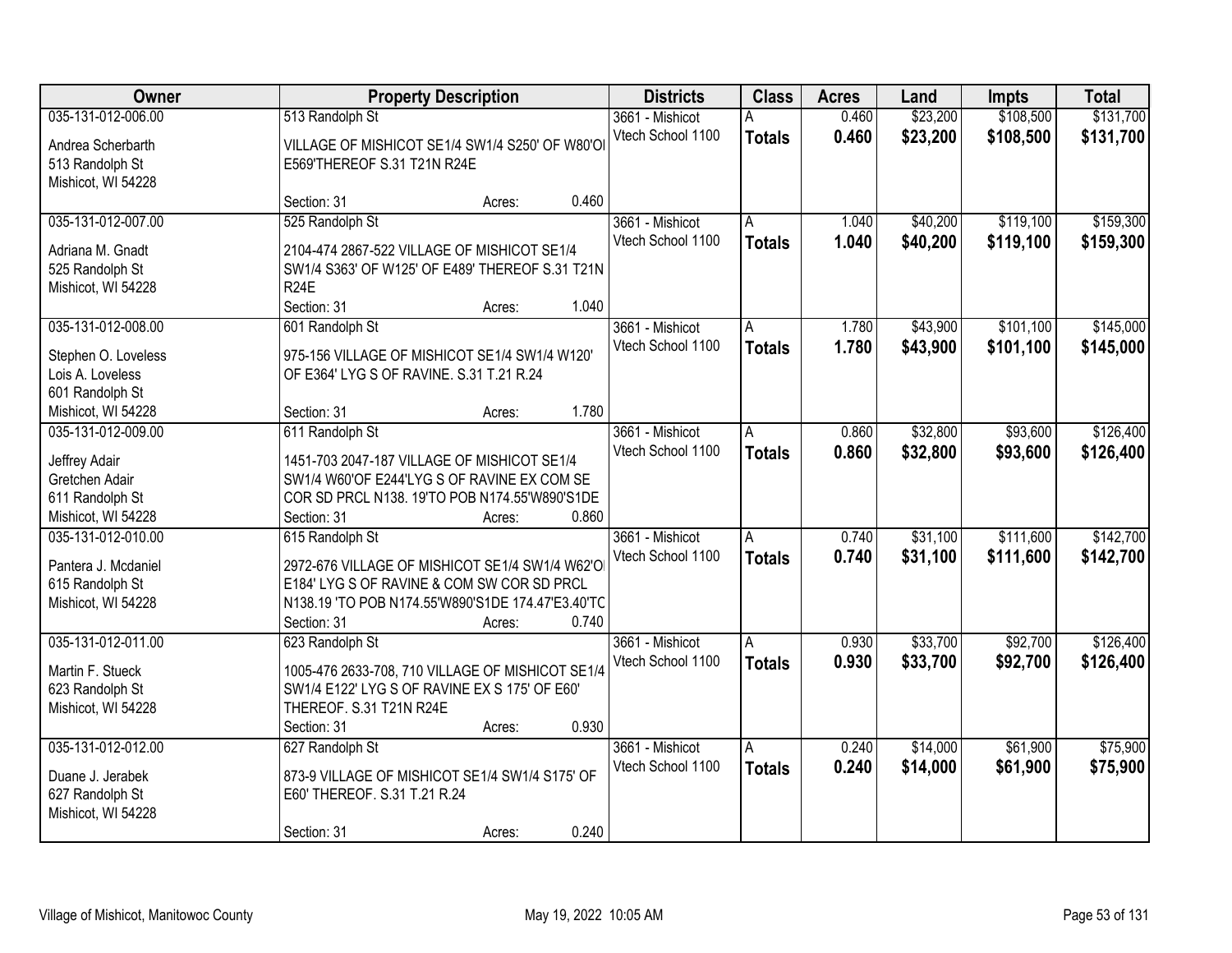| <b>Class</b><br>Owner<br><b>Property Description</b><br><b>Districts</b><br><b>Acres</b><br>Land                                         | <b>Impts</b>    | <b>Total</b> |
|------------------------------------------------------------------------------------------------------------------------------------------|-----------------|--------------|
| \$23,200<br>035-131-012-013.00<br>505 Randolph St<br>0.460<br>3661 - Mishicot                                                            | \$160,900       | \$184,100    |
| 0.460<br>\$23,200<br>Vtech School 1100<br><b>Totals</b><br>922-649 3228-332 3249-388CI VILLAGE OF MISHICOT<br><b>Dkbk Properties LLC</b> | \$160,900       | \$184,100    |
| SE1/4 SW1/4 S250' OF W80' OF E649' S.31 T.21 R.24<br>505 Randolph St                                                                     |                 |              |
| Mishicot, WI 54228                                                                                                                       |                 |              |
| 0.460<br>Section: 31<br>Acres:                                                                                                           |                 |              |
| 475 Randolph St<br>\$25,600<br>035-131-012-014.00<br>3661 - Mishicot<br>0.530<br>Α                                                       | \$122,900       | \$148,500    |
| 0.530<br>\$25,600<br>Vtech School 1100<br><b>Totals</b><br>3163-731 3421-232 S250' OF W92' OF E741' OF SE1/4                             | \$122,900       | \$148,500    |
| Kyle D. Hrudka<br>7374 Cth B<br>SW1/4 S.31 T21N R24E                                                                                     |                 |              |
| Two Rivers, WI 54241                                                                                                                     |                 |              |
| 0.530<br>Section: 31<br>Acres:                                                                                                           |                 |              |
| 035-131-012-015.00<br>829 Oak St<br>0.930<br>\$600<br>3661 - Mishicot<br>E.                                                              | \$0             | \$600        |
| 0.930<br>Vtech School 1100<br>\$600                                                                                                      | \$0             | \$600        |
| <b>Totals</b><br>3319-160 VILL.MISHICOT THAT PRT OF SE 1/4 SW1/4<br><b>Melanie Pettry</b>                                                |                 |              |
| 829 Oak St<br>COM NW COR, S352.44                                                                                                        |                 |              |
| FT.TOBEG.S272.16'N66D44M30S E428'S76D07M30S<br>Mishicot, WI 54228                                                                        |                 |              |
| 0.930<br>Section: 31<br>Acres:                                                                                                           |                 |              |
| 035-131-012-016.00<br>0.260<br>\$14,900<br>614 Oak St<br>3661 - Mishicot<br>A                                                            | \$116,600       | \$131,500    |
| Vtech School 1100<br>0.260<br>\$14,900<br><b>Totals</b><br>1274-237 2558-124 LOT 1 CSM V32 P215 SE1/4 SW1/4<br>Rodney J. Scheuer         | \$116,600       | \$131,500    |
| 614 Oak St<br>S.31 T21N R24E                                                                                                             |                 |              |
| Mishicot, WI 54228                                                                                                                       |                 |              |
| 0.260<br>Section: 31<br>Acres:                                                                                                           |                 |              |
| 035-131-012-017.00<br>443 Randolph St<br>\$30,200<br>0.707<br>3661 - Mishicot<br>A                                                       | \$113,700       | \$143,900    |
| E<br>8.206<br>\$20,500<br>Vtech School 1100                                                                                              | \$0             | \$20,500     |
| 953-572 998-251 1152-475 3128-174 3282-279,280<br>Randall J & Cheryl M Deroche Living<br>8.913<br>\$50,700<br><b>Totals</b>              | \$113,700       | \$164,400    |
| SE1/4 SW1/4 EX PARCELS SOLD INCLUDING E 8.83'<br><b>Trust</b>                                                                            |                 |              |
| 443 Randolph St<br>OF W 153.58' OF N 492' OF S1/2 SE1/4 SW1/4 ALSO                                                                       |                 |              |
| PO Box 72<br>8.913<br>Section: 31<br>Acres:                                                                                              |                 |              |
| Mishicot, WI 54228                                                                                                                       |                 |              |
| \$1,000<br>035-131-015-001.00<br>E<br>Randolph St<br>3661 - Mishicot<br>1.680                                                            | $\overline{30}$ | \$1,000      |
| 1.680<br>\$1,000<br>Vtech School 1100<br><b>Totals</b><br>3052-655 3302-732 VILLAGE OF MISHICOT S340' OF<br>Leon D. Schmidt              | \$0             | \$1,000      |
| Laura L. Schmidt<br>E1/2 SW1/4 SE1/4 INCLUD TRACT 2 CS V12 P357 EX                                                                       |                 |              |
| 2418 E Cth V<br>S270' OF E371.25' & EX S170' OF W289.75' & EX TR 1                                                                       |                 |              |
| 1.680<br>Mishicot, WI 54228<br>Section: 31<br>Acres:                                                                                     |                 |              |
| \$19,800<br>035-131-015-002.00<br>3661 - Mishicot<br>0.380<br>717 Randolph St<br>Α                                                       | \$92,200        | \$112,000    |
| Vtech School 1100<br>0.380<br>\$19,800<br><b>Totals</b><br>1441-647 VILLAGE OF MISHICOT S170' OF W100' OF<br>Mark W. Jergenson           | \$92,200        | \$112,000    |
| 717 Randolph St<br>E491.25' OF SW1/4 SE1/4 S.31 T21N R24E                                                                                |                 |              |
| Mishicot, WI 54228                                                                                                                       |                 |              |
| 0.380<br>Section: 31<br>Acres:                                                                                                           |                 |              |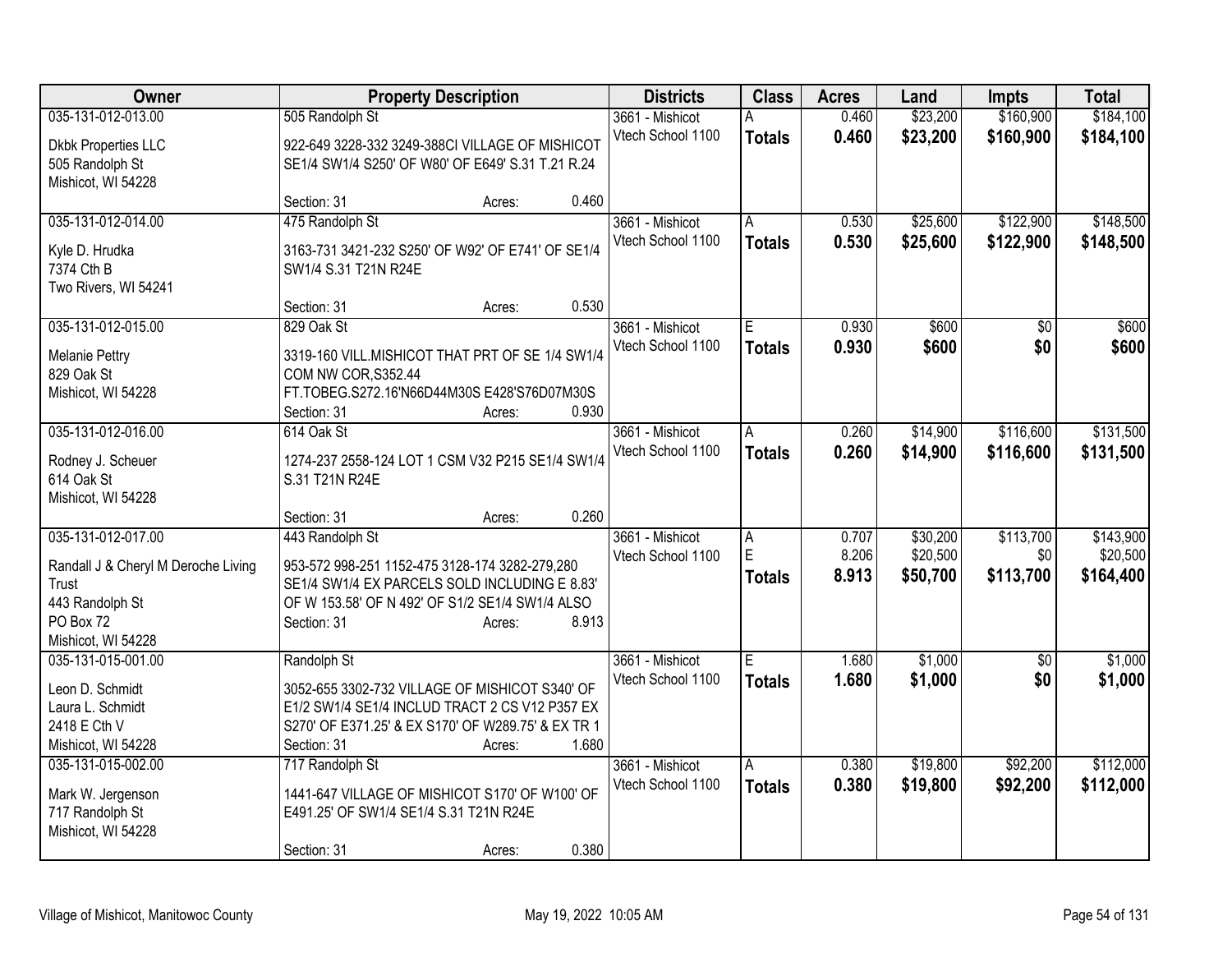| Owner                  |                                                     | <b>Property Description</b> |       | <b>Districts</b>  | <b>Class</b>  | <b>Acres</b> | Land     | <b>Impts</b>    | <b>Total</b> |
|------------------------|-----------------------------------------------------|-----------------------------|-------|-------------------|---------------|--------------|----------|-----------------|--------------|
| 035-131-015-003.00     | 733 Randolph St                                     |                             |       | 3661 - Mishicot   |               | 0.450        | \$22,700 | \$104,800       | \$127,500    |
| Fromm Ahrens Legacy Tr | 2900-399 3033-577 VILLAGE OF MISHICOT S270' OF      |                             |       | Vtech School 1100 | <b>Totals</b> | 0.450        | \$22,700 | \$104,800       | \$127,500    |
| 733 Randolph St        | W60' OF E371.25' & W20' OF E391.25' OF S170' OF     |                             |       |                   |               |              |          |                 |              |
| Mishicot, WI 54228     | SW1/4 SE1/4 S.31 T21N R24E                          |                             |       |                   |               |              |          |                 |              |
|                        | Section: 31                                         | Acres:                      | 0.450 |                   |               |              |          |                 |              |
| 035-131-015-004.00     | 803 Randolph St                                     |                             |       | 3661 - Mishicot   | A             | 0.370        | \$19,400 | \$106,800       | \$126,200    |
|                        |                                                     |                             |       | Vtech School 1100 | <b>Totals</b> | 0.370        | \$19,400 | \$106,800       | \$126,200    |
| Nancy Kornely          | 502-680 2784-318 TOD VILLAGE OF MISHICOT S270'      |                             |       |                   |               |              |          |                 |              |
| 803 Randolph St        | OF W60' OF E311.25' OF SW1/4 SE1/4 S.31 T21N R24E   |                             |       |                   |               |              |          |                 |              |
| Mishicot, WI 54228     | 3101-409                                            |                             |       |                   |               |              |          |                 |              |
|                        | Section: 31                                         | Acres:                      | 0.370 |                   |               |              |          |                 |              |
| 035-131-015-005.00     | 811 Randolph St                                     |                             |       | Other 12          | A             | 0.620        | \$27,900 | \$112,100       | \$140,000    |
| Caitlin M. Crowley     | 3240-331 VILLAGE OF MISHICOT S270' OF W100' OF      |                             |       | 3661 - Mishicot   | <b>Totals</b> | 0.620        | \$27,900 | \$112,100       | \$140,000    |
| 811 Randolph St        | E251.25'OF SW1/4 SE1/4 S.31 T.21 R.24               |                             |       | Vtech School 1100 |               |              |          |                 |              |
| Mishicot, WI 54228     |                                                     |                             |       |                   |               |              |          |                 |              |
|                        | Section: 31                                         | Acres:                      | 0.620 |                   |               |              |          |                 |              |
| 035-131-015-006.00     |                                                     |                             |       | 3661 - Mishicot   |               | 0.250        | \$14,500 | \$104,500       | \$119,000    |
|                        | 829 Randolph St                                     |                             |       | Vtech School 1100 | A             |              |          |                 |              |
| Jarod R. Mueller       | 3281-402 VILLAGE OF MISHICOT COM SE COR,            |                             |       |                   | <b>Totals</b> | 0.250        | \$14,500 | \$104,500       | \$119,000    |
| 829 Randolph St        | W74.25' N148.5' E74.25' S148.5' TO BEG. SW1/4 SE1/4 |                             |       |                   |               |              |          |                 |              |
| Mishicot, WI 54228     | S.31 T21N R24E                                      |                             |       |                   |               |              |          |                 |              |
|                        | Section: 31                                         | Acres:                      | 0.250 |                   |               |              |          |                 |              |
| 035-131-015-007.00     | 829 Randolph St                                     |                             |       | 3661 - Mishicot   | E             | 2.450        | \$1,500  | $\overline{50}$ | \$1,500      |
|                        |                                                     |                             |       | Vtech School 1100 | <b>Totals</b> | 2.450        | \$1,500  | \$0             | \$1,500      |
| Leon D. Schmidt        | 3052-655 3302-732 VILLAGE OF MISHICOT S340' OF      |                             |       |                   |               |              |          |                 |              |
| Laura L. Schmidt       | W1/2 SW1/4 SE1/4 EX W140' LYG S OF RAVINE & EX      |                             |       |                   |               |              |          |                 |              |
| 2418 E Cth V           | S195' OF E410' OF W550' S.31 T21N R24E              |                             |       |                   |               |              |          |                 |              |
| Mishicot, WI 54228     | Section: 31                                         | Acres:                      | 2.450 |                   |               |              |          |                 |              |
| 035-131-015-008.00     | 647 Randolph St                                     |                             |       | 3661 - Mishicot   | A             | 0.340        | \$18,200 | \$107,200       | \$125,400    |
| James W. Schlorf       | 3445-106 S195' OF E75' OF W215' OF W1/2 SW1/4       |                             |       | Vtech School 1100 | <b>Totals</b> | 0.340        | \$18,200 | \$107,200       | \$125,400    |
| 647 Randolph St        | SE1/4 S.31 T21N R24E                                |                             |       |                   |               |              |          |                 |              |
| Mishicot, WI 54228     |                                                     |                             |       |                   |               |              |          |                 |              |
|                        | Section: 31                                         | Acres:                      | 0.340 |                   |               |              |          |                 |              |
| 035-131-015-008.01     | 653 Randolph St                                     |                             |       | 3661 - Mishicot   | A             | 0.620        | \$27,900 | \$134,700       | \$162,600    |
|                        |                                                     |                             |       | Vtech School 1100 | <b>Totals</b> | 0.620        | \$27,900 | \$134,700       | \$162,600    |
| Terry L. Nehring       | 745-759 3308-497 VILL. OF MISHICOT S195' OF E75'    |                             |       |                   |               |              |          |                 |              |
| 653 Randolph St        | OF W290' OF W1/2 SW1/4 SE1/4 ALSO TRACT 1 OF        |                             |       |                   |               |              |          |                 |              |
| Mishicot, WI 54228     | C.S. V6 P11 S.31 T.21 R.24                          |                             |       |                   |               |              |          |                 |              |
|                        | Section: 31                                         | Acres:                      | 0.620 |                   |               |              |          |                 |              |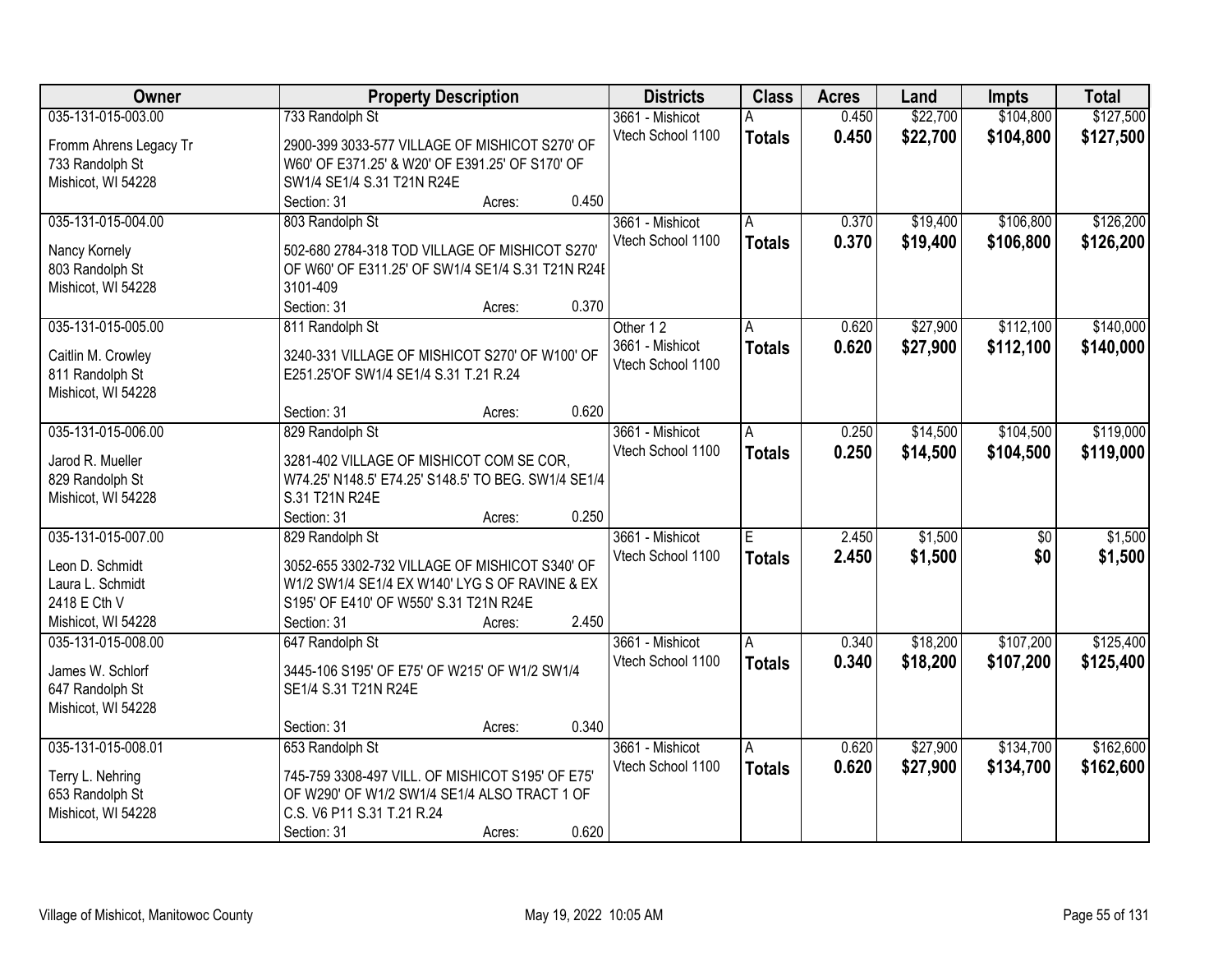| Owner                                 |                                                                                              | <b>Property Description</b> |       | <b>Districts</b>  | <b>Class</b>  | <b>Acres</b> | Land     | <b>Impts</b>    | <b>Total</b> |
|---------------------------------------|----------------------------------------------------------------------------------------------|-----------------------------|-------|-------------------|---------------|--------------|----------|-----------------|--------------|
| 035-131-015-009.00                    | 635 Randolph St                                                                              |                             |       | 3661 - Mishicot   |               | 0.570        | \$26,600 | \$170,000       | \$196,600    |
| Joan C Krause Living Trust            | 2030-288 VILL. OF MISHICOT W80' OF SW1/4 SE1/4                                               |                             |       | Vtech School 1100 | <b>Totals</b> | 0.570        | \$26,600 | \$170,000       | \$196,600    |
| 635 Randolph St                       | LYG S OF RAVINE. S.31 T21N R24E                                                              |                             |       |                   |               |              |          |                 |              |
| Mishicot, WI 54228                    |                                                                                              |                             |       |                   |               |              |          |                 |              |
|                                       | Section: 31                                                                                  | Acres:                      | 0.570 |                   |               |              |          |                 |              |
| 035-131-015-010.00                    | 641 Randolph St                                                                              |                             |       | 3661 - Mishicot   | A             | 0.320        | \$17,400 | \$79,400        | \$96,800     |
|                                       |                                                                                              |                             |       | Vtech School 1100 | <b>Totals</b> | 0.320        | \$17,400 | \$79,400        | \$96,800     |
| Janelle A. Cherney                    | 1769-155 VILL. OF MISHICOT PRT SW1/4 SE1/4 COM                                               |                             |       |                   |               |              |          |                 |              |
| 641 Randolph St<br>Mishicot, WI 54228 | SW COR SW-SE E 200' N TO CEN RAVINE NWLY ALG<br>CEN RAVINE TO W LN SW-SE S TO BEG EX W 80' & |                             |       |                   |               |              |          |                 |              |
|                                       | Section: 31                                                                                  | Acres:                      | 0.320 |                   |               |              |          |                 |              |
| 035-131-015-011.00                    | 821 Randolph St                                                                              |                             |       | 3661 - Mishicot   | A             | 0.690        | \$29,800 | \$119,300       | \$149,100    |
|                                       |                                                                                              |                             |       | Vtech School 1100 |               | 0.690        | \$29,800 | \$119,300       |              |
| Arthur L. Stock                       | 1147-333 1609-401 VILL. OF MISHICOT S270' OF                                                 |                             |       |                   | <b>Totals</b> |              |          |                 | \$149,100    |
| Barbara J. Stock                      | E151.25' OF SW1/4 SE1/4 EX S148.5' OF E74.25' S.31                                           |                             |       |                   |               |              |          |                 |              |
| 821 Randolph St                       | <b>T21N R24E</b>                                                                             |                             |       |                   |               |              |          |                 |              |
| Mishicot, WI 54228                    | Section: 31                                                                                  | Acres:                      | 0.690 |                   |               |              |          |                 |              |
| 035-131-015-012.00                    | Randolph St                                                                                  |                             |       | 3661 - Mishicot   | X4            | 0.890        | \$0      | \$0             | \$0          |
| Village of Mishicot                   | 324-481 VILL. OF MISHICOT S195' OF E260' OF W550'                                            |                             |       | Vtech School 1100 | <b>Totals</b> | 0.890        | \$0      | \$0             | \$0          |
| 511 E Main St                         | OF W1/2 SW1/4 SE1/4 EX TRACT 1 OF C.S. V6 P11                                                |                             |       |                   |               |              |          |                 |              |
| PO Box 385                            | S.31 T.21 R.24                                                                               |                             |       |                   |               |              |          |                 |              |
| Mishicot, WI 54228                    | Section: 31                                                                                  | Acres:                      | 0.890 |                   |               |              |          |                 |              |
| 035-131-015-013.00                    | 709 Randolph St                                                                              |                             |       | 3661 - Mishicot   | A             | 0.220        | \$12,900 | \$81,000        | \$93,900     |
|                                       |                                                                                              |                             |       | Vtech School 1100 | <b>Totals</b> | 0.220        | \$12,900 | \$81,000        | \$93,900     |
| Nicole A. Behrmann                    | 3019-1 S170' OF E55' OF W826.75' OF SW1/4 SE1/4                                              |                             |       |                   |               |              |          |                 |              |
| 709 Randolph St                       | S.31 T21N R24E                                                                               |                             |       |                   |               |              |          |                 |              |
| Mishicot, WI 54228                    |                                                                                              |                             |       |                   |               |              |          |                 |              |
|                                       | Section: 31                                                                                  | Acres:                      | 0.220 |                   |               |              |          |                 |              |
| 035-131-015-014.00                    | 705 Randolph St                                                                              |                             |       | 3661 - Mishicot   | A             | 0.520        | \$25,300 | \$82,100        | \$107,400    |
| Stacie R. Erdman                      | 3382-1 TRACT 1 CSM V12 P357 SW1/4 SE1/4 S.31                                                 |                             |       | Vtech School 1100 | <b>Totals</b> | 0.520        | \$25,300 | \$82,100        | \$107,400    |
| 705 Randolph St                       | <b>T21N R24E</b>                                                                             |                             |       |                   |               |              |          |                 |              |
| Mishicot, WI 54228                    |                                                                                              |                             |       |                   |               |              |          |                 |              |
|                                       | Section: 31                                                                                  | Acres:                      | 0.520 |                   |               |              |          |                 |              |
| 035-236-013-002.00                    | State St                                                                                     |                             |       | 3661 - Mishicot   | A             | 0.240        | \$100    | $\overline{50}$ | \$100        |
|                                       |                                                                                              |                             |       | Vtech School 1100 | <b>Totals</b> | 0.240        | \$100    | \$0             | \$100        |
| Judith M Kudick Irrevocable Trust     | 973-258 3269-541 N60'OF S167.12' OF E180'OF NE1/4                                            |                             |       |                   |               |              |          |                 |              |
| 121 S Rockway St                      | SE1/4 EASMT V1323 P479 S.36 T21N R23E                                                        |                             |       |                   |               |              |          |                 |              |
| Mishicot, WI 54228                    | 3358-462,464                                                                                 |                             |       |                   |               |              |          |                 |              |
|                                       | Section: 36                                                                                  | Acres:                      | 0.240 |                   |               |              |          |                 |              |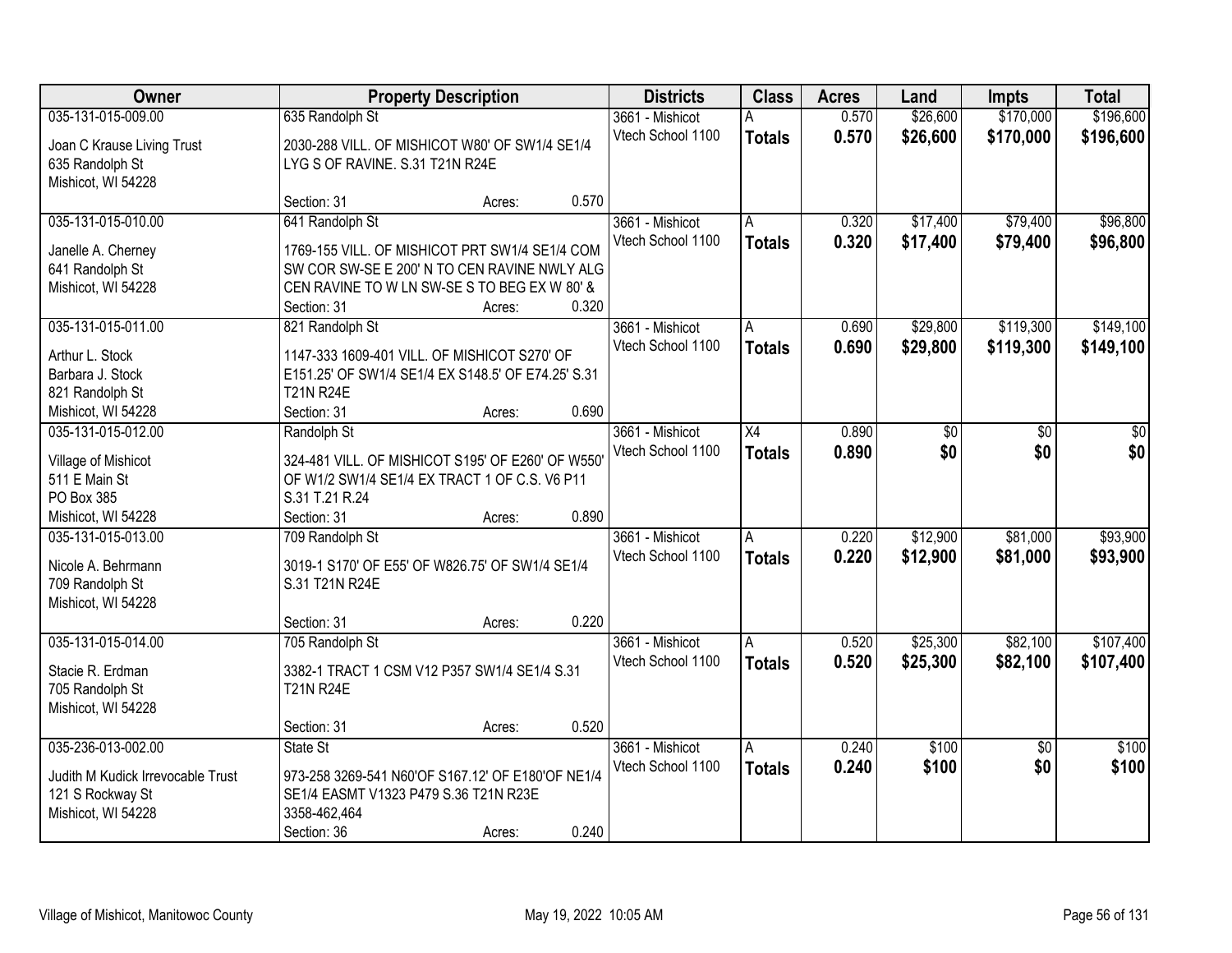| Owner                             | <b>Property Description</b>                     | <b>Districts</b>  | <b>Class</b>    | <b>Acres</b> | Land            | <b>Impts</b>    | <b>Total</b>    |
|-----------------------------------|-------------------------------------------------|-------------------|-----------------|--------------|-----------------|-----------------|-----------------|
| 035-236-013-003.00                | 805 N State St                                  | 3661 - Mishicot   | Α               | 0.430        | \$21,900        | \$104,300       | \$126,200       |
| Lori Remiker                      | 2284-734LE 1323-480 EASMT TRACT 2 OF CS V1      | Vtech School 1100 | <b>Totals</b>   | 0.430        | \$21,900        | \$104,300       | \$126,200       |
| c/o James W &Sha Remiker Le       | P579 EX V1364 P318 FOR HWY NE1/4 SE1/4 S.36     |                   |                 |              |                 |                 |                 |
| 805 N State St                    | <b>T21N R23E</b>                                |                   |                 |              |                 |                 |                 |
| Mishicot, WI 54228                | 0.430<br>Section: 36<br>Acres:                  |                   |                 |              |                 |                 |                 |
| 035-236-013-004.00                | N State St                                      | 3661 - Mishicot   | A               | 0.410        | \$21,100        | \$1,500         | \$22,600        |
|                                   |                                                 | Vtech School 1100 | <b>Totals</b>   | 0.410        | \$21,100        | \$1,500         | \$22,600        |
| Lori Remiker                      | 2284-734 LE 1323-480 EASMT TRACT 1 OF CS V1     |                   |                 |              |                 |                 |                 |
| c/o James W & Sha Remiker Le      | P579 EX V1364 P318 FOR HWY NE1/4 SE1/4 S.36     |                   |                 |              |                 |                 |                 |
| 805 N State St                    | <b>T21N R23E</b>                                |                   |                 |              |                 |                 |                 |
| Mishicot, WI 54228                | 0.410<br>Section: 36<br>Acres:                  |                   |                 |              |                 |                 |                 |
| 035-236-013-005.00                | 771 N State St                                  | 3661 - Mishicot   | A               | 0.440        | \$22,300        | \$152,100       | \$174,400       |
| Elizabeth A. Arkens               | 2246-737 TRACT A CSM V2 P27 NE1/4 SE1/4 S.36    | Vtech School 1100 | <b>Totals</b>   | 0.440        | \$22,300        | \$152,100       | \$174,400       |
| Curt M. Arkens                    | <b>T21N R23E</b>                                |                   |                 |              |                 |                 |                 |
| 771 N State St                    |                                                 |                   |                 |              |                 |                 |                 |
| Mishicot, WI 54228                | 0.440<br>Section: 36<br>Acres:                  |                   |                 |              |                 |                 |                 |
| 035-236-014-001.00                | W Main St                                       | Other 12          | $\overline{X4}$ | 9.921        | $\overline{50}$ | \$0             | $\overline{50}$ |
|                                   |                                                 | 3661 - Mishicot   | <b>Totals</b>   | 9.921        | \$0             | \$0             | \$0             |
| Village of Mishicot               | 3295-579 3340-438 THAT PRT NW1/4 SE1/4 LYG S OF | Vtech School 1100 |                 |              |                 |                 |                 |
| PO Box 385                        | STH 147 EX COM INT GREEN BAY ROAD & W LN        |                   |                 |              |                 |                 |                 |
| Mishicot, WI 54228                | NW-SE S 214.5' ELY TO C/L ROAD NWLY ALG C/L 265 |                   |                 |              |                 |                 |                 |
|                                   | 9.921<br>Section: 36<br>Acres:                  |                   |                 |              |                 |                 |                 |
| 035-236-015-002.00                | W Main St                                       | Other 12          | $\overline{X4}$ | 16.333       | $\overline{50}$ | $\overline{30}$ | $\overline{30}$ |
|                                   | 3295-579 3340-438 COM SE COR SEC 36 W 834.7' TO | 3661 - Mishicot   | <b>Totals</b>   | 16.333       | \$0             | \$0             | \$0             |
| Village of Mishicot<br>PO Box 385 | EAST TWIN RIVER NWLY ALG RIVER 855'             | Vtech School 1100 |                 |              |                 |                 |                 |
| Mishicot, WI 54228                | N0D27M15SW 180' TO POB N608' NWLY 284.26' NELY  |                   |                 |              |                 |                 |                 |
|                                   | 16.333<br>Section: 36                           |                   |                 |              |                 |                 |                 |
|                                   | Acres:                                          |                   |                 |              |                 |                 |                 |
| 035-236-015-003.00                | Riverwood Dr                                    | 3661 - Mishicot   | X4              | 7.300        | $\overline{50}$ | $\overline{50}$ | $\sqrt{50}$     |
| Village of Mishicot               | 3295-579 COM SE COR SEC 36 W 834.7' TO EAST     | Vtech School 1100 | <b>Totals</b>   | 7.300        | \$0             | \$0             | \$0             |
| PO Box 385                        | TWIN RIVER NWLY ALG RIVER 885'+- TO POB         |                   |                 |              |                 |                 |                 |
| Mishicot, WI 54228                | CONT.ALG RIVER NWLY THEN SELY 1200' TO SEC      |                   |                 |              |                 |                 |                 |
|                                   | Section: 36<br>7.300<br>Acres:                  |                   |                 |              |                 |                 |                 |
| 035-236-016-001.00                | N State St                                      | 3661 - Mishicot   | A               | 0.250        | \$2,900         | $\overline{50}$ | \$2,900         |
|                                   |                                                 | Vtech School 1100 | $\mathsf{D}$    | 4.610        | \$900           | \$0             | \$900           |
| Kyle S. Kudick                    | 3358-468 3367-610Cl VILLAGE OF MISHICOT E1/2    |                   | <b>Totals</b>   | 4.860        | \$3,800         | \$0             | \$3,800         |
| 16222 Cth B                       | SE1/4 SE1/4 LYG N & E OF GREEN BAY ROAD EX      |                   |                 |              |                 |                 |                 |
| Mishicot, WI 54228                | PARCELS SOLD. S.36 T.21 R.23                    |                   |                 |              |                 |                 |                 |
|                                   | 4.860<br>Section: 36<br>Acres:                  |                   |                 |              |                 |                 |                 |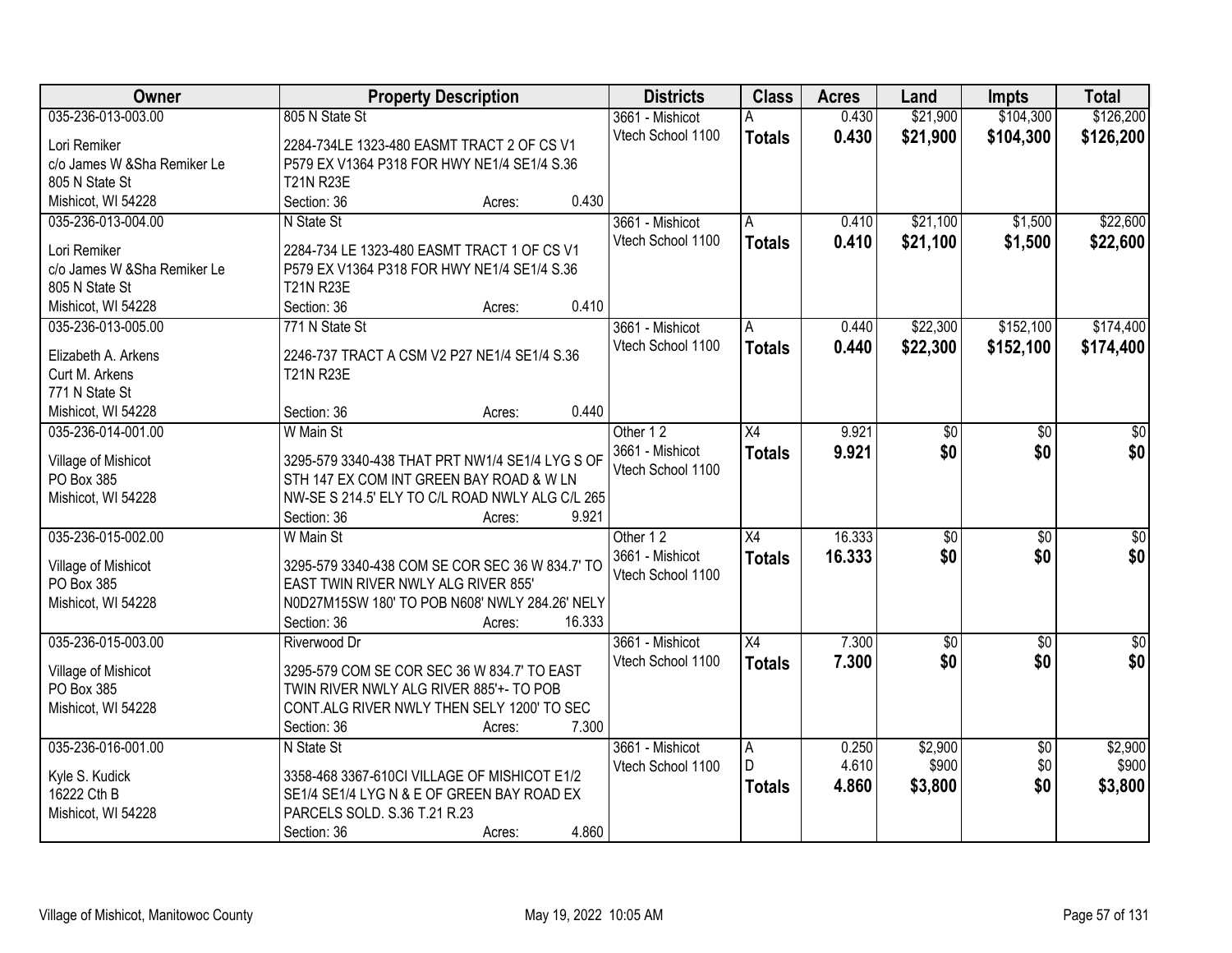| Owner                          | <b>Property Description</b>                        | <b>Districts</b>  | <b>Class</b>   | <b>Acres</b> | Land     | <b>Impts</b> | <b>Total</b> |
|--------------------------------|----------------------------------------------------|-------------------|----------------|--------------|----------|--------------|--------------|
| 035-236-016-002.00             | 151 W Main St                                      | 3661 - Mishicot   | А              | 0.510        | \$25,100 | \$61,900     | \$87,000     |
| Robert Wanish                  | 492-664 E1/2 SE1/4 SE1/4 COM NW COR, S2D55M30S     | Vtech School 1100 | <b>Totals</b>  | 0.510        | \$25,100 | \$61,900     | \$87,000     |
| 151 W Main St                  | E212' S44D55M30S E 278.15' S19D34M30SW 74.4' TO    |                   |                |              |          |              |              |
| Mishicot, WI 54228             | BEG. S53D50M30S E160.56'S29D 49M30S W124.2'        |                   |                |              |          |              |              |
|                                | 0.510<br>Section: 36<br>Acres:                     |                   |                |              |          |              |              |
| 035-236-016-003.00             | 707 N State St                                     | 3661 - Mishicot   | A              | 0.210        | \$12,400 | \$96,400     | \$108,800    |
|                                |                                                    | Vtech School 1100 | <b>Totals</b>  | 0.210        | \$12,400 | \$96,400     | \$108,800    |
| Jeffrey M. Baugniet            | 2391-542 VILL. MISHICOT E1/2 SE1/4 SE1/4 COM INT   |                   |                |              |          |              |              |
| <b>Heather Baugniet</b>        | N LN GREEN BAY ROAD & W LN HWY 163, N276' TO       |                   |                |              |          |              |              |
| PO Box 153                     | BEG. NWLY 157' NLY 100.25' ELY 93' TO PT 150' NLY  |                   |                |              |          |              |              |
| Francis Creek, WI 54214        | 0.210<br>Section: 36<br>Acres:                     |                   |                |              |          |              |              |
| 035-236-016-004.00             | 127 W Main St                                      | 3661 - Mishicot   | ΙA             | 0.250        | \$14,500 | \$95,900     | \$110,400    |
| <b>Bill R. Trochil</b>         | 1644-603 906-603 VILL. MISHICOT E1/2 SE1/4 SE1/4   | Vtech School 1100 | <b>Totals</b>  | 0.250        | \$14,500 | \$95,900     | \$110,400    |
| 127 W Main St                  | COM 243' NWLY OF INT N LN GREEN BAY RD & W LN      |                   |                |              |          |              |              |
| Mishicot, WI 54228             | HWY 163, N22D E 166.5' NWLY 54' SWLY TO PT 74'     |                   |                |              |          |              |              |
|                                | Section: 36<br>0.250<br>Acres:                     |                   |                |              |          |              |              |
| 035-236-016-005.00             | 119 W Main St                                      | 3661 - Mishicot   | $\overline{A}$ | 0.250        | \$14,500 | \$47,100     | \$61,600     |
|                                |                                                    | Vtech School 1100 |                |              |          |              |              |
| Daniel N & Muriel C Lash Trust | 2963-297 2156-604 3327-680 VILL. MISHICOT E1/2     |                   | <b>Totals</b>  | 0.250        | \$14,500 | \$47,100     | \$61,600     |
| 4867 Court Rd                  | SE1/4 SE1/4 COM AT PT 184' NWLY OF INT N LN        |                   |                |              |          |              |              |
| Egg Harbor, WI 54209           | GREEN BAY RD & W LN HWY 163, NELY 166.5' SELY      |                   |                |              |          |              |              |
|                                | 0.250<br>Section: 36<br>Acres:                     |                   |                |              |          |              |              |
| 035-236-016-006.00             | 111 W Main St                                      | 3661 - Mishicot   | A              | 0.740        | \$31,100 | \$63,200     | \$94,300     |
|                                |                                                    | Vtech School 1100 | <b>Totals</b>  | 0.740        | \$31,100 | \$63,200     | \$94,300     |
| Prescher Properties, LLC       | 3331-348 VILL. MISHICOT E1/2 SE1/4 SE1/4 COM AT    |                   |                |              |          |              |              |
| 701 Westview St                | INT N LN GREEN BAY RD & W LN HWY 163, NWLY         |                   |                |              |          |              |              |
| Cleveland, WI 53015            | 168' NELY 168' ELY 60' SLY 276' TO BEG. EX V1354   |                   |                |              |          |              |              |
|                                | 0.740<br>Section: 36<br>Acres:                     |                   |                |              |          |              |              |
| 035-236-016-007.00             | 205 W Main St                                      | 3661 - Mishicot   | $\overline{A}$ | 1.120        | \$40,600 | \$68,900     | \$109,500    |
| Marsha Guex                    | 2839-386 E1/2 SE1/4 SE1/4 COM INT W LN E1/2 & N    | Vtech School 1100 | <b>Totals</b>  | 1.120        | \$40,600 | \$68,900     | \$109,500    |
| 3818 Sth 147 W                 | LN GREEN BAY RD, NWLY23'NELY92.5'SELY122.5'SW      |                   |                |              |          |              |              |
| Two Rivers, WI 54241           | 89'NWLY128'TOBEG&COM NW COR                        |                   |                |              |          |              |              |
|                                | 1.120<br>Section: 36<br>Acres:                     |                   |                |              |          |              |              |
| 035-236-016-008.00             | 158 W Main St                                      | 3661 - Mishicot   | A              | 0.750        | \$31,300 | \$93,200     | \$124,500    |
|                                |                                                    | Vtech School 1100 | <b>Totals</b>  | 0.750        | \$31,300 | \$93,200     | \$124,500    |
| Barbara A. Vaness              | 482-359 2905-144 VILL. OF MISHICOT E1/2 SE1/4      |                   |                |              |          |              |              |
| 158 W Main St                  | SE1/4 COM INT S LN HWY & W LN E1/2, SELY 154.5'    |                   |                |              |          |              |              |
| Mishicot, WI 54228             | SWLY 116.01' S176.12' W80' N315' TO BEG. S.36 T21N |                   |                |              |          |              |              |
|                                | 0.750<br>Section: 36<br>Acres:                     |                   |                |              |          |              |              |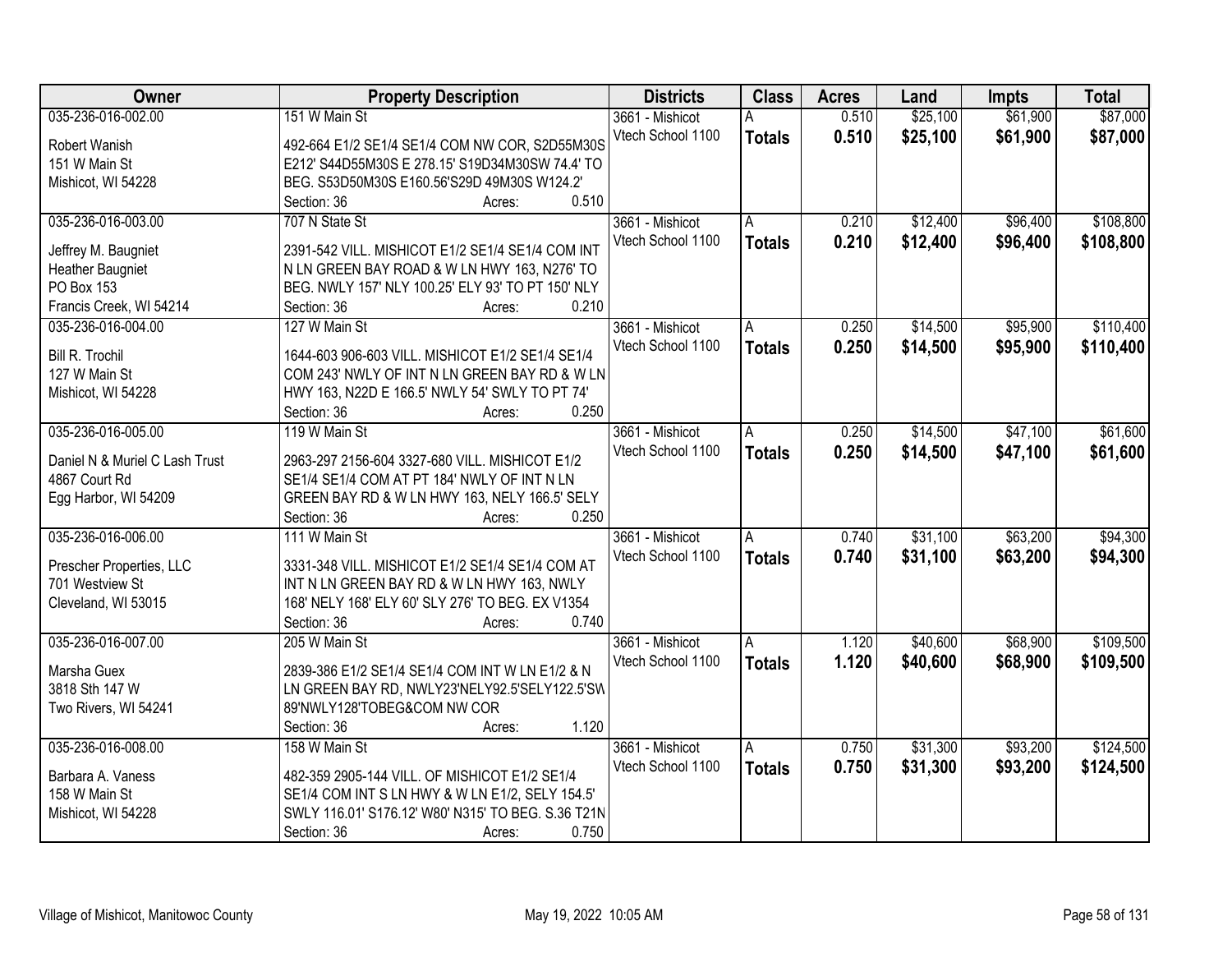| Owner                       | <b>Property Description</b>                       | <b>Districts</b>  | <b>Class</b>  | <b>Acres</b> | Land     | <b>Impts</b> | <b>Total</b> |
|-----------------------------|---------------------------------------------------|-------------------|---------------|--------------|----------|--------------|--------------|
| 035-236-016-009.00          | 146 W Main St                                     | 3661 - Mishicot   | A             | 0.480        | \$24,000 | \$167,800    | \$191,800    |
| Mark Vignjevic              | 3356-286 VILL. OF MISHICOT E1/2 SE1/4 SE1/4 COM   | Vtech School 1100 | <b>Totals</b> | 0.480        | \$24,000 | \$167,800    | \$191,800    |
| 146 W Main St               | AT PT 423.1' N2D04M E OF SW COR, S 87D57M         |                   |               |              |          |              |              |
| Mishicot, WI 54228          | E80'TOBEG. S87D57M E 75'N9D47M E230.19'TO         |                   |               |              |          |              |              |
|                             | 0.480<br>Section: 36<br>Acres:                    |                   |               |              |          |              |              |
| 035-236-016-010.00          | 136 W Main St                                     | 3661 - Mishicot   | A             | 0.250        | \$14,500 | \$157,100    | \$171,600    |
|                             |                                                   | Vtech School 1100 |               |              |          |              |              |
| Kurt R. Smith               | 3383-546 VILL. OF MISHICOT E1/2 SE1/4 SE1/4 COM   |                   | <b>Totals</b> | 0.250        | \$14,500 | \$157,100    | \$171,600    |
| 136 W Main St               | AT PT 211.5' SELY OF INT S LN HWY & W LN E1/2,    |                   |               |              |          |              |              |
| Mishicot, WI 54228          | SELY 120' SWLY 140' W80' NLY TO COM. S.36 T.21    |                   |               |              |          |              |              |
|                             | 0.250<br>Section: 36<br>Acres:                    |                   |               |              |          |              |              |
| 035-236-016-011.00          | 120 W Main St                                     | 3661 - Mishicot   | A             | 1.250        | \$41,300 | \$88,800     | \$130,100    |
|                             |                                                   | Vtech School 1100 | <b>Totals</b> | 1.250        | \$41,300 | \$88,800     | \$130,100    |
| Brian M. Wolfe              | 2211-391 3091-434 LC VILL. OF MISHICOT E1/2 SE1/4 |                   |               |              |          |              |              |
| 120 W Main St               | SE1/4 COM AT PT 331.5' SELY OF INT S LN HWY & W   |                   |               |              |          |              |              |
| Mishicot, WI 54228          | LN E1/2, SELY 195' S36D 28M W137.8' N56D51M       |                   |               |              |          |              |              |
|                             | 1.250<br>Section: 36<br>Acres:                    |                   |               |              |          |              |              |
| 035-236-016-012.00          | 104 W Main St                                     | 3661 - Mishicot   | B             | 4.320        | \$43,300 | \$185,700    | \$229,000    |
| Pks Storage LLC             | 1704-706 2013-643 VILL. OF MISHICOT E1/2 SE1/4    | Vtech School 1100 | <b>Totals</b> | 4.320        | \$43,300 | \$185,700    | \$229,000    |
| 208 S State St              | SE1/4 COM AT PT 74.9' S89D11M W OF SE COR, N      |                   |               |              |          |              |              |
| Mishicot, WI 54228          | 0D47M W343.5' N46D41M W 158.5' S36D28M W137.8'    |                   |               |              |          |              |              |
|                             | 4.320<br>Section: 36<br>Acres:                    |                   |               |              |          |              |              |
| 035-236-016-013.00          | 114 E Main St                                     | 3661 - Mishicot   | B             | 0.520        | \$6,600  | \$104,100    | \$110,700    |
|                             |                                                   | Vtech School 1100 | <b>Totals</b> | 0.520        | \$6,600  | \$104,100    | \$110,700    |
| <b>Country Visions Coop</b> | 737-158 852-323 1154-513 VILL OF MISHICOT E1/2    |                   |               |              |          |              |              |
| 1010 W Ryan St              | SE1/4 SE1/4 COM SE COR S89D11MW 140.1'NOD1ME      |                   |               |              |          |              |              |
| Brillion, WI 54110          | 41' NELY ON CURVE 15D14MRT 220.5' NOD 47MW        |                   |               |              |          |              |              |
|                             | 0.520<br>Section: 36<br>Acres:                    |                   |               |              |          |              |              |
| 035-236-016-014.01          | 301 W Main St                                     | 3661 - Mishicot   | A             | 0.280        | \$15,700 | \$122,400    | \$138,100    |
| Marc D. Meissner            | 2875-132 TRACT 1 CSM V13 P369 PRT W1/2 SE1/4      | Vtech School 1100 | <b>Totals</b> | 0.280        | \$15,700 | \$122,400    | \$138,100    |
| 301 W Main St               | SE1/4 S.36 T21N R23E                              |                   |               |              |          |              |              |
| Mishicot, WI 54228          |                                                   |                   |               |              |          |              |              |
|                             | 0.280<br>Section: 36<br>Acres:                    |                   |               |              |          |              |              |
| 035-236-016-015.00          | 241 W Main St                                     | Other 12          | A             | 0.970        | \$34,200 | \$71,700     | \$105,900    |
|                             |                                                   |                   |               |              |          |              |              |
| Brian M. Ploederl           | 2195-543 TR 1 & 2 OF CSM V4 P191 S.36 T21N R23E   | 3661 - Mishicot   | <b>Totals</b> | 0.970        | \$34,200 | \$71,700     | \$105,900    |
| 241 W Main St               |                                                   | Vtech School 1100 |               |              |          |              |              |
| Mishicot, WI 54228          |                                                   |                   |               |              |          |              |              |
|                             | 0.970<br>Section: 36<br>Acres:                    |                   |               |              |          |              |              |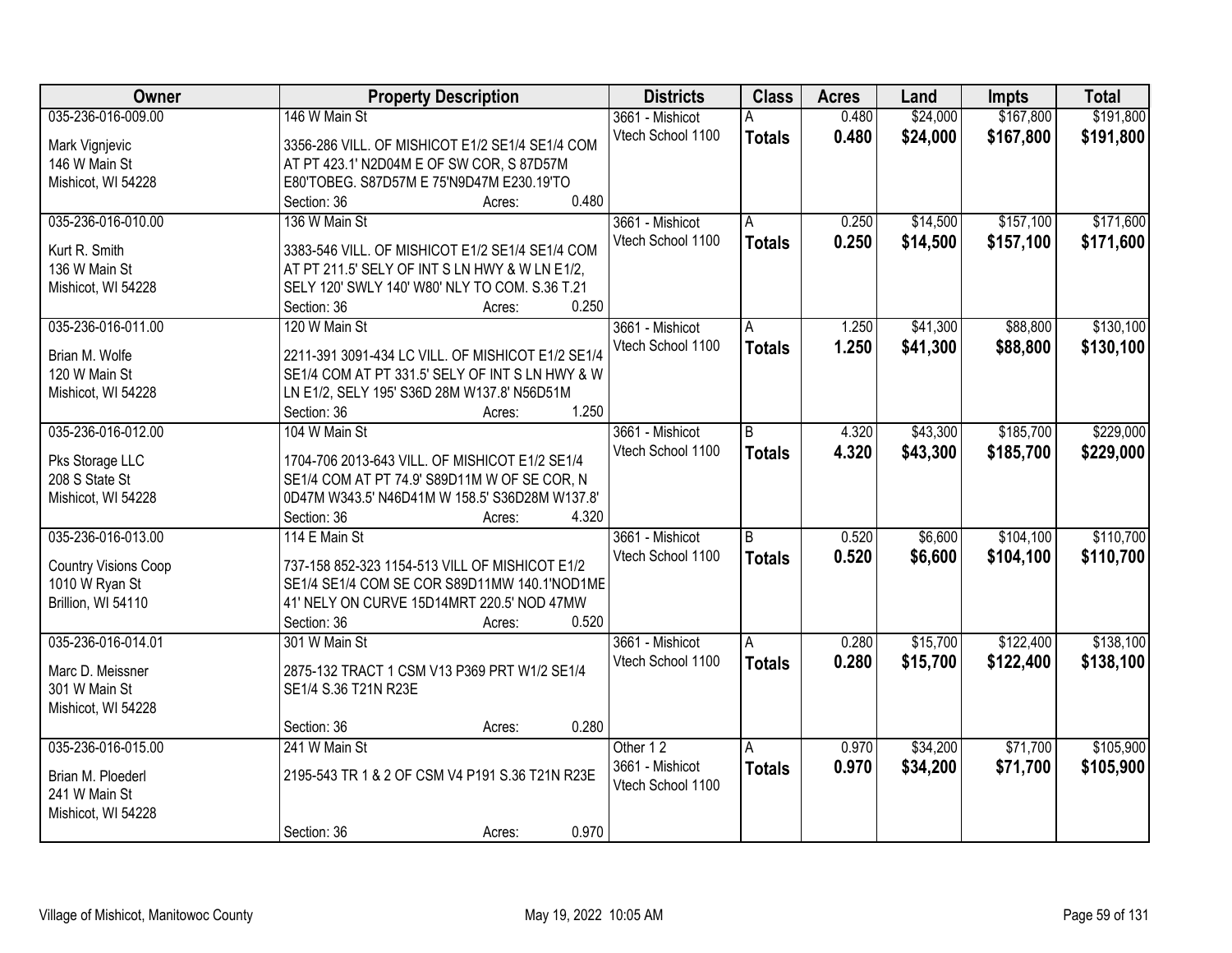| Owner               | <b>Property Description</b>                      | <b>Districts</b>  | <b>Class</b>    | <b>Acres</b> | Land       | <b>Impts</b>    | <b>Total</b>    |
|---------------------|--------------------------------------------------|-------------------|-----------------|--------------|------------|-----------------|-----------------|
| 035-236-016-016.00  | 225 W Main St                                    | 3661 - Mishicot   |                 | 1.000        | \$40,000   | \$41,000        | \$81,000        |
| Jill M. Endries     | 2913-680 3304-86,92 VILL.MISHICOT W1/2 SE1/4     | Vtech School 1100 | <b>Totals</b>   | 1.000        | \$40,000   | \$41,000        | \$81,000        |
| 2420 Sandstone Ct   | SE1/4 COM INT CEN HWY & E LN W1/2 NWLY 208.7'    |                   |                 |              |            |                 |                 |
| Oshkosh, WI 54904   | NLY 208.7' SELY 208.7' SLY 116.2' SELY 23' SWLY  |                   |                 |              |            |                 |                 |
|                     | 1.000<br>Section: 36<br>Acres:                   |                   |                 |              |            |                 |                 |
| 035-236-016-017.00  | 315 W Main St                                    | 3661 - Mishicot   | A               | 0.550        | \$26,100   | \$57,400        | \$83,500        |
|                     |                                                  | Vtech School 1100 | <b>Totals</b>   | 0.550        | \$26,100   | \$57,400        | \$83,500        |
| Timothy L. Rahmlow  | 3127-355 TRACT 1 CSM V10 P341 NE1/4 SE1/4,       |                   |                 |              |            |                 |                 |
| c/o Jamie Rahmlow   | NW1/4 SE1/4 & SW1/4 SE1/4 S.36 T21N R23E         |                   |                 |              |            |                 |                 |
| 315 W Main St       |                                                  |                   |                 |              |            |                 |                 |
| Mishicot, WI 54228  | 0.550<br>Section: 36<br>Acres:                   |                   |                 |              |            |                 |                 |
| 035-236-016-017.01  | 307 W Main St                                    | 3661 - Mishicot   | A               | 0.370        | \$19,400   | \$125,800       | \$145,200       |
| Mark A. Brouchoud   | 2235-468 TRACT 2 CSM V10 P341 SE1/4 S.36 T21N    | Vtech School 1100 | <b>Totals</b>   | 0.370        | \$19,400   | \$125,800       | \$145,200       |
| Julie A. Brouchoud  | R <sub>23</sub> E                                |                   |                 |              |            |                 |                 |
| 307 W Main St       |                                                  |                   |                 |              |            |                 |                 |
|                     | 0.370                                            |                   |                 |              |            |                 |                 |
| Mishicot, WI 54228  | Section: 36<br>Acres:                            |                   |                 |              |            |                 |                 |
| 035-236-016-018.00  | 320 W Main St                                    | 3661 - Mishicot   | A               | 0.460        | \$23,200   | \$104,700       | \$127,900       |
| Paul H. Burdick     | 2933-583 VILL. MISHICOT SW1/4 SE1/4 COM SE COR   | Vtech School 1100 | <b>Totals</b>   | 0.460        | \$23,200   | \$104,700       | \$127,900       |
| 320 W Main St       | N0D47MW 270.1' N46D41MW 439.3' N59D26M45SW       |                   |                 |              |            |                 |                 |
| Mishicot, WI 54228  | 1334.7' TO BEG N59D26M45SW 90.63' S32D15M15SW    |                   |                 |              |            |                 |                 |
|                     | 0.460<br>Section: 36<br>Acres:                   |                   |                 |              |            |                 |                 |
| 035-236-016-019.00  | 300 W Main St                                    | Other 12          | A               | 0.890        | \$33,200   | \$116,700       | \$149,900       |
|                     |                                                  | 3661 - Mishicot   | <b>Totals</b>   | 0.890        | \$33,200   | \$116,700       | \$149,900       |
| Mark W. Rabas       | 1876-725 LOT 1 CSM V23 P135 S1/2 SE1/4 S.36 T21N | Vtech School 1100 |                 |              |            |                 |                 |
| Pamela R. Rabas     | R <sub>23</sub> E                                |                   |                 |              |            |                 |                 |
| 300 W Main St       |                                                  |                   |                 |              |            |                 |                 |
| Mishicot, WI 54228  | 0.890<br>Section: 36<br>Acres:                   |                   |                 |              |            |                 |                 |
| 035-236-016-019.01  | 314 W Main St                                    | 3661 - Mishicot   | X4              | 2.230        | $\sqrt{6}$ | $\sqrt{6}$      | $\frac{1}{6}$   |
|                     | 939-217 SW1/4 SE1/4 & SE1/4 SE1/4 COM SE COR     | Vtech School 1100 | <b>Totals</b>   | 2.230        | \$0        | \$0             | \$0             |
| Village of Mishicot |                                                  |                   |                 |              |            |                 |                 |
| 511 E Main St       | N0D47MW 270.1' TO CEN HWY 147 N46D41MW 439.3'    |                   |                 |              |            |                 |                 |
| PO Box 385          | N59D26M45SW 1334.7' TO BEG S0D27M15SE 653.50'    |                   |                 |              |            |                 |                 |
| Mishicot, WI 54228  | 2.230<br>Section: 36<br>Acres:                   |                   |                 |              |            |                 |                 |
| 035-236-016-019.02  | 314 W Main St                                    | 3661 - Mishicot   | $\overline{X4}$ | 0.700        | $\sqrt{6}$ | $\overline{30}$ | $\overline{50}$ |
| Village of Mishicot | 939-217 COM SE COR SEC 36 S89D11MW 834.7' +-     | Vtech School 1100 | <b>Totals</b>   | 0.700        | \$0        | \$0             | \$0             |
| 511 E Main St       | TO EAST TWIN RIVER NWLY ALG RIVER 660'+- TO      |                   |                 |              |            |                 |                 |
| PO Box 385          | POB NWLY ALG RIVER 195' N0D27M 15SW 180'         |                   |                 |              |            |                 |                 |
| Mishicot, WI 54228  | 0.700<br>Section: 36<br>Acres:                   |                   |                 |              |            |                 |                 |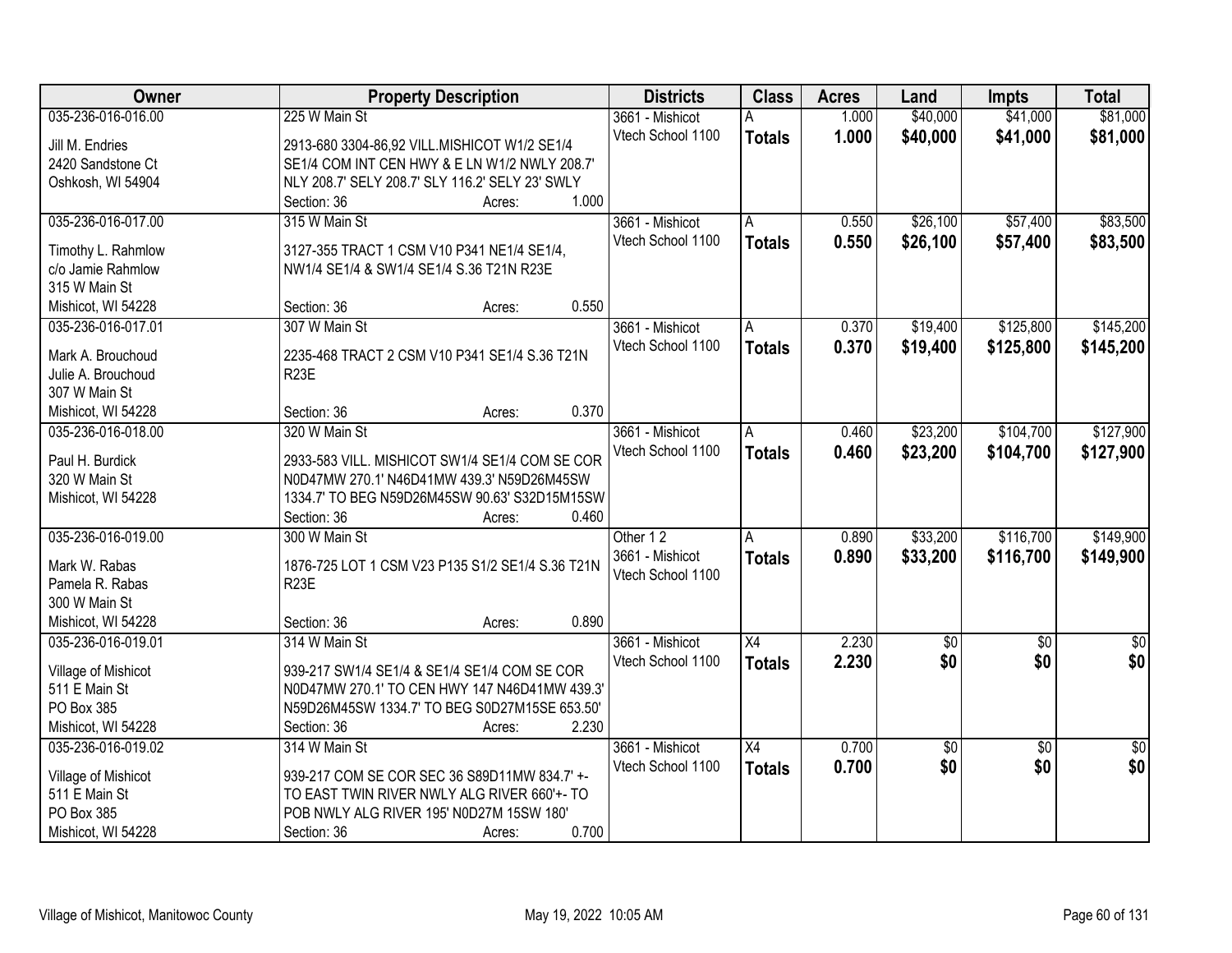| Owner                      | <b>Property Description</b>                       | <b>Districts</b>  | <b>Class</b>  | <b>Acres</b> | Land     | <b>Impts</b>    | <b>Total</b> |
|----------------------------|---------------------------------------------------|-------------------|---------------|--------------|----------|-----------------|--------------|
| 035-236-016-020.00         | 264 W Main St                                     | Other 12          |               | 0.590        | \$27,200 | \$58,700        | \$85,900     |
| Edward L. Jonas            | 1466-743 LE 1919-161 COM INTERSECT W LN SE-SE     | 3661 - Mishicot   | <b>Totals</b> | 0.590        | \$27,200 | \$58,700        | \$85,900     |
| c/o Bonita M. Jonas        | & STH 147 SELY ALG C/L 113.10' TO POB             | Vtech School 1100 |               |              |          |                 |              |
| 264 W Main St              | S5D42M51SW 195.33' S5D13M54SW 134.20'S59DE        |                   |               |              |          |                 |              |
| Mishicot, WI 54228         | 0.590<br>Section: 36<br>Acres:                    |                   |               |              |          |                 |              |
| 035-236-016-021.00         | 256 W Main St                                     | 3661 - Mishicot   | A             | 0.500        | \$24,800 | \$65,000        | \$89,800     |
|                            |                                                   | Vtech School 1100 | <b>Totals</b> | 0.500        | \$24,800 | \$65,000        | \$89,800     |
| Chelsea R. Kelly           | 2083-393 VILL. MISHICOT SE1/4 SE1/4 COM INT W LN  |                   |               |              |          |                 |              |
| Kevin Jp Kelly             | SE1/4 SE1/4 & CEN HWY S59D26M45SE 188.1' TO       |                   |               |              |          |                 |              |
| 256 W Main St              | BEG SELY 66' S330' NWLY 66' N330' TO BEG S.36     |                   |               |              |          |                 |              |
| Mishicot, WI 54228         | 0.500<br>Section: 36<br>Acres:                    |                   |               |              |          |                 |              |
| 035-236-016-022.00         | 246 W Main St                                     | 3661 - Mishicot   | A             | 0.470        | \$23,600 | \$102,000       | \$125,600    |
| Chow Q. Chong              | 1448-552 VILL. MISHICOT SE1/4 SE1/4 COM SE COR    | Vtech School 1100 | <b>Totals</b> | 0.470        | \$23,600 | \$102,000       | \$125,600    |
| Kim M. Chong               | N0D47MW 270.1' N46D41MW 439.3' N59D26M45SW        |                   |               |              |          |                 |              |
| 246 W Main St              | 746.3' TO BEG N59D26M45SW156 FT S4D23M30SW        |                   |               |              |          |                 |              |
| Mishicot, WI 54228         | 0.470<br>Section: 36<br>Acres:                    |                   |               |              |          |                 |              |
| 035-236-016-023.00         | W Main St                                         | 3661 - Mishicot   | A             | 8.070        | \$32,300 | \$0             | \$32,300     |
|                            |                                                   | Vtech School 1100 |               | 8.070        |          | \$0             |              |
| Joan C Krause Living Trust | 537-286 1835-362 2038-161 VILL. OF MISHICOT W1/2  |                   | <b>Totals</b> |              | \$32,300 |                 | \$32,300     |
| 635 Randolph St            | SE1/4 SE1/4 LYG S OF HWY & N OF RIVER EX          |                   |               |              |          |                 |              |
| Mishicot, WI 54228         | PARCELS SOLD EX TRACTS 1 THRU 4 OF CS IN V8       |                   |               |              |          |                 |              |
|                            | 8.070<br>Section: 36<br>Acres:                    |                   |               |              |          |                 |              |
| 035-236-016-023.01         | W Main St                                         | 3661 - Mishicot   | A             | 0.230        | \$13,500 | $\overline{50}$ | \$13,500     |
| Joan C Krause Living Trust | 1835-368 537-286 2038-161 TRACT 1 OF CS IN V8     | Vtech School 1100 | <b>Totals</b> | 0.230        | \$13,500 | \$0             | \$13,500     |
| 635 Randolph St            | P701 W1/2 SE1/4 SE1/4 S.36 T21N R23E 2030-280,284 |                   |               |              |          |                 |              |
| Mishicot, WI 54228         | 2056-647                                          |                   |               |              |          |                 |              |
|                            | Section: 36<br>0.230<br>Acres:                    |                   |               |              |          |                 |              |
| 035-236-016-023.02         | W Main St                                         | 3661 - Mishicot   |               | 0.260        | \$14,900 | $\overline{50}$ | \$14,900     |
|                            |                                                   |                   | A             |              |          |                 |              |
| Joan C Krause Living Trust | 1835-368 537-286 2038-161 TRACT 2 OF CS IN V8     | Vtech School 1100 | <b>Totals</b> | 0.260        | \$14,900 | \$0             | \$14,900     |
| 635 Randolph St            | P701 W1/2 SE1/4 SE1/4 S.36 T21N R23E 2030-280,284 |                   |               |              |          |                 |              |
| Mishicot, WI 54228         | 2056-647                                          |                   |               |              |          |                 |              |
|                            | 0.260<br>Section: 36<br>Acres:                    |                   |               |              |          |                 |              |
| 035-236-016-023.03         | 210 W Main St                                     | 3661 - Mishicot   | A             | 0.440        | \$22,300 | \$110,500       | \$132,800    |
|                            |                                                   | Vtech School 1100 | <b>Totals</b> | 0.440        | \$22,300 | \$110,500       | \$132,800    |
| Daniel E. Basset           | 2272-49 TRACT 3 OF CS IN V8 P701 W1/2 SE1/4 SE1/4 |                   |               |              |          |                 |              |
| Patricia Basset            | S.36 T21N R23E                                    |                   |               |              |          |                 |              |
| 210 W Main St              |                                                   |                   |               |              |          |                 |              |
| Mishicot, WI 54228         | 0.440<br>Section: 36<br>Acres:                    |                   |               |              |          |                 |              |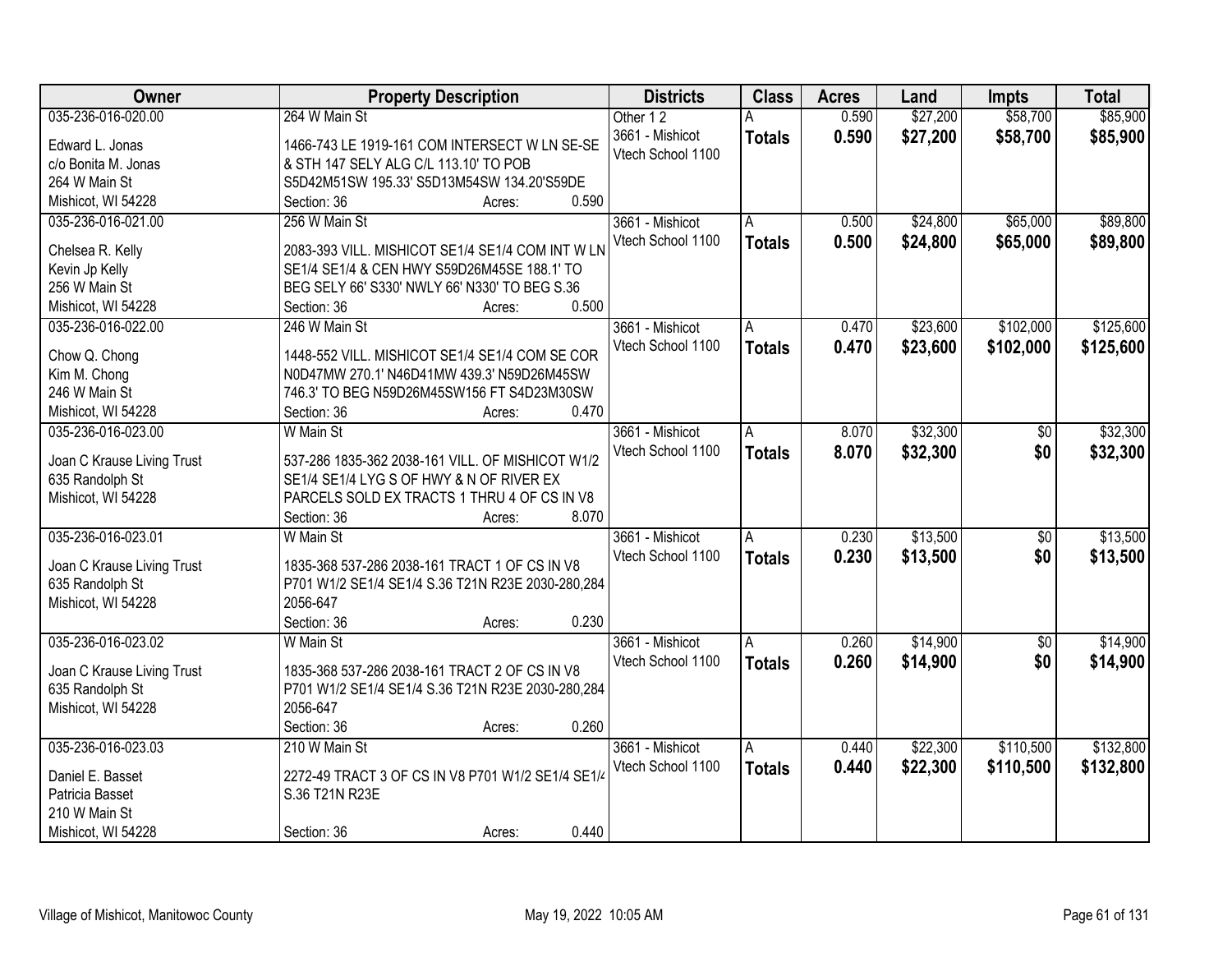| Owner                            | <b>Property Description</b>                                         | <b>Districts</b>  | <b>Class</b>  | <b>Acres</b> | Land     | <b>Impts</b> | <b>Total</b> |
|----------------------------------|---------------------------------------------------------------------|-------------------|---------------|--------------|----------|--------------|--------------|
| 035-236-016-023.04               | 206 W Main St                                                       | 3661 - Mishicot   | B             | 0.390        | \$17,500 | \$7,700      | \$25,200     |
| Joan C Krause Living Trust       | 1835-368 537-286 2038-161 TRACT 4 OF CS IN V8                       | Vtech School 1100 | <b>Totals</b> | 0.390        | \$17,500 | \$7,700      | \$25,200     |
| 635 Randolph St                  | P701 W1/2 SE1/4 SE1/4 S.36 T21N R23E 2030-280,284                   |                   |               |              |          |              |              |
| Mishicot, WI 54228               | 2056-647                                                            |                   |               |              |          |              |              |
|                                  | Section: 36<br>0.390<br>Acres:                                      |                   |               |              |          |              |              |
| 035-236-016-023.05               | W Main St                                                           | 3661 - Mishicot   | F1            | 1.300        | \$3,500  | \$0          | \$3,500      |
|                                  |                                                                     | Vtech School 1100 | <b>Totals</b> | 1.300        | \$3,500  | \$0          | \$3,500      |
| Joan C Krause Living Trust       | 537-286 1835-364 2038-161 PRT OF SE1/4 SE1/4                        |                   |               |              |          |              |              |
| 635 Randolph St                  | DESC AS FOLL COM SE COR SEC 36 W ALG SEC LN                         |                   |               |              |          |              |              |
| Mishicot, WI 54228               | 809.7'TO BEG S89D11MW 25' +- TO RIVER NWLY ALG<br>1.300             |                   |               |              |          |              |              |
|                                  | Section: 36<br>Acres:                                               |                   |               |              |          |              |              |
| 035-236-016-024.00               | 761 N State St                                                      | 3661 - Mishicot   | A             | 0.330        | \$17,800 | \$118,400    | \$136,200    |
| Gerald W. Shevy                  | 1053-552 VILL.OF MISHICOT SE1/4 SE1/4 COM                           | Vtech School 1100 | <b>Totals</b> | 0.330        | \$17,800 | \$118,400    | \$136,200    |
| Diane Shevy                      | 1223.2' N0D11M30SE OF SE COR N0D11M30SE95'                          |                   |               |              |          |              |              |
| 761 N State St                   | N89D22M45S W180' S0D11M30SW 96.62' S89D                             |                   |               |              |          |              |              |
| Mishicot, WI 54228               | 0.330<br>Section: 36<br>Acres:                                      |                   |               |              |          |              |              |
| 035-236-016-025.00               | 725 N State St                                                      | 3661 - Mishicot   | A             | 0.320        | \$17,400 | \$125,300    | \$142,700    |
|                                  |                                                                     | Vtech School 1100 | <b>Totals</b> | 0.320        | \$17,400 | \$125,300    | \$142,700    |
| Mary Lou Brown                   | 1534-273 2137-167 2621-613 VILL.OF MISHICOT                         |                   |               |              |          |              |              |
| 725 N State St<br>PO Box 1       | SE1/4 SE1/4 COM 870.08' N0D11M30SE OF SE COR                        |                   |               |              |          |              |              |
| Mishicot, WI 54228               | N0D11M30SE95' N89D48M30S W180' S0D11M30SW95<br>Section: 36<br>0.320 |                   |               |              |          |              |              |
|                                  | Acres:<br>236 W Main St                                             |                   |               |              | \$14,500 | \$104,300    | \$118,800    |
| 035-236-016-026.00               |                                                                     | 3661 - Mishicot   | A             | 0.250        |          |              |              |
| Marlis M. Schrimpf               | 372-429 1411-559 VILL.OF MISHICOT TRACT 1 OF C                      | Vtech School 1100 | <b>Totals</b> | 0.250        | \$14,500 | \$104,300    | \$118,800    |
| 236 W Main St                    | S V1 P617 IN SE1/4 SE1/4 S.36 T21N R23E                             |                   |               |              |          |              |              |
| <b>Box 234</b>                   |                                                                     |                   |               |              |          |              |              |
| Mishicot, WI 54228               | 0.250<br>Section: 36<br>Acres:                                      |                   |               |              |          |              |              |
| 035-236-016-027.00               | 141 W Main St                                                       | 3661 - Mishicot   | A             | 0.310        | \$16,900 | \$91,400     | \$108,300    |
|                                  | 462-704 VILL.OF MISHICOT SE1/4 SE1/4 COM SE                         | Vtech School 1100 | <b>Totals</b> | 0.310        | \$16,900 | \$91,400     | \$108,300    |
| Roger J. Karman<br>141 W Main St | COR N0D11 M30SE 785.3' N89D48M30SW220'                              |                   |               |              |          |              |              |
| Mishicot, WI 54228               | S35D46M30SW 56.2' TO BEG S35 D46M30SW 173.1'                        |                   |               |              |          |              |              |
|                                  | 0.310<br>Section: 36<br>Acres:                                      |                   |               |              |          |              |              |
| 035-236-016-028.00               | 715 N State St                                                      | 3661 - Mishicot   | Α             | 0.300        | \$16,500 | \$82,200     | \$98,700     |
|                                  |                                                                     | Vtech School 1100 |               | 0.300        |          |              |              |
| William A. Dorman                | 2360-662,664,666 VILL.OF MISHICOT SE1/4 SE1/4                       |                   | <b>Totals</b> |              | \$16,500 | \$82,200     | \$98,700     |
| Mary B. Dorman                   | COM SE COR N0D11 M30SE 785.30' TO BEG N0D11M                        |                   |               |              |          |              |              |
| 715 N State St                   | 30SE 84.78' N89D48M30SW180' S0D11M30SW 84.78'                       |                   |               |              |          |              |              |
| Mishicot, WI 54228               | 0.300<br>Section: 36<br>Acres:                                      |                   |               |              |          |              |              |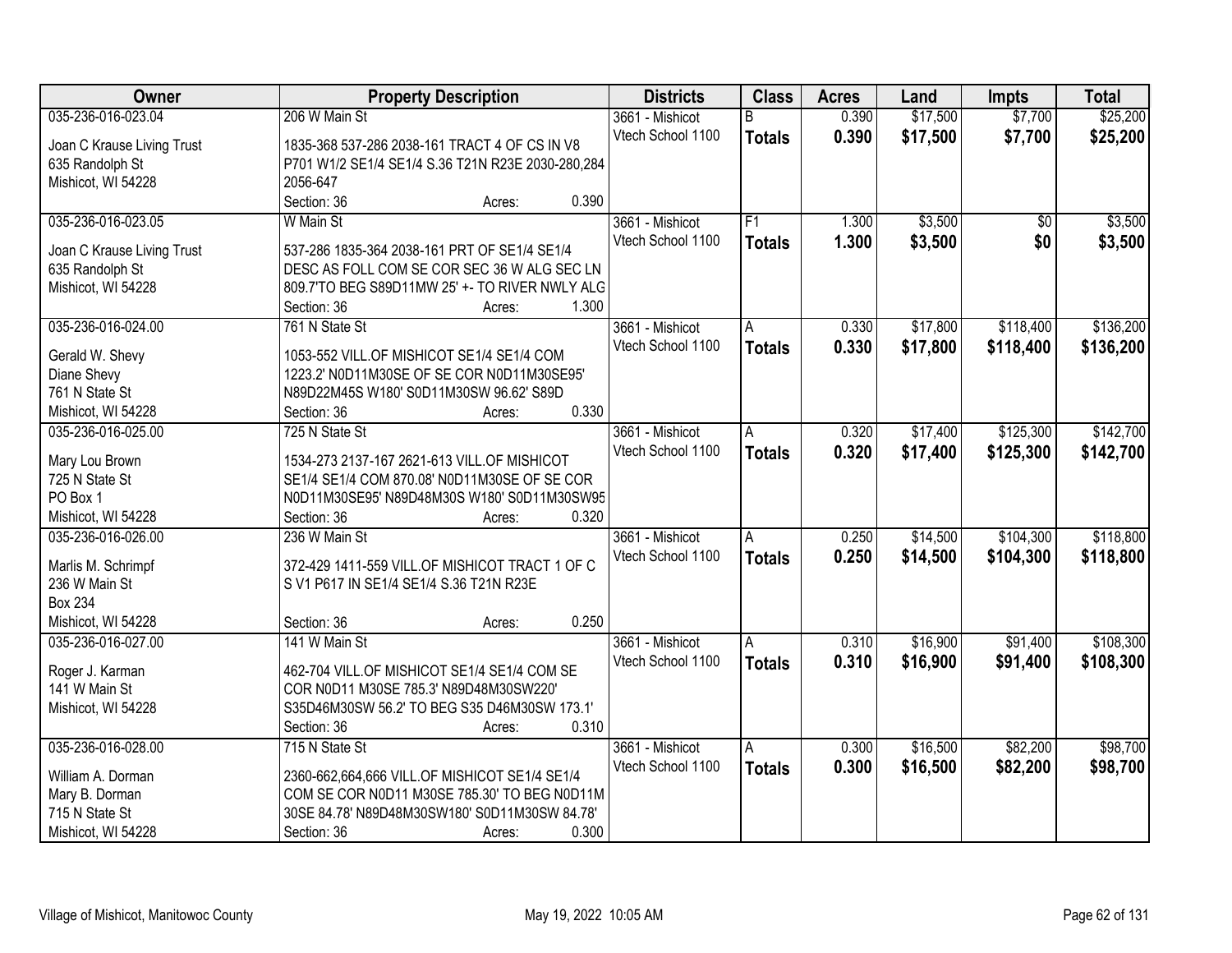| Owner                             |                                                                                            | <b>Property Description</b> |        | <b>Districts</b>  | <b>Class</b>  | <b>Acres</b> | Land     | <b>Impts</b>    | <b>Total</b> |
|-----------------------------------|--------------------------------------------------------------------------------------------|-----------------------------|--------|-------------------|---------------|--------------|----------|-----------------|--------------|
| 035-236-016-029.00                | 137 W Main St                                                                              |                             |        | 3661 - Mishicot   | B             | 0.850        | \$38,200 | \$92,300        | \$130,500    |
| Kyle S. Kudick                    | 3358-471 TRACT 1 OF C S IN V6 P373, E1/2 SE1/4                                             |                             |        | Vtech School 1100 | <b>Totals</b> | 0.850        | \$38,200 | \$92,300        | \$130,500    |
| 16222 Cth B                       | SE1/4 EX V1351 P16 FOR HWY S.36 T21N R23E                                                  |                             |        |                   |               |              |          |                 |              |
| Mishicot, WI 54228                |                                                                                            |                             |        |                   |               |              |          |                 |              |
|                                   | Section: 36                                                                                | Acres:                      | 0.850  |                   |               |              |          |                 |              |
| 035-236-016-030.00                | 745 N State St                                                                             |                             |        | 3661 - Mishicot   | A             | 0.330        | \$17,800 | \$119,100       | \$136,900    |
|                                   |                                                                                            |                             |        | Vtech School 1100 | <b>Totals</b> | 0.330        | \$17,800 | \$119,100       | \$136,900    |
| Gerald J. Blaha<br>745 N State St | 581-776 TRACT 2 OF C S IN V7 P327, EX V1355 P26<br>FOR HWY E1/2 SE1/4 SE1/4 S.36 T21N R23E |                             |        |                   |               |              |          |                 |              |
| Mishicot, WI 54228                |                                                                                            |                             |        |                   |               |              |          |                 |              |
|                                   | Section: 36                                                                                | Acres:                      | 0.330  |                   |               |              |          |                 |              |
| 035-236-016-031.00                | 735 N State St                                                                             |                             |        | 3661 - Mishicot   | А             | 0.340        | \$18,200 | \$91,000        | \$109,200    |
|                                   |                                                                                            |                             |        | Vtech School 1100 | <b>Totals</b> | 0.340        | \$18,200 | \$91,000        | \$109,200    |
| Richard L. Kinjerski              | 873-67 TRACT 3 OF C S IN V7 P327, EX V1355 P27                                             |                             |        |                   |               |              |          |                 |              |
| 735 N State St                    | FOR HWY E1/2 SE1/4 SE1/4 S.36 T21N R23E                                                    |                             |        |                   |               |              |          |                 |              |
| Mishicot, WI 54228                |                                                                                            |                             |        |                   |               |              |          |                 |              |
|                                   | Section: 36                                                                                | Acres:                      | 0.340  |                   |               |              |          |                 |              |
| 035-236-016-037.00                | 330 W Main St                                                                              |                             |        | 3661 - Mishicot   | Α             | 0.416        | \$21,300 | \$107,100       | \$128,400    |
| Douglas J. Gnadt                  | 2876-653 3340-438 SW1/4 SE1/4 & NW1/4 SE1/4 LOT 1                                          |                             |        | Vtech School 1100 | <b>Totals</b> | 0.416        | \$21,300 | \$107,100       | \$128,400    |
| 330 W Main St                     | CSM V34 P355 S.36 T21N R23E                                                                |                             |        |                   |               |              |          |                 |              |
| Mishicot, WI 54228                |                                                                                            |                             |        |                   |               |              |          |                 |              |
|                                   | Section: 36                                                                                | Acres:                      | 0.416  |                   |               |              |          |                 |              |
| 035-400-000-000.00                | <b>Fox Hills</b>                                                                           |                             |        | 3661 - Mishicot   | A             | 13.230       | \$100    | $\overline{50}$ | \$100        |
|                                   |                                                                                            |                             |        | Vtech School 1100 | <b>Totals</b> | 13.230       | \$100    | \$0             | \$100        |
| Fh Resort Limited Partnership     | 1071-421,340 FOX HILLS VILLAGE CONDOMINIUM                                                 |                             |        |                   |               |              |          |                 |              |
| 1223 Appleton Rd                  | COMMON ELEMENT ALSO KNOW AS PRT OF TRACT                                                   |                             |        |                   |               |              |          |                 |              |
| Menasha, WI 54952                 | 1 CSM V12 P487 5.20.24 ASSESSED WITH<br>Section: 5                                         |                             | 13.230 |                   |               |              |          |                 |              |
| 035-400-001-001.00                | 200 W Church St Unit 1A                                                                    | Acres:                      |        | 3661 - Mishicot   |               | 0.000        | \$700    | \$48,600        | \$49,300     |
|                                   |                                                                                            |                             |        | Vtech School 1100 | A             |              |          |                 |              |
| Fox Hills Owners Association      | 1071-421,340 FOX HILLS VILLAS CONDOMINIUM                                                  |                             |        |                   | <b>Totals</b> | 0.000        | \$700    | \$48,600        | \$49,300     |
| 212 W Church St                   | VILLA 1A UNIT 1 & 1.18% INT IN COMMON                                                      |                             |        |                   |               |              |          |                 |              |
| Mishicot, WI 54228                | ELEMENTS NW1/4 SE1/4 S.5 T20N R24E                                                         |                             |        |                   |               |              |          |                 |              |
|                                   | Section: 5                                                                                 | Acres:                      | 0.000  |                   |               |              |          |                 |              |
| 035-400-001-002.00                | 200 W Church St Unit 1B                                                                    |                             |        | 3661 - Mishicot   | A             | 0.000        | \$700    | \$48,600        | \$49,300     |
| Alexander and Rae E. Perry        | 1071-421,340 FOX HILLS VILLAS CONDOMINIUM                                                  |                             |        | Vtech School 1100 | <b>Totals</b> | 0.000        | \$700    | \$48,600        | \$49,300     |
| 961 S Main St                     | VILLA 1B UNIT 1 & 1.18% INT IN COMMON                                                      |                             |        |                   |               |              |          |                 |              |
| Mishicot, WI 54228                | ELEMENTS NW1/4 SE1/4 S.5 T20N R24E                                                         |                             |        |                   |               |              |          |                 |              |
|                                   | Section: 5                                                                                 | Acres:                      | 0.000  |                   |               |              |          |                 |              |
|                                   |                                                                                            |                             |        |                   |               |              |          |                 |              |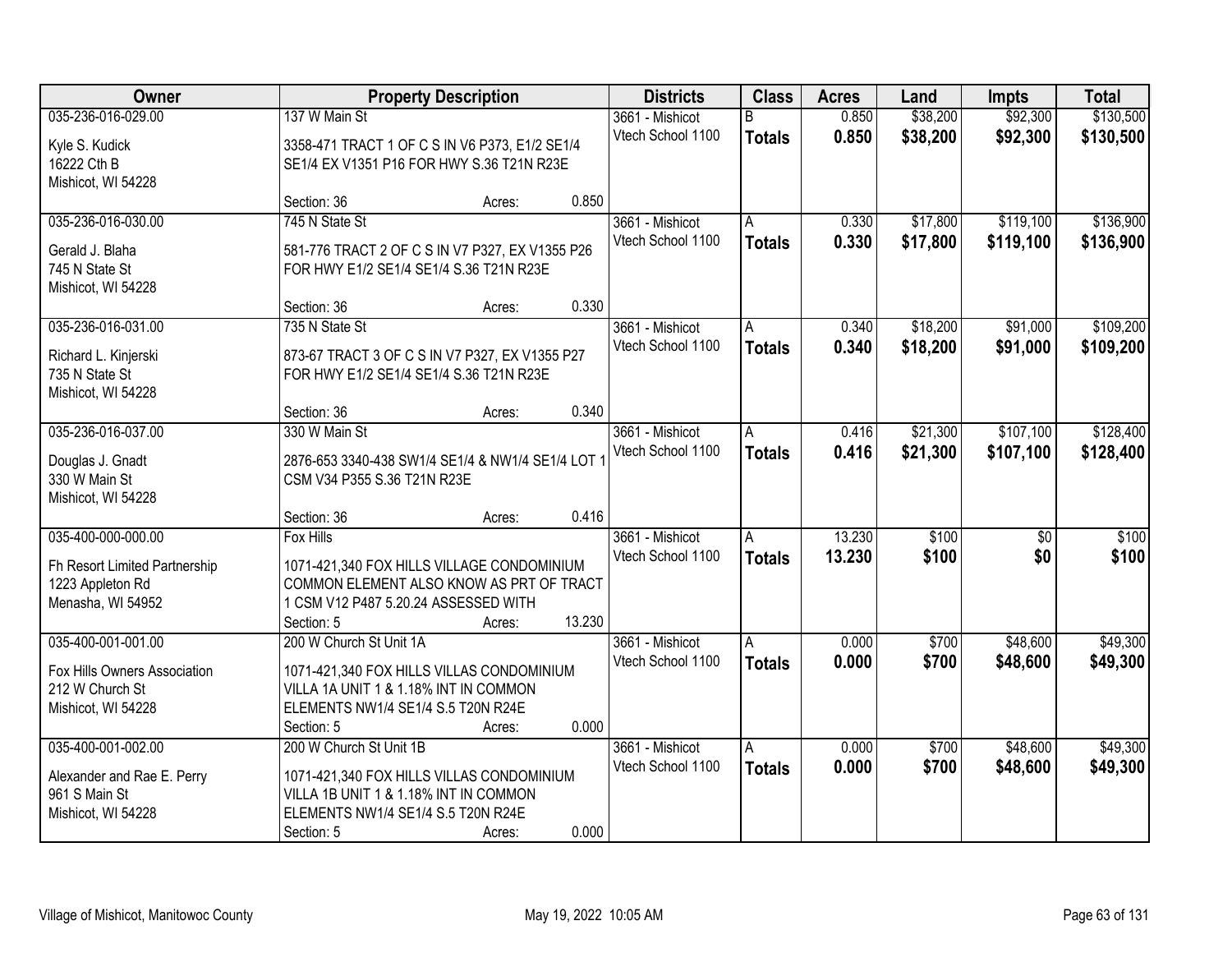| Owner                         | <b>Property Description</b>                     | <b>Districts</b>  | <b>Class</b>  | <b>Acres</b> | Land  | <b>Impts</b> | <b>Total</b> |
|-------------------------------|-------------------------------------------------|-------------------|---------------|--------------|-------|--------------|--------------|
| 035-400-001-003.00            | 200 W Church St Unit 1C                         | 3661 - Mishicot   | А             | 0.000        | \$700 | \$48,600     | \$49,300     |
| FH Resort Limited Partnership | 1071-421,340 FOX HILLS VILLAS CONDOMINIUM       | Vtech School 1100 | <b>Totals</b> | 0.000        | \$700 | \$48,600     | \$49,300     |
| 212 W Church St               | VILLA 1C UNIT 1 & 1.18% INT IN COMMON           |                   |               |              |       |              |              |
| Mishicot, WI 54228            | ELEMENTS NW1/4 SE1/4 S.5 T20N R24E              |                   |               |              |       |              |              |
|                               | 0.000<br>Section: 5<br>Acres:                   |                   |               |              |       |              |              |
| 035-400-001-004.00            | 200 W Church St Unit 1D                         | 3661 - Mishicot   | A             | 0.000        | \$700 | \$48,600     | \$49,300     |
|                               |                                                 | Vtech School 1100 | <b>Totals</b> | 0.000        | \$700 | \$48,600     | \$49,300     |
| Fh Resort Limited Partnership | 1071-421,340 FOX HILLS VILLAS CONDOMINIUM       |                   |               |              |       |              |              |
| 1223 Appleton Rd              | VILLA 1D UNIT 1 & 1.18% INT IN COMMON           |                   |               |              |       |              |              |
| Menasha, WI 54952             | ELEMENTS NW1/4 SE1/4 S.5 T20N R24E<br>0.000     |                   |               |              |       |              |              |
| 035-400-002-001.00            | Section: 5<br>Acres:<br>200 W Church St Unit 2A | 3661 - Mishicot   |               | 0.000        | \$700 | \$48,600     | \$49,300     |
|                               |                                                 | Vtech School 1100 | A             |              |       |              |              |
| Fh Resort Limited Partnership | 1071-421,340 FOX HILLS VILLAS CONDOMINIUM       |                   | <b>Totals</b> | 0.000        | \$700 | \$48,600     | \$49,300     |
| 1223 Appleton Rd              | VILLA 2A UNIT 2 & 1.18% INT IN COMMON           |                   |               |              |       |              |              |
| Menasha, WI 54952             | ELEMENTS NW1/4 SE1/4 S.5 T20N R24E              |                   |               |              |       |              |              |
|                               | 0.000<br>Section: 5<br>Acres:                   |                   |               |              |       |              |              |
| 035-400-002-002.00            | 200 W Church St Unit 2B                         | 3661 - Mishicot   | A             | 0.000        | \$700 | \$48,600     | \$49,300     |
| Fh Resort Limited Partnership | 1071-421,340 FOX HILLS VILLAS CONDOMINIUM       | Vtech School 1100 | <b>Totals</b> | 0.000        | \$700 | \$48,600     | \$49,300     |
| 1223 Appleton Rd              | VILLA 2B UNIT 2 & 1.4% INT IN COMMON ELEMENTS   |                   |               |              |       |              |              |
| Menasha, WI 54952             | NW1/4 SE1/4 S.5 T20N R24E                       |                   |               |              |       |              |              |
|                               | 0.000<br>Section: 5<br>Acres:                   |                   |               |              |       |              |              |
| 035-400-002-003.00            | 200 W Church St Unit 2C                         | 3661 - Mishicot   | A             | 0.000        | \$700 | \$48,600     | \$49,300     |
|                               |                                                 | Vtech School 1100 | <b>Totals</b> | 0.000        | \$700 | \$48,600     | \$49,300     |
| Susan J. Blaser               | 1071-421,340 FOX HILLS VILLS CONDOMINIUM VILLA  |                   |               |              |       |              |              |
| 751 Fredrick Court - Apt 10   | 2C UNIT 2 & 1.18% INT IN COMMON ELEMENTS        |                   |               |              |       |              |              |
| Green Bay, WI 54313           | NW1/4 SE1/4 S.5 T20N R24E                       |                   |               |              |       |              |              |
|                               | 0.000<br>Section: 5<br>Acres:                   |                   |               |              |       |              |              |
| 035-400-002-004.00            | 200 W Church St Unit 2D                         | 3661 - Mishicot   | A             | 0.000        | \$700 | \$48,600     | \$49,300     |
| Fh Resort Limited Partnership | 1071-421,340 FOX HILLS VILLAS CONDOMINIUM       | Vtech School 1100 | <b>Totals</b> | 0.000        | \$700 | \$48,600     | \$49,300     |
| 1223 Appleton Rd              | VILLA 2D UNIT 2 & 1.4% INT IN COMMON ELEMENTS   |                   |               |              |       |              |              |
| Menasha, WI 54952             | NW1/4 SE1/4 S.5 T20N R24E                       |                   |               |              |       |              |              |
|                               | 0.000<br>Section: 5<br>Acres:                   |                   |               |              |       |              |              |
| 035-400-003-001.00            | 200 W Church St Unit 3A                         | 3661 - Mishicot   | A             | 0.000        | \$700 | \$48,600     | \$49,300     |
|                               |                                                 | Vtech School 1100 | <b>Totals</b> | 0.000        | \$700 | \$48,600     | \$49,300     |
| Fh Resort Limited Partnership | 1071-421,340 FOX HILLS VILLAS CONDOMINIUM       |                   |               |              |       |              |              |
| 1223 Appleton Rd              | VILLA 3A UNIT 3 & 1.18% INT IN COMMON           |                   |               |              |       |              |              |
| Menasha, WI 54952             | ELEMENTS NW1/4 SE1/4 S.5 T20N R24E              |                   |               |              |       |              |              |
|                               | 0.000<br>Section: 5<br>Acres:                   |                   |               |              |       |              |              |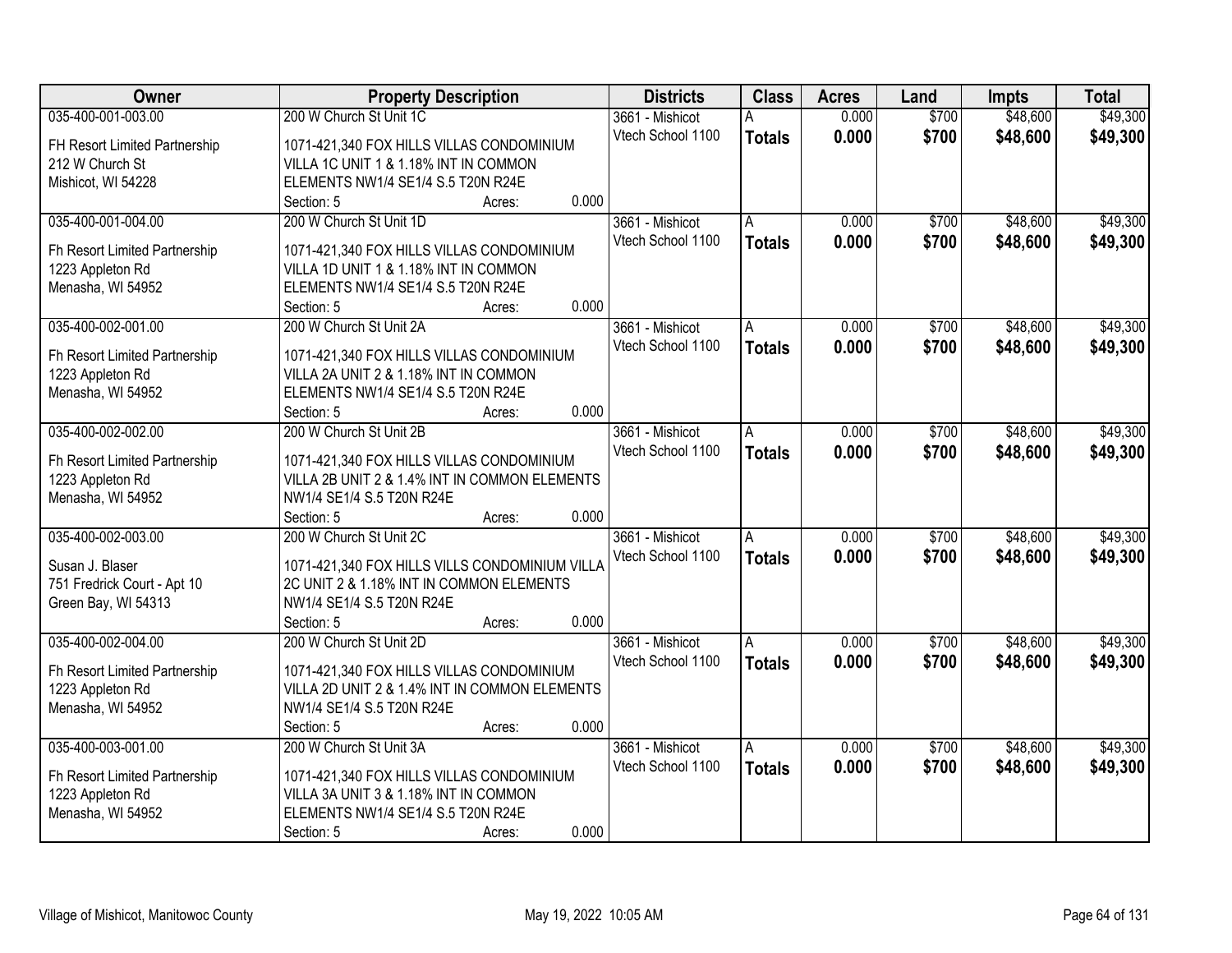| <b>Owner</b>                  | <b>Property Description</b>                               | <b>Districts</b>  | <b>Class</b>   | <b>Acres</b> | Land  | <b>Impts</b> | <b>Total</b> |
|-------------------------------|-----------------------------------------------------------|-------------------|----------------|--------------|-------|--------------|--------------|
| 035-400-003-002.00            | 200 W Church St Unit 3B                                   | 3661 - Mishicot   |                | 0.000        | \$700 | \$48,600     | \$49,300     |
| Fh Resort Limited Partnership | 1071-421,340 FOX HILLS VILLAS CONDOMINIUM                 | Vtech School 1100 | <b>Totals</b>  | 0.000        | \$700 | \$48,600     | \$49,300     |
| 1223 Appleton Rd              | VILLA 3B UNIT 3 & 1.4% INT IN COMMON ELEMENTS             |                   |                |              |       |              |              |
| Menasha, WI 54952             | NW1/4 SE1/4 S.5 T20N R24E                                 |                   |                |              |       |              |              |
|                               | 0.000<br>Section: 5<br>Acres:                             |                   |                |              |       |              |              |
| 035-400-003-003.00            | 200 W Church St Unit 3C                                   | 3661 - Mishicot   | A              | 0.000        | \$700 | \$48,600     | \$49,300     |
|                               |                                                           | Vtech School 1100 | <b>Totals</b>  | 0.000        | \$700 | \$48,600     | \$49,300     |
| Fh Resort Limited Partnership | 1071-421,340 FOX HILLS VILLAS CONDOMINIUM                 |                   |                |              |       |              |              |
| 1223 Appleton Rd              | VILLA 3C UNIT 3 & 1.18% INT IN COMMON                     |                   |                |              |       |              |              |
| Menasha, WI 54952             | ELEMENTS NW1/4 SE1/4 S.5 T20N R24E<br>0.000<br>Section: 5 |                   |                |              |       |              |              |
| 035-400-003-004.00            | Acres:<br>200 W Church St Unit 3D                         | 3661 - Mishicot   | A              | 0.000        | \$700 | \$48,600     | \$49,300     |
|                               |                                                           | Vtech School 1100 |                |              |       |              |              |
| Fh Resort Limited Partnership | 1071-421,340 FOX HILLS VILLAS CONDOMINIUM                 |                   | <b>Totals</b>  | 0.000        | \$700 | \$48,600     | \$49,300     |
| 1223 Appleton Rd              | VILLA 3D UNIT 3 & 1.4% INT IN COMMON ELEMENTS             |                   |                |              |       |              |              |
| Menasha, WI 54952             | NW1/4 SE1/4 S.5 T20N R24E                                 |                   |                |              |       |              |              |
|                               | 0.000<br>Section: 5<br>Acres:                             |                   |                |              |       |              |              |
| 035-400-004-001.00            | 200 W Church St Unit 4A                                   | 3661 - Mishicot   | $\overline{A}$ | 0.000        | \$700 | \$48,600     | \$49,300     |
| Fh Resort Limited Partnership | 1071-421,340 FOX HILLS VILLAS CONDOMINIUM                 | Vtech School 1100 | <b>Totals</b>  | 0.000        | \$700 | \$48,600     | \$49,300     |
| 1223 Appleton Rd              | VILLA 4A UNIT 4 & 1.18% INT IN COMMON                     |                   |                |              |       |              |              |
| Menasha, WI 54952             | ELEMENTS NW1/4 SE1/4 S.5 T20N R24E                        |                   |                |              |       |              |              |
|                               | 0.000<br>Section: 5<br>Acres:                             |                   |                |              |       |              |              |
| 035-400-004-002.00            | 200 W Church St Unit 4B                                   | 3661 - Mishicot   | A              | 0.000        | \$700 | \$48,600     | \$49,300     |
|                               |                                                           | Vtech School 1100 | <b>Totals</b>  | 0.000        | \$700 | \$48,600     | \$49,300     |
| Fh Resort Limited Partnership | 1071-421,340 FOX HILLS VILLAS CONDOMINIUM                 |                   |                |              |       |              |              |
| 1223 Appleton Rd              | VILLA 4B UNIT 4 & 1.18% INT IN COMMON                     |                   |                |              |       |              |              |
| Menasha, WI 54952             | ELEMENTS NW1/4 SE1/4 S.5 T20N R24E                        |                   |                |              |       |              |              |
|                               | 0.000<br>Section: 5<br>Acres:                             |                   |                |              |       |              |              |
| 035-400-004-003.00            | 200 W Church St Unit 4C                                   | 3661 - Mishicot   | l A            | 0.000        | \$700 | \$48,600     | \$49,300     |
| Fh Resort Limited Partnership | 1071-421,340 FOX HILLS VILLAS CONDOMINIUM                 | Vtech School 1100 | <b>Totals</b>  | 0.000        | \$700 | \$48,600     | \$49,300     |
| 1223 Appleton Rd              | VILLA 4C UNIT 4 & 1.18% INT IN COMMON                     |                   |                |              |       |              |              |
| Menasha, WI 54952             | ELEMENTS NW1/4 SE1/4 S.5 T20N R24E                        |                   |                |              |       |              |              |
|                               | 0.000<br>Section: 5<br>Acres:                             |                   |                |              |       |              |              |
| 035-400-004-004.00            | 200 W Church St Unit 4D                                   | 3661 - Mishicot   | A              | 0.000        | \$700 | \$48,600     | \$49,300     |
|                               |                                                           | Vtech School 1100 | <b>Totals</b>  | 0.000        | \$700 | \$48,600     | \$49,300     |
| Fh Resort Limited Partnership | 1071-421,340 FOX HILLS VILLAS CONDOMINIUM                 |                   |                |              |       |              |              |
| 1223 Appleton Rd              | VILLA 4D UNIT 4 & 1.18% INT IN COMMON                     |                   |                |              |       |              |              |
| Menasha, WI 54952             | ELEMENTS NW1/4 SE1/4 S.5 T20N R24E                        |                   |                |              |       |              |              |
|                               | 0.000<br>Section: 5<br>Acres:                             |                   |                |              |       |              |              |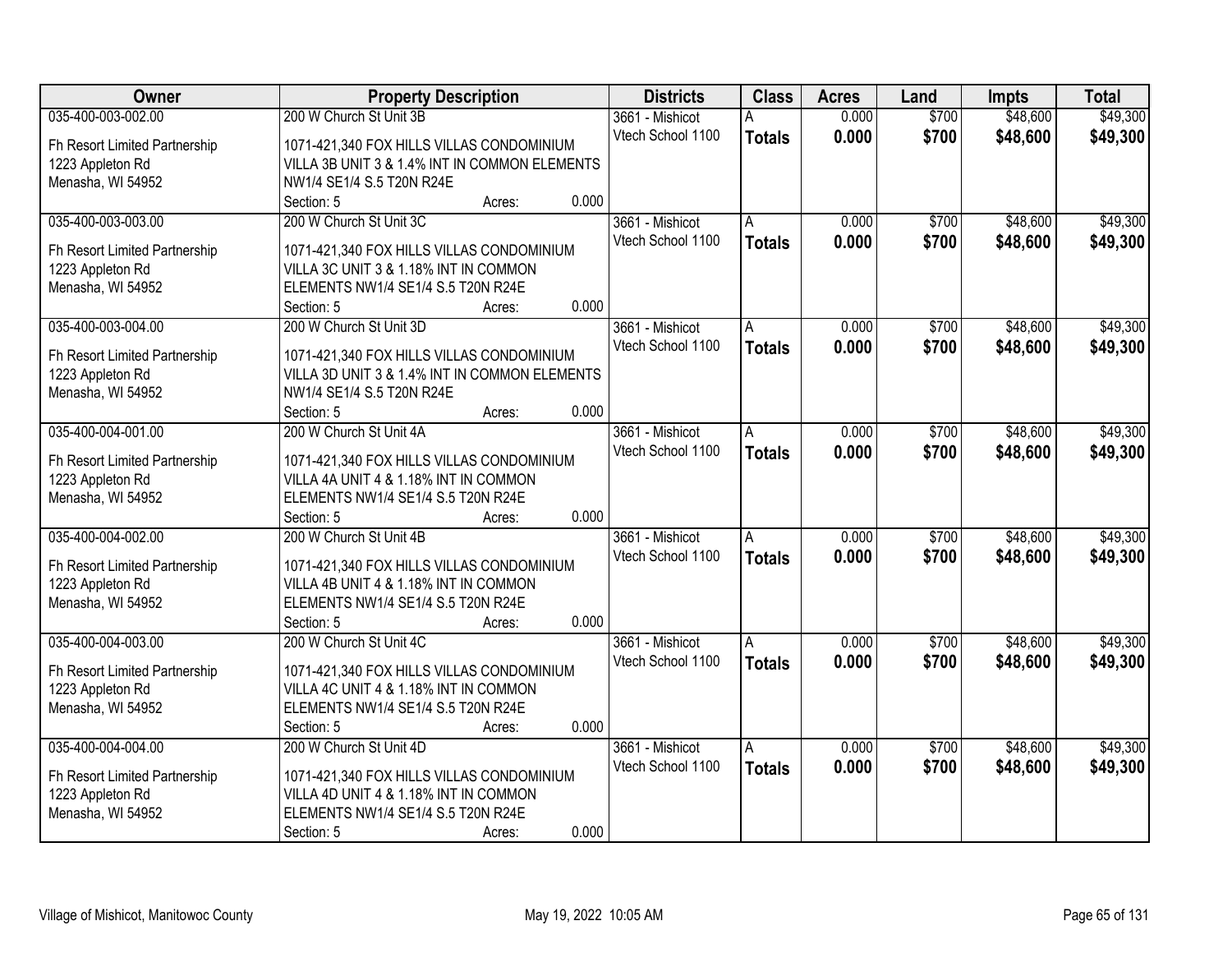| Owner                         | <b>Property Description</b>                     | <b>Districts</b>  | <b>Class</b>  | <b>Acres</b> | Land  | <b>Impts</b> | <b>Total</b> |
|-------------------------------|-------------------------------------------------|-------------------|---------------|--------------|-------|--------------|--------------|
| 035-400-005-001.00            | 200 W Church St Unit 5A                         | 3661 - Mishicot   | А             | 0.000        | \$700 | \$48,600     | \$49,300     |
| Fh Resort Limited Partnership | 1071-421,340 FOX HILLS VILLAS CONDOMINIUM       | Vtech School 1100 | <b>Totals</b> | 0.000        | \$700 | \$48,600     | \$49,300     |
| 1223 Appleton Rd              | VILLA 5A UNIT 5 & 1.18% INT IN COMMON           |                   |               |              |       |              |              |
| Menasha, WI 54952             | ELEMENTS NW1/4 SE1/4 S.5 T20N R24E              |                   |               |              |       |              |              |
|                               | 0.000<br>Section: 5<br>Acres:                   |                   |               |              |       |              |              |
| 035-400-005-002.00            | 200 W Church St Unit 5B                         | 3661 - Mishicot   | A             | 0.000        | \$700 | \$48,600     | \$49,300     |
|                               |                                                 | Vtech School 1100 | <b>Totals</b> | 0.000        | \$700 | \$48,600     | \$49,300     |
| Fh Resort Limited Partnership | 1071-421,340 FOX HILLS VILLAS CONDOMINIUM       |                   |               |              |       |              |              |
| 1223 Appleton Rd              | VILLA 5B UNIT 5 & 1.18 INT IN COMMON ELEMENTS   |                   |               |              |       |              |              |
| Menasha, WI 54952             | NW1/4 SE1/4 S.5 T20N R24E<br>0.000              |                   |               |              |       |              |              |
| 035-400-005-003.00            | Section: 5<br>Acres:<br>200 W Church St Unit 5C | 3661 - Mishicot   |               | 0.000        | \$700 | \$48,600     | \$49,300     |
|                               |                                                 | Vtech School 1100 | A             |              |       |              |              |
| Fh Resort Limited Partnership | 1071-421,340 FOX HILLS VILLAS CONDOMINIUM       |                   | <b>Totals</b> | 0.000        | \$700 | \$48,600     | \$49,300     |
| 1223 Appleton Rd              | VILLA 5C UNIT 5 & 1.18% INT IN COMMON           |                   |               |              |       |              |              |
| Menasha, WI 54952             | ELEMENTS NW1/4 SE1/4 S.5 T20N R24E              |                   |               |              |       |              |              |
|                               | 0.000<br>Section: 5<br>Acres:                   |                   |               |              |       |              |              |
| 035-400-005-004.00            | 200 W Church St Unit 5D                         | 3661 - Mishicot   | A             | 0.000        | \$700 | \$48,600     | \$49,300     |
| Fh Resort Limited Partnership | 1071-421,340 FOX HILLS VILLAS CONDOMINIUM       | Vtech School 1100 | <b>Totals</b> | 0.000        | \$700 | \$48,600     | \$49,300     |
| 1223 Appleton Rd              | VILLA 5D UNIT 5 & 1.18% INT IN COMMON           |                   |               |              |       |              |              |
| Menasha, WI 54952             | ELEMENTS NW1/4 SE1/4 S.5 T20N R24E              |                   |               |              |       |              |              |
|                               | 0.000<br>Section: 5<br>Acres:                   |                   |               |              |       |              |              |
| 035-400-006-001.00            | 200 W Church St Unit 6A                         | 3661 - Mishicot   | A             | 0.000        | \$700 | \$48,600     | \$49,300     |
|                               |                                                 | Vtech School 1100 | <b>Totals</b> | 0.000        | \$700 | \$48,600     | \$49,300     |
| Fh Resort Limited Partnership | 1071-421,340 FOX HILLS VILLAS CONDOMINIUM       |                   |               |              |       |              |              |
| 1223 Appleton Rd              | VILLA 6A UNIT 6 & 1.18% INT IN COMMON           |                   |               |              |       |              |              |
| Menasha, WI 54952             | ELEMENTS NW1/4 SE1/4 S.5 T20N R24E              |                   |               |              |       |              |              |
|                               | 0.000<br>Section: 5<br>Acres:                   |                   |               |              |       |              |              |
| 035-400-006-002.00            | 200 W Church St Unit 6B                         | 3661 - Mishicot   | A             | 0.000        | \$700 | \$48,600     | \$49,300     |
| Fh Resort Limited Partnership | 1071-421,340 FOX HILLS VILLAS CONDOMINIUM       | Vtech School 1100 | <b>Totals</b> | 0.000        | \$700 | \$48,600     | \$49,300     |
| 1223 Appleton Rd              | VILLA 6B UNIT 6 & 1.18% INT IN COMMON           |                   |               |              |       |              |              |
| Menasha, WI 54952             | ELEMENTS NW1/4 SE1/4 S.5 T20N R24E              |                   |               |              |       |              |              |
|                               | 0.000<br>Section: 5<br>Acres:                   |                   |               |              |       |              |              |
| 035-400-006-003.00            | 200 W Church St Unit 6C                         | 3661 - Mishicot   | A             | 0.000        | \$700 | \$48,600     | \$49,300     |
|                               |                                                 | Vtech School 1100 | <b>Totals</b> | 0.000        | \$700 | \$48,600     | \$49,300     |
| Fh Resort Limited Partnership | 1071-421,340 FOX HILLS VILLAS CONDOMINIUM       |                   |               |              |       |              |              |
| 1223 Appleton Rd              | VILLA 6C UNIT 6 & 1.18% INT IN COMMON           |                   |               |              |       |              |              |
| Menasha, WI 54952             | ELEMENTS NW1/4 SE1/4 S.5 T20N R24E              |                   |               |              |       |              |              |
|                               | 0.000<br>Section: 5<br>Acres:                   |                   |               |              |       |              |              |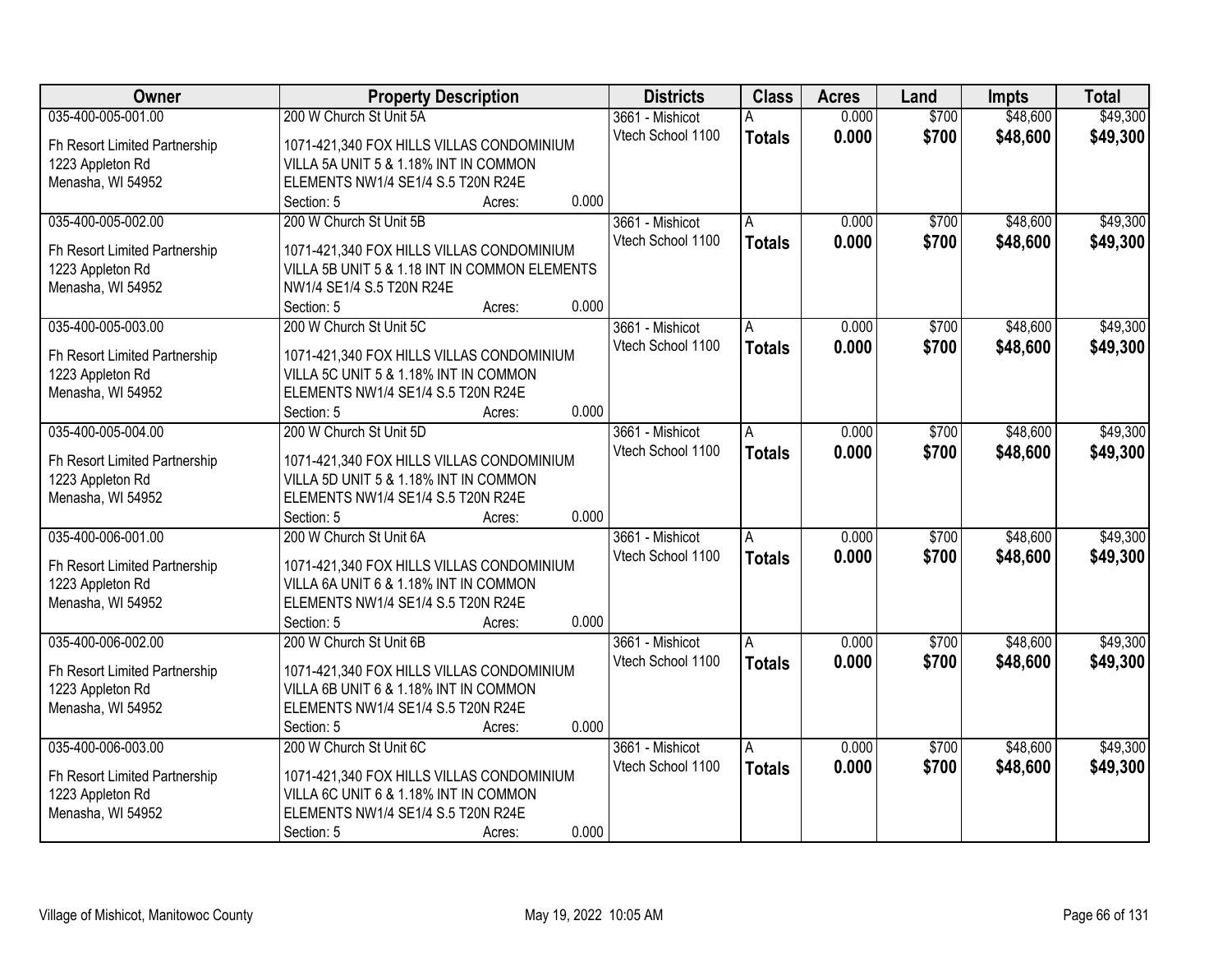| Owner                                 | <b>Property Description</b>                                                        | <b>Districts</b>  | <b>Class</b>   | <b>Acres</b> | Land  | <b>Impts</b> | <b>Total</b> |
|---------------------------------------|------------------------------------------------------------------------------------|-------------------|----------------|--------------|-------|--------------|--------------|
| 035-400-006-004.00                    | 200 W Church St Unit 6D                                                            | 3661 - Mishicot   |                | 0.000        | \$700 | \$48,600     | \$49,300     |
| Fh Resort Limited Partnership         | 1071-421,340 FOX HILLS VILLAS CONDOMINIUM                                          | Vtech School 1100 | <b>Totals</b>  | 0.000        | \$700 | \$48,600     | \$49,300     |
| 1223 Appleton Rd                      | VILLA 6D UNIT 6 & 1.18% INT IN COMMON                                              |                   |                |              |       |              |              |
| Menasha, WI 54952                     | ELEMENTS NW1/4 SE1/4 S.5 T20N R24E                                                 |                   |                |              |       |              |              |
|                                       | 0.000<br>Section: 5<br>Acres:                                                      |                   |                |              |       |              |              |
| 035-400-007-001.00                    | 200 W Church St Unit 7A                                                            | 3661 - Mishicot   | A              | 0.000        | \$700 | \$48,600     | \$49,300     |
|                                       |                                                                                    | Vtech School 1100 | <b>Totals</b>  | 0.000        | \$700 | \$48,600     | \$49,300     |
| Fh Resort Limited Partnership         | 1071-421,340 FOX HILLS VILLAS CONDOMINIUM<br>VILLA 7A UNIT 7 & 1.18% INT IN COMMON |                   |                |              |       |              |              |
| 1223 Appleton Rd<br>Menasha, WI 54952 | ELEMENTS NW1/4 SE1/4 S.5 T20N R24E                                                 |                   |                |              |       |              |              |
|                                       | 0.000<br>Section: 5<br>Acres:                                                      |                   |                |              |       |              |              |
| 035-400-007-002.00                    | 200 W Church St Unit 7B                                                            | 3661 - Mishicot   | A              | 0.000        | \$700 | \$48,600     | \$49,300     |
|                                       |                                                                                    | Vtech School 1100 | <b>Totals</b>  | 0.000        | \$700 | \$48,600     | \$49,300     |
| Fh Resort Limited Partnership         | 1071-421,340 FOX HILLS VILLAS CONDOMINIUM                                          |                   |                |              |       |              |              |
| 1223 Appleton Rd                      | VILLA 7B UNIT 7 & 1.18% INT IN COMMON                                              |                   |                |              |       |              |              |
| Menasha, WI 54952                     | ELEMENTS NW1/4 SE1/4 S.5 T20N R24E                                                 |                   |                |              |       |              |              |
|                                       | 0.000<br>Section: 5<br>Acres:                                                      |                   |                |              |       |              |              |
| 035-400-007-003.00                    | 200 W Church St Unit 7C                                                            | 3661 - Mishicot   | $\overline{A}$ | 0.000        | \$700 | \$48,600     | \$49,300     |
| Fh Resort Limited Partnership         | 1071-421,340 FOX HILLS VILLAS CONDOMINIUM                                          | Vtech School 1100 | <b>Totals</b>  | 0.000        | \$700 | \$48,600     | \$49,300     |
| 1223 Appleton Rd                      | VILLA 7C UNIT 7 & 1.18% INT IN COMMON                                              |                   |                |              |       |              |              |
| Menasha, WI 54952                     | ELEMENTS NW1/4 SE1/4 S.5 T20N R24E                                                 |                   |                |              |       |              |              |
|                                       | 0.000<br>Section: 5<br>Acres:                                                      |                   |                |              |       |              |              |
| 035-400-007-004.00                    | 200 W Church St Unit 7D                                                            | 3661 - Mishicot   | A              | 0.000        | \$700 | \$48,600     | \$49,300     |
| Fh Resort Limited Partnership         | 1071-421,340 FOX HILLS VILLAS CONDOMINIUM                                          | Vtech School 1100 | <b>Totals</b>  | 0.000        | \$700 | \$48,600     | \$49,300     |
| 1223 Appleton Rd                      | VILLA 7D UNIT 7 & 1.18% INT IN COMMON                                              |                   |                |              |       |              |              |
| Menasha, WI 54952                     | ELEMENTS NW1/4 SE1/4 S.5 T20N R24E                                                 |                   |                |              |       |              |              |
|                                       | 0.000<br>Section: 5<br>Acres:                                                      |                   |                |              |       |              |              |
| 035-400-008-001.00                    | 200 W Church St Unit 8A                                                            | 3661 - Mishicot   | l A            | 0.000        | \$700 | \$48,600     | \$49,300     |
|                                       |                                                                                    | Vtech School 1100 | <b>Totals</b>  | 0.000        | \$700 | \$48,600     | \$49,300     |
| Fh Resort Limited Partnership         | 1071-421,340 FOX HILLS VILLAS CONDOMINIUM                                          |                   |                |              |       |              |              |
| 1223 Appleton Rd                      | VILLA 8A UNIT 8 & 1.18% INT IN COMMON                                              |                   |                |              |       |              |              |
| Menasha, WI 54952                     | ELEMENTS NW1/4 SE1/4 S.5 T20N R24E<br>0.000                                        |                   |                |              |       |              |              |
|                                       | Section: 5<br>Acres:<br>200 W Church St Unit 8B                                    |                   |                |              |       |              | \$49,300     |
| 035-400-008-002.00                    |                                                                                    | 3661 - Mishicot   | A              | 0.000        | \$700 | \$48,600     |              |
| Fh Resort Limited Partnership         | 1071-421,340 FOX HILLS VILLAS CONDOMINIUM                                          | Vtech School 1100 | <b>Totals</b>  | 0.000        | \$700 | \$48,600     | \$49,300     |
| 1223 Appleton Rd                      | VILLA 8B UNIT 8 & 1.18% INT IN COMMON                                              |                   |                |              |       |              |              |
| Menasha, WI 54952                     | ELEMENTS NW1/4 SE1/4 S.5 T20N R24E                                                 |                   |                |              |       |              |              |
|                                       | 0.000<br>Section: 5<br>Acres:                                                      |                   |                |              |       |              |              |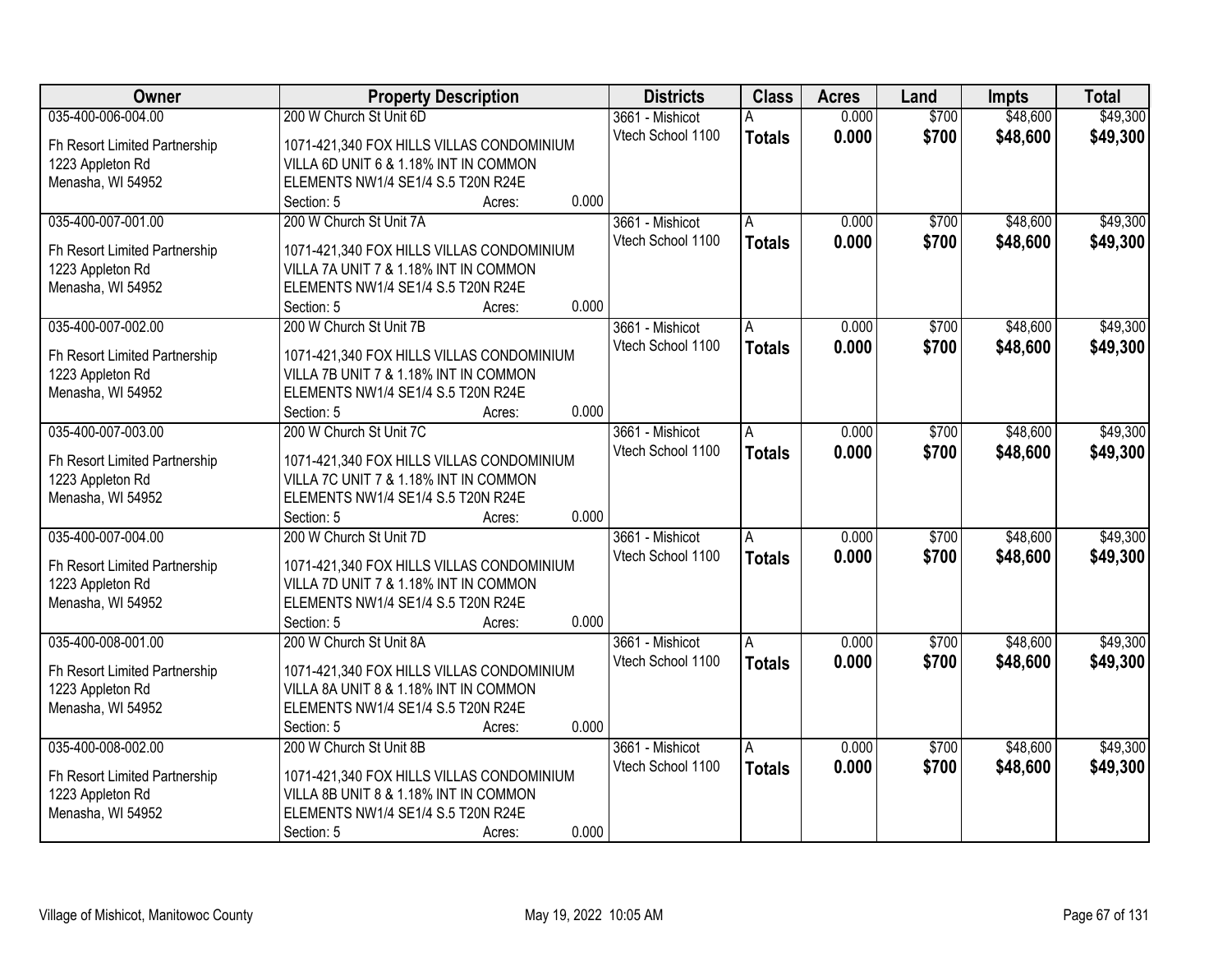| <b>Owner</b>                  | <b>Property Description</b>                               | <b>Districts</b>  | <b>Class</b>   | <b>Acres</b> | Land  | <b>Impts</b> | <b>Total</b> |
|-------------------------------|-----------------------------------------------------------|-------------------|----------------|--------------|-------|--------------|--------------|
| 035-400-008-003.00            | 200 W Church St Unit 8C                                   | 3661 - Mishicot   |                | 0.000        | \$700 | \$48,600     | \$49,300     |
| Fh Resort Limited Partnership | 1071-421,340 FOX HILLS VILLAS CONDOMINIUM                 | Vtech School 1100 | <b>Totals</b>  | 0.000        | \$700 | \$48,600     | \$49,300     |
| 1223 Appleton Rd              | VILLA 8C UNIT 8 & 1.18% INT IN COMMON                     |                   |                |              |       |              |              |
| Menasha, WI 54952             | ELEMENTS NW1/4 SE1/4 S.5 T20N R24E                        |                   |                |              |       |              |              |
|                               | 0.000<br>Section: 5<br>Acres:                             |                   |                |              |       |              |              |
| 035-400-008-004.00            | 200 W Church St Unit 8D                                   | 3661 - Mishicot   | A              | 0.000        | \$700 | \$48,600     | \$49,300     |
|                               |                                                           | Vtech School 1100 | <b>Totals</b>  | 0.000        | \$700 | \$48,600     | \$49,300     |
| Fh Resort Limited Partnership | 1071-421,340 FOX HILLS VILLAS CONDOMINIUM                 |                   |                |              |       |              |              |
| 1223 Appleton Rd              | VILLA 8D UNIT 8 & 1.18% INT IN COMMON                     |                   |                |              |       |              |              |
| Menasha, WI 54952             | ELEMENTS NW1/4 SE1/4 S.5 T20N R24E<br>0.000               |                   |                |              |       |              |              |
| 035-400-009-001.00            | Section: 5<br>Acres:<br>200 W Church St Unit 9A           |                   |                | 0.000        | \$700 | \$48,600     | \$49,300     |
|                               |                                                           | 3661 - Mishicot   | A              |              |       |              |              |
| Fh Resort Limited Partnership | 1071-421,340 FOX HILLS VILLAS CONDOMINIUM                 | Vtech School 1100 | <b>Totals</b>  | 0.000        | \$700 | \$48,600     | \$49,300     |
| 1223 Appleton Rd              | VILLA 9A UNIT 9 & 1.18% INT IN COMMON                     |                   |                |              |       |              |              |
| Menasha, WI 54952             | ELEMENTS NW1/4 SE1/4 S.5 T20N R24E                        |                   |                |              |       |              |              |
|                               | 0.000<br>Section: 5<br>Acres:                             |                   |                |              |       |              |              |
| 035-400-009-002.00            | 200 W Church St Unit 9B                                   | 3661 - Mishicot   | $\overline{A}$ | 0.000        | \$700 | \$48,600     | \$49,300     |
|                               |                                                           | Vtech School 1100 | <b>Totals</b>  | 0.000        | \$700 | \$48,600     | \$49,300     |
| Fh Resort Limited Partnership | 1071-421,340 FOX HILLS VILLAS CONDOMINIUM                 |                   |                |              |       |              |              |
| 1223 Appleton Rd              | VILLA 9B UNIT 9 & 1.18% INT IN COMMON                     |                   |                |              |       |              |              |
| Menasha, WI 54952             | ELEMENTS NW1/4 SE1/4 S.5 T20N R24E<br>0.000<br>Section: 5 |                   |                |              |       |              |              |
| 035-400-009-003.00            | Acres:<br>200 W Church St Unit 9C                         |                   |                | 0.000        | \$700 | \$48,600     | \$49,300     |
|                               |                                                           | 3661 - Mishicot   | A              |              |       |              |              |
| Fh Resort Limited Partnership | 1071-421,340 FOX HILLS VILLAS CONDOMINIUM                 | Vtech School 1100 | <b>Totals</b>  | 0.000        | \$700 | \$48,600     | \$49,300     |
| 1223 Appleton Rd              | VILLA 9C UNIT 9 & 1.18% INT IN COMMON                     |                   |                |              |       |              |              |
| Menasha, WI 54952             | ELEMENTS NW1/4 SE1/4 S.5 T20N R24E                        |                   |                |              |       |              |              |
|                               | 0.000<br>Section: 5<br>Acres:                             |                   |                |              |       |              |              |
| 035-400-009-004.00            | 200 W Church St Unit 9D                                   | 3661 - Mishicot   | l A            | 0.000        | \$700 | \$48,600     | \$49,300     |
| Fh Resort Limited Partnership | 1071-421,340 FOX HILLS VILLAS CONDOMINIUM                 | Vtech School 1100 | <b>Totals</b>  | 0.000        | \$700 | \$48,600     | \$49,300     |
| 1223 Appleton Rd              | VILLA 9D UNIT 9 & 1.18% INT IN COMMON                     |                   |                |              |       |              |              |
| Menasha, WI 54952             | ELEMENTS NW1/4 SE1/4 S.5 T20N R24E                        |                   |                |              |       |              |              |
|                               | 0.000<br>Section: 5<br>Acres:                             |                   |                |              |       |              |              |
| 035-400-010-001.00            | 200 W Church St Unit 10A                                  | 3661 - Mishicot   | A              | 0.000        | \$700 | \$48,600     | \$49,300     |
|                               |                                                           | Vtech School 1100 |                | 0.000        |       |              |              |
| Fh Resort Limited Partnership | 1071-421,340 FOX HILLS VILLAS CONDOMINIUM                 |                   | <b>Totals</b>  |              | \$700 | \$48,600     | \$49,300     |
| 1223 Appleton Rd              | VILLA 10A UNIT 10 & 1.18% INT IN COMMON                   |                   |                |              |       |              |              |
| Menasha, WI 54952             | ELEMENTS NW1/4 SE1/4 S.5 T20N R24E                        |                   |                |              |       |              |              |
|                               | 0.000<br>Section: 5<br>Acres:                             |                   |                |              |       |              |              |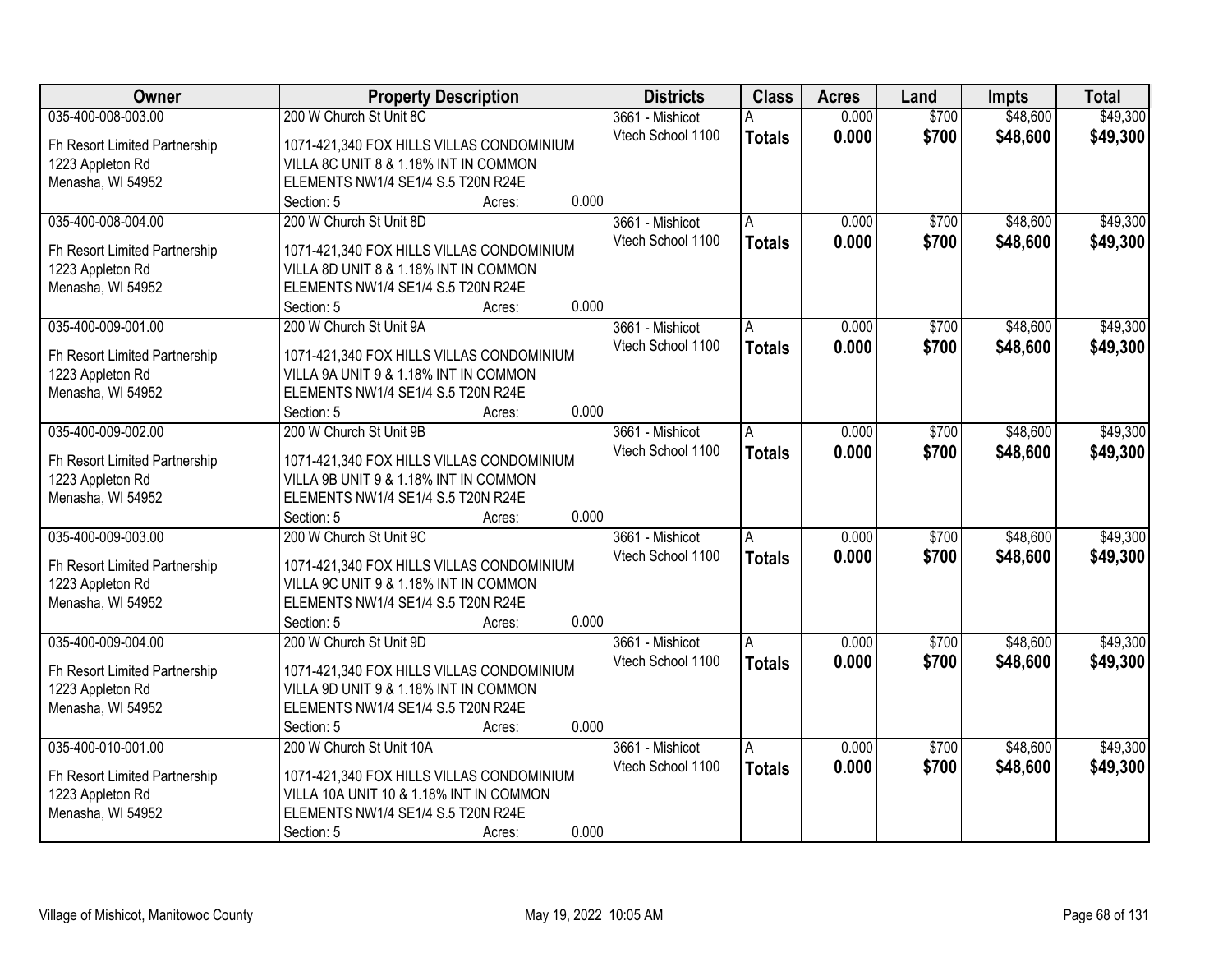| <b>Owner</b>                          | <b>Property Description</b>                                                          | <b>Districts</b>                     | <b>Class</b>   | <b>Acres</b> | Land  | <b>Impts</b> | <b>Total</b> |
|---------------------------------------|--------------------------------------------------------------------------------------|--------------------------------------|----------------|--------------|-------|--------------|--------------|
| 035-400-010-002.00                    | 200 W Church St Unit 10B                                                             | 3661 - Mishicot                      |                | 0.000        | \$700 | \$48,600     | \$49,300     |
| Fh Resort Limited Partnership         | 1071-421,340 FOX HILLS VILLAS CONDOMINIUM                                            | Vtech School 1100                    | <b>Totals</b>  | 0.000        | \$700 | \$48,600     | \$49,300     |
| 1223 Appleton Rd                      | VILLA 10B UNIT 10 & 1.18% INT IN COMMON                                              |                                      |                |              |       |              |              |
| Menasha, WI 54952                     | ELEMENTS NW1/4 SE1/4 S.5 T20N R24E                                                   |                                      |                |              |       |              |              |
|                                       | 0.000<br>Section: 5<br>Acres:                                                        |                                      |                |              |       |              |              |
| 035-400-010-003.00                    | 200 W Church St Unit 10C                                                             | 3661 - Mishicot                      | A              | 0.000        | \$700 | \$48,600     | \$49,300     |
|                                       |                                                                                      | Vtech School 1100                    | <b>Totals</b>  | 0.000        | \$700 | \$48,600     | \$49,300     |
| Fh Resort Limited Partnership         | 1071-421,340 FOX HILLS VILLAS CONDOMINIUM<br>VILLA 10C UNIT 10 & 1.18% INT IN COMMON |                                      |                |              |       |              |              |
| 1223 Appleton Rd<br>Menasha, WI 54952 | ELEMENTS NW1/4 SE1/4 S.5 T20N R24E                                                   |                                      |                |              |       |              |              |
|                                       | 0.000<br>Section: 5<br>Acres:                                                        |                                      |                |              |       |              |              |
| 035-400-010-004.00                    | 200 W Church St Unit 10D                                                             | 3661 - Mishicot                      | A              | 0.000        | \$700 | \$48,600     | \$49,300     |
|                                       |                                                                                      | Vtech School 1100                    | <b>Totals</b>  | 0.000        | \$700 | \$48,600     | \$49,300     |
| Fh Resort Limited Partnership         | 1071-421,340 FOX HILLS VILLAS CONDOMINIUM                                            |                                      |                |              |       |              |              |
| 1223 Appleton Rd                      | VILLA 10D UNIT 10 & 1.18% INT IN COMMON                                              |                                      |                |              |       |              |              |
| Menasha, WI 54952                     | ELEMENTS NW1/4 SE1/4 S.5 T20N R24E                                                   |                                      |                |              |       |              |              |
|                                       | 0.000<br>Section: 5<br>Acres:                                                        |                                      |                |              |       |              |              |
| 035-400-011-001.00                    | 200 W Church St Unit 11A                                                             | 3661 - Mishicot                      | $\overline{A}$ | 0.000        | \$700 | \$48,600     | \$49,300     |
| Fh Resort Limited Partnership         | 1071-421,340 FOX HILLS VILLAS CONDOMINIUM                                            | Vtech School 1100                    | <b>Totals</b>  | 0.000        | \$700 | \$48,600     | \$49,300     |
| 1223 Appleton Rd                      | VILLA 11A UNIT 11 & 1.18% INT IN COMMON                                              |                                      |                |              |       |              |              |
| Menasha, WI 54952                     | ELEMENTS NW1/4 SE1/4 S.5 T20N R24E                                                   |                                      |                |              |       |              |              |
|                                       | 0.000<br>Section: 5<br>Acres:                                                        |                                      |                |              |       |              |              |
| 035-400-011-002.00                    | 200 W Church St Unit 11B                                                             | 3661 - Mishicot                      | A              | 0.000        | \$700 | \$48,600     | \$49,300     |
|                                       |                                                                                      | Vtech School 1100                    | <b>Totals</b>  | 0.000        | \$700 | \$48,600     | \$49,300     |
| Fh Resort Limited Partnership         | 1071-421,340 FOX HILLS VILLAS CONDOMINIUM                                            |                                      |                |              |       |              |              |
| 1223 Appleton Rd                      | VILLA 11B UNIT 11 & 1.18% INT IN COMMON                                              |                                      |                |              |       |              |              |
| Menasha, WI 54952                     | ELEMENTS NW1/4 SE1/4 S.5 T20N R24E<br>0.000                                          |                                      |                |              |       |              |              |
| 035-400-011-003.00                    | Section: 5<br>Acres:<br>200 W Church St Unit 11C                                     |                                      |                |              | \$700 |              |              |
|                                       |                                                                                      | 3661 - Mishicot<br>Vtech School 1100 | l A            | 0.000        |       | \$48,600     | \$49,300     |
| Fh Resort Limited Partnership         | 1071-421,340 FOX HILLS VILLAS CONDOMINIUM                                            |                                      | <b>Totals</b>  | 0.000        | \$700 | \$48,600     | \$49,300     |
| 1223 Appleton Rd                      | VILLA 11C UNIT 11 & 1.18% INT IN COMMON                                              |                                      |                |              |       |              |              |
| Menasha, WI 54952                     | ELEMENTS NW1/4 SE1/4 S.5 T20N R24E                                                   |                                      |                |              |       |              |              |
|                                       | 0.000<br>Section: 5<br>Acres:                                                        |                                      |                |              |       |              |              |
| 035-400-011-004.00                    | 200 W Church St Unit 11D                                                             | 3661 - Mishicot                      | A              | 0.000        | \$700 | \$48,600     | \$49,300     |
| Fh Resort Limited Partnership         | 1071-421,340 FOX HILLS VILLAS CONDOMINIUM                                            | Vtech School 1100                    | <b>Totals</b>  | 0.000        | \$700 | \$48,600     | \$49,300     |
| 1223 Appleton Rd                      | VILLA 11D UNIT 11 & 1.18% INT IN COMMON                                              |                                      |                |              |       |              |              |
| Menasha, WI 54952                     | ELEMENTS NW1/4 SE1/4 S.5 T20N R24E                                                   |                                      |                |              |       |              |              |
|                                       | 0.000<br>Section: 5<br>Acres:                                                        |                                      |                |              |       |              |              |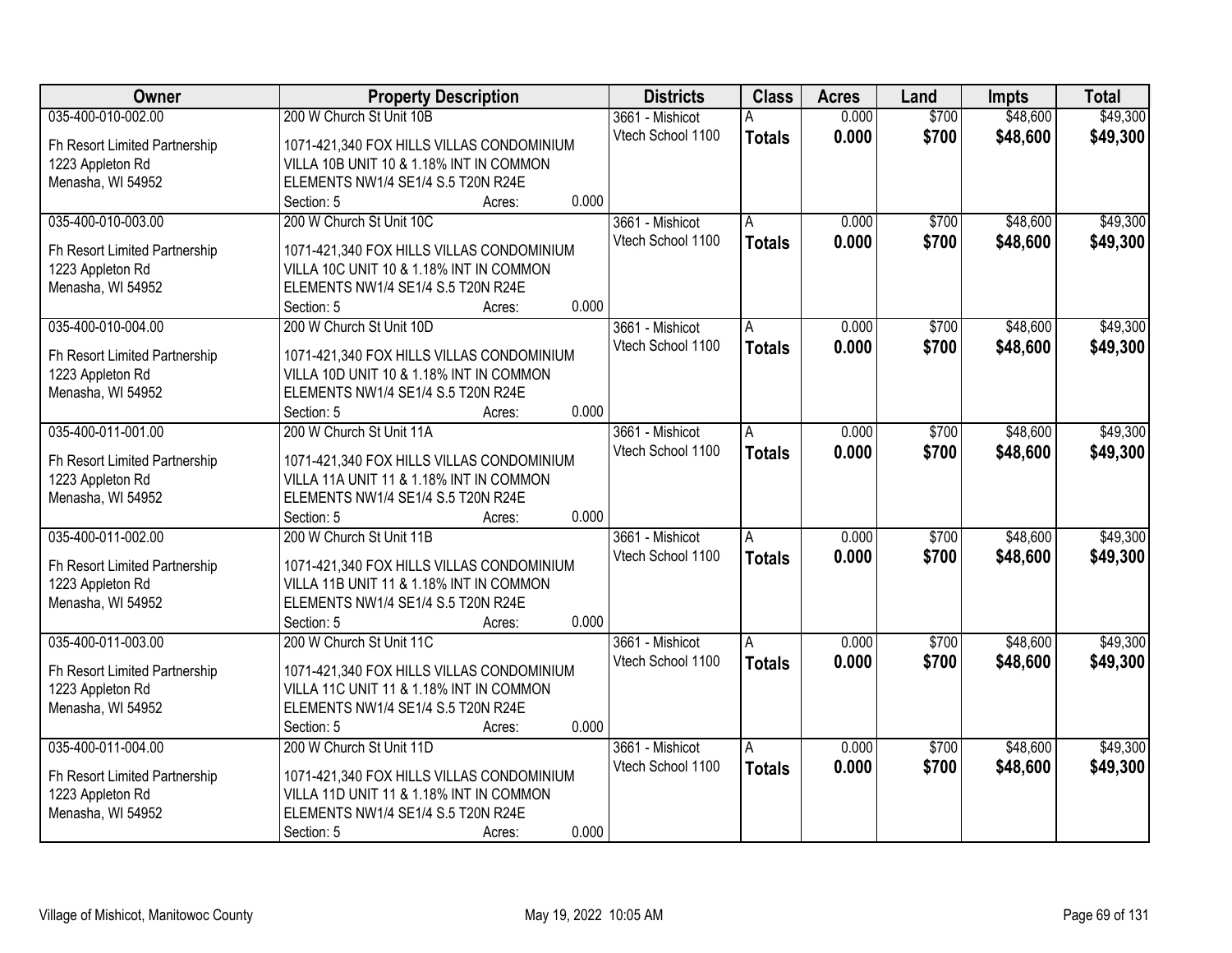| <b>Owner</b>                  | <b>Property Description</b>                      | <b>Districts</b>  | <b>Class</b>   | <b>Acres</b> | Land  | <b>Impts</b> | <b>Total</b> |
|-------------------------------|--------------------------------------------------|-------------------|----------------|--------------|-------|--------------|--------------|
| 035-400-012-001.00            | 200 W Church St Unit 12A                         | 3661 - Mishicot   |                | 0.000        | \$700 | \$48,600     | \$49,300     |
| Fh Resort Limited Partnership | 1071-421,340 FOX HILLS VILLAS CONDOMINIUM        | Vtech School 1100 | <b>Totals</b>  | 0.000        | \$700 | \$48,600     | \$49,300     |
| 1223 Appleton Rd              | VILLA 12A UNIT 12 & 1.18% INT IN COMMON          |                   |                |              |       |              |              |
| Menasha, WI 54952             | ELEMENTS NW1/4 SE1/4 S.5 T20N R24E               |                   |                |              |       |              |              |
|                               | 0.000<br>Section: 5<br>Acres:                    |                   |                |              |       |              |              |
| 035-400-012-002.00            | 200 W Church St Unit 12B                         | 3661 - Mishicot   | A              | 0.000        | \$700 | \$48,600     | \$49,300     |
|                               |                                                  | Vtech School 1100 | <b>Totals</b>  | 0.000        | \$700 | \$48,600     | \$49,300     |
| Fh Resort Limited Partnership | 1071-421,340 FOX HILLS VILLAS CONDOMINIUM        |                   |                |              |       |              |              |
| 1223 Appleton Rd              | VILLA 12B UNIT 12 & 1.18% INT IN COMMON          |                   |                |              |       |              |              |
| Menasha, WI 54952             | ELEMENTS NW1/4 SE1/4 S.5 T20N R24E<br>0.000      |                   |                |              |       |              |              |
|                               | Section: 5<br>Acres:<br>200 W Church St Unit 12C |                   |                |              |       | \$48,600     |              |
| 035-400-012-003.00            |                                                  | 3661 - Mishicot   | A              | 0.000        | \$700 |              | \$49,300     |
| Fh Resort Limited Partnership | 1071-421,340 FOX HILLS VILLAS CONDOMINIUM        | Vtech School 1100 | <b>Totals</b>  | 0.000        | \$700 | \$48,600     | \$49,300     |
| 1223 Appleton Rd              | VILLA 12C UNIT 12 & 1.18% INT IN COMMON          |                   |                |              |       |              |              |
| Menasha, WI 54952             | ELEMENTS NW1/4 SE1/4 S.5 T20N R24E               |                   |                |              |       |              |              |
|                               | 0.000<br>Section: 5<br>Acres:                    |                   |                |              |       |              |              |
| 035-400-012-004.00            | 200 W Church St Unit 12D                         | 3661 - Mishicot   | $\overline{A}$ | 0.000        | \$700 | \$48,600     | \$49,300     |
|                               |                                                  | Vtech School 1100 | <b>Totals</b>  | 0.000        | \$700 | \$48,600     | \$49,300     |
| Fh Resort Limited Partnership | 1071-421,340 FOX HILLS VILLAS CONDOMINIUM        |                   |                |              |       |              |              |
| 1223 Appleton Rd              | VILLA 12D UNIT 12 & 1.18% INT IN COMMON          |                   |                |              |       |              |              |
| Menasha, WI 54952             | ELEMENTS NW1/4 SE1/4 S.5 T20N R24E<br>0.000      |                   |                |              |       |              |              |
|                               | Section: 5<br>Acres:<br>200 W Church St Unit 13A |                   |                |              | \$700 |              |              |
| 035-400-013-001.00            |                                                  | 3661 - Mishicot   | A              | 0.000        |       | \$48,600     | \$49,300     |
| Fh Resort Limited Partnership | 1071-421,340 FOX HILLS VILLAS CONDOMINIUM        | Vtech School 1100 | <b>Totals</b>  | 0.000        | \$700 | \$48,600     | \$49,300     |
| 1223 Appleton Rd              | VILLA 13A UNIT 13 & 1.18% INT IN COMMON          |                   |                |              |       |              |              |
| Menasha, WI 54952             | ELEMENTS NW1/4 SE1/4 S.5 T20N R24E               |                   |                |              |       |              |              |
|                               | 0.000<br>Section: 5<br>Acres:                    |                   |                |              |       |              |              |
| 035-400-013-002.00            | 200 W Church St Unit 13B                         | 3661 - Mishicot   | l A            | 0.000        | \$700 | \$48,600     | \$49,300     |
| Fh Resort Limited Partnership | 1071-421,340 FOX HILLS VILLAS CONDOMINIUM        | Vtech School 1100 | <b>Totals</b>  | 0.000        | \$700 | \$48,600     | \$49,300     |
| 1223 Appleton Rd              | VILLA B UNIT 13 & 1.18% INT IN COMMON            |                   |                |              |       |              |              |
| Menasha, WI 54952             | ELEMENTS NW1/4 SE1/4 S.5 T20N R24E               |                   |                |              |       |              |              |
|                               | 0.000<br>Section: 5<br>Acres:                    |                   |                |              |       |              |              |
| 035-400-013-003.00            | 200 W Church St Unit 13C                         | 3661 - Mishicot   | A              | 0.000        | \$700 | \$48,600     | \$49,300     |
|                               |                                                  | Vtech School 1100 | <b>Totals</b>  | 0.000        | \$700 | \$48,600     | \$49,300     |
| Fh Resort Limited Partnership | 1071-421,340 FOX HILLS VILLAS CONDOMINIUM        |                   |                |              |       |              |              |
| 1223 Appleton Rd              | VILLA 13C UNIT 13 & 1.18% INT IN COMMON          |                   |                |              |       |              |              |
| Menasha, WI 54952             | ELEMENTS NW1/4 SE1/4 S.5 T20N R24E               |                   |                |              |       |              |              |
|                               | 0.000<br>Section: 5<br>Acres:                    |                   |                |              |       |              |              |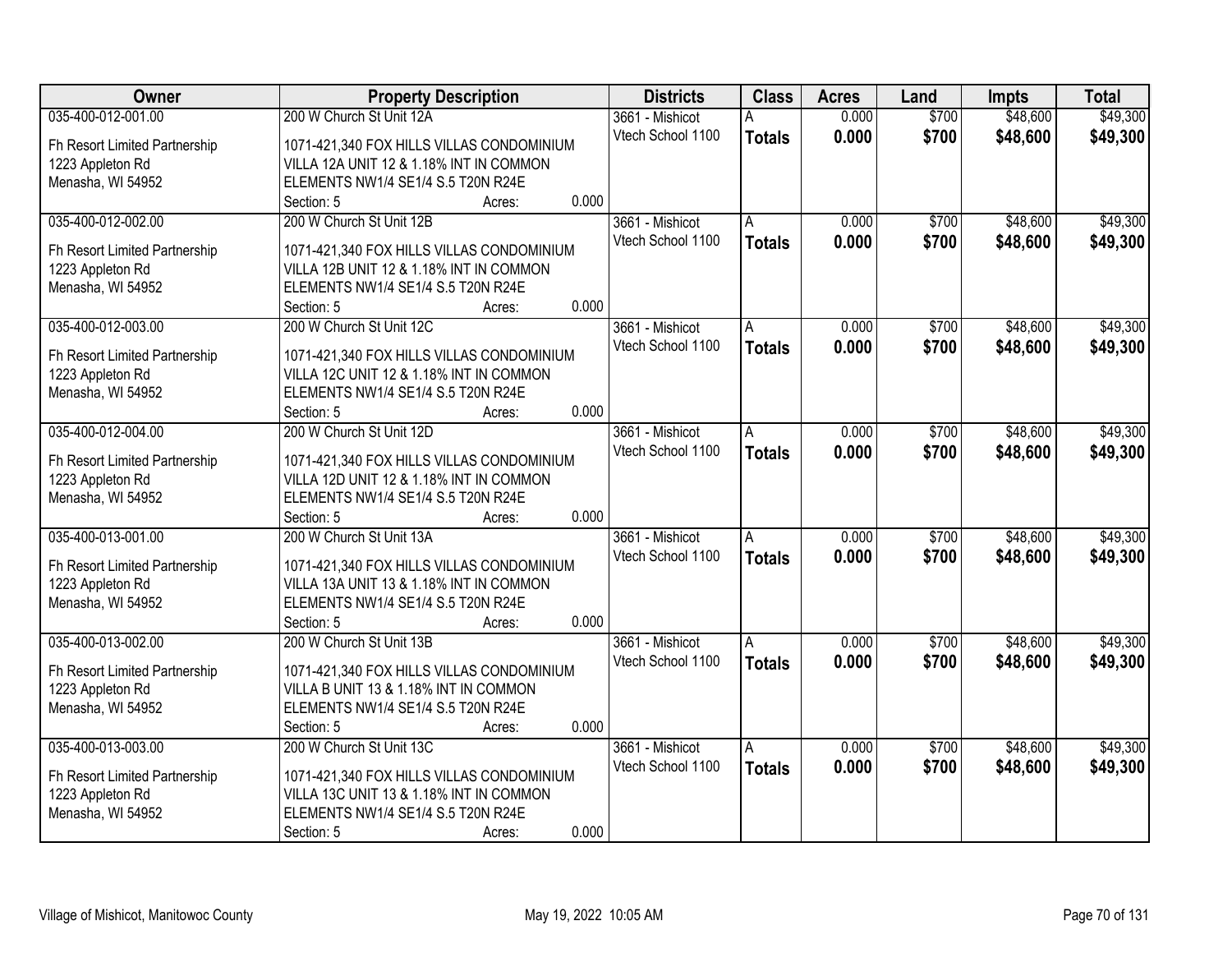| Owner                         | <b>Property Description</b>                      | <b>Districts</b>  | <b>Class</b>   | <b>Acres</b> | Land  | <b>Impts</b> | <b>Total</b> |
|-------------------------------|--------------------------------------------------|-------------------|----------------|--------------|-------|--------------|--------------|
| 035-400-013-004.00            | 200 W Church St Unit 13D                         | 3661 - Mishicot   |                | 0.000        | \$700 | \$48,600     | \$49,300     |
| Fh Resort Limited Partnership | 1071-421,340 FOX HILLS VILLAS CONDOMINIUM        | Vtech School 1100 | <b>Totals</b>  | 0.000        | \$700 | \$48,600     | \$49,300     |
| 1223 Appleton Rd              | VILLA 13D UNIT 13 & 1.18% INT IN COMMON          |                   |                |              |       |              |              |
| Menasha, WI 54952             | ELEMENTS NW1/4 SE1/4 S.5 T20N R24E               |                   |                |              |       |              |              |
|                               | 0.000<br>Section: 5<br>Acres:                    |                   |                |              |       |              |              |
| 035-400-014-001.00            | 200 W Church St Unit 14A                         | 3661 - Mishicot   | A              | 0.000        | \$700 | \$48,600     | \$49,300     |
|                               |                                                  | Vtech School 1100 | <b>Totals</b>  | 0.000        | \$700 | \$48,600     | \$49,300     |
| Fh Resort Limited Partnership | 1071-421,340 FOX HILLS VILLAS CONDOMINIUM        |                   |                |              |       |              |              |
| 1223 Appleton Rd              | VILLA 14A UNIT 14 & 1.18% INT IN COMMON          |                   |                |              |       |              |              |
| Menasha, WI 54952             | ELEMENTS NW1/4 SE1/4 S.5 T20N R24E<br>0.000      |                   |                |              |       |              |              |
|                               | Section: 5<br>Acres:                             |                   |                |              |       | \$48,600     |              |
| 035-400-014-002.00            | 200 W Church St Unit 14B                         | 3661 - Mishicot   | A              | 0.000        | \$700 |              | \$49,300     |
| Fh Resort Limited Partnership | 492-329 796-69 FOX HILLS VILLAS CONDOMINIUM      | Vtech School 1100 | <b>Totals</b>  | 0.000        | \$700 | \$48,600     | \$49,300     |
| 1223 Appleton Rd              | VILLA 14B UNIT 14 & 1.18% INT IN COMMON          |                   |                |              |       |              |              |
| Menasha, WI 54952             | ELEMENTS NW1/4 SE1/4 S.5 T20N R24E               |                   |                |              |       |              |              |
|                               | 0.000<br>Section: 5<br>Acres:                    |                   |                |              |       |              |              |
| 035-400-014-003.00            | 200 W Church St Unit 14C                         | 3661 - Mishicot   | $\overline{A}$ | 0.000        | \$700 | \$48,600     | \$49,300     |
|                               |                                                  | Vtech School 1100 | <b>Totals</b>  | 0.000        | \$700 | \$48,600     | \$49,300     |
| Fh Resort Limited Partnership | 1071-421,340 FOX HILLS VILLAS CONDOMINIUM        |                   |                |              |       |              |              |
| 1223 Appleton Rd              | VILLA 14C UNIT 14 & 1.18% INT IN COMMON          |                   |                |              |       |              |              |
| Menasha, WI 54952             | ELEMENTS NW1/4 SE1/4 S.5 T20N R24E<br>0.000      |                   |                |              |       |              |              |
| 035-400-014-004.00            | Section: 5<br>Acres:<br>200 W Church St Unit 14D |                   |                | 0.000        | \$700 | \$48,600     | \$49,300     |
|                               |                                                  | 3661 - Mishicot   | A              |              |       |              |              |
| Fh Resort Limited Partnership | 492-329 796-69 FOX HILLS VILLAS CONDOMINIUM      | Vtech School 1100 | <b>Totals</b>  | 0.000        | \$700 | \$48,600     | \$49,300     |
| 1223 Appleton Rd              | VILLA 14D UNIT 14 & 1.18% INT IN COMMON          |                   |                |              |       |              |              |
| Menasha, WI 54952             | ELEMENTS NW1/4 SE1/4 S.5 T20N R24E               |                   |                |              |       |              |              |
|                               | 0.000<br>Section: 5<br>Acres:                    |                   |                |              |       |              |              |
| 035-400-015-001.00            | 200 W Church St Unit 15A                         | 3661 - Mishicot   | l A            | 0.000        | \$700 | \$48,600     | \$49,300     |
| Fh Resort Limited Partnership | 1071-421,340 FOX HILLS VILLAS CONDOMINIUM        | Vtech School 1100 | <b>Totals</b>  | 0.000        | \$700 | \$48,600     | \$49,300     |
| 1223 Appleton Rd              | VILLA 15A UNIT 15 & 1.18% INT IN COMMON          |                   |                |              |       |              |              |
| Menasha, WI 54952             | ELEMENTS NW1/4 SE1/4 S.5 T20N R24E               |                   |                |              |       |              |              |
|                               | 0.000<br>Section: 5<br>Acres:                    |                   |                |              |       |              |              |
| 035-400-015-002.00            | 200 W Church St Unit 15B                         | 3661 - Mishicot   | A              | 0.000        | \$700 | \$48,600     | \$49,300     |
|                               |                                                  | Vtech School 1100 |                | 0.000        |       |              |              |
| Fh Resort Limited Partnership | 1071-421,340 FOX HILLS VILLAS CONDOMINIUM        |                   | <b>Totals</b>  |              | \$700 | \$48,600     | \$49,300     |
| 1223 Appleton Rd              | VILLA 15B UNIT 15 & 1.18% INT IN COMMON          |                   |                |              |       |              |              |
| Menasha, WI 54952             | ELEMENTS NW1/4 SE1/4 S.5 T20N R24E               |                   |                |              |       |              |              |
|                               | 0.000<br>Section: 5<br>Acres:                    |                   |                |              |       |              |              |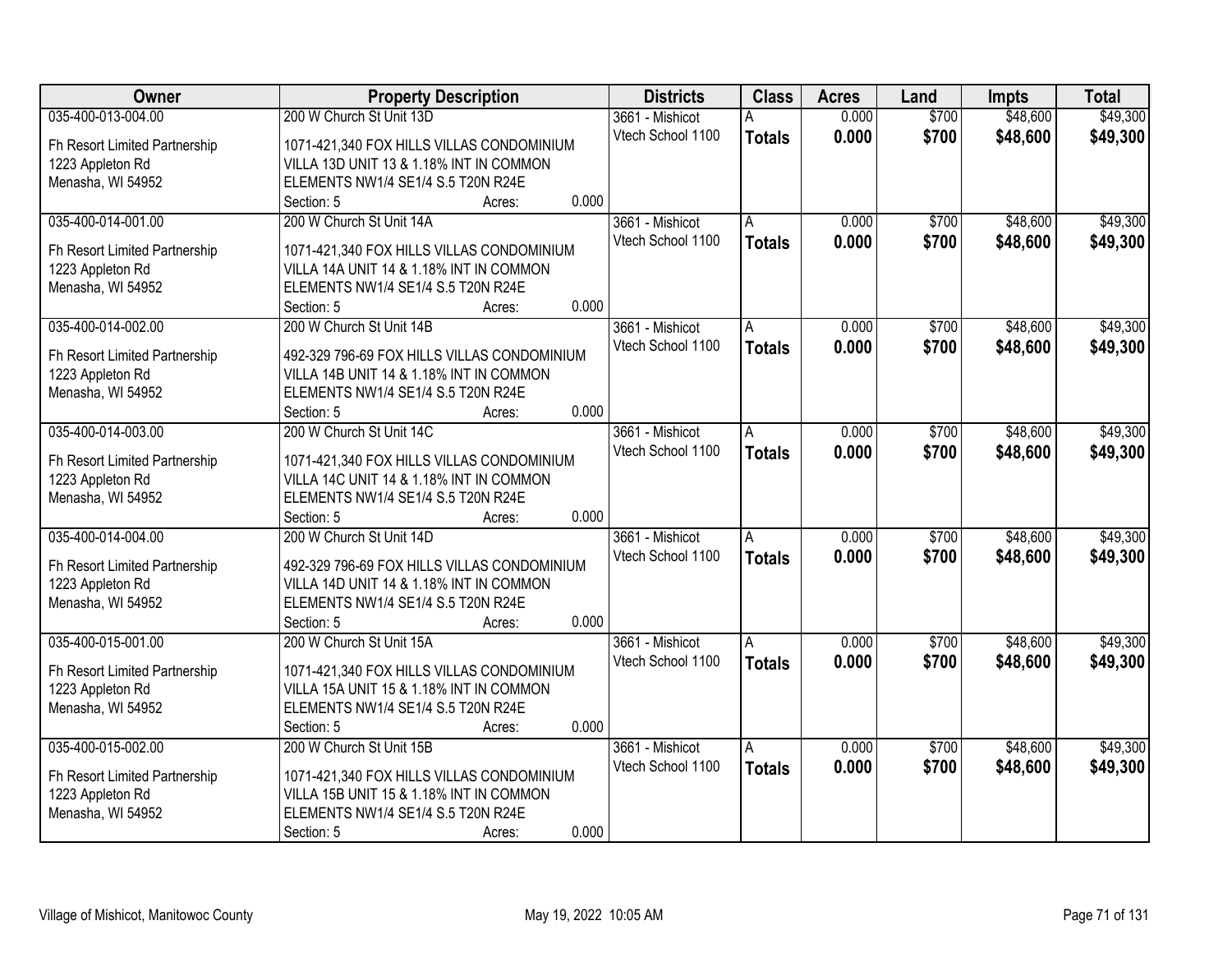| Owner                         | <b>Property Description</b>                               | <b>Districts</b>  | <b>Class</b>  | <b>Acres</b> | Land  | <b>Impts</b>    | <b>Total</b> |
|-------------------------------|-----------------------------------------------------------|-------------------|---------------|--------------|-------|-----------------|--------------|
| 035-400-015-003.00            | 200 W Church St Unit 15C                                  | 3661 - Mishicot   | А             | 0.000        | \$700 | \$48,600        | \$49,300     |
| Fh Resort Limited Partnership | 1071-421,340 FOX HILLS VILLAS CONDOMINIUM                 | Vtech School 1100 | <b>Totals</b> | 0.000        | \$700 | \$48,600        | \$49,300     |
| 1223 Appleton Rd              | VILLA 15C UNIT 15 & 1.18% INT IN COMMON                   |                   |               |              |       |                 |              |
| Menasha, WI 54952             | ELEMENTS NW1/4 SE1/4 S.5 T20N R24E                        |                   |               |              |       |                 |              |
|                               | 0.000<br>Section: 5<br>Acres:                             |                   |               |              |       |                 |              |
| 035-400-015-004.00            | 200 W Church St Unit 15D                                  | 3661 - Mishicot   | A             | 0.000        | \$700 | \$48,600        | \$49,300     |
|                               |                                                           | Vtech School 1100 | <b>Totals</b> | 0.000        | \$700 | \$48,600        | \$49,300     |
| Fh Resort Limited Partnership | 1071-421,340 FOX HILLS VILLAS CONDOMINIUM                 |                   |               |              |       |                 |              |
| 1223 Appleton Rd              | VILLA 15D UNIT 15 & 1.18% INT IN COMMON                   |                   |               |              |       |                 |              |
| Menasha, WI 54952             | ELEMENTS NW1/4 SE1/4 S.5 T20N R24E<br>0.000               |                   |               |              |       |                 |              |
|                               | Section: 5<br>Acres:<br>200 W Church St Unit 16A          |                   |               |              |       |                 |              |
| 035-400-016-001.00            |                                                           | 3661 - Mishicot   | A             | 0.000        | \$700 | $\overline{50}$ | \$700        |
| Fh Resort Limited Partnership | 1071-421,340 FOX HILLS VILLAS CONDOMINIUM                 | Vtech School 1100 | <b>Totals</b> | 0.000        | \$700 | \$0             | \$700        |
| 1223 Appleton Rd              | VILLA 16A UNIT 16 & 1.18% INT IN COMMON                   |                   |               |              |       |                 |              |
| Menasha, WI 54952             | ELEMENTS NW1/4 SE1/4 S.5 T20N R24E                        |                   |               |              |       |                 |              |
|                               | 0.000<br>Section: 5<br>Acres:                             |                   |               |              |       |                 |              |
| 035-400-016-002.00            | 200 W Church St Unit 16B                                  | 3661 - Mishicot   | A             | 0.000        | \$700 | \$0             | \$700        |
|                               |                                                           | Vtech School 1100 | <b>Totals</b> | 0.000        | \$700 | \$0             | \$700        |
| Fh Resort Limited Partnership | 1071-421,340 FOX HILLS VILLAS CONDOMINIUM                 |                   |               |              |       |                 |              |
| 1223 Appleton Rd              | VILLA 16B UNIT 16 & 1.18% INT IN COMMON                   |                   |               |              |       |                 |              |
| Menasha, WI 54952             | ELEMENTS NW1/4 SE1/4 S.5 T20N R24E<br>0.000<br>Section: 5 |                   |               |              |       |                 |              |
| 035-400-016-003.00            | Acres:<br>200 W Church St Unit 16C                        |                   |               | 0.000        | \$700 |                 | \$700        |
|                               |                                                           | 3661 - Mishicot   | A             |              |       | $\overline{30}$ |              |
| Fh Resort Limited Partnership | 1071-421,340 FOX HILLS VILLAS CONDOMINIUM                 | Vtech School 1100 | <b>Totals</b> | 0.000        | \$700 | \$0             | \$700        |
| 1223 Appleton Rd              | VILLA 16C UNIT 16 & 1.18% INT IN COMMON                   |                   |               |              |       |                 |              |
| Menasha, WI 54952             | ELEMENTS NW1/4 SE1/4 S.5 T20N R24E                        |                   |               |              |       |                 |              |
|                               | 0.000<br>Section: 5<br>Acres:                             |                   |               |              |       |                 |              |
| 035-400-016-004.00            | 200 W Church St Unit 16D                                  | 3661 - Mishicot   | A             | 0.000        | \$700 | $\sqrt{6}$      | \$700        |
| Fh Resort Limited Partnership | 1071-421,340 FOX HILLS VILLAS CONDOMINIUM                 | Vtech School 1100 | <b>Totals</b> | 0.000        | \$700 | \$0             | \$700        |
| 1223 Appleton Rd              | VILLA 16D UNIT 16 & 1.18% INT IN COMMON                   |                   |               |              |       |                 |              |
| Menasha, WI 54952             | ELEMENTS NW1/4 SE1/4 S.5 T20N R24E                        |                   |               |              |       |                 |              |
|                               | 0.000<br>Section: 5<br>Acres:                             |                   |               |              |       |                 |              |
| 035-400-017-001.00            | 200 W Church St Unit 17A                                  | 3661 - Mishicot   | A             | 0.000        | \$700 | $\overline{50}$ | \$700        |
|                               |                                                           | Vtech School 1100 | <b>Totals</b> | 0.000        | \$700 | \$0             | \$700        |
| Fh Resort Limited Partnership | 1071-471,340 FOX HILLS VILLAS CONDOMINIUM                 |                   |               |              |       |                 |              |
| 1223 Appleton Rd              | VILLA 17A UNIT 17 & 1.18% INT IN COMMON                   |                   |               |              |       |                 |              |
| Menasha, WI 54952             | ELEMENTS NW1/4 SE1/4 S.5 T20N R24E                        |                   |               |              |       |                 |              |
|                               | 0.000<br>Section: 5<br>Acres:                             |                   |               |              |       |                 |              |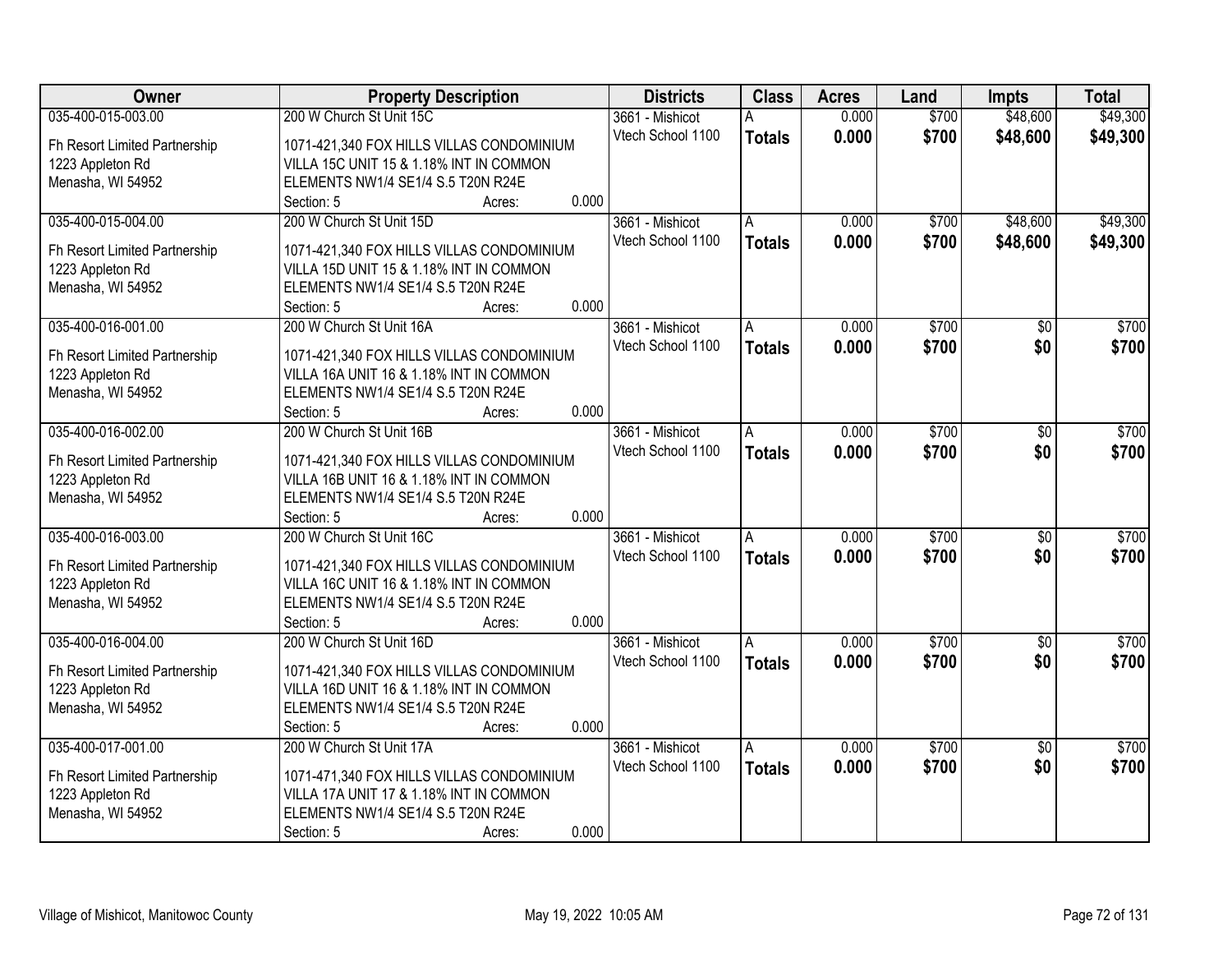| Owner                         | <b>Property Description</b>                                                   | <b>Districts</b>  | <b>Class</b>   | <b>Acres</b> | Land  | <b>Impts</b>    | <b>Total</b> |
|-------------------------------|-------------------------------------------------------------------------------|-------------------|----------------|--------------|-------|-----------------|--------------|
| 035-400-017-002.00            | 200 W Church St Unit 17B                                                      | 3661 - Mishicot   | А              | 0.000        | \$700 | $\overline{50}$ | \$700        |
| Fh Resort Limited Partnership | 1071-421,340 FOX HILLS VILLAS CONDOMINIUM                                     | Vtech School 1100 | <b>Totals</b>  | 0.000        | \$700 | \$0             | \$700        |
| 1223 Appleton Rd              | VILLA 17B UNIT 17 & 1.18% INT IN COMMON                                       |                   |                |              |       |                 |              |
| Menasha, WI 54952             | ELEMENTS NW1/4 SE1/4 S.5 T20N R24E                                            |                   |                |              |       |                 |              |
|                               | 0.000<br>Section: 5<br>Acres:                                                 |                   |                |              |       |                 |              |
| 035-400-017-003.00            | 200 W Church St Unit 17C                                                      | 3661 - Mishicot   | A              | 0.000        | \$700 | \$0             | \$700        |
|                               |                                                                               | Vtech School 1100 | <b>Totals</b>  | 0.000        | \$700 | \$0             | \$700        |
| Fh Resort Limited Partnership | 1071-421,340 FOX HILLS VILLAS CONDOMINIUM                                     |                   |                |              |       |                 |              |
| 1223 Appleton Rd              | VILLA 17C UNIT 17 & 1.18% INT IN COMMON<br>ELEMENTS NW1/4 SE1/4 S.5 T20N R24E |                   |                |              |       |                 |              |
| Menasha, WI 54952             | 0.000<br>Section: 5<br>Acres:                                                 |                   |                |              |       |                 |              |
| 035-400-017-004.00            | 200 W Church St Unit 17D                                                      | 3661 - Mishicot   | A              | 0.000        | \$700 | \$0             | \$700        |
|                               |                                                                               | Vtech School 1100 |                |              |       | \$0             |              |
| Fh Resort Limited Partnership | 1071-421,340 FOX HILLS VILLAS CONDOMINIUM                                     |                   | <b>Totals</b>  | 0.000        | \$700 |                 | \$700        |
| 1223 Appleton Rd              | VILLA 17D UNIT 17 & 1.18% INT IN COMMON                                       |                   |                |              |       |                 |              |
| Menasha, WI 54952             | ELEMENTS NW1/4 SE1/4 S.5 T20N R24E                                            |                   |                |              |       |                 |              |
|                               | 0.000<br>Section: 5<br>Acres:                                                 |                   |                |              |       |                 |              |
| 035-400-018-001.00            | 200 W Church St Unit 18A                                                      | 3661 - Mishicot   | A              | 0.000        | \$700 | $\sqrt[6]{3}$   | \$700        |
| Fh Resort Limited Partnership | 1071-421,340 FOX HILLS VILLAS CONDOMINIUM                                     | Vtech School 1100 | <b>Totals</b>  | 0.000        | \$700 | \$0             | \$700        |
| 1223 Appleton Rd              | VILLA 18A UNIT 18 & 1.18% INT IN COMMON                                       |                   |                |              |       |                 |              |
| Menasha, WI 54952             | ELEMENTS NW1/4 SE1/4 S.5 T20N R24E                                            |                   |                |              |       |                 |              |
|                               | 0.000<br>Section: 5<br>Acres:                                                 |                   |                |              |       |                 |              |
| 035-400-018-002.00            | 200 W Church St Unit 18B                                                      | 3661 - Mishicot   | $\overline{A}$ | 0.000        | \$700 | $\overline{50}$ | \$700        |
|                               |                                                                               | Vtech School 1100 | <b>Totals</b>  | 0.000        | \$700 | \$0             | \$700        |
| Fh Resort Limited Partnership | 1071-421,340 FOX HILLS VILLAS CONDOMINIUM                                     |                   |                |              |       |                 |              |
| 1223 Appleton Rd              | VILLA 18B UNIT 18 & 1.18% INT IN COMMON                                       |                   |                |              |       |                 |              |
| Menasha, WI 54952             | ELEMENTS NW1/4 SE1/4 S.5 T20N R24E                                            |                   |                |              |       |                 |              |
|                               | 0.000<br>Section: 5<br>Acres:                                                 |                   |                |              |       |                 |              |
| 035-400-018-003.00            | 200 W Church St Unit 18C                                                      | 3661 - Mishicot   | A              | 0.000        | \$700 | \$0             | \$700        |
| Fh Resort Limited Partnership | 1071-421,340 FOX HILLS VILLAS CONDOMINIUM                                     | Vtech School 1100 | <b>Totals</b>  | 0.000        | \$700 | \$0             | \$700        |
| 1223 Appleton Rd              | VILLA 18C UNIT 18 & 1.18% INT IN COMMON                                       |                   |                |              |       |                 |              |
| Menasha, WI 54952             | ELEMENTS NW1/4 SE1/4 S.5 T20N R24E                                            |                   |                |              |       |                 |              |
|                               | 0.000<br>Section: 5<br>Acres:                                                 |                   |                |              |       |                 |              |
| 035-400-018-004.00            | 200 W Church St Unit 18D                                                      | 3661 - Mishicot   | A              | 0.000        | \$700 | $\overline{30}$ | \$700        |
|                               |                                                                               | Vtech School 1100 | <b>Totals</b>  | 0.000        | \$700 | \$0             | \$700        |
| Fh Resort Limited Partnership | 1071-421,340 FOX HILLS VILLAS CONDOMINIUM                                     |                   |                |              |       |                 |              |
| 1223 Appleton Rd              | VILLA 18D UNIT 18 & 1.18% INT IN COMMON                                       |                   |                |              |       |                 |              |
| Menasha, WI 54952             | ELEMENTS NW1/4 SE1/4 S.5 T20N R24E                                            |                   |                |              |       |                 |              |
|                               | 0.000<br>Section: 5<br>Acres:                                                 |                   |                |              |       |                 |              |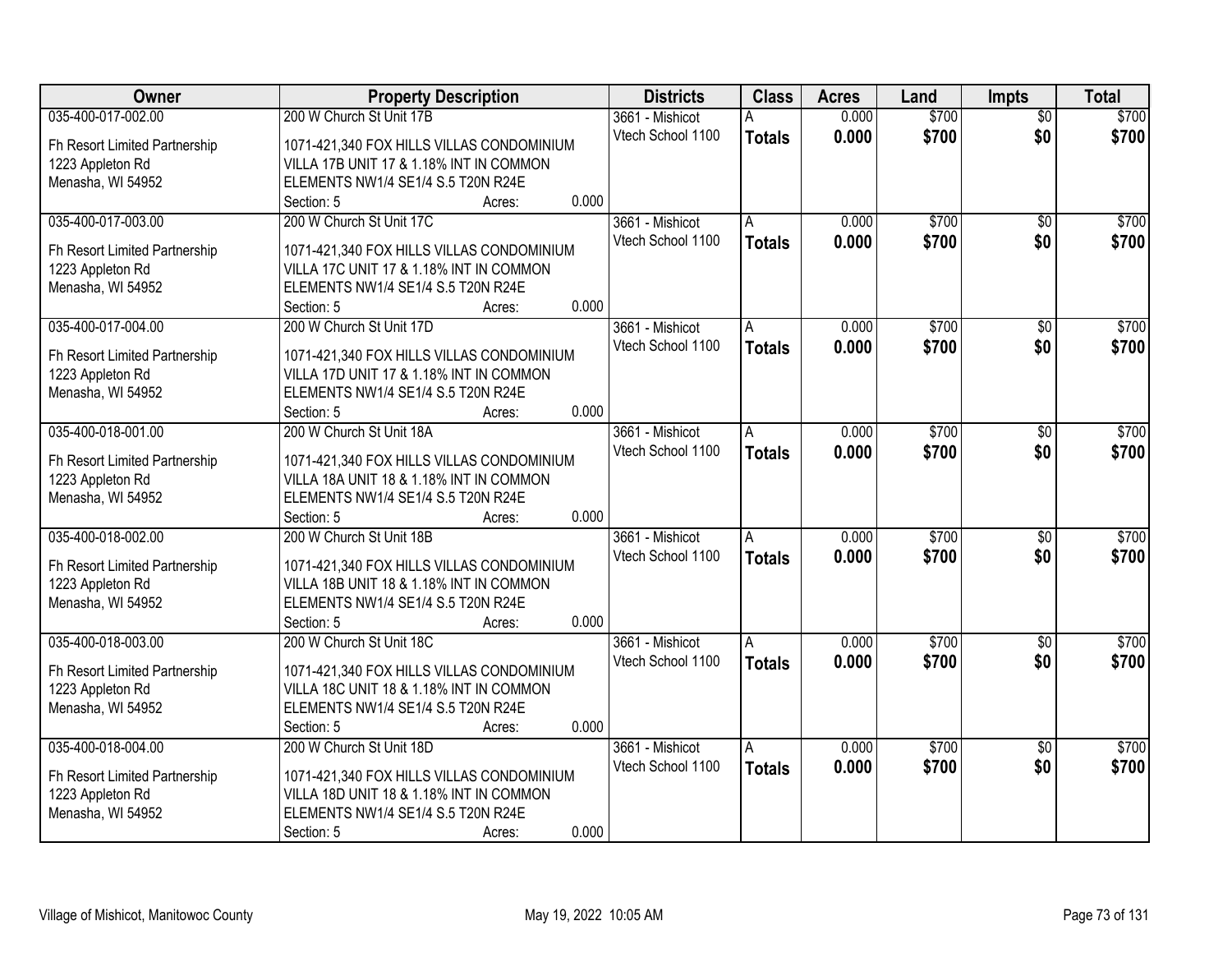| Owner                         | <b>Property Description</b>                               | <b>Districts</b>  | <b>Class</b>   | <b>Acres</b> | Land  | <b>Impts</b>    | <b>Total</b> |
|-------------------------------|-----------------------------------------------------------|-------------------|----------------|--------------|-------|-----------------|--------------|
| 035-400-019-001.00            | 200 W Church St Unit 19A                                  | 3661 - Mishicot   | А              | 0.000        | \$700 | $\overline{50}$ | \$700        |
| Fh Resort Limited Partnership | 1071-421,340 FOX HILLS VILLAS CONDOMINIUM                 | Vtech School 1100 | <b>Totals</b>  | 0.000        | \$700 | \$0             | \$700        |
| 1223 Appleton Rd              | VILLA 19A UNIT 19 & 1.18% INT IN COMMON                   |                   |                |              |       |                 |              |
| Menasha, WI 54952             | ELEMENTS NW1/4 SE1/4 S.5 T20N R24E                        |                   |                |              |       |                 |              |
|                               | 0.000<br>Section: 5<br>Acres:                             |                   |                |              |       |                 |              |
| 035-400-019-002.00            | 200 W Church St Unit 19B                                  | 3661 - Mishicot   | A              | 0.000        | \$700 | \$0             | \$700        |
|                               |                                                           | Vtech School 1100 | <b>Totals</b>  | 0.000        | \$700 | \$0             | \$700        |
| Fh Resort Limited Partnership | 1071-421,340 FOX HILLS VILLAS CONDOMINIUM                 |                   |                |              |       |                 |              |
| 1223 Appleton Rd              | VILLA 19B UNIT 19 & 1.18% INT IN COMMON                   |                   |                |              |       |                 |              |
| Menasha, WI 54952             | ELEMENTS NW1/4 SE1/4 S.5 T20N R24E<br>0.000<br>Section: 5 |                   |                |              |       |                 |              |
| 035-400-019-003.00            | Acres:<br>200 W Church St Unit 19C                        | 3661 - Mishicot   |                | 0.000        | \$700 | \$0             | \$700        |
|                               |                                                           | Vtech School 1100 | A              |              |       |                 |              |
| Fh Resort Limited Partnership | 1071-421,340 FOX HILLS VILLAS CONDOMINIUM                 |                   | <b>Totals</b>  | 0.000        | \$700 | \$0             | \$700        |
| 1223 Appleton Rd              | VILLA 19C UNIT 19 & 1.18% INT IN COMMON                   |                   |                |              |       |                 |              |
| Menasha, WI 54952             | ELEMENTS NW1/4 SE1/4 S.5 T20N R24E                        |                   |                |              |       |                 |              |
|                               | 0.000<br>Section: 5<br>Acres:                             |                   |                |              |       |                 |              |
| 035-400-019-004.00            | 200 W Church St Unit 19D                                  | 3661 - Mishicot   | A              | 0.000        | \$700 | $\sqrt[6]{3}$   | \$700        |
| Fh Resort Limited Partnership | 1071-421,340 FOX HILLS VILLAS CONDOMINIUM                 | Vtech School 1100 | <b>Totals</b>  | 0.000        | \$700 | \$0             | \$700        |
| 1223 Appleton Rd              | VILLA 19D UNIT 19 & 1.18% INT IN COMMON                   |                   |                |              |       |                 |              |
| Menasha, WI 54952             | ELEMENTS NW1/4 SE1/4 S.5 T20N R24E                        |                   |                |              |       |                 |              |
|                               | 0.000<br>Section: 5<br>Acres:                             |                   |                |              |       |                 |              |
| 035-400-020-001.00            | 200 W Church St Unit 20A                                  | 3661 - Mishicot   | $\overline{A}$ | 0.000        | \$700 | \$48,600        | \$49,300     |
|                               |                                                           | Vtech School 1100 |                | 0.000        | \$700 | \$48,600        | \$49,300     |
| Fh Resort Limited Partnership | 1071-421,340 FOX HILLS VILLAS CONDOMINIUM                 |                   | <b>Totals</b>  |              |       |                 |              |
| 1223 Appleton Rd              | VILLA 20A UNIT 20 & 1.18% INT IN COMMON                   |                   |                |              |       |                 |              |
| Menasha, WI 54952             | ELEMENTS NW1/4 SE1/4 S.5 T20N R24E                        |                   |                |              |       |                 |              |
|                               | 0.000<br>Section: 5<br>Acres:                             |                   |                |              |       |                 |              |
| 035-400-020-002.00            | 200 W Church St Unit 20B                                  | 3661 - Mishicot   | A              | 0.000        | \$700 | \$48,600        | \$49,300     |
| Fh Resort Limited Partnership | 1071-421,340 FOX HILLS VILLAS CONDOMINIUM                 | Vtech School 1100 | <b>Totals</b>  | 0.000        | \$700 | \$48,600        | \$49,300     |
| 1223 Appleton Rd              | VILLA 20B UNIT 20 & 1.18% INT IN COMMON                   |                   |                |              |       |                 |              |
| Menasha, WI 54952             | ELEMENTS NW1/4 SE1/4 S.5 T20N R24E                        |                   |                |              |       |                 |              |
|                               | 0.000<br>Section: 5<br>Acres:                             |                   |                |              |       |                 |              |
| 035-400-020-003.00            | 200 W Church St Unit 20C                                  | 3661 - Mishicot   | A              | 0.000        | \$700 | \$48,600        | \$49,300     |
|                               |                                                           | Vtech School 1100 | <b>Totals</b>  | 0.000        | \$700 | \$48,600        | \$49,300     |
| Fh Resort Limited Partnership | 1071-421,340 FOX HILLS VILLAS CONDOMINIUM                 |                   |                |              |       |                 |              |
| 1223 Appleton Rd              | VILLA 20C UNIT 20 & 1.18% INT IN COMMON                   |                   |                |              |       |                 |              |
| Menasha, WI 54952             | ELEMENTS NW1/4 SE1/4 S.5 T20N R24E                        |                   |                |              |       |                 |              |
|                               | 0.000<br>Section: 5<br>Acres:                             |                   |                |              |       |                 |              |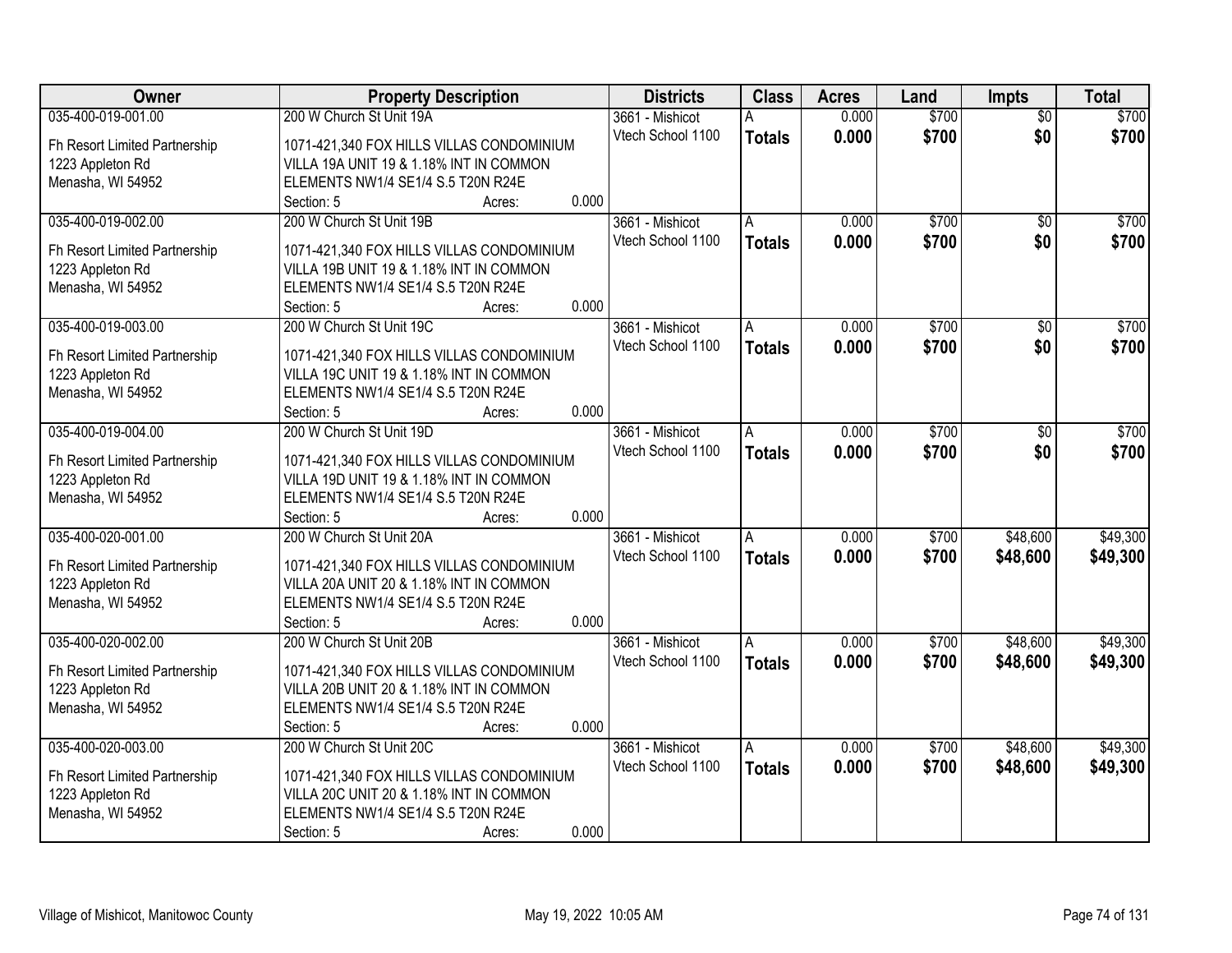| Owner                                             | <b>Property Description</b>                                                          | <b>Districts</b>  | <b>Class</b>  | <b>Acres</b> | Land  | <b>Impts</b>    | <b>Total</b> |
|---------------------------------------------------|--------------------------------------------------------------------------------------|-------------------|---------------|--------------|-------|-----------------|--------------|
| 035-400-020-004.00                                | 200 W Church St Unit 20D                                                             | 3661 - Mishicot   | А             | 0.000        | \$700 | \$48,600        | \$49,300     |
| Fh Resort Limited Partnership                     | 1071-421,340 FOX HILLS VILLAS CONDOMINIUM                                            | Vtech School 1100 | <b>Totals</b> | 0.000        | \$700 | \$48,600        | \$49,300     |
| 1223 Appleton Rd                                  | VILLA 20D UNIT 20 & 1.18% INT IN COMMON                                              |                   |               |              |       |                 |              |
| Menasha, WI 54952                                 | ELEMENTS NW1/4 SE1/4 S.5 T20N R24E                                                   |                   |               |              |       |                 |              |
|                                                   | 0.000<br>Section: 5<br>Acres:                                                        |                   |               |              |       |                 |              |
| 035-400-021-001.00                                | 200 W Church St Unit 21A                                                             | 3661 - Mishicot   | A             | 0.000        | \$700 | $\overline{50}$ | \$700        |
|                                                   |                                                                                      | Vtech School 1100 | <b>Totals</b> | 0.000        | \$700 | \$0             | \$700        |
| Fh Resort Limited Partnership                     | 1071-421,340 FOX HILLS VILLAS CONDOMINIUM<br>VILLA 21A UNIT 21A& 1.18% INT IN COMMON |                   |               |              |       |                 |              |
| 1223 Appleton Rd<br>Menasha, WI 54952             | ELEMENTS NW1/4 SE1/4 S.5 T20N R24E                                                   |                   |               |              |       |                 |              |
|                                                   | 0.000<br>Section: 5<br>Acres:                                                        |                   |               |              |       |                 |              |
| 035-400-021-002.00                                | 200 W Church St Unit 21B                                                             | 3661 - Mishicot   | A             | 0.000        | \$700 | \$0             | \$700        |
|                                                   |                                                                                      | Vtech School 1100 | <b>Totals</b> | 0.000        | \$700 | \$0             | \$700        |
| Fh Resort Limited Partnership                     | 1071-421,340 FOX HILLS VILLAS CONDOMINIUM                                            |                   |               |              |       |                 |              |
| 1223 Appleton Rd                                  | VILLA 21B UNIT 21 & 1.18% INT IN COMMON                                              |                   |               |              |       |                 |              |
| Menasha, WI 54952                                 | ELEMENTS NW1/4 SE1/4 S.5 T20N R24E                                                   |                   |               |              |       |                 |              |
|                                                   | 0.000<br>Section: 5<br>Acres:                                                        |                   |               |              |       |                 |              |
| 035-400-021-003.00                                | 200 W Church St Unit 21C                                                             | 3661 - Mishicot   | A             | 0.000        | \$700 | \$0             | \$700        |
| Fh Resort Limited Partnership                     | 1071-421,340 FOX HILLS VILLAS CONDOMINIUM                                            | Vtech School 1100 | <b>Totals</b> | 0.000        | \$700 | \$0             | \$700        |
| 1223 Appleton Rd                                  | VILLA 21C UNIT 21 & 1.18% INT IN COMMON                                              |                   |               |              |       |                 |              |
| Menasha, WI 54952                                 | ELEMENTS NW1/4 SE1/4 S.5 T20N R24E                                                   |                   |               |              |       |                 |              |
|                                                   | 0.000<br>Section: 5<br>Acres:                                                        |                   |               |              |       |                 |              |
| 035-400-021-004.00                                | 200 W Church St Unit 21D                                                             | 3661 - Mishicot   | A             | 0.000        | \$700 | $\overline{50}$ | \$700        |
|                                                   | 1071-421,340 FOX HILLS VILLAS CONDOMINIUM                                            | Vtech School 1100 | <b>Totals</b> | 0.000        | \$700 | \$0             | \$700        |
| Fh Resort Limited Partnership<br>1223 Appleton Rd | VILLA 21D UNIT 21 & 1.18% INT IN COMMON                                              |                   |               |              |       |                 |              |
| Menasha, WI 54952                                 | ELEMENTS NW1/4 SE1/4 S.5 T20N R24E                                                   |                   |               |              |       |                 |              |
|                                                   | 0.000<br>Section: 5<br>Acres:                                                        |                   |               |              |       |                 |              |
| 035-402-000-000.00                                | S State St                                                                           | 3661 - Mishicot   | A             | 3.110        | \$100 | $\sqrt{6}$      | \$100        |
|                                                   |                                                                                      | Vtech School 1100 | <b>Totals</b> | 3.110        | \$100 | \$0             | \$100        |
| Fh Resort Limited Partnership                     | 1071-423,340 FOX HILLS GOLF VILLAS CONDO.                                            |                   |               |              |       |                 |              |
| 1223 Appleton Rd                                  | CONDOMINIUM-COMMON ELEMENT PRT OF SW1/4                                              |                   |               |              |       |                 |              |
| Menasha, WI 54952                                 | SE1/4 COM S1/4 COR N88D46M46SE ALG S LN                                              |                   |               |              |       |                 |              |
|                                                   | 3.110<br>Section: 5<br>Acres:                                                        |                   |               |              |       |                 |              |
| 035-402-001-001.00                                | 711 S State St Unit 1                                                                | 3661 - Mishicot   | A             | 0.000        | \$700 | \$70,400        | \$71,100     |
| Fh Resort Limited Partnership                     | 1071-423, 340 FOX HILLS GOLF VILLAS CONDO UNIT                                       | Vtech School 1100 | <b>Totals</b> | 0.000        | \$700 | \$70,400        | \$71,100     |
| 1223 Appleton Rd                                  | 1 BLDG 1 & INT IN COMMON ELEMENTS SW1/4                                              |                   |               |              |       |                 |              |
| Menasha, WI 54952                                 | SE1/4 S.5 T20N R24E 858-214,244                                                      |                   |               |              |       |                 |              |
|                                                   | 0.000<br>Section: 5<br>Acres:                                                        |                   |               |              |       |                 |              |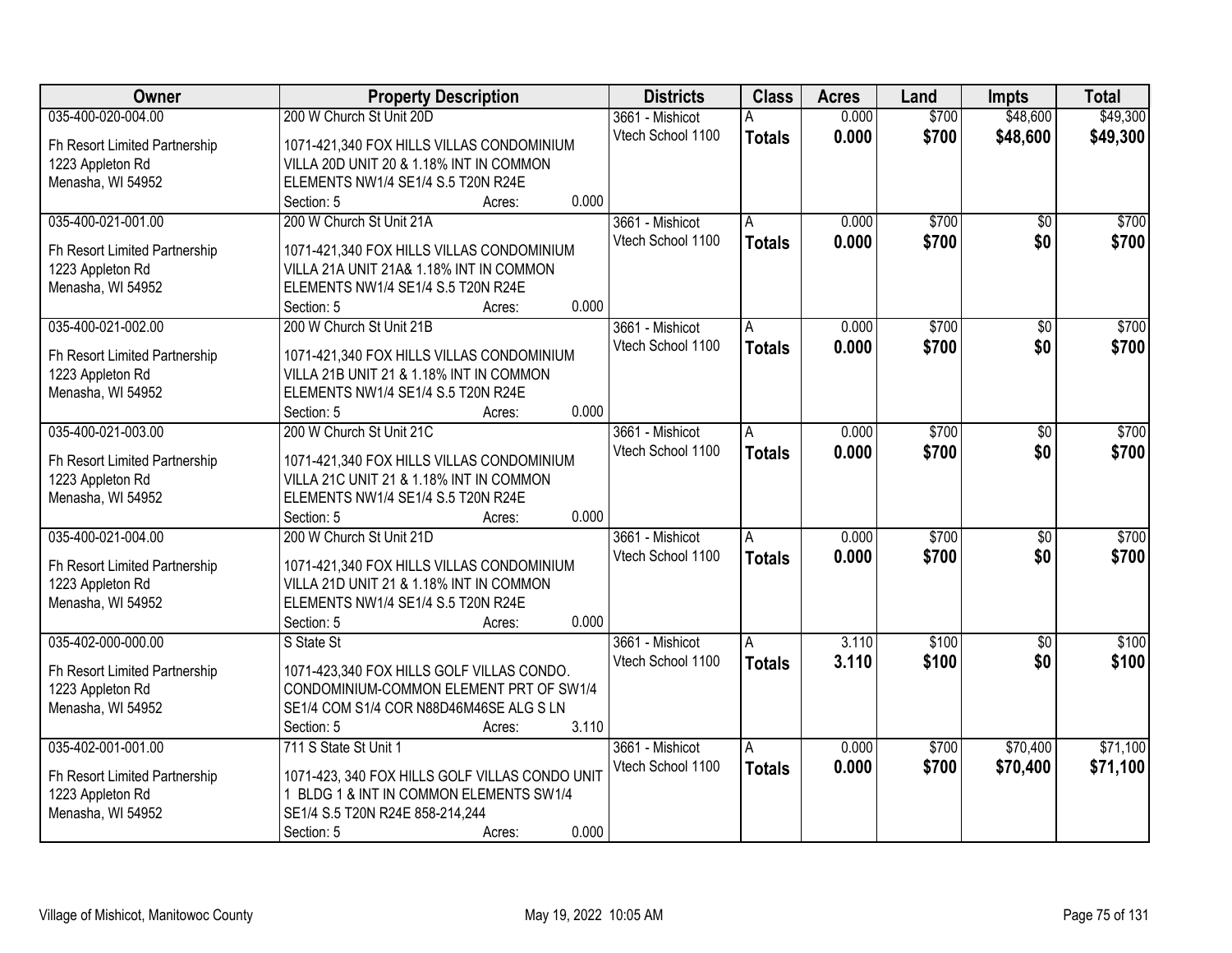| <b>Owner</b>                    | <b>Property Description</b>                   | <b>Districts</b>  | <b>Class</b>   | <b>Acres</b> | Land  | <b>Impts</b> | <b>Total</b> |
|---------------------------------|-----------------------------------------------|-------------------|----------------|--------------|-------|--------------|--------------|
| 035-402-001-002.00              | 711 S State St Unit 2                         | 3661 - Mishicot   |                | 0.000        | \$700 | \$77,800     | \$78,500     |
| Fh Resort Limited Partnership   | 1071-423,340 FOX HILLS GOLF VILLAS CONDO UNIT | Vtech School 1100 | <b>Totals</b>  | 0.000        | \$700 | \$77,800     | \$78,500     |
| 1223 Appleton Rd                | 2 BLDG 1 & INT IN COMMON ELEMENTS S.5 T20N    |                   |                |              |       |              |              |
| Menasha, WI 54952               | R24E 858-214,244 890-329,337                  |                   |                |              |       |              |              |
|                                 | 0.000<br>Section: 5<br>Acres:                 |                   |                |              |       |              |              |
| 035-402-001-003.00              | 711 S State St Unit 3                         | 3661 - Mishicot   | A              | 0.000        | \$700 | \$77,800     | \$78,500     |
|                                 |                                               | Vtech School 1100 | <b>Totals</b>  | 0.000        | \$700 | \$77,800     | \$78,500     |
| Fh Resort Limited Partnership   | 1071-423,340 FOX HILLS GOLF VILLAS CONDO UNIT |                   |                |              |       |              |              |
| 1223 Appleton Rd                | 3 BLDG 1 & INT IN COMMON ELEMENTS S.5 T20N    |                   |                |              |       |              |              |
| Menasha, WI 54952               | R24E 858-214,244 890-329,337<br>0.000         |                   |                |              |       |              |              |
|                                 | Section: 5<br>Acres:                          |                   |                |              |       |              |              |
| 035-402-001-004.00              | 711 S State St Unit 4                         | 3661 - Mishicot   | A              | 0.000        | \$700 | \$77,800     | \$78,500     |
| Tiffany and Christop L. Malchek | 1071-423,340 FOX HILLS GOLF VILLAS CONDO UNIT | Vtech School 1100 | <b>Totals</b>  | 0.000        | \$700 | \$77,800     | \$78,500     |
| 2132 E County V                 | 4 BLDG 1 & INT IN COMMON ELEMENTS SW1/4       |                   |                |              |       |              |              |
| Mishicot, WI 54228              | SE1/4 S.5 T20N R24E 858-214,244               |                   |                |              |       |              |              |
|                                 | 0.000<br>Section: 5<br>Acres:                 |                   |                |              |       |              |              |
| 035-402-002-001.00              | 727 S State St Unit A                         | 3661 - Mishicot   | $\overline{A}$ | 0.000        | \$700 | \$82,400     | \$83,100     |
|                                 |                                               | Vtech School 1100 | <b>Totals</b>  | 0.000        | \$700 | \$82,400     | \$83,100     |
| Fh Resort Limited Partnership   | 1071-423,340 FOX HILLS GOLF VILLAS CONDO UNIT |                   |                |              |       |              |              |
| 1223 Appleton Rd                | A BLDG 2 & INT IN COMMON ELEMENTS SW1/4       |                   |                |              |       |              |              |
| Menasha, WI 54952               | SE1/4 S.5 T20N R24E 858-214,244               |                   |                |              |       |              |              |
|                                 | 0.000<br>Section: 5<br>Acres:                 |                   |                |              |       |              |              |
| 035-402-002-002.00              | 727 S State St Unit A1                        | 3661 - Mishicot   | A              | 0.000        | \$700 | \$31,500     | \$32,200     |
| Fh Resort Limited Partnership   | 1071-423,340 FOX HILLS GOLF VILLAS CONDO UNIT | Vtech School 1100 | <b>Totals</b>  | 0.000        | \$700 | \$31,500     | \$32,200     |
| 1223 Appleton Rd                | B BLDG 2 & INT IN COMMON ELEMENTS SW1/4 SE1/4 |                   |                |              |       |              |              |
| Menasha, WI 54952               | S.5 T20N R24E 858-214,244                     |                   |                |              |       |              |              |
|                                 | Section: 5<br>0.000<br>Acres:                 |                   |                |              |       |              |              |
| 035-402-002-003.00              | 727 S State St Unit B                         | 3661 - Mishicot   | l A            | 0.000        | \$700 | \$82,400     | \$83,100     |
|                                 | 1071-423,340 FOX HILLS GOLF VILLAS CONDO UNIT | Vtech School 1100 | <b>Totals</b>  | 0.000        | \$700 | \$82,400     | \$83,100     |
| Fh Resort Limited Partnership   | 1A BLDG 2 & INT IN COMMON ELEMENTS SW1/4      |                   |                |              |       |              |              |
| 1223 Appleton Rd                |                                               |                   |                |              |       |              |              |
| Menasha, WI 54952               | SE1/4 S.5 T20N R24E 858-214,244<br>0.000      |                   |                |              |       |              |              |
|                                 | Section: 5<br>Acres:                          |                   |                |              |       |              |              |
| 035-402-002-004.00              | 727 S State St Unit B1                        | 3661 - Mishicot   | A              | 0.000        | \$700 | \$31,500     | \$32,200     |
| Fh Resort Limited Partnership   | 1071-423,340 FOX HILLS GOLF VILLAS CORP. UNIT | Vtech School 1100 | <b>Totals</b>  | 0.000        | \$700 | \$31,500     | \$32,200     |
| 1223 Appleton Rd                | 1B BLDG 2 & INT IN COMMON ELEMENTS SW1/4      |                   |                |              |       |              |              |
| Menasha, WI 54952               | SE1/4 S.5 T20N R24E 858-214,244               |                   |                |              |       |              |              |
|                                 | 0.000<br>Section: 5<br>Acres:                 |                   |                |              |       |              |              |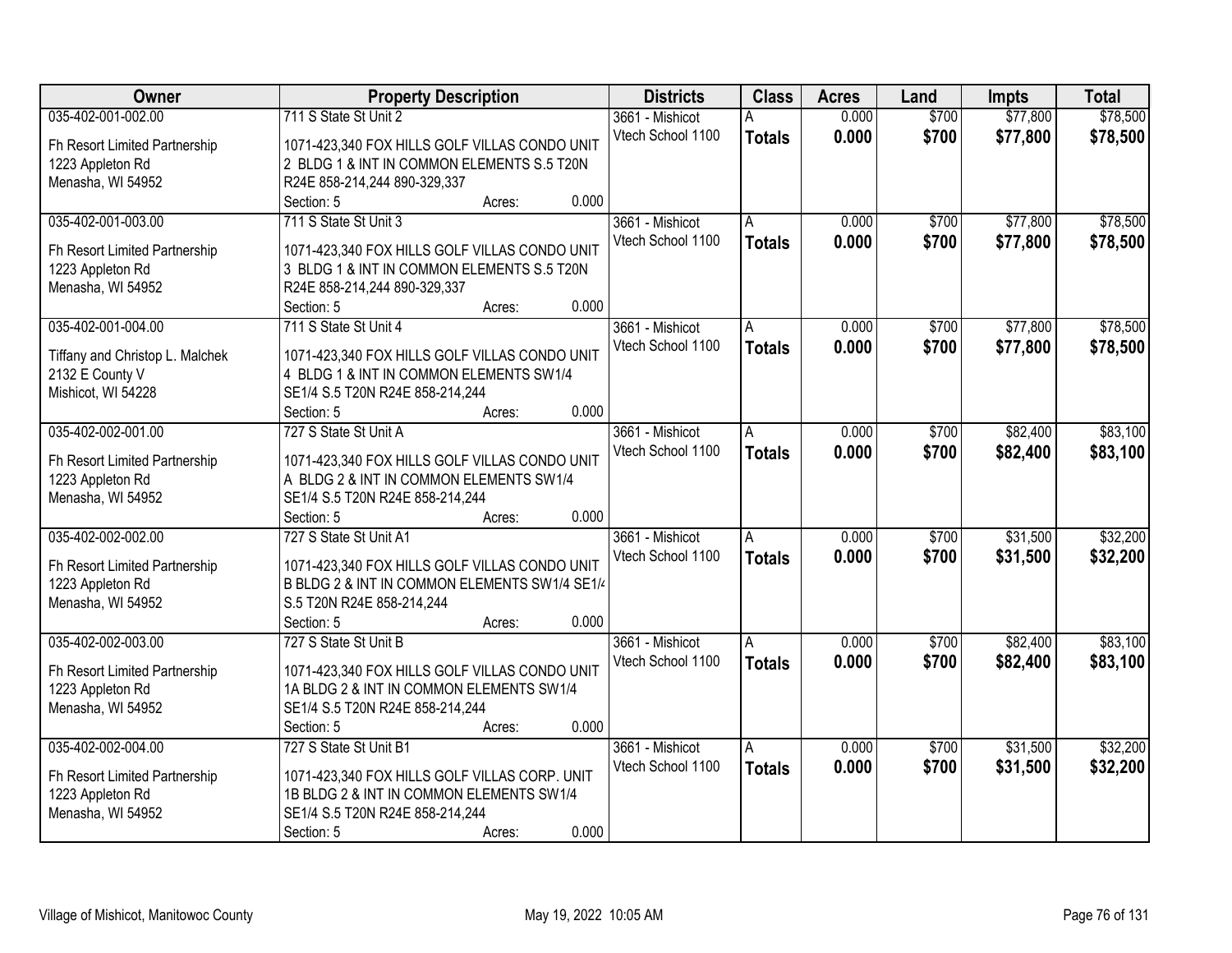| Owner                                 | <b>Property Description</b>                    | <b>Districts</b>  | <b>Class</b>  | <b>Acres</b> | Land  | <b>Impts</b> | <b>Total</b> |
|---------------------------------------|------------------------------------------------|-------------------|---------------|--------------|-------|--------------|--------------|
| 035-402-002-005.00                    | 727 S State St Unit C                          | 3661 - Mishicot   | A             | 3.110        | \$700 | \$82,400     | \$83,100     |
| Fh Resort Limited Partnership         | 1071-423,340 FOX HILLS GOLF VILLAS CORP. UNIT  | Vtech School 1100 | <b>Totals</b> | 3.110        | \$700 | \$82,400     | \$83,100     |
| 1223 Appleton Rd                      | C. BLDG 2 & INT IN COMMON ELEMENTS SW1/4       |                   |               |              |       |              |              |
| Menasha, WI 54952                     | SE1/4 S.5 T20N R24E 858-214,244                |                   |               |              |       |              |              |
|                                       | 0.000<br>Section: 5<br>Acres:                  |                   |               |              |       |              |              |
| 035-402-002-006.00                    | 727 S State St Unit C1                         | 3661 - Mishicot   | A             | 0.000        | \$700 | \$31,500     | \$32,200     |
|                                       |                                                | Vtech School 1100 | <b>Totals</b> | 0.000        | \$700 | \$31,500     | \$32,200     |
| Fh Resort Limited Partnership         | 1071-423, 340 FOX HILLS GOLF VILLAS CORP. UNIT |                   |               |              |       |              |              |
| 1223 Appleton Rd                      | 1C BLDG 2 & INT IN COMMON ELEMENTS SW1/4       |                   |               |              |       |              |              |
| Menasha, WI 54952                     | SE1/4 S.5 T20N R24E 858-214,244                |                   |               |              |       |              |              |
|                                       | 0.000<br>Section: 5<br>Acres:                  |                   |               |              |       |              |              |
| 035-402-002-007.00                    | 727 S State St Unit D                          | 3661 - Mishicot   | A.            | 0.000        | \$700 | \$82,400     | \$83,100     |
| Fh Resort Limited Partnership         | 1071-423,0340 FOX HILLS GOLF VILLAS CORP. UNIT | Vtech School 1100 | <b>Totals</b> | 0.000        | \$700 | \$82,400     | \$83,100     |
| 1223 Appleton Rd                      | D BLDG 2 & INT IN COMMON ELEMENTS SW1/4        |                   |               |              |       |              |              |
| Menasha, WI 54952                     | SE1/4 S.5 T20N R24E 858-214,244                |                   |               |              |       |              |              |
|                                       | 0.000<br>Section: 5<br>Acres:                  |                   |               |              |       |              |              |
| 035-402-002-008.00                    | 727 S State St Unit D1                         | 3661 - Mishicot   | A             | 0.000        | \$700 | \$31,500     | \$32,200     |
|                                       |                                                | Vtech School 1100 |               | 0.000        | \$700 | \$31,500     |              |
| Fh Resort Limited Partnership         | 1071-423, 304 FOX HILLS GOLF VILLAS CORP. UNIT |                   | <b>Totals</b> |              |       |              | \$32,200     |
| 1223 Appleton Rd                      | 1D BLDG 2 & INT IN COMMON ELEMENTS SW1/4       |                   |               |              |       |              |              |
| Menasha, WI 54952                     | SE1/4 S.5 T20N R24E 858-214,244                |                   |               |              |       |              |              |
|                                       | 0.000<br>Section: 5<br>Acres:                  |                   |               |              |       |              |              |
| 035-402-003-001.00                    | 739 S State St Unit A                          | 3661 - Mishicot   | A             | 0.000        | \$700 | \$82,400     | \$83,100     |
| Fh Resort Limited Partnership         | 1071-423,340 FOX HILLS GOLF VILLAS CONDO UNIT  | Vtech School 1100 | <b>Totals</b> | 0.000        | \$700 | \$82,400     | \$83,100     |
|                                       | A BLDG 3 & INT IN COMMON ELEMENTS SW1/4        |                   |               |              |       |              |              |
| 1223 Appleton Rd<br>Menasha, WI 54952 | SE1/4 S.5 T20N R24E 858-214,244                |                   |               |              |       |              |              |
|                                       | 0.000<br>Section: 5                            |                   |               |              |       |              |              |
|                                       | Acres:                                         |                   |               |              |       |              |              |
| 035-402-003-002.00                    | 739 S State St Unit 1A                         | 3661 - Mishicot   | A             | 0.000        | \$700 | \$31,500     | \$32,200     |
| Fh Resort Limited Partnership         | 1071-423, 340 FOX HILLS GOLF VILLAS CONDO UNIT | Vtech School 1100 | <b>Totals</b> | 0.000        | \$700 | \$31,500     | \$32,200     |
| 1223 Appleton Rd                      | 1A BLDG 3 & INT IN COMMON ELEMENTS SW1/4       |                   |               |              |       |              |              |
| Menasha, WI 54952                     | SE1/4 S.5 T20N R24E 858-214,244                |                   |               |              |       |              |              |
|                                       | 0.000<br>Section: 5<br>Acres:                  |                   |               |              |       |              |              |
| 035-402-003-003.00                    | 739 S State St Unit BE                         | 3661 - Mishicot   | A             | 0.000        | \$700 | \$55,700     | \$56,400     |
|                                       |                                                | Vtech School 1100 | <b>Totals</b> | 0.000        | \$700 | \$55,700     | \$56,400     |
| Fh Resort Limited Partnership         | 1071-423,340 FOX HILLS GOLF VILLAS CONDO UNIT  |                   |               |              |       |              |              |
| 1223 Appleton Rd                      | BE BLDG 3 & INT IN COMMON ELEMENTS SW1/4       |                   |               |              |       |              |              |
| Menasha, WI 54952                     | SE1/4 S.5 T20N R24E 858-214,244                |                   |               |              |       |              |              |
|                                       | 0.000<br>Section: 5<br>Acres:                  |                   |               |              |       |              |              |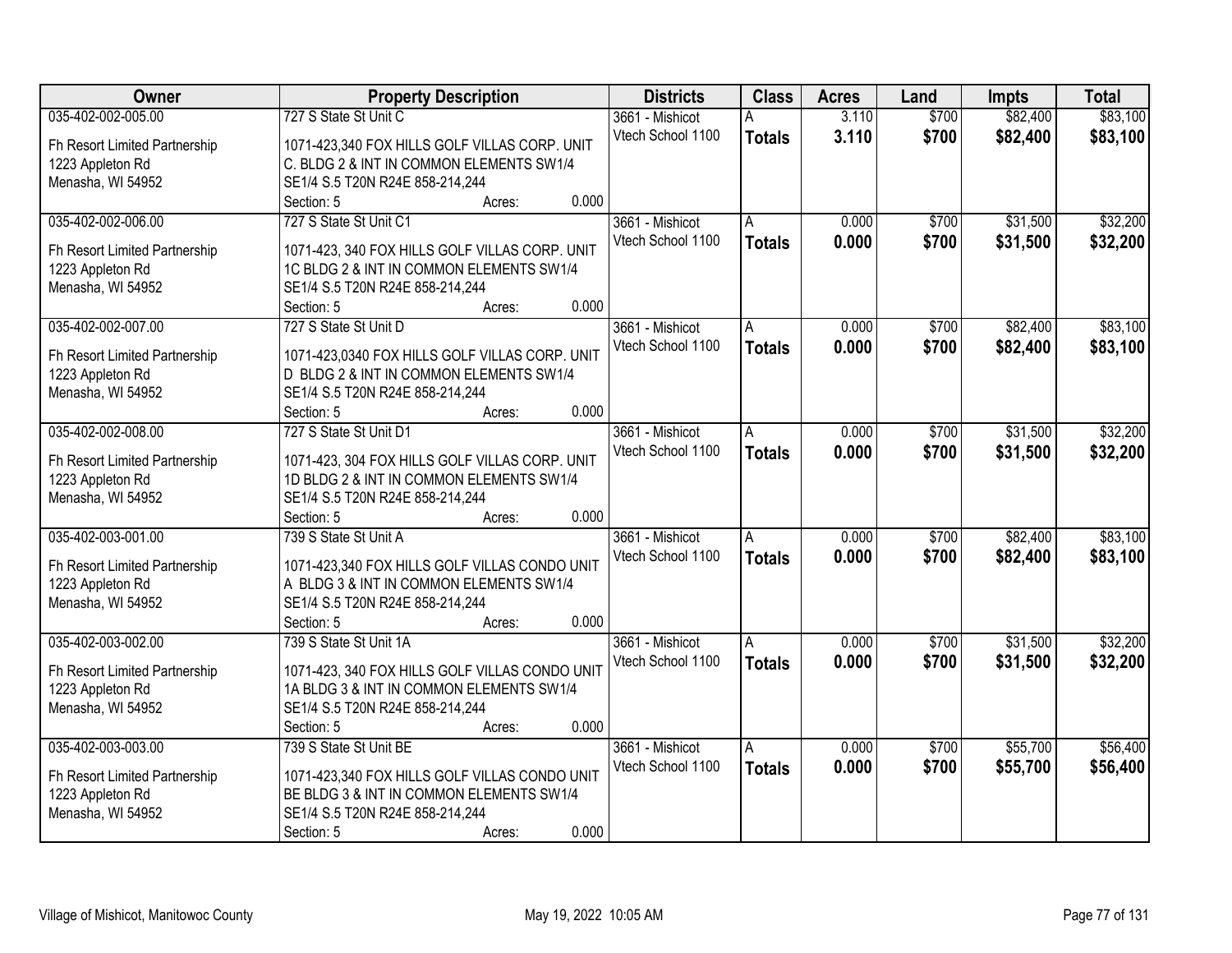| <b>Owner</b>                          | <b>Property Description</b>                                                               | <b>Districts</b>                     | <b>Class</b>   | <b>Acres</b> | Land  | <b>Impts</b> | <b>Total</b> |
|---------------------------------------|-------------------------------------------------------------------------------------------|--------------------------------------|----------------|--------------|-------|--------------|--------------|
| 035-402-003-004.00                    | 739 S State St Unit BF                                                                    | 3661 - Mishicot                      |                | 0.000        | \$700 | \$62,600     | \$63,300     |
| Fh Resort Limited Partnership         | 1071-423, 340 FOX HILLS GOLF VILLAS CONDO UNIT                                            | Vtech School 1100                    | <b>Totals</b>  | 0.000        | \$700 | \$62,600     | \$63,300     |
| 1223 Appleton Rd                      | BF BLDG 3 & INT IN COMMON ELEMENTS SW1/4                                                  |                                      |                |              |       |              |              |
| Menasha, WI 54952                     | SE1/4 S.5 T20N R24E 858-214,244                                                           |                                      |                |              |       |              |              |
|                                       | 0.000<br>Section: 5<br>Acres:                                                             |                                      |                |              |       |              |              |
| 035-402-003-005.00                    | 739 S State St Unit CE                                                                    | 3661 - Mishicot                      | A              | 0.000        | \$700 | \$55,400     | \$56,100     |
|                                       |                                                                                           | Vtech School 1100                    | <b>Totals</b>  | 0.000        | \$700 | \$55,400     | \$56,100     |
| Fh Resort Limited Partnership         | 1071-423,340 FOX HILLS GOLF VILLAS CONDO UNIT<br>CE BLDG 3 & INT IN COMMON ELEMENTS SW1/4 |                                      |                |              |       |              |              |
| 1223 Appleton Rd<br>Menasha, WI 54952 | SE1/4 S.5 T20N R24E 858-214,244                                                           |                                      |                |              |       |              |              |
|                                       | 0.000<br>Section: 5<br>Acres:                                                             |                                      |                |              |       |              |              |
| 035-402-003-006.00                    | 739 S State St Unit CF                                                                    | 3661 - Mishicot                      | A              | 0.000        | \$700 | \$62,600     | \$63,300     |
|                                       |                                                                                           | Vtech School 1100                    | <b>Totals</b>  | 0.000        | \$700 | \$62,600     | \$63,300     |
| Fh Resort Limited Partnership         | 1071-423, 340 FOX HILLS GOLF VILLAS CONDO UNIT                                            |                                      |                |              |       |              |              |
| 1223 Appleton Rd                      | CF BLDG 3 & INT IN COMMON ELEMENTS SW1/4                                                  |                                      |                |              |       |              |              |
| Menasha, WI 54952                     | SE1/4 S.5 T20N R24E 858-214,244                                                           |                                      |                |              |       |              |              |
|                                       | 0.000<br>Section: 5<br>Acres:                                                             |                                      |                |              |       |              |              |
| 035-402-003-007.00                    | 739 S State St Unit D                                                                     | 3661 - Mishicot                      | $\overline{A}$ | 0.000        | \$700 | \$82,400     | \$83,100     |
| Fh Resort Limited Partnership         | 1071-423, 340 FOX HILLS GOLF VILLAS CONDO UNIT                                            | Vtech School 1100                    | <b>Totals</b>  | 0.000        | \$700 | \$82,400     | \$83,100     |
| 1223 Appleton Rd                      | D BLDG 3 & INT IN COMMON ELEMENTS SW1/4                                                   |                                      |                |              |       |              |              |
| Menasha, WI 54952                     | SE1/4 S.5 T20N R24E 858-214,244                                                           |                                      |                |              |       |              |              |
|                                       | 0.000<br>Section: 5<br>Acres:                                                             |                                      |                |              |       |              |              |
| 035-402-003-008.00                    | 739 S State St Unit 1D                                                                    | 3661 - Mishicot                      | A              | 0.000        | \$700 | \$31,500     | \$32,200     |
|                                       |                                                                                           | Vtech School 1100                    | <b>Totals</b>  | 0.000        | \$700 | \$31,500     | \$32,200     |
| Fh Resort Limited Partnership         | 1071-423, 340 FOX HILLS GOLF VILLAS CONDO UNIT                                            |                                      |                |              |       |              |              |
| 1223 Appleton Rd                      | 1D BLDG 3 & INT IN COMMON ELEMENTS SW1/4                                                  |                                      |                |              |       |              |              |
| Menasha, WI 54952                     | SE1/4 S.5 T20N R24E 858-214,244<br>0.000                                                  |                                      |                |              |       |              |              |
|                                       | Section: 5<br>Acres:                                                                      |                                      |                |              | \$700 |              |              |
| 035-402-004-001.00                    | 751 S State St Unit A                                                                     | 3661 - Mishicot<br>Vtech School 1100 | l A            | 0.000        |       | \$82,400     | \$83,100     |
| Fh Resort Limited Partnership         | 1071-423, 340 FOX HILLS GOLF VILLAS CONDO UNIT                                            |                                      | <b>Totals</b>  | 0.000        | \$700 | \$82,400     | \$83,100     |
| 1223 Appleton Rd                      | A BLDG 4 & INT IN COMMON ELEMENTS SW1/4                                                   |                                      |                |              |       |              |              |
| Menasha, WI 54952                     | SE1/4 S.5 T20N R24E 858-214,244                                                           |                                      |                |              |       |              |              |
|                                       | 0.000<br>Section: 5<br>Acres:                                                             |                                      |                |              |       |              |              |
| 035-402-004-002.00                    | 751 S State St Unit B                                                                     | 3661 - Mishicot                      | A              | 0.000        | \$700 | \$82,400     | \$83,100     |
| Fh Resort Limited Partnership         | 1071-523, 340 FOX HILLS GOLF VILLAS CONDO UNIT                                            | Vtech School 1100                    | <b>Totals</b>  | 0.000        | \$700 | \$82,400     | \$83,100     |
| 1223 Appleton Rd                      | B BLDG 4 & INT IN COMMON ELEMENTS SW1/4                                                   |                                      |                |              |       |              |              |
| Menasha, WI 54952                     | SE1/4 S.5 T20N R24E 858-214,244                                                           |                                      |                |              |       |              |              |
|                                       | 0.000<br>Section: 5<br>Acres:                                                             |                                      |                |              |       |              |              |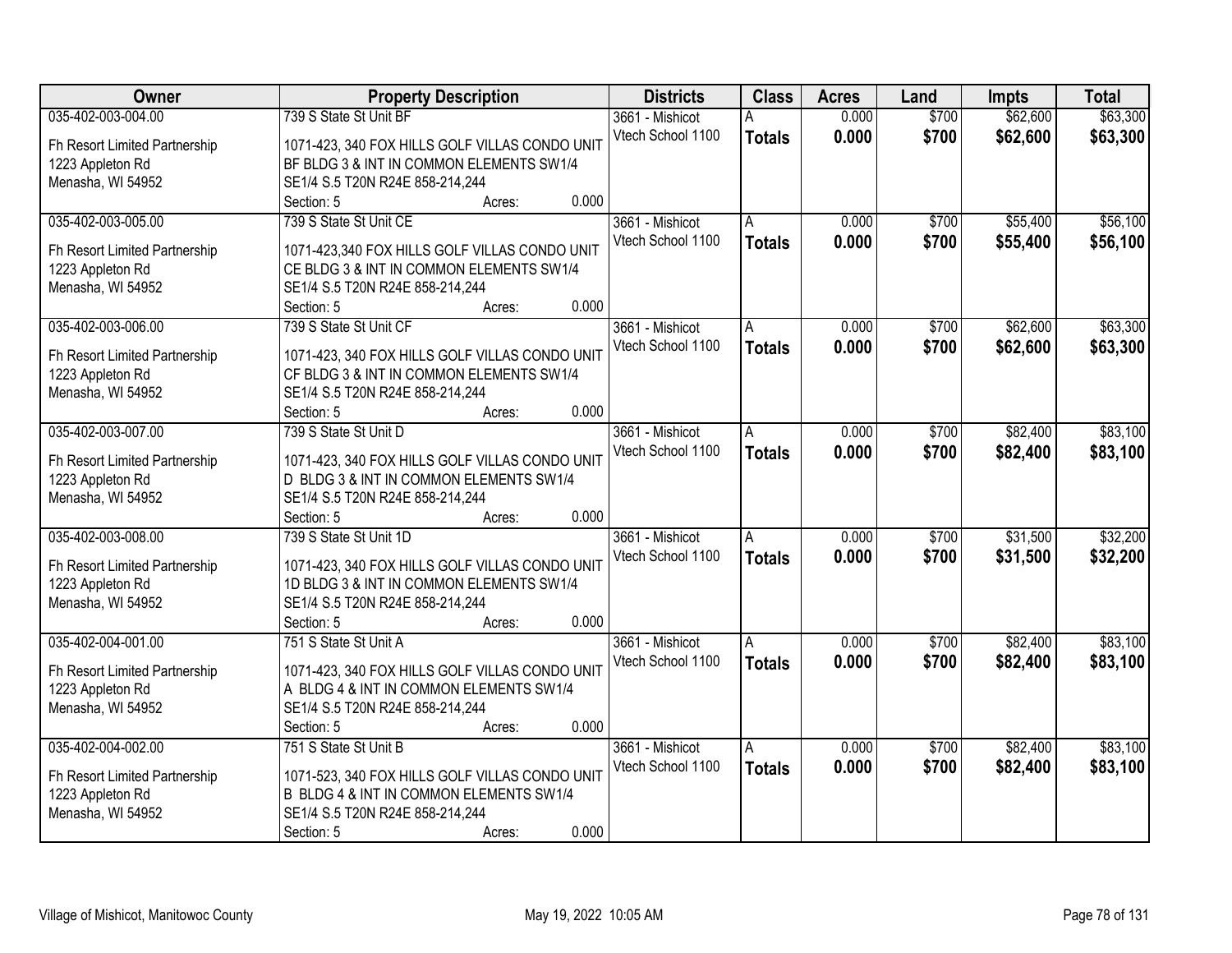| <b>Owner</b>                  | <b>Property Description</b>                                      | <b>Districts</b>  | <b>Class</b>   | <b>Acres</b> | Land  | <b>Impts</b> | <b>Total</b> |
|-------------------------------|------------------------------------------------------------------|-------------------|----------------|--------------|-------|--------------|--------------|
| 035-402-004-003.00            | 751 S State St Unit 1A                                           | 3661 - Mishicot   |                | 0.000        | \$700 | \$31,500     | \$32,200     |
| Fh Resort Limited Partnership | 1071-423, 340 FOX HILLS GOLF VILLAS CONDO UNIT                   | Vtech School 1100 | <b>Totals</b>  | 0.000        | \$700 | \$31,500     | \$32,200     |
| 1223 Appleton Rd              | 1A BLDG 4 & INT IN COMMON ELEMENTS SW1/4                         |                   |                |              |       |              |              |
| Menasha, WI 54952             | SE1/4 S.5 T20N R24E 858-214,244                                  |                   |                |              |       |              |              |
|                               | 0.000<br>Section: 5<br>Acres:                                    |                   |                |              |       |              |              |
| 035-402-004-004.00            | 751 S State St Unit 1B                                           | 3661 - Mishicot   | A              | 0.000        | \$700 | \$31,500     | \$32,200     |
|                               |                                                                  | Vtech School 1100 | <b>Totals</b>  | 0.000        | \$700 | \$31,500     | \$32,200     |
| Fh Resort Limited Partnership | 1071-423, 340 FOX HILLS GOLF VILLAS CONDO UNIT                   |                   |                |              |       |              |              |
| 1223 Appleton Rd              | 1B BLDG 4 & INT IN COMMON ELEMENTS SW1/4                         |                   |                |              |       |              |              |
| Menasha, WI 54952             | SE1/4 S.5 T20N R24E 858-214,244<br>0.000<br>Section: 5<br>Acres: |                   |                |              |       |              |              |
| 035-402-004-005.00            | 751 S State St Unit C                                            | 3661 - Mishicot   |                | 0.000        | \$700 | \$82,400     | \$83,100     |
|                               |                                                                  | Vtech School 1100 | A              |              |       |              |              |
| Fh Resort Limited Partnership | 1071-423, 340 FOX HILLS GOLF VILLAS CONDO UNIT                   |                   | <b>Totals</b>  | 0.000        | \$700 | \$82,400     | \$83,100     |
| 1223 Appleton Rd              | C. BLDG 4 & INT IN COMMON ELEMENTS SW1/4                         |                   |                |              |       |              |              |
| Menasha, WI 54952             | SE1/4 S.5 T20N R24E 858-214,244                                  |                   |                |              |       |              |              |
|                               | 0.000<br>Section: 5<br>Acres:                                    |                   |                |              |       |              |              |
| 035-402-004-006.00            | 751 S State St Unit D                                            | 3661 - Mishicot   | $\overline{A}$ | 0.000        | \$700 | \$82,400     | \$83,100     |
| Fh Resort Limited Partnership | 1071-423, 340 FOX HILLS GOLF VILLAS CONDO UNIT                   | Vtech School 1100 | <b>Totals</b>  | 0.000        | \$700 | \$82,400     | \$83,100     |
| 1223 Appleton Rd              | D. BLDG 4 & INT IN COMMON ELEMENTS SW1/4                         |                   |                |              |       |              |              |
| Menasha, WI 54952             | SE1/4 S.5 T20N R24E 858-214,244                                  |                   |                |              |       |              |              |
|                               | 0.000<br>Section: 5<br>Acres:                                    |                   |                |              |       |              |              |
| 035-402-004-007.00            | 751 S State St Unit 1C                                           | 3661 - Mishicot   | A              | 0.000        | \$700 | \$31,500     | \$32,200     |
|                               |                                                                  | Vtech School 1100 |                |              |       |              |              |
| Fh Resort Limited Partnership | 1071-423, 340 FOX HILLS GOLF VILLAS CONDO UNIT                   |                   | <b>Totals</b>  | 0.000        | \$700 | \$31,500     | \$32,200     |
| 1223 Appleton Rd              | 1C BLDG 4 & INT IN COMMON ELEMENTS SW1/4                         |                   |                |              |       |              |              |
| Menasha, WI 54952             | SE1/4 S.5 T20N R24E 858-214,244                                  |                   |                |              |       |              |              |
|                               | Section: 5<br>0.000<br>Acres:                                    |                   |                |              |       |              |              |
| 035-402-004-008.00            | 751 S State St Unit 1D                                           | 3661 - Mishicot   | l A            | 0.000        | \$700 | \$31,500     | \$32,200     |
| Fh Resort Limited Partnership | 1071-423, 340 FOX HILLS GOLF VILLAS CONDO UNIT                   | Vtech School 1100 | <b>Totals</b>  | 0.000        | \$700 | \$31,500     | \$32,200     |
| 1223 Appleton Rd              | 1D BLDG 4 & INT IN COMMON ELEMENTS SW1/4                         |                   |                |              |       |              |              |
| Menasha, WI 54952             | SE1/4 S.5 T20N R24E 858-214,244                                  |                   |                |              |       |              |              |
|                               | 0.000<br>Section: 5<br>Acres:                                    |                   |                |              |       |              |              |
| 035-402-005-001.00            | 801 S State St Unit A                                            | 3661 - Mishicot   | A              | 0.000        | \$700 | \$82,400     | \$83,100     |
|                               |                                                                  | Vtech School 1100 |                | 0.000        | \$700 | \$82,400     | \$83,100     |
| Fh Resort Limited Partnership | 1071-423,340 FOX HILLS GOLF VILLAS CONDO UNIT                    |                   | <b>Totals</b>  |              |       |              |              |
| 1223 Appleton Rd              | A BLDG 5 & INT IN COMMON ELEMENTS SW1/4                          |                   |                |              |       |              |              |
| Menasha, WI 54952             | SE1/4 S.5 T20N R24E 858-214,244                                  |                   |                |              |       |              |              |
|                               | 0.000<br>Section: 5<br>Acres:                                    |                   |                |              |       |              |              |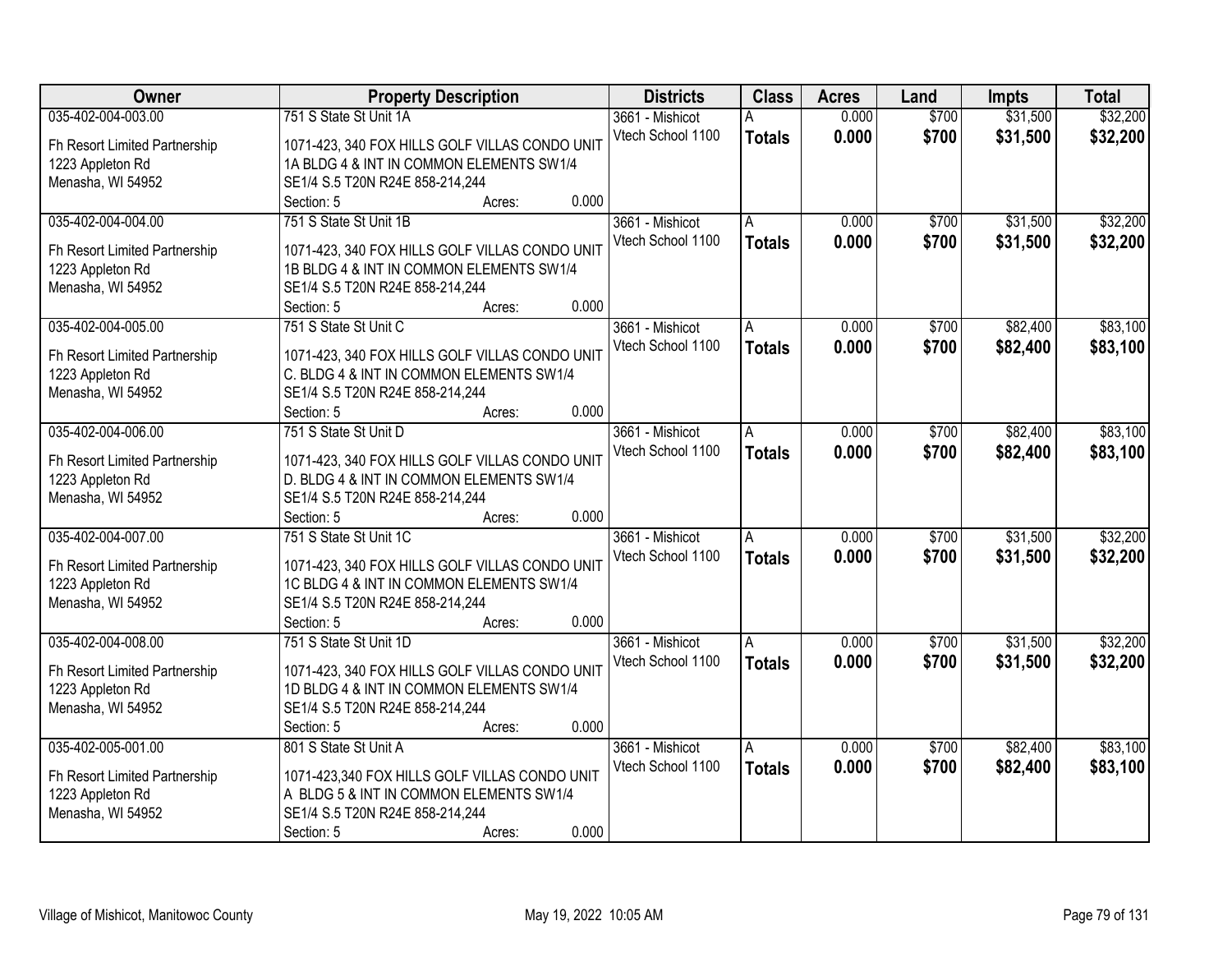| <b>Owner</b>                          | <b>Property Description</b>                                                                | <b>Districts</b>                     | <b>Class</b>   | <b>Acres</b> | Land  | <b>Impts</b> | <b>Total</b> |
|---------------------------------------|--------------------------------------------------------------------------------------------|--------------------------------------|----------------|--------------|-------|--------------|--------------|
| 035-402-005-002.00                    | 801 S State St Unit B                                                                      | 3661 - Mishicot                      |                | 0.000        | \$700 | \$82,400     | \$83,100     |
| Fh Resort Limited Partnership         | 1071-423, 340 FOX HILLS GOLF VILLAS CONDO UNIT                                             | Vtech School 1100                    | <b>Totals</b>  | 0.000        | \$700 | \$82,400     | \$83,100     |
| 1223 Appleton Rd                      | B BLDG 5 & INT IN COMMON ELEMENTS SW1/4                                                    |                                      |                |              |       |              |              |
| Menasha, WI 54952                     | SE1/4 S.5 T20N R24E 858-214,244                                                            |                                      |                |              |       |              |              |
|                                       | 0.000<br>Section: 5<br>Acres:                                                              |                                      |                |              |       |              |              |
| 035-402-005-003.00                    | 801 S State St Unit 1A                                                                     | 3661 - Mishicot                      | A              | 0.000        | \$700 | \$31,500     | \$32,200     |
|                                       |                                                                                            | Vtech School 1100                    | <b>Totals</b>  | 0.000        | \$700 | \$31,500     | \$32,200     |
| Fh Resort Limited Partnership         | 1071-423, 340 FOX HILLS GOLF VILLAS CONDO UNIT<br>1A BLDG 5 & INT IN COMMON ELEMENTS SW1/4 |                                      |                |              |       |              |              |
| 1223 Appleton Rd<br>Menasha, WI 54952 | SE1/4 S.5 T20N R24E 858-214,244                                                            |                                      |                |              |       |              |              |
|                                       | 0.000<br>Section: 5<br>Acres:                                                              |                                      |                |              |       |              |              |
| 035-402-005-004.00                    | 801 S State St Unit 1B                                                                     | 3661 - Mishicot                      | A              | 0.000        | \$700 | \$31,500     | \$32,200     |
|                                       |                                                                                            | Vtech School 1100                    | <b>Totals</b>  | 0.000        | \$700 | \$31,500     | \$32,200     |
| Fh Resort Limited Partnership         | 1071-423, 340 FOX HILLS GOLF VILLAS CONDO UNIT                                             |                                      |                |              |       |              |              |
| 1223 Appleton Rd                      | 1B BLDG 5 & INT IN COMMON ELEMENTS SW1/4                                                   |                                      |                |              |       |              |              |
| Menasha, WI 54952                     | SE1/4 S.5 T20N R24E 858-214,244                                                            |                                      |                |              |       |              |              |
|                                       | 0.000<br>Section: 5<br>Acres:                                                              |                                      |                |              |       |              |              |
| 035-402-005-005.00                    | 801 S State St Unit C                                                                      | 3661 - Mishicot                      | $\overline{A}$ | 0.000        | \$700 | \$82,400     | \$83,100     |
| Fh Resort Limited Partnership         | 1071-423, 340 FOX HILLS GOLF VILLAS CONDO UNIT                                             | Vtech School 1100                    | <b>Totals</b>  | 0.000        | \$700 | \$82,400     | \$83,100     |
| 1223 Appleton Rd                      | C BLDG 5 & INT IN COMMON ELEMENTS SW1/4                                                    |                                      |                |              |       |              |              |
| Menasha, WI 54952                     | SE1/4 S.5 T20N R24E 858-214,244                                                            |                                      |                |              |       |              |              |
|                                       | 0.000<br>Section: 5<br>Acres:                                                              |                                      |                |              |       |              |              |
| 035-402-005-006.00                    | 801 S State St Unit D                                                                      | 3661 - Mishicot                      | A              | 0.000        | \$700 | \$82,400     | \$83,100     |
|                                       |                                                                                            | Vtech School 1100                    | <b>Totals</b>  | 0.000        | \$700 | \$82,400     | \$83,100     |
| Fh Resort Limited Partnership         | 1071-423,340 FOX HILLS GOLF VILLAS CONDO UNIT                                              |                                      |                |              |       |              |              |
| 1223 Appleton Rd                      | D BLDG 5 & INT IN COMMON ELEMENTS SW1/4                                                    |                                      |                |              |       |              |              |
| Menasha, WI 54952                     | SE1/4 S.5 T20N R24E 858-214,244<br>0.000                                                   |                                      |                |              |       |              |              |
|                                       | Section: 5<br>Acres:                                                                       |                                      |                |              | \$700 |              |              |
| 035-402-005-007.00                    | 801 S State St Unit 1C                                                                     | 3661 - Mishicot<br>Vtech School 1100 | l A            | 0.000        |       | \$31,500     | \$32,200     |
| Fh Resort Limited Partnership         | 1071-423, 340 FOX HILLS GOLF VILLAS CONDO UNIT                                             |                                      | <b>Totals</b>  | 0.000        | \$700 | \$31,500     | \$32,200     |
| 1223 Appleton Rd                      | 1C BLDG 5 & INT IN COMMON ELEMENTS SW1/4                                                   |                                      |                |              |       |              |              |
| Menasha, WI 54952                     | SE1/4 S.5 T20N R24E 858-214,244                                                            |                                      |                |              |       |              |              |
|                                       | 0.000<br>Section: 5<br>Acres:                                                              |                                      |                |              |       |              |              |
| 035-402-005-008.00                    | 801 S State St Unit 1D                                                                     | 3661 - Mishicot                      | A              | 0.000        | \$700 | \$31,500     | \$32,200     |
| Fh Resort Limited Partnership         | 1071-423,340 FOX HILLS GOLF VILLAS CONDO UNIT                                              | Vtech School 1100                    | <b>Totals</b>  | 0.000        | \$700 | \$31,500     | \$32,200     |
| 1223 Appleton Rd                      | 1D BLDG 5 & INT IN COMMON ELEMENTS SW1/4                                                   |                                      |                |              |       |              |              |
| Menasha, WI 54952                     | SE1/4 S.5 T20N R24E 858-214,244                                                            |                                      |                |              |       |              |              |
|                                       | 0.000<br>Section: 5<br>Acres:                                                              |                                      |                |              |       |              |              |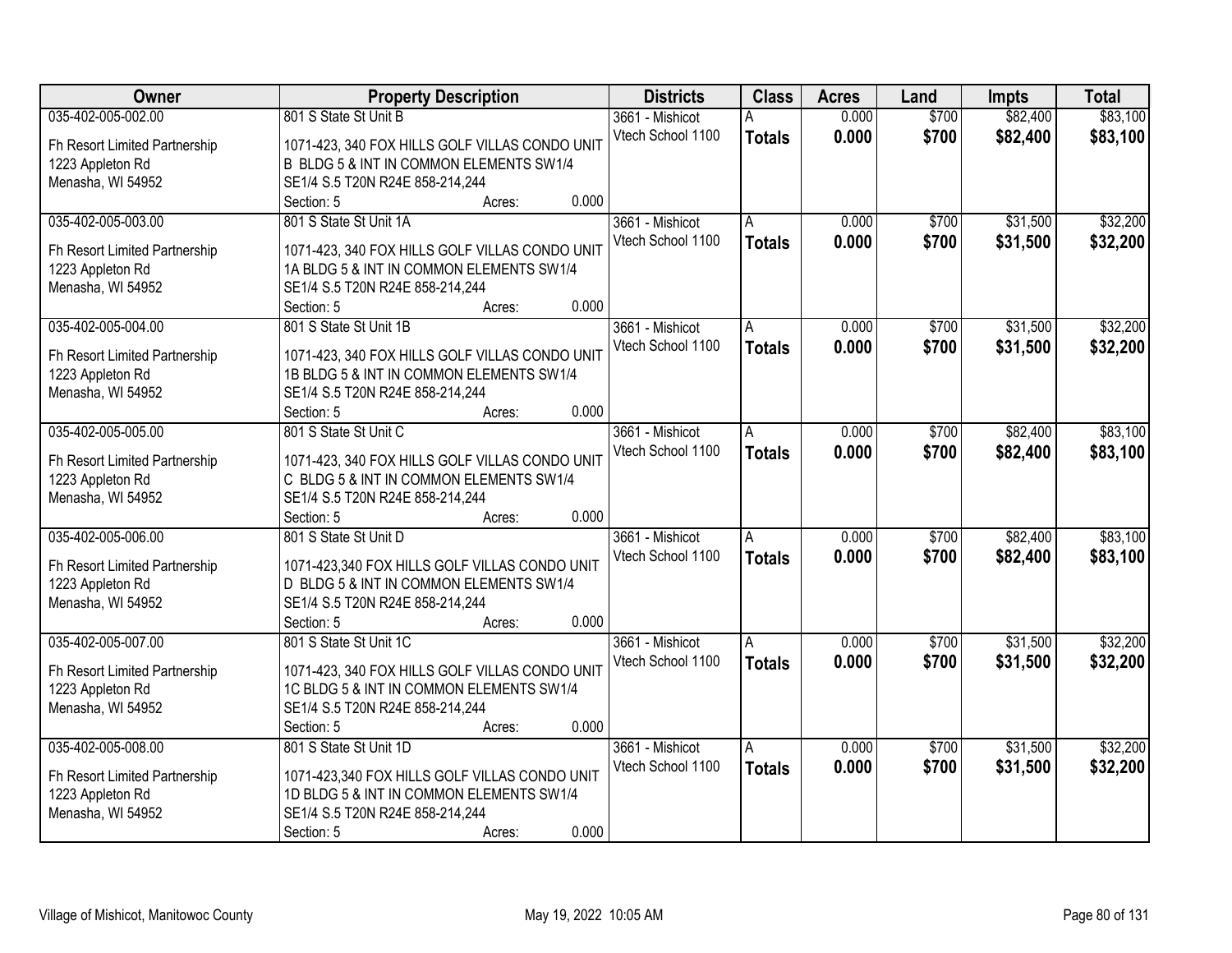| Owner                         |                                                | <b>Property Description</b> |       | <b>Districts</b>  | <b>Class</b>  | <b>Acres</b> | Land     | <b>Impts</b>    | <b>Total</b> |
|-------------------------------|------------------------------------------------|-----------------------------|-------|-------------------|---------------|--------------|----------|-----------------|--------------|
| 035-402-006-001.00            | 817 S State St Unit A                          |                             |       | 3661 - Mishicot   | А             | 0.000        | \$700    | \$90,300        | \$91,000     |
| Dottie Kieckbusch             | 1071-423, 340 FOX HILLS GOLF VILLAS CONDO UNIT |                             |       | Vtech School 1100 | <b>Totals</b> | 0.000        | \$700    | \$90,300        | \$91,000     |
| 1700 S 108th St               | A BLDG 6 & INT IN COMMON ELEMENTS SW1/4        |                             |       |                   |               |              |          |                 |              |
| West Allis, WI 53214          | SE1/4 S.5 T20N R24E 858-214,244                |                             |       |                   |               |              |          |                 |              |
|                               | Section: 5                                     | Acres:                      | 0.000 |                   |               |              |          |                 |              |
| 035-402-006-002.00            | 817 S State St Unit B                          |                             |       | 3661 - Mishicot   | A             | 0.000        | \$700    | \$90,300        | \$91,000     |
|                               |                                                |                             |       | Vtech School 1100 | <b>Totals</b> | 0.000        | \$700    | \$90,300        | \$91,000     |
| Fh Resort Limited Partnership | 1071-423,340 FOX HILLS GOLF VILLAS CONDO UNIT  |                             |       |                   |               |              |          |                 |              |
| 1223 Appleton Rd              | B BLDG 6 & INT IN COMMON ELEMENTS SW1/4        |                             |       |                   |               |              |          |                 |              |
| Menasha, WI 54952             | SE1/4 S.5 T20N R24E 858-214,244                |                             | 0.000 |                   |               |              |          |                 |              |
|                               | Section: 5                                     | Acres:                      |       |                   |               |              |          | \$90,300        |              |
| 035-402-006-003.00            | 817 S State St Unit C                          |                             |       | 3661 - Mishicot   | A             | 0.000        | \$700    |                 | \$91,000     |
| Fh Resort Limited Partnership | 1071-423,340 FOX HILLS GOLF VILLAS CONDO UNIT  |                             |       | Vtech School 1100 | <b>Totals</b> | 0.000        | \$700    | \$90,300        | \$91,000     |
| 1223 Appleton Rd              | C BLDG 6 & INT IN COMMON ELEMENTS SW1/4        |                             |       |                   |               |              |          |                 |              |
| Menasha, WI 54952             | SE1/4 S.5 T20N R24E 858-214,244                |                             |       |                   |               |              |          |                 |              |
|                               | Section: 5                                     | Acres:                      | 0.000 |                   |               |              |          |                 |              |
| 035-402-006-004.00            | 817 S State St Unit D                          |                             |       | 3661 - Mishicot   | A             | 0.000        | \$700    | \$90,300        | \$91,000     |
|                               |                                                |                             |       | Vtech School 1100 | <b>Totals</b> | 0.000        | \$700    | \$90,300        | \$91,000     |
| Fh Resort Limited Partnership | 1071-423,340 FOX HILLS GOLF VILLAS CONDO UNIT  |                             |       |                   |               |              |          |                 |              |
| 1223 Appleton Rd              | D BLDG 6 & INT IN COMMON ELEMENTS SW1/4 SE1/4  |                             |       |                   |               |              |          |                 |              |
| Menasha, WI 54952             | S.5 T20N R24E 858-214,244                      |                             | 0.000 |                   |               |              |          |                 |              |
| 035-404-001-001.00            | Section: 5                                     | Acres:                      |       |                   |               | 0.000        | \$200    |                 | \$200        |
|                               | State St                                       |                             |       | 3661 - Mishicot   | A             |              |          | $\overline{50}$ |              |
| Fox Hills Condominiu Vacation | 1248-702 FOX HILLS CONDOMINIUM VACATION        |                             |       | Vtech School 1100 | <b>Totals</b> | 0.000        | \$200    | \$0             | \$200        |
| Ownership Plan                | OWNERSHIP PLAN UNIT 1 BLDG A & INT IN COMMON   |                             |       |                   |               |              |          |                 |              |
| 250 Church St                 | ELEMENTS SW1/4 SE1/4 S.5 T20N R24E             |                             |       |                   |               |              |          |                 |              |
| Mishicot, WI 54228            | Section: 5                                     | Acres:                      | 0.000 |                   |               |              |          |                 |              |
| 035-408-001-000.81            | 181 Pine Ridge Ct                              |                             |       | 3661 - Mishicot   | A             | 0.760        | \$21,000 | \$163,100       | \$184,100    |
| Dick D. Lawler                | 2152-632 PINE RIDGE VILLAGE CONDO PRT OF       |                             |       | Vtech School 1100 | <b>Totals</b> | 0.760        | \$21,000 | \$163,100       | \$184,100    |
| Shelley M. Lawler             | LOTS 5 & 6 IN BLK 1 F.W. ESTATES SUBD UNIT 181 |                             |       |                   |               |              |          |                 |              |
| 181 Pine Ridge Ct             | S.5 T20N R24E                                  |                             |       |                   |               |              |          |                 |              |
| Mishicot, WI 54228            | Section: 5                                     | Acres:                      | 0.760 |                   |               |              |          |                 |              |
| 035-408-001-000.83            | 183 Pine Ridge Ct                              |                             |       | 3661 - Mishicot   | A             | 0.000        | \$21,000 | \$159,800       | \$180,800    |
|                               |                                                |                             |       | Vtech School 1100 |               | 0.000        | \$21,000 | \$159,800       | \$180,800    |
| James Derenne                 | 3377-569 PINE RIDGE VILLAGE CONDO PRT OF       |                             |       |                   | <b>Totals</b> |              |          |                 |              |
| Mary Derenne                  | LOTS 5 & 6 IN BLK 1 F.W. ESTATES SUBD UNIT 183 |                             |       |                   |               |              |          |                 |              |
| 1101 Brad Dr                  | S.5 T20N R24E                                  |                             |       |                   |               |              |          |                 |              |
| Urbana, IL 61802              | Section: 5                                     | Acres:                      | 0.000 |                   |               |              |          |                 |              |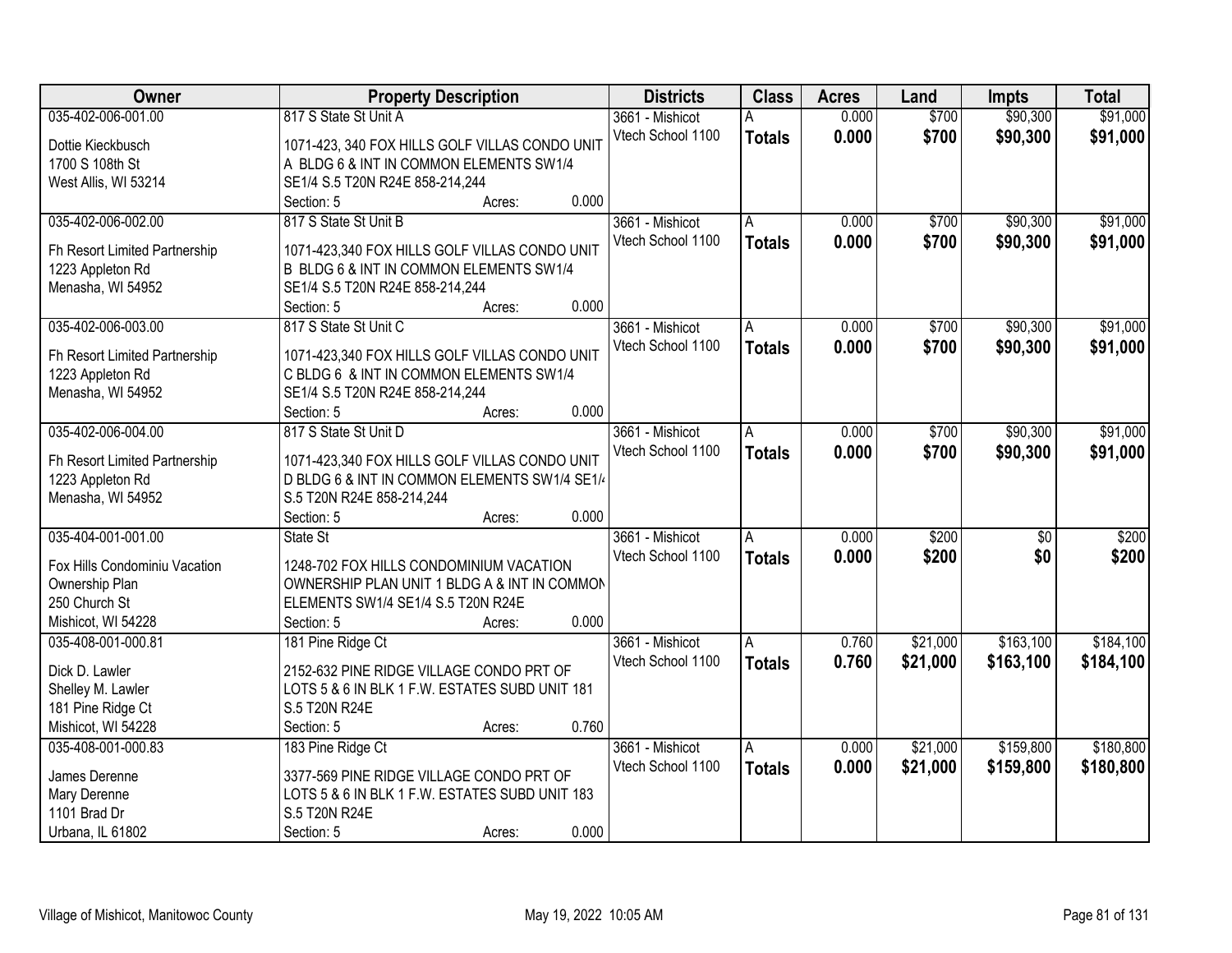| Owner                  | <b>Property Description</b>                       | <b>Districts</b>  | <b>Class</b>  | <b>Acres</b> | Land     | <b>Impts</b> | <b>Total</b> |
|------------------------|---------------------------------------------------|-------------------|---------------|--------------|----------|--------------|--------------|
| 035-408-001-000.85     | 185 Pine Ridge Ct                                 | 3661 - Mishicot   |               | 0.000        | \$21,000 | \$164,000    | \$185,000    |
| Mand Family Tr         | 2508-327 PINE RIDGE VILLAGE CONDO PRT OF          | Vtech School 1100 | <b>Totals</b> | 0.000        | \$21,000 | \$164,000    | \$185,000    |
| 755 Chapman Loop       | LOTS 5 & 6 IN BLK 1 F.W. ESTATES SUBD UNIT 185    |                   |               |              |          |              |              |
| The Villages, FL 32162 | S.5 T20N R24E                                     |                   |               |              |          |              |              |
|                        | 0.000<br>Section: 5<br>Acres:                     |                   |               |              |          |              |              |
| 035-408-001-000.87     | 187 Pine Ridge Ct                                 | 3661 - Mishicot   | A             | 0.000        | \$21,000 | \$164,300    | \$185,300    |
|                        |                                                   | Vtech School 1100 | <b>Totals</b> | 0.000        | \$21,000 | \$164,300    | \$185,300    |
| Robert R. Sanders      | 2388-332 PINE RIDGE VILLAGE CONDO PRT OF          |                   |               |              |          |              |              |
| Marilyn K. Sanders     | LOTS 5 & 6 IN BLK 1 F.W. ESTATES SUBD UNIT 187    |                   |               |              |          |              |              |
| 187 Pine Ridge Ct      | S.5 T20N R24E                                     |                   |               |              |          |              |              |
| Mishicot, WI 54228     | 0.000<br>Section: 5<br>Acres:                     |                   |               |              |          |              |              |
| 035-408-001-000.89     | 189 Pine Ridge Ct                                 | 3661 - Mishicot   | A             | 0.000        | \$21,000 | \$164,200    | \$185,200    |
| David J. Bischof       | 3416-78 PINE RIDGE VILLAGE CONDO PRT OF LOTS      | Vtech School 1100 | <b>Totals</b> | 0.000        | \$21,000 | \$164,200    | \$185,200    |
| PO Box 44              | 5 & 6 IN BLK 1 F.W. ESTATES SUBD UNIT 189 S.5     |                   |               |              |          |              |              |
| Manitowoc, WI 54221    | <b>T20N R24E</b>                                  |                   |               |              |          |              |              |
|                        | 0.000<br>Section: 5<br>Acres:                     |                   |               |              |          |              |              |
| 035-408-001-000.91     | 191 Pine Ridge Ct                                 | 3661 - Mishicot   | A             | 0.000        | \$21,000 | \$164,400    | \$185,400    |
|                        |                                                   | Vtech School 1100 | <b>Totals</b> | 0.000        | \$21,000 | \$164,400    | \$185,400    |
| Connie M. Hagenow      | 3193-534 PINE RIDGE VILLAGE CONDO PRT OF          |                   |               |              |          |              |              |
| 191 Pine Ridge Ct      | LOTS 5 & 6 IN BLK 1 F.W. ESTATES SUBD UNIT 191    |                   |               |              |          |              |              |
| Mishicot, WI 54228     | S.5 T20N R24E                                     |                   |               |              |          |              |              |
|                        | 0.000<br>Section: 5<br>Acres:                     |                   |               |              |          |              |              |
| 035-500-001-001.00     | 523 Washington St                                 | 3661 - Mishicot   | A             | 0.330        | \$17,800 | \$65,400     | \$83,200     |
| Judith M. Wanish       | 1050-155 2940-606 VILL. OF MISHICOT LOTS 1 & 2    | Vtech School 1100 | <b>Totals</b> | 0.330        | \$17,800 | \$65,400     | \$83,200     |
| 151 W Main St          | BLK 1 & PRT VAC ALLEY S.4 T20N R24E               |                   |               |              |          |              |              |
| Mishicot, WI 54228     | 2968-506,507,508                                  |                   |               |              |          |              |              |
|                        | 0.330<br>Section: 4<br>Acres:                     |                   |               |              |          |              |              |
| 035-500-001-003.01     | 520 Jackson St                                    | 3661 - Mishicot   | A             | 0.150        | \$8,800  | \$52,900     | \$61,700     |
|                        |                                                   | Vtech School 1100 | <b>Totals</b> | 0.150        | \$8,800  | \$52,900     | \$61,700     |
| Donald L. Klawitter    | 723-412 2088-611 VILL OF MISHICOT N1/2 LOTS 3 & 4 |                   |               |              |          |              |              |
| Ellen M. Klawitter     | BLK 1 S.4 T20N R24E                               |                   |               |              |          |              |              |
| 520 Jackson St         |                                                   |                   |               |              |          |              |              |
| Mishicot, WI 54228     | 0.150<br>Section: 4<br>Acres:                     |                   |               |              |          |              |              |
| 035-500-001-004.01     | 514 Jackson St                                    | 3661 - Mishicot   | Α             | 0.180        | \$10,600 | \$139,500    | \$150,100    |
| Holly M. Morgan        | 3369-664 VILL. OF MISHICOT S1/2 LOTS 3 & 4 BLK. 1 | Vtech School 1100 | <b>Totals</b> | 0.180        | \$10,600 | \$139,500    | \$150,100    |
| 514 Jackson St         | & PRT OF VACATED ALLEY EX S 8.05' OF E 29.25 OF   |                   |               |              |          |              |              |
| Mishicot, WI 54228     | N 1/2 OF VACATED ALLEY S.4 T20N R24E              |                   |               |              |          |              |              |
|                        | 0.180<br>Section: 4                               |                   |               |              |          |              |              |
|                        | Acres:                                            |                   |               |              |          |              |              |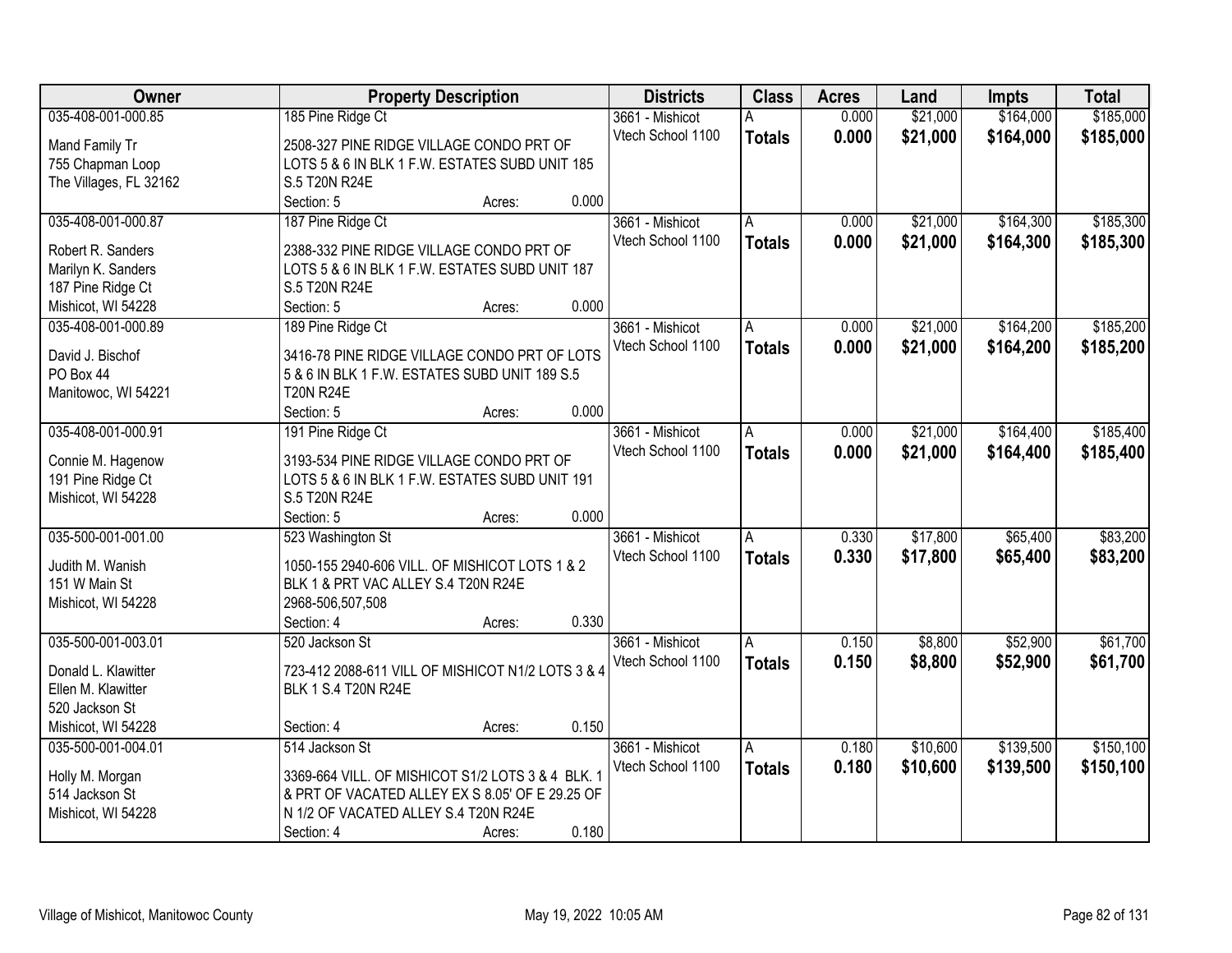| Owner                 | <b>Property Description</b>                       |       | <b>Districts</b>  | <b>Class</b>    | <b>Acres</b> | Land     | <b>Impts</b>    | <b>Total</b>    |
|-----------------------|---------------------------------------------------|-------|-------------------|-----------------|--------------|----------|-----------------|-----------------|
| 035-500-001-005.01    | 510 Jackson St                                    |       | 3661 - Mishicot   |                 | 0.170        | \$10,000 | \$61,900        | \$71,900        |
| Michael J. Madden     | 3084-51 VILL. OF MISHICOT N1/2 LOTS 5 & 6 BLK. 1  |       | Vtech School 1100 | <b>Totals</b>   | 0.170        | \$10,000 | \$61,900        | \$71,900        |
| 510 Jackson St        | EX S4'THEREOF & PRT VAC ALLEY PLUS S 8.05' OF     |       |                   |                 |              |          |                 |                 |
| Mishicot, WI 54228    | E 29.25' OF N 1/2 OF VACATED ALLEY ADJ LOT 5 & 6  |       |                   |                 |              |          |                 |                 |
|                       | Section: 4<br>Acres:                              | 0.170 |                   |                 |              |          |                 |                 |
| 035-500-001-006.01    | 508 Jackson St                                    |       | 3661 - Mishicot   | A               | 0.170        | \$10,000 | \$110,400       | \$120,400       |
|                       |                                                   |       | Vtech School 1100 | <b>Totals</b>   | 0.170        | \$10,000 | \$110,400       | \$120,400       |
| Zakhar Lytvyniuk      | 2901-186 3264-736 VILL. OF MISHICOT S1/2 LOTS 5 & |       |                   |                 |              |          |                 |                 |
| 508 Jackson St        | 6 & S4' OF N1/2 LOTS 5 & 6 BLK 1 S.4 T20N R24E    |       |                   |                 |              |          |                 |                 |
| PO Box 173            |                                                   |       |                   |                 |              |          |                 |                 |
| Mishicot, WI 54228    | Section: 4<br>Acres:                              | 0.170 |                   |                 |              |          |                 |                 |
| 035-500-001-007.00    | 523 Buchanan St                                   |       | 3661 - Mishicot   | A               | 0.330        | \$17,800 | \$166,300       | \$184,100       |
| Wayne Kaster          | 3327-251 VILL. OF MISHICOT LOTS 7 & 8 BLK 1 & PRT |       | Vtech School 1100 | <b>Totals</b>   | 0.330        | \$17,800 | \$166,300       | \$184,100       |
| Dawn Kaster           | VAC ALLEY S.4 T20N R24E                           |       |                   |                 |              |          |                 |                 |
| 523 Buchanan St       |                                                   |       |                   |                 |              |          |                 |                 |
| Mishicot, WI 54228    | Section: 4<br>Acres:                              | 0.330 |                   |                 |              |          |                 |                 |
| 035-500-002-001.01    | 521 Jackson St                                    |       | 3661 - Mishicot   | A               | 0.170        | \$10,000 | \$87,200        | \$97,200        |
|                       |                                                   |       | Vtech School 1100 | <b>Totals</b>   | 0.170        | \$10,000 | \$87,200        | \$97,200        |
| Dale E. Gorzlanzyk    | 642-340 VILL. OF MISHICOT N 60' OF LOTS 1 & 2 BLK |       |                   |                 |              |          |                 |                 |
| Debra K. Gorzlanzyk   | 2 S.4 T.20 R.24                                   |       |                   |                 |              |          |                 |                 |
| 521 Jackson St        |                                                   |       |                   |                 |              |          |                 |                 |
| Mishicot, WI 54228    | Section: 4<br>Acres:                              | 0.170 |                   |                 |              |          |                 |                 |
| 035-500-002-002.01    | 515 Jackson St                                    |       | 3661 - Mishicot   | A               | 0.140        | \$8,200  | \$71,400        | \$79,600        |
| Daniel G. Scheuer     | 812-543 VILL. OF MISHICOT LOTS 1 & 2 EX N 60'     |       | Vtech School 1100 | <b>Totals</b>   | 0.140        | \$8,200  | \$71,400        | \$79,600        |
| PO Box 61             | THEREOF BLK. 2 & NELY 1/2 VAC ALLEY EX SWLY 2'    |       |                   |                 |              |          |                 |                 |
| Mishicot, WI 54228    | OF N1/2 OF VAC ALLEY BETWEEN LOTS 1 & 2 &         |       |                   |                 |              |          |                 |                 |
|                       | Section: 4<br>Acres:                              | 0.140 |                   |                 |              |          |                 |                 |
| 035-500-002-003.00    | 430 Park Row                                      |       | 3661 - Mishicot   | A               | 0.800        | \$32,000 | \$65,900        | \$97,900        |
|                       |                                                   |       | Vtech School 1100 |                 | 0.800        | \$32,000 | \$65,900        | \$97,900        |
| Roger C. Olewinski Jr | 2457-458 VILLAGE OF MISHICOT LOTS 3, 4, 5, 6, & 7 |       |                   | <b>Totals</b>   |              |          |                 |                 |
| Virginia Olewinski Jr | BLOCK 2 & THAT PRT VAC ALLEY ADJ S.4 T20N         |       |                   |                 |              |          |                 |                 |
| 6702 Buckingham Bay   | <b>R24E</b>                                       |       |                   |                 |              |          |                 |                 |
| Woodbury, MN 55125    | Section: 4<br>Acres:                              | 0.800 |                   |                 |              |          |                 |                 |
| 035-500-002-008.00    | 419 Buchanan St                                   |       | 3661 - Mishicot   | $\overline{X4}$ | 0.319        | \$0      | $\overline{30}$ | $\overline{50}$ |
| Village of Mishicot   | 252-306 481-324 VILL. OF MISHICOT LOTS 8, 9 & 10  |       | Vtech School 1100 | <b>Totals</b>   | 0.319        | \$0      | \$0             | \$0             |
| 511 E Main St         | BLOCK 2 & PRT VACATED ALLEY S.4 T20N R24E         |       |                   |                 |              |          |                 |                 |
| PO Box 385            |                                                   |       |                   |                 |              |          |                 |                 |
| Mishicot, WI 54228    | Section: 4<br>Acres:                              | 0.319 |                   |                 |              |          |                 |                 |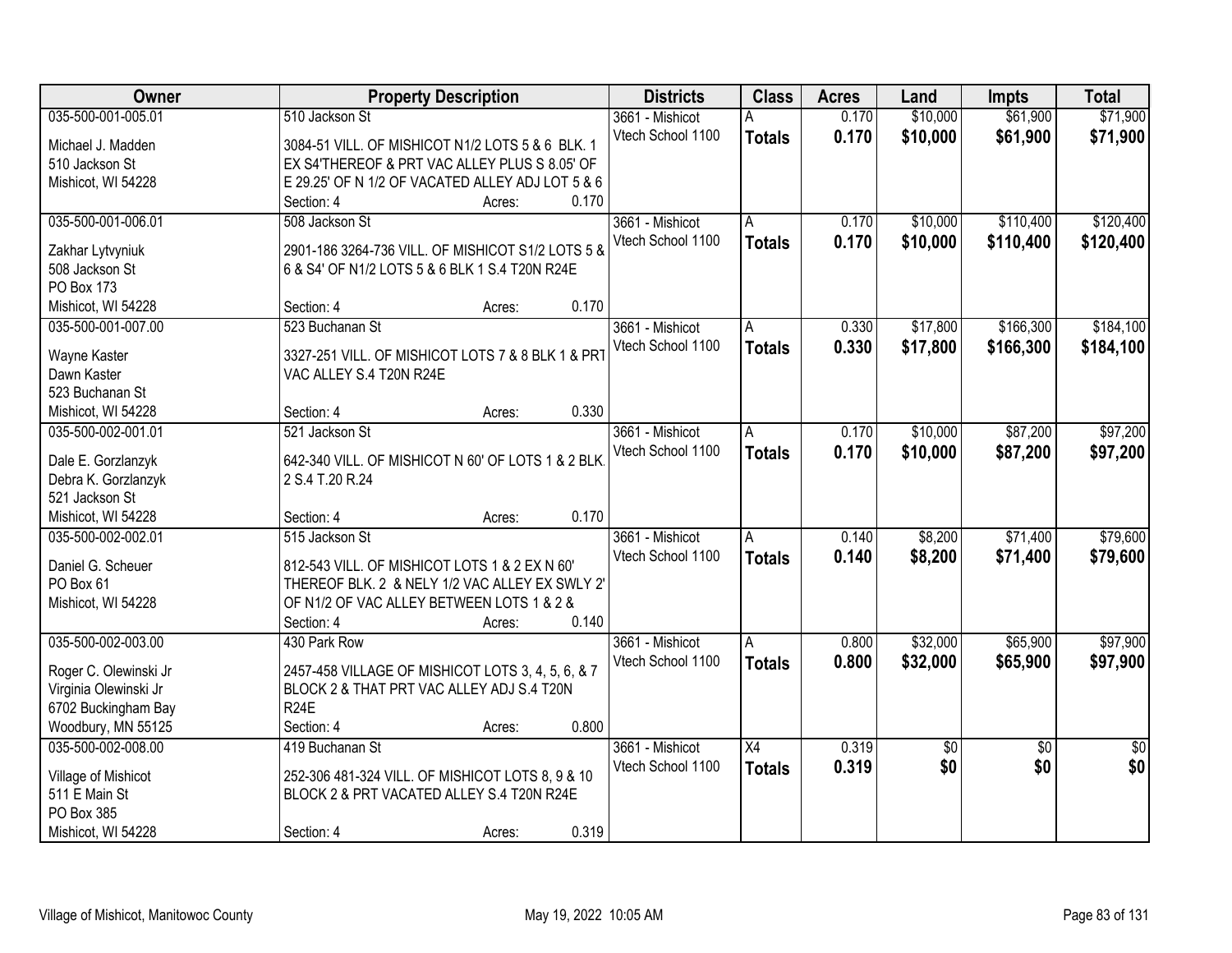| Owner                   | <b>Property Description</b>                      |        | <b>Districts</b> | <b>Class</b>      | <b>Acres</b>  | Land  | <b>Impts</b> | <b>Total</b> |           |
|-------------------------|--------------------------------------------------|--------|------------------|-------------------|---------------|-------|--------------|--------------|-----------|
| 035-500-002-011.00      | 427 Buchanan St                                  |        |                  | 3661 - Mishicot   | А             | 0.330 | \$17,800     | \$90,000     | \$107,800 |
| Edward W. Shimek        | 2449-153 VILL. OF MISHICOT LOTS 11 & 12 BLOCK 2  |        |                  | Vtech School 1100 | <b>Totals</b> | 0.330 | \$17,800     | \$90,000     | \$107,800 |
| 427 Buchanan St         | & PRT VAC ALLEY S.4 T20N R24E                    |        |                  |                   |               |       |              |              |           |
| Mishicot, WI 54228      |                                                  |        |                  |                   |               |       |              |              |           |
|                         | Section: 4                                       | Acres: | 0.330            |                   |               |       |              |              |           |
| 035-500-002-013.00      | 437 Buchanan St                                  |        |                  | 3661 - Mishicot   | A             | 0.303 | \$16,700     | \$96,800     | \$113,500 |
| Gloria M. Beitzel       | 1377-224 3248-648 VILL. OF MISHICOT LOTS 13 & 14 |        |                  | Vtech School 1100 | <b>Totals</b> | 0.303 | \$16,700     | \$96,800     | \$113,500 |
| 15235 W Wethersfield Rd | BLOCK 2 & PRT VACATED ALLEY S.4 T20N R24E        |        |                  |                   |               |       |              |              |           |
| Surprise, AZ 85379      |                                                  |        |                  |                   |               |       |              |              |           |
|                         | Section: 4                                       | Acres: | 0.303            |                   |               |       |              |              |           |
| 035-500-002-015.01      | 509 Jackson St                                   |        |                  | 3661 - Mishicot   | A             | 0.180 | \$10,600     | \$141,600    | \$152,200 |
| Thomas E. Swanson       | 3343-671 VILL. OF MISHICOT N1/2 LOTS 15 & 16     |        |                  | Vtech School 1100 | <b>Totals</b> | 0.180 | \$10,600     | \$141,600    | \$152,200 |
| 509 Jackson St          | BLK. 2 & SWLY 1/2 VAC ALLEY ALSO SWLY 2' OF N1/2 |        |                  |                   |               |       |              |              |           |
| Mishicot, WI 54228      | VAC ALLEY BETWEEN LOTS 1 & 2 & LOTS 15 & 16      |        |                  |                   |               |       |              |              |           |
|                         | Section: 4                                       | Acres: | 0.180            |                   |               |       |              |              |           |
| 035-500-002-016.01      | 503 Jackson St                                   |        |                  | 3661 - Mishicot   | A             | 0.150 | \$8,800      | \$59,400     | \$68,200  |
| Larry W. Waterman       | 993-745 VILLAGE OF MISHICOT S1/2 LOTS 15 & 16    |        |                  | Vtech School 1100 | <b>Totals</b> | 0.150 | \$8,800      | \$59,400     | \$68,200  |
| PO Box 6                | BLK. 2 S.4 T20N R24E                             |        |                  |                   |               |       |              |              |           |
| Mishicot, WI 54228      |                                                  |        |                  |                   |               |       |              |              |           |
|                         | Section: 4                                       | Acres: | 0.150            |                   |               |       |              |              |           |
| 035-500-003-000.00      | 315 Elizabeth St                                 |        |                  | 3661 - Mishicot   | B             | 0.860 | \$23,000     | \$35,400     | \$58,400  |
| Maywood Old School LLC  | 3072-400 VILL. OF MISHICOT LOTS 1 THRU 6 BLK. 3  |        |                  | Vtech School 1100 | <b>Totals</b> | 0.860 | \$23,000     | \$35,400     | \$58,400  |
| 12794 S Ashington Ln    | S.4 & 5 T20N R24E                                |        |                  |                   |               |       |              |              |           |
| Herriman, UT 84096      |                                                  |        |                  |                   |               |       |              |              |           |
|                         | Section: 4                                       | Acres: | 0.860            |                   |               |       |              |              |           |
| 035-500-004-001.00      | 421 Maple St                                     |        |                  | 3661 - Mishicot   | A             | 0.320 | \$17,400     | \$141,400    | \$158,800 |
| Jacob Kobes             | 3154-188 VILL. OF MISHICOT LOTS 1 & 3 BLOCK 4 &  |        |                  | Vtech School 1100 | <b>Totals</b> | 0.320 | \$17,400     | \$141,400    | \$158,800 |
| 421 Maple St            | PRT VACATED ALLEY S.4 T20N R24E                  |        |                  |                   |               |       |              |              |           |
| Mishicot, WI 54228      |                                                  |        |                  |                   |               |       |              |              |           |
|                         | Section: 4                                       | Acres: | 0.320            |                   |               |       |              |              |           |
| 035-500-004-002.00      | 420 N Rockway St                                 |        |                  | 3661 - Mishicot   | A             | 0.240 | \$14,000     | \$144,900    | \$158,900 |
| Michelle Neuser         | 3460-473 VILL. OF MISHICOT LOT 2 & NELY 1/2 OF   |        |                  | Vtech School 1100 | <b>Totals</b> | 0.240 | \$14,000     | \$144,900    | \$158,900 |
| 420 N Rockway St        | LOT 4 BLOCK 4 & PRT VAC ALLEY S.4 T20N R24E      |        |                  |                   |               |       |              |              |           |
| Mishicot, WI 54228      |                                                  |        |                  |                   |               |       |              |              |           |
|                         | Section: 4                                       | Acres: | 0.240            |                   |               |       |              |              |           |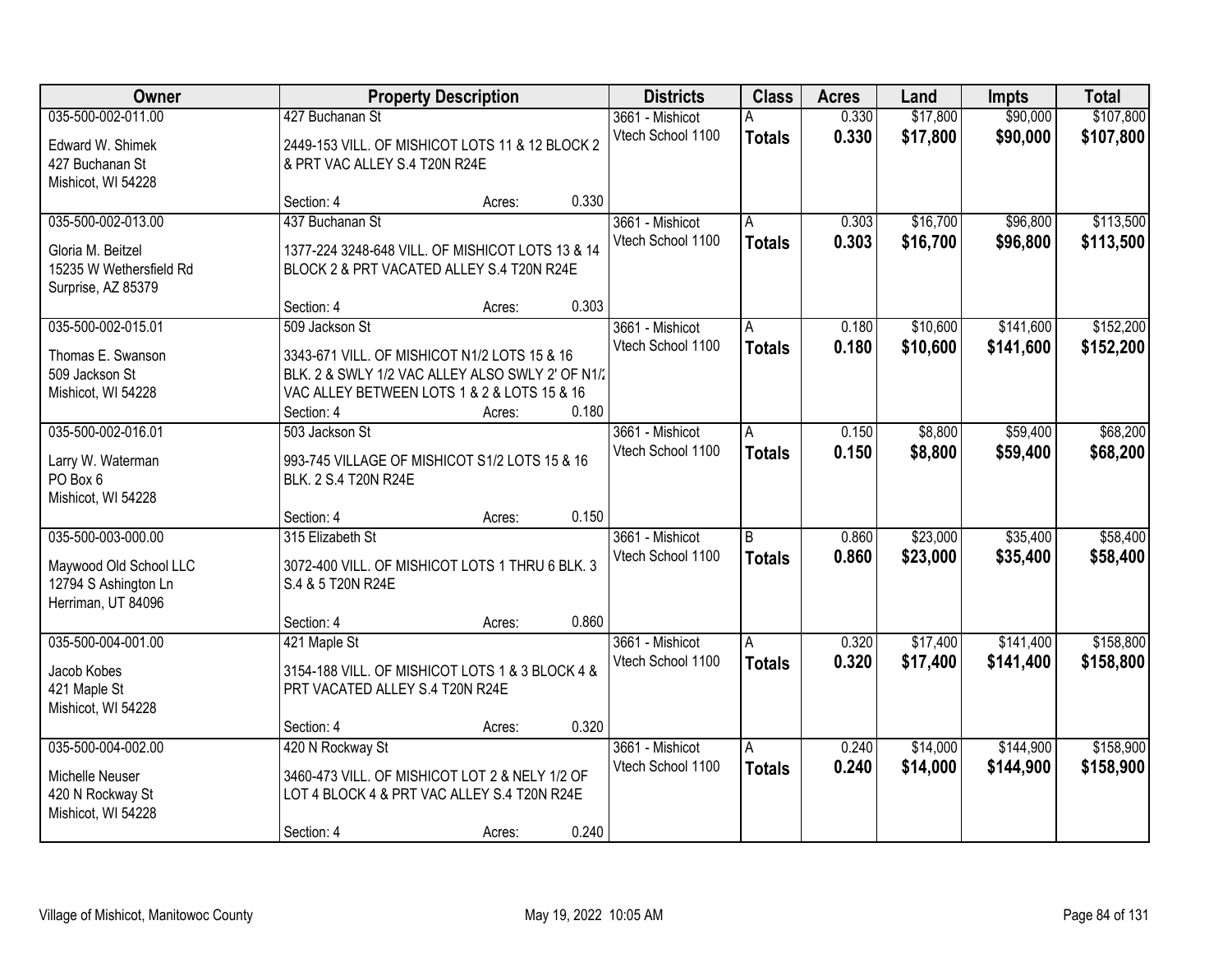| Owner                             |                                                                 | <b>Property Description</b> |       | <b>Districts</b>  | <b>Class</b>   | <b>Acres</b> | Land     | <b>Impts</b> | <b>Total</b>    |
|-----------------------------------|-----------------------------------------------------------------|-----------------------------|-------|-------------------|----------------|--------------|----------|--------------|-----------------|
| 035-500-004-007.00                | 425 Elizabeth St                                                |                             |       | 3661 - Mishicot   | A              | 0.320        | \$17,400 | \$79,700     | \$97,100        |
| Vicky L. Richmond                 | 3032-473 VILL. OF MISHICOT LOTS 5 & 7 BLOCK 4 &                 |                             |       | Vtech School 1100 | <b>Totals</b>  | 0.320        | \$17,400 | \$79,700     | \$97,100        |
| 425 Elizabeth St                  | PRT VACATED ALLEY S.4 T20N R24E                                 |                             |       |                   |                |              |          |              |                 |
| Mishicot, WI 54228                |                                                                 |                             |       |                   |                |              |          |              |                 |
|                                   | Section: 4                                                      | Acres:                      | 0.320 |                   |                |              |          |              |                 |
| 035-500-004-008.00                | 411 Elizabeth St                                                |                             |       | 3661 - Mishicot   | Α              | 0.320        | \$17,400 | \$166,700    | \$184,100       |
|                                   |                                                                 |                             |       | Vtech School 1100 | <b>Totals</b>  | 0.320        | \$17,400 | \$166,700    | \$184,100       |
| Kevin M. Buss<br>411 Elizabeth St | 3369-695 VILL. OF MISHICOT LOT 6 & SWLY 1/2 LOT                 |                             |       |                   |                |              |          |              |                 |
|                                   | & ALL LOT 8 ALL IN BLOCK 4 & PRT VACATED ALLEY<br>S.4 T20N R24E |                             |       |                   |                |              |          |              |                 |
| Mishicot, WI 54228                | Section: 4                                                      | Acres:                      | 0.320 |                   |                |              |          |              |                 |
| 035-500-005-001.00                | 421 Jackson St                                                  |                             |       | 3661 - Mishicot   | X4             | 0.306        | \$0      | \$0          | $\overline{30}$ |
|                                   |                                                                 |                             |       | Vtech School 1100 |                | 0.306        | \$0      | \$0          | \$0             |
| Zion Church                       | 124-414 481-324 VILL. OF MISHICOT LOTS 1 & 3 BLK                |                             |       |                   | <b>Totals</b>  |              |          |              |                 |
| 421 Jackson St                    | 5 & PRT VAC ALLEY S.4 T20N R24E                                 |                             |       |                   |                |              |          |              |                 |
| Mishicot, WI 54228                |                                                                 |                             |       |                   |                |              |          |              |                 |
|                                   | Section: 4                                                      | Acres:                      | 0.306 |                   |                |              |          |              |                 |
| 035-500-005-002.00                | 436 Buchanan St                                                 |                             |       | 3661 - Mishicot   | A              | 0.320        | \$17,400 | \$83,500     | \$100,900       |
| Travis R. Nickel                  | 3302-347 3354-314 VILL. OF MISHICOT LOTS 2 & 4                  |                             |       | Vtech School 1100 | <b>Totals</b>  | 0.320        | \$17,400 | \$83,500     | \$100,900       |
| 436 Buchanan St                   | BLK 5 & PRT VAC ALLEY S.4 T20N R24E                             |                             |       |                   |                |              |          |              |                 |
| Mishicot, WI 54228                |                                                                 |                             |       |                   |                |              |          |              |                 |
|                                   | Section: 4                                                      | Acres:                      | 0.320 |                   |                |              |          |              |                 |
| 035-500-005-005.00                | 451 Elizabeth St                                                |                             |       | 3661 - Mishicot   | $\overline{A}$ | 0.330        | \$17,800 | \$13,900     | \$31,700        |
|                                   |                                                                 |                             |       | Vtech School 1100 | <b>Totals</b>  | 0.330        | \$17,800 | \$13,900     | \$31,700        |
| Thuermer Law Office               | 2514-229 VILL. OF MISHICOT LOTS 5 & 7 BLK 5 & PRT               |                             |       |                   |                |              |          |              |                 |
| 322 E Main St<br>PO Box 94        | VACATED ALLEY S.4 T20N R24E                                     |                             |       |                   |                |              |          |              |                 |
| Mishicot, WI 54228                | Section: 4                                                      |                             | 0.330 |                   |                |              |          |              |                 |
| 035-500-005-006.01                | 435 Elizabeth St                                                | Acres:                      |       | 3661 - Mishicot   |                | 0.150        | \$8,800  | \$85,700     | \$94,500        |
|                                   |                                                                 |                             |       | Vtech School 1100 | A              | 0.150        |          |              |                 |
| Richard G. Thuermer               | 2444-533 VILL. OF MISHICOT W1/2 LOTS 6 & 8 BLK. 5               |                             |       |                   | <b>Totals</b>  |              | \$8,800  | \$85,700     | \$94,500        |
| Gale A. Thuermer                  | S.4 T20N R24E                                                   |                             |       |                   |                |              |          |              |                 |
| PO Box 2                          |                                                                 |                             |       |                   |                |              |          |              |                 |
| Mishicot, WI 54228                | Section: 4                                                      | Acres:                      | 0.150 |                   |                |              |          |              |                 |
| 035-500-005-006.02                | 441 Elizabeth St                                                |                             |       | 3661 - Mishicot   | A              | 0.180        | \$10,600 | \$64,400     | \$75,000        |
| Dale C. Schmidt                   | 682-753 VILL. OF MISHICOT E1/2 LOTS 6 & 8 BLK. 5 &              |                             |       | Vtech School 1100 | <b>Totals</b>  | 0.180        | \$10,600 | \$64,400     | \$75,000        |
| Joanne Schmidt                    | PRT OF VACATED ALLEY S.4 T.20 R.24                              |                             |       |                   |                |              |          |              |                 |
| PO Box 193                        |                                                                 |                             |       |                   |                |              |          |              |                 |
| Mishicot, WI 54228                | Section: 4                                                      | Acres:                      | 0.180 |                   |                |              |          |              |                 |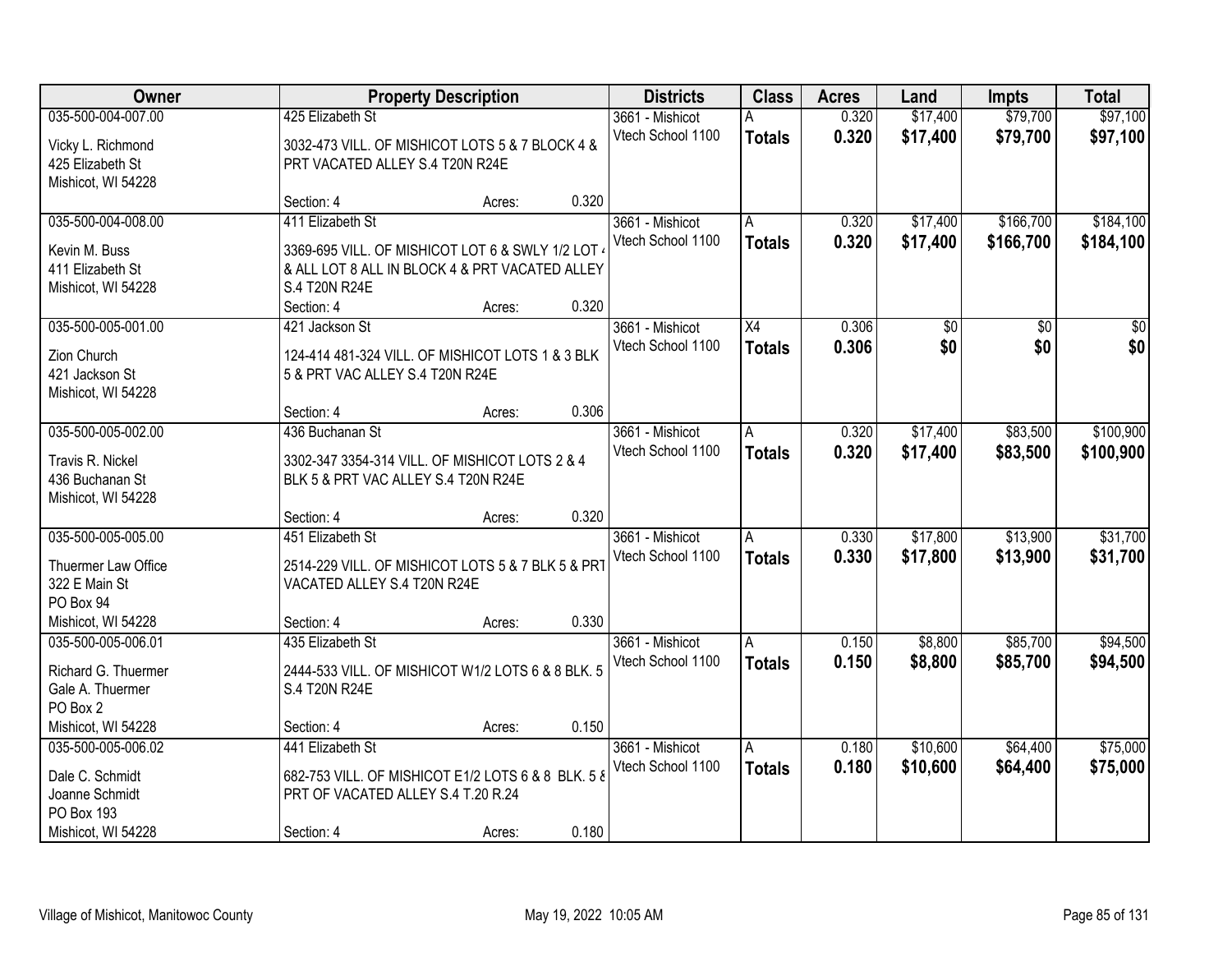| Owner                                        |                                         | <b>Property Description</b>                       | <b>Districts</b>  | <b>Class</b>  | <b>Acres</b> | Land     | <b>Impts</b> | <b>Total</b> |
|----------------------------------------------|-----------------------------------------|---------------------------------------------------|-------------------|---------------|--------------|----------|--------------|--------------|
| 035-500-006-001.00                           | 419 Washington St                       |                                                   | 3661 - Mishicot   | Α             | 0.210        | \$12,400 | \$69,800     | \$82,200     |
| David A. Stowell Sr                          |                                         | 2925-3 VILL OF MISHICOT LOTS 1 & 2 BLOCK 6 EX W   | Vtech School 1100 | <b>Totals</b> | 0.210        | \$12,400 | \$69,800     | \$82,200     |
| c/o David A. Stowell                         |                                         | 20' OF N 56' OF LOT 2 ALSO PRT VAC ALLEY & PRT    |                   |               |              |          |              |              |
| 419 Washington St                            |                                         | OF ORIG R/W WASHINGTON ST. AS DESC IN V661        |                   |               |              |          |              |              |
| Mishicot, WI 54228                           | Section: 4                              | Acres:                                            | 0.210             |               |              |          |              |              |
| 035-500-006-002.02                           | 506 Buchanan St                         |                                                   | 3661 - Mishicot   | A             | 0.177        | \$10,400 | \$147,400    | \$157,800    |
|                                              |                                         |                                                   | Vtech School 1100 | <b>Totals</b> | 0.177        | \$10,400 | \$147,400    | \$157,800    |
| Jeffrey A. Kakes                             |                                         | 3218-545 VILL. OF MISHICOT W20' OF N56' OF LOT 2  |                   |               |              |          |              |              |
| 506 Buchanan St                              | & N1/2 LOTS 3 & 4 BLK. 6 S.4 T20N R24E  |                                                   |                   |               |              |          |              |              |
| Mishicot, WI 54228                           |                                         |                                                   |                   |               |              |          |              |              |
|                                              | Section: 4                              | Acres:                                            | 0.177             |               |              |          |              |              |
| 035-500-006-003.01                           | 414 Jackson St                          |                                                   | 3661 - Mishicot   | A             | 0.176        | \$10,400 | \$97,300     | \$107,700    |
| Nicole M. Wautlet                            |                                         | 3362-627 VILL. OF MISHICOT S1/2 LOTS 3 & 4 BLK. 6 | Vtech School 1100 | <b>Totals</b> | 0.176        | \$10,400 | \$97,300     | \$107,700    |
| 414 Jackson St                               | & PRT OF VACATED ALLEY S.4 T20N R24E    |                                                   |                   |               |              |          |              |              |
| Mishicot, WI 54228                           |                                         |                                                   |                   |               |              |          |              |              |
|                                              | Section: 4                              | Acres:                                            | 0.176             |               |              |          |              |              |
| 035-500-006-005.00                           | 406 Jackson St                          |                                                   | 3661 - Mishicot   | A             | 0.330        | \$17,800 | \$106,200    | \$124,000    |
|                                              |                                         |                                                   | Vtech School 1100 | <b>Totals</b> | 0.330        | \$17,800 | \$106,200    | \$124,000    |
| Sanford E. Wolfmeyer                         |                                         | 295-45 322-255 481-324 VILL. OF MISHICOT LOTS 5 & |                   |               |              |          |              |              |
| Jean M. Wolfmeyer                            |                                         | 6 BLK 6 & PRT OF VACATED ALLEY S.4 T20N R24E      |                   |               |              |          |              |              |
| PO Box 43                                    |                                         |                                                   |                   |               |              |          |              |              |
| Mishicot, WI 54228                           | Section: 4                              | Acres:                                            | 0.330             |               |              |          |              |              |
| 035-500-006-007.00                           | 527 Elizabeth St                        |                                                   | 3661 - Mishicot   | Α             | 0.440        | \$22,300 | \$201,700    | \$224,000    |
| Ronald A. Nezerka                            |                                         | 3412-615 VILL. OF MISHICOT LOTS 7, 8 & 9 BLOCK 6  | Vtech School 1100 | <b>Totals</b> | 0.440        | \$22,300 | \$201,700    | \$224,000    |
| 527 Elizabeth St                             |                                         | & PRT VAC ALLEY ALSO PRT VAC WASHINGTON AS        |                   |               |              |          |              |              |
| Mishicot, WI 54228                           | IN V661 P550 EX V661 P547 FOR RELOCATED |                                                   |                   |               |              |          |              |              |
|                                              | Section: 4                              | Acres:                                            | 0.440             |               |              |          |              |              |
| 035-500-007-001.00                           | 527 E Main St                           |                                                   | 3661 - Mishicot   | B             | 0.990        | \$30,400 | \$563,700    | \$594,100    |
|                                              |                                         |                                                   | Vtech School 1100 | <b>Totals</b> | 0.990        | \$30,400 | \$563,700    | \$594,100    |
| 611 N Cogswell Drive, LLC<br>3725 Meachem Rd | <b>R24E</b>                             | 3278-91 LOT 1 CSM V34 P83 NW1/4 NW1/4 S4 T20N     |                   |               |              |          |              |              |
|                                              |                                         |                                                   |                   |               |              |          |              |              |
| Racine, WI 53405                             | Section: 4                              | Acres:                                            | 0.990             |               |              |          |              |              |
| 035-500-007-005.01                           | 314 Jackson St                          |                                                   | 3661 - Mishicot   | A             | 0.300        | \$16,500 | \$122,700    | \$139,200    |
|                                              |                                         |                                                   | Vtech School 1100 |               | 0.300        | \$16,500 | \$122,700    | \$139,200    |
| Robert H. Paul                               |                                         | 1115-647 VILL. OF MISHICOT NWLY 50' OF LOT 5      |                   | <b>Totals</b> |              |          |              |              |
| Annette M. Paul                              |                                         | &ALL LOT 6 BLOCK 7 & PRT VACATED ALLEY S.4        |                   |               |              |          |              |              |
| 314 Jackson St                               | <b>T20N R24E</b>                        |                                                   |                   |               |              |          |              |              |
| PO Box 415                                   | Section: 4                              | Acres:                                            | 0.300             |               |              |          |              |              |
| Mishicot, WI 54228                           |                                         |                                                   |                   |               |              |          |              |              |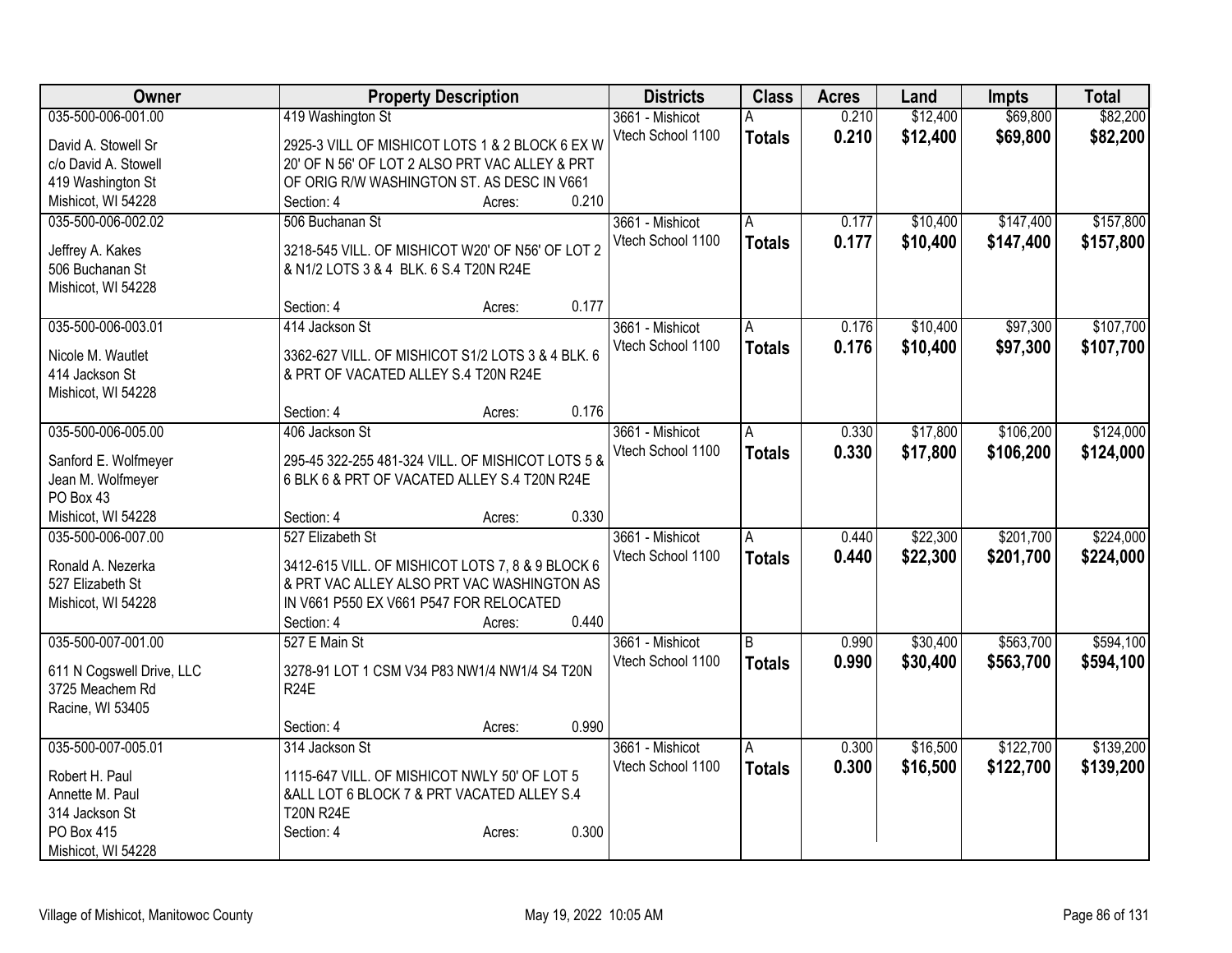| Owner               |                                                                                                | <b>Property Description</b> |       | <b>Districts</b>  | <b>Class</b>    | <b>Acres</b> | Land            | Impts           | <b>Total</b>    |
|---------------------|------------------------------------------------------------------------------------------------|-----------------------------|-------|-------------------|-----------------|--------------|-----------------|-----------------|-----------------|
| 035-500-007-007.00  | 511 E Main St                                                                                  |                             |       | 3661 - Mishicot   | $\overline{X4}$ | 0.280        | $\overline{60}$ | $\overline{50}$ | \$0             |
| Village of Mishicot | 1319-205 VILL. OF MISHICOT LOTS 7, 8 & 9 BLOCK 7                                               |                             |       | Vtech School 1100 | <b>Totals</b>   | 0.280        | \$0             | \$0             | \$0             |
| 511 E Main St       | & PRT VAC ALLEY S.4 T.20 R.24                                                                  |                             |       |                   |                 |              |                 |                 |                 |
| PO Box 385          |                                                                                                |                             |       |                   |                 |              |                 |                 |                 |
| Mishicot, WI 54228  | Section: 4                                                                                     | Acres:                      | 0.280 |                   |                 |              |                 |                 |                 |
| 035-500-007-012.01  | 309 Washington St                                                                              |                             |       | 3661 - Mishicot   | $\overline{X4}$ | 0.121        | $\overline{50}$ | $\overline{50}$ | $\overline{30}$ |
| Village of Mishicot | 195-353 261-506 272-197 286-147 481-324 587-190                                                |                             |       | Vtech School 1100 | <b>Totals</b>   | 0.121        | \$0             | \$0             | \$0             |
| 511 E Main St       | LOT 2 CSM V34 P83 NW1/4 NW1/4 S4 T20N R24E                                                     |                             |       |                   |                 |              |                 |                 |                 |
| PO Box 385          |                                                                                                |                             |       |                   |                 |              |                 |                 |                 |
| Mishicot, WI 54228  | Section: 4                                                                                     | Acres:                      | 0.121 |                   |                 |              |                 |                 |                 |
| 035-500-008-001.00  | 319 Jackson St                                                                                 |                             |       | 3661 - Mishicot   | A               | 0.410        | \$21,100        | \$126,300       | \$147,400       |
|                     |                                                                                                |                             |       | Vtech School 1100 | <b>Totals</b>   | 0.410        | \$21,100        | \$126,300       | \$147,400       |
| Gerald L. Eells     | 639-618 VILL. OF MISHICOT LOTS 1, 2, & E1/2 LOT 3                                              |                             |       |                   |                 |              |                 |                 |                 |
| 319 Jackson St      | BLOCK 8 S.4 T20N R24E                                                                          |                             |       |                   |                 |              |                 |                 |                 |
| Mishicot, WI 54228  |                                                                                                |                             |       |                   |                 |              |                 |                 |                 |
|                     | Section: 4                                                                                     | Acres:                      | 0.410 |                   |                 |              |                 |                 |                 |
| 035-500-008-004.00  | 440 Elizabeth St                                                                               |                             |       | 3661 - Mishicot   | A               | 0.170        | \$10,000        | \$115,300       | \$125,300       |
| Andrew L. Skarda    | 2928-514 VILL OF MISHICOT W1/2 OF LOT 3, ALL OF                                                |                             |       | Vtech School 1100 | <b>Totals</b>   | 0.170        | \$10,000        | \$115,300       | \$125,300       |
| Megan R. Skarda     | LOT 4 & E1/2 LOT 5 BLOCK 8 S.4 T20N R24E                                                       |                             |       |                   |                 |              |                 |                 |                 |
| 440 Elizabeth St    |                                                                                                |                             |       |                   |                 |              |                 |                 |                 |
| Mishicot, WI 54228  | Section: 4                                                                                     | Acres:                      | 0.170 |                   |                 |              |                 |                 |                 |
| 035-500-008-006.02  | 414 Elizabeth St                                                                               |                             |       | 3661 - Mishicot   | A               | 0.459        | \$23,100        | \$119,600       | \$142,700       |
| Richard G. Thuermer |                                                                                                |                             |       | Vtech School 1100 | <b>Totals</b>   | 0.459        | \$23,100        | \$119,600       | \$142,700       |
| Gale A. Thuermer    | 2874-703 PRT LOTS 6,7,& 8 DAF: COM @ NW COR<br>BLK 8 TH S46?E 74' TO POB TH CONT S46?E 100' TH |                             |       |                   |                 |              |                 |                 |                 |
| 414 Elizabeth St    | S52?27'W 92' TH N46?W 103.9' TH N54?55'E 92.6' TO                                              |                             |       |                   |                 |              |                 |                 |                 |
| Mishicot, WI 54228  | Section: 4                                                                                     | Acres:                      | 0.459 |                   |                 |              |                 |                 |                 |
| 035-500-008-008.03  | 320 N Rockway St                                                                               |                             |       | 3661 - Mishicot   | $\overline{B}$  | 0.170        | \$8,600         | \$133,600       | \$142,200       |
|                     |                                                                                                |                             |       | Vtech School 1100 | <b>Totals</b>   | 0.170        | \$8,600         | \$133,600       | \$142,200       |
| Kevin M Buss, LLC   | 3406-264 LOT 9 BLOCK 8 & THAT PRT LOT 8 DESC                                                   |                             |       |                   |                 |              |                 |                 |                 |
| PO Box 411          | AS FOLL COM SW COR LOT 8 S45DE 4.85'N43DE                                                      |                             |       |                   |                 |              |                 |                 |                 |
| Mishicot, WI 54228  | 29.06'N54DE 92.66' TO N LN LOT 8 W TO W LN SD LT                                               |                             |       |                   |                 |              |                 |                 |                 |
|                     | Section: 4                                                                                     | Acres:                      | 0.170 |                   |                 |              |                 |                 |                 |
| 035-500-008-010.00  | 407 E Main St                                                                                  |                             |       | 3661 - Mishicot   | B               | 0.140        | \$7,100         | \$133,300       | \$140,400       |
| Jtl Realestate, LLC | 3476-210 VILL. OF MISHICOT LOT 10 & WLY 1' LOT 11                                              |                             |       | Vtech School 1100 | <b>Totals</b>   | 0.140        | \$7,100         | \$133,300       | \$140,400       |
| 9215 County Rd Z    | BLOCK 8 S.4 T20N R24E                                                                          |                             |       |                   |                 |              |                 |                 |                 |
| Maribel, WI 54227   |                                                                                                |                             |       |                   |                 |              |                 |                 |                 |
|                     | Section: 4                                                                                     | Acres:                      | 0.140 |                   |                 |              |                 |                 |                 |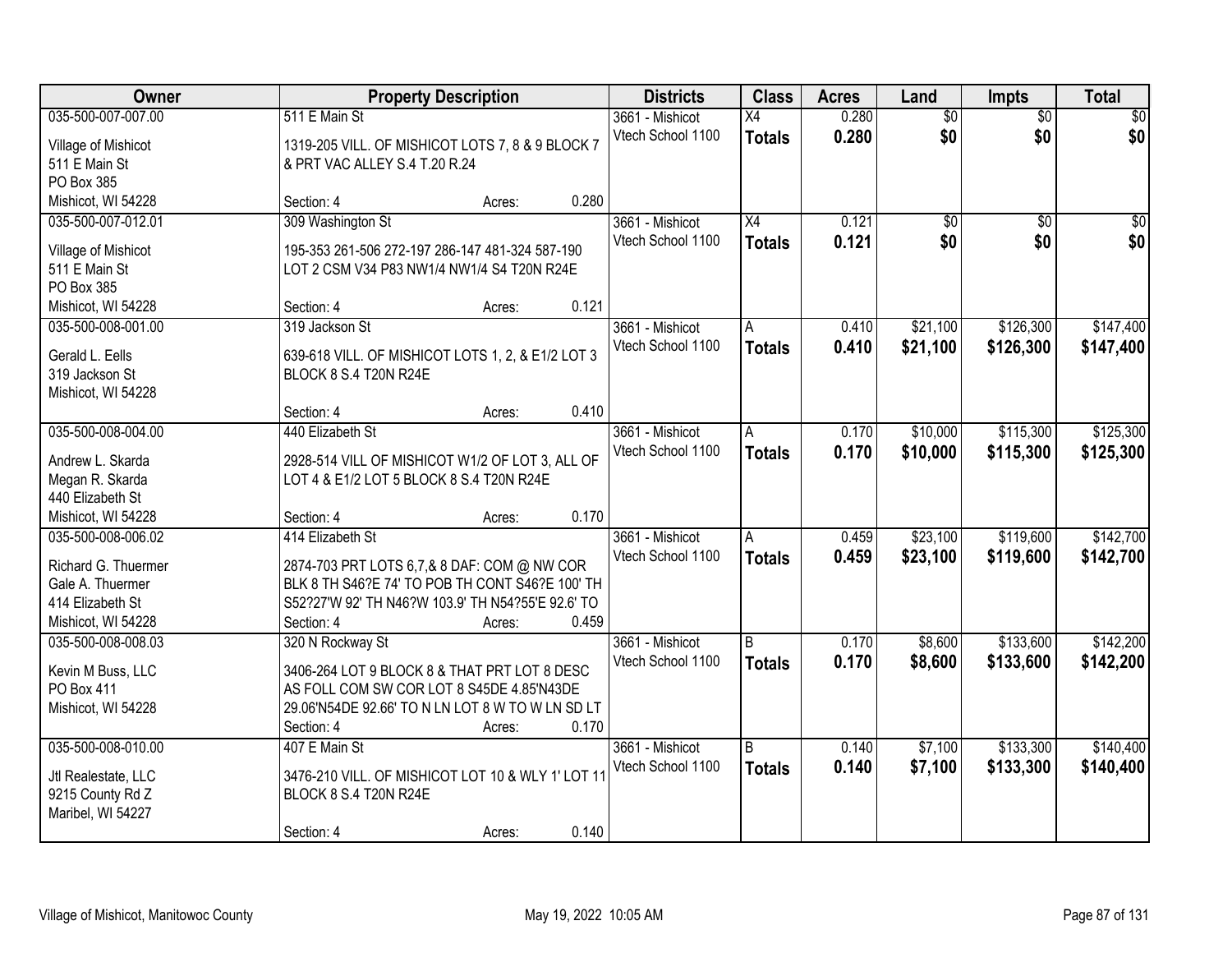| Owner                             |                                                    | <b>Property Description</b> |       |                   | <b>Class</b>   | <b>Acres</b> | Land     | <b>Impts</b> | <b>Total</b> |
|-----------------------------------|----------------------------------------------------|-----------------------------|-------|-------------------|----------------|--------------|----------|--------------|--------------|
| 035-500-008-011.01                | 411 E Main St                                      |                             |       | 3661 - Mishicot   | А              | 0.230        | \$13,500 | \$81,500     | \$95,000     |
| Jeffrey J. Pieschel               | 1122-658 TRACT 1 CSM V15 P85 BEING PRT LOTS        |                             |       | Vtech School 1100 | <b>Totals</b>  | 0.230        | \$13,500 | \$81,500     | \$95,000     |
| 411 E Main St                     | 7,8,11 & 12 BLK 8 S.4 T20N R24E                    |                             |       |                   |                |              |          |              |              |
| Mishicot, WI 54228                |                                                    |                             |       |                   |                |              |          |              |              |
|                                   | Section: 4                                         | Acres:                      | 0.230 |                   |                |              |          |              |              |
| 035-500-008-011.02                | 415 E Main St                                      |                             |       | 3661 - Mishicot   | A              | 0.100        | \$5,900  | \$35,000     | \$40,900     |
|                                   |                                                    |                             |       | Vtech School 1100 | <b>Totals</b>  | 0.100        | \$5,900  | \$35,000     | \$40,900     |
| Trivers Rental, LLC               | 3366-576 VILL. OF MISHICOT THAT PRT LOTS 11 &      |                             |       |                   |                |              |          |              |              |
| 12113 Tannery Rd                  | 12 BLK. 8 LYG WITHIN FOLL COM 9' NW OF SE COR      |                             |       |                   |                |              |          |              |              |
| Mishicot, WI 54228                | LOT 11 NELY 75' SELY 53' SWLY 76' NWLY 33' TO BE(  |                             |       |                   |                |              |          |              |              |
|                                   | Section: 4                                         | Acres:                      | 0.100 |                   |                |              |          |              |              |
| 035-500-008-012.01                | 421 E Main St                                      |                             |       | 3661 - Mishicot   | A              | 0.110        | \$6,500  | \$63,200     | \$69,700     |
| Ted N. Bateman                    | 1750-3 VILLAGE OF MISHICOT PRT LOTS 12 & 13        |                             |       | Vtech School 1100 | <b>Totals</b>  | 0.110        | \$6,500  | \$63,200     | \$69,700     |
| Jean M. Bateman                   | BLOCK 8 COM NLY COR BLOCK 8 S46DE 174'             |                             |       |                   |                |              |          |              |              |
| PO Box 24                         | S52D27MW 130.7' TO BEG S54DW 112.94' S46DE 48'     |                             |       |                   |                |              |          |              |              |
| Mishicot, WI 54228                | Section: 4                                         | Acres:                      | 0.110 |                   |                |              |          |              |              |
| 035-500-008-013.01                | 425 E Main St                                      |                             |       | 3661 - Mishicot   | A              | 0.180        | \$10,600 | \$49,400     | \$60,000     |
|                                   |                                                    |                             |       | Vtech School 1100 | <b>Totals</b>  | 0.180        | \$10,600 | \$49,400     | \$60,000     |
| Kathleen J. Brown                 | 3377-653,655 TOD VILL. OF MISHICOT PRT OF LOTS     |                             |       |                   |                |              |          |              |              |
| 6600 Tower Circle Dr              | 13 & 14 BLK. 8 COM INT E LN OF EAST WATER ST &     |                             |       |                   |                |              |          |              |              |
| Lincolnwood, IL 80712             | SEC LN BETW SEC 4 & 5 N46DW55' N41D10ME            |                             |       |                   |                |              |          |              |              |
|                                   | Section: 4                                         | Acres:                      | 0.180 |                   |                |              |          |              |              |
| 035-500-008-014.01                | 439 E Main St                                      |                             |       | 3661 - Mishicot   | $\overline{B}$ | 0.250        | \$12,400 | \$113,800    | \$126,200    |
| Robert E Behrmann Revocable Trust | 1264-285 3421-483 3429-168 VILL. OF MISHICOT E1/2  |                             |       | Vtech School 1100 | <b>Totals</b>  | 0.250        | \$12,400 | \$113,800    | \$126,200    |
| N530 Collegiate Rd                | LOT 14 & E 5' OF S 66' OF W1/2 LOT 14 & ALL OF LOT |                             |       |                   |                |              |          |              |              |
| Denmark, WI 54208                 | 15 BLOCK 8 S.4 T.20 R.24                           |                             |       |                   |                |              |          |              |              |
|                                   | Section: 4                                         | Acres:                      | 0.250 |                   |                |              |          |              |              |
| 035-500-008-016.00                | 447 E Main St                                      |                             |       | 3661 - Mishicot   | B              | 0.330        | \$15,300 | \$110,600    | \$125,900    |
|                                   | 1852-385 2501-7 VILL. OF MISHICOT LOTS 16 & 17     |                             |       | Vtech School 1100 | <b>Totals</b>  | 0.330        | \$15,300 | \$110,600    | \$125,900    |
| Ryan R. Wiegert<br>447 E Main St  |                                                    |                             |       |                   |                |              |          |              |              |
| PO Box 98                         | BLOCK 8 S.4 T20N R24E                              |                             |       |                   |                |              |          |              |              |
| Mishicot, WI 54228                | Section: 4                                         |                             | 0.330 |                   |                |              |          |              |              |
| 035-500-008-018.00                | 453 E Main St                                      | Acres:                      |       |                   | B              |              |          |              |              |
|                                   |                                                    |                             |       | 3661 - Mishicot   |                | 0.170        | \$8,600  | \$106,800    | \$115,400    |
| <b>Baugniets Badger Bowl</b>      | 3065-485 VILL. OF MISHICOT LOT 18 BLK. 8 S.4 T20N  |                             |       | Vtech School 1100 | <b>Totals</b>  | 0.170        | \$8,600  | \$106,800    | \$115,400    |
| c/o Jeff Baugniet                 | <b>R24E</b>                                        |                             |       |                   |                |              |          |              |              |
| 1014 Starlight Dr                 |                                                    |                             |       |                   |                |              |          |              |              |
| Francis Creek, WI 54214           | Section: 4                                         | Acres:                      | 0.170 |                   |                |              |          |              |              |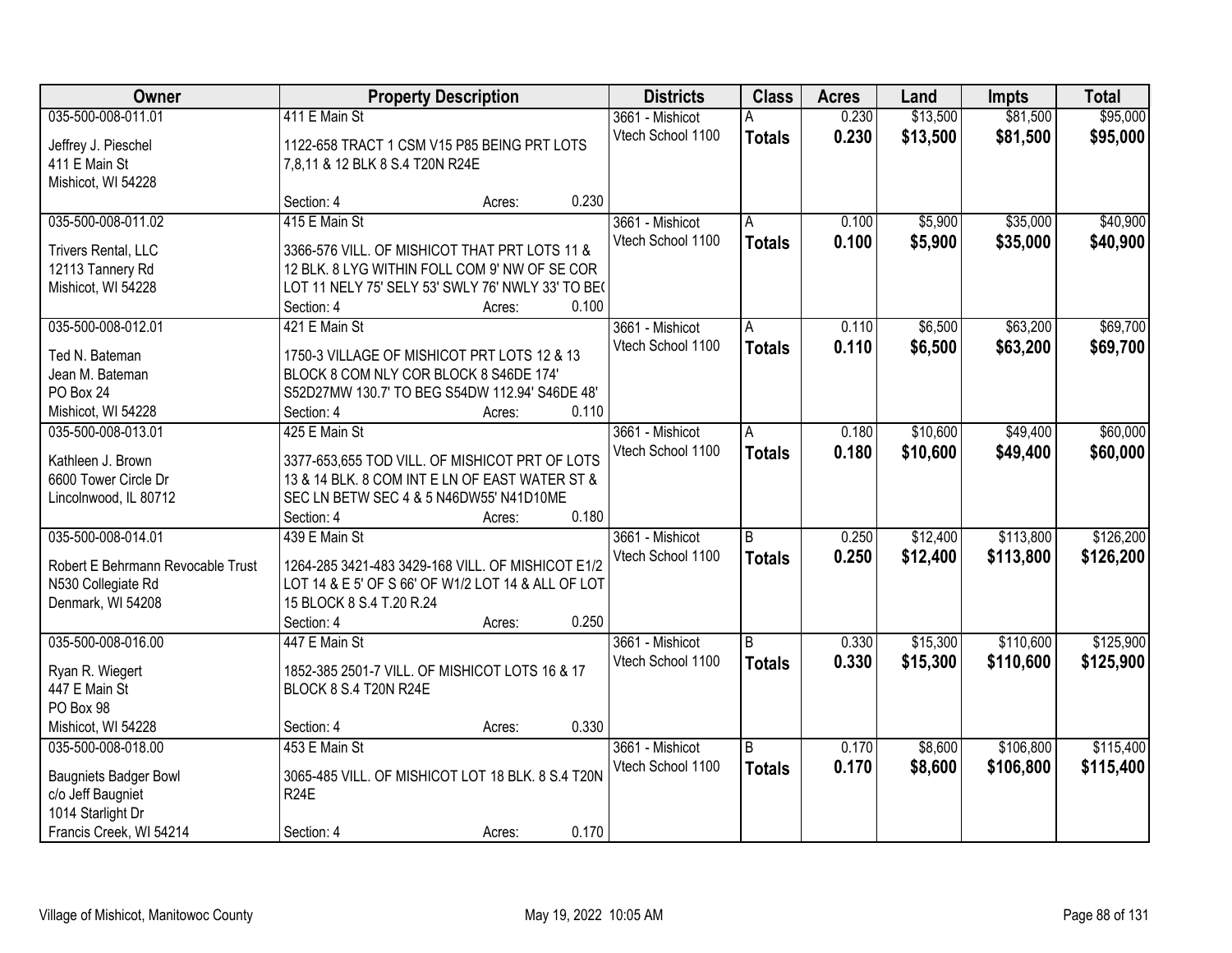| Owner                                     | <b>Property Description</b>                                           |                 | <b>Districts</b>  | <b>Class</b>   | <b>Acres</b> | Land     | <b>Impts</b> | <b>Total</b> |
|-------------------------------------------|-----------------------------------------------------------------------|-----------------|-------------------|----------------|--------------|----------|--------------|--------------|
| 035-500-009-001.00                        | 321 N Rockway St                                                      |                 | 3661 - Mishicot   | B              | 0.230        | \$11,600 | \$36,700     | \$48,300     |
| Robert W. Ferry                           | 1504-211 VILL. OF MISHICOT N77.10' OF LOT 1&2                         |                 | Vtech School 1100 | <b>Totals</b>  | 0.230        | \$11,600 | \$36,700     | \$48,300     |
| Judith A. Ferry                           | BLK 9 N/K/A TRACT 1.1 CSM V15 P375 BEING                              |                 |                   |                |              |          |              |              |
| 406 Woodcock St                           | RESRVY OF TR 1 CSM V15 P29 S.5 T20N R24E                              |                 |                   |                |              |          |              |              |
| Mishicot, WI 54228                        | Section: 5                                                            | 0.230<br>Acres: |                   |                |              |          |              |              |
| 035-500-009-001.01                        | 321 N Rockway St                                                      |                 | 3661 - Mishicot   | $\overline{B}$ | 0.130        | \$6,600  | \$25,500     | \$32,100     |
|                                           |                                                                       |                 | Vtech School 1100 | <b>Totals</b>  | 0.130        | \$6,600  | \$25,500     | \$32,100     |
| Daniel M. Zipperer                        | 1230-96 VILL. OF MISHICOT SLY 43.68' OF LOTS 1 & 2                    |                 |                   |                |              |          |              |              |
| 8313 Cth Q                                | NLY 32.89'OF LOTS 9&10BLK9 NKA TRACT 2.1 CSM                          |                 |                   |                |              |          |              |              |
| Two Rivers, WI 54241                      | V15 P375 BEING RESRVY OF TR 2 CSM V15 P29                             | 0.130           |                   |                |              |          |              |              |
|                                           | Section: 5                                                            | Acres:          |                   |                |              |          |              |              |
| 035-500-009-003.00                        | 312 Elizabeth St                                                      |                 | 3661 - Mishicot   | $\overline{B}$ | 0.440        | \$19,300 | \$167,600    | \$186,900    |
| Harbor Station, LLC                       | 3273-440 VILL. OF MISHICOT LOTS 3 & 4 & 5 BLK 9                       |                 | Vtech School 1100 | <b>Totals</b>  | 0.440        | \$19,300 | \$167,600    | \$186,900    |
| 75 Columbia Ave                           | LEASE V1206 P487 S.5 T20N R24E                                        |                 |                   |                |              |          |              |              |
| Cedarhurst, NY 11516                      |                                                                       |                 |                   |                |              |          |              |              |
|                                           | Section: 5                                                            | 0.440<br>Acres: |                   |                |              |          |              |              |
| 035-500-009-006.00                        | 309 E Main St                                                         |                 | 3661 - Mishicot   | B              | 0.440        | \$19,300 | \$174,900    | \$194,200    |
|                                           |                                                                       |                 | Vtech School 1100 | <b>Totals</b>  | 0.440        | \$19,300 | \$174,900    | \$194,200    |
| Shipbuilders Credit Unio                  | 2030-435 VILL OF MISHICOT LOTS 6 & 7 & 8 BLK 9 S.<br><b>T20N R24E</b> |                 |                   |                |              |          |              |              |
| 2001 Washington St<br>Manitowoc, WI 54220 |                                                                       |                 |                   |                |              |          |              |              |
|                                           | Section: 5                                                            | 0.440<br>Acres: |                   |                |              |          |              |              |
| 035-500-009-009.02                        | 321 E Main St                                                         |                 | 3661 - Mishicot   | $\overline{B}$ | 0.080        | \$4,000  | \$46,000     | \$50,000     |
|                                           |                                                                       |                 | Vtech School 1100 |                | 0.080        |          |              |              |
| Stephen J. Nikolai                        | 2284-219 VILL. OF MISHICOT SLY 87'OF NELY                             |                 |                   | <b>Totals</b>  |              | \$4,000  | \$46,000     | \$50,000     |
| PO Box 95                                 | 39.5'LOT9BL9 N/K/A TRACT 3 CSM V15 P29 S.5 T20N                       |                 |                   |                |              |          |              |              |
| Mishicot, WI 54228                        | <b>R24E</b>                                                           |                 |                   |                |              |          |              |              |
|                                           | Section: 5                                                            | 0.080<br>Acres: |                   |                |              |          |              |              |
| 035-500-009-010.00                        | 327 E Main St                                                         |                 | 3661 - Mishicot   | B              | 0.120        | \$6,100  | \$173,700    | \$179,800    |
| Jeffrey L. Novak                          | 1907-515 2462-165 VILL, OF MISHICOT PRT LOT 9 &                       |                 | Vtech School 1100 | <b>Totals</b>  | 0.120        | \$6,100  | \$173,700    | \$179,800    |
| Andrea T. Novak                           | 10 BLK 9 N/K/A TRACT 4 CSM V15 P29 S.5 T20N R24E                      |                 |                   |                |              |          |              |              |
| PO Box 192                                |                                                                       |                 |                   |                |              |          |              |              |
| Mishicot, WI 54228                        | Section: 5                                                            | 0.120<br>Acres: |                   |                |              |          |              |              |
| 035-500-010-001.01                        | 315 Spruce St                                                         |                 | 3661 - Mishicot   | Α              | 0.152        | \$8,900  | \$56,900     | \$65,800     |
|                                           |                                                                       |                 | Vtech School 1100 | <b>Totals</b>  | 0.152        | \$8,900  | \$56,900     | \$65,800     |
| Lynne A. Pfeifer                          | 2910-341 VILL. OF MISHICOT LOT 1 BL 10 AND N 8.5'                     |                 |                   |                |              |          |              |              |
| 803 25th St                               | OF LOT 2 AND 5' ADJ TO LOT 1 EXT TO S LN OF 8.5'                      |                 |                   |                |              |          |              |              |
| Two Rivers, WI 54241                      | OF LOT 2 BLK 10 NE1/4 NE1/4                                           |                 |                   |                |              |          |              |              |
|                                           | Section: 5                                                            | 0.152<br>Acres: |                   |                |              |          |              |              |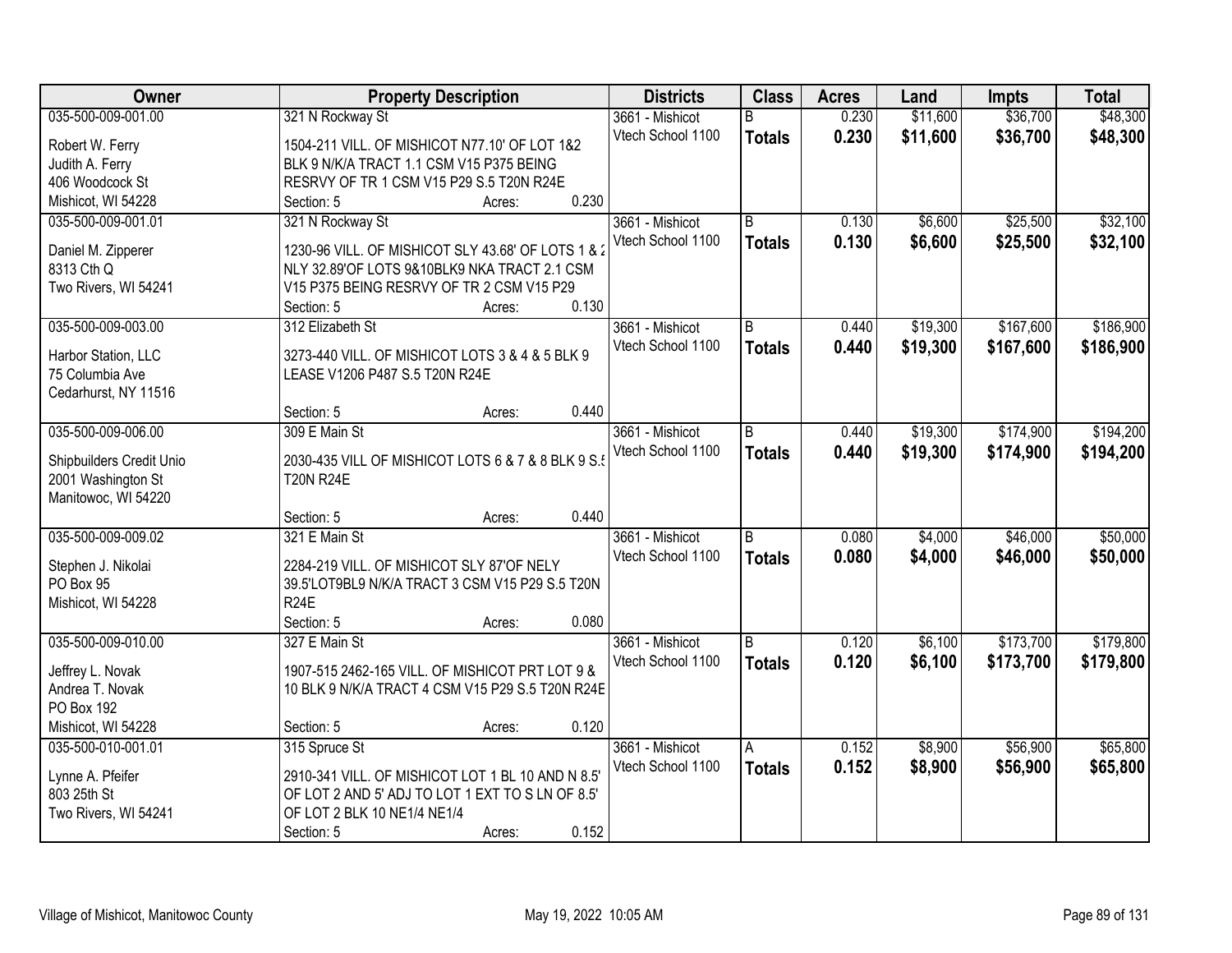| 035-500-010-002.01<br>229 E Main St<br>\$28,600<br>( \$440,000)<br>( \$411,400)<br>3661 - Mishicot<br>0.845<br>R<br>0.845<br>Vtech School 1100<br>\$28,600<br>( \$440,000]<br>( \$411,400)<br><b>Totals</b><br>2948-273 2964-104 LOT 2 BLOCK 10 & LAND BETW<br>Jon G. Huntington<br><b>PO Box 241</b><br>BLOCK 10 & 11 EX N8.5'OF LOT 2 BLK 10 & 5'<br>Mishicot, WI 54228<br>ADJ&WLY OF LOT 1 BLK 10 & EX COM AT PT 14'E OF<br>0.845<br>Section: 5<br>Acres:<br>035-500-011-001.00<br>219 E Main St<br>\$11,600<br>\$139,000<br>Other 12<br>R.<br>0.230<br>0.230<br>\$139,000<br>3661 - Mishicot<br>\$11,600<br><b>Totals</b><br>Gls Subs Inc<br>2201-398 VILL OF MISHICOT BLK 11 COM SW COR<br>Vtech School 1100<br>c/o Gary Stolp<br>BLK 11 S61D15ME ALG SWLY LN BLK 11 107' TO BEG<br>2205 Friday St<br>N44D05ME 154.5' N89D46ME70' S41D44MW 187.7'<br>0.230<br>Manitowoc, WI 54220<br>Section: 5<br>Acres:<br>035-500-011-002.00<br>\$19,300<br>\$51,200<br>211 E Main St<br>3661 - Mishicot<br>0.367<br>A<br>Vtech School 1100<br>0.367<br>\$19,300<br>\$51,200<br><b>Totals</b><br>2506-89 VILL. OF MISHICOT BLK. 11 COM SW COR<br>Thompson Properties LLC<br>PO Box 290<br>BLK. 11 S61D15ME107' N44D05ME 154.5'<br>Two Rivers, WI 54241<br>S89D46MW98' S60D30MW120' TO BEG S.5 T20N R24E<br>0.367<br>Section: 5<br>Acres: |
|----------------------------------------------------------------------------------------------------------------------------------------------------------------------------------------------------------------------------------------------------------------------------------------------------------------------------------------------------------------------------------------------------------------------------------------------------------------------------------------------------------------------------------------------------------------------------------------------------------------------------------------------------------------------------------------------------------------------------------------------------------------------------------------------------------------------------------------------------------------------------------------------------------------------------------------------------------------------------------------------------------------------------------------------------------------------------------------------------------------------------------------------------------------------------------------------------------------------------------------------------------------------------------------------------------------------------------|
|                                                                                                                                                                                                                                                                                                                                                                                                                                                                                                                                                                                                                                                                                                                                                                                                                                                                                                                                                                                                                                                                                                                                                                                                                                                                                                                                  |
|                                                                                                                                                                                                                                                                                                                                                                                                                                                                                                                                                                                                                                                                                                                                                                                                                                                                                                                                                                                                                                                                                                                                                                                                                                                                                                                                  |
|                                                                                                                                                                                                                                                                                                                                                                                                                                                                                                                                                                                                                                                                                                                                                                                                                                                                                                                                                                                                                                                                                                                                                                                                                                                                                                                                  |
|                                                                                                                                                                                                                                                                                                                                                                                                                                                                                                                                                                                                                                                                                                                                                                                                                                                                                                                                                                                                                                                                                                                                                                                                                                                                                                                                  |
| \$150,600<br>\$150,600<br>\$70,500<br>\$70,500                                                                                                                                                                                                                                                                                                                                                                                                                                                                                                                                                                                                                                                                                                                                                                                                                                                                                                                                                                                                                                                                                                                                                                                                                                                                                   |
|                                                                                                                                                                                                                                                                                                                                                                                                                                                                                                                                                                                                                                                                                                                                                                                                                                                                                                                                                                                                                                                                                                                                                                                                                                                                                                                                  |
|                                                                                                                                                                                                                                                                                                                                                                                                                                                                                                                                                                                                                                                                                                                                                                                                                                                                                                                                                                                                                                                                                                                                                                                                                                                                                                                                  |
|                                                                                                                                                                                                                                                                                                                                                                                                                                                                                                                                                                                                                                                                                                                                                                                                                                                                                                                                                                                                                                                                                                                                                                                                                                                                                                                                  |
|                                                                                                                                                                                                                                                                                                                                                                                                                                                                                                                                                                                                                                                                                                                                                                                                                                                                                                                                                                                                                                                                                                                                                                                                                                                                                                                                  |
|                                                                                                                                                                                                                                                                                                                                                                                                                                                                                                                                                                                                                                                                                                                                                                                                                                                                                                                                                                                                                                                                                                                                                                                                                                                                                                                                  |
|                                                                                                                                                                                                                                                                                                                                                                                                                                                                                                                                                                                                                                                                                                                                                                                                                                                                                                                                                                                                                                                                                                                                                                                                                                                                                                                                  |
|                                                                                                                                                                                                                                                                                                                                                                                                                                                                                                                                                                                                                                                                                                                                                                                                                                                                                                                                                                                                                                                                                                                                                                                                                                                                                                                                  |
|                                                                                                                                                                                                                                                                                                                                                                                                                                                                                                                                                                                                                                                                                                                                                                                                                                                                                                                                                                                                                                                                                                                                                                                                                                                                                                                                  |
|                                                                                                                                                                                                                                                                                                                                                                                                                                                                                                                                                                                                                                                                                                                                                                                                                                                                                                                                                                                                                                                                                                                                                                                                                                                                                                                                  |
|                                                                                                                                                                                                                                                                                                                                                                                                                                                                                                                                                                                                                                                                                                                                                                                                                                                                                                                                                                                                                                                                                                                                                                                                                                                                                                                                  |
|                                                                                                                                                                                                                                                                                                                                                                                                                                                                                                                                                                                                                                                                                                                                                                                                                                                                                                                                                                                                                                                                                                                                                                                                                                                                                                                                  |
| \$41,800<br>\$67,200<br>035-500-011-004.01<br>216 E Main St<br>\$25,400<br>3661 - Mishicot<br>0.310<br>A                                                                                                                                                                                                                                                                                                                                                                                                                                                                                                                                                                                                                                                                                                                                                                                                                                                                                                                                                                                                                                                                                                                                                                                                                         |
| Vtech School 1100<br>0.310<br>\$25,400<br>\$41,800<br>\$67,200<br><b>Totals</b>                                                                                                                                                                                                                                                                                                                                                                                                                                                                                                                                                                                                                                                                                                                                                                                                                                                                                                                                                                                                                                                                                                                                                                                                                                                  |
| Robert E Behrmann Revocable Trust<br>1327-699 3421-483 3429-168 VILL OF MISHICOT                                                                                                                                                                                                                                                                                                                                                                                                                                                                                                                                                                                                                                                                                                                                                                                                                                                                                                                                                                                                                                                                                                                                                                                                                                                 |
| N530 Collegiate Rd<br>FIRST ADDIT W PRT LOT 1 BLK. A & PRT NE1/4                                                                                                                                                                                                                                                                                                                                                                                                                                                                                                                                                                                                                                                                                                                                                                                                                                                                                                                                                                                                                                                                                                                                                                                                                                                                 |
| Denmark, WI 54208<br>NE1/4 LYG BETWEEN W LN BLK. 11 & BETWEEN HW                                                                                                                                                                                                                                                                                                                                                                                                                                                                                                                                                                                                                                                                                                                                                                                                                                                                                                                                                                                                                                                                                                                                                                                                                                                                 |
| 0.310<br>Section: 5<br>Acres:                                                                                                                                                                                                                                                                                                                                                                                                                                                                                                                                                                                                                                                                                                                                                                                                                                                                                                                                                                                                                                                                                                                                                                                                                                                                                                    |
| \$69,700<br>035-500-011-004.02<br>\$9,000<br>\$60,700<br>226 E Main St<br>0.103<br>3661 - Mishicot<br>A                                                                                                                                                                                                                                                                                                                                                                                                                                                                                                                                                                                                                                                                                                                                                                                                                                                                                                                                                                                                                                                                                                                                                                                                                          |
| 0.103<br>\$9,000<br>\$60,700<br>Vtech School 1100<br>\$69,700<br><b>Totals</b><br>Robert E Behrmann Revocable Trust<br>1327-699 3421-483 3429-168 VILL OF MISHICOT                                                                                                                                                                                                                                                                                                                                                                                                                                                                                                                                                                                                                                                                                                                                                                                                                                                                                                                                                                                                                                                                                                                                                               |
| N530 Collegiate Rd<br>FIRST ADDIT LOT 1 BLK A COM ON NE LINE LOT 1                                                                                                                                                                                                                                                                                                                                                                                                                                                                                                                                                                                                                                                                                                                                                                                                                                                                                                                                                                                                                                                                                                                                                                                                                                                               |
| Denmark, WI 54208<br>122.2' N46DW OF SE COR LOT 2 N46DW 42.5'                                                                                                                                                                                                                                                                                                                                                                                                                                                                                                                                                                                                                                                                                                                                                                                                                                                                                                                                                                                                                                                                                                                                                                                                                                                                    |
| 0.103<br>Section: 5<br>Acres:                                                                                                                                                                                                                                                                                                                                                                                                                                                                                                                                                                                                                                                                                                                                                                                                                                                                                                                                                                                                                                                                                                                                                                                                                                                                                                    |
| \$121,800<br>\$140,100<br>035-500-011-004.04<br>3661 - Mishicot<br>$\overline{B}$<br>0.210<br>\$18,300<br>304 E Main St                                                                                                                                                                                                                                                                                                                                                                                                                                                                                                                                                                                                                                                                                                                                                                                                                                                                                                                                                                                                                                                                                                                                                                                                          |
| Vtech School 1100<br>0.210<br>\$18,300<br>\$121,800<br>\$140,100<br><b>Totals</b>                                                                                                                                                                                                                                                                                                                                                                                                                                                                                                                                                                                                                                                                                                                                                                                                                                                                                                                                                                                                                                                                                                                                                                                                                                                |
| Clark & Smith LLC<br>3205-204 VILL OF MISHICOT FIRST ADDIT LOT 2 &                                                                                                                                                                                                                                                                                                                                                                                                                                                                                                                                                                                                                                                                                                                                                                                                                                                                                                                                                                                                                                                                                                                                                                                                                                                               |
| PRT LOT 1 BLK. A COM E COR LOT 2, NWLY 122.2'<br>PO Box 876                                                                                                                                                                                                                                                                                                                                                                                                                                                                                                                                                                                                                                                                                                                                                                                                                                                                                                                                                                                                                                                                                                                                                                                                                                                                      |
| S43 D34MW TO RIVER SELY TO PT S43D34MW OF<br>Manitowoc, WI 54221                                                                                                                                                                                                                                                                                                                                                                                                                                                                                                                                                                                                                                                                                                                                                                                                                                                                                                                                                                                                                                                                                                                                                                                                                                                                 |
| 0.210<br>Section: 5<br>Acres:                                                                                                                                                                                                                                                                                                                                                                                                                                                                                                                                                                                                                                                                                                                                                                                                                                                                                                                                                                                                                                                                                                                                                                                                                                                                                                    |
| 035-500-011-004.05<br>\$13,900<br>\$60,800<br>\$74,700<br>204 E Main St<br>0.160<br>3661 - Mishicot<br>B                                                                                                                                                                                                                                                                                                                                                                                                                                                                                                                                                                                                                                                                                                                                                                                                                                                                                                                                                                                                                                                                                                                                                                                                                         |
| Vtech School 1100<br>0.160<br>\$13,900<br>\$60,800<br>\$74,700<br><b>Totals</b><br>2920-452 VILL OF MISHICOT FIRST ADDIT<br>Ford Thompson                                                                                                                                                                                                                                                                                                                                                                                                                                                                                                                                                                                                                                                                                                                                                                                                                                                                                                                                                                                                                                                                                                                                                                                        |
| 1724 Hillview Rd<br>NE1/4NE1/4 PARCEL BETWEEN W LINE BLK. 10                                                                                                                                                                                                                                                                                                                                                                                                                                                                                                                                                                                                                                                                                                                                                                                                                                                                                                                                                                                                                                                                                                                                                                                                                                                                     |
| Mishicot, WI 54228<br>EXTENDED & W LN OF BLK. 11 EXTENDED S OF HWY                                                                                                                                                                                                                                                                                                                                                                                                                                                                                                                                                                                                                                                                                                                                                                                                                                                                                                                                                                                                                                                                                                                                                                                                                                                               |
| 0.160<br>Section: 5<br>Acres:                                                                                                                                                                                                                                                                                                                                                                                                                                                                                                                                                                                                                                                                                                                                                                                                                                                                                                                                                                                                                                                                                                                                                                                                                                                                                                    |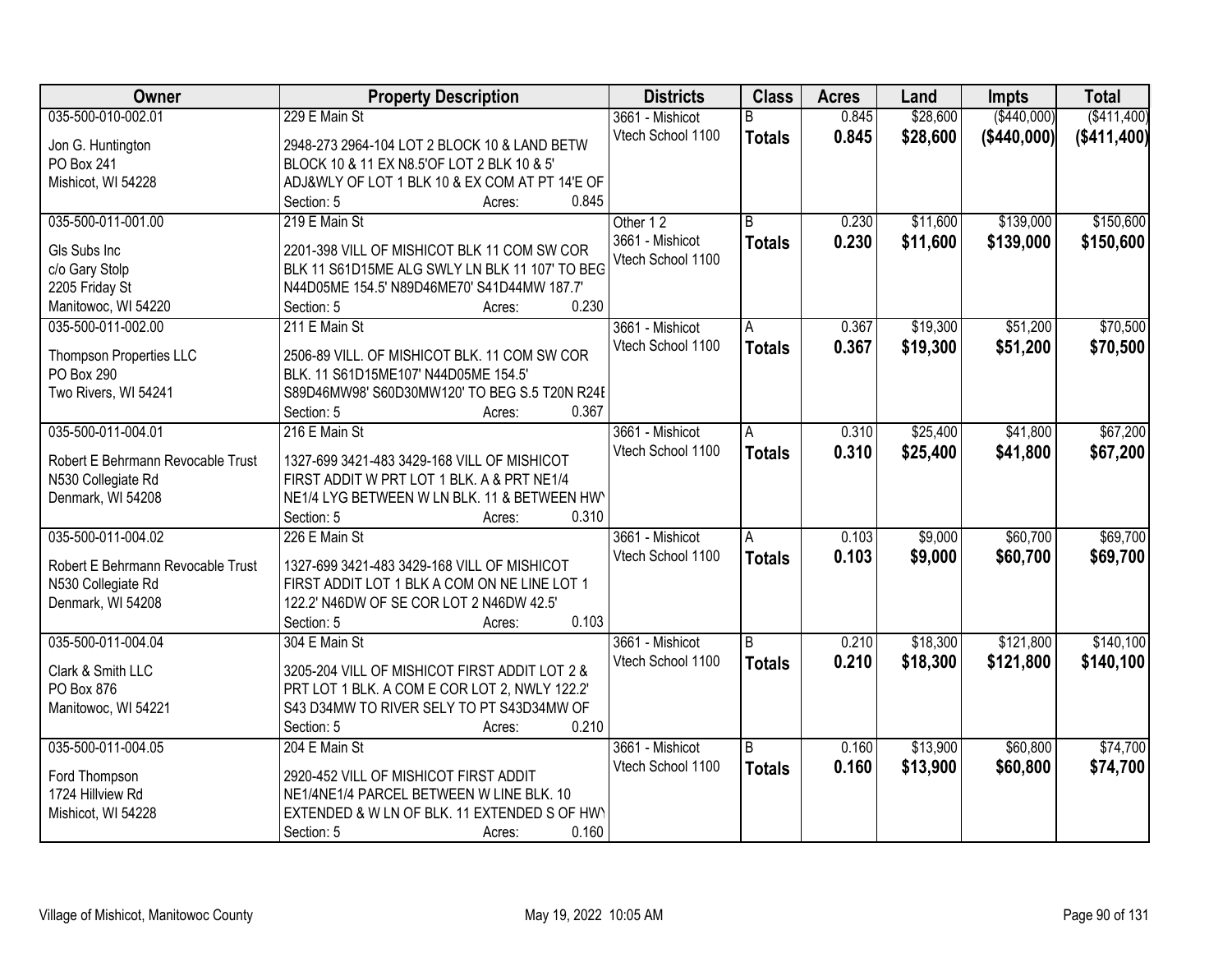| Owner                                 | <b>Property Description</b>                     |        |       | <b>Districts</b>  | <b>Class</b>    | <b>Acres</b> | Land            | <b>Impts</b>    | <b>Total</b> |
|---------------------------------------|-------------------------------------------------|--------|-------|-------------------|-----------------|--------------|-----------------|-----------------|--------------|
| 035-500-011-004.06                    | E Main St                                       |        |       | 3661 - Mishicot   | $\overline{X4}$ | 0.070        | $\overline{50}$ | $\overline{50}$ | $\sqrt{50}$  |
| Village of Mishicot                   | 246-275 281-150 VILL OF MISHICOT FIRST ADDIT    |        |       | Vtech School 1100 | <b>Totals</b>   | 0.070        | \$0             | \$0             | \$0          |
| 511 E Main St                         | LOT 3 BLK. A S.5 T.20 R.24                      |        |       |                   |                 |              |                 |                 |              |
| PO Box 385                            |                                                 |        |       |                   |                 |              |                 |                 |              |
| Mishicot, WI 54228                    | Section: 5                                      | Acres: | 0.070 |                   |                 |              |                 |                 |              |
| 035-500-011-004.07                    | 322 E Main St                                   |        |       | 3661 - Mishicot   | B               | 0.070        | \$6,100         | \$53,600        | \$59,700     |
|                                       |                                                 |        |       | Vtech School 1100 | <b>Totals</b>   | 0.070        | \$6,100         | \$53,600        | \$59,700     |
| Joseph D. Thuermer                    | 1407-450 VILL OF MISHICOT FIRST ADDIT LOT 4     |        |       |                   |                 |              |                 |                 |              |
| PO Box 94                             | BLK. A S.5 T20N R24E                            |        |       |                   |                 |              |                 |                 |              |
| Mishicot, WI 54228                    |                                                 |        | 0.070 |                   |                 |              |                 |                 |              |
|                                       | Section: 5                                      | Acres: |       |                   |                 |              |                 |                 |              |
| 035-500-011-004.08                    | 328 E Main St                                   |        |       | 3661 - Mishicot   | ΙB              | 0.120        | \$10,500        | (\$163,500)     | (\$153,000)  |
| Laverne Skwor                         | 319-465 745-539 3282-285 TOD VILL OF MISHICOT   |        |       | Vtech School 1100 | <b>Totals</b>   | 0.120        | \$10,500        | (\$163,500)     | (\$153,000)  |
| c/o David Skwor                       | FIRST ADDIT LOT 5 BLK. A S.5 T.20 R.24          |        |       |                   |                 |              |                 |                 |              |
| 13917 Circle Dr                       |                                                 |        |       |                   |                 |              |                 |                 |              |
| Mishicot, WI 54228                    | Section: 5                                      | Acres: | 0.120 |                   |                 |              |                 |                 |              |
| 035-500-011-005.01                    | 404 E Main St                                   |        |       | Other 12          | A               | 0.100        | \$8,700         | \$96,700        | \$105,400    |
| Clarence P & Karen M Meyer Irrevoc Tr | 580-102 2789-380TOD 2885-667 VILL OF MISHICOT   |        |       | 3661 - Mishicot   | <b>Totals</b>   | 0.100        | \$8,700         | \$96,700        | \$105,400    |
| PO Box 257                            | FIRST ADDIT LOT 1 BLK. B S.4 T20N R24E          |        |       | Vtech School 1100 |                 |              |                 |                 |              |
| Mishicot, WI 54228                    |                                                 |        |       |                   |                 |              |                 |                 |              |
|                                       | Section: 4                                      | Acres: | 0.100 |                   |                 |              |                 |                 |              |
| 035-500-011-005.02                    | 414 E Main St                                   |        |       | 3661 - Mishicot   | B               | 0.200        | \$17,400        | \$149,300       | \$166,700    |
|                                       |                                                 |        |       | Vtech School 1100 | <b>Totals</b>   | 0.200        | \$17,400        | \$149,300       | \$166,700    |
| Brian M. Wolfe                        | 3410-357 VILL OF MISHICOT FIRST ADDIT LOTS 2 &  |        |       |                   |                 |              |                 |                 |              |
| 120 W Main St                         | 3 BLK. B S.5 T20N R24E                          |        |       |                   |                 |              |                 |                 |              |
| Mishicot, WI 54228                    |                                                 |        |       |                   |                 |              |                 |                 |              |
|                                       | Section: 5                                      | Acres: | 0.200 |                   |                 |              |                 |                 |              |
| 035-500-011-005.03                    | 416 E Main St                                   |        |       | 3661 - Mishicot   | B               | 0.250        | \$21,500        | \$106,100       | \$127,600    |
| Rapid River Rentals, LLC              | 3465-500 FIRST ADDITION VILL. OF MISHICOT LOT 4 |        |       | Vtech School 1100 | <b>Totals</b>   | 0.250        | \$21,500        | \$106,100       | \$127,600    |
| W1231 Hickory Dr                      | EX SE 62' THEREOF BLOCK B EX                    |        |       |                   |                 |              |                 |                 |              |
| Pulaski, WI 54162                     | V1036P395(FORDAM) S.5 T20N R24E                 |        |       |                   |                 |              |                 |                 |              |
|                                       | Section: 5                                      | Acres: | 0.250 |                   |                 |              |                 |                 |              |
| 035-500-011-005.05                    | 432 E Main St                                   |        |       | 3661 - Mishicot   | l B             | 0.178        | \$15,500        | \$67,600        | \$83,100     |
|                                       |                                                 |        |       | Vtech School 1100 | <b>Totals</b>   | 0.178        | \$15,500        | \$67,600        | \$83,100     |
| Christopher R. Baugniet               | 724-711 1258-509,510 VILL OF MISHICOT FIRST     |        |       |                   |                 |              |                 |                 |              |
| PO Box 297                            | ADDIT PRT LOT 4 BLK B & LOT 1 BLK C COM 25'     |        |       |                   |                 |              |                 |                 |              |
| Mishicot, WI 54228                    | SELY FROM INTERSEC OF SEC LINE BETW SEC 4 &     |        |       |                   |                 |              |                 |                 |              |
|                                       | Section: 4                                      | Acres: | 0.178 |                   |                 |              |                 |                 |              |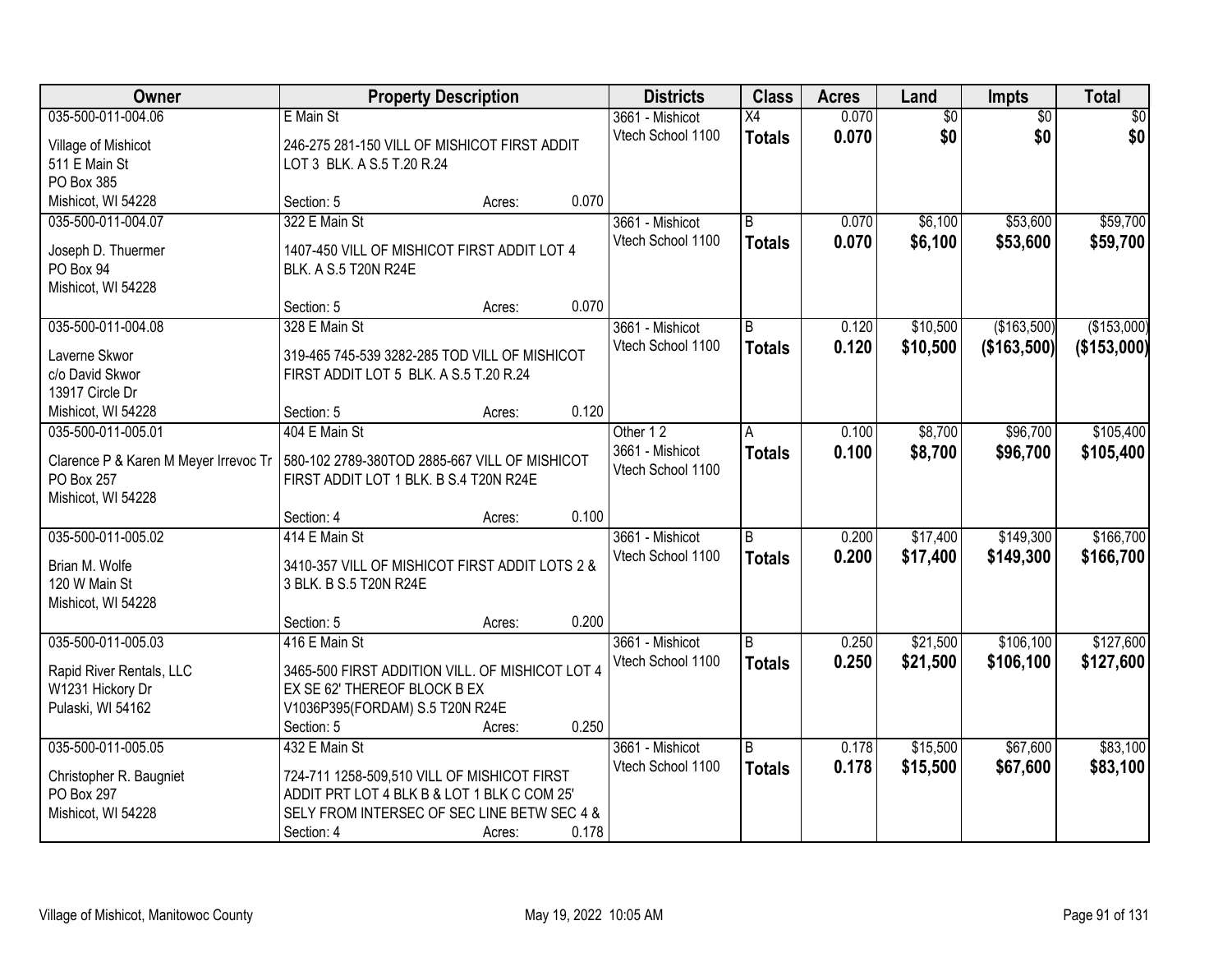| Owner                   | <b>Property Description</b>                        | <b>Districts</b>  | <b>Class</b>    | <b>Acres</b> | Land     | <b>Impts</b>    | <b>Total</b> |
|-------------------------|----------------------------------------------------|-------------------|-----------------|--------------|----------|-----------------|--------------|
| 035-500-011-005.06      | 440 E Main St Unit 440                             | 3661 - Mishicot   | R.              | 0.109        | \$9,500  | \$76,500        | \$86,000     |
| Pathways Property Group | 2465-441 VILL OF MISHICOT FIRST ADDIT PRT LOT 1    | Vtech School 1100 | <b>Totals</b>   | 0.109        | \$9,500  | \$76,500        | \$86,000     |
| PO Box 16               | BLKC & PRT LOT 4 BLK B NKA TRACT 1 CSM V18         |                   |                 |              |          |                 |              |
| Mishicot, WI 54228      | P163 (VILLAGE HALL) S 4&5 T20N R24E                |                   |                 |              |          |                 |              |
|                         | 0.109<br>Section: 4<br>Acres:                      |                   |                 |              |          |                 |              |
| 035-500-011-005.09      | Main St                                            | 3661 - Mishicot   | $\overline{X4}$ | 0.040        | \$0      | $\overline{50}$ | \$0          |
|                         |                                                    | Vtech School 1100 | <b>Totals</b>   | 0.040        | \$0      | \$0             | \$0          |
| Village of Mishicot     | 1036-395 COM SW COR SE1/4 NE1/4 SEC 5 E525'TO      |                   |                 |              |          |                 |              |
| 511 E Main St           | C/L ROCKWAY STREET N1648.95'N47D53ME               |                   |                 |              |          |                 |              |
| PO Box 385              | 358.75'S42D7ME 135.79'N53D 24ME 254.52'TO POB      |                   |                 |              |          |                 |              |
| Mishicot, WI 54228      | 0.040<br>Section: 5<br>Acres:                      |                   |                 |              |          |                 |              |
| 035-500-011-006.01      | 506 E Main St                                      | 3661 - Mishicot   | $\overline{B}$  | 0.073        | \$6,400  | \$2,400         | \$8,800      |
| <b>Terry Ernst</b>      | 1433-722 VILL OF MISHICOT FIRST ADDIT LOT 1        | Vtech School 1100 | <b>Totals</b>   | 0.073        | \$6,400  | \$2,400         | \$8,800      |
| 7303 Shamrock Ln        | BLK. C EX NWLY 85' THEREOF S.4 T20N R24E           |                   |                 |              |          |                 |              |
| Two Rivers, WI 54241    |                                                    |                   |                 |              |          |                 |              |
|                         | 0.073<br>Section: 4<br>Acres:                      |                   |                 |              |          |                 |              |
| 035-500-011-007.02      | 506 E Main St                                      | 3661 - Mishicot   | B               | 0.145        | \$12,600 | \$4,700         | \$17,300     |
|                         |                                                    | Vtech School 1100 | <b>Totals</b>   | 0.145        | \$12,600 | \$4,700         | \$17,300     |
| <b>Terry Ernst</b>      | 1433-722 VILL OF MISHICOT FIRST ADDIT LOT 3 &      |                   |                 |              |          |                 |              |
| 7303 Shamrock Ln        | SELY 2' OF LOT 2 BLK. C S.4 T20N R24E              |                   |                 |              |          |                 |              |
| Two Rivers, WI 54241    |                                                    |                   |                 |              |          |                 |              |
|                         | 0.145<br>Section: 4<br>Acres:                      |                   |                 |              |          |                 |              |
| 035-500-011-008.03      | 506 E Main St                                      | 3661 - Mishicot   | B               | 0.126        | \$11,000 | \$4,100         | \$15,100     |
| <b>Terry Ernst</b>      | 1433-722 VILL OF MISHICOT FIRST ADDIT LOT 2        | Vtech School 1100 | <b>Totals</b>   | 0.126        | \$11,000 | \$4,100         | \$15,100     |
| 7303 Shamrock Ln        | BLK. C EX SELY 2' THEREOF S.4 T20N R24E            |                   |                 |              |          |                 |              |
| Two Rivers, WI 54241    |                                                    |                   |                 |              |          |                 |              |
|                         | 0.126<br>Section: 4<br>Acres:                      |                   |                 |              |          |                 |              |
| 035-500-015-003.01      | 167 Randolph St                                    | 3661 - Mishicot   | A               | 0.170        | \$10,000 | \$110,600       | \$120,600    |
| Jennifer E. Jinks       | 3338-456 VILL. OF MISHICOT E45' OF LOT 3 BLOCK     | Vtech School 1100 | <b>Totals</b>   | 0.170        | \$10,000 | \$110,600       | \$120,600    |
|                         | 15, ALSO COM NE COR LOT 3, N52.5' W45' S52.5' E45' |                   |                 |              |          |                 |              |
| 167 Randolph St         | TO BEG. & W15' OF LOT 4 BLK 15 S.31 T21N R24E      |                   |                 |              |          |                 |              |
| Mishicot, WI 54228      | 0.170                                              |                   |                 |              |          |                 |              |
|                         | Section: 31<br>Acres:                              |                   |                 |              |          |                 |              |
| 035-500-015-004.01      | 171 Randolph St                                    | 3661 - Mishicot   | A               | 0.220        | \$12,900 | \$147,600       | \$160,500    |
| Joshua S. Richmond      | 3157-515 VILL. OF MISHICOT LOT 4 BLOCK 15 EX       | Vtech School 1100 | <b>Totals</b>   | 0.220        | \$12,900 | \$147,600       | \$160,500    |
| 171 Randolph St         | W15' THEREOF & S5' OF E49.05' OF LOT 3 OF ELIZ     |                   |                 |              |          |                 |              |
| Mishicot, WI 54228      | SMITHS SUBD NKA TRACT 2 CSM V17 P281               |                   |                 |              |          |                 |              |
|                         | 0.220<br>Section: 31<br>Acres:                     |                   |                 |              |          |                 |              |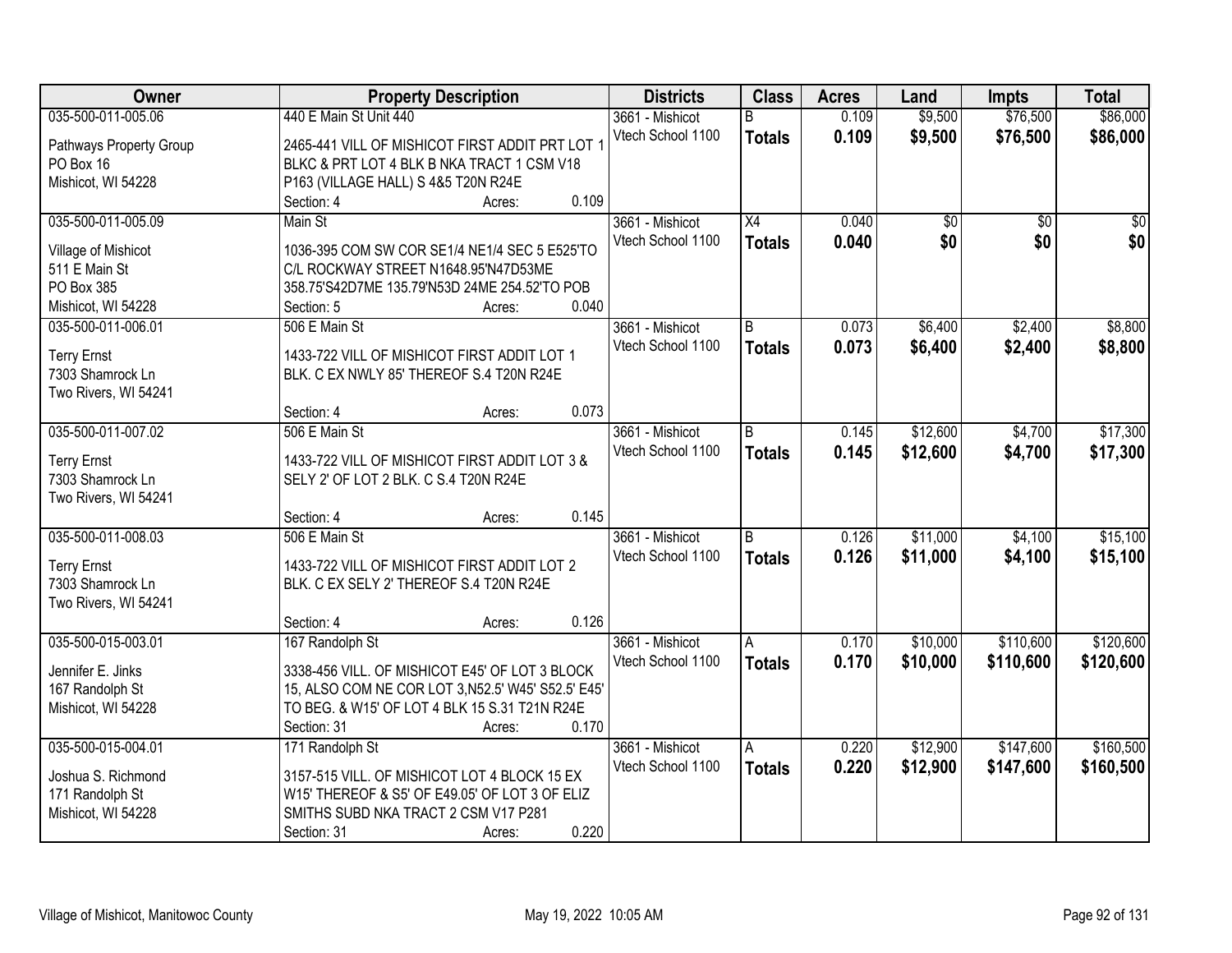| Owner                 | <b>Property Description</b>                      | <b>Districts</b>  | <b>Class</b>  | <b>Acres</b> | Land     | <b>Impts</b> | <b>Total</b> |
|-----------------------|--------------------------------------------------|-------------------|---------------|--------------|----------|--------------|--------------|
| 035-500-016-002.01    | 615 Elm St                                       | 3661 - Mishicot   | А             | 0.265        | \$15,100 | \$101,900    | \$117,000    |
| Douglas Flentje       | 1258-723 LE VILL. OF MISHICOT S1/2 LOTS 2,3 & 4  | Vtech School 1100 | <b>Totals</b> | 0.265        | \$15,100 | \$101,900    | \$117,000    |
| 615 Elm St            | BLOCK 16 & PRT OF LOT 1 OF ELIZ. SMITH SUBD.     |                   |               |              |          |              |              |
| <b>PO Box 184</b>     | S.31 T.21 R.24                                   |                   |               |              |          |              |              |
| Mishicot, WI 54228    | 0.265<br>Section: 31<br>Acres:                   |                   |               |              |          |              |              |
| 035-500-016-002.02    | 623 Elm St                                       | 3661 - Mishicot   | A             | 0.240        | \$14,000 | \$87,200     | \$101,200    |
|                       |                                                  | Vtech School 1100 | <b>Totals</b> | 0.240        | \$14,000 | \$87,200     | \$101,200    |
| Debbie Lynn Glowinski | 2396-184 VILL. OF MISHICOT N1/2 LOTS 2,3 & 4     |                   |               |              |          |              |              |
| 623 Elm St            | BLOCK 16 EX E10' OF LOT 2 S.31 T21N R24E         |                   |               |              |          |              |              |
| PO Box 232            |                                                  |                   |               |              |          |              |              |
| Mishicot, WI 54228    | 0.240<br>Section: 31<br>Acres:                   |                   |               |              |          |              |              |
| 035-500-016-008.00    | 205 Randolph St                                  | 3661 - Mishicot   | A             | 1.377        | \$39,500 | \$106,900    | \$146,400    |
| <b>Thomas Simac</b>   | 3191-1 VILL. OF MISHICOT LOT 1 CSM V34 P337 S.31 | Vtech School 1100 | B             | 2.374        | \$20,300 | \$26,800     | \$47,100     |
| Pamela Simac          | <b>T21N R24E</b>                                 |                   | <b>Totals</b> | 3.751        | \$59,800 | \$133,700    | \$193,500    |
| 205 Randolph St       |                                                  |                   |               |              |          |              |              |
| Mishicot, WI 54228    | 3.751<br>Section: 31<br>Acres:                   |                   |               |              |          |              |              |
| 035-500-016-009.00    | 211 Randolph St                                  | 3661 - Mishicot   | A             | 0.164        | \$9,700  | \$80,100     | \$89,800     |
|                       |                                                  | Vtech School 1100 | <b>Totals</b> | 0.164        | \$9,700  | \$80,100     | \$89,800     |
| Heather L. Lesjack    | 3429-723 VILL. OF MISHICOT LOT 9 BLOCK 16 S.31   |                   |               |              |          |              |              |
| 810 Redfin Ct         | <b>T21N R24E</b>                                 |                   |               |              |          |              |              |
| Manitowoc, WI 54220   |                                                  |                   |               |              |          |              |              |
|                       | 0.164<br>Section: 31<br>Acres:                   |                   |               |              |          |              |              |
| 035-500-016-010.00    | 217 Randolph St                                  | 3661 - Mishicot   | A             | 0.170        | \$10,000 | \$55,600     | \$65,600     |
| Karen M. Collard      | 2703-652 VILL. OF MISHICOT LOT 10 BLOCK 16 & W3  | Vtech School 1100 | <b>Totals</b> | 0.170        | \$10,000 | \$55,600     | \$65,600     |
| 3131 Southbrook Ct    | OF LOT 11 BLOCK 16 INCLUD VAC ALLEY S.31 T21N    |                   |               |              |          |              |              |
| Apt 411               | <b>R24E</b>                                      |                   |               |              |          |              |              |
| Manitowoc, WI 54220   | Section: 31<br>0.170<br>Acres:                   |                   |               |              |          |              |              |
| 035-500-016-011.00    | 223 Randolph St                                  | 3661 - Mishicot   | A             | 0.150        | \$8,800  | \$77,900     | \$86,700     |
|                       |                                                  | Vtech School 1100 | <b>Totals</b> | 0.150        | \$8,800  | \$77,900     | \$86,700     |
| Edward J. Schultz     | 2287-119 VILL. OF MISHICOT LOT 11 BLOCK 16 EX    |                   |               |              |          |              |              |
| PO Box 135            | E.70' OF N47.5EXW3'LOT11 & W1.10'OF S63.50'OF    |                   |               |              |          |              |              |
| Mishicot, WI 54228    | LOT 12 BLK 16 INCLUD VAC ALLEY S.31 T21N R24E    |                   |               |              |          |              |              |
|                       | 0.150<br>Section: 31<br>Acres:                   |                   |               |              |          |              |              |
| 035-500-016-012.00    | 229 Randolph St                                  | 3661 - Mishicot   | Α             | 0.160        | \$9,400  | \$78,100     | \$87,500     |
| Sally A. Stewart      | 1419-420 1613-423 3150-557 VILL. OF MISHICOT LOT | Vtech School 1100 | <b>Totals</b> | 0.160        | \$9,400  | \$78,100     | \$87,500     |
| PO Box 31             | 12 BLOCK 16 EX W1.10'OF S63.50' OF LOT12 IN SD   |                   |               |              |          |              |              |
| 229 Randolph St       | BLK 16 & E.70' OF N 47.5' OF LOT 11 INCLUD VAC   |                   |               |              |          |              |              |
| Mishicot, WI 54228    | 0.160<br>Section: 31<br>Acres:                   |                   |               |              |          |              |              |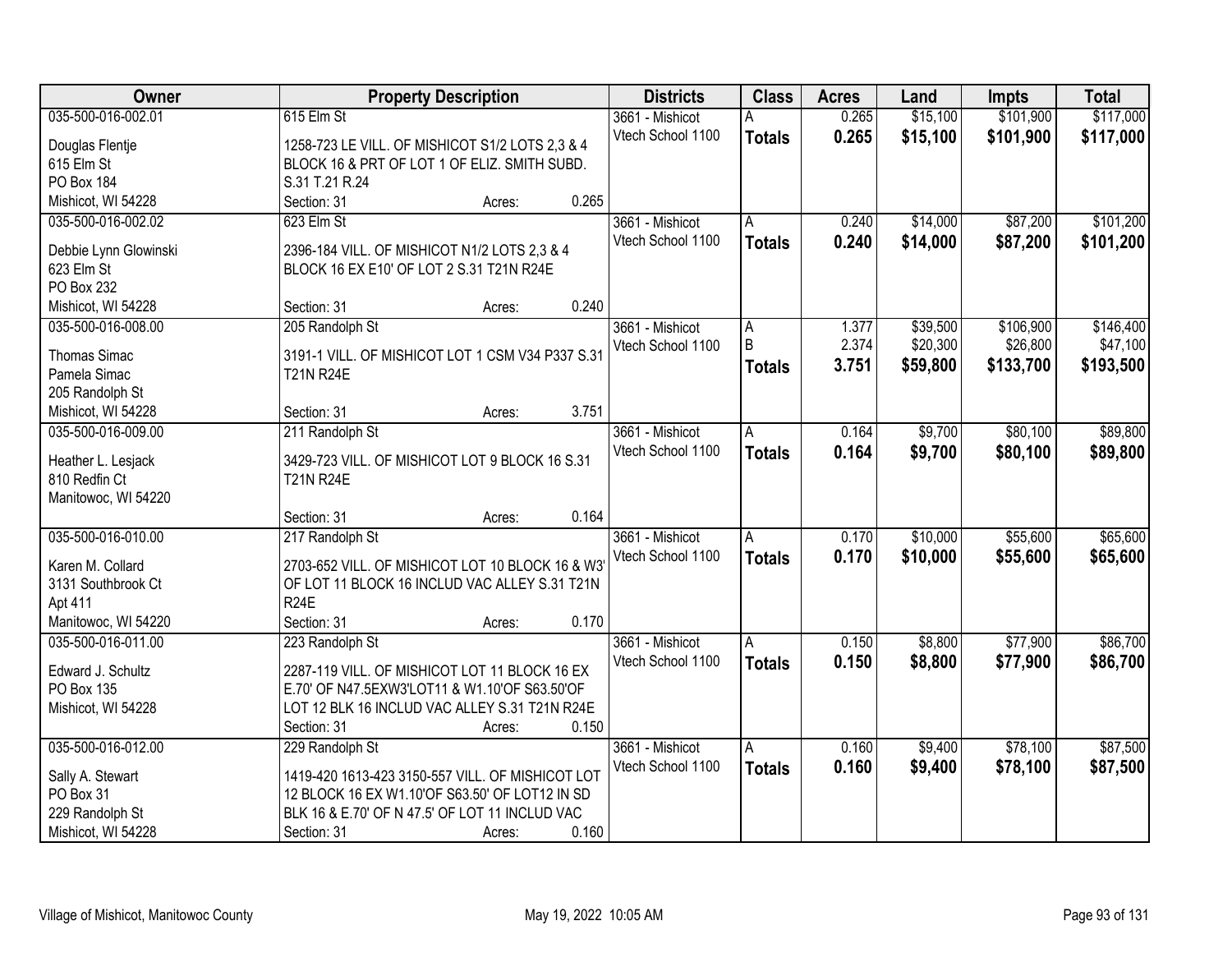| Owner                                                                                        | <b>Property Description</b>                                                                                                       | <b>Districts</b>                                 | <b>Class</b>                       | <b>Acres</b>            | Land                           | <b>Impts</b>                      | <b>Total</b>                      |
|----------------------------------------------------------------------------------------------|-----------------------------------------------------------------------------------------------------------------------------------|--------------------------------------------------|------------------------------------|-------------------------|--------------------------------|-----------------------------------|-----------------------------------|
| 035-500-016-013.00                                                                           | 239 Randolph St                                                                                                                   | 3661 - Mishicot                                  | А                                  | 0.170                   | \$10,000                       | \$80,200                          | \$90,200                          |
| Martin N. Scheuer Sr<br>239 Randolph St<br>Mishicot, WI 54228                                | 2734-422 VILL. OF MISHICOT LOT 13 BLOCK 16 S.31<br><b>T21N R24E</b>                                                               | Vtech School 1100                                | <b>Totals</b>                      | 0.170                   | \$10,000                       | \$80,200                          | \$90,200                          |
|                                                                                              | 0.170<br>Section: 31<br>Acres:                                                                                                    |                                                  |                                    |                         |                                |                                   |                                   |
| 035-500-017-001.00<br>St Peters Lutheran Church<br>325 Randolph St                           | 341 Randolph St<br>2845-714 VILL. OF MISHICOT TRACT 4 OF C.S. V5<br>P301 S1/2 SW1/4 SW1/4 S.31 T21N R24E                          | 3661 - Mishicot<br>Vtech School 1100             | $\overline{X4}$<br><b>Totals</b>   | 0.180<br>0.180          | \$0<br>\$0                     | \$0<br>\$0                        | \$0<br>\$0                        |
| Mishicot, WI 54228                                                                           | 0.180<br>Section: 31<br>Acres:                                                                                                    |                                                  |                                    |                         |                                |                                   |                                   |
| 035-500-017-002.00                                                                           | 351 Randolph St                                                                                                                   | Other 12                                         | A                                  | 0.300                   | \$16,500                       | \$77,500                          | \$94,000                          |
| Jerome W. Puta<br>351 Randolph St<br>Mishicot, WI 54228                                      | 554-469 VILL. OF MISHICOT TRACT 3 OF C.S. V5<br>P301 S1/2 SW1/4 SW1/4 S.31 T.21 R.24                                              | 3661 - Mishicot<br>Vtech School 1100             | <b>Totals</b>                      | 0.300                   | \$16,500                       | \$77,500                          | \$94,000                          |
|                                                                                              | 0.300<br>Section: 31<br>Acres:                                                                                                    |                                                  |                                    |                         |                                |                                   |                                   |
| 035-500-020-001.01                                                                           | 540 E Main St                                                                                                                     | 3661 - Mishicot                                  | A                                  | 0.077                   | \$6,800                        | \$51,100                          | \$57,900                          |
| Jodi Arseneau<br><b>PO Box 177</b><br>Mishicot, WI 54228                                     | 1661-567 2966-292 VILL. OF MISHICOT LOT 1 EX<br>NWLY 82' THEREOF BLOCK 20 EX V728 P118 FOR<br>HWY S.4 T21N R24E                   | Vtech School 1100                                | <b>Totals</b>                      | 0.077                   | \$6,800                        | \$51,100                          | \$57,900                          |
|                                                                                              | 0.077<br>Section: 4<br>Acres:                                                                                                     |                                                  |                                    |                         |                                |                                   |                                   |
| 035-500-020-001.02<br><b>Rsmueller Properties LLC</b><br>663 Willow Dr<br>Mishicot, WI 54228 | 524 E Main St<br>3177-458 ORIGINAL PLAT VILL MISHICOT BLOCK 20<br>LOT 2 CSM V32 P229 S.4 T20N R24E                                | Other 12<br>3661 - Mishicot<br>Vtech School 1100 | $\overline{B}$<br><b>Totals</b>    | 0.130<br>0.130          | \$11,300<br>\$11,300           | \$133,700<br>\$133,700            | \$145,000<br>\$145,000            |
|                                                                                              | 0.130<br>Section: 4<br>Acres:                                                                                                     |                                                  |                                    |                         |                                |                                   |                                   |
| 035-500-020-002.01<br>Thompson Properties LLC<br>PO Box 290<br>Two Rivers, WI 54241          | 522 E Main St<br>2072-46 ORIGINAL PLAT VILL MISHICOT BLOCK 20<br>LOT 1 CSM V32 P229 RESRVY CS V25 P7 S.4 T20N<br><b>R24E</b>      | 3661 - Mishicot<br>Vtech School 1100             | A<br><sub>R</sub><br><b>Totals</b> | 0.038<br>0.092<br>0.130 | \$3,300<br>\$8,000<br>\$11,300 | \$65,200<br>\$46,600<br>\$111,800 | \$68,500<br>\$54,600<br>\$123,100 |
|                                                                                              | 0.130<br>Section: 4<br>Acres:                                                                                                     |                                                  |                                    |                         |                                |                                   |                                   |
| 035-500-020-002.02<br>Jodie Wavrunek<br>PO Box 33<br>Mishicot, WI 54228                      | 516 E Main St<br>1232-379 VILL. OF MISHICOT NLY 24' OF SLY 89' OF<br>LOT 2 BLK. 20 S.4 T.20 R.24<br>0.044<br>Section: 4<br>Acres: | 3661 - Mishicot<br>Vtech School 1100             | $\overline{B}$<br><b>Totals</b>    | 0.044<br>0.044          | \$3,800<br>\$3,800             | \$21,200<br>\$21,200              | \$25,000<br>\$25,000              |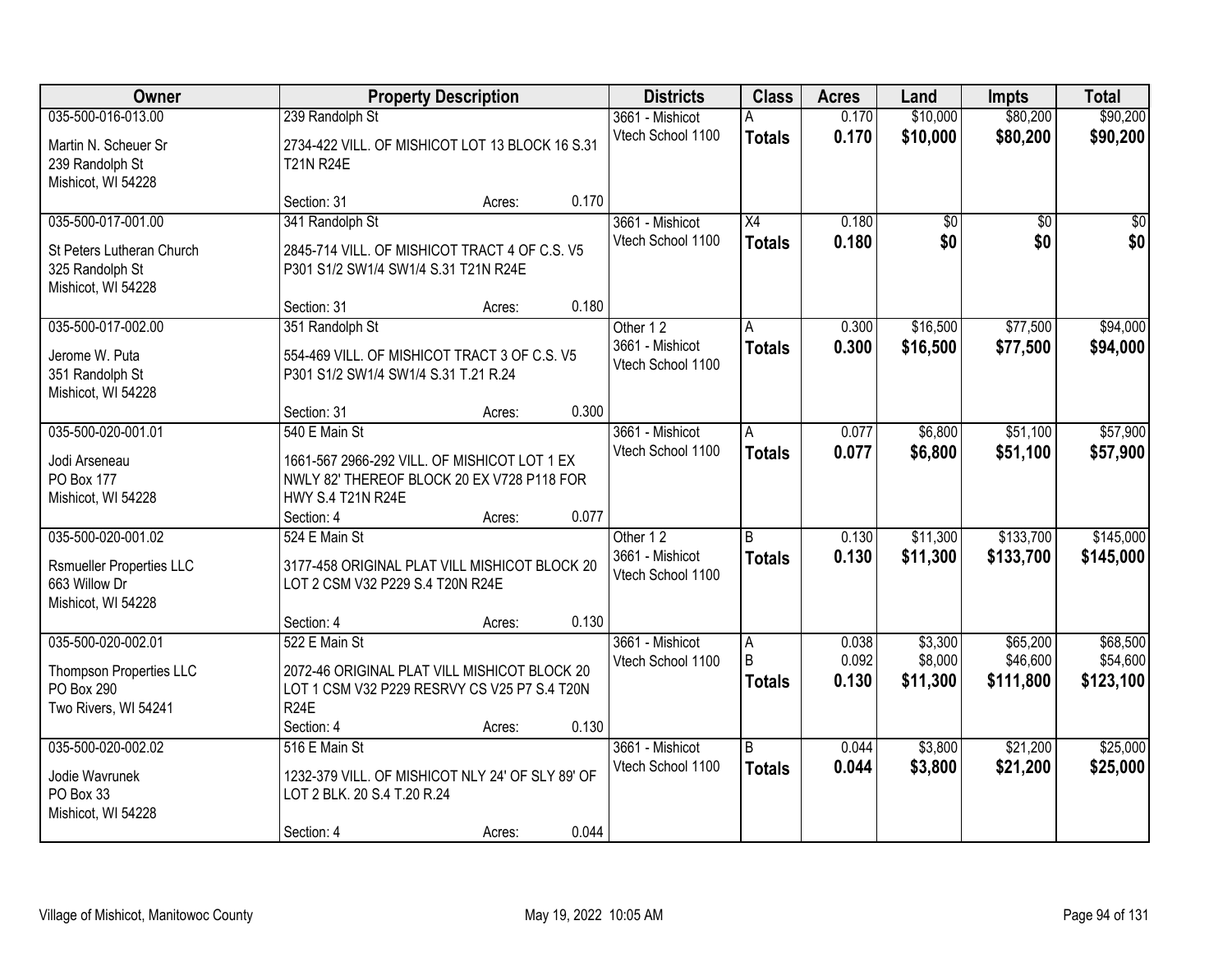| Owner                  |                                                  | <b>Property Description</b> |       |                   | <b>Class</b>  | <b>Acres</b> | Land     | <b>Impts</b> | <b>Total</b> |
|------------------------|--------------------------------------------------|-----------------------------|-------|-------------------|---------------|--------------|----------|--------------|--------------|
| 035-500-020-002.03     | 506 E Main St                                    |                             |       | 3661 - Mishicot   | B             | 0.217        | \$18,900 | \$69,700     | \$88,600     |
| <b>Terry Ernst</b>     | 2610-160 VILL. OF MISHICOT LOT 2 BLK. 20 EX SLY  |                             |       | Vtech School 1100 | <b>Totals</b> | 0.217        | \$18,900 | \$69,700     | \$88,600     |
| 506 E Main St          | 89' THEREOF S.4 T20N R24E                        |                             |       |                   |               |              |          |              |              |
| Mishicot, WI 54228     |                                                  |                             |       |                   |               |              |          |              |              |
|                        | Section: 4                                       | Acres:                      | 0.217 |                   |               |              |          |              |              |
| 035-500-021-001.00     | 541 Jackson St                                   |                             |       | 3661 - Mishicot   | A             | 0.470        | \$23,600 | \$96,500     | \$120,100    |
|                        |                                                  |                             |       | Vtech School 1100 | <b>Totals</b> | 0.470        | \$23,600 | \$96,500     | \$120,100    |
| Michael A. Keller      | 2918-666 3195-624 VILL. OF MISHICOT BLK. 21 EX   |                             |       |                   |               |              |          |              |              |
| Carisa M. Keller       | COM SW COR BLK.21 NELY 73' NWLY 120' SWLY 73'    |                             |       |                   |               |              |          |              |              |
| 541 Jackson St         | SELY 120' TO BEG & EX COM 120' NWLY OF SW COR    |                             |       |                   |               |              |          |              |              |
| Mishicot, WI 54228     | Section: 4                                       | Acres:                      | 0.470 |                   |               |              |          |              |              |
| 035-500-021-002.00     | 443 Park Row                                     |                             |       | 3661 - Mishicot   | A             | 0.350        | \$18,600 | \$118,800    | \$137,400    |
| Thomas J. Honkanen     | 2992-368 VILL. OF MISHICOT BLK. 21 COM 120' NWLY |                             |       | Vtech School 1100 | <b>Totals</b> | 0.350        | \$18,600 | \$118,800    | \$137,400    |
| Lisa J. Honkanen       | OF SW COR BLK. 21 NWLY 120' ELY 176' SWLY TO     |                             |       |                   |               |              |          |              |              |
| 443 Park row           | BEG S.4 T20N R24E                                |                             |       |                   |               |              |          |              |              |
| Mishicot, WI 54228     | Section: 4                                       | Acres:                      | 0.350 |                   |               |              |          |              |              |
| 035-500-021-003.00     | 537 Jackson St                                   |                             |       | 3661 - Mishicot   | A             | 0.200        | \$11,800 | \$74,800     | \$86,600     |
|                        |                                                  |                             |       | Vtech School 1100 | <b>Totals</b> | 0.200        | \$11,800 | \$74,800     | \$86,600     |
| Jacob J. Gorzlanzyk    | 2544-392 VILL. OF MISHICOT BLK. 21 COM SW COR    |                             |       |                   |               |              |          |              |              |
| 537 Jackson St         | BLK. 21 NELY 73' NWLY 120' SWLY 73' SELY 120' TO |                             |       |                   |               |              |          |              |              |
| Mishicot, WI 54228     | <b>BEG S.4 T20N R24E</b>                         |                             |       |                   |               |              |          |              |              |
|                        | Section: 4                                       | Acres:                      | 0.200 |                   |               |              |          |              |              |
| 035-510-001-001.00     | 109 Riverwood Dr                                 |                             |       | 3661 - Mishicot   | A             | 0.331        | \$26,800 | \$153,900    | \$180,700    |
| Christopher P. Urbanek | 2002-536 BAUGNIET'S RIVERSIDE SUBD.#1 LOT 1      |                             |       | Vtech School 1100 | <b>Totals</b> | 0.331        | \$26,800 | \$153,900    | \$180,700    |
| Mich Urbanek           | BLK. 1 S.5 T20N R24E                             |                             |       |                   |               |              |          |              |              |
| 109 Riverwood Dr       |                                                  |                             |       |                   |               |              |          |              |              |
| Mishicot, WI 54228     | Section: 5                                       | Acres:                      | 0.331 |                   |               |              |          |              |              |
| 035-510-001-002.00     | 119 Riverwood Dr                                 |                             |       | 3661 - Mishicot   |               | 0.294        | \$24,400 | \$141,900    | \$166,300    |
|                        |                                                  |                             |       |                   | A             |              |          |              |              |
| Virginia L. Finnel     | 1297-627 BAUGNIET'S RIVERSIDE SUBD.#1 LOT 2      |                             |       | Vtech School 1100 | <b>Totals</b> | 0.294        | \$24,400 | \$141,900    | \$166,300    |
| 119 Riverwood Dr       | BLK. 1 S.5 T.20 R.24                             |                             |       |                   |               |              |          |              |              |
| Mishicot, WI 54228     |                                                  |                             |       |                   |               |              |          |              |              |
|                        | Section: 5                                       | Acres:                      | 0.294 |                   |               |              |          |              |              |
| 035-510-001-003.00     | 127 Riverwood Dr                                 |                             |       | 3661 - Mishicot   | A             | 0.294        | \$24,400 | \$154,900    | \$179,300    |
| Steven P. Gauthier     | 1456-205 BAUGNIET'S RIVERSIDE SUBD.#1 LOT 3      |                             |       | Vtech School 1100 | <b>Totals</b> | 0.294        | \$24,400 | \$154,900    | \$179,300    |
| Susan L. Gauthier      | BLK. 1 S.5 T20N R24E                             |                             |       |                   |               |              |          |              |              |
| 127 Riverwood Dr       |                                                  |                             |       |                   |               |              |          |              |              |
|                        |                                                  |                             |       |                   |               |              |          |              |              |
| Mishicot, WI 54228     | Section: 5                                       | Acres:                      | 0.294 |                   |               |              |          |              |              |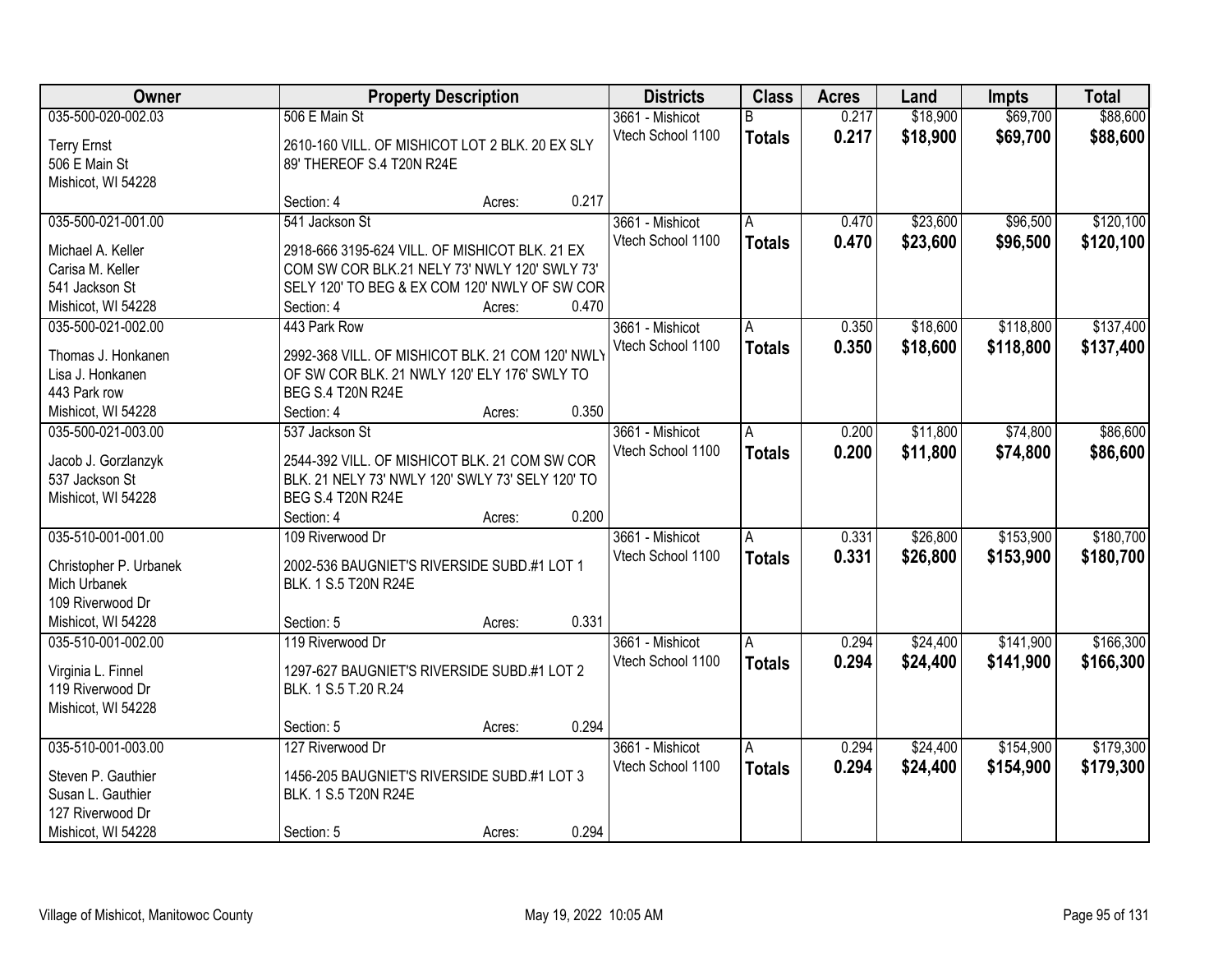| Owner               |                                                  | <b>Property Description</b> |       | <b>Districts</b>  | <b>Class</b>  | <b>Acres</b> | Land     | <b>Impts</b> | <b>Total</b> |
|---------------------|--------------------------------------------------|-----------------------------|-------|-------------------|---------------|--------------|----------|--------------|--------------|
| 035-510-001-004.00  | 137 Riverwood Dr                                 |                             |       | 3661 - Mishicot   | Α             | 0.301        | \$24,800 | \$156,200    | \$181,000    |
| William R. Beck     | 892-446 BAUGNIET'S RIVERSIDE SUBD.#1 LOT 4       |                             |       | Vtech School 1100 | <b>Totals</b> | 0.301        | \$24,800 | \$156,200    | \$181,000    |
| Donna L. Beck       | BLK. 1 S.5 T20N R24E                             |                             |       |                   |               |              |          |              |              |
| 137 Riverwood Dr    |                                                  |                             |       |                   |               |              |          |              |              |
| Mishicot, WI 54228  | Section: 5                                       | Acres:                      | 0.301 |                   |               |              |          |              |              |
| 035-510-001-005.00  | 149 Riverwood Dr                                 |                             |       | 3661 - Mishicot   | A             | 0.264        | \$22,400 | \$179,300    | \$201,700    |
|                     |                                                  |                             |       | Vtech School 1100 | <b>Totals</b> | 0.264        | \$22,400 | \$179,300    | \$201,700    |
| Raymond R. Haack    | 1979-177 3042-495 TOD BAUGNIET'S RIVERSIDE       |                             |       |                   |               |              |          |              |              |
| 149 Riverwood Dr    | SUBD.#1 LOT 5 BLK. 1 S.5 T20N R24E               |                             |       |                   |               |              |          |              |              |
| PO Box 38           |                                                  |                             |       |                   |               |              |          |              |              |
| Mishicot, WI 54228  | Section: 5                                       | Acres:                      | 0.264 |                   |               |              |          |              |              |
| 035-510-001-006.00  | 209 Riverwood Dr                                 |                             |       | 3661 - Mishicot   | A             | 0.303        | \$24,900 | \$216,200    | \$241,100    |
| Tyler G. Funk       | 2578-442 BAUGNIET'S RIVERSIDE SUBD.#1 LOT 6      |                             |       | Vtech School 1100 | <b>Totals</b> | 0.303        | \$24,900 | \$216,200    | \$241,100    |
| Dawn M. Funk        | BLOCK 1 & PRT LOT 7 BLOCK 1 COM NE COR LOT 7     |                             |       |                   |               |              |          |              |              |
| 209 Riverwood Dr    | S27D32M30SW 158.47' NW19.18' N34D25ME 159.93'    |                             |       |                   |               |              |          |              |              |
| Mishicot, WI 54228  | Section: 5                                       | Acres:                      | 0.303 |                   |               |              |          |              |              |
| 035-510-001-007.00  | 217 Riverwood Dr                                 |                             |       | 3661 - Mishicot   | A             | 0.345        | \$27,700 | \$153,600    | \$181,300    |
| Suzanne Tisler      | 2640-507LE BAUGNIET'S RIVERSIDE SUBD.#1 LOT 7    |                             |       | Vtech School 1100 | <b>Totals</b> | 0.345        | \$27,700 | \$153,600    | \$181,300    |
| c/o Diane L. Tisler | BLOCK 1 EX COM NE COR LOT 7 BLK 1                |                             |       |                   |               |              |          |              |              |
| 217 Riverwood Dr    | S27D32M30SW 158 .47' NW 19.18' N34D25ME 159 .93' |                             |       |                   |               |              |          |              |              |
| Mishicot, WI 54228  | Section: 5                                       | Acres:                      | 0.345 |                   |               |              |          |              |              |
| 035-510-001-008.00  | 225 Riverwood Dr                                 |                             |       | 3661 - Mishicot   | A             | 0.363        | \$28,800 | \$135,000    | \$163,800    |
|                     |                                                  |                             |       | Vtech School 1100 | <b>Totals</b> | 0.363        | \$28,800 | \$135,000    | \$163,800    |
| Susan L. Pautz      | 3070-593 BAUGNIET'S RIVERSIDE SUBD.#1 LOT 8      |                             |       |                   |               |              |          |              |              |
| 225 Riverwood Dr    | BLK. 1 S.5 T20N R24E                             |                             |       |                   |               |              |          |              |              |
| Mishicot, WI 54228  |                                                  |                             |       |                   |               |              |          |              |              |
|                     | Section: 5                                       | Acres:                      | 0.363 |                   |               |              |          |              |              |
| 035-510-001-009.00  | 237 Riverwood Dr                                 |                             |       | 3661 - Mishicot   | A             | 0.720        | \$46,600 | \$187,100    | \$233,700    |
| Carol Jindra        | 316-317 2627-688 BAUGNIET'S RIVERSIDE SUBD.#1    |                             |       | Vtech School 1100 | <b>Totals</b> | 0.720        | \$46,600 | \$187,100    | \$233,700    |
| 237 Riverwood Dr    | LOT 9 BLK. 1 S.5 T20N R24E                       |                             |       |                   |               |              |          |              |              |
| Mishicot, WI 54228  |                                                  |                             |       |                   |               |              |          |              |              |
|                     | Section: 5                                       | Acres:                      | 0.720 |                   |               |              |          |              |              |
| 035-510-002-001.00  | 110 Riverwood Dr                                 |                             |       | 3661 - Mishicot   | A             | 0.503        | \$24,900 | \$177,000    | \$201,900    |
|                     |                                                  |                             |       | Vtech School 1100 | <b>Totals</b> | 0.503        | \$24,900 | \$177,000    | \$201,900    |
| Kevin L. Fix        | 2971-720 BAUGNIET'S RIVERSIDE SUBD.#1 TRACT A    |                             |       |                   |               |              |          |              |              |
| 110 Riverwood Dr    | OF CS V3 P223 S.5 T20N R24E                      |                             |       |                   |               |              |          |              |              |
| Mishicot, WI 54228  |                                                  |                             |       |                   |               |              |          |              |              |
|                     | Section: 5                                       | Acres:                      | 0.503 |                   |               |              |          |              |              |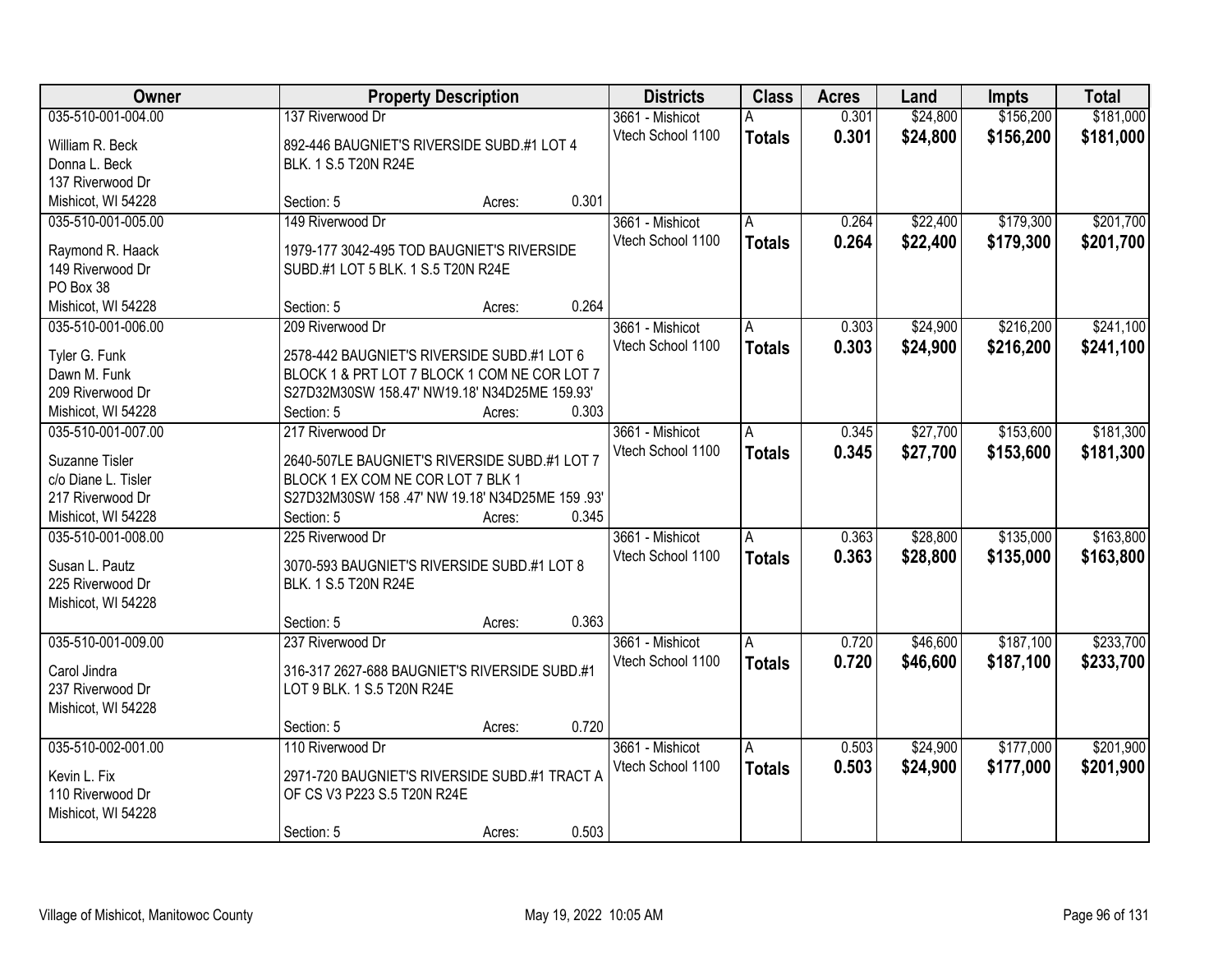| Owner                      | <b>Property Description</b>                    |        |       | <b>Districts</b>  | <b>Class</b>  | <b>Acres</b> | Land     | <b>Impts</b> | <b>Total</b> |
|----------------------------|------------------------------------------------|--------|-------|-------------------|---------------|--------------|----------|--------------|--------------|
| 035-510-002-002.00         | 124 Riverwood Dr                               |        |       | Other 12          | A             | 0.506        | \$25,000 | \$195,200    | \$220,200    |
| Patricia A. Pautz          | 3062-379 3356-705 BAUGNIET'S RIVERSIDE SUBD.#1 |        |       | 3661 - Mishicot   | <b>Totals</b> | 0.506        | \$25,000 | \$195,200    | \$220,200    |
| 124 Riverwood Dr           | LOTS 1,2,3 BLOCK 2 NKA TRACT B CSM V3 P223 S.5 |        |       | Vtech School 1100 |               |              |          |              |              |
| Mishicot, WI 54228         | <b>T20N R24E</b>                               |        |       |                   |               |              |          |              |              |
|                            | Section: 5                                     | Acres: | 0.506 |                   |               |              |          |              |              |
| 035-510-002-004.00         | 134 Riverwood Dr                               |        |       | 3661 - Mishicot   | A             | 0.360        | \$19,000 | \$170,300    | \$189,300    |
| Kory M. Schmidt            | 1991-508 3063-486 BAUGNIET'S RIVERSIDE SUBD.#1 |        |       | Vtech School 1100 | <b>Totals</b> | 0.360        | \$19,000 | \$170,300    | \$189,300    |
| 134 Riverwood Dr           | LOT 4 BLK. 2 S.5 T20N R24E                     |        |       |                   |               |              |          |              |              |
| Mishicot, WI 54228         |                                                |        |       |                   |               |              |          |              |              |
|                            | Section: 5                                     | Acres: | 0.360 |                   |               |              |          |              |              |
| 035-510-002-005.00         | 150 Riverwood Dr                               |        |       | 3661 - Mishicot   | A             | 0.410        | \$21,100 | \$154,800    | \$175,900    |
| Melissa T. Seib            | 2999-329 BAUGNIET'S RIVERSIDE SUBD.#1 LOT 5    |        |       | Vtech School 1100 | <b>Totals</b> | 0.410        | \$21,100 | \$154,800    | \$175,900    |
| 150 Riverwood Dr           | BLK. 2 S.5 T20N R24E                           |        |       |                   |               |              |          |              |              |
| Mishicot, WI 54228         |                                                |        |       |                   |               |              |          |              |              |
|                            | Section: 5                                     | Acres: | 0.410 |                   |               |              |          |              |              |
| 035-510-002-006.00         | 204 Riverwood Dr                               |        |       | 3661 - Mishicot   | A             | 0.420        | \$21,500 | \$237,000    | \$258,500    |
| Michael P. Koehler         | 3130-319 BAUGNIET'S RIVERSIDE SUBD.#1 LOT 6    |        |       | Vtech School 1100 | <b>Totals</b> | 0.420        | \$21,500 | \$237,000    | \$258,500    |
| 204 Riverwood Dr           | BLK. 2 & CSM V12 P79 BEING RESRVY & ADDITION   |        |       |                   |               |              |          |              |              |
| Mishicot, WI 54228         | TO LOT 6 S.5 T20N R24E                         |        |       |                   |               |              |          |              |              |
|                            | Section: 5                                     | Acres: | 0.420 |                   |               |              |          |              |              |
| 035-510-002-007.00         | 214 Riverwood Dr                               |        |       | 3661 - Mishicot   | A             | 0.460        | \$23,200 | \$180,300    | \$203,500    |
|                            |                                                |        |       | Vtech School 1100 | <b>Totals</b> | 0.460        | \$23,200 | \$180,300    | \$203,500    |
| Roger J. Ihlenfeldt        | 3132-253 BAUGNIET'S RIVERSIDE SUBD.#1 LOT 7    |        |       |                   |               |              |          |              |              |
| 214 Riverwood Dr           | BLK. 2 & CSM V12 P79 BEING RESRVY & ADDITION   |        |       |                   |               |              |          |              |              |
| Mishicot, WI 54228         | TO LOT 7 S.5 T20N R24E                         |        |       |                   |               |              |          |              |              |
|                            | Section: 5                                     | Acres: | 0.460 |                   |               |              |          |              |              |
| 035-510-002-008.00         | 222 Riverwood Dr                               |        |       | 3661 - Mishicot   | A             | 0.530        | \$25,600 | \$123,100    | \$148,700    |
| Christopher C. Vanderveren | BAUGNIET'S RIVERSIDE SUBD.#1 LOT 8 BLK. 2 &    |        |       | Vtech School 1100 | <b>Totals</b> | 0.530        | \$25,600 | \$123,100    | \$148,700    |
| Holl Vanderveren           | CSM V12 P79 BEING RESRVY & ADDITION TO LOT 8   |        |       |                   |               |              |          |              |              |
| 222 Riverwood Dr           | S.5 T20N R24E                                  |        |       |                   |               |              |          |              |              |
| Mishicot, WI 54228         | Section: 5                                     | Acres: | 0.530 |                   |               |              |          |              |              |
| 035-510-002-009.00         | 230 Riverwood Dr                               |        |       | 3661 - Mishicot   | A             | 0.330        | \$17,800 | \$134,200    | \$152,000    |
| James C. Kowaleski         | 561-784 BAUGNIET'S RIVERSIDE SUBD.#1 LOT 9     |        |       | Vtech School 1100 | <b>Totals</b> | 0.330        | \$17,800 | \$134,200    | \$152,000    |
| 230 Riverwood Dr           | BLK. 2 S.5 T.20 R.24                           |        |       |                   |               |              |          |              |              |
| Mishicot, WI 54228         |                                                |        |       |                   |               |              |          |              |              |
|                            | Section: 5                                     | Acres: | 0.330 |                   |               |              |          |              |              |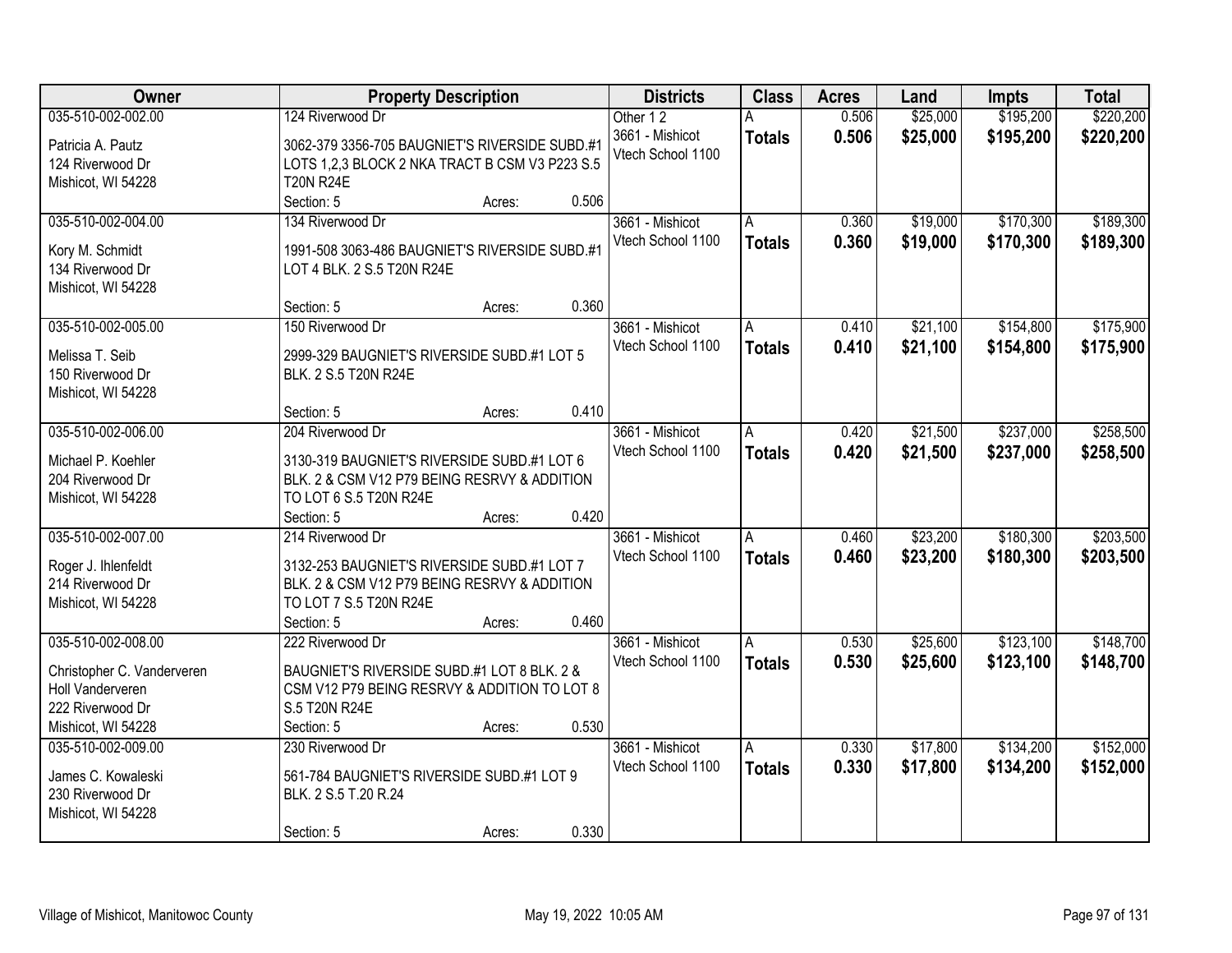| Owner                  |                                                | <b>Property Description</b> |       | <b>Districts</b>  | <b>Class</b>  | <b>Acres</b> | Land     | <b>Impts</b> | <b>Total</b> |
|------------------------|------------------------------------------------|-----------------------------|-------|-------------------|---------------|--------------|----------|--------------|--------------|
| 035-510-002-010.00     | 240 Riverwood Dr                               |                             |       | 3661 - Mishicot   | А             | 0.330        | \$17,800 | \$138,900    | \$156,700    |
| William A. Kramer      | 1112-12 BAUGNIET'S RIVERSIDE SUBD.#1 LOT 10    |                             |       | Vtech School 1100 | <b>Totals</b> | 0.330        | \$17,800 | \$138,900    | \$156,700    |
| Jayette Kramer         | BLK. 2 S.5 T.20 R.24                           |                             |       |                   |               |              |          |              |              |
| 240 Riverwood Dr       |                                                |                             |       |                   |               |              |          |              |              |
| Mishicot, WI 54228     | Section: 5                                     | Acres:                      | 0.330 |                   |               |              |          |              |              |
| 035-520-001-001.01     | 310 S Main St                                  |                             |       | 3661 - Mishicot   | A             | 0.820        | \$32,300 | \$135,400    | \$167,700    |
|                        |                                                |                             |       | Vtech School 1100 | <b>Totals</b> | 0.820        | \$32,300 | \$135,400    | \$167,700    |
| Bruce A. Boettcher     | 2044-301 2349-142 2986-708 VILL OF MISHICOT    |                             |       |                   |               |              |          |              |              |
| 310 S Main St          | SW1/4 NW1/4 COM 574.2' E OF W1/4 COR N7D W640' |                             |       |                   |               |              |          |              |              |
| Mishicot, WI 54228     | TO BEG N7DW 71.3' N87D 18ME 265.5' S8D50MW99'  |                             |       |                   |               |              |          |              |              |
|                        | Section: 4                                     | Acres:                      | 0.000 |                   |               |              |          |              |              |
| 035-520-001-001.02     | 318 S Main St                                  |                             |       | 3661 - Mishicot   | A             | 0.240        | \$10,200 | \$173,500    | \$183,700    |
| Dean S. Anhalt         | 1174-254 TRACT 1 CSM V16 P207 PRT CHALOUPEKS   |                             |       | Vtech School 1100 | <b>Totals</b> | 0.240        | \$10,200 | \$173,500    | \$183,700    |
| <b>PO Box 272</b>      | ADDIT & PRT IN SW1/4 NW1/4 EASM V1083 P327 S.4 |                             |       |                   |               |              |          |              |              |
| Mishicot, WI 54228     | <b>T20N R24E</b>                               |                             |       |                   |               |              |          |              |              |
|                        | Section: 4                                     | Acres:                      | 0.000 |                   |               |              |          |              |              |
| 035-520-001-001.03     | 332 S Main St                                  |                             |       | 3661 - Mishicot   | A             | 0.220        | \$6,500  | \$55,200     | \$61,700     |
|                        |                                                |                             |       | Vtech School 1100 | <b>Totals</b> | 0.220        | \$6,500  | \$55,200     | \$61,700     |
| Brianna Elaine Ahumada | 3453-733 CHLOUPEK'S ADD. PRT LOT 1 & ALL LOT 4 |                             |       |                   |               |              |          |              |              |
| 332 S Main St          | BLOCK 1 NKA TRACT 4 CSM V24 P13 S.4 T20N R24E  |                             |       |                   |               |              |          |              |              |
| Mishicot, WI 54228     |                                                |                             |       |                   |               |              |          |              |              |
|                        | Section: 4                                     | Acres:                      | 0.000 |                   |               |              |          |              |              |
| 035-520-001-001.04     | 322 S Main St                                  |                             |       | Other 12          | A             | 0.360        | \$19,000 | \$176,100    | \$195,100    |
| Chris Hopkins          | 3358-466 TRACT 2 CSM V16 P207 PRT CHALOUPEKS   |                             |       | 3661 - Mishicot   | <b>Totals</b> | 0.360        | \$19,000 | \$176,100    | \$195,100    |
| 322 S Main St          | ADDIT & PRT IN SW1/4 NW1/4 EASM V1083 P327 S.4 |                             |       | Vtech School 1100 |               |              |          |              |              |
| Mishicot, WI 54228     | <b>T20N R24E</b>                               |                             |       |                   |               |              |          |              |              |
|                        | Section: 4                                     | Acres:                      | 0.000 |                   |               |              |          |              |              |
| 035-520-001-001.06     | 327 Abc Ct                                     |                             |       | 3661 - Mishicot   | A             | 0.280        | \$15,700 | \$151,000    | \$166,700    |
|                        |                                                |                             |       | Vtech School 1100 | <b>Totals</b> | 0.280        | \$15,700 | \$151,000    | \$166,700    |
| Dean S. Anhalt         | 1256-537 1972-143 CHLOUPEK'S ADD. PRT LOT 2 &  |                             |       |                   |               |              |          |              |              |
| PO Box 272             | ALL LOT 3 BLK 1 NKA TR 3 CSM V24 P13 S.4 T20N  |                             |       |                   |               |              |          |              |              |
| Mishicot, WI 54228     | <b>R24E</b>                                    |                             |       |                   |               |              |          |              |              |
|                        | Section: 4                                     | Acres:                      | 0.280 |                   |               |              |          |              |              |
| 035-520-001-005.00     | 406 S Main St                                  |                             |       | 3661 - Mishicot   | B             | 0.325        | \$15,100 | (\$1,000)    | \$14,100     |
| Ryan Rezek             | 2857-608 CHLOUPEK'S ADD. LOTS 5 & 6 BLK.1 S.4  |                             |       | Vtech School 1100 | <b>Totals</b> | 0.325        | \$15,100 | (\$1,000)    | \$14,100     |
| Melissa Rezek          | <b>T20N R24E</b>                               |                             |       |                   |               |              |          |              |              |
| 323 S Rockway St       |                                                |                             |       |                   |               |              |          |              |              |
| Mishicot, WI 54228     | Section: 4                                     | Acres:                      | 0.000 |                   |               |              |          |              |              |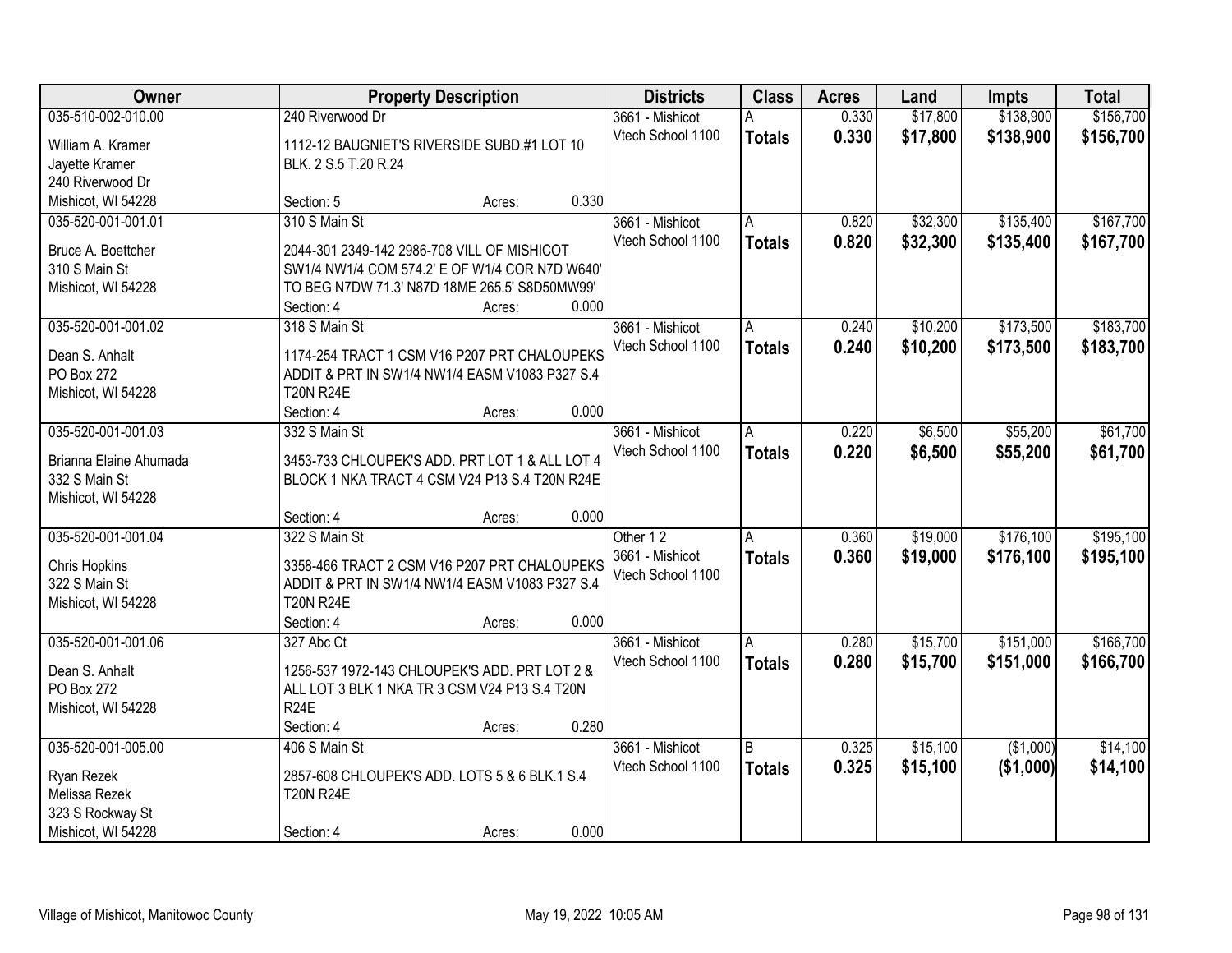| Owner                               |                                                                                             | <b>Property Description</b> |       | <b>Districts</b>  | <b>Class</b>    | <b>Acres</b> | Land            | <b>Impts</b>    | <b>Total</b>    |
|-------------------------------------|---------------------------------------------------------------------------------------------|-----------------------------|-------|-------------------|-----------------|--------------|-----------------|-----------------|-----------------|
| 035-520-001-007.00                  | 410 S Main St                                                                               |                             |       | 3661 - Mishicot   |                 | 0.630        | \$28,200        | \$144,700       | \$172,900       |
| Reba K. Kolb                        | 3314-693 CHLOUPEK'S ADDIT. LOTS 7 THRU 10 BLK                                               |                             |       | Vtech School 1100 | <b>Totals</b>   | 0.630        | \$28,200        | \$144,700       | \$172,900       |
| 410 S Main St                       | 1 EX S 12' OF LOT 9 S.4 T20N R24E                                                           |                             |       |                   |                 |              |                 |                 |                 |
| Mishicot, WI 54228                  |                                                                                             |                             |       |                   |                 |              |                 |                 |                 |
|                                     | Section: 4                                                                                  | Acres:                      | 0.000 |                   |                 |              |                 |                 |                 |
| 035-520-001-011.00                  | 422 S Main St                                                                               |                             |       | 3661 - Mishicot   | A               | 0.360        | \$19,000        | \$140,100       | \$159,100       |
| Nicole E. Kvitek                    | 2676-653 S 12' LOT 9, ALL OF LOTS 11 & 12 BLK 1 S.4                                         |                             |       | Vtech School 1100 | <b>Totals</b>   | 0.360        | \$19,000        | \$140,100       | \$159,100       |
| 422 S Main St                       | <b>T20N R24E</b>                                                                            |                             |       |                   |                 |              |                 |                 |                 |
| Mishicot, WI 54228                  |                                                                                             |                             |       |                   |                 |              |                 |                 |                 |
|                                     | Section: 4                                                                                  | Acres:                      | 0.000 |                   |                 |              |                 |                 |                 |
| 035-520-001-013.00                  | 430 S Main St                                                                               |                             |       | 3661 - Mishicot   | A               | 0.380        | \$19,800        | \$181,200       | \$201,000       |
|                                     |                                                                                             |                             |       | Vtech School 1100 | <b>Totals</b>   | 0.380        | \$19,800        | \$181,200       | \$201,000       |
| Allison Tara and Dan Butler         | 3132-294 3471-243 CHLOUPEK'S ADD. LOT 13, W1/2<br>LOT 14 & N 50' LOT 16 BLK 1 S.4 T20N R24E |                             |       |                   |                 |              |                 |                 |                 |
| 430 S Main St<br>Mishicot, WI 54228 |                                                                                             |                             |       |                   |                 |              |                 |                 |                 |
|                                     | Section: 4                                                                                  | Acres:                      | 0.000 |                   |                 |              |                 |                 |                 |
| 035-520-001-014.01                  | 521 E Church St                                                                             |                             |       | 3661 - Mishicot   | A               | 0.240        | \$14,000        | \$113,900       | \$127,900       |
|                                     |                                                                                             |                             |       | Vtech School 1100 | <b>Totals</b>   | 0.240        | \$14,000        | \$113,900       | \$127,900       |
| <b>Bonnie Margulies</b>             | 2856-556 CHLOUPEK'S ADD. E1/2 LOTS 14, 15 & 18                                              |                             |       |                   |                 |              |                 |                 |                 |
| 26613 Shorewood Rd                  | BLK 1 EX V1249 P638 FOR ST S.4 T20N R21E                                                    |                             |       |                   |                 |              |                 |                 |                 |
| Rancho Palos Verdes, CA 90275       |                                                                                             |                             |       |                   |                 |              |                 |                 |                 |
|                                     | Section: 4                                                                                  | Acres:                      | 0.240 |                   |                 |              |                 |                 |                 |
| 035-520-001-015.01                  | 517 E Church St                                                                             |                             |       | 3661 - Mishicot   | A               | 0.170        | \$10,000        | \$101,600       | \$111,600       |
| Brenda J. Vaness                    | 1518-543 645-270 CHLOUPEK'S ADD W1/2 LOTS 15 &                                              |                             |       | Vtech School 1100 | <b>Totals</b>   | 0.170        | \$10,000        | \$101,600       | \$111,600       |
| 517 E Church St                     | 18 BLK 1 ALSO PRT OF LOT 17 BLK 1 COM SE COR                                                |                             |       |                   |                 |              |                 |                 |                 |
| Mishicot, WI 54228                  | LOT 17 W 9' NELY TO NE COR S TO BEG                                                         |                             |       |                   |                 |              |                 |                 |                 |
|                                     | Section: 4                                                                                  | Acres:                      | 0.170 |                   |                 |              |                 |                 |                 |
| 035-520-001-017.00                  | 423 S Main St                                                                               |                             |       | 3661 - Mishicot   | $\overline{X4}$ | 0.147        | $\overline{50}$ | $\overline{50}$ | $\overline{50}$ |
| Holy Cross Church                   | 554-785 CHLOUPEK'S ADD. S10' LOT 16 & LOT 17                                                |                             |       | Vtech School 1100 | <b>Totals</b>   | 0.147        | \$0             | \$0             | \$0             |
| 423 S Main St                       | BLK. 1 EX COM SE COR W9' NELY TO NE COR S TO                                                |                             |       |                   |                 |              |                 |                 |                 |
| Mishicot, WI 54228                  | BEG S.4 T.20 R.24                                                                           |                             |       |                   |                 |              |                 |                 |                 |
|                                     | Section: 4                                                                                  | Acres:                      | 0.000 |                   |                 |              |                 |                 |                 |
| 035-520-002-004.00                  | 410 Abc Ct                                                                                  |                             |       | 3661 - Mishicot   | A               | 0.500        | \$24,800        | \$223,000       | \$247,800       |
| Jason L. Sisel                      | 2483-460 CHLOUPEK'S ADD. LOTS 4-5 & 6 BLK. 2 S.4                                            |                             |       | Vtech School 1100 | <b>Totals</b>   | 0.500        | \$24,800        | \$223,000       | \$247,800       |
| Jennifer R. Sisel                   | <b>T20N R24E</b>                                                                            |                             |       |                   |                 |              |                 |                 |                 |
| 410 Abc Ct                          |                                                                                             |                             |       |                   |                 |              |                 |                 |                 |
| Mishicot, WI 54228                  | Section: 4                                                                                  | Acres:                      | 0.500 |                   |                 |              |                 |                 |                 |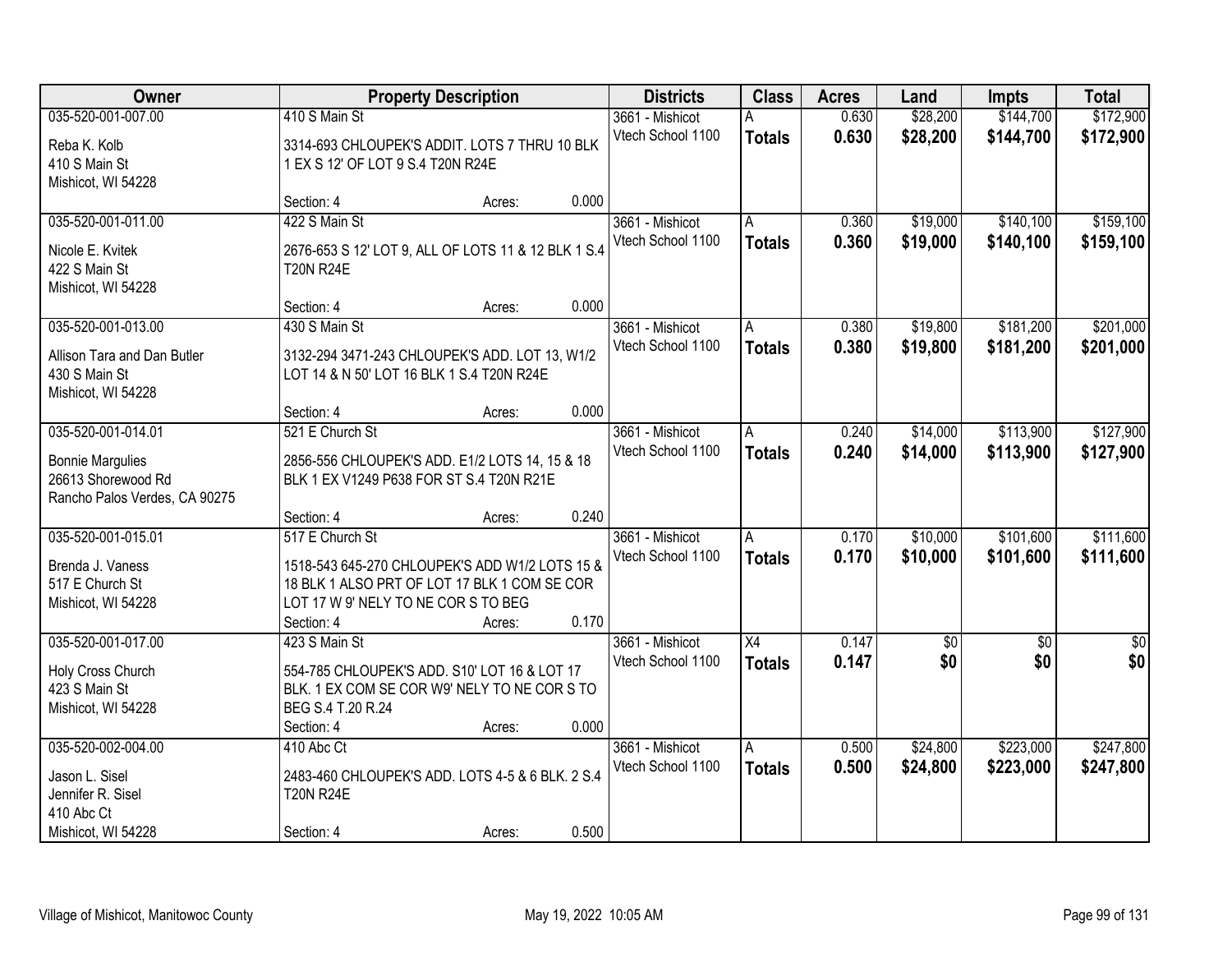| Owner                                                                           | <b>Property Description</b>                        |                 | <b>Districts</b>  | <b>Class</b>  | <b>Acres</b> | Land     | <b>Impts</b>    | <b>Total</b> |
|---------------------------------------------------------------------------------|----------------------------------------------------|-----------------|-------------------|---------------|--------------|----------|-----------------|--------------|
| 035-520-002-007.00                                                              | 422 Abc Ct                                         |                 | 3661 - Mishicot   | А             | 0.280        | \$15,700 | \$178,200       | \$193,900    |
| Gary D. Kobes                                                                   | 3236-202 PRT SW1/4 NW1/4 DAF: COM @ SE COR         |                 | Vtech School 1100 | <b>Totals</b> | 0.280        | \$15,700 | \$178,200       | \$193,900    |
| Ruth A. Kobes                                                                   | SW1/4 NW1/4 TH S89?37'W 426.83' TH N7?23'W         |                 |                   |               |              |          |                 |              |
| 422 Abc Ct                                                                      | 165.98' TO POB TH N89?37'E 130.15' TH N0?42'W 98.2 |                 |                   |               |              |          |                 |              |
| Mishicot, WI 54228                                                              | Section: 4                                         | 0.000<br>Acres: |                   |               |              |          |                 |              |
| 035-520-002-008.01                                                              | 537 E Church St                                    |                 | 3661 - Mishicot   | A             | 0.270        | \$15,300 | \$109,000       | \$124,300    |
|                                                                                 |                                                    |                 | Vtech School 1100 | <b>Totals</b> | 0.270        | \$15,300 | \$109,000       | \$124,300    |
| Kenneth D. Rocheleau                                                            | 1556-706 2268-632,635,637 CHLOUPEK'S ADD. PRT      |                 |                   |               |              |          |                 |              |
| 537 E Church St                                                                 | LOTS 8, 9 & 10 BLK 2 COM SE COR SW1/4 NW1/4 SE(    |                 |                   |               |              |          |                 |              |
| Mishicot, WI 54228                                                              | 4 S89D37MW 426.83' N7D23MW 24.94' TO POB CONT      | 0.270           |                   |               |              |          |                 |              |
|                                                                                 | Section: 4                                         | Acres:          |                   |               |              |          |                 |              |
| 035-520-002-008.02                                                              | 541 E Church St                                    |                 | 3661 - Mishicot   | A             | 0.260        | \$14,900 | \$205,600       | \$220,500    |
| James J & Annette G Brown Revoc Trus 561-616 2551-72 CHLOUPEK'S ADD. COM SE COR |                                                    |                 | Vtech School 1100 | <b>Totals</b> | 0.260        | \$14,900 | \$205,600       | \$220,500    |
| 541 E Church St                                                                 | SW1/4 NW1/4 SEC 4 S89D37MW 185' N0D42MW 24.75      |                 |                   |               |              |          |                 |              |
| Mishicot, WI 54228                                                              | S89D37MW 162.73' TO POB N0D42MW 140'               |                 |                   |               |              |          |                 |              |
|                                                                                 | Section: 4                                         | 0.260<br>Acres: |                   |               |              |          |                 |              |
| 035-530-001-010.00                                                              | 251 Riverwood Dr                                   |                 | 3661 - Mishicot   | A             | 0.360        | \$28,700 | \$349,700       | \$378,400    |
|                                                                                 |                                                    |                 | Vtech School 1100 | <b>Totals</b> | 0.360        | \$28,700 | \$349,700       | \$378,400    |
| Allen J. Beranek                                                                | 1616-411 1625-619 AFFID BAUGNIETS RIVERSIDE        |                 |                   |               |              |          |                 |              |
| Katherine Beranek                                                               | SUBD #2 PRT OF LOT 10 BLK 1 IN TID S.36 T21N       |                 |                   |               |              |          |                 |              |
| 251 Riverwood Dr                                                                | R <sub>23</sub> E                                  |                 |                   |               |              |          |                 |              |
| Mishicot, WI 54228                                                              | Section: 36                                        | 0.360<br>Acres: |                   |               |              |          |                 |              |
| 035-530-001-010.05                                                              | Riverwood Dr                                       |                 | 3661 - Mishicot   | A             | 0.620        | \$2,400  | $\overline{50}$ | \$2,400      |
| Allen J. Beranek                                                                | 1616-411 1625-619 AFFID BAUGNIETS RIVERSIDE        |                 | Vtech School 1100 | <b>Totals</b> | 0.620        | \$2,400  | \$0             | \$2,400      |
| Katherine Beranek                                                               | SUBD #2 PRT OF LOT 10 BLK 1 OUT OF S.36 T21N       |                 |                   |               |              |          |                 |              |
| 251 Riverwood Dr                                                                | <b>R23E</b><br><b>TID</b>                          |                 |                   |               |              |          |                 |              |
| Mishicot, WI 54228                                                              | Section: 36                                        | 0.620<br>Acres: |                   |               |              |          |                 |              |
| 035-530-001-011.00                                                              | 261 Riverwood Dr                                   |                 | 3661 - Mishicot   | A             | 0.540        | \$39,400 | \$344,900       | \$384,300    |
|                                                                                 |                                                    |                 | Vtech School 1100 | <b>Totals</b> | 0.540        | \$39,400 | \$344,900       | \$384,300    |
| Kristin L. Wetenkamp                                                            | 3070-738 BAUGNIETS RIVERSIDE SUBD #2 PRT OF        |                 |                   |               |              |          |                 |              |
| 261 Riverwood Dr                                                                | LOT 11 BLK 1 IN TID S.36 T21N R23E                 |                 |                   |               |              |          |                 |              |
| Mishicot, WI 54228                                                              |                                                    | 0.540           |                   |               |              |          |                 |              |
|                                                                                 | Section: 36                                        | Acres:          |                   |               |              |          |                 |              |
| 035-530-001-011.05                                                              | Riverwood Dr                                       |                 | 3661 - Mishicot   | Α             | 0.660        | \$2,600  | $\overline{30}$ | \$2,600      |
| Kristin L. Wetenkamp                                                            | 3070-738 BAUGNIETS RIVERSIDE SUBD #2 PRT OF        |                 | Vtech School 1100 | <b>Totals</b> | 0.660        | \$2,600  | \$0             | \$2,600      |
| 261 Riverwood Dr                                                                | LOT 11 BLK 1 OUT OF S.36 T21N R23E                 | <b>TID</b>      |                   |               |              |          |                 |              |
| Mishicot, WI 54228                                                              |                                                    |                 |                   |               |              |          |                 |              |
|                                                                                 | Section: 36                                        | 0.660<br>Acres: |                   |               |              |          |                 |              |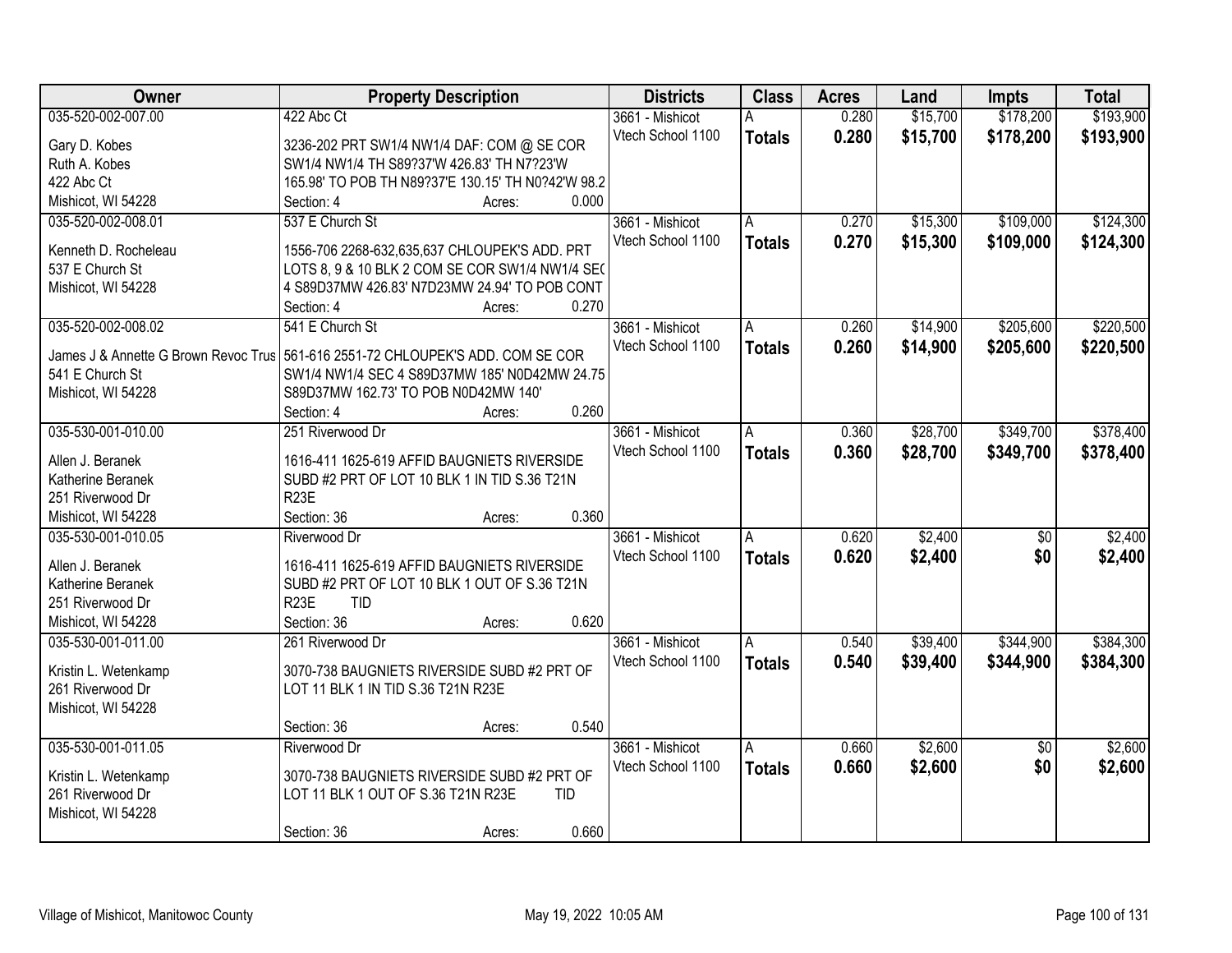| Owner                     |                                              | <b>Property Description</b> |       | <b>Districts</b>  | <b>Class</b>  | <b>Acres</b> | Land     | <b>Impts</b> | <b>Total</b> |
|---------------------------|----------------------------------------------|-----------------------------|-------|-------------------|---------------|--------------|----------|--------------|--------------|
| 035-530-001-012.00        | 311 Riverwood Dr                             |                             |       | 3661 - Mishicot   | Α             | 0.480        | \$36,500 | \$227,600    | \$264,100    |
| Brian D. Oconnell         | 1084-601 BAUGNIETS RIVERSIDE SUBD #2 PRT OF  |                             |       | Vtech School 1100 | <b>Totals</b> | 0.480        | \$36,500 | \$227,600    | \$264,100    |
| <b>Christine Oconnell</b> | LOT 12 BLK 1 IN TID S.36 T21N R23E           |                             |       |                   |               |              |          |              |              |
| 311 Riverwood Dr          |                                              |                             |       |                   |               |              |          |              |              |
| Mishicot, WI 54228        | Section: 36                                  | Acres:                      | 0.480 |                   |               |              |          |              |              |
| 035-530-001-012.05        | Main St                                      |                             |       | 3661 - Mishicot   | A             | 0.720        | \$2,800  | \$0          | \$2,800      |
|                           |                                              |                             |       | Vtech School 1100 | <b>Totals</b> | 0.720        | \$2,800  | \$0          | \$2,800      |
| Brian D. Oconnell         | 1084-601 BAUGNIETS RIVERSIDE SUBD #2 PRT OF  |                             |       |                   |               |              |          |              |              |
| <b>Christine Oconnell</b> | LOT 12 BLK 1 OUT OF S.36 T21N R23E           |                             | TID   |                   |               |              |          |              |              |
| 311 Riverwood Dr          |                                              |                             |       |                   |               |              |          |              |              |
| Mishicot, WI 54228        | Section: 36                                  | Acres:                      | 0.720 |                   |               |              |          |              |              |
| 035-530-001-013.00        | 321 Riverwood Dr                             |                             |       | Other 12          | A             | 0.570        | \$40,600 | \$289,800    | \$330,400    |
| Sam Szekely               | 3131-602 BAUGNIETS RIVERSIDE SUBD #2 PRT OF  |                             |       | 3661 - Mishicot   | <b>Totals</b> | 0.570        | \$40,600 | \$289,800    | \$330,400    |
| <b>Holly Szekely</b>      | LOT 13 BLK 1 IN TID S.36 T21N R23E           |                             |       | Vtech School 1100 |               |              |          |              |              |
| 321 Riverwood Dr          |                                              |                             |       |                   |               |              |          |              |              |
| Mishicot, WI 54228        | Section: 36                                  | Acres:                      | 0.570 |                   |               |              |          |              |              |
| 035-530-001-013.05        | Riverwood Dr                                 |                             |       | 3661 - Mishicot   | A             | 0.630        | \$2,400  | \$0          | \$2,400      |
|                           |                                              |                             |       | Vtech School 1100 |               | 0.630        |          | \$0          |              |
| Sam Szekely               | 3131-602 BAUGNIETS RIVERSIDE SUBD #2 PRT OF  |                             |       |                   | <b>Totals</b> |              | \$2,400  |              | \$2,400      |
| <b>Holly Szekely</b>      | LOT 13 BLK 1 OUT OF S.36 T21N R23E           |                             | TID   |                   |               |              |          |              |              |
| 321 Riverwood Dr          |                                              |                             |       |                   |               |              |          |              |              |
| Mishicot, WI 54228        | Section: 36                                  | Acres:                      | 0.630 |                   |               |              |          |              |              |
| 035-530-001-014.00        | 327 Riverwood Dr                             |                             |       | 3661 - Mishicot   | A             | 1.920        | \$53,700 | \$262,600    | \$316,300    |
|                           |                                              |                             |       | Vtech School 1100 | <b>Totals</b> | 1.920        | \$53,700 | \$262,600    | \$316,300    |
| Layne B. Jeffery          | 2511-647 3171-87 BAUGNIETS RIVERSIDE SUBD #2 |                             |       |                   |               |              |          |              |              |
| 327 Riverwood Dr          | PRT OF LOT 14 BLK 1 IN TID S.36 T21N R23E    |                             |       |                   |               |              |          |              |              |
| Mishicot, WI 54228        |                                              |                             |       |                   |               |              |          |              |              |
|                           | Section: 36                                  | Acres:                      | 1.920 |                   |               |              |          |              |              |
| 035-530-001-014.05        | Riverwood Dr                                 |                             |       | 3661 - Mishicot   | E             | 2.580        | \$1,600  | $\sqrt{$0}$  | \$1,600      |
| Layne B. Jeffery          | 2511-647 3171-87 BAUGNIETS RIVERSIDE SUBD #2 |                             |       | Vtech School 1100 | <b>Totals</b> | 2.580        | \$1,600  | \$0          | \$1,600      |
| 327 Riverwood Dr          | PRT OF LOT 14 BLK 1 OUT OF S.36 T21N R23E    |                             |       |                   |               |              |          |              |              |
| Mishicot, WI 54228        | <b>TID</b>                                   |                             |       |                   |               |              |          |              |              |
|                           | Section: 36                                  | Acres:                      | 2.580 |                   |               |              |          |              |              |
| 035-530-002-011.00        | 104 Riverwood Ct                             |                             |       | 3661 - Mishicot   | A             | 0.400        | \$20,700 | \$241,300    | \$262,000    |
|                           |                                              |                             |       | Vtech School 1100 | <b>Totals</b> | 0.400        | \$20,700 | \$241,300    | \$262,000    |
| Yu F. Yang                | 3187-336 BAUGNIETS RIVERSIDE SUBD #2 LOT 11  |                             |       |                   |               |              |          |              |              |
| 104 Riverwood Ct          | BLOCK 2 S.36 T21N R23E                       |                             |       |                   |               |              |          |              |              |
| Mishicot, WI 54228        |                                              |                             |       |                   |               |              |          |              |              |
|                           | Section: 36                                  | Acres:                      | 0.400 |                   |               |              |          |              |              |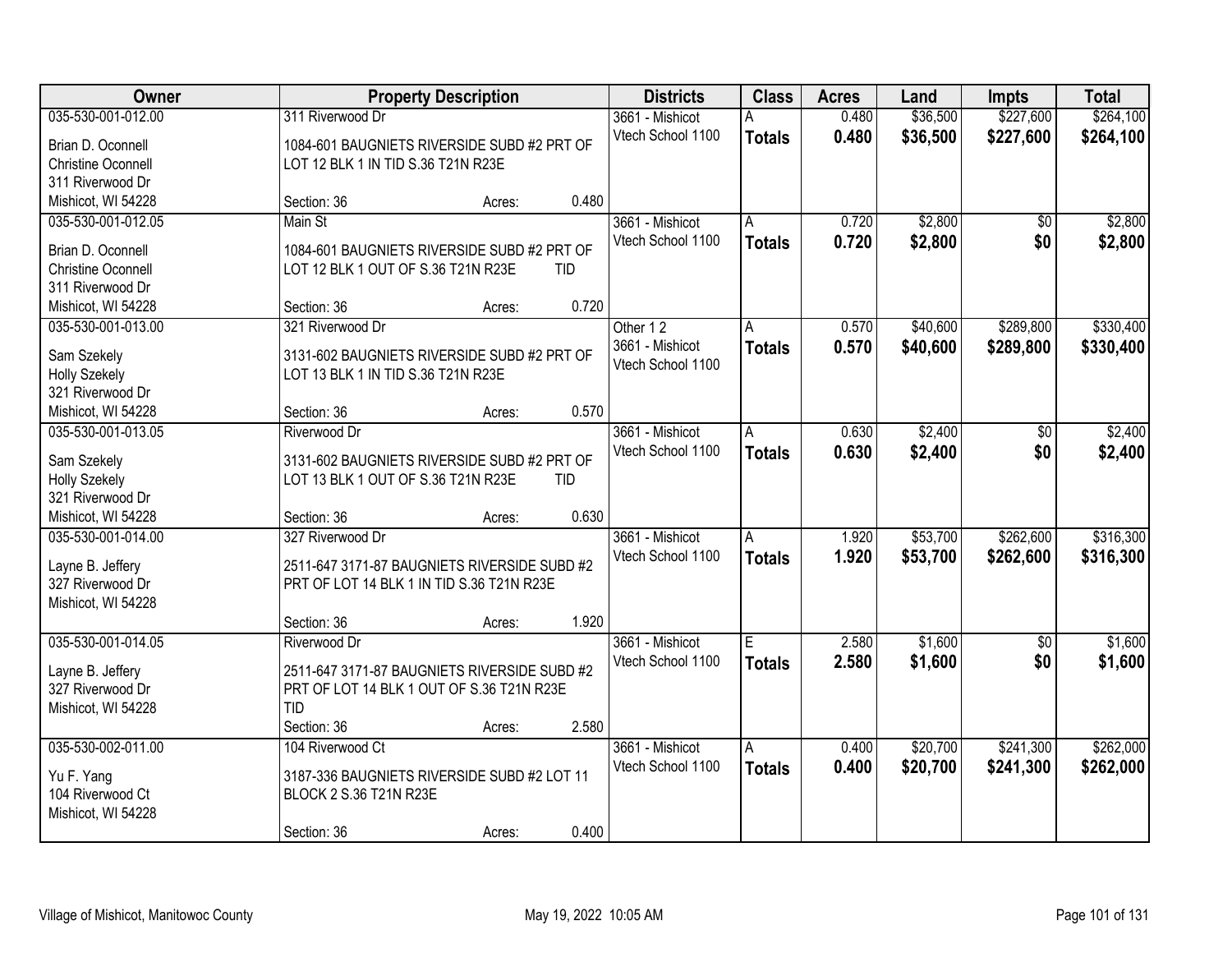| Owner                 |                                                | <b>Property Description</b> |       | <b>Districts</b>  | <b>Class</b>  | <b>Acres</b> | Land     | Impts           | <b>Total</b> |
|-----------------------|------------------------------------------------|-----------------------------|-------|-------------------|---------------|--------------|----------|-----------------|--------------|
| 035-530-002-012.00    | <b>Riverwood Ct</b>                            |                             |       | 3661 - Mishicot   | А             | 0.600        | \$18,400 | $\overline{50}$ | \$18,400     |
| David Piontek         | 3453-658 BAUGNIETS RIVERSIDE SUBD #2 LOT 12    |                             |       | Vtech School 1100 | <b>Totals</b> | 0.600        | \$18,400 | \$0             | \$18,400     |
| Amy Piontek           | BLOCK 2 S.36 T21N R23E                         |                             |       |                   |               |              |          |                 |              |
| 3319 Zander Rd        |                                                |                             |       |                   |               |              |          |                 |              |
| Two Rivers, WI 54241  | Section: 36                                    | Acres:                      | 0.600 |                   |               |              |          |                 |              |
| 035-530-002-013.00    | Riverwood Ct                                   |                             |       | 3661 - Mishicot   | A             | 0.460        | \$15,500 | $\overline{50}$ | \$15,500     |
|                       |                                                |                             |       | Vtech School 1100 | <b>Totals</b> | 0.460        | \$15,500 | \$0             | \$15,500     |
| Mark A. Kornely       | 3185-296 BAUGNIETS RIVERSIDE SUBD #2 LOT 13    |                             |       |                   |               |              |          |                 |              |
| 9435 Ravine Dr        | BLOCK 2 S.36 T21N R23E                         |                             |       |                   |               |              |          |                 |              |
| Two Rivers, WI 54241  | Section: 36                                    | Acres:                      | 0.460 |                   |               |              |          |                 |              |
| 035-530-002-014.00    | Riverwood Ct                                   |                             |       | 3661 - Mishicot   | A             | 0.680        | \$19,800 | \$0             | \$19,800     |
|                       |                                                |                             |       | Vtech School 1100 |               |              |          |                 |              |
| Ann Marie B. Wilsmann | 3068-74 BAUGNIETS RIVERSIDE SUBD #2 LOT 14     |                             |       |                   | <b>Totals</b> | 0.680        | \$19,800 | \$0             | \$19,800     |
| Charles R. Wilsmann   | BLOCK 2 S.36 T21N R23E                         |                             |       |                   |               |              |          |                 |              |
| 117 Riverwood Ct      |                                                |                             |       |                   |               |              |          |                 |              |
| Mishicot, WI 54228    | Section: 36                                    | Acres:                      | 0.680 |                   |               |              |          |                 |              |
| 035-530-002-015.00    | 117 Riverwood Ct                               |                             |       | 3661 - Mishicot   | A             | 0.340        | \$18,200 | \$201,700       | \$219,900    |
| Charles R. Wilsmann   | 2415-687 BAUGNIETS RIVERSIDE SUBD #2 LOT 15    |                             |       | Vtech School 1100 | <b>Totals</b> | 0.340        | \$18,200 | \$201,700       | \$219,900    |
| Ann Mari Wilsmann     | BLOCK 2 S.36 T21N R23E                         |                             |       |                   |               |              |          |                 |              |
| 117 Riverwood Ct      |                                                |                             |       |                   |               |              |          |                 |              |
| Mishicot, WI 54228    | Section: 36                                    | Acres:                      | 0.340 |                   |               |              |          |                 |              |
| 035-530-002-016.00    | 105 Riverwood Ct                               |                             |       | 3661 - Mishicot   | A             | 0.420        | \$21,500 | \$215,000       | \$236,500    |
|                       |                                                |                             |       | Vtech School 1100 | <b>Totals</b> | 0.420        | \$21,500 | \$215,000       | \$236,500    |
| Philip R. Henrickson  | 1185-613 2310-347 3247-595 BAUGNIETS RIVERSIDE |                             |       |                   |               |              |          |                 |              |
| 105 Riverwood Ct      | SUBD #2 LOT 16 BLOCK 2 S.36 T21N R23E          |                             |       |                   |               |              |          |                 |              |
| Mishicot, WI 54228    |                                                |                             |       |                   |               |              |          |                 |              |
|                       | Section: 36                                    | Acres:                      | 0.420 |                   |               |              |          |                 |              |
| 035-530-002-017.00    | 320 Riverwood Dr                               |                             |       | 3661 - Mishicot   | A             | 0.830        | \$32,400 | \$227,300       | \$259,700    |
| John M. Murphy        | 2927-429 BAUGNIETS RIVERSIDE SUBD #2 LOT 17    |                             |       | Vtech School 1100 | <b>Totals</b> | 0.830        | \$32,400 | \$227,300       | \$259,700    |
| Lora L. Murphy        | BLOCK 2 S.36 T21N R23E                         |                             |       |                   |               |              |          |                 |              |
| 320 Riverwood Dr      |                                                |                             |       |                   |               |              |          |                 |              |
| Mishicot, WI 54228    | Section: 36                                    | Acres:                      | 0.830 |                   |               |              |          |                 |              |
| 035-530-002-018.00    | 330 Riverwood Dr                               |                             |       | 3661 - Mishicot   | A             | 1.310        | \$41,600 | \$217,900       | \$259,500    |
|                       |                                                |                             |       | Vtech School 1100 | <b>Totals</b> | 1.310        | \$41,600 | \$217,900       | \$259,500    |
| Bradley S. Scherer    | 3213-133 BAUGNIETS RIVERSIDE SUBD #2 PRT OF    |                             |       |                   |               |              |          |                 |              |
| 330 Riverwood Dr      | LOT 18 BLK 2 IN TID S.36 T21N R23E             |                             |       |                   |               |              |          |                 |              |
| Mishicot, WI 54228    | Section: 36                                    |                             | 1.310 |                   |               |              |          |                 |              |
|                       |                                                | Acres:                      |       |                   |               |              |          |                 |              |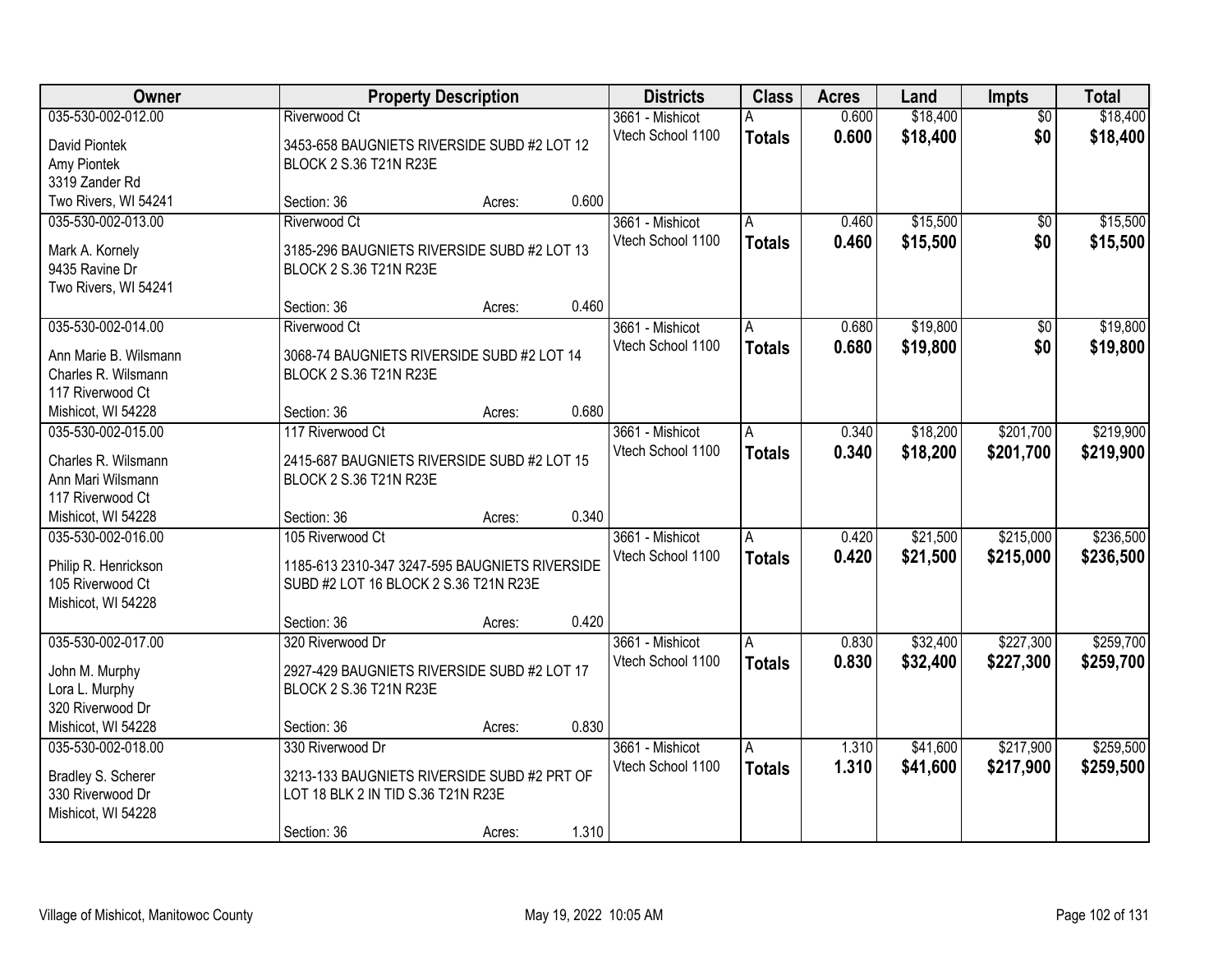| <b>Owner</b>                      |                                                  | <b>Property Description</b> |            | <b>Districts</b>  | <b>Class</b>  | <b>Acres</b> | Land     | <b>Impts</b>    | <b>Total</b> |
|-----------------------------------|--------------------------------------------------|-----------------------------|------------|-------------------|---------------|--------------|----------|-----------------|--------------|
| 035-530-002-018.05                | Riverwood Dr                                     |                             |            | 3661 - Mishicot   | F             | 0.660        | \$400    | $\overline{50}$ | \$400        |
| Bradley S. Scherer                | 3213-133 BAUGNIETS RIVERSIDE SUBD #2 PRT OF      |                             |            | Vtech School 1100 | <b>Totals</b> | 0.660        | \$400    | \$0             | \$400        |
| 330 Riverwood Dr                  | LOT 18 BLK 2 OUT OF S.36 T21N R23E               |                             | <b>TID</b> |                   |               |              |          |                 |              |
| Mishicot, WI 54228                |                                                  |                             |            |                   |               |              |          |                 |              |
|                                   | Section: 36                                      | Acres:                      | 0.660      |                   |               |              |          |                 |              |
| 035-540-000-001.01                | 530 S State St                                   |                             |            | 3661 - Mishicot   | A             | 0.360        | \$19,000 | \$216,600       | \$235,600    |
| David R. Dirkmann                 | 671-700 VILLAGE OF MISHICOT FOX HILLS SUBD.      |                             |            | Vtech School 1100 | <b>Totals</b> | 0.360        | \$19,000 | \$216,600       | \$235,600    |
| 530 S State St                    | LOT 1 EX E195' S.5 T.20 R.24                     |                             |            |                   |               |              |          |                 |              |
| Mishicot, WI 54228                |                                                  |                             |            |                   |               |              |          |                 |              |
|                                   | Section: 5                                       | Acres:                      | 0.000      |                   |               |              |          |                 |              |
| 035-540-000-001.02                | 115 S Rockway                                    |                             |            | 3661 - Mishicot   | А             | 0.300        | \$16,500 | \$139,600       | \$156,100    |
| Leda Mccarthy                     | 522-1 2944-391 3011-746 TOD VILLAGE OF MISHICOT  |                             |            | Vtech School 1100 | <b>Totals</b> | 0.300        | \$16,500 | \$139,600       | \$156,100    |
| 115 S Rockway St                  | FOX HILLS SUBD. W80' OF E195' OF LOT 1 S.5 T20N  |                             |            |                   |               |              |          |                 |              |
| Mishicot, WI 54228                | <b>R24E</b>                                      |                             |            |                   |               |              |          |                 |              |
|                                   | Section: 5                                       | Acres:                      | 0.000      |                   |               |              |          |                 |              |
| 035-540-000-001.03                | 121 S Rockway                                    |                             |            | 3661 - Mishicot   | Α             | 0.290        | \$16,100 | \$175,500       | \$191,600    |
|                                   |                                                  |                             |            | Vtech School 1100 | <b>Totals</b> | 0.290        | \$16,100 | \$175,500       | \$191,600    |
| Judith M Kudick Irrevocable Trust | 3226-30 3358-462,464 VILLAGE OF MISHICOT FOX     |                             |            |                   |               |              |          |                 |              |
| 121 S Rockway St                  | HILLS SUBD. W80' OF E115' OF LOT 1 S.5 T.20 R.24 |                             |            |                   |               |              |          |                 |              |
| Mishicot, WI 54228                | 3367-618Cl                                       |                             |            |                   |               |              |          |                 |              |
|                                   | Section: 5                                       | Acres:                      | 0.000      |                   |               |              |          |                 |              |
| 035-540-000-001.04                | 131 S Rockway St                                 |                             |            | 3661 - Mishicot   | A             | 0.320        | \$17,400 | \$121,100       | \$138,500    |
| David E. Wood                     | 2792-566 VILLAGE OF MISHICOT FOX HILLS SUBD.     |                             |            | Vtech School 1100 | <b>Totals</b> | 0.320        | \$17,400 | \$121,100       | \$138,500    |
| Sherry M. Wood                    | E35'OF LOT 1 & W55'OF LOT 2 S.5 T20N R24E        |                             |            |                   |               |              |          |                 |              |
| 131 S Rockway St                  |                                                  |                             |            |                   |               |              |          |                 |              |
| Mishicot, WI 54228                | Section: 5                                       | Acres:                      | 0.000      |                   |               |              |          |                 |              |
| 035-540-000-003.00                | 527 S Rockway                                    |                             |            | 3661 - Mishicot   | A             | 0.430        | \$21,900 | \$141,900       | \$163,800    |
| Richard C. Thor                   | 1146-71 VILLAGE OF MISHICOT FOX HILLS SUBD.      |                             |            | Vtech School 1100 | <b>Totals</b> | 0.430        | \$21,900 | \$141,900       | \$163,800    |
| 527 S Rockway St                  | E30'OF LOT 2 & ALL OF LOT 3 S.5 T.20 R.24 (SEE   |                             |            |                   |               |              |          |                 |              |
| Mishicot, WI 54228                | 35-005-013-002.01) 1069-641                      |                             |            |                   |               |              |          |                 |              |
|                                   | Section: 5                                       | Acres:                      | 0.430      |                   |               |              |          |                 |              |
| 035-540-000-004.00                | 524 S Rockway                                    |                             |            | 3661 - Mishicot   | A             | 0.640        | \$28,500 | \$206,000       | \$234,500    |
| Patrick L. Lensmire               | 1285-380 VILLAGE OF MISHICOT FOX HILLS SUBD.     |                             |            | Vtech School 1100 | <b>Totals</b> | 0.640        | \$28,500 | \$206,000       | \$234,500    |
| Pamela J. Lensmire                | LOT 4 & N 45' LOT 5 S.5 T.20 R.24                |                             |            |                   |               |              |          |                 |              |
| 524 S Rockway St                  |                                                  |                             |            |                   |               |              |          |                 |              |
| Mishicot, WI 54228                | Section: 5                                       | Acres:                      | 0.000      |                   |               |              |          |                 |              |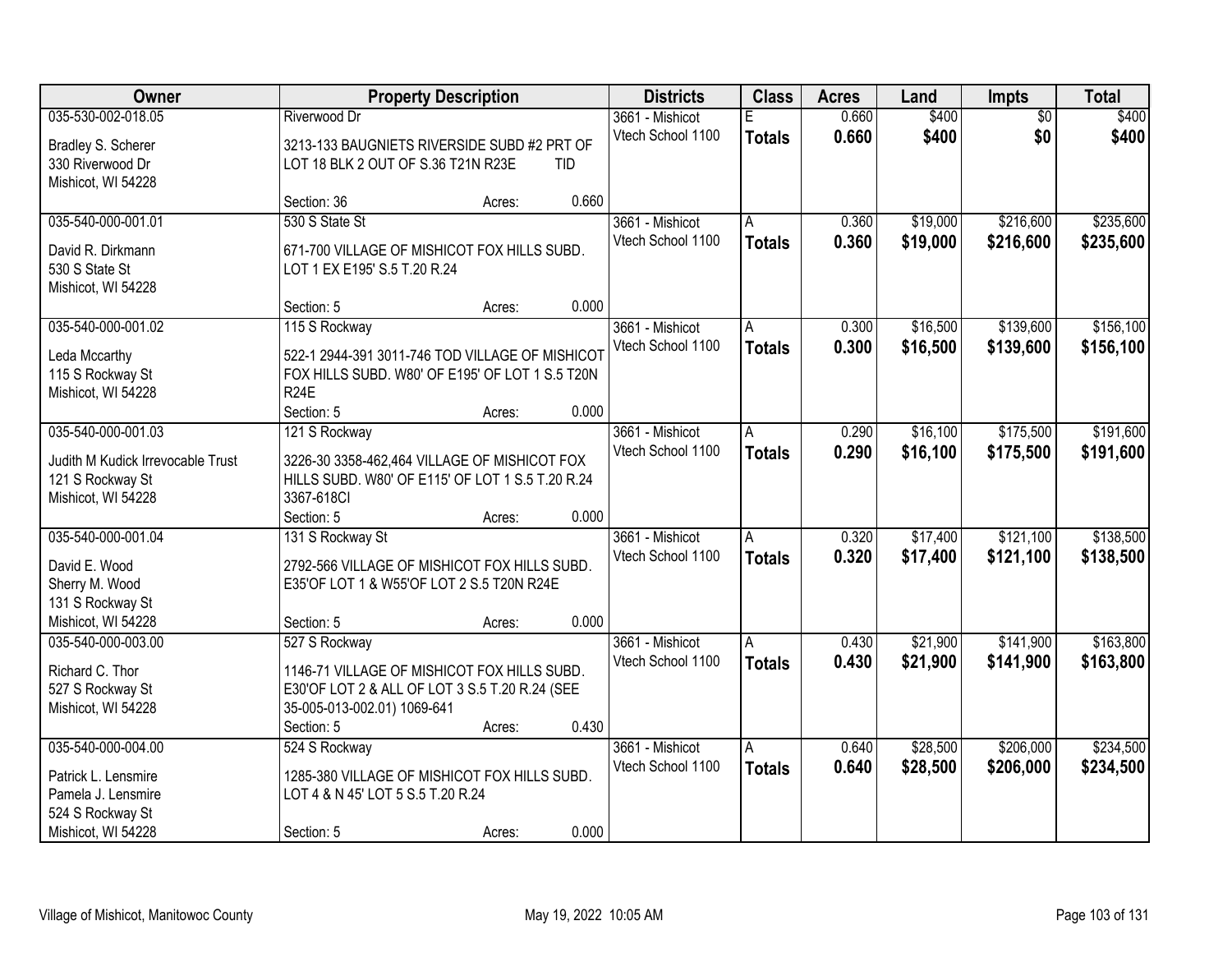| Owner                              |                                                                     | <b>Property Description</b> |       | <b>Districts</b>  | <b>Class</b>  | <b>Acres</b> | Land     | <b>Impts</b>    | <b>Total</b> |
|------------------------------------|---------------------------------------------------------------------|-----------------------------|-------|-------------------|---------------|--------------|----------|-----------------|--------------|
| 035-540-000-006.00                 | S Rockway                                                           |                             |       | 3661 - Mishicot   |               | 1.044        | \$30,200 | $\overline{50}$ | \$30,200     |
| Clarence P. Meyer                  | 380-693 2789-379TOD VILLAGE OF MISHICOT FOX                         |                             |       | Vtech School 1100 | <b>Totals</b> | 1.044        | \$30,200 | \$0             | \$30,200     |
| Karen M. Meyer                     | HILLS SUBD. LOT 6 & S44.92' OF LOT 5 S.5 T20N                       |                             |       |                   |               |              |          |                 |              |
| PO Box 257                         | <b>R24E</b>                                                         |                             |       |                   |               |              |          |                 |              |
| Mishicot, WI 54228                 | Section: 5                                                          | Acres:                      | 1.044 |                   |               |              |          |                 |              |
| 035-540-000-007.02                 | 142 S Rockway                                                       |                             |       | 3661 - Mishicot   | A             | 0.436        | \$22,200 | \$180,100       | \$202,300    |
| James R. Eis                       | 649-259 VILLAGE OF MISHICOT FOX HILLS SUBD.                         |                             |       | Vtech School 1100 | <b>Totals</b> | 0.436        | \$22,200 | \$180,100       | \$202,300    |
| 142 S Rockway St                   | N87' OF LOTS 7 & 8 EX S3' OF LOT 8 S.5 T.20 R.24                    |                             |       |                   |               |              |          |                 |              |
| Mishicot, WI 54228                 |                                                                     |                             |       |                   |               |              |          |                 |              |
|                                    | Section: 5                                                          | Acres:                      | 0.000 |                   |               |              |          |                 |              |
| 035-540-000-009.00                 | 610 Rockway PI                                                      |                             |       | 3661 - Mishicot   | A             | 0.480        | \$24,000 | \$148,900       | \$172,900    |
|                                    |                                                                     |                             |       | Vtech School 1100 | <b>Totals</b> | 0.480        | \$24,000 | \$148,900       | \$172,900    |
| Jarrod M. Rahmlow                  | 3214-314 VILLAGE OF MISHICOT FOX HILLS SUBD.                        |                             |       |                   |               |              |          |                 |              |
| 610 Rockway Pl                     | S3' OF LOT 8, LOT 9 & S83' OF N170' OF LOT 7 S.5                    |                             |       |                   |               |              |          |                 |              |
| Mishicot, WI 54228                 | T.20 R.24<br>Section: 5                                             |                             | 0.480 |                   |               |              |          |                 |              |
| 035-540-000-010.00                 | 620 Rockway Pl                                                      | Acres:                      |       | 3661 - Mishicot   | Α             | 0.740        | \$31,100 | \$128,500       | \$159,600    |
|                                    |                                                                     |                             |       | Vtech School 1100 |               | 0.740        |          |                 |              |
| William C. Ely                     | 3206-316 VILLAGE OF MISHICOT FOX HILLS SUBD. S                      |                             |       |                   | <b>Totals</b> |              | \$31,100 | \$128,500       | \$159,600    |
| Cheryl A. Ely                      | 108.68' OF LOT 7 & ALL OF LOT 10 S.5 T20N R24E                      |                             |       |                   |               |              |          |                 |              |
| 620 Rockway Pl                     |                                                                     |                             |       |                   |               |              |          |                 |              |
| Mishicot, WI 54228                 | Section: 5                                                          | Acres:                      | 0.740 |                   |               |              |          |                 |              |
| 035-540-000-011.00                 | 622 Rockway PI                                                      |                             |       | 3661 - Mishicot   | A             | 0.240        | \$14,000 | \$161,000       | \$175,000    |
| Katie Ann Rothe                    | 3311-643 VILLAGE OF MISHICOT FOX HILLS SUBD.                        |                             |       | Vtech School 1100 | <b>Totals</b> | 0.240        | \$14,000 | \$161,000       | \$175,000    |
| 622 Rockway Pl                     | LOT 11 S.5 T.20 R.24                                                |                             |       |                   |               |              |          |                 |              |
| Mishicot, WI 54228                 |                                                                     |                             |       |                   |               |              |          |                 |              |
|                                    | Section: 5                                                          | Acres:                      | 0.240 |                   |               |              |          |                 |              |
| 035-540-000-012.00                 | 623 Rockway PI                                                      |                             |       | 3661 - Mishicot   | A             | 0.420        | \$21,500 | \$219,700       | \$241,200    |
| Reed R. Raiten                     | 3341-559 VILLAGE OF MISHICOT FOX HILLS SUBD.                        |                             |       | Vtech School 1100 | <b>Totals</b> | 0.420        | \$21,500 | \$219,700       | \$241,200    |
| 623 Rockway Pl                     | LOT 12 S.5 T20N R24E                                                |                             |       |                   |               |              |          |                 |              |
| Mishicot, WI 54228                 |                                                                     |                             |       |                   |               |              |          |                 |              |
|                                    | Section: 5                                                          | Acres:                      | 0.420 |                   |               |              |          |                 |              |
| 035-540-000-013.00                 | 613 Rockway PI                                                      |                             |       | 3661 - Mishicot   | A             | 0.240        | \$14,000 | \$156,100       | \$170,100    |
|                                    |                                                                     |                             |       | Vtech School 1100 | <b>Totals</b> | 0.240        | \$14,000 | \$156,100       | \$170,100    |
| John G. Rosinsky<br>613 Rockway Pl | 849-316 VILLAGE OF MISHICOT FOX HILLS SUBD.<br>LOT 13 S.5 T.20 R.24 |                             |       |                   |               |              |          |                 |              |
| Mishicot, WI 54228                 |                                                                     |                             |       |                   |               |              |          |                 |              |
|                                    | Section: 5                                                          | Acres:                      | 0.240 |                   |               |              |          |                 |              |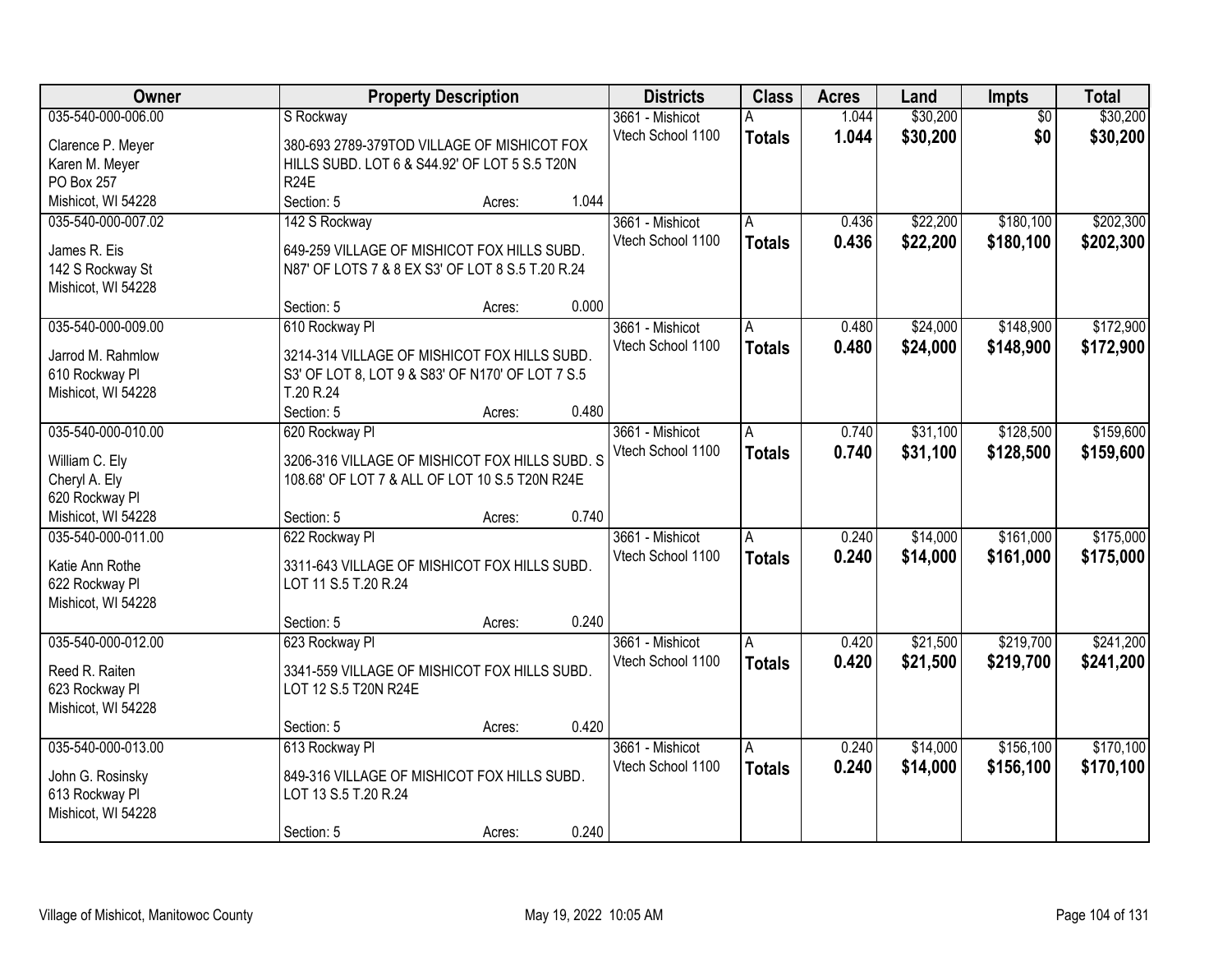| Owner                 |                                                  | <b>Property Description</b> |       | <b>Districts</b>  | <b>Class</b>  | <b>Acres</b> | Land     | <b>Impts</b> | <b>Total</b> |
|-----------------------|--------------------------------------------------|-----------------------------|-------|-------------------|---------------|--------------|----------|--------------|--------------|
| 035-540-000-014.00    | 122 S Rockway St                                 |                             |       | 3661 - Mishicot   | А             | 0.250        | \$14,500 | \$172,000    | \$186,500    |
| Gary Siegfried        | 3028-438 VILLAGE OF MISHICOT FOX HILLS SUBD.     |                             |       | Vtech School 1100 | <b>Totals</b> | 0.250        | \$14,500 | \$172,000    | \$186,500    |
| Wilhelmenia Siegfried | LOT 14 S.5 T20N R24E                             |                             |       |                   |               |              |          |              |              |
| 122 S Rockway St      |                                                  |                             |       |                   |               |              |          |              |              |
| Mishicot, WI 54228    | Section: 5                                       | Acres:                      | 0.000 |                   |               |              |          |              |              |
| 035-550-001-001.00    | 530 Jackson St                                   |                             |       | 3661 - Mishicot   | A             | 0.340        | \$18,200 | \$126,800    | \$145,000    |
|                       |                                                  |                             |       | Vtech School 1100 | <b>Totals</b> | 0.340        | \$18,200 | \$126,800    | \$145,000    |
| Keith Voelker         | 786-53 1235-330 EDW KRAJNIK'S SUBD. #1 NW1/4     |                             |       |                   |               |              |          |              |              |
| Carol Voelker         | NW1/4 LOT 1 & LOT 2 EX NELY 15' OF LOT 2 BLOCK 1 |                             |       |                   |               |              |          |              |              |
| PO Box 28             | S.4 T20N R24E                                    |                             |       |                   |               |              |          |              |              |
| Mishicot, WI 54228    | Section: 4                                       | Acres:                      | 0.340 |                   |               |              |          |              |              |
| 035-550-001-003.00    | 546 Jackson St                                   |                             |       | 3661 - Mishicot   | A             | 0.220        | \$12,900 | \$125,100    | \$138,000    |
| Allen R. Kliment      | 1197-337 EDW KRAJNIK'S SUBD. #1 NW1/4 NW1/4      |                             |       | Vtech School 1100 | <b>Totals</b> | 0.220        | \$12,900 | \$125,100    | \$138,000    |
| 546 Jackson St        | NELY 15' OF LOT 2 & ALL OF LOT 3 BLK. 1 S.4 T20N |                             |       |                   |               |              |          |              |              |
| Mishicot, WI 54228    | <b>R24E</b>                                      |                             |       |                   |               |              |          |              |              |
|                       | Section: 4                                       | Acres:                      | 0.220 |                   |               |              |          |              |              |
| 035-550-001-004.00    | 556 Jackson St                                   |                             |       | 3661 - Mishicot   | A             | 0.190        | \$11,200 | \$101,200    | \$112,400    |
|                       |                                                  |                             |       | Vtech School 1100 | <b>Totals</b> | 0.190        | \$11,200 | \$101,200    | \$112,400    |
| Karl H. Wiebensohn    | 2839-368 EDW KRAJNIK'S SUBD. #1 LOT 4 BLK 1 NKA  |                             |       |                   |               |              |          |              |              |
| 556 Jackson St        | LOT 1 CSM V32 P135 NW1/4 NW1/4 S.4 T20N R24E     |                             |       |                   |               |              |          |              |              |
| Mishicot, WI 54228    |                                                  |                             |       |                   |               |              |          |              |              |
|                       | Section: 4                                       | Acres:                      | 0.190 |                   |               |              |          |              |              |
| 035-550-001-005.00    | 512 Randolph St                                  |                             |       | 3661 - Mishicot   | A             | 0.260        | \$14,900 | \$111,600    | \$126,500    |
| Judith A. Ferry       | 1299-423 3018-680 3135-198 EDW KRAJNIK'S SUBD.   |                             |       | Vtech School 1100 | <b>Totals</b> | 0.260        | \$14,900 | \$111,600    | \$126,500    |
| 406 Woodcock St       | #1 LOT 5 BLK 1 NKA LOT 2 CSM V32 P135 NW1/4      |                             |       |                   |               |              |          |              |              |
| Mishicot, WI 54228    | NW1/4 S.4 T20N R24E                              |                             |       |                   |               |              |          |              |              |
|                       | Section: 4                                       | Acres:                      | 0.260 |                   |               |              |          |              |              |
| 035-550-001-006.00    | 520 Randolph St                                  |                             |       | 3661 - Mishicot   | A             | 0.220        | \$12,900 | \$100, 100   | \$113,000    |
|                       |                                                  |                             |       | Vtech School 1100 | <b>Totals</b> | 0.220        | \$12,900 | \$100,100    | \$113,000    |
| Margaret C. Krejcarek | 334-442 1997-152 EDW KRAJNIK'S SUBD. #1 NW1/4    |                             |       |                   |               |              |          |              |              |
| 520 Randolph St       | NW1/4 LOT 6 BLK. 1 S.4 T20N R24E                 |                             |       |                   |               |              |          |              |              |
| Mishicot, WI 54228    |                                                  |                             |       |                   |               |              |          |              |              |
|                       | Section: 4                                       | Acres:                      | 0.220 |                   |               |              |          |              |              |
| 035-550-001-007.00    | 561 River Dr                                     |                             |       | 3661 - Mishicot   | A             | 0.220        | \$12,900 | \$94,100     | \$107,000    |
| <b>Richard Specht</b> | 650-80 614-598 EDW KRAJNIK'S SUBD. #1 NW1/4      |                             |       | Vtech School 1100 | <b>Totals</b> | 0.220        | \$12,900 | \$94,100     | \$107,000    |
| PO Box 111            | NW1/4 LOT 7 BLK. 1 S.4 T20N R24E                 |                             |       |                   |               |              |          |              |              |
| Mishicot, WI 54228    |                                                  |                             |       |                   |               |              |          |              |              |
|                       | Section: 4                                       | Acres:                      | 0.220 |                   |               |              |          |              |              |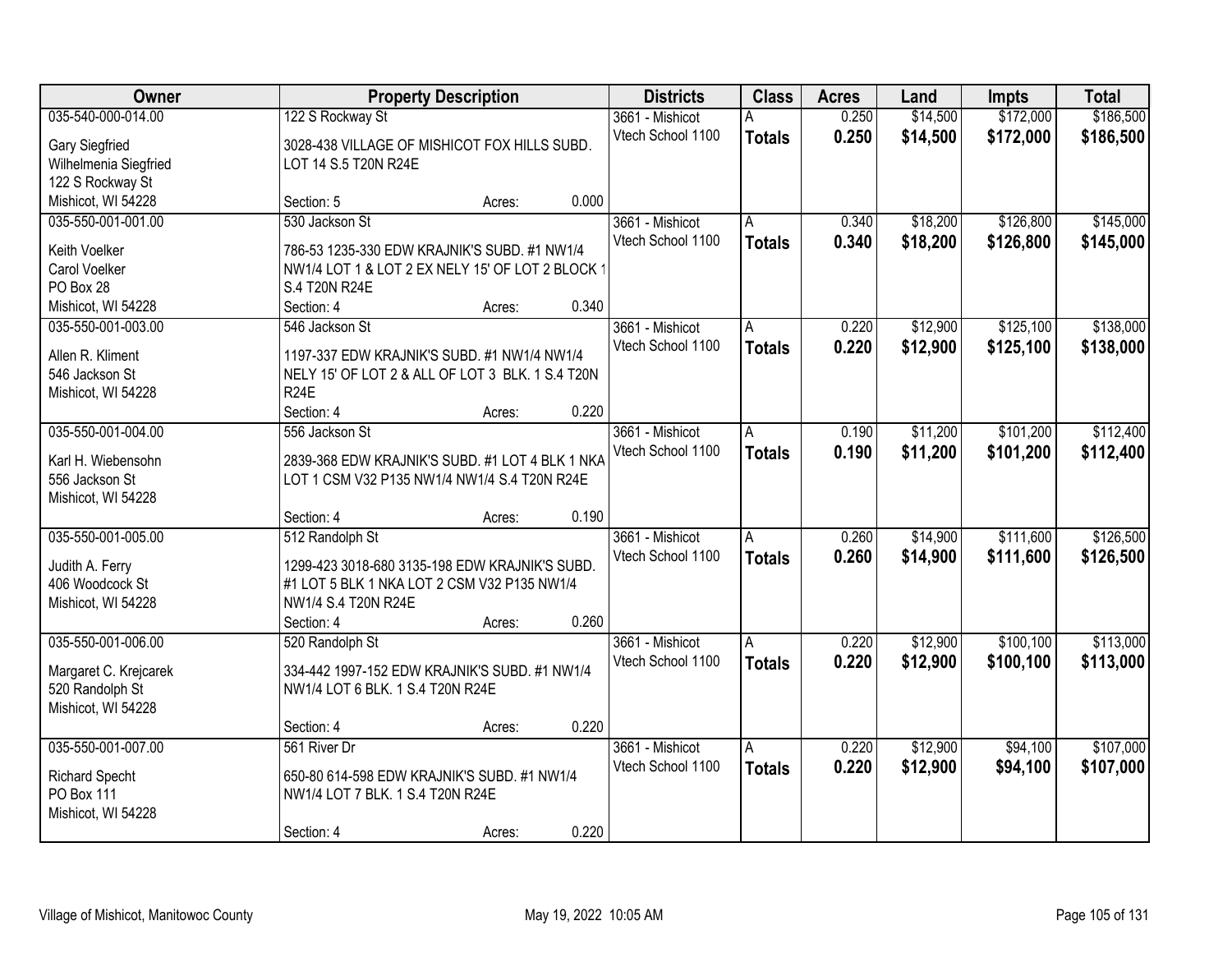| Owner               | <b>Property Description</b>                    |        |       | <b>Districts</b>  | <b>Class</b>  | <b>Acres</b> | Land     | <b>Impts</b> | <b>Total</b> |
|---------------------|------------------------------------------------|--------|-------|-------------------|---------------|--------------|----------|--------------|--------------|
| 035-550-001-008.00  | 545 River Dr                                   |        |       | 3661 - Mishicot   |               | 0.200        | \$11,800 | \$151,700    | \$163,500    |
| Mark Leroy          | 1964-336 EDW KRAJNIK'S SUBD. #1 NW1/4 NW1/4    |        |       | Vtech School 1100 | <b>Totals</b> | 0.200        | \$11,800 | \$151,700    | \$163,500    |
| 545 River Dr        | LOT 8 BLK. 1 S.4 T20N R24E                     |        |       |                   |               |              |          |              |              |
| Mishicot, WI 54228  |                                                |        |       |                   |               |              |          |              |              |
|                     | Section: 4                                     | Acres: | 0.200 |                   |               |              |          |              |              |
| 035-550-001-009.00  | 551 Washington St                              |        |       | 3661 - Mishicot   | A             | 0.220        | \$12,900 | \$152,300    | \$165,200    |
| Daniel A. Nejedlo   | 3243-714 EDW KRAJNIK'S SUBD. #1 NW1/4 NW1/4    |        |       | Vtech School 1100 | <b>Totals</b> | 0.220        | \$12,900 | \$152,300    | \$165,200    |
| Suzanne M. Nejedlo  | LOT 9 BLK. 1 S.4 T20N R24E                     |        |       |                   |               |              |          |              |              |
| 551 Washington St   |                                                |        |       |                   |               |              |          |              |              |
| Mishicot, WI 54228  | Section: 4                                     | Acres: | 0.220 |                   |               |              |          |              |              |
| 035-550-001-010.00  | 543 Washington St                              |        |       | 3661 - Mishicot   | A             | 0.270        | \$15,300 | \$77,500     | \$92,800     |
| Thomas F. Winnekens | 979-527 1316-536 EDW KRAJNIK'S SUBD. #1 NW1/4  |        |       | Vtech School 1100 | <b>Totals</b> | 0.270        | \$15,300 | \$77,500     | \$92,800     |
| Kathleen Winnekens  | NW1/4 LOT 10 BLK. 1 S.4 T20N R24E              |        |       |                   |               |              |          |              |              |
| 543 Washington St   |                                                |        |       |                   |               |              |          |              |              |
| Mishicot, WI 54228  | Section: 4                                     | Acres: | 0.270 |                   |               |              |          |              |              |
| 035-550-001-011.00  | 539 Washington St                              |        |       | 3661 - Mishicot   | A             | 0.240        | \$14,000 | \$105,900    | \$119,900    |
| Dayna M. Hartwig    | EDW KRAJNIK'S SUBD. #1 NW1/4 NW1/4 LOT 11 BLK. |        |       | Vtech School 1100 | <b>Totals</b> | 0.240        | \$14,000 | \$105,900    | \$119,900    |
| 539 Washington St   | 1 S.4 T20N R24E                                |        |       |                   |               |              |          |              |              |
| Mishicot, WI 54228  |                                                |        |       |                   |               |              |          |              |              |
|                     | Section: 4                                     | Acres: | 0.240 |                   |               |              |          |              |              |
| 035-550-001-012.00  | 521 Park Row St                                |        |       | 3661 - Mishicot   | A             | 0.200        | \$11,800 | \$139,800    | \$151,600    |
| Mary Jane Petska    | 3348-258 EDW KRAJNIK'S SUBD. #1 NW1/4 NW1/4    |        |       | Vtech School 1100 | <b>Totals</b> | 0.200        | \$11,800 | \$139,800    | \$151,600    |
| 521 Park row        | LOT 12 BLK. 1 S.4 T20N R24E                    |        |       |                   |               |              |          |              |              |
| Mishicot, WI 54228  |                                                |        |       |                   |               |              |          |              |              |
|                     | Section: 4                                     | Acres: | 0.200 |                   |               |              |          |              |              |
| 035-550-002-001.00  | 534 Washington St                              |        |       | 3661 - Mishicot   | A             | 0.190        | \$11,200 | \$80,000     | \$91,200     |
| Barbara J. Timreck  | 2417-217 EDW KRAJNIK'S SUBD. #1 NW1/4 NW1/4    |        |       | Vtech School 1100 | <b>Totals</b> | 0.190        | \$11,200 | \$80,000     | \$91,200     |
| 534 Washington St   | LOT 1 BLK. 2 S.4 T20N R24E                     |        |       |                   |               |              |          |              |              |
| Mishicot, WI 54228  |                                                |        |       |                   |               |              |          |              |              |
|                     | Section: 4                                     | Acres: | 0.190 |                   |               |              |          |              |              |
| 035-550-002-002.00  | 546 Washington St                              |        |       | 3661 - Mishicot   | A             | 0.210        | \$12,400 | \$74,400     | \$86,800     |
| Kristin L. Van Eyck | 3173-478 3186-318 TOD EDW KRAJNIK'S SUBD. #1   |        |       | Vtech School 1100 | <b>Totals</b> | 0.210        | \$12,400 | \$74,400     | \$86,800     |
| 546 Washington St   | NW1/4 NW1/4 LOT 2 BLK. 2 S.4 T2ON R24E         |        |       |                   |               |              |          |              |              |
| Mishicot, WI 54228  |                                                |        |       |                   |               |              |          |              |              |
|                     | Section: 4                                     | Acres: | 0.210 |                   |               |              |          |              |              |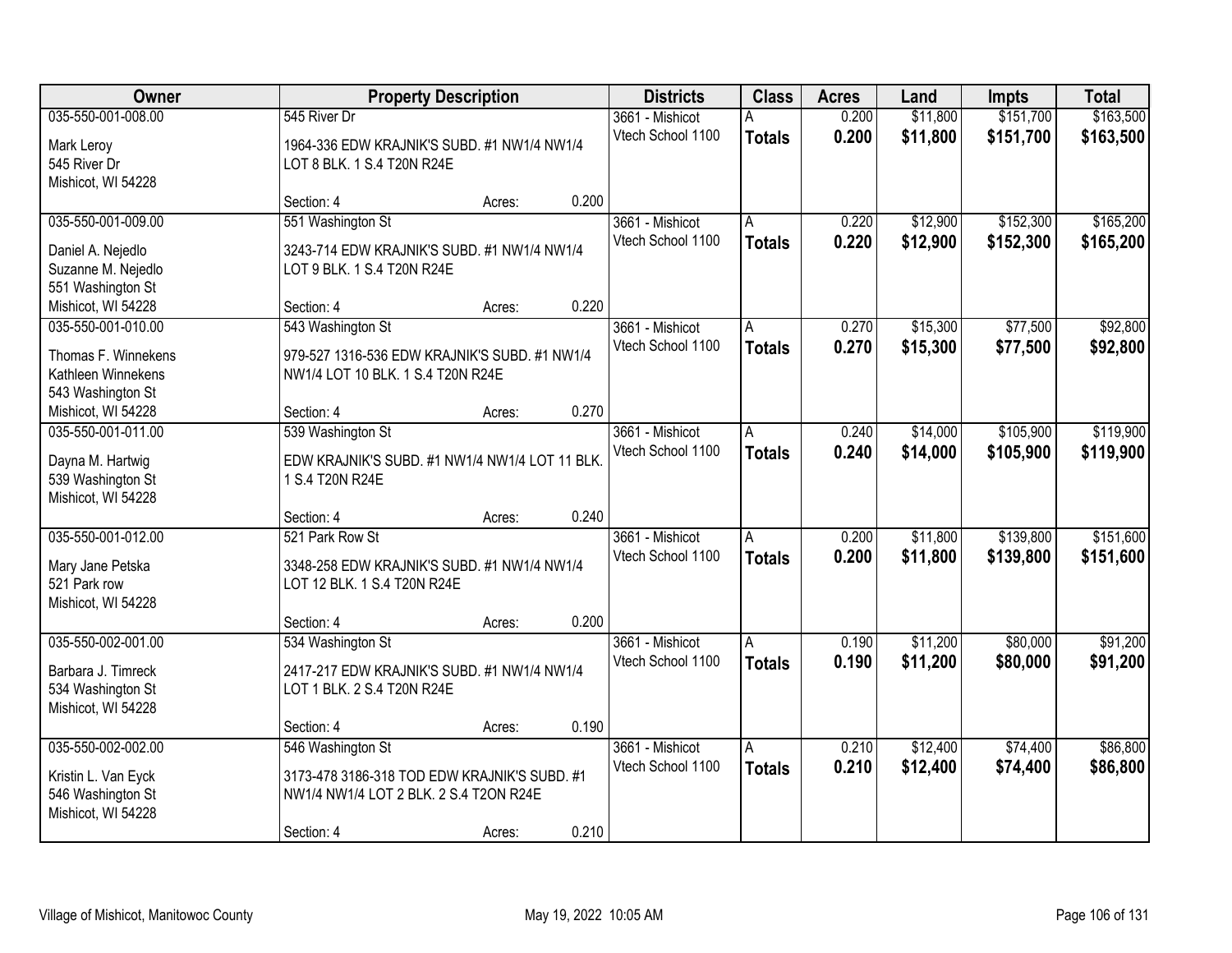| Owner                |                                                               | <b>Property Description</b> |       | <b>Districts</b>  | <b>Class</b>  | <b>Acres</b> | Land     | <b>Impts</b> | <b>Total</b> |
|----------------------|---------------------------------------------------------------|-----------------------------|-------|-------------------|---------------|--------------|----------|--------------|--------------|
| 035-550-002-003.00   | 556 Washington St                                             |                             |       | 3661 - Mishicot   | А             | 0.430        | \$21,900 | \$124,200    | \$146,100    |
| Daniel N. Owen       | 960-151 3103-13 LOT 3 BLK 2 AND PRT LOT 4 BLK 2               |                             |       | Vtech School 1100 | <b>Totals</b> | 0.430        | \$21,900 | \$124,200    | \$146,100    |
| Jerilyn S. Owen      | DAF: COM @ NE COR LOT 4 BLK 2 EDWARD                          |                             |       |                   |               |              |          |              |              |
| 556 Washington St    | KRAJNIK'S SUBD #1 TH S0?4'45"E 60' TH                         |                             |       |                   |               |              |          |              |              |
| Mishicot, WI 54228   | Section: 4                                                    | Acres:                      | 0.430 |                   |               |              |          |              |              |
| 035-550-003-001.00   | 610 Randolph St                                               |                             |       | 3661 - Mishicot   | A             | 0.450        | \$22,700 | \$150,900    | \$173,600    |
|                      |                                                               |                             |       | Vtech School 1100 | <b>Totals</b> | 0.450        | \$22,700 | \$150,900    | \$173,600    |
| Lisa M. Mooren       | 3333-187 EDW KRAJNIK'S SUBD. #1 NE1/4 NW1/4                   |                             |       |                   |               |              |          |              |              |
| 610 Randolph St      | LOTS 1 & 2 BLOCK 3 S.4 T20N R24E                              |                             |       |                   |               |              |          |              |              |
| Mishicot, WI 54228   |                                                               |                             | 0.450 |                   |               |              |          |              |              |
|                      | Section: 4                                                    | Acres:                      |       |                   |               |              |          |              |              |
| 035-550-003-003.00   | 612 Randolph St                                               |                             |       | 3661 - Mishicot   | A             | 0.320        | \$17,400 | \$211,800    | \$229,200    |
| Heather L. Schroeder | 1373-572 3415-658 EDW KRAJNIK'S SUBD. #1 NE1/4                |                             |       | Vtech School 1100 | <b>Totals</b> | 0.320        | \$17,400 | \$211,800    | \$229,200    |
| 612 Randolph St      | NW1/4 LOT 3 & W30' OF LOT 4 BLK. 3 S.4 T20N R24E              |                             |       |                   |               |              |          |              |              |
| Mishicot, WI 54228   |                                                               |                             |       |                   |               |              |          |              |              |
|                      | Section: 4                                                    | Acres:                      | 0.320 |                   |               |              |          |              |              |
| 035-550-003-004.01   | 626 Randolph St                                               |                             |       | 3661 - Mishicot   | A             | 0.320        | \$17,400 | \$166,300    | \$183,700    |
|                      |                                                               |                             |       | Vtech School 1100 | <b>Totals</b> | 0.320        | \$17,400 | \$166,300    | \$183,700    |
| Pamela A. Melichar   | 3383-116 EDW KRAJNIK'S SUBD. #1 NE1/4 NW1/4 E                 |                             |       |                   |               |              |          |              |              |
| 626 Randolph St      | 40' OF LOT 4 & W 60' OF LOT 5 BLOCK 3 S.4 T20N<br><b>R24E</b> |                             |       |                   |               |              |          |              |              |
| Mishicot, WI 54228   | Section: 4                                                    |                             | 0.320 |                   |               |              |          |              |              |
| 035-550-003-006.00   | 640 Randolph St                                               | Acres:                      |       | 3661 - Mishicot   | A             | 0.260        | \$14,900 | \$95,300     | \$110,200    |
|                      |                                                               |                             |       |                   |               |              |          |              |              |
| Harold J. Vondruska  | 557-311 2272-252 EDW KRAJNIK'S SUBD. #1 NE1/4                 |                             |       | Vtech School 1100 | <b>Totals</b> | 0.260        | \$14,900 | \$95,300     | \$110,200    |
| PO Box 366           | NW1/4 E10' OF LOT 5 & LOT 6 BLK. 3 S.4 T20N R24E              |                             |       |                   |               |              |          |              |              |
| Mishicot, WI 54228   |                                                               |                             |       |                   |               |              |          |              |              |
|                      | Section: 4                                                    | Acres:                      | 0.260 |                   |               |              |          |              |              |
| 035-550-003-007.00   | 646 Randolph St                                               |                             |       | 3661 - Mishicot   | A             | 0.220        | \$12,900 | \$128,000    | \$140,900    |
| Glenn R. Krause      | 3361-195 EDW KRAJNIK'S SUBD. #1 NE1/4 NW1/4 LOT               |                             |       | Vtech School 1100 | <b>Totals</b> | 0.220        | \$12,900 | \$128,000    | \$140,900    |
| Kerry R. Krause      | 7 BLK. 3 S.4 T20N R24E                                        |                             |       |                   |               |              |          |              |              |
| 646 Randolph St      |                                                               |                             |       |                   |               |              |          |              |              |
| Mishicot, WI 54228   | Section: 4                                                    | Acres:                      | 0.220 |                   |               |              |          |              |              |
| 035-550-003-008.00   | 654 Randolph St                                               |                             |       | Other 12          | A             | 0.220        | \$12,900 | \$111,600    | \$124,500    |
|                      |                                                               |                             |       | 3661 - Mishicot   | <b>Totals</b> | 0.220        | \$12,900 | \$111,600    | \$124,500    |
| Timothy A. Brewer    | 2640-381 3065-224 EDW KRAJNIK'S SUBD. #1 NE1/4                |                             |       | Vtech School 1100 |               |              |          |              |              |
| Danielle G. Brewer   | NW1/4 LOT 8 BLK. 3 S.4 T20N R24E                              |                             |       |                   |               |              |          |              |              |
| 654 Randolph St      |                                                               |                             |       |                   |               |              |          |              |              |
| Mishicot, WI 54228   | Section: 4                                                    | Acres:                      | 0.220 |                   |               |              |          |              |              |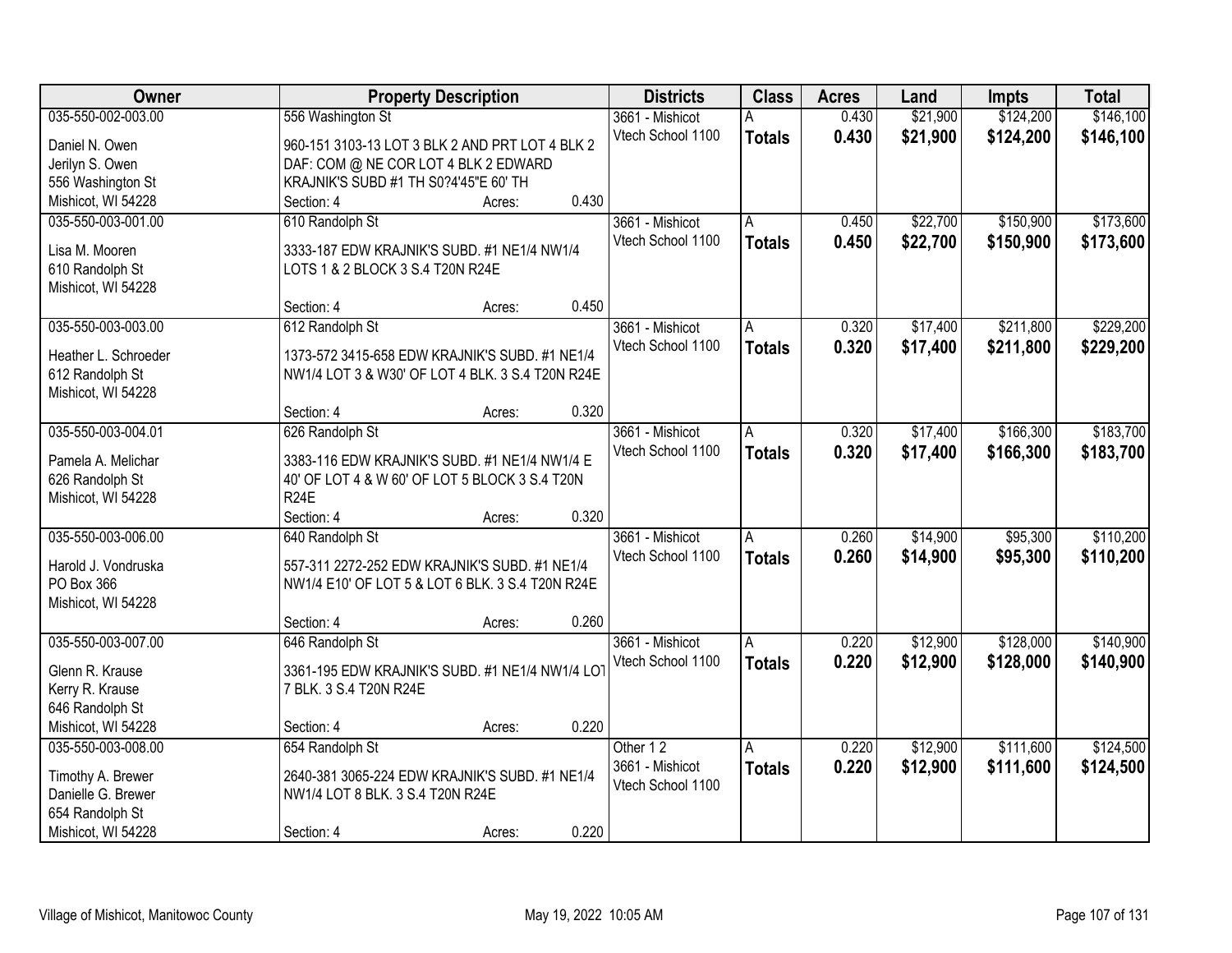| Owner                                 |                                                                      | <b>Property Description</b> |       | <b>Districts</b>  | <b>Class</b>  | <b>Acres</b> | Land     | <b>Impts</b> | <b>Total</b> |
|---------------------------------------|----------------------------------------------------------------------|-----------------------------|-------|-------------------|---------------|--------------|----------|--------------|--------------|
| 035-550-003-009.00                    | 662 Randolph St                                                      |                             |       | 3661 - Mishicot   | А             | 0.220        | \$12,900 | \$62,200     | \$75,100     |
| Harold F. Burt                        | 440-294 3192-1 EDW KRAJNIK'S SUBD. #1 NE1/4                          |                             |       | Vtech School 1100 | <b>Totals</b> | 0.220        | \$12,900 | \$62,200     | \$75,100     |
| 662 Randolph St                       | NW1/4 LOT 9 BLK. 3 S.4 T20N R24E                                     |                             |       |                   |               |              |          |              |              |
| Mishicot, WI 54228                    |                                                                      |                             |       |                   |               |              |          |              |              |
|                                       | Section: 4                                                           | Acres:                      | 0.220 |                   |               |              |          |              |              |
| 035-550-003-010.00                    | 664 Randolph St                                                      |                             |       | Other 12          | Α             | 0.270        | \$15,300 | \$162,100    | \$177,400    |
| Melvin J. Kliment                     | 719-728 EDW KRAJNIK'S SUBD. #1 NE1/4 NW1/4 LOT                       |                             |       | 3661 - Mishicot   | <b>Totals</b> | 0.270        | \$15,300 | \$162,100    | \$177,400    |
| 664 Randolph St                       | 10 & W13' OF LOT 11 BLK. 3 S.4 T20N R24E                             |                             |       | Vtech School 1100 |               |              |          |              |              |
| Mishicot, WI 54228                    |                                                                      |                             |       |                   |               |              |          |              |              |
|                                       | Section: 4                                                           | Acres:                      | 0.270 |                   |               |              |          |              |              |
| 035-550-003-011.01                    | 666 Randolph St                                                      |                             |       | 3661 - Mishicot   | A             | 0.270        | \$15,300 | \$145,300    | \$160,600    |
|                                       |                                                                      |                             |       | Vtech School 1100 | <b>Totals</b> | 0.270        | \$15,300 | \$145,300    | \$160,600    |
| Michael Fictum                        | 516-617 3472-675 LE EDW KRAJNIK'S SUBD. #1 NE1/4                     |                             |       |                   |               |              |          |              |              |
| 666 Randolph St<br>Mishicot, WI 54228 | NW1/4 E57' OF LOT 11 & W26' OF LOT 12 BLK. 3 S.4<br><b>T20N R24E</b> |                             |       |                   |               |              |          |              |              |
|                                       | Section: 4                                                           | Acres:                      | 0.270 |                   |               |              |          |              |              |
| 035-550-003-012.01                    | 668 Randolph St                                                      |                             |       | 3661 - Mishicot   | A             | 0.271        | \$15,300 | \$162,400    | \$177,700    |
|                                       |                                                                      |                             |       | Vtech School 1100 | <b>Totals</b> | 0.271        | \$15,300 | \$162,400    | \$177,700    |
| Shane Roy Popp                        | 2282-141 EDW KRAJNIK'S SUBD. #1 NE1/4 NW1/4 E44                      |                             |       |                   |               |              |          |              |              |
| 668 Randolph St                       | OF LOT 12 & W 40' OF LOT 13 BLOCK 3 S.4 T20N                         |                             |       |                   |               |              |          |              |              |
| Mishicot, WI 54228                    | <b>R24E</b>                                                          |                             |       |                   |               |              |          |              |              |
|                                       | Section: 4                                                           | Acres:                      | 0.271 |                   |               |              |          |              |              |
| 035-550-003-014.00                    | 700 Randolph St                                                      |                             |       | 3661 - Mishicot   | A             | 0.420        | \$21,500 | \$170,500    | \$192,000    |
| Lee Brocher                           | 3331-529 EDW KRAJNIK'S SUBD. #1 NE1/4 NW1/4 E30                      |                             |       | Vtech School 1100 | <b>Totals</b> | 0.420        | \$21,500 | \$170,500    | \$192,000    |
| Michelle Brocher                      | OF LOT 13. ALL OF LOT 14 & W 30' OF LOT 15 BLK 3                     |                             |       |                   |               |              |          |              |              |
| 700 Randolph St                       | S.4 T20N R24E                                                        |                             |       |                   |               |              |          |              |              |
| Mishicot, WI 54228                    | Section: 4                                                           | Acres:                      | 0.420 |                   |               |              |          |              |              |
| 035-550-003-015.02                    | 710 Randolph St                                                      |                             |       | 3661 - Mishicot   | A             | 0.320        | \$17,400 | \$146,000    | \$163,400    |
| Gregory A. Sturm                      | 3233-294 EDW KRAJNIK'S SUBD. #1 NE1/4 NW1/4 E40                      |                             |       | Vtech School 1100 | <b>Totals</b> | 0.320        | \$17,400 | \$146,000    | \$163,400    |
| 710 Randolph St                       | OF LOT 15 BLK. 3 ALSO 60' OF VACATED STREET S.4                      |                             |       |                   |               |              |          |              |              |
| Mishicot, WI 54228                    | <b>T20N R24E</b>                                                     |                             |       |                   |               |              |          |              |              |
|                                       | Section: 4                                                           | Acres:                      | 0.320 |                   |               |              |          |              |              |
| 035-550-004-000.00                    | 726 Randolph St                                                      |                             |       | 3661 - Mishicot   | A             | 0.400        | \$20,700 | \$91,300     | \$112,000    |
| James R and Heidi L Rehbein Jr        | 3051-162 EDW KRAJNIK'S SUBD. #1 NE1/4 NW1/4                          |                             |       | Vtech School 1100 | <b>Totals</b> | 0.400        | \$20,700 | \$91,300     | \$112,000    |
| 726 Randolph St                       | BLOCK 4 COM NE COR WLY 30' TO BEG W124' S140'                        |                             |       |                   |               |              |          |              |              |
| Mishicot, WI 54228                    | E124' N140' TOBG S.4 T20N R24E                                       |                             |       |                   |               |              |          |              |              |
|                                       | Section: 4                                                           | Acres:                      | 0.400 |                   |               |              |          |              |              |
|                                       |                                                                      |                             |       |                   |               |              |          |              |              |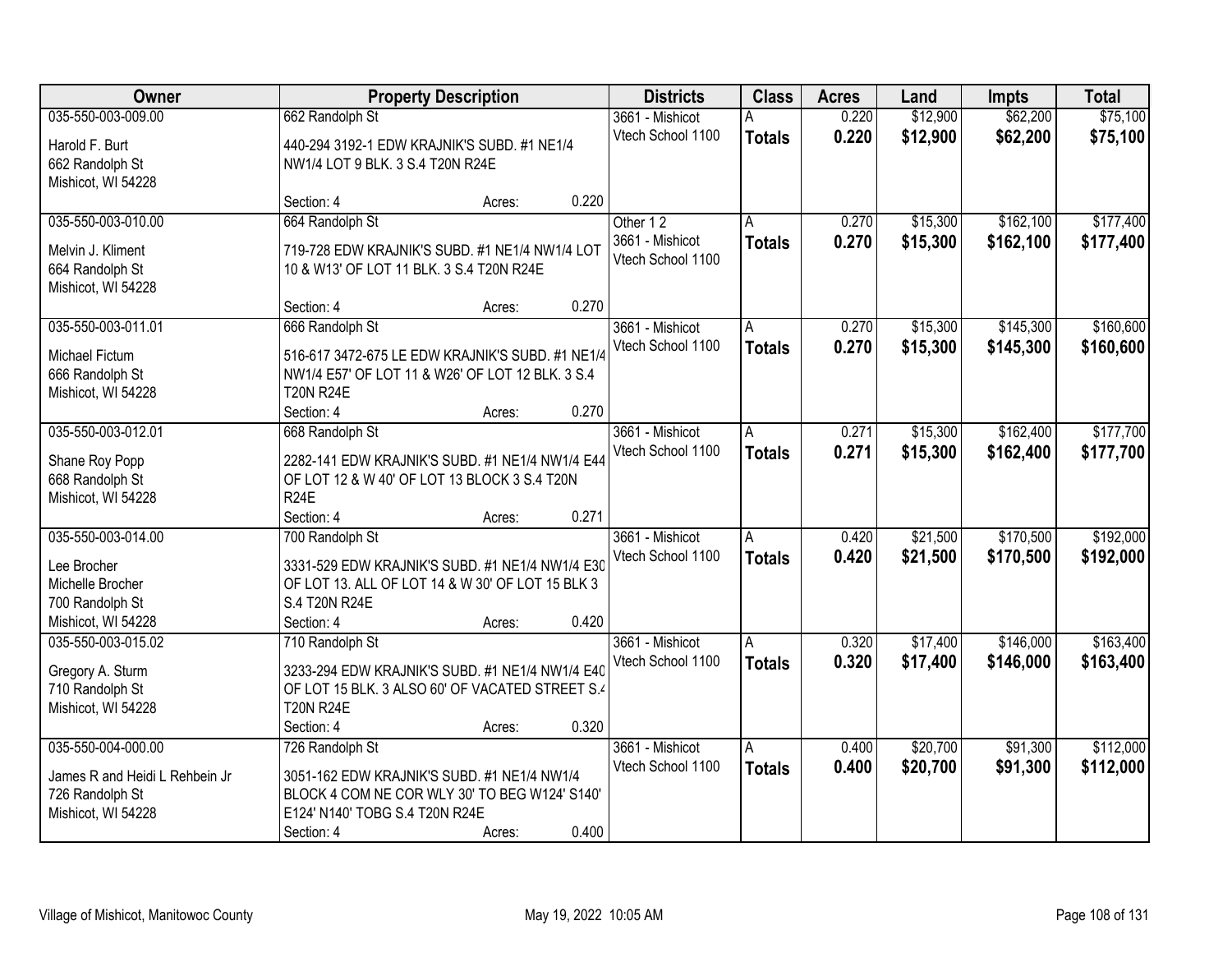| Owner                                                                     | <b>Property Description</b>                                                |        |       | <b>Districts</b>                     | <b>Class</b>  | <b>Acres</b> | Land     | <b>Impts</b> | <b>Total</b> |
|---------------------------------------------------------------------------|----------------------------------------------------------------------------|--------|-------|--------------------------------------|---------------|--------------|----------|--------------|--------------|
| 035-552-001-001.00                                                        | 264 Dollar Ln                                                              |        |       | Other 12                             |               | 0.330        | \$17,800 | \$108,000    | \$125,800    |
| Bradley A. Goessl<br>264 Dollar Ln<br>Mishicot, WI 54228                  | 2168-99 KRAJNIKS SUBD #1 LOT 1 BLOCK 1 W1/2<br>SE1/4 SE1/4 S.36 T21N R23E  |        |       | 3661 - Mishicot<br>Vtech School 1100 | <b>Totals</b> | 0.330        | \$17,800 | \$108,000    | \$125,800    |
|                                                                           | Section: 36                                                                | Acres: | 0.330 |                                      |               |              |          |              |              |
| 035-552-002-001.00                                                        | 271 Dollar Ln                                                              |        |       | 3661 - Mishicot                      | A             | 0.260        | \$14,900 | \$86,800     | \$101,700    |
| Frank S. Kulpa Jr<br>3301 Hawthorne Ave<br>Two Rivers, WI 54241           | 1816-507 KRAJNIKS SUBD #1 LOT 1 BLOCK 2 W1/2<br>SE1/4 SE1/4 S.36 T21N R23E |        |       | Vtech School 1100                    | <b>Totals</b> | 0.260        | \$14,900 | \$86,800     | \$101,700    |
|                                                                           | Section: 36                                                                | Acres: | 0.260 |                                      |               |              |          |              |              |
| 035-552-002-002.00                                                        | 261 Dollar Ln                                                              |        |       | 3661 - Mishicot                      | A             | 0.340        | \$18,200 | \$142,200    | \$160,400    |
| Mark J. Strathmann<br>261 Dollar Ln<br>Mishicot, WI 54228                 | 2263-670 KRAJNIKS SUBD #1 LOT 2 BLOCK 2 W1/2<br>SE1/4 SE1/4 S.36 T21N R23E |        |       | Vtech School 1100                    | <b>Totals</b> | 0.340        | \$18,200 | \$142,200    | \$160,400    |
|                                                                           | Section: 36                                                                | Acres: | 0.340 |                                      |               |              |          |              |              |
| 035-552-002-003.00                                                        | Dollar Ln                                                                  |        |       | 3661 - Mishicot                      | A             | 0.340        | \$18,200 | \$0          | \$18,200     |
| Roy Krizizke                                                              | 3222-298 KRAJNIKS SUBD #1 LOT 3 BLOCK 2 W1/2                               |        |       | Vtech School 1100                    | <b>Totals</b> | 0.340        | \$18,200 | \$0          | \$18,200     |
| Lorane Krizizke                                                           | SE1/4 SE1/4 S.36 T21N R23E                                                 |        |       |                                      |               |              |          |              |              |
| 225 Dollar Ln                                                             |                                                                            |        |       |                                      |               |              |          |              |              |
| Mishicot, WI 54228                                                        | Section: 36                                                                | Acres: | 0.340 |                                      |               |              |          |              |              |
| 035-552-002-006.00                                                        | 225 Dollar Ln                                                              |        |       | 3661 - Mishicot                      | A             | 1.140        | \$40,700 | \$283,800    | \$324,500    |
| Roy Krizizke                                                              | 3087-130 KRAJNIKS SUBD #1 LOTS 4,5,& 6 BLOCK 2                             |        |       | Vtech School 1100                    | <b>Totals</b> | 1.140        | \$40,700 | \$283,800    | \$324,500    |
| Lorane Krizizke                                                           | W1/2 SE1/4 SE1/4 S.36 T21N R23E                                            |        |       |                                      |               |              |          |              |              |
| 225 Dollar Ln                                                             |                                                                            |        |       |                                      |               |              |          |              |              |
| Mishicot, WI 54228                                                        | Section: 36                                                                | Acres: | 1.140 |                                      |               |              |          |              |              |
| 035-556-001-012.00                                                        | 303 Abc Ct                                                                 |        |       | 3661 - Mishicot                      | A             | 1.810        | \$44,100 | \$415,100    | \$459,200    |
| Adam & Jennifer Cappelle Living Trust<br>303 Abc Ct<br>Mishicot, WI 54228 | 2926-598 3156-643 KRAUSE SUBD #1 LOT 12 BLK 1<br>S.4 T20N R24E             |        |       | Vtech School 1100                    | <b>Totals</b> | 1.810        | \$44,100 | \$415,100    | \$459,200    |
|                                                                           | Section: 4                                                                 | Acres: | 1.810 |                                      |               |              |          |              |              |
| 035-556-001-013.00                                                        | 314 Abc Ct                                                                 |        |       | 3661 - Mishicot                      | A             | 1.630        | \$43,200 | \$334,100    | \$377,300    |
| Scott E. Yindra<br>Jill M. Yindra                                         | 2636-421 KRAUSE SUBD #1 LOTS 13,14 & 15 BLK 1<br>S.4 T20N R24E             |        |       | Vtech School 1100                    | <b>Totals</b> | 1.630        | \$43,200 | \$334,100    | \$377,300    |
| 314 Abc Ct<br>Mishicot, WI 54228                                          | Section: 4                                                                 | Acres: | 1.630 |                                      |               |              |          |              |              |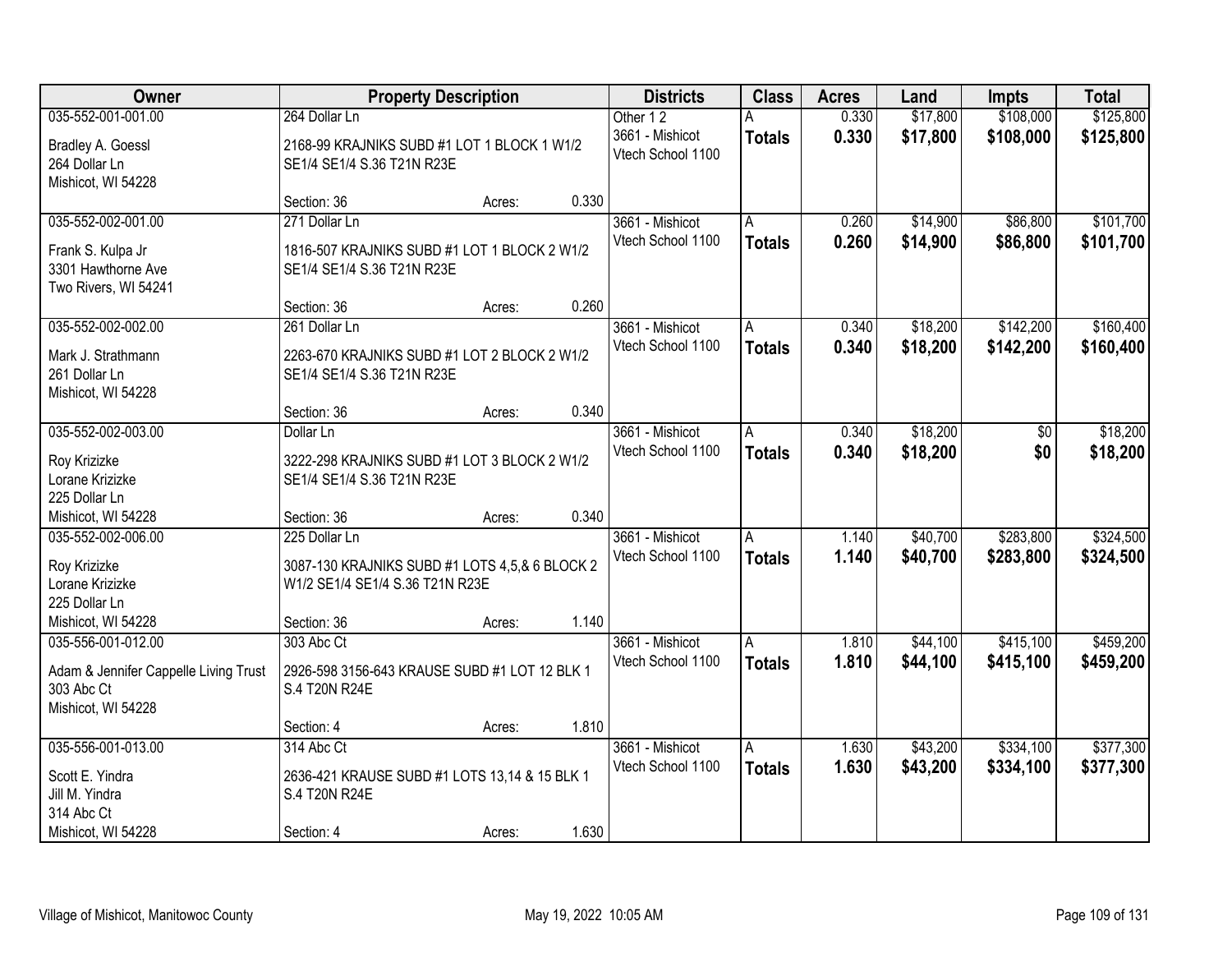| Owner                        |                                              | <b>Property Description</b> |       |                             | <b>Class</b>  | <b>Acres</b> | Land     | <b>Impts</b>    | <b>Total</b> |
|------------------------------|----------------------------------------------|-----------------------------|-------|-----------------------------|---------------|--------------|----------|-----------------|--------------|
| 035-556-002-002.00           | 259 Baker Ln                                 |                             |       | 3661 - Mishicot             | А             | 0.699        | \$30,000 | \$278,400       | \$308,400    |
| Thor L. Carlson              | 3407-334 KRAUSE SUBD #1 LOT 1 CSM V 34 P373  |                             |       | Vtech School 1100           | <b>Totals</b> | 0.699        | \$30,000 | \$278,400       | \$308,400    |
| Sandra S. Carlson            | RESTRICT COV V2062 P633                      |                             |       |                             |               |              |          |                 |              |
| 259 Baker Ln                 |                                              |                             |       |                             |               |              |          |                 |              |
| Mishicot, WI 54228           | Section: 4                                   | Acres:                      | 0.699 |                             |               |              |          |                 |              |
| 035-556-002-003.00           | 247 Baker Ln                                 |                             |       | 3661 - Mishicot             | A             | 0.340        | \$18,200 | \$226,100       | \$244,300    |
|                              |                                              |                             |       | Vtech School 1100           | <b>Totals</b> | 0.340        | \$18,200 | \$226,100       | \$244,300    |
| Ryan W. Ross                 | 2064-652 2582-343 KRAUSE SUBD #1 LOT 3 BLK 2 |                             |       |                             |               |              |          |                 |              |
| Tara L. Ross<br>247 Baker Ln | RESTRICT COV V2062 P633 S.4 T20N R24E        |                             |       |                             |               |              |          |                 |              |
|                              | Section: 4                                   |                             | 0.340 |                             |               |              |          |                 |              |
| Mishicot, WI 54228           |                                              | Acres:                      |       |                             |               |              |          |                 |              |
| 035-556-002-004.00           | 239 Baker Ln                                 |                             |       | Other 12<br>3661 - Mishicot | A             | 0.340        | \$18,200 | \$217,400       | \$235,600    |
| Joseph L. Scheuer            | 2077-53 KRAUSE SUBD #1 LOT 4 BLK 2 RESTRICT  |                             |       | Vtech School 1100           | <b>Totals</b> | 0.340        | \$18,200 | \$217,400       | \$235,600    |
| Kelly A. Scheuer             | COV V2062 P633 S.4 T20N R24E                 |                             |       |                             |               |              |          |                 |              |
| PO Box 256                   |                                              |                             |       |                             |               |              |          |                 |              |
| Mishicot, WI 54228           | Section: 4                                   | Acres:                      | 0.340 |                             |               |              |          |                 |              |
| 035-556-002-005.00           | 231 Baker Ln                                 |                             |       | 3661 - Mishicot             | A             | 0.350        | \$18,600 | \$246,000       | \$264,600    |
| Jason L. Farr                | 3201-594 KRAUSE SUBD #1 LOT 5 BLK 2 RESTRICT |                             |       | Vtech School 1100           | <b>Totals</b> | 0.350        | \$18,600 | \$246,000       | \$264,600    |
| Stephanie Farr               | COV. V2062 P633 S.4 T20N R24E                |                             |       |                             |               |              |          |                 |              |
| 231 Baker Ln                 |                                              |                             |       |                             |               |              |          |                 |              |
| Mishicot, WI 54228           | Section: 4                                   | Acres:                      | 0.350 |                             |               |              |          |                 |              |
| 035-556-002-006.00           | <b>Willow Dr</b>                             |                             |       | 3661 - Mishicot             | A             | 0.330        | \$11,900 | \$0             | \$11,900     |
|                              |                                              |                             |       | Vtech School 1100           | <b>Totals</b> | 0.330        | \$11,900 | \$0             | \$11,900     |
| Scott A. Wachowski           | 3224-56 KRAUSE SUBD #1 LOT 6 BLK 2 S.4 T20N  |                             |       |                             |               |              |          |                 |              |
| 4603 Laurie Ln               | <b>R24E</b>                                  |                             |       |                             |               |              |          |                 |              |
| Two Rivers, WI 54241         |                                              |                             |       |                             |               |              |          |                 |              |
|                              | Section: 4                                   | Acres:                      | 0.330 |                             |               |              |          |                 |              |
| 035-556-002-007.00           | <b>Willow Dr</b>                             |                             |       | 3661 - Mishicot             | A             | 0.750        | \$21,000 | $\overline{50}$ | \$21,000     |
| Scott A. Wachowski           | 3227-56 KRAUSE SUBD #1 LOT 7 BLK 2 S.4 T20N  |                             |       | Vtech School 1100           | <b>Totals</b> | 0.750        | \$21,000 | \$0             | \$21,000     |
| 4603 Laurie Ln               | <b>R24E</b>                                  |                             |       |                             |               |              |          |                 |              |
| Two Rivers, WI 54241         |                                              |                             |       |                             |               |              |          |                 |              |
|                              | Section: 4                                   | Acres:                      | 0.750 |                             |               |              |          |                 |              |
| 035-556-002-008.00           | <b>Willow Dr</b>                             |                             |       | 3661 - Mishicot             | A             | 1.070        | \$27,000 | $\overline{50}$ | \$27,000     |
|                              |                                              |                             |       | Vtech School 1100           | <b>Totals</b> | 1.070        | \$27,000 | \$0             | \$27,000     |
| Scott A. Wachowski           | 3227-56 KRAUSE SUBD #1 LOT 8 BLK 2 S.4 T20N  |                             |       |                             |               |              |          |                 |              |
| 4603 Laurie Ln               | <b>R24E</b>                                  |                             |       |                             |               |              |          |                 |              |
| Two Rivers, WI 54241         |                                              |                             |       |                             |               |              |          |                 |              |
|                              | Section: 4                                   | Acres:                      | 1.070 |                             |               |              |          |                 |              |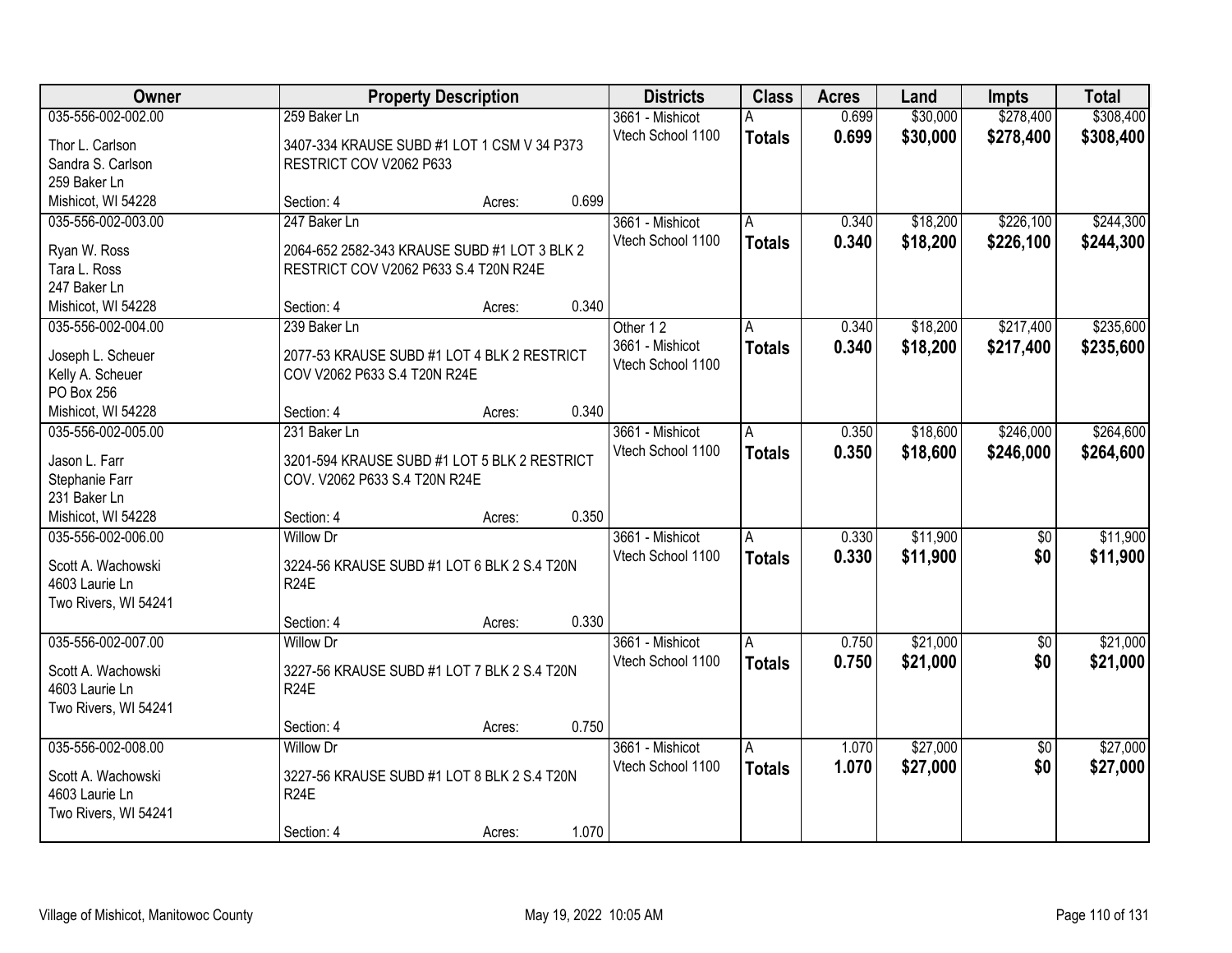| Owner                               |                                               | <b>Property Description</b> |       |                   | <b>Class</b>   | <b>Acres</b> | Land     | <b>Impts</b>    | <b>Total</b> |
|-------------------------------------|-----------------------------------------------|-----------------------------|-------|-------------------|----------------|--------------|----------|-----------------|--------------|
| 035-556-002-009.00                  | 612 Willow Dr                                 |                             |       | 3661 - Mishicot   | А              | 1.160        | \$30,600 | \$263,600       | \$294,200    |
| Brent J. Robinson                   | 2822-125 KRAUSE SUBD #1 LOT 9 BLK 2 S.4 T20N  |                             |       | Vtech School 1100 | <b>Totals</b>  | 1.160        | \$30,600 | \$263,600       | \$294,200    |
| 612 Willow Dr                       | <b>R24E</b>                                   |                             |       |                   |                |              |          |                 |              |
| Mishicot, WI 54228                  |                                               |                             |       |                   |                |              |          |                 |              |
|                                     | Section: 4                                    | Acres:                      | 1.160 |                   |                |              |          |                 |              |
| 035-556-002-010.00                  | 568 Willow Dr                                 |                             |       | 3661 - Mishicot   | A              | 2.667        | \$48,300 | \$372,800       | \$421,100    |
| Nicholas J. Armbruster              | 3179-207 KRAUSE SUBD #1 LOT 1 CSM V35 P93 S.4 |                             |       | Vtech School 1100 | <b>Totals</b>  | 2.667        | \$48,300 | \$372,800       | \$421,100    |
| Rebecca Armbruster                  | <b>T20N R24E</b>                              |                             |       |                   |                |              |          |                 |              |
| 563 S Main St                       |                                               |                             |       |                   |                |              |          |                 |              |
| Apt 6                               | Section: 4                                    | Acres:                      | 2.667 |                   |                |              |          |                 |              |
| Mishicot, WI 54228                  |                                               |                             |       |                   |                |              |          |                 |              |
| 035-556-003-001.00                  | 663 Willow Dr                                 |                             |       | 3661 - Mishicot   | A              | 0.860        | \$52,200 | \$263,000       | \$315,200    |
|                                     |                                               |                             |       | Vtech School 1100 | <b>Totals</b>  | 0.860        | \$52,200 | \$263,000       | \$315,200    |
| Ross A. Mueller                     | 2016-373 KRAUSE SUBD #1 LOT 1 BLK 3 RESTRICT  |                             |       |                   |                |              |          |                 |              |
| Shawn E. Mueller                    | COV. V2062 P633 S.4 T20N R24E                 |                             |       |                   |                |              |          |                 |              |
| 663 Willow Dr<br>Mishicot, WI 54228 | Section: 4                                    | Acres:                      | 0.860 |                   |                |              |          |                 |              |
| 035-556-003-002.00                  | 655 Willow Dr                                 |                             |       | 3661 - Mishicot   | A              | 0.820        | \$50,600 | \$329,800       | \$380,400    |
|                                     |                                               |                             |       | Vtech School 1100 |                | 0.820        | \$50,600 |                 |              |
| Randy L. Mueller                    | 1834-295 KRAUSE SUBD #1 LOT 2 BLK 3 RESTRICT  |                             |       |                   | <b>Totals</b>  |              |          | \$329,800       | \$380,400    |
| PO Box 58                           | COV. V2062 P633 S.4 T20N R24E                 |                             |       |                   |                |              |          |                 |              |
| Mishicot, WI 54228                  |                                               |                             |       |                   |                |              |          |                 |              |
|                                     | Section: 4                                    | Acres:                      | 0.820 |                   |                |              |          |                 |              |
| 035-556-003-003.00                  | 647 Willow Dr                                 |                             |       | 3661 - Mishicot   | A              | 0.750        | \$47,800 | \$365,900       | \$413,700    |
| David J. Gierczak                   | 2952-673 KRAUSE SUBD #1 LOT 3 BLK 3 RESTRICT  |                             |       | Vtech School 1100 | <b>Totals</b>  | 0.750        | \$47,800 | \$365,900       | \$413,700    |
| Cynthia C. Gierczak                 | COV V2062 P633 S.4 T20N R24E                  |                             |       |                   |                |              |          |                 |              |
| 647 Willow Dr                       |                                               |                             |       |                   |                |              |          |                 |              |
| Mishicot, WI 54228                  | Section: 4                                    | Acres:                      | 0.750 |                   |                |              |          |                 |              |
| 035-556-003-004.00                  | <b>Willow Dr</b>                              |                             |       | 3661 - Mishicot   | A              | 0.740        | \$47,400 | $\overline{50}$ | \$47,400     |
| David J. Gierczak                   | KRAUSE SUBD #1 LOT 4 BLK 3 RESTRICT COV.      |                             |       | Vtech School 1100 | <b>Totals</b>  | 0.740        | \$47,400 | \$0             | \$47,400     |
| Cynthia C. Gierczak                 | V2062 P633 S.4 T20N R24E                      |                             |       |                   |                |              |          |                 |              |
| 647 Willow Dr                       |                                               |                             |       |                   |                |              |          |                 |              |
| Mishicot, WI 54228                  | Section: 4                                    | Acres:                      | 0.740 |                   |                |              |          |                 |              |
| 035-556-004-001.00                  | 236 Baker Ln                                  |                             |       | 3661 - Mishicot   | $\overline{A}$ | 0.390        | \$20,300 | \$322,100       | \$342,400    |
|                                     |                                               |                             |       | Vtech School 1100 | <b>Totals</b>  | 0.390        | \$20,300 | \$322,100       | \$342,400    |
| Casey L. Hawkinson<br>236 Baker Ln  | 3436-655 KRAUSE SUBD #1 LOT 1 BLK 4 RESTRICT  |                             |       |                   |                |              |          |                 |              |
| Mishicot, WI 54228                  | COV V2062 P633 S.4 T20N R24E                  |                             |       |                   |                |              |          |                 |              |
|                                     |                                               |                             | 0.390 |                   |                |              |          |                 |              |
|                                     | Section: 4                                    | Acres:                      |       |                   |                |              |          |                 |              |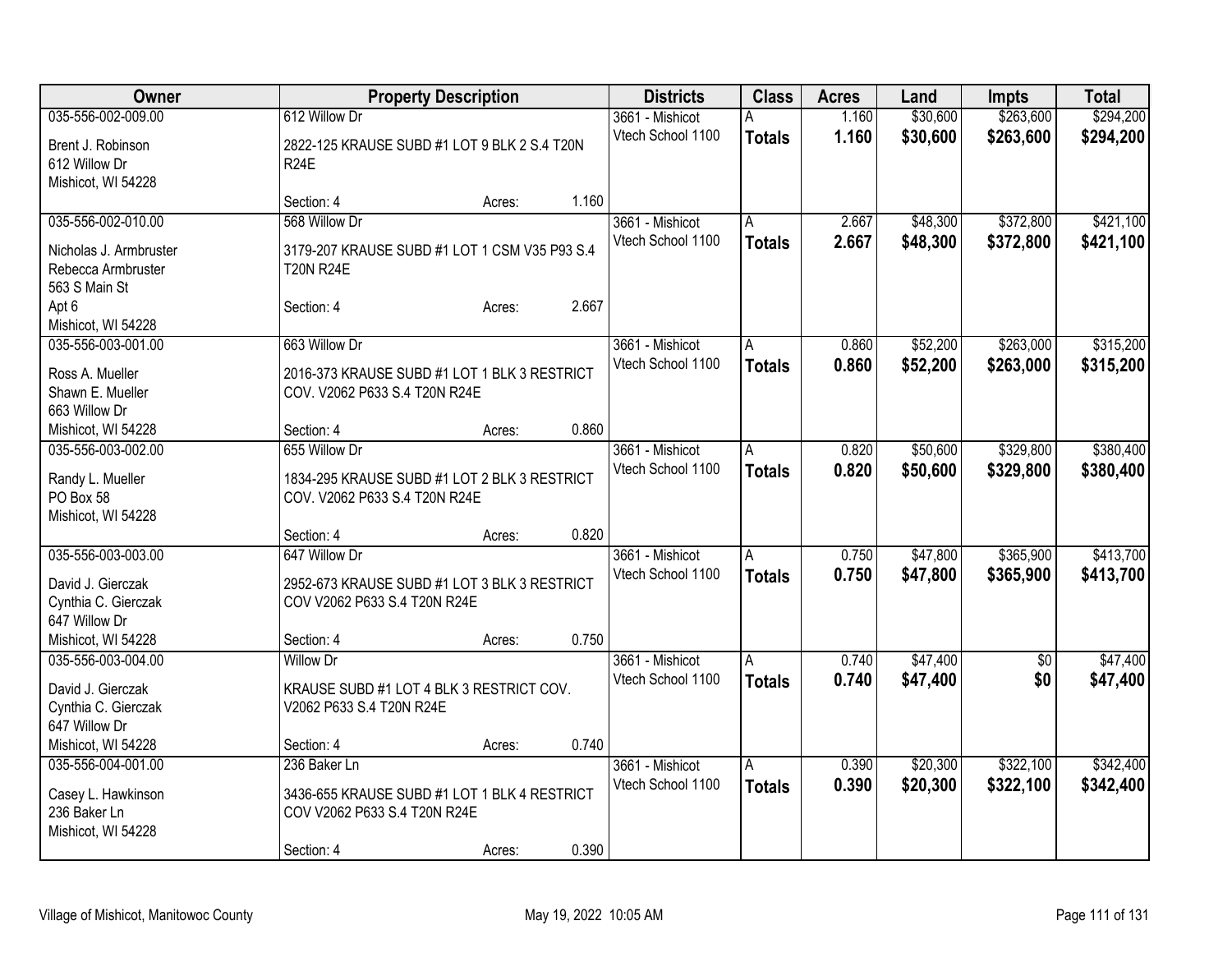| Owner                                                                                                  |                                                                                                                                                                          | <b>Property Description</b> |                |                                      |                    | <b>Districts</b> | <b>Class</b>         | <b>Acres</b>           | Land                   | <b>Impts</b> | <b>Total</b> |
|--------------------------------------------------------------------------------------------------------|--------------------------------------------------------------------------------------------------------------------------------------------------------------------------|-----------------------------|----------------|--------------------------------------|--------------------|------------------|----------------------|------------------------|------------------------|--------------|--------------|
| 035-556-004-002.00<br>Jeffrey S. Krause<br>262 Baker Ln                                                | <b>Baker Ln</b><br>3173-265 KRAUSE SUBD #1 LOT 2 CSM V35 P45<br>RESTRICT COV V2062 P633 S.4 T20N R24E                                                                    |                             |                | 3661 - Mishicot<br>Vtech School 1100 | Α<br><b>Totals</b> | 0.540<br>0.540   | \$25,900<br>\$25,900 | \$5,600<br>\$5,600     | \$31,500<br>\$31,500   |              |              |
| Mishicot, WI 54228                                                                                     | Section: 4                                                                                                                                                               | Acres:                      | 0.540          |                                      |                    |                  |                      |                        |                        |              |              |
| 035-556-004-004.00<br>Jeffrey S. Krause<br>262 Baker Ln<br>Mishicot, WI 54228                          | 262 Baker Ln<br>3173-265 KRAUSE SUBD #1 LOT 1 CSM V35 P45<br>RESTRICT COV V2062 P633 S.4 T20N R24E                                                                       |                             |                | 3661 - Mishicot<br>Vtech School 1100 | A<br><b>Totals</b> | 0.645<br>0.645   | \$28,600<br>\$28,600 | \$95,500<br>\$95,500   | \$124,100<br>\$124,100 |              |              |
| 035-560-001-001.01<br>Andrew J. Farr<br>1210 S Main St<br>Mishicot, WI 54228                           | Section: 4<br>1210 S Main St<br>2890-57 LADURON SUBD. LOT 1 BLOCK 1 EX ELY20'8<br>EX V530 P767 FOR HWY S.9 T20N R24E                                                     | Acres:                      | 0.645          | 3661 - Mishicot<br>Vtech School 1100 | A<br><b>Totals</b> | 0.330<br>0.330   | \$17,800<br>\$17,800 | \$41,700<br>\$41,700   | \$59,500<br>\$59,500   |              |              |
| 035-560-001-002.01                                                                                     | Section: 9<br>1218 S Main St                                                                                                                                             | Acres:                      | 0.000          | 3661 - Mishicot<br>Vtech School 1100 | A                  | 0.390<br>0.390   | \$20,300<br>\$20,300 | \$104,300<br>\$104,300 | \$124,600              |              |              |
| Patti A. Amann<br>1218 S Main St<br>Mishicot, WI 54228                                                 | 1448-254 2285-730 LADURON SUBD. LOT 2 BLOCK 1<br>EX ELY 20' THEREOF & EX V530 P761 FOR HWY.<br>ALSO PRT OF LOT 3 BLK.1 COM NW COR, SELY 10'<br>Section: 9                | Acres:                      | 0.000          |                                      | <b>Totals</b>      |                  |                      |                        | \$124,600              |              |              |
| 035-560-001-003.00<br>Albert D. Zilska Sr<br>907 Steiner Dr<br>Mishicot, WI 54228                      | 907 Steiners Corners Rd<br>1174-83 LADURON SUBD. TRACT 1 CSM V14 P165<br>BEING RESRVY OF TR. 1&2 CSM V11P27 BEING PRT<br>OF LOTS 3&4 BLK 1 S.19 T20N R24E<br>Section: 19 | Acres:                      | 0.520          | 3661 - Mishicot<br>Vtech School 1100 | A<br><b>Totals</b> | 0.520<br>0.520   | \$25,300<br>\$25,300 | \$132,500<br>\$132,500 | \$157,800<br>\$157,800 |              |              |
| 035-560-001-005.01<br>John E. Behrmann<br>PO Box 51<br>Mishicot, WI 54228                              | 911 Steiners Corners Dr<br>1747-513 LADURON SUBD. WLY 60' OF LOT 5 BLOCK<br>1 S.9 T20N R24E                                                                              |                             |                | 3661 - Mishicot<br>Vtech School 1100 | A<br><b>Totals</b> | 0.210<br>0.210   | \$12,400<br>\$12,400 | \$101,000<br>\$101,000 | \$113,400<br>\$113,400 |              |              |
| 035-560-001-005.02<br>Paul R. Pickard Jr<br>Jessica Pickard<br>2116 Glenview Ave<br>Kaukauna, WI 54130 | Section: 9<br>917 Steiners Corners Dr<br>2901-276 LADURON SUBD. ELY 40' OF LOT 5 & WLY<br>20' OF LOT 6 BLOCK 1 S.9 T20N R24E<br>Section: 9                               | Acres:<br>Acres:            | 0.210<br>0.210 | 3661 - Mishicot<br>Vtech School 1100 | A<br><b>Totals</b> | 0.210<br>0.210   | \$12,400<br>\$12,400 | \$94,300<br>\$94,300   | \$106,700<br>\$106,700 |              |              |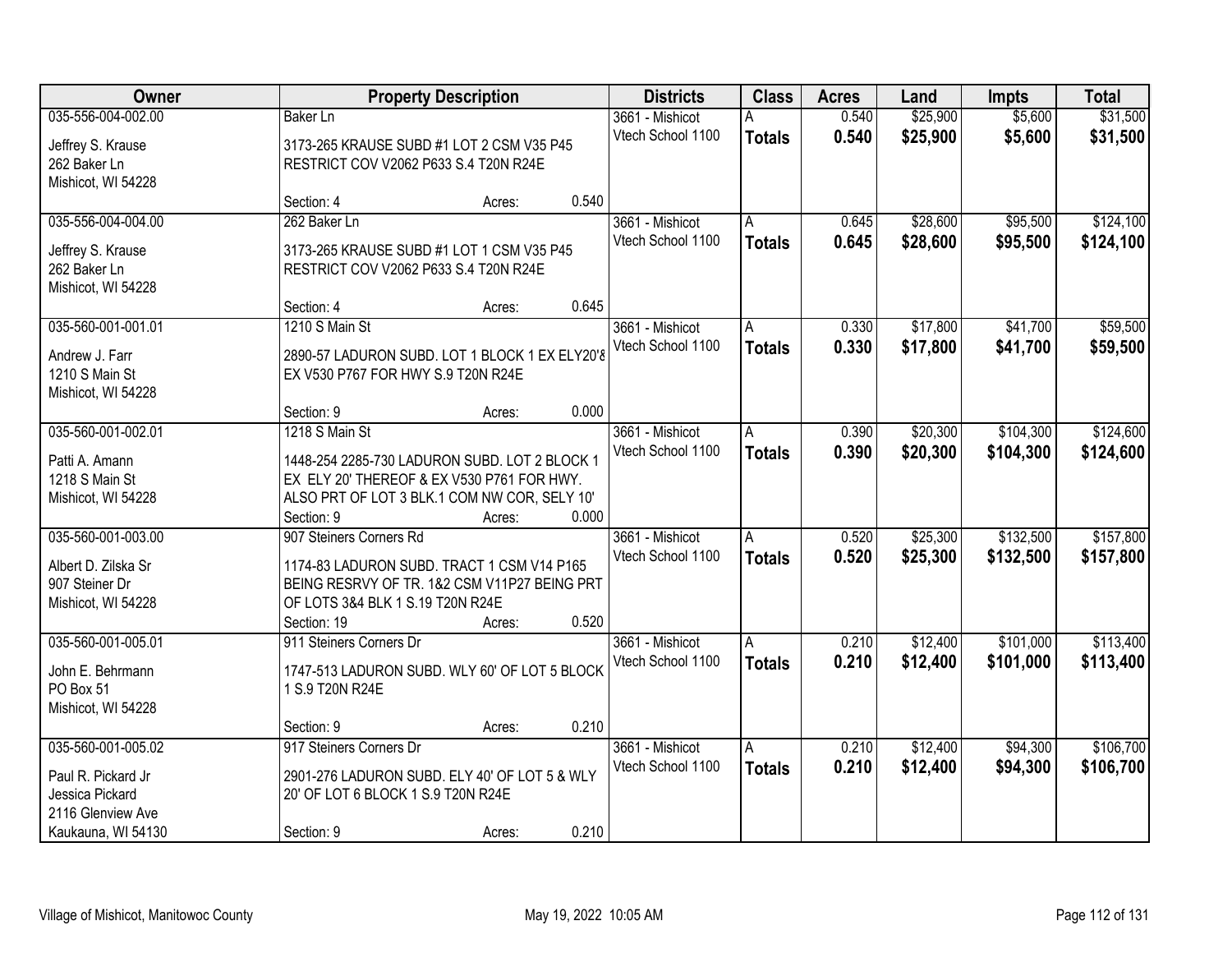| Owner                                    |                                                              | <b>Property Description</b> |       |                                      | <b>Class</b>  | <b>Acres</b>   | Land     | <b>Impts</b> | <b>Total</b> |
|------------------------------------------|--------------------------------------------------------------|-----------------------------|-------|--------------------------------------|---------------|----------------|----------|--------------|--------------|
| 035-560-001-006.01                       | 925 Steiners Corners Dr                                      |                             |       | 3661 - Mishicot                      | А             | 0.280          | \$15,700 | \$124,600    | \$140,300    |
| Randy Kraynik                            | 2481-6 LADURON SUBD. ELY 80' OF LOT 6 BLOCK 1                |                             |       | Vtech School 1100                    | <b>Totals</b> | 0.280          | \$15,700 | \$124,600    | \$140,300    |
| Jennifer J. Kraynik                      | S.9 T20N R24E                                                |                             |       |                                      |               |                |          |              |              |
| 925 Steiner Dr                           |                                                              |                             |       |                                      |               |                |          |              |              |
| Mishicot, WI 54228                       | Section: 9                                                   | Acres:                      | 0.280 |                                      |               |                |          |              |              |
| 035-560-001-007.00                       | 910 Laduron Dr                                               |                             |       | 3661 - Mishicot                      | A             | 0.520          | \$25,300 | \$117,300    | \$142,600    |
| Carol L Ronning Irrevoc Trust            | 603-705 2283-234 3257-494 LADURON SUBD. E 20'                |                             |       | Vtech School 1100                    | <b>Totals</b> | 0.520          | \$25,300 | \$117,300    | \$142,600    |
| 910 Laduron Dr                           | OF LOTS 1 & 2, ALL OF LOT 7 & W 30' OF LOT 8 ALL             |                             |       |                                      |               |                |          |              |              |
| Mishicot, WI 54228                       | IN BLOCK 1 S.9 T20N R24E                                     |                             |       |                                      |               |                |          |              |              |
|                                          | Section: 9                                                   | Acres:                      | 0.520 |                                      |               |                |          |              |              |
| 035-560-001-008.01                       | 920 Laduron Dr                                               |                             |       | 3661 - Mishicot                      | A             | 0.380          | \$19,800 | \$92,600     | \$112,400    |
| Melissa Maria Hansen                     | 3194-73 3216-601 LADURON SUBD. ELY 70' OF LOT 8              |                             |       | Vtech School 1100                    | <b>Totals</b> | 0.380          | \$19,800 | \$92,600     | \$112,400    |
| 920 Laduron Dr                           | & WLY 20'OF LOT 11 BLOCK 1 S.9 T20N R24E                     |                             |       |                                      |               |                |          |              |              |
| Mishicot, WI 54228                       |                                                              |                             |       |                                      |               |                |          |              |              |
|                                          | Section: 9                                                   | Acres:                      | 0.380 |                                      |               |                |          |              |              |
| 035-560-001-009.00                       | 929 Steiners Corners Dr                                      |                             |       | 3661 - Mishicot                      | Α             | 0.350          | \$18,600 | \$101,500    | \$120,100    |
|                                          |                                                              |                             |       | Vtech School 1100                    | <b>Totals</b> | 0.350          | \$18,600 | \$101,500    | \$120,100    |
| Sarah M. Schefe<br>929 Steiner Dr        | 2954-296 LADURON SUBD. LOT 9 BLOCK 1 S.9 T20N<br><b>R24E</b> |                             |       |                                      |               |                |          |              |              |
| Mishicot, WI 54228                       |                                                              |                             |       |                                      |               |                |          |              |              |
|                                          | Section: 9                                                   | Acres:                      | 0.350 |                                      |               |                |          |              |              |
| 035-560-001-010.00                       | 937 Steiners Corners Dr                                      |                             |       | 3661 - Mishicot                      | A             | 0.350          | \$18,600 | \$112,700    | \$131,300    |
|                                          |                                                              |                             |       | Vtech School 1100                    | <b>Totals</b> | 0.350          | \$18,600 | \$112,700    | \$131,300    |
| David D. Frenz                           | 2793-442 LADURON SUBD. LOT 10 BLOCK 1 S.9 T20N               |                             |       |                                      |               |                |          |              |              |
| 937 Steiner Dr                           | <b>R24E</b>                                                  |                             |       |                                      |               |                |          |              |              |
| Mishicot, WI 54228                       | Section: 9                                                   | Acres:                      | 0.350 |                                      |               |                |          |              |              |
| 035-560-001-011.01                       | 924 Laduron Dr                                               |                             |       | 3661 - Mishicot                      | A             | 0.350          | \$18,600 | \$106,100    | \$124,700    |
|                                          |                                                              |                             |       | Vtech School 1100                    | <b>Totals</b> | 0.350          | \$18,600 | \$106,100    | \$124,700    |
| Kathleen Koch                            | 1202-302 LE LADURON SUBD. ELY 80' OF LOT 11                  |                             |       |                                      |               |                |          |              |              |
| c/o Neil & Laverne Dassey                | BLOCK 1 S.9 T.20 R.24                                        |                             |       |                                      |               |                |          |              |              |
| 924 Laduron Dr                           |                                                              |                             |       |                                      |               |                |          |              |              |
| Mishicot, WI 54228<br>035-560-001-012.00 | Section: 9<br>932 Laduron Dr                                 | Acres:                      | 0.350 |                                      | A             |                | \$18,600 | \$111,200    | \$129,800    |
|                                          |                                                              |                             |       | 3661 - Mishicot<br>Vtech School 1100 |               | 0.350<br>0.350 |          |              |              |
| James A. Wilsmann                        | 2681-159 3247-26TOD LADURON SUBD. LOT 12                     |                             |       |                                      | <b>Totals</b> |                | \$18,600 | \$111,200    | \$129,800    |
| 932 Laduron Dr                           | BLOCK 1 S.9 T20N R24E                                        |                             |       |                                      |               |                |          |              |              |
| Mishicot, WI 54228                       |                                                              |                             |       |                                      |               |                |          |              |              |
|                                          | Section: 9                                                   | Acres:                      | 0.350 |                                      |               |                |          |              |              |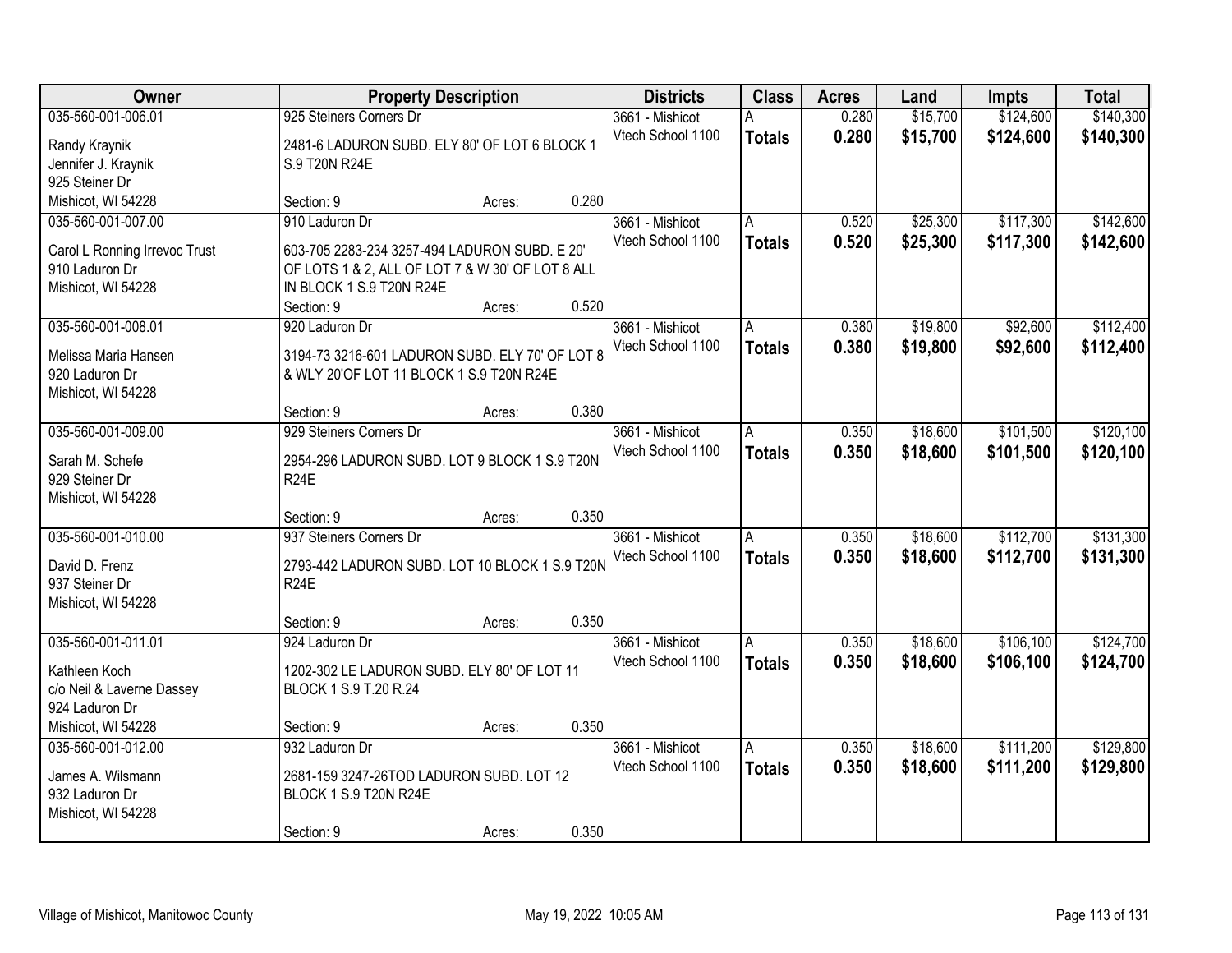| Owner                               | <b>Property Description</b>                           |        |       | <b>Districts</b>  | <b>Class</b>  | <b>Acres</b> | Land     | <b>Impts</b> | <b>Total</b> |
|-------------------------------------|-------------------------------------------------------|--------|-------|-------------------|---------------|--------------|----------|--------------|--------------|
| 035-560-001-013.00                  | 945 Steiners Corners Dr                               |        |       | 3661 - Mishicot   | А             | 0.360        | \$19,000 | \$112,600    | \$131,600    |
| Joseph L. Steeber<br>945 Steiner Dr | 325-135 LADURON SUBD. LOT 13 BLOCK 1 S.9 T.20<br>R.24 |        |       | Vtech School 1100 | <b>Totals</b> | 0.360        | \$19,000 | \$112,600    | \$131,600    |
| Mishicot, WI 54228                  |                                                       |        |       |                   |               |              |          |              |              |
|                                     | Section: 9                                            | Acres: | 0.360 |                   |               |              |          |              |              |
| 035-560-001-014.00                  | 957 Steiners Corners Dr                               |        |       | 3661 - Mishicot   | A             | 0.370        | \$19,400 | \$112,600    | \$132,000    |
| <b>Brian Gadzinski</b>              | 522-703 LADURON SUBD. LOT 14 BLOCK 1 S.9 T.20         |        |       | Vtech School 1100 | <b>Totals</b> | 0.370        | \$19,400 | \$112,600    | \$132,000    |
| 957 Steiner Dr                      | R.24                                                  |        |       |                   |               |              |          |              |              |
| Mishicot, WI 54228                  |                                                       |        |       |                   |               |              |          |              |              |
|                                     | Section: 9                                            | Acres: | 0.370 |                   |               |              |          |              |              |
| 035-560-001-015.00                  | 940 Laduron Dr                                        |        |       | 3661 - Mishicot   | A             | 0.350        | \$18,600 | \$89,700     | \$108,300    |
| Dean T. Orth                        | 1456-492 LADURON SUBD. LOT 15 BLOCK 1 S.9 T20N        |        |       | Vtech School 1100 | <b>Totals</b> | 0.350        | \$18,600 | \$89,700     | \$108,300    |
| 940 Laduron Dr                      | <b>R24E</b>                                           |        |       |                   |               |              |          |              |              |
| Mishicot, WI 54228                  |                                                       |        |       |                   |               |              |          |              |              |
|                                     | Section: 9                                            | Acres: | 0.350 |                   |               |              |          |              |              |
| 035-560-001-016.00                  | 948 Laduron Dr                                        |        |       | 3661 - Mishicot   | A             | 0.390        | \$20,300 | \$126,200    | \$146,500    |
| Gordon Radandt Jr                   | 595-614 779-351 LADURON SUBD. LOT 16 BLOCK 1          |        |       | Vtech School 1100 | <b>Totals</b> | 0.390        | \$20,300 | \$126,200    | \$146,500    |
| 948 Laduron Dr                      | S.9 T.20 R.24                                         |        |       |                   |               |              |          |              |              |
| Mishicot, WI 54228                  |                                                       |        |       |                   |               |              |          |              |              |
|                                     | Section: 9                                            | Acres: | 0.390 |                   |               |              |          |              |              |
| 035-560-001-017.01                  | 961 Steiners Corners Dr                               |        |       | 3661 - Mishicot   | A             | 0.280        | \$15,700 | \$110,100    | \$125,800    |
| Derek A. Jeske                      | 2549-486 LADURON SUBD PRT LOT 17 BLOCK 1              |        |       | Vtech School 1100 | <b>Totals</b> | 0.280        | \$15,700 | \$110,100    | \$125,800    |
| Abby J. Jeske                       | COM SW COR LOT 17 N57D36M13SE70.01'                   |        |       |                   |               |              |          |              |              |
| 961 Steiner Dr                      | N40D1M30SW 181.35' S49D42MW 70' S40D14ME              |        |       |                   |               |              |          |              |              |
| Mishicot, WI 54228                  | Section: 9                                            | Acres: | 0.280 |                   |               |              |          |              |              |
| 035-560-001-017.02                  | 965 Steiners Corners Dr                               |        |       | 3661 - Mishicot   | A             | 0.313        | \$17,100 | \$102,600    | \$119,700    |
|                                     |                                                       |        |       | Vtech School 1100 | <b>Totals</b> | 0.313        | \$17,100 | \$102,600    | \$119,700    |
| Andrew J. Heyroth                   | 3141-696 LOT 1 CSM V30 P385 LADURON SUBD              |        |       |                   |               |              |          |              |              |
| Alyssa M. Heyroth<br>965 Steiner Dr | PRTS LOT 17,18 & 19 BLK 1 S.9 T20N R24E               |        |       |                   |               |              |          |              |              |
| Mishicot, WI 54228                  | Section: 9                                            | Acres: | 0.310 |                   |               |              |          |              |              |
| 035-560-001-018.01                  | 992 Laduron Dr                                        |        |       | 3661 - Mishicot   | A             | 0.310        | \$16,900 | \$100,400    | \$117,300    |
|                                     |                                                       |        |       | Vtech School 1100 | <b>Totals</b> | 0.310        | \$16,900 | \$100,400    | \$117,300    |
| Jeremy J. Wilsmann                  | 2887-494 LADURON SUBD. COM SE COR LOT 18,             |        |       |                   |               |              |          |              |              |
| 992 Laduron Dr                      | N44D34M W 145.14' S42D26M40S W124.58'                 |        |       |                   |               |              |          |              |              |
| Mishicot, WI 54228                  | S37D40M30S E103.03' N60D22M 40S E140.98' TO           |        |       |                   |               |              |          |              |              |
|                                     | Section: 9                                            | Acres: | 0.310 |                   |               |              |          |              |              |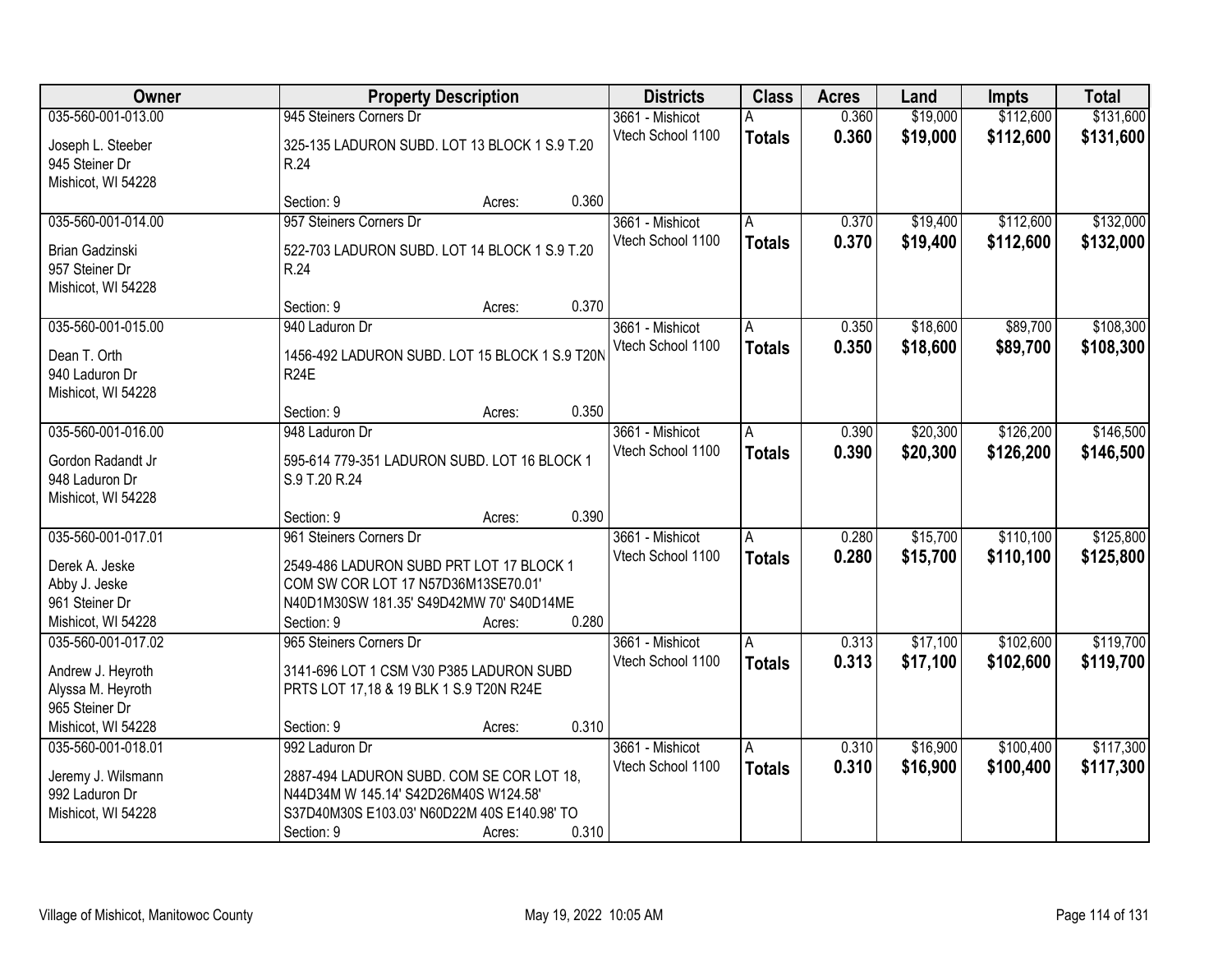| \$99,400<br>035-560-001-019.01<br>0.220<br>\$12,900<br>984 Laduron Dr<br>3661 - Mishicot<br>А                                                | \$112,300 |
|----------------------------------------------------------------------------------------------------------------------------------------------|-----------|
|                                                                                                                                              |           |
| 0.220<br>Vtech School 1100<br>\$12,900<br>\$99,400<br><b>Totals</b><br>Jeffrey D. Leider<br>3249-184 LADURON SUBD. COM NE COR LOT 19,        | \$112,300 |
| S49D42M W 109.72' S37D40M30S E90' N42D 26M40S<br>984 Laduron Dr                                                                              |           |
| E124.58' N44D34M W 33.03' N50D19M30S W41.88' TO<br>Mishicot, WI 54228                                                                        |           |
| 0.220<br>Section: 9<br>Acres:                                                                                                                |           |
| 035-560-001-020.00<br>\$15,700<br>\$80,800<br>970 Laduron Dr<br>3661 - Mishicot<br>0.280<br>A                                                | \$96,500  |
| 0.280<br>Vtech School 1100<br>\$15,700<br>\$80,800<br><b>Totals</b><br>2939-217 LADURON SUBD. LOT 20 BLOCK 1 S.9 T20N<br>Robert L. Mcneil Jr | \$96,500  |
| 970 Laduron Dr<br><b>R24E</b>                                                                                                                |           |
| Mishicot, WI 54228                                                                                                                           |           |
| 0.280<br>Section: 9<br>Acres:                                                                                                                |           |
| \$86,400<br>035-560-002-001.00<br>1148 S Main St<br>0.330<br>\$17,800<br>3661 - Mishicot<br>A                                                | \$104,200 |
| Vtech School 1100<br>\$17,800<br>0.330<br>\$86,400<br><b>Totals</b>                                                                          | \$104,200 |
| 2517-619 LADURON SUBD. LOT 1 BLOCK 2 S.9 T20N<br>Andrew T. Armstrong<br><b>R24E</b>                                                          |           |
| 1148 S Main St                                                                                                                               |           |
| Mishicot, WI 54228<br>0.000<br>Section: 9<br>Acres:                                                                                          |           |
| 035-560-002-002.00<br>\$19,000<br>\$94,600<br>1156 S Main St<br>3661 - Mishicot<br>0.360<br>A                                                | \$113,600 |
| Vtech School 1100<br>0.360<br>\$19,000<br>\$94,600<br><b>Totals</b>                                                                          | \$113,600 |
| Edward A. Suess<br>273-18 LADURON SUBD. LOT 2 BLOCK 2 EX V529                                                                                |           |
| Dorothy Suess<br>P697 FOR HWY. S.9 T.20 R.24                                                                                                 |           |
| 1156 S Main St                                                                                                                               |           |
| 0.000<br>Mishicot, WI 54228<br>Section: 9<br>Acres:                                                                                          |           |
| \$80,500<br>035-560-002-003.00<br>909 Laduron Dr<br>0.370<br>\$19,400<br>3661 - Mishicot<br>A                                                | \$99,900  |
| 0.370<br>Vtech School 1100<br>\$19,400<br>\$80,500<br><b>Totals</b><br>Peter C. Klein<br>694-204 LADURON SUBD. LOT 3 BLOCK 2 S.9 T.20        | \$99,900  |
| R.24<br>909 Laduron Dr                                                                                                                       |           |
| Mishicot, WI 54228                                                                                                                           |           |
| 0.370<br>Section: 9<br>Acres:                                                                                                                |           |
| \$179,400<br>035-560-002-004.00<br>3661 - Mishicot<br>0.370<br>\$19,400<br>915 Laduron Dr<br>A                                               | \$198,800 |
| Vtech School 1100<br>0.370<br>\$19,400<br>\$179,400<br><b>Totals</b><br>1724-308 LADURON SUBD. LOT 4 BLOCK 2 S.9 T20N<br>Adam L. Schanilec   | \$198,800 |
| R <sub>24</sub> E<br>915 Laduron Dr                                                                                                          |           |
| Mishicot, WI 54228                                                                                                                           |           |
| 0.370<br>Section: 9<br>Acres:                                                                                                                |           |
| 035-560-002-005.00<br>\$19,400<br>\$93,900<br>0.370<br>923 Laduron Dr<br>3661 - Mishicot<br>A                                                | \$113,300 |
| 0.370<br>Vtech School 1100<br>\$19,400<br>\$93,900<br><b>Totals</b><br>893-178 LE 1657-571 LADURON SUBD. LOT 5 BLOCK                         | \$113,300 |
| Patrick Wondrash<br>923 Laduron Dr<br>2 S.9 T20N R24E                                                                                        |           |
| Mishicot, WI 54228                                                                                                                           |           |
| 0.370<br>Section: 9<br>Acres:                                                                                                                |           |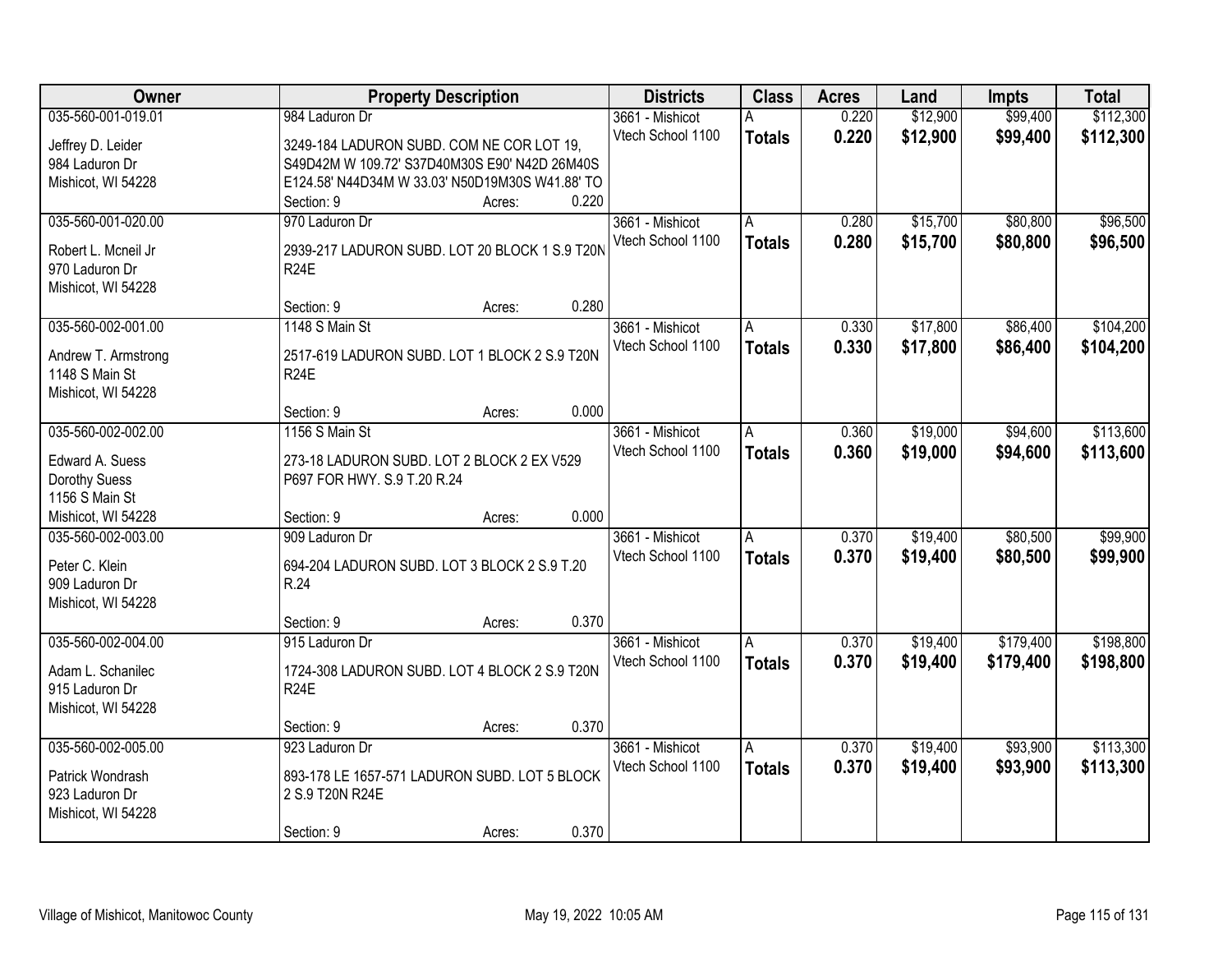| Owner                |                                                 | <b>Property Description</b> |                   |               | <b>Acres</b> | Land     | <b>Impts</b> | <b>Total</b> |
|----------------------|-------------------------------------------------|-----------------------------|-------------------|---------------|--------------|----------|--------------|--------------|
| 035-560-002-006.00   | 931 Laduron Dr                                  |                             | 3661 - Mishicot   | А             | 0.370        | \$19,400 | \$76,600     | \$96,000     |
| Michael C. Reif Sr   | 3462-355 LADURON SUBD. LOT 6 BLOCK 2 S.9 T.20   |                             | Vtech School 1100 | <b>Totals</b> | 0.370        | \$19,400 | \$76,600     | \$96,000     |
| 931 Laduron Dr       | R.24                                            |                             |                   |               |              |          |              |              |
| Mishicot, WI 54228   |                                                 |                             |                   |               |              |          |              |              |
|                      | Section: 9                                      | 0.370<br>Acres:             |                   |               |              |          |              |              |
| 035-560-002-007.00   | 937 Laduron Dr                                  |                             | 3661 - Mishicot   | А             | 0.370        | \$19,400 | \$104,800    | \$124,200    |
| Heidi A. Feldhaus    | 1409-442 LADURON SUBD. LOT 7 BLOCK 2 S.9 T20N   |                             | Vtech School 1100 | <b>Totals</b> | 0.370        | \$19,400 | \$104,800    | \$124,200    |
| 937 Laduron Dr       | <b>R24E</b>                                     |                             |                   |               |              |          |              |              |
| Mishicot, WI 54228   |                                                 |                             |                   |               |              |          |              |              |
|                      | Section: 9<br>Acres:                            | 0.370                       |                   |               |              |          |              |              |
| 035-560-002-008.00   | 949 Laduron Dr                                  |                             | 3661 - Mishicot   | A             | 0.380        | \$19,800 | \$103,000    | \$122,800    |
| Elizabeth A. Marotz  | 2293-407 LADURON SUBD. LOT 8 BLOCK 2 S.9 T20N   |                             | Vtech School 1100 | <b>Totals</b> | 0.380        | \$19,800 | \$103,000    | \$122,800    |
| 949 Laduron Dr       | <b>R24E</b>                                     |                             |                   |               |              |          |              |              |
| Mishicot, WI 54228   |                                                 |                             |                   |               |              |          |              |              |
|                      | Section: 9<br>Acres:                            | 0.380                       |                   |               |              |          |              |              |
| 035-560-002-009.01   | Laduron Dr                                      |                             | 3661 - Mishicot   | A             | 0.160        | \$1,000  | $\sqrt[6]{}$ | \$1,000      |
| Mary Kay Reel        | 986-730 LE LADURON SUBD. LOT 9 BLOCK 2 EX       |                             | Vtech School 1100 | <b>Totals</b> | 0.160        | \$1,000  | \$0          | \$1,000      |
| 963 Laduron Dr       | S150' S.9 T20N R24E                             |                             |                   |               |              |          |              |              |
| Mishicot, WI 54228   |                                                 |                             |                   |               |              |          |              |              |
|                      | Section: 9                                      | 0.160<br>Acres:             |                   |               |              |          |              |              |
| 035-560-002-009.02   | 955 Laduron Dr                                  |                             | 3661 - Mishicot   | A             | 0.400        | \$20,700 | \$110,700    | \$131,400    |
| Mary L. Herpel       | 1249-364 2849-373LE LADURON SUBD. S150' OF LOT  |                             | Vtech School 1100 | <b>Totals</b> | 0.400        | \$20,700 | \$110,700    | \$131,400    |
| c/o Marlene Eslinger | 9 BLOCK 2 S.9 T20N R24E                         |                             |                   |               |              |          |              |              |
| 955 Laduron Dr       |                                                 |                             |                   |               |              |          |              |              |
| Mishicot, WI 54228   | Section: 9<br>Acres:                            | 0.400                       |                   |               |              |          |              |              |
| 035-560-002-010.01   | 959 Laduron Dr                                  |                             | 3661 - Mishicot   | A             | 0.360        | \$19,000 | \$94,100     | \$113,100    |
| Dan J. Payette       | 1381-9 LADURON SUBD. LOT 10 BLOCK 2 COM SE      |                             | Vtech School 1100 | <b>Totals</b> | 0.360        | \$19,000 | \$94,100     | \$113,100    |
| 959 Laduron Dr       | COR, NLY 125' WLY TO PT 150' NLY FROM SW COR,   |                             |                   |               |              |          |              |              |
| Mishicot, WI 54228   | SLY 150' TO SW COR, ELY 91.21' TO COM. S.9 T.20 |                             |                   |               |              |          |              |              |
|                      | Section: 9<br>Acres:                            | 0.360                       |                   |               |              |          |              |              |
| 035-560-002-010.02   | 963 Laduron Dr                                  |                             | 3661 - Mishicot   | A             | 0.460        | \$23,200 | \$134,700    | \$157,900    |
| Mary Kay Reel        | 986-730 LE LADURON SUBD. LOT 10 COM SE          |                             | Vtech School 1100 | <b>Totals</b> | 0.460        | \$23,200 | \$134,700    | \$157,900    |
| 963 Laduron Dr       | COR, NLY 125'TO BEG. WLY TO PT 150' N OF SW COF |                             |                   |               |              |          |              |              |
| Mishicot, WI 54228   | LOT 10, NLY 74.29' TO NW COR LOT 10, NE TO NE   |                             |                   |               |              |          |              |              |
|                      | Section: 9<br>Acres:                            | 0.460                       |                   |               |              |          |              |              |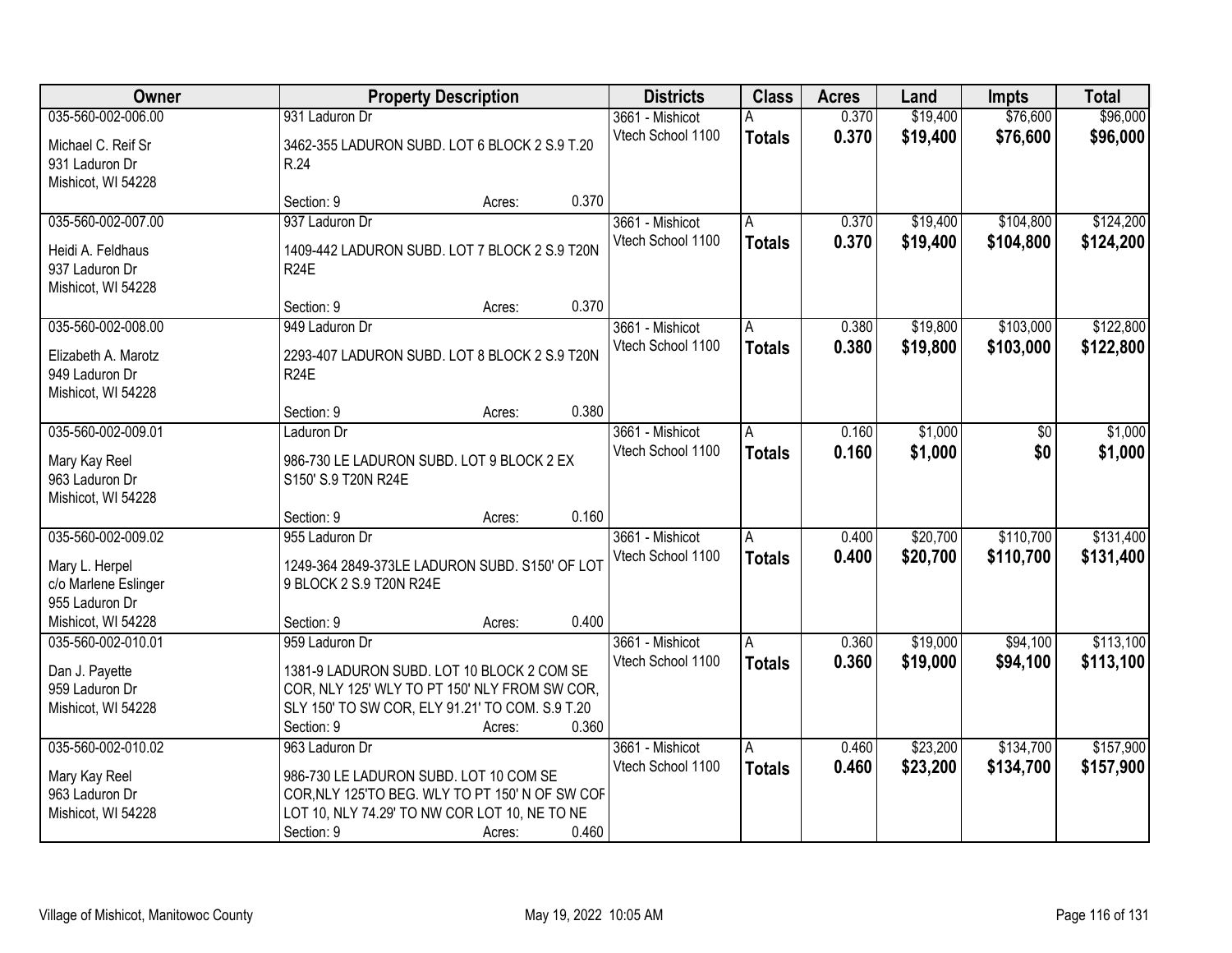| <b>Owner</b>          |                                                 | <b>Property Description</b> |       |                   | <b>Class</b>  | <b>Acres</b> | Land     | <b>Impts</b> | <b>Total</b> |
|-----------------------|-------------------------------------------------|-----------------------------|-------|-------------------|---------------|--------------|----------|--------------|--------------|
| 035-560-002-011.00    | 977 Laduron Dr                                  |                             |       | 3661 - Mishicot   | А             | 0.520        | \$25,300 | \$135,100    | \$160,400    |
| James A. Haese        | 637-504 LADURON SUBD. LOT 11 BLOCK 2 S.9 T.20   |                             |       | Vtech School 1100 | <b>Totals</b> | 0.520        | \$25,300 | \$135,100    | \$160,400    |
| 977 Laduron Dr        | R.24                                            |                             |       |                   |               |              |          |              |              |
| Mishicot, WI 54228    |                                                 |                             |       |                   |               |              |          |              |              |
|                       | Section: 9                                      | Acres:                      | 0.520 |                   |               |              |          |              |              |
| 035-560-002-012.00    | 981 Laduron Dr                                  |                             |       | 3661 - Mishicot   | А             | 0.660        | \$29,000 | \$93,000     | \$122,000    |
| Bruce H. Arneman      | 905-192 LADURON SUBD. LOT 12 BLOCK 2 S.9 T.20   |                             |       | Vtech School 1100 | <b>Totals</b> | 0.660        | \$29,000 | \$93,000     | \$122,000    |
| 981 Laduron Dr        | R.24                                            |                             |       |                   |               |              |          |              |              |
| Mishicot, WI 54228    |                                                 |                             |       |                   |               |              |          |              |              |
|                       | Section: 9                                      | Acres:                      | 0.660 |                   |               |              |          |              |              |
| 035-560-002-013.00    | 985 Laduron Dr                                  |                             |       | 3661 - Mishicot   | A             | 0.680        | \$29,500 | \$115,400    | \$144,900    |
| Heidi S. Krause       | 2531-617 LE LADURON SUBD. LOT 13 BLOCK 2 S.9    |                             |       | Vtech School 1100 | <b>Totals</b> | 0.680        | \$29,500 | \$115,400    | \$144,900    |
| c/o Alfred L. Wieting | <b>T20N R24E</b>                                |                             |       |                   |               |              |          |              |              |
| 985 Laduron Dr        |                                                 |                             |       |                   |               |              |          |              |              |
| Mishicot, WI 54228    | Section: 9                                      | Acres:                      | 0.680 |                   |               |              |          |              |              |
| 035-560-002-014.00    | 989 Laduron Dr                                  |                             |       | 3661 - Mishicot   | A             | 0.510        | \$25,100 | \$151,200    | \$176,300    |
| Mark Muchowski        | 3355-656 LADURON SUBD. LOT 14 BLOCK 2 S.9 T20N  |                             |       | Vtech School 1100 | <b>Totals</b> | 0.510        | \$25,100 | \$151,200    | \$176,300    |
| 989 Laduron Dr        | R <sub>24</sub> E                               |                             |       |                   |               |              |          |              |              |
| Mishicot, WI 54228    |                                                 |                             |       |                   |               |              |          |              |              |
|                       | Section: 9                                      | Acres:                      | 0.510 |                   |               |              |          |              |              |
| 035-565-000-001.00    | 941 S Main St                                   |                             |       | 3661 - Mishicot   | A             | 0.470        | \$23,600 | \$73,000     | \$96,600     |
| Robert M. Fabian      | 1815-485 2759-504 JULE J. LADURON SUBD. LOT 1   |                             |       | Vtech School 1100 | <b>Totals</b> | 0.470        | \$23,600 | \$73,000     | \$96,600     |
| 941 S Main St         | EX V527 P609 FOR HWY. S.9 T20N R24E             |                             |       |                   |               |              |          |              |              |
| Mishicot, WI 54228    |                                                 |                             |       |                   |               |              |          |              |              |
|                       | Section: 9                                      | Acres:                      | 0.000 |                   |               |              |          |              |              |
| 035-565-000-002.00    | 621 Ranchview Ct                                |                             |       | 3661 - Mishicot   | A             | 0.240        | \$14,000 | \$93,200     | \$107,200    |
| Brian G. Lambrecht    | 797-356 973-245 JULE J. LADURON SUBD. LOT 2 S.9 |                             |       | Vtech School 1100 | <b>Totals</b> | 0.240        | \$14,000 | \$93,200     | \$107,200    |
| Wendy R. Lambrecht    | T.20 R.24                                       |                             |       |                   |               |              |          |              |              |
| 621 Ranchview Ct      |                                                 |                             |       |                   |               |              |          |              |              |
| Mishicot, WI 54228    | Section: 9                                      | Acres:                      | 0.240 |                   |               |              |          |              |              |
| 035-565-000-003.00    | 615 Ranchview Ct                                |                             |       | 3661 - Mishicot   | A             | 0.240        | \$14,000 | \$106,400    | \$120,400    |
| Michael J. Rahmlow    | 3058-385 JULE J. LADURON SUBD. LOT 3 S.9 T20N   |                             |       | Vtech School 1100 | <b>Totals</b> | 0.240        | \$14,000 | \$106,400    | \$120,400    |
| 615 Ranchview Ct      | <b>R24E</b>                                     |                             |       |                   |               |              |          |              |              |
| Mishicot, WI 54228    |                                                 |                             |       |                   |               |              |          |              |              |
|                       | Section: 9                                      | Acres:                      | 0.240 |                   |               |              |          |              |              |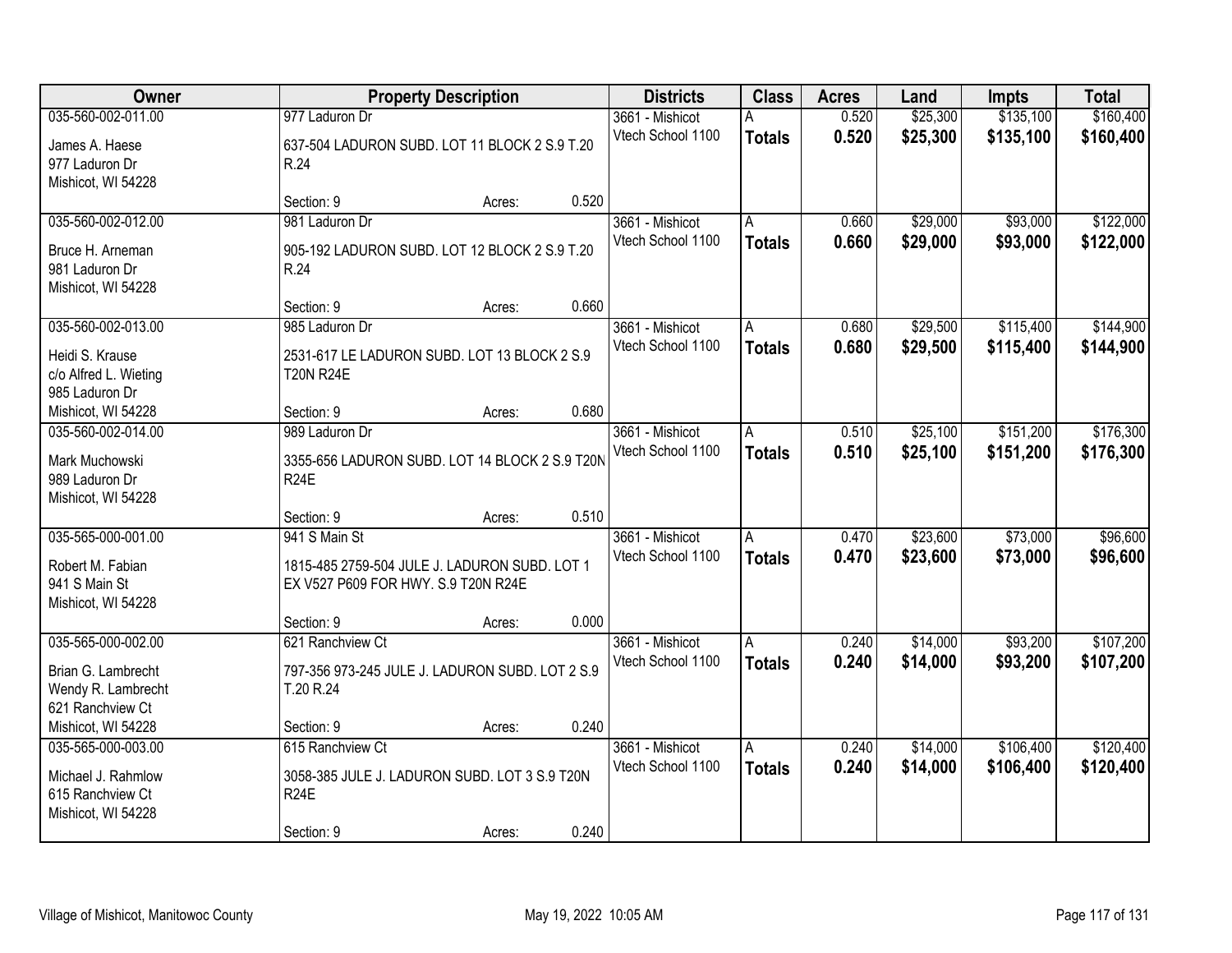| Owner                                  | <b>Property Description</b>                                                   |        |       | <b>Districts</b>  | <b>Class</b>  | <b>Acres</b> | Land     | <b>Impts</b> | <b>Total</b> |
|----------------------------------------|-------------------------------------------------------------------------------|--------|-------|-------------------|---------------|--------------|----------|--------------|--------------|
| 035-565-000-004.00                     | 609 Ranchview Ct                                                              |        |       | 3661 - Mishicot   | A             | 0.240        | \$14,000 | \$86,400     | \$100,400    |
| Cheryl A. Benthien                     | 981-544 2947-305 JULE J. LADURON SUBD. LOT 4 S.9                              |        |       | Vtech School 1100 | <b>Totals</b> | 0.240        | \$14,000 | \$86,400     | \$100,400    |
| 609 Ranchview Ct                       | T.20 R.24                                                                     |        |       |                   |               |              |          |              |              |
| Mishicot, WI 54228                     |                                                                               |        |       |                   |               |              |          |              |              |
|                                        | Section: 9                                                                    | Acres: | 0.240 |                   |               |              |          |              |              |
| 035-565-000-005.00                     | 607 Ranchview Ct                                                              |        |       | 3661 - Mishicot   | Α             | 0.350        | \$18,600 | \$102,500    | \$121,100    |
| Robert E Behrmann Revocable Trust      | 1458-215 3018-187 3429-168 JULE J. LADURON                                    |        |       | Vtech School 1100 | <b>Totals</b> | 0.350        | \$18,600 | \$102,500    | \$121,100    |
| N530 Collegiate Rd                     | SUBD. LOT 5 EASMT V3018 P187 S.9 T20N R24E                                    |        |       |                   |               |              |          |              |              |
| Denmark, WI 54208                      |                                                                               |        |       |                   |               |              |          |              |              |
|                                        | Section: 9                                                                    | Acres: | 0.350 |                   |               |              |          |              |              |
| 035-567-001-001.00                     | Dakota Ct                                                                     |        |       | 3661 - Mishicot   | A             | 0.340        | \$18,200 | \$0          | \$18,200     |
| Jonathan A. Benzing                    | 3048-453 LONE PINE ESTATES SUBD LOT 1 BLOCK 1                                 |        |       | Vtech School 1100 | <b>Totals</b> | 0.340        | \$18,200 | \$0          | \$18,200     |
| Sarah L. Benzing                       | NE1/4 NE1/4 S.8 T20N R24E                                                     |        |       |                   |               |              |          |              |              |
| 304 E Samz Rd                          |                                                                               |        |       |                   |               |              |          |              |              |
| Mishicot, WI 54228                     | Section: 8                                                                    | Acres: | 0.340 |                   |               |              |          |              |              |
| 035-567-001-002.00                     | 315 Dakota Ct                                                                 |        |       | 3661 - Mishicot   | A             | 0.340        | \$18,200 | \$283,300    | \$301,500    |
|                                        |                                                                               |        |       | Vtech School 1100 | <b>Totals</b> | 0.340        | \$18,200 | \$283,300    | \$301,500    |
| Jon A. Logan<br>Amy Marie Logan        | 3163-615 LONE PINE ESTATES SUBD LOT 2 BLOCK 1<br>NE1/4 NE1/4 S.8 T20N R24E    |        |       |                   |               |              |          |              |              |
| 315 Dakota Ct                          |                                                                               |        |       |                   |               |              |          |              |              |
| Mishicot, WI 54228                     | Section: 8                                                                    | Acres: | 0.340 |                   |               |              |          |              |              |
| 035-567-001-003.00                     | 325 Dakota Ct                                                                 |        |       | 3661 - Mishicot   | A             | 0.480        | \$24,000 | \$202,300    | \$226,300    |
|                                        |                                                                               |        |       | Vtech School 1100 | <b>Totals</b> | 0.480        | \$24,000 | \$202,300    | \$226,300    |
| Mark R. Hlinak                         | 2058-124 LE LONE PINE ESTATES SUBD LOT 3<br>BLOCK 1 NE1/4 NE1/4 S.8 T20N R24E |        |       |                   |               |              |          |              |              |
| c/o Raymond Hlinak Le<br>325 Dakota Ct |                                                                               |        |       |                   |               |              |          |              |              |
| Mishicot, WI 54228                     | Section: 8                                                                    | Acres: | 0.480 |                   |               |              |          |              |              |
| 035-567-001-004.00                     | 326 Dakota Ct                                                                 |        |       | 3661 - Mishicot   | A             | 0.480        | \$24,000 | \$219,500    | \$243,500    |
|                                        |                                                                               |        |       | Vtech School 1100 | <b>Totals</b> | 0.480        | \$24,000 | \$219,500    | \$243,500    |
| Ronald E. Reif                         | 2756-119 LONE PINE ESTATES SUBD LOT 4 BLOCK 1                                 |        |       |                   |               |              |          |              |              |
| Lorrie M. Reif<br>326 Dakota Ct        | NE1/4 NE1/4 S.8 T20N R24E                                                     |        |       |                   |               |              |          |              |              |
| Mishicot, WI 54228                     | Section: 8                                                                    | Acres: | 0.480 |                   |               |              |          |              |              |
| 035-567-001-005.00                     | 314 Dakota Ct                                                                 |        |       | 3661 - Mishicot   | A             | 0.340        | \$18,200 | \$234,700    | \$252,900    |
|                                        |                                                                               |        |       | Vtech School 1100 | <b>Totals</b> | 0.340        | \$18,200 | \$234,700    | \$252,900    |
| Scott W. Cole                          | 3412-476 LONE PINE ESTATES SUBD LOT 5 BLOCK 1                                 |        |       |                   |               |              |          |              |              |
| Crystal L. Cole                        | NE1/4 NE1/4 S.8 T20N R24E                                                     |        |       |                   |               |              |          |              |              |
| 314 Dakota Ct                          |                                                                               |        | 0.340 |                   |               |              |          |              |              |
| Mishicot, WI 54228                     | Section: 8                                                                    | Acres: |       |                   |               |              |          |              |              |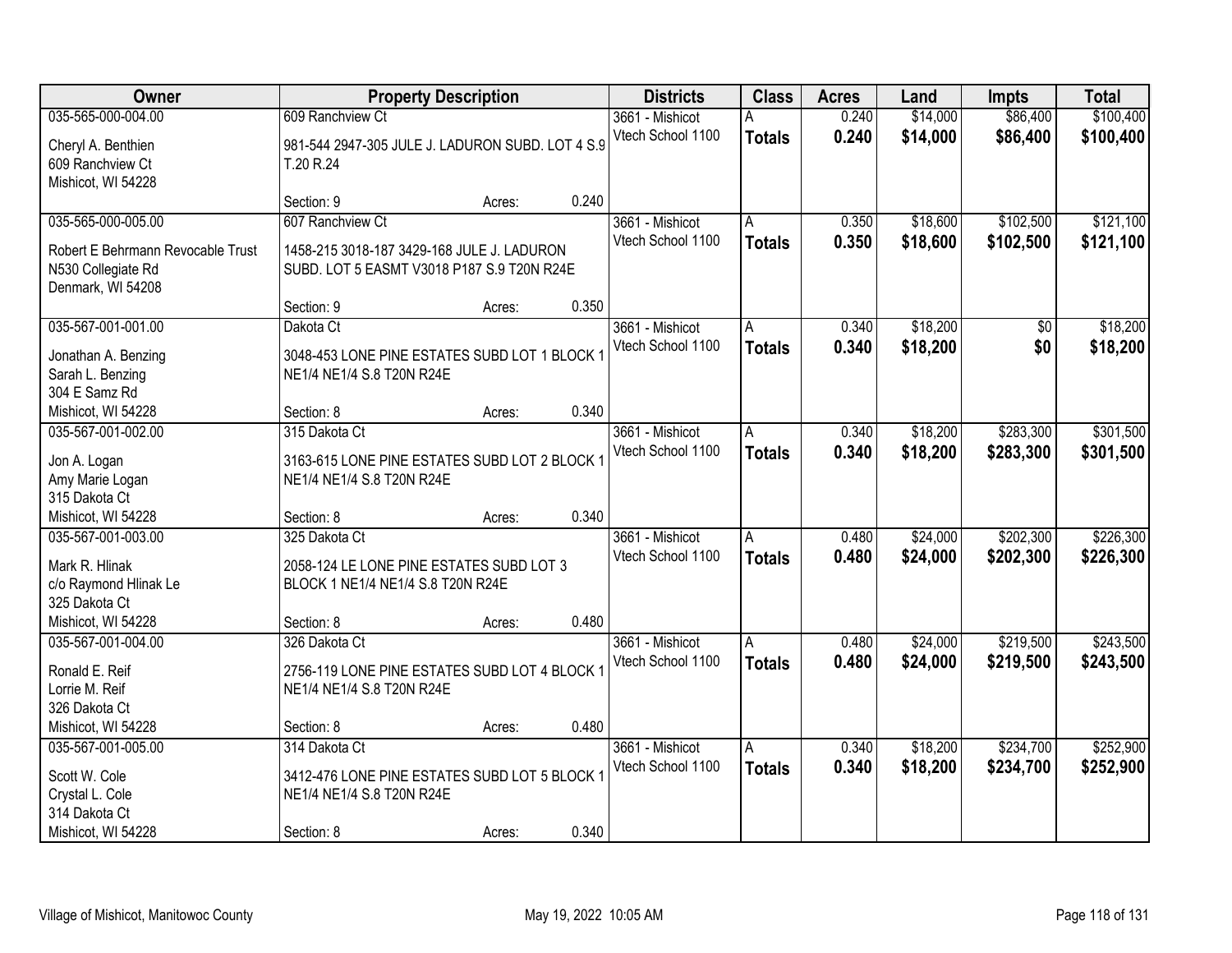| Owner                        |                                               | <b>Property Description</b> |       |                   | <b>Class</b>  | <b>Acres</b> | Land     | <b>Impts</b> | <b>Total</b> |
|------------------------------|-----------------------------------------------|-----------------------------|-------|-------------------|---------------|--------------|----------|--------------|--------------|
| 035-567-001-006.00           | 944 Chrysler Dr                               |                             |       | 3661 - Mishicot   | А             | 0.340        | \$18,200 | \$138,900    | \$157,100    |
| Dorothy M Reno Irrevoc Trust | 2031-472 2404-32 LONE PINE ESTATES SUBD LOT 6 |                             |       | Vtech School 1100 | <b>Totals</b> | 0.340        | \$18,200 | \$138,900    | \$157,100    |
| 944 Chrysler Dr              | BLOCK 1 PRT LONE PINE TWINDOMINIUM NO 1 UNIT  |                             |       |                   |               |              |          |              |              |
| Mishicot, WI 54228           | 944 NE1/4 NE1/4 S.8 T20N R24E                 |                             |       |                   |               |              |          |              |              |
|                              | Section: 8                                    | Acres:                      | 0.340 |                   |               |              |          |              |              |
| 035-567-001-006.01           | 948 Chrysler Dr                               |                             |       | 3661 - Mishicot   | A             | 0.340        | \$18,200 | \$137,100    | \$155,300    |
|                              |                                               |                             |       | Vtech School 1100 | <b>Totals</b> | 0.340        | \$18,200 | \$137,100    | \$155,300    |
| William J. Stegemann         | 3381-269 LONE PINE ESTATES SUBD LOT 6 BLOCK 1 |                             |       |                   |               |              |          |              |              |
| Mary A. Stegemann            | PRT LONE PINE TWINDOMINIUM NO 1 UNIT 948      |                             |       |                   |               |              |          |              |              |
| 948 Chrysler Dr              | NE1/4 NE1/4 S.8 T20N R24E                     |                             | 0.340 |                   |               |              |          |              |              |
| Mishicot, WI 54228           | Section: 8                                    | Acres:                      |       |                   |               |              |          |              |              |
| 035-567-001-007.00           | 1002 Chrysler Dr                              |                             |       | 3661 - Mishicot   | А             | 0.340        | \$18,200 | \$150,600    | \$168,800    |
| David J. Doucha              | 1638-340 LONE PINE ESTATES SUBD LOT 7 BLOCK 1 |                             |       | Vtech School 1100 | <b>Totals</b> | 0.340        | \$18,200 | \$150,600    | \$168,800    |
| Roxanne Doucha               | NE1/4 NE1/4 S.8 T20N R24E                     |                             |       |                   |               |              |          |              |              |
| 14035 Circle Dr              |                                               |                             |       |                   |               |              |          |              |              |
| Mishicot, WI 54228           | Section: 8                                    | Acres:                      | 0.340 |                   |               |              |          |              |              |
| 035-567-001-008.00           | 311 Cherokee Ct                               |                             |       | 3661 - Mishicot   | A             | 0.340        | \$18,200 | \$228,000    | \$246,200    |
|                              |                                               |                             |       | Vtech School 1100 | <b>Totals</b> | 0.340        | \$18,200 | \$228,000    | \$246,200    |
| Joseph M. Seymour            | 3227-266 LONE PINE ESTATES SUBD LOT 8 BLOCK 1 |                             |       |                   |               |              |          |              |              |
| 311 Cherokee Ct              | NE1/4 NE1/4 S.8 T20N R24E                     |                             |       |                   |               |              |          |              |              |
| Mishicot, WI 54228           |                                               |                             |       |                   |               |              |          |              |              |
|                              | Section: 8                                    | Acres:                      | 0.340 |                   |               |              |          |              |              |
| 035-567-001-009.00           | 323 Cherokee Ct                               |                             |       | 3661 - Mishicot   | A             | 0.480        | \$24,000 | \$217,800    | \$241,800    |
| Kent J. Brendemuehl          | 3000-325 LONE PINE ESTATES SUBD LOT 9 BLOCK   |                             |       | Vtech School 1100 | <b>Totals</b> | 0.480        | \$24,000 | \$217,800    | \$241,800    |
| Teresa A. Brendemuehl        | NE1/4 NE1/4 S.8 T20N R24E                     |                             |       |                   |               |              |          |              |              |
| 323 Cherokee Ct              |                                               |                             |       |                   |               |              |          |              |              |
| Mishicot, WI 54228           | Section: 8                                    | Acres:                      | 0.480 |                   |               |              |          |              |              |
| 035-567-001-010.00           | 322 Cherokee Ct                               |                             |       | 3661 - Mishicot   | A             | 0.480        | \$24,000 | \$250,500    | \$274,500    |
|                              |                                               |                             |       | Vtech School 1100 | <b>Totals</b> | 0.480        | \$24,000 | \$250,500    | \$274,500    |
| John R. Franz                | 1294-694 LONE PINE ESTATES SUBD LOT 10 BLOCK  |                             |       |                   |               |              |          |              |              |
| Kay L. Franz                 | 1 NE1/4 NE1/4 S.8 T20N R24E                   |                             |       |                   |               |              |          |              |              |
| 322 Cherokee Ct              |                                               |                             |       |                   |               |              |          |              |              |
| Mishicot, WI 54228           | Section: 8                                    | Acres:                      | 0.480 |                   |               |              |          |              |              |
| 035-567-001-011.00           | 312 Cherokee Ct                               |                             |       | 3661 - Mishicot   | Α             | 0.340        | \$18,200 | \$192,600    | \$210,800    |
| Roger E. Novak               | 1624-298 LONE PINE ESTATES SUBD LOT 11 BLOCK  |                             |       | Vtech School 1100 | <b>Totals</b> | 0.340        | \$18,200 | \$192,600    | \$210,800    |
| Sandra K. Novak              | 1 NE1/4 NE1/4 S.8 T20N R24E                   |                             |       |                   |               |              |          |              |              |
| 312 Cherokee Ct              |                                               |                             |       |                   |               |              |          |              |              |
| Mishicot, WI 54228           | Section: 8                                    | Acres:                      | 0.340 |                   |               |              |          |              |              |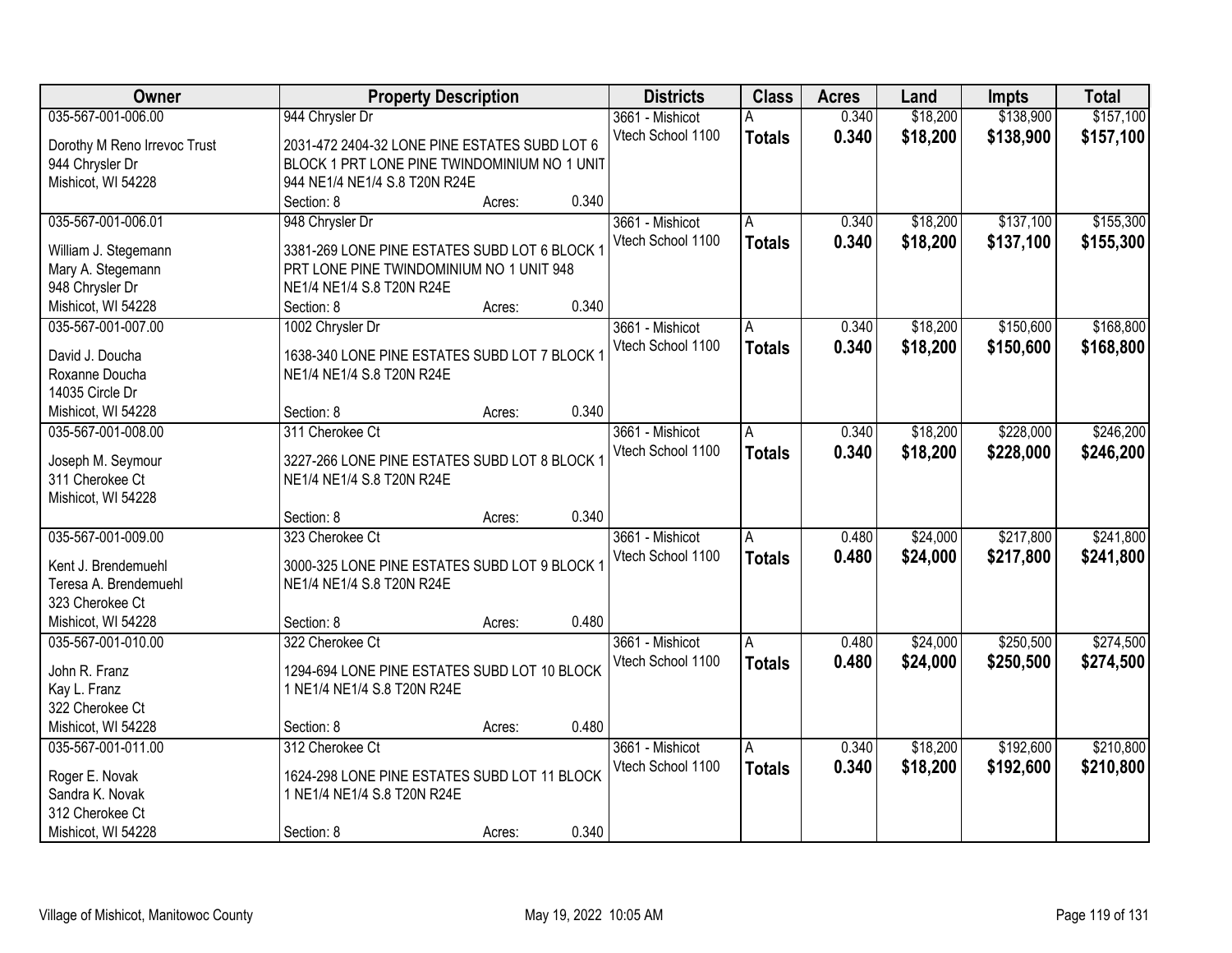| Owner                  | <b>Property Description</b>                   |        |       | <b>Districts</b>  | <b>Class</b>  | <b>Acres</b> | Land     | <b>Impts</b> | <b>Total</b> |
|------------------------|-----------------------------------------------|--------|-------|-------------------|---------------|--------------|----------|--------------|--------------|
| 035-567-001-012.00     | 1024 Chrysler Dr                              |        |       | 3661 - Mishicot   | А             | 0.340        | \$18,200 | \$248,500    | \$266,700    |
| Douglas H. Scherwinski | LONE PINE ESTATES SUBD LOT 12 BLOCK 1 NE1/4   |        |       | Vtech School 1100 | <b>Totals</b> | 0.340        | \$18,200 | \$248,500    | \$266,700    |
| 1024 Chrysler Dr       | NE1/4 S.8 T20N R24E                           |        |       |                   |               |              |          |              |              |
| Mishicot, WI 54228     |                                               |        |       |                   |               |              |          |              |              |
|                        | Section: 8                                    | Acres: | 0.340 |                   |               |              |          |              |              |
| 035-567-002-001.00     | 925 Chrysler Dr                               |        |       | 3661 - Mishicot   | А             | 0.340        | \$18,200 | \$220,900    | \$239,100    |
| Seth W. Boeder         | 2904-408 LONE PINE ESTATES SUBD LOT 1 BLOCK 2 |        |       | Vtech School 1100 | <b>Totals</b> | 0.340        | \$18,200 | \$220,900    | \$239,100    |
| Shannon M. Boeder      | NE1/4 NE1/4 S.8 T20N R24E                     |        |       |                   |               |              |          |              |              |
| 925 Chrysler Dr        |                                               |        |       |                   |               |              |          |              |              |
| Mishicot, WI 54228     | Section: 8                                    | Acres: | 0.340 |                   |               |              |          |              |              |
| 035-567-002-002.00     | 937 Chrysler Dr                               |        |       | 3661 - Mishicot   | A             | 0.350        | \$18,600 | \$236,400    | \$255,000    |
| Cory S. Wachowski      | 2741-358 LONE PINE ESTATES SUBD LOT 2 BLOCK 2 |        |       | Vtech School 1100 | <b>Totals</b> | 0.350        | \$18,600 | \$236,400    | \$255,000    |
| 937 Chrysler Dr        | NE1/4 NE1/4 S.8 T20N R24E                     |        |       |                   |               |              |          |              |              |
| Mishicot, WI 54228     |                                               |        |       |                   |               |              |          |              |              |
|                        | Section: 8                                    | Acres: | 0.350 |                   |               |              |          |              |              |
| 035-567-002-003.00     | 949 Chrysler Dr                               |        |       | 3661 - Mishicot   | A             | 0.360        | \$19,000 | \$187,200    | \$206,200    |
| Mathew Dirkmann        | 2758-222 LONE PINE ESTATES SUBD LOT 3 BLOCK 2 |        |       | Vtech School 1100 | <b>Totals</b> | 0.360        | \$19,000 | \$187,200    | \$206,200    |
| 949 Chrysler Dr        | NE1/4 NE1/4 S.8 T20N R24E                     |        |       |                   |               |              |          |              |              |
| Mishicot, WI 54228     |                                               |        |       |                   |               |              |          |              |              |
|                        | Section: 8                                    | Acres: | 0.360 |                   |               |              |          |              |              |
| 035-567-003-001.00     | 1007 Chrysler Dr                              |        |       | 3661 - Mishicot   | A             | 0.360        | \$19,000 | \$210,800    | \$229,800    |
| Mark L. Behnke         | 2047-514 LONE PINE ESTATES SUBD LOT 1 BLOCK 3 |        |       | Vtech School 1100 | <b>Totals</b> | 0.360        | \$19,000 | \$210,800    | \$229,800    |
| Rochelle J. Behnke     | NE1/4 NE1/4 S.8 T20N R24E                     |        |       |                   |               |              |          |              |              |
| 1007 Chrysler Dr       |                                               |        |       |                   |               |              |          |              |              |
| Mishicot, WI 54228     | Section: 8                                    | Acres: | 0.360 |                   |               |              |          |              |              |
| 035-567-003-002.00     | 1019 Chrysler Dr                              |        |       | 3661 - Mishicot   | A             | 0.360        | \$19,000 | \$300,800    | \$319,800    |
| Kyle K. Cudahy         | 3180-189 LONE PINE ESTATES SUBD LOT 2 BLOCK 3 |        |       | Vtech School 1100 | <b>Totals</b> | 0.360        | \$19,000 | \$300,800    | \$319,800    |
| 1019 Chrysler Dr       | NE1/4 NE1/4 S.8 T20N R24E                     |        |       |                   |               |              |          |              |              |
| Mishicot, WI 54228     |                                               |        |       |                   |               |              |          |              |              |
|                        | Section: 8                                    | Acres: | 0.360 |                   |               |              |          |              |              |
| 035-567-003-003.00     | 1029 Chrysler Dr                              |        |       | 3661 - Mishicot   | A             | 0.360        | \$19,000 | \$230,200    | \$249,200    |
| Roxanne Doucha         | 2016-7 LONE PINE ESTATES SUBD LOT 3 BLOCK 3   |        |       | Vtech School 1100 | <b>Totals</b> | 0.360        | \$19,000 | \$230,200    | \$249,200    |
| David J. Doucha        | NE1/4 NE1/4 S.8 T20N R24E                     |        |       |                   |               |              |          |              |              |
| 14035 Circle Dr        |                                               |        |       |                   |               |              |          |              |              |
| Mishicot, WI 54228     | Section: 8                                    | Acres: | 0.360 |                   |               |              |          |              |              |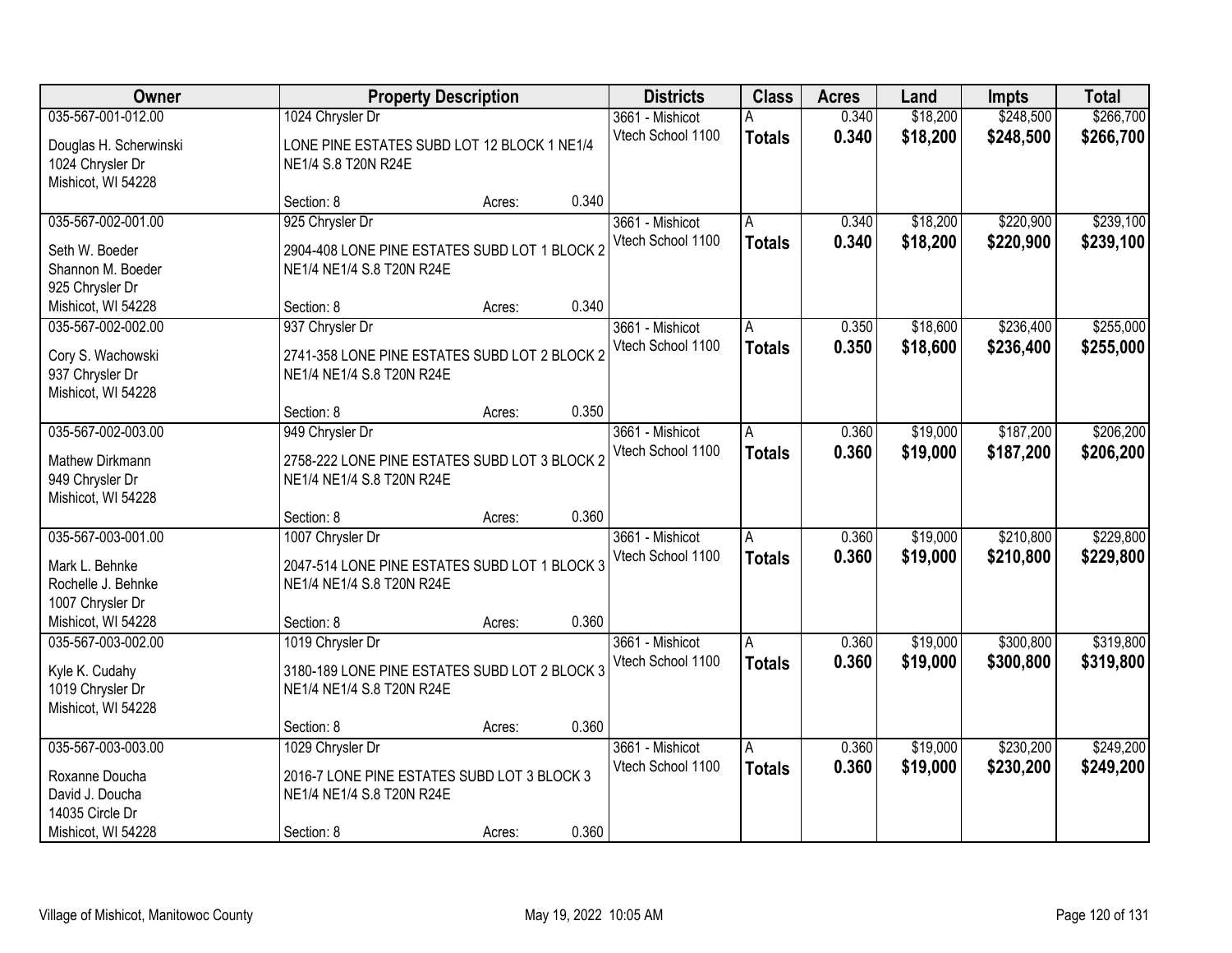| Owner                                                                          | <b>Property Description</b>                                                                                     |                                                                                                                   | <b>Districts</b> | <b>Class</b>                         | <b>Acres</b>                             | Land           | <b>Impts</b>         | <b>Total</b>           |                        |
|--------------------------------------------------------------------------------|-----------------------------------------------------------------------------------------------------------------|-------------------------------------------------------------------------------------------------------------------|------------------|--------------------------------------|------------------------------------------|----------------|----------------------|------------------------|------------------------|
| 035-570-001-001.00<br>Jessie P. Bohm<br>295 Kent St<br>Mishicot, WI 54228      | 295 Kent St                                                                                                     | 3661 - Mishicot<br>Vtech School 1100<br>2180-520 VILLAGE OF MISHICOT SAMUEL'S SUBD.<br>LOT 1 BLK. 1 S.5 T20N R24E |                  |                                      |                                          | 0.215<br>0.215 | \$12,600<br>\$12,600 | \$93,100<br>\$93,100   | \$105,700<br>\$105,700 |
|                                                                                | Section: 5                                                                                                      | Acres:                                                                                                            | 0.215            |                                      |                                          |                |                      |                        |                        |
| 035-570-001-002.00<br>Kenneth R. Wentker<br>323 Kent St<br>Mishicot, WI 54228  | 323 Kent St<br>926-448 VILLAGE OF MISHICOT SAMUEL'S SUBD.<br>LOT 2 & 3 BLK 1 S.5 T.20 R.24                      |                                                                                                                   |                  | 3661 - Mishicot<br>Vtech School 1100 | Α<br><b>Totals</b>                       | 0.441<br>0.441 | \$22,400<br>\$22,400 | \$150,000<br>\$150,000 | \$172,400<br>\$172,400 |
|                                                                                | Section: 5                                                                                                      | Acres:                                                                                                            | 0.441            |                                      |                                          |                |                      |                        |                        |
| 035-570-001-004.00<br>Philip J. Baranowski<br>Lea A. Baranowski<br>353 Kent St | 353 Kent St<br>1910-575 VILLAGE OF MISHICOT SAMUEL'S SUBD.<br>LOT 4 BLK. 1 S.5 T20N R24E                        |                                                                                                                   |                  | 3661 - Mishicot<br>Vtech School 1100 | A<br><b>Totals</b>                       | 0.220<br>0.220 | \$12,900<br>\$12,900 | \$142,900<br>\$142,900 | \$155,800<br>\$155,800 |
| Mishicot, WI 54228                                                             | Section: 5                                                                                                      | Acres:                                                                                                            | 0.220            |                                      |                                          |                |                      |                        |                        |
| 035-570-001-005.00<br>Brian J. Webb<br>Christine Webb<br>377 Kent St           | 377 Kent St<br>1048-342 VILLAGE OF MISHICOT SAMUEL'S SUBD.<br>LOT 5 BLK. 1 S.5 T20N R24E                        |                                                                                                                   |                  | 3661 - Mishicot<br>Vtech School 1100 | Α<br><b>Totals</b>                       | 0.220<br>0.220 | \$12,900<br>\$12,900 | \$105,100<br>\$105,100 | \$118,000<br>\$118,000 |
| Mishicot, WI 54228                                                             | Section: 5                                                                                                      | Acres:                                                                                                            | 0.220            |                                      |                                          |                |                      |                        |                        |
| 035-570-001-006.00<br>Susan A. Vigue<br>17409 Oak St<br>Brimfield, IL 61517    | 380 S Rockway St<br>524-423 3119-422 VILLAGE OF MISHICOT SAMUEL'S<br>SUBD. LOT 6 BLOCK 1 S.5 T.20 R.24          |                                                                                                                   |                  | 3661 - Mishicot<br>Vtech School 1100 | $\overline{A}$<br><b>Totals</b>          | 0.234<br>0.234 | \$13,800<br>\$13,800 | \$8,100<br>\$8,100     | \$21,900<br>\$21,900   |
|                                                                                | Section: 5                                                                                                      | Acres:                                                                                                            | 0.000            |                                      |                                          |                |                      |                        |                        |
| 035-570-001-007.00<br>Diane M. Krish<br>411 Kent St<br>Mishicot, WI 54228      | 411 Kent St<br>1403-534 3471-616 TOD VILLAGE OF MISHICOT<br>SAMUEL'S SUBD. LOT 7 BLOCK 1 S.5 T20N R24E          |                                                                                                                   |                  | 3661 - Mishicot<br>Vtech School 1100 | A<br><b>Totals</b>                       | 0.327<br>0.327 | \$17,600<br>\$17,600 | \$86,200<br>\$86,200   | \$103,800<br>\$103,800 |
|                                                                                | Section: 5                                                                                                      | Acres:                                                                                                            | 0.327            |                                      |                                          |                |                      |                        |                        |
| 035-570-001-008.00<br>Lawrence J. Kuik<br>417 Kent St<br>Mishicot, WI 54228    | 417 Kent St<br>614-421 1026-659 VILLAGE OF MISHICOT SAMUEL'S<br>SUBD. LOT 8 BLOCK 1 S.5 T.20 R.24<br>Section: 5 | Acres:                                                                                                            | 0.253            | 3661 - Mishicot<br>Vtech School 1100 | $\overline{\mathsf{A}}$<br><b>Totals</b> | 0.253<br>0.253 | \$14,600<br>\$14,600 | \$136,200<br>\$136,200 | \$150,800<br>\$150,800 |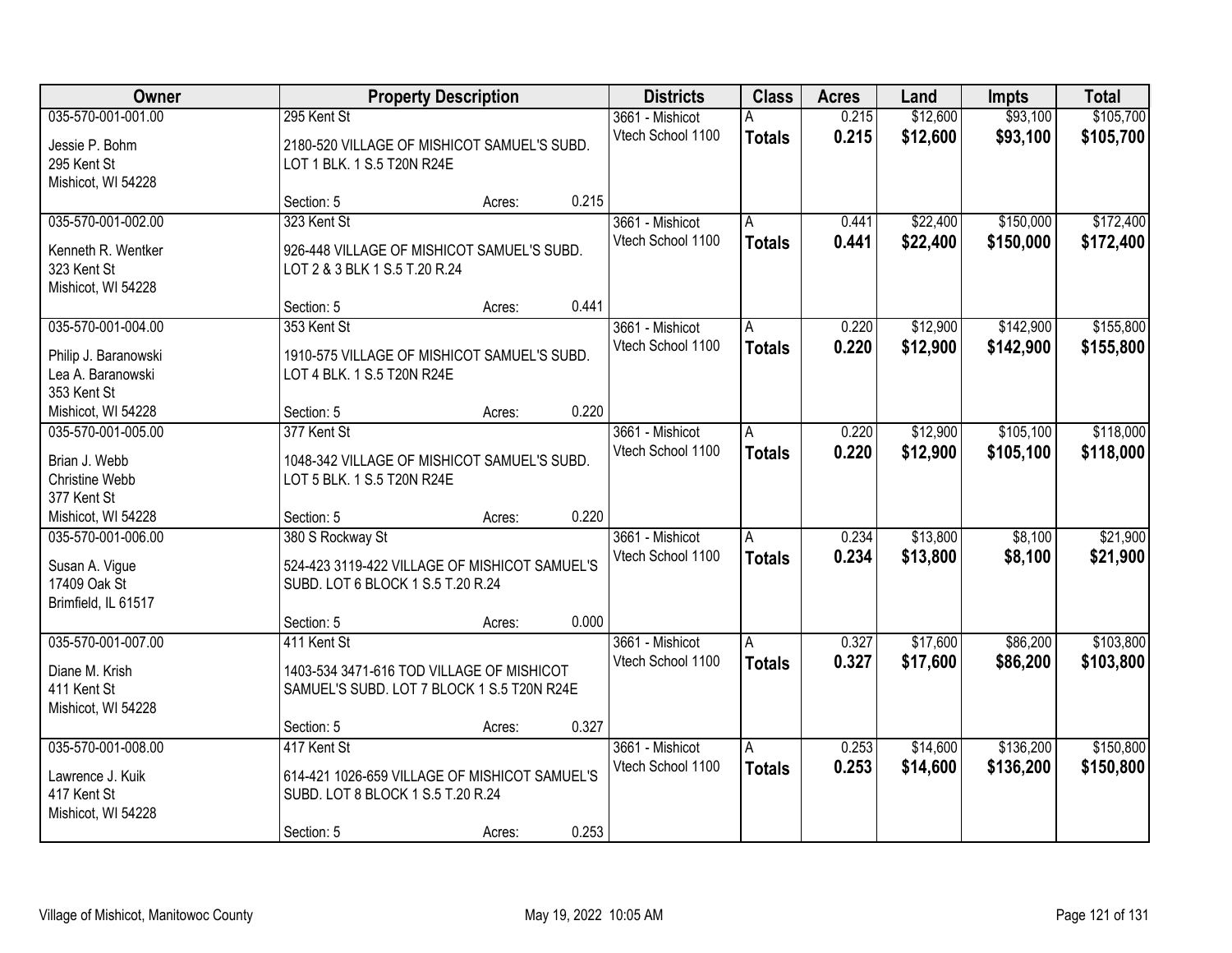| Owner                             |                                   | <b>Property Description</b>                    |       |                   | <b>Class</b>  | <b>Acres</b> | Land     | <b>Impts</b> | <b>Total</b> |
|-----------------------------------|-----------------------------------|------------------------------------------------|-------|-------------------|---------------|--------------|----------|--------------|--------------|
| 035-570-001-009.00                | 423 Kent St                       |                                                |       | 3661 - Mishicot   | Α             | 0.220        | \$12,900 | \$156,100    | \$169,000    |
| Terry L. Fischer                  |                                   | 903-541 VILLAGE OF MISHICOT SAMUEL'S SUBD.     |       | Vtech School 1100 | <b>Totals</b> | 0.220        | \$12,900 | \$156,100    | \$169,000    |
| 423 Kent St                       | LOT 9 BLOCK 1 S.5 T.20 R.24       |                                                |       |                   |               |              |          |              |              |
| Mishicot, WI 54228                |                                   |                                                |       |                   |               |              |          |              |              |
|                                   | Section: 5                        | Acres:                                         | 0.220 |                   |               |              |          |              |              |
| 035-570-001-010.00                | 429 Kent St                       |                                                |       | 3661 - Mishicot   | A             | 0.215        | \$12,600 | \$58,500     | \$71,100     |
| <b>Matthew Ward</b>               |                                   | 2926-341 3359-347,350LC VILLAGE OF MISHICOT    |       | Vtech School 1100 | <b>Totals</b> | 0.215        | \$12,600 | \$58,500     | \$71,100     |
| 429 Kent St                       |                                   | SAMUEL'S SUBD. LOT 10 BLOCK 1 S.5 T20N R24E    |       |                   |               |              |          |              |              |
| Mishicot, WI 54228                |                                   |                                                |       |                   |               |              |          |              |              |
|                                   | Section: 5                        | Acres:                                         | 0.215 |                   |               |              |          |              |              |
| 035-570-002-001.00                | 380 Kent St                       |                                                |       | 3661 - Mishicot   | A             | 0.211        | \$12,400 | \$136,600    | \$149,000    |
| Adam M. Wilhelm                   |                                   | 2901-106 VILLAGE OF MISHICOT SAMUEL'S SUBD.    |       | Vtech School 1100 | <b>Totals</b> | 0.211        | \$12,400 | \$136,600    | \$149,000    |
| Ashley Hine Wilhelm               | LOT 1 BLOCK 2 S.5 T20N R24E       |                                                |       |                   |               |              |          |              |              |
| 380 Kent St                       |                                   |                                                |       |                   |               |              |          |              |              |
| Mishicot, WI 54228                | Section: 5                        | Acres:                                         | 0.211 |                   |               |              |          |              |              |
| 035-570-002-002.00                | 366 Kent St                       |                                                |       | 3661 - Mishicot   | A             | 0.220        | \$12,900 | \$120,400    | \$133,300    |
|                                   |                                   |                                                |       | Vtech School 1100 | <b>Totals</b> | 0.220        | \$12,900 | \$120,400    | \$133,300    |
| Cassandra C. Rezash               |                                   | 2857-644 3474-453 VILLAGE OF MISHICOT SAMUEL'S |       |                   |               |              |          |              |              |
| 366 Kent St<br>Mishicot, WI 54228 | SUBD. LOT 2 BLOCK 2 S.5 T20N R24E |                                                |       |                   |               |              |          |              |              |
|                                   | Section: 5                        | Acres:                                         | 0.220 |                   |               |              |          |              |              |
| 035-570-002-003.00                | 346 Kent St                       |                                                |       | 3661 - Mishicot   | A             | 0.220        | \$12,900 | \$149,900    | \$162,800    |
|                                   |                                   |                                                |       | Vtech School 1100 | <b>Totals</b> | 0.220        | \$12,900 | \$149,900    | \$162,800    |
| Kimberly R. Tess                  |                                   | 3416-298 VILLAGE OF MISHICOT SAMUEL'S SUBD.    |       |                   |               |              |          |              |              |
| 346 Kent St                       | LOT 3 BLOCK 2 S.5 T20N R24E       |                                                |       |                   |               |              |          |              |              |
| Mishicot, WI 54228                |                                   |                                                |       |                   |               |              |          |              |              |
|                                   | Section: 5                        | Acres:                                         | 0.220 |                   |               |              |          |              |              |
| 035-570-002-004.00                | 328 Kent St                       |                                                |       | 3661 - Mishicot   | A             | 0.221        | \$13,000 | \$107,200    | \$120,200    |
| Frank A. Hassemer                 |                                   | 2154-3 VILLAGE OF MISHICOT SAMUEL'S SUBD. LOT  |       | Vtech School 1100 | <b>Totals</b> | 0.221        | \$13,000 | \$107,200    | \$120,200    |
| 328 Kent St                       | 4 BLOCK 2 S.5 T20N R24E           |                                                |       |                   |               |              |          |              |              |
| Mishicot, WI 54228                |                                   |                                                |       |                   |               |              |          |              |              |
|                                   | Section: 5                        | Acres:                                         | 0.221 |                   |               |              |          |              |              |
| 035-570-002-005.00                | 300 Kent St                       |                                                |       | 3661 - Mishicot   | A             | 0.234        | \$13,800 | \$97,600     | \$111,400    |
| Andy T. Breunig                   |                                   | 3266-108 LE VILLAGE OF MISHICOT SAMUEL'S       |       | Vtech School 1100 | <b>Totals</b> | 0.234        | \$13,800 | \$97,600     | \$111,400    |
| c/o Thomas P. Breunig             | SUBD. LOT 5 BLOCK 2 S.5 T20N R24E |                                                |       |                   |               |              |          |              |              |
| 300 Kent St                       |                                   |                                                |       |                   |               |              |          |              |              |
| Mishicot, WI 54228                | Section: 5                        | Acres:                                         | 0.234 |                   |               |              |          |              |              |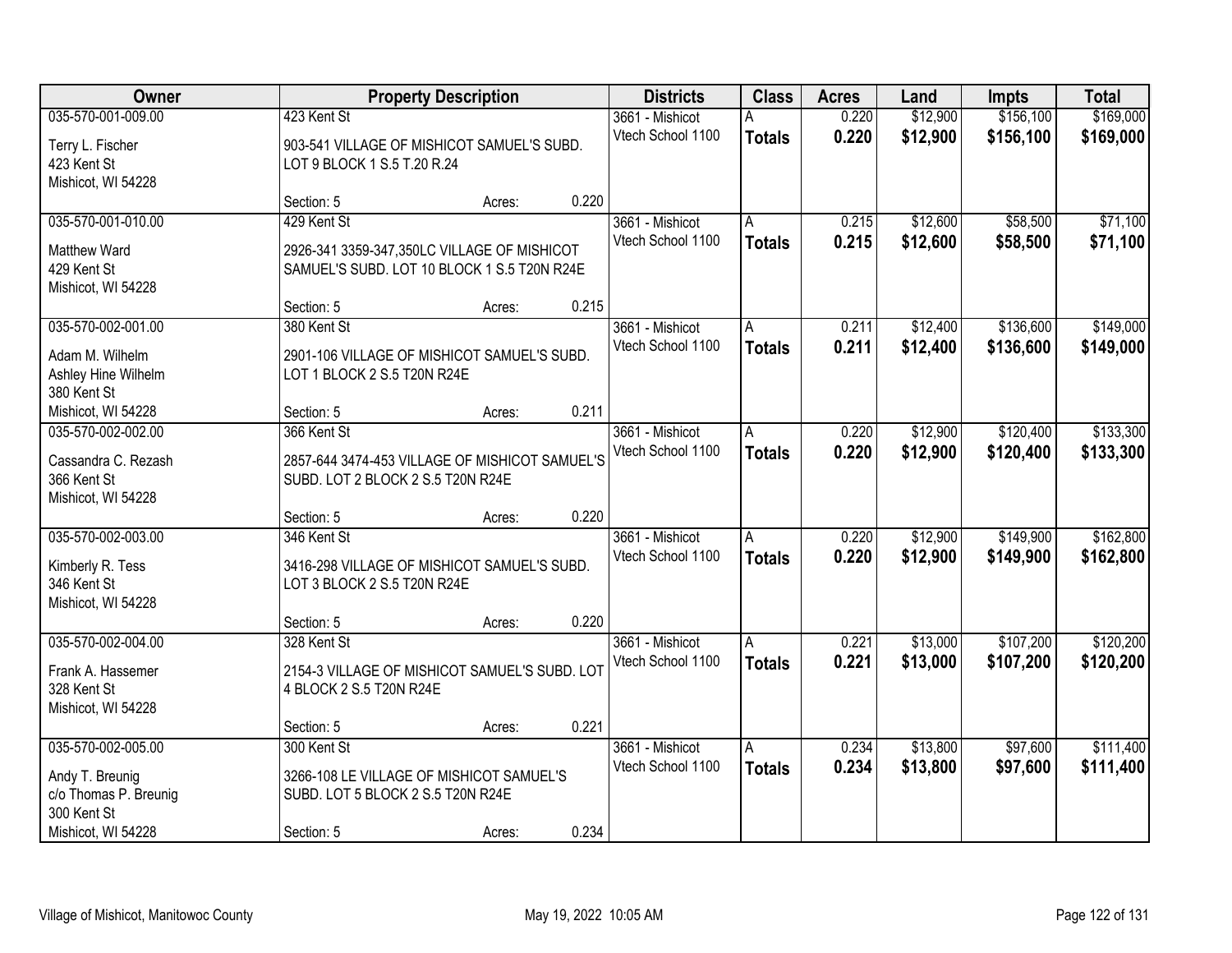| Owner                        | <b>Property Description</b>                    |        |       | <b>Districts</b>  | <b>Class</b>  | <b>Acres</b> | Land     | <b>Impts</b> | <b>Total</b> |
|------------------------------|------------------------------------------------|--------|-------|-------------------|---------------|--------------|----------|--------------|--------------|
| 035-570-002-006.00           | 304 Park Ln                                    |        |       | 3661 - Mishicot   | А             | 0.180        | \$10,600 | \$82,700     | \$93,300     |
| Clifford Wesolaski           | 2090-493 3469-716 TOD VILLAGE OF MISHICOT      |        |       | Vtech School 1100 | <b>Totals</b> | 0.180        | \$10,600 | \$82,700     | \$93,300     |
| Helen A. Wesolaski           | SAMUEL'S SUBD. LOT 6 BLOCK 2 EX S10'THEREOF    |        |       |                   |               |              |          |              |              |
| 304 Park Ln                  | S.5 T20N R24E                                  |        |       |                   |               |              |          |              |              |
| Mishicot, WI 54228           | Section: 5                                     | Acres: | 0.180 |                   |               |              |          |              |              |
| 035-570-002-007.01           | 325 Mark St                                    |        |       | 3661 - Mishicot   | A             | 0.220        | \$12,900 | \$109,200    | \$122,100    |
|                              |                                                |        |       | Vtech School 1100 | <b>Totals</b> | 0.220        | \$12,900 | \$109,200    | \$122,100    |
| Elizabeth E. Monday          | 559-371 1422-264 VILLAGE OF MISHICOT SAMUEL'S  |        |       |                   |               |              |          |              |              |
| 325 Mark St                  | SUBD. N70' OF LOT 7 & S10'OF LOT 6 BLOCK 2 S.5 |        |       |                   |               |              |          |              |              |
| Mishicot, WI 54228           | <b>T20N R24E</b>                               |        |       |                   |               |              |          |              |              |
|                              | Section: 5                                     | Acres: | 0.220 |                   |               |              |          |              |              |
| 035-570-002-008.00           | 355 Mark St                                    |        |       | 3661 - Mishicot   | A             | 0.248        | \$14,400 | \$114,200    | \$128,600    |
| Raymond J. Anderson          | 938-551 1243-88 VILLAGE OF MISHICOT SAMUEL'S   |        |       | Vtech School 1100 | <b>Totals</b> | 0.248        | \$14,400 | \$114,200    | \$128,600    |
| Holly Anderson               | SUBD. LOT 8 BLOCK 2 & S10' OF LOT 7 BLK 2 S.5  |        |       |                   |               |              |          |              |              |
| 355 Mark St                  | T20N R24E 1243-88                              |        |       |                   |               |              |          |              |              |
| Mishicot, WI 54228           | Section: 5                                     | Acres: | 0.248 |                   |               |              |          |              |              |
| 035-570-002-009.00           | 367 Mark St                                    |        |       | 3661 - Mishicot   | A             | 0.220        | \$12,900 | \$95,100     | \$108,000    |
|                              |                                                |        |       | Vtech School 1100 | <b>Totals</b> | 0.220        | \$12,900 | \$95,100     | \$108,000    |
| Gary Grosskopf               | 1566-9 VILLAGE OF MISHICOT SAMUEL'S SUBD. LOT  |        |       |                   |               |              |          |              |              |
| 367 Mark St                  | 9 BLOCK 2 S.5 T20N R24E                        |        |       |                   |               |              |          |              |              |
| Mishicot, WI 54228           |                                                |        | 0.220 |                   |               |              |          |              |              |
| 035-570-002-010.00           | Section: 5<br>387 Mark St                      | Acres: |       |                   |               | 0.215        | \$12,600 | \$111,300    | \$123,900    |
|                              |                                                |        |       | 3661 - Mishicot   | A             |              |          |              |              |
| William J. Jandrin           | 1587-128 VILLAGE OF MISHICOT SAMUEL'S SUBD.    |        |       | Vtech School 1100 | <b>Totals</b> | 0.215        | \$12,600 | \$111,300    | \$123,900    |
| 387 Mark St                  | LOT 10 BLOCK 2 S.5 T20N R24E                   |        |       |                   |               |              |          |              |              |
| Mishicot, WI 54228           |                                                |        |       |                   |               |              |          |              |              |
|                              | Section: 5                                     | Acres: | 0.215 |                   |               |              |          |              |              |
| 035-570-003-001.00           | 410 Mark St                                    |        |       | 3661 - Mishicot   | A             | 0.354        | \$18,800 | \$146,900    | \$165,700    |
| Gerald M. Sisel              | 1773-475 3473-5 TOD VILLAGE OF MISHICOT        |        |       | Vtech School 1100 | <b>Totals</b> | 0.354        | \$18,800 | \$146,900    | \$165,700    |
| Amy B. Sisel                 | SAMUEL'S SUBD. LOT 1 BLOCK 3 S.5 T20N R24E     |        |       |                   |               |              |          |              |              |
| 410 Mark St                  |                                                |        |       |                   |               |              |          |              |              |
| Mishicot, WI 54228           | Section: 5                                     | Acres: | 0.354 |                   |               |              |          |              |              |
| 035-570-003-002.00           | 396 Mark St                                    |        |       | 3661 - Mishicot   | Α             | 0.392        | \$20,300 | \$126,900    | \$147,200    |
|                              |                                                |        |       | Vtech School 1100 | <b>Totals</b> | 0.392        | \$20,300 | \$126,900    | \$147,200    |
| Joanne N Pelnar Living Trust | 3162-639 VILLAGE OF MISHICOT SAMUEL'S SUBD.    |        |       |                   |               |              |          |              |              |
| 396 Mark St                  | LOT 2 BLOCK 3 S.5 T20N R24E                    |        |       |                   |               |              |          |              |              |
| Mishicot, WI 54228           |                                                |        |       |                   |               |              |          |              |              |
|                              | Section: 5                                     | Acres: | 0.392 |                   |               |              |          |              |              |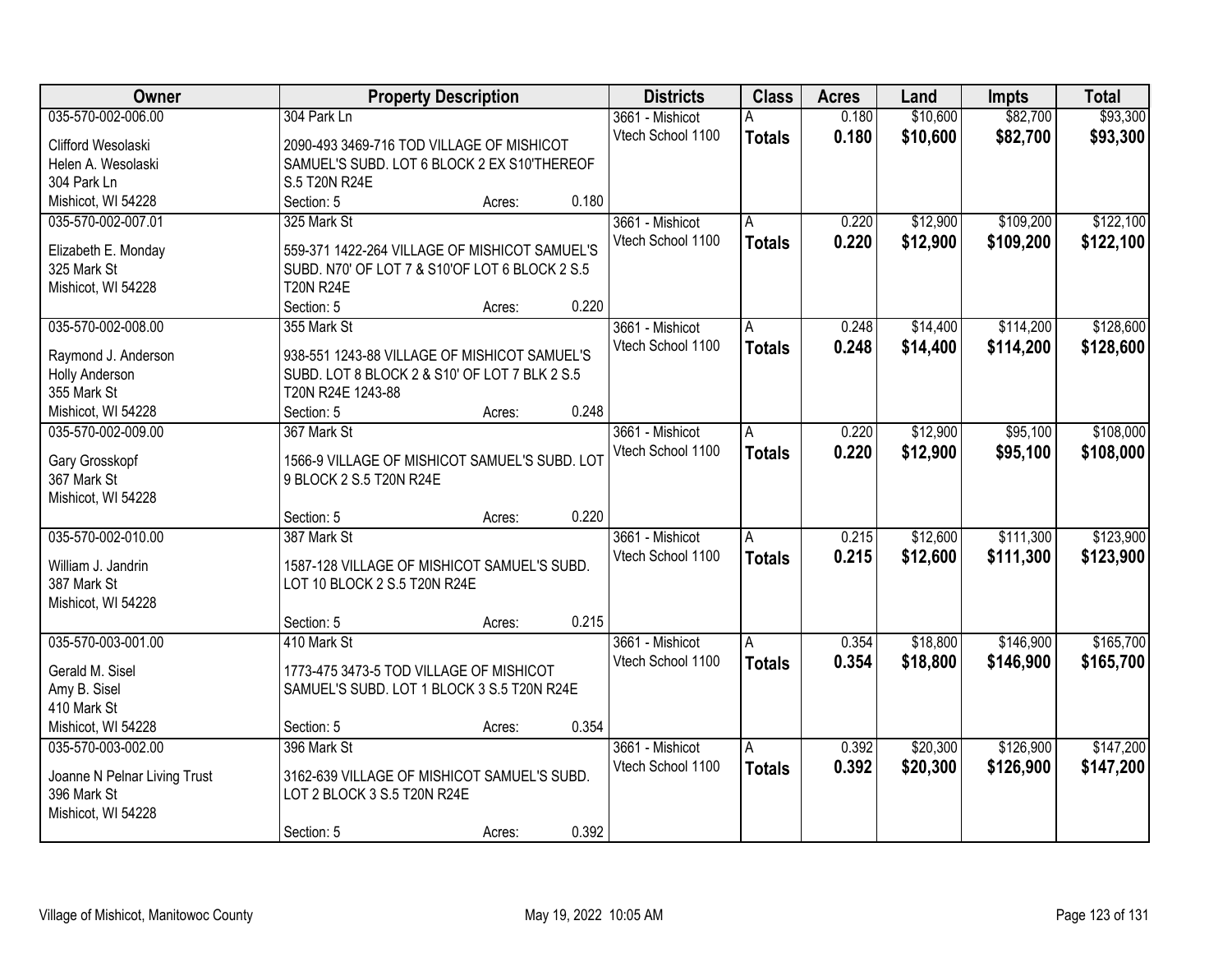| Owner                                       |                                              | <b>Property Description</b> |       | <b>Districts</b>  | <b>Class</b>    | <b>Acres</b> | Land     | <b>Impts</b>    | <b>Total</b> |
|---------------------------------------------|----------------------------------------------|-----------------------------|-------|-------------------|-----------------|--------------|----------|-----------------|--------------|
| 035-570-003-003.00                          | 370 Mark St                                  |                             |       | 3661 - Mishicot   | R.              | 0.363        | \$16,500 | \$144,400       | \$160,900    |
| Sandra Gauthier                             | 626-372 824-649 VILLAGE OF MISHICOT SAMUEL'S |                             |       | Vtech School 1100 | <b>Totals</b>   | 0.363        | \$16,500 | \$144,400       | \$160,900    |
| 370 Mark St                                 | SUBD. LOT 3 BLOCK 3 S.5 T.20 R.24            |                             |       |                   |                 |              |          |                 |              |
| Mishicot, WI 54228                          |                                              |                             |       |                   |                 |              |          |                 |              |
|                                             | Section: 5                                   | Acres:                      | 0.363 |                   |                 |              |          |                 |              |
| 035-570-003-004.00                          | 354 Mark St                                  |                             |       | 3661 - Mishicot   | A               | 0.246        | \$14,300 | \$196,500       | \$210,800    |
|                                             | 2974-453 VILLAGE OF MISHICOT SAMUEL'S SUBD.  |                             |       | Vtech School 1100 | <b>Totals</b>   | 0.246        | \$14,300 | \$196,500       | \$210,800    |
| Michael J. Krejcarek<br>Alison T. Krejcarek | LOT 4 BLOCK 3 S.5 T20N R24E                  |                             |       |                   |                 |              |          |                 |              |
| 354 Mark St                                 |                                              |                             |       |                   |                 |              |          |                 |              |
| Mishicot, WI 54228                          | Section: 5                                   | Acres:                      | 0.246 |                   |                 |              |          |                 |              |
| 035-570-003-005.00                          | 338 Mark St                                  |                             |       | 3661 - Mishicot   | A               | 0.226        | \$13,300 | \$140,200       | \$153,500    |
|                                             |                                              |                             |       | Vtech School 1100 | <b>Totals</b>   | 0.226        | \$13,300 | \$140,200       | \$153,500    |
| Kelly M. Bohman                             | 2994-736 VILLAGE OF MISHICOT SAMUEL'S SUBD.  |                             |       |                   |                 |              |          |                 |              |
| 338 Mark St                                 | LOT 5 BLOCK 3 S.5 T20N R24E                  |                             |       |                   |                 |              |          |                 |              |
| Mishicot, WI 54228                          | Section: 5                                   | Acres:                      | 0.226 |                   |                 |              |          |                 |              |
| 035-570-003-006.00                          | 308 Mark St                                  |                             |       | 3661 - Mishicot   | A               | 0.251        | \$14,500 | \$139,200       | \$153,700    |
|                                             |                                              |                             |       | Vtech School 1100 |                 | 0.251        | \$14,500 | \$139,200       | \$153,700    |
| Paul R. Tulachka                            | 3044-637 VILLAGE OF MISHICOT SAMUEL'S SUBD.  |                             |       |                   | <b>Totals</b>   |              |          |                 |              |
| Sandra J. Tulachka                          | LOT 6 BLOCK 3 S.5 T20N R24E                  |                             |       |                   |                 |              |          |                 |              |
| 308 Mark St                                 |                                              |                             |       |                   |                 |              |          |                 |              |
| Mishicot, WI 54228                          | Section: 5                                   | Acres:                      | 0.251 |                   |                 |              |          |                 |              |
| 035-575-000-001.00                          | Reagan Dr                                    |                             |       | 3661 - Mishicot   | F1              | 1.160        | \$3,100  | $\overline{50}$ | \$3,100      |
| James Samz                                  | 709-492 VILLAGE OF MISHICOT SAMZ SUBD. LOT 1 |                             |       | Vtech School 1100 | <b>Totals</b>   | 1.160        | \$3,100  | \$0             | \$3,100      |
| 2911 S 53rd St                              | SE1/4 SE1/4 S.5 T20N R24E                    |                             |       |                   |                 |              |          |                 |              |
| Milwaukee, WI 53219                         |                                              |                             |       |                   |                 |              |          |                 |              |
|                                             | Section: 5                                   | Acres:                      | 1.160 |                   |                 |              |          |                 |              |
| 035-575-000-002.00                          | Reagan Dr                                    |                             |       | 3661 - Mishicot   | $\overline{F1}$ | 1.140        | \$3,100  | $\overline{50}$ | \$3,100      |
| Thomas A. Samz                              | 709-492 VILLAGE OF MISHICOT SAMZ SUBD. LOT 2 |                             |       | Vtech School 1100 | <b>Totals</b>   | 1.140        | \$3,100  | \$0             | \$3,100      |
| 3328 Walnut St                              | SE1/4 SE1/4 S.5 T20N R24E                    |                             |       |                   |                 |              |          |                 |              |
| Huntington Park, CA 90255                   |                                              |                             |       |                   |                 |              |          |                 |              |
|                                             | Section: 5                                   | Acres:                      | 1.140 |                   |                 |              |          |                 |              |
| 035-575-000-003.00                          | Reagan Dr                                    |                             |       | 3661 - Mishicot   | F1              | 1.170        | \$3,200  | $\overline{50}$ | \$3,200      |
| Mark G. Samz                                | 709-492 VILLAGE OF MISHICOT SAMZ SUBD. LOT 3 |                             |       | Vtech School 1100 | <b>Totals</b>   | 1.170        | \$3,200  | \$0             | \$3,200      |
| 1515 Marshall St                            | SE1/4 SE1/4 S.5 T20N R24E                    |                             |       |                   |                 |              |          |                 |              |
| Manitowoc, WI 54220                         |                                              |                             |       |                   |                 |              |          |                 |              |
|                                             | Section: 5                                   | Acres:                      | 1.170 |                   |                 |              |          |                 |              |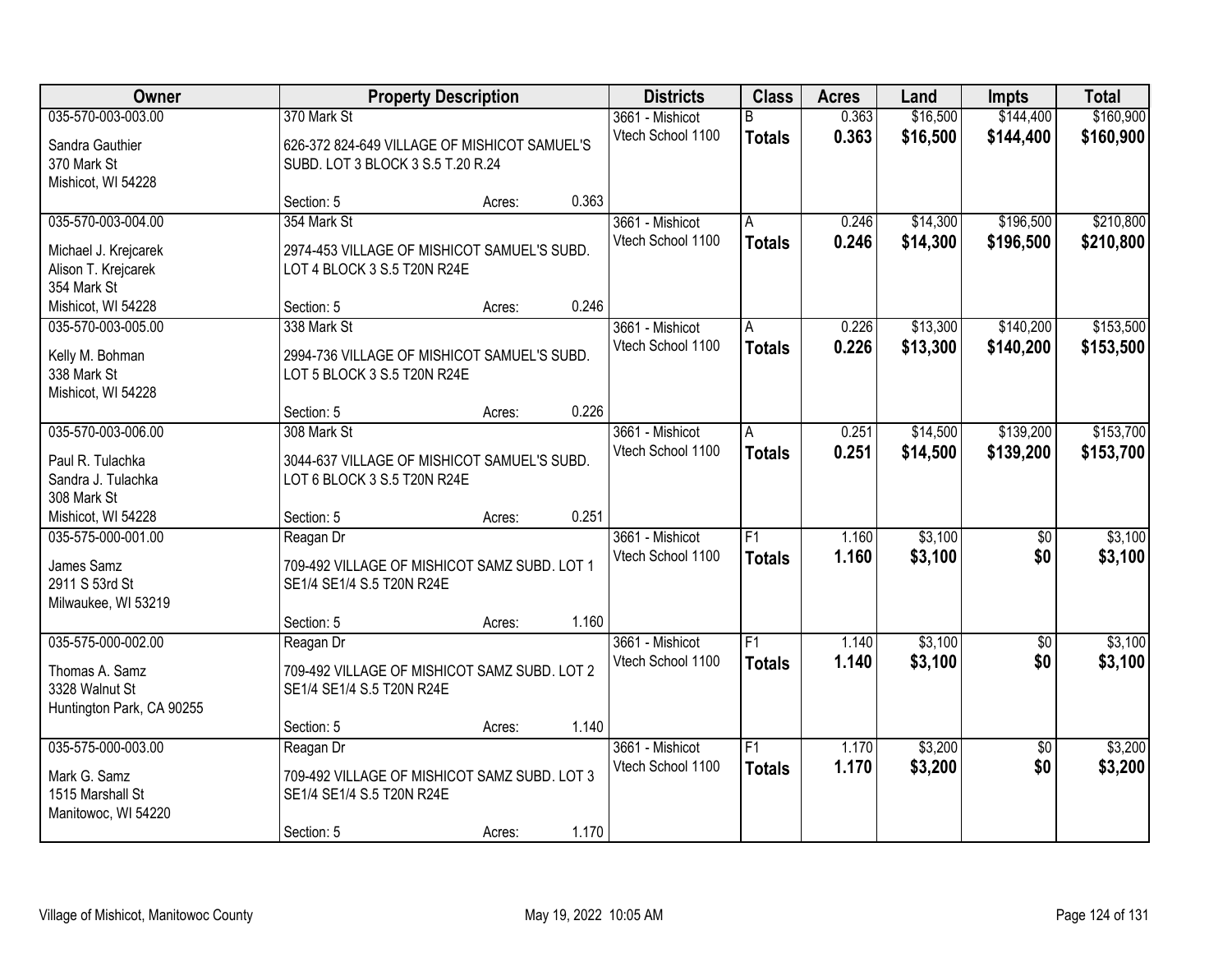| \$3,100<br>035-575-000-004.00<br>1.160<br>3661 - Mishicot<br>$\overline{50}$<br>Reagan Dr<br>F1<br>1.160<br>\$0<br>Vtech School 1100<br>\$3,100<br>\$3,100<br><b>Totals</b><br>Patricia H. Wood<br>709-492 VILLAGE OF MISHICOT SAMZ SUBD. LOT 4<br>3620 Mac Arthur Dr<br>SE1/4 SE1/4 S.5 T20N R24E<br>Manitowoc, WI 54220<br>1.160<br>Section: 5<br>Acres:<br>035-575-000-005.00<br>F1<br>\$4,400<br>3661 - Mishicot<br>1.620<br>$\overline{50}$<br>Reagan Dr<br>1.620<br>Vtech School 1100<br>\$4,400<br>\$0<br><b>Totals</b><br>709-492 VILLAGE OF MISHICOT SAMZ SUBD. LOT 5<br>Peter R. Samz<br>N202 Autumnwood Ln<br>SE1/4 SE1/4 S.5 T20N R24E<br>Fremont, WI 54940<br>1.620<br>Section: 5<br>Acres:<br>\$2,800<br>035-575-000-006.00<br>F1<br>\$0<br>3661 - Mishicot<br>1.030<br>Reagan Dr<br>Vtech School 1100<br>\$2,800<br>\$0<br>1.030<br><b>Totals</b><br>Patricia Wood<br>3077-657 VILLAGE OF MISHICOT SAMZ SUBD. LOT 6<br>3620 Macarthur Dr<br>SE1/4 SE1/4 S.5 T20N R24E<br>Manitowoc, WI 54220<br>1.030<br>Section: 5<br>Acres:<br>035-580-000-001.01<br>325 Randolph St<br>Other 12<br>X4<br>1.400<br>\$0<br>\$0<br>\$0<br>\$0<br>1.400<br>3661 - Mishicot<br>\$0<br><b>Totals</b><br>St Peters Lutheran Church<br>510-521 VILL. OF MISHICOT TRACT 1 OF C.S. V5<br>Vtech School 1100<br>325 Randolph St<br>P299 S1/2 SW1/4 SW1/4 S.31 T.21 R.24<br>Mishicot, WI 54228<br>1.400<br>Section: 31<br>Acres:<br>035-580-000-001.02<br>617 Oak St<br>0.530<br>\$25,600<br>\$157,000<br>3661 - Mishicot<br>A<br>0.530<br>Vtech School 1100<br>\$25,600<br>\$157,000<br><b>Totals</b><br>Roger P Vanderlogt Irrev Tr<br>1746-62LE 2869-663,664 VILL. OF MISHICOT TRACT 2<br>OF C.S. V5 P301 S1/2 SW1/4 SW1/4 S.31 T21N R24E<br>617 Oak St<br>Mishicot, WI 54228<br>2871-245 2936-172<br>Section: 31<br>0.530<br>Acres:<br>035-580-000-001.03<br>\$12,300<br>3661 - Mishicot<br>1.230<br>$\overline{50}$<br>Oak St<br>A<br>Vtech School 1100<br>1.230<br>\$12,300<br>\$0<br><b>Totals</b><br>2962-493 3227-728 ELIZABETH SMITH'S SUBD. LOT 1<br>Mmk Properties LLC<br>9940 Sth 147<br>EX PARCELS SOLD. SW1/4 SW1/4 S.31 T21N R24E<br>Two Rivers, WI 54241<br>1.230<br>Section: 31<br>Acres:<br>035-580-000-001.04<br>\$4,100<br>Oak St<br>0.820<br>$\overline{50}$<br>3661 - Mishicot<br>A<br>\$0<br>Vtech School 1100<br>0.820<br>\$4,100<br><b>Totals</b><br>448-650 2936-172 ELIZABETH SMITH'S SUBD. TRACT<br>Roger P Vanderlogt Irrev Tr<br>617 Oak St<br>A OF CSM V3 P511 SW1/4 SW1/4 S.31 T21N R24E<br>Mishicot, WI 54228 | Owner |             | <b>Property Description</b> |       | <b>Districts</b> | <b>Class</b> | <b>Acres</b> | Land | Impts | <b>Total</b> |
|--------------------------------------------------------------------------------------------------------------------------------------------------------------------------------------------------------------------------------------------------------------------------------------------------------------------------------------------------------------------------------------------------------------------------------------------------------------------------------------------------------------------------------------------------------------------------------------------------------------------------------------------------------------------------------------------------------------------------------------------------------------------------------------------------------------------------------------------------------------------------------------------------------------------------------------------------------------------------------------------------------------------------------------------------------------------------------------------------------------------------------------------------------------------------------------------------------------------------------------------------------------------------------------------------------------------------------------------------------------------------------------------------------------------------------------------------------------------------------------------------------------------------------------------------------------------------------------------------------------------------------------------------------------------------------------------------------------------------------------------------------------------------------------------------------------------------------------------------------------------------------------------------------------------------------------------------------------------------------------------------------------------------------------------------------------------------------------------------------------------------------------------------------------------------------------------------------------------------------------------------------------------------------------------------------------------------------------------------------------------------------------------------------------------------------------------------------------------------------------------------------------------------------------|-------|-------------|-----------------------------|-------|------------------|--------------|--------------|------|-------|--------------|
|                                                                                                                                                                                                                                                                                                                                                                                                                                                                                                                                                                                                                                                                                                                                                                                                                                                                                                                                                                                                                                                                                                                                                                                                                                                                                                                                                                                                                                                                                                                                                                                                                                                                                                                                                                                                                                                                                                                                                                                                                                                                                                                                                                                                                                                                                                                                                                                                                                                                                                                                      |       |             |                             |       |                  |              |              |      |       | \$3,100      |
| \$4,400<br>\$4,400<br>\$2,800<br>\$2,800<br>\$0<br>\$182,600<br>\$182,600<br>\$12,300<br>\$12,300<br>\$4,100<br>\$4,100                                                                                                                                                                                                                                                                                                                                                                                                                                                                                                                                                                                                                                                                                                                                                                                                                                                                                                                                                                                                                                                                                                                                                                                                                                                                                                                                                                                                                                                                                                                                                                                                                                                                                                                                                                                                                                                                                                                                                                                                                                                                                                                                                                                                                                                                                                                                                                                                              |       |             |                             |       |                  |              |              |      |       |              |
|                                                                                                                                                                                                                                                                                                                                                                                                                                                                                                                                                                                                                                                                                                                                                                                                                                                                                                                                                                                                                                                                                                                                                                                                                                                                                                                                                                                                                                                                                                                                                                                                                                                                                                                                                                                                                                                                                                                                                                                                                                                                                                                                                                                                                                                                                                                                                                                                                                                                                                                                      |       |             |                             |       |                  |              |              |      |       |              |
|                                                                                                                                                                                                                                                                                                                                                                                                                                                                                                                                                                                                                                                                                                                                                                                                                                                                                                                                                                                                                                                                                                                                                                                                                                                                                                                                                                                                                                                                                                                                                                                                                                                                                                                                                                                                                                                                                                                                                                                                                                                                                                                                                                                                                                                                                                                                                                                                                                                                                                                                      |       |             |                             |       |                  |              |              |      |       |              |
|                                                                                                                                                                                                                                                                                                                                                                                                                                                                                                                                                                                                                                                                                                                                                                                                                                                                                                                                                                                                                                                                                                                                                                                                                                                                                                                                                                                                                                                                                                                                                                                                                                                                                                                                                                                                                                                                                                                                                                                                                                                                                                                                                                                                                                                                                                                                                                                                                                                                                                                                      |       |             |                             |       |                  |              |              |      |       |              |
|                                                                                                                                                                                                                                                                                                                                                                                                                                                                                                                                                                                                                                                                                                                                                                                                                                                                                                                                                                                                                                                                                                                                                                                                                                                                                                                                                                                                                                                                                                                                                                                                                                                                                                                                                                                                                                                                                                                                                                                                                                                                                                                                                                                                                                                                                                                                                                                                                                                                                                                                      |       |             |                             |       |                  |              |              |      |       |              |
|                                                                                                                                                                                                                                                                                                                                                                                                                                                                                                                                                                                                                                                                                                                                                                                                                                                                                                                                                                                                                                                                                                                                                                                                                                                                                                                                                                                                                                                                                                                                                                                                                                                                                                                                                                                                                                                                                                                                                                                                                                                                                                                                                                                                                                                                                                                                                                                                                                                                                                                                      |       |             |                             |       |                  |              |              |      |       |              |
|                                                                                                                                                                                                                                                                                                                                                                                                                                                                                                                                                                                                                                                                                                                                                                                                                                                                                                                                                                                                                                                                                                                                                                                                                                                                                                                                                                                                                                                                                                                                                                                                                                                                                                                                                                                                                                                                                                                                                                                                                                                                                                                                                                                                                                                                                                                                                                                                                                                                                                                                      |       |             |                             |       |                  |              |              |      |       |              |
|                                                                                                                                                                                                                                                                                                                                                                                                                                                                                                                                                                                                                                                                                                                                                                                                                                                                                                                                                                                                                                                                                                                                                                                                                                                                                                                                                                                                                                                                                                                                                                                                                                                                                                                                                                                                                                                                                                                                                                                                                                                                                                                                                                                                                                                                                                                                                                                                                                                                                                                                      |       |             |                             |       |                  |              |              |      |       |              |
|                                                                                                                                                                                                                                                                                                                                                                                                                                                                                                                                                                                                                                                                                                                                                                                                                                                                                                                                                                                                                                                                                                                                                                                                                                                                                                                                                                                                                                                                                                                                                                                                                                                                                                                                                                                                                                                                                                                                                                                                                                                                                                                                                                                                                                                                                                                                                                                                                                                                                                                                      |       |             |                             |       |                  |              |              |      |       |              |
|                                                                                                                                                                                                                                                                                                                                                                                                                                                                                                                                                                                                                                                                                                                                                                                                                                                                                                                                                                                                                                                                                                                                                                                                                                                                                                                                                                                                                                                                                                                                                                                                                                                                                                                                                                                                                                                                                                                                                                                                                                                                                                                                                                                                                                                                                                                                                                                                                                                                                                                                      |       |             |                             |       |                  |              |              |      |       |              |
|                                                                                                                                                                                                                                                                                                                                                                                                                                                                                                                                                                                                                                                                                                                                                                                                                                                                                                                                                                                                                                                                                                                                                                                                                                                                                                                                                                                                                                                                                                                                                                                                                                                                                                                                                                                                                                                                                                                                                                                                                                                                                                                                                                                                                                                                                                                                                                                                                                                                                                                                      |       |             |                             |       |                  |              |              |      |       |              |
|                                                                                                                                                                                                                                                                                                                                                                                                                                                                                                                                                                                                                                                                                                                                                                                                                                                                                                                                                                                                                                                                                                                                                                                                                                                                                                                                                                                                                                                                                                                                                                                                                                                                                                                                                                                                                                                                                                                                                                                                                                                                                                                                                                                                                                                                                                                                                                                                                                                                                                                                      |       |             |                             |       |                  |              |              |      |       |              |
|                                                                                                                                                                                                                                                                                                                                                                                                                                                                                                                                                                                                                                                                                                                                                                                                                                                                                                                                                                                                                                                                                                                                                                                                                                                                                                                                                                                                                                                                                                                                                                                                                                                                                                                                                                                                                                                                                                                                                                                                                                                                                                                                                                                                                                                                                                                                                                                                                                                                                                                                      |       |             |                             |       |                  |              |              |      |       |              |
|                                                                                                                                                                                                                                                                                                                                                                                                                                                                                                                                                                                                                                                                                                                                                                                                                                                                                                                                                                                                                                                                                                                                                                                                                                                                                                                                                                                                                                                                                                                                                                                                                                                                                                                                                                                                                                                                                                                                                                                                                                                                                                                                                                                                                                                                                                                                                                                                                                                                                                                                      |       |             |                             |       |                  |              |              |      |       |              |
|                                                                                                                                                                                                                                                                                                                                                                                                                                                                                                                                                                                                                                                                                                                                                                                                                                                                                                                                                                                                                                                                                                                                                                                                                                                                                                                                                                                                                                                                                                                                                                                                                                                                                                                                                                                                                                                                                                                                                                                                                                                                                                                                                                                                                                                                                                                                                                                                                                                                                                                                      |       |             |                             |       |                  |              |              |      |       |              |
|                                                                                                                                                                                                                                                                                                                                                                                                                                                                                                                                                                                                                                                                                                                                                                                                                                                                                                                                                                                                                                                                                                                                                                                                                                                                                                                                                                                                                                                                                                                                                                                                                                                                                                                                                                                                                                                                                                                                                                                                                                                                                                                                                                                                                                                                                                                                                                                                                                                                                                                                      |       |             |                             |       |                  |              |              |      |       |              |
|                                                                                                                                                                                                                                                                                                                                                                                                                                                                                                                                                                                                                                                                                                                                                                                                                                                                                                                                                                                                                                                                                                                                                                                                                                                                                                                                                                                                                                                                                                                                                                                                                                                                                                                                                                                                                                                                                                                                                                                                                                                                                                                                                                                                                                                                                                                                                                                                                                                                                                                                      |       |             |                             |       |                  |              |              |      |       |              |
|                                                                                                                                                                                                                                                                                                                                                                                                                                                                                                                                                                                                                                                                                                                                                                                                                                                                                                                                                                                                                                                                                                                                                                                                                                                                                                                                                                                                                                                                                                                                                                                                                                                                                                                                                                                                                                                                                                                                                                                                                                                                                                                                                                                                                                                                                                                                                                                                                                                                                                                                      |       |             |                             |       |                  |              |              |      |       |              |
|                                                                                                                                                                                                                                                                                                                                                                                                                                                                                                                                                                                                                                                                                                                                                                                                                                                                                                                                                                                                                                                                                                                                                                                                                                                                                                                                                                                                                                                                                                                                                                                                                                                                                                                                                                                                                                                                                                                                                                                                                                                                                                                                                                                                                                                                                                                                                                                                                                                                                                                                      |       |             |                             |       |                  |              |              |      |       |              |
|                                                                                                                                                                                                                                                                                                                                                                                                                                                                                                                                                                                                                                                                                                                                                                                                                                                                                                                                                                                                                                                                                                                                                                                                                                                                                                                                                                                                                                                                                                                                                                                                                                                                                                                                                                                                                                                                                                                                                                                                                                                                                                                                                                                                                                                                                                                                                                                                                                                                                                                                      |       |             |                             |       |                  |              |              |      |       |              |
|                                                                                                                                                                                                                                                                                                                                                                                                                                                                                                                                                                                                                                                                                                                                                                                                                                                                                                                                                                                                                                                                                                                                                                                                                                                                                                                                                                                                                                                                                                                                                                                                                                                                                                                                                                                                                                                                                                                                                                                                                                                                                                                                                                                                                                                                                                                                                                                                                                                                                                                                      |       |             |                             |       |                  |              |              |      |       |              |
|                                                                                                                                                                                                                                                                                                                                                                                                                                                                                                                                                                                                                                                                                                                                                                                                                                                                                                                                                                                                                                                                                                                                                                                                                                                                                                                                                                                                                                                                                                                                                                                                                                                                                                                                                                                                                                                                                                                                                                                                                                                                                                                                                                                                                                                                                                                                                                                                                                                                                                                                      |       |             |                             |       |                  |              |              |      |       |              |
|                                                                                                                                                                                                                                                                                                                                                                                                                                                                                                                                                                                                                                                                                                                                                                                                                                                                                                                                                                                                                                                                                                                                                                                                                                                                                                                                                                                                                                                                                                                                                                                                                                                                                                                                                                                                                                                                                                                                                                                                                                                                                                                                                                                                                                                                                                                                                                                                                                                                                                                                      |       |             |                             |       |                  |              |              |      |       |              |
|                                                                                                                                                                                                                                                                                                                                                                                                                                                                                                                                                                                                                                                                                                                                                                                                                                                                                                                                                                                                                                                                                                                                                                                                                                                                                                                                                                                                                                                                                                                                                                                                                                                                                                                                                                                                                                                                                                                                                                                                                                                                                                                                                                                                                                                                                                                                                                                                                                                                                                                                      |       |             |                             |       |                  |              |              |      |       |              |
|                                                                                                                                                                                                                                                                                                                                                                                                                                                                                                                                                                                                                                                                                                                                                                                                                                                                                                                                                                                                                                                                                                                                                                                                                                                                                                                                                                                                                                                                                                                                                                                                                                                                                                                                                                                                                                                                                                                                                                                                                                                                                                                                                                                                                                                                                                                                                                                                                                                                                                                                      |       |             |                             |       |                  |              |              |      |       |              |
|                                                                                                                                                                                                                                                                                                                                                                                                                                                                                                                                                                                                                                                                                                                                                                                                                                                                                                                                                                                                                                                                                                                                                                                                                                                                                                                                                                                                                                                                                                                                                                                                                                                                                                                                                                                                                                                                                                                                                                                                                                                                                                                                                                                                                                                                                                                                                                                                                                                                                                                                      |       |             |                             |       |                  |              |              |      |       |              |
|                                                                                                                                                                                                                                                                                                                                                                                                                                                                                                                                                                                                                                                                                                                                                                                                                                                                                                                                                                                                                                                                                                                                                                                                                                                                                                                                                                                                                                                                                                                                                                                                                                                                                                                                                                                                                                                                                                                                                                                                                                                                                                                                                                                                                                                                                                                                                                                                                                                                                                                                      |       |             |                             |       |                  |              |              |      |       |              |
|                                                                                                                                                                                                                                                                                                                                                                                                                                                                                                                                                                                                                                                                                                                                                                                                                                                                                                                                                                                                                                                                                                                                                                                                                                                                                                                                                                                                                                                                                                                                                                                                                                                                                                                                                                                                                                                                                                                                                                                                                                                                                                                                                                                                                                                                                                                                                                                                                                                                                                                                      |       |             |                             |       |                  |              |              |      |       |              |
|                                                                                                                                                                                                                                                                                                                                                                                                                                                                                                                                                                                                                                                                                                                                                                                                                                                                                                                                                                                                                                                                                                                                                                                                                                                                                                                                                                                                                                                                                                                                                                                                                                                                                                                                                                                                                                                                                                                                                                                                                                                                                                                                                                                                                                                                                                                                                                                                                                                                                                                                      |       |             |                             |       |                  |              |              |      |       |              |
|                                                                                                                                                                                                                                                                                                                                                                                                                                                                                                                                                                                                                                                                                                                                                                                                                                                                                                                                                                                                                                                                                                                                                                                                                                                                                                                                                                                                                                                                                                                                                                                                                                                                                                                                                                                                                                                                                                                                                                                                                                                                                                                                                                                                                                                                                                                                                                                                                                                                                                                                      |       |             |                             |       |                  |              |              |      |       |              |
|                                                                                                                                                                                                                                                                                                                                                                                                                                                                                                                                                                                                                                                                                                                                                                                                                                                                                                                                                                                                                                                                                                                                                                                                                                                                                                                                                                                                                                                                                                                                                                                                                                                                                                                                                                                                                                                                                                                                                                                                                                                                                                                                                                                                                                                                                                                                                                                                                                                                                                                                      |       |             |                             |       |                  |              |              |      |       |              |
|                                                                                                                                                                                                                                                                                                                                                                                                                                                                                                                                                                                                                                                                                                                                                                                                                                                                                                                                                                                                                                                                                                                                                                                                                                                                                                                                                                                                                                                                                                                                                                                                                                                                                                                                                                                                                                                                                                                                                                                                                                                                                                                                                                                                                                                                                                                                                                                                                                                                                                                                      |       |             |                             |       |                  |              |              |      |       |              |
|                                                                                                                                                                                                                                                                                                                                                                                                                                                                                                                                                                                                                                                                                                                                                                                                                                                                                                                                                                                                                                                                                                                                                                                                                                                                                                                                                                                                                                                                                                                                                                                                                                                                                                                                                                                                                                                                                                                                                                                                                                                                                                                                                                                                                                                                                                                                                                                                                                                                                                                                      |       | Section: 31 | Acres:                      | 0.820 |                  |              |              |      |       |              |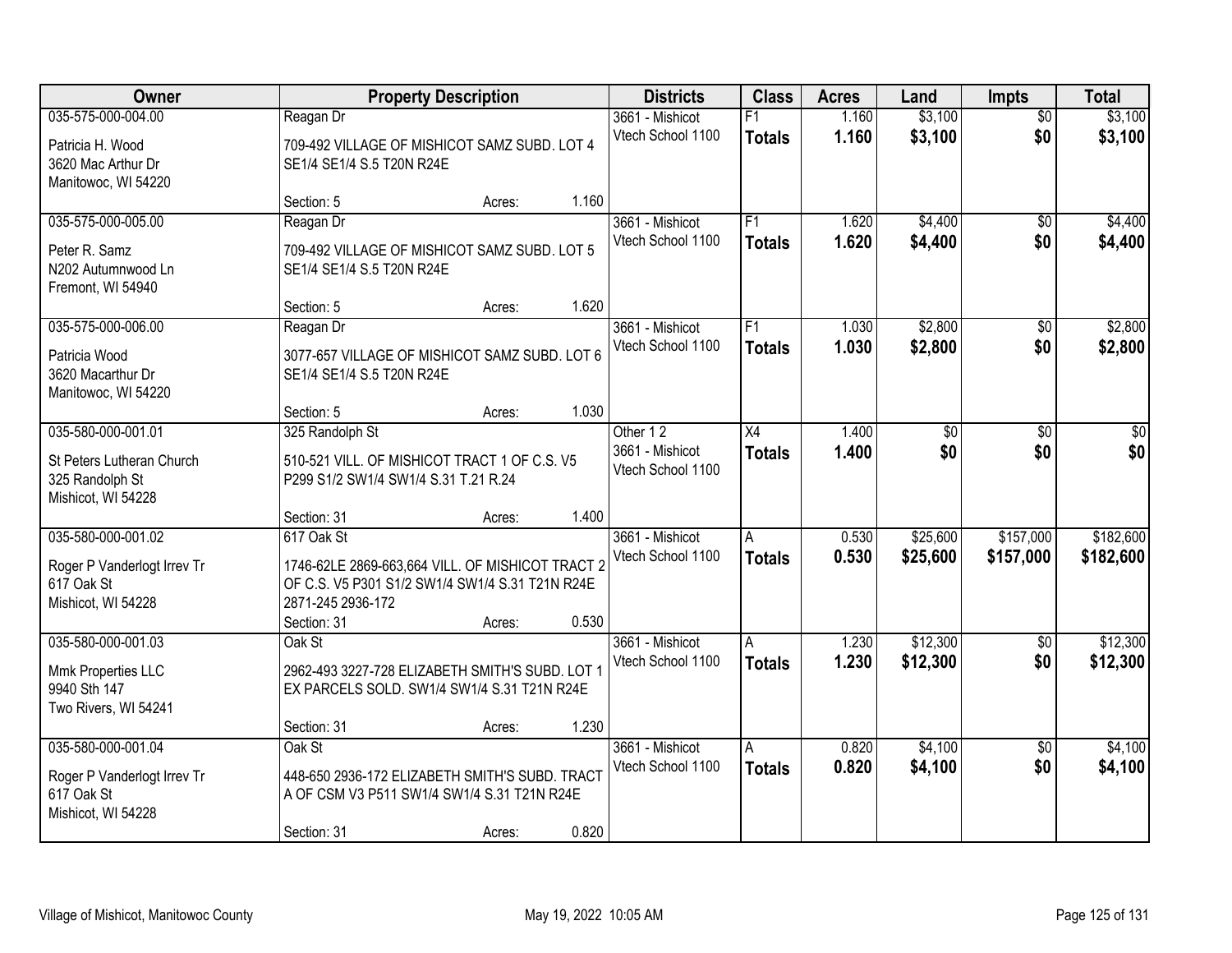| Owner                                     | <b>Property Description</b>                      | <b>Districts</b>                     | <b>Class</b>    | <b>Acres</b> | Land       | <b>Impts</b>    | <b>Total</b>    |
|-------------------------------------------|--------------------------------------------------|--------------------------------------|-----------------|--------------|------------|-----------------|-----------------|
| 035-580-000-001.06                        | 636 Elm St                                       | 3661 - Mishicot                      |                 | 0.480        | \$24,000   | \$125,000       | \$149,000       |
| Katelyn M. Wicks                          | 3259-511 ELIZABETH SMITH'S SUBD. PRT OF LOT 1    | Vtech School 1100                    | <b>Totals</b>   | 0.480        | \$24,000   | \$125,000       | \$149,000       |
| 636 Elm St                                | COM NW COR LOT 1 S 160' N89D56ME 230' TO BEG     |                                      |                 |              |            |                 |                 |
| Mishicot, WI 54228                        | N89D56ME 100.93' S4D16ME 70.32' N88D47ME 6.7'    |                                      |                 |              |            |                 |                 |
|                                           | 0.480<br>Section: 31<br>Acres:                   |                                      |                 |              |            |                 |                 |
| 035-580-000-001.07                        | 631 Oak St                                       | 3661 - Mishicot                      | A               | 0.480        | \$24,000   | \$62,200        | \$86,200        |
|                                           |                                                  | Vtech School 1100                    | <b>Totals</b>   | 0.480        | \$24,000   | \$62,200        | \$86,200        |
| Daniel Lee Cowan                          | 865-220 1336-151 ELIZABETH SMITH'S SUBD.         |                                      |                 |              |            |                 |                 |
| Rose M. Cowan                             | TRACT 1 OF C.S. V5 P301 S1/2 SW1/4 SW1/4 S.31    |                                      |                 |              |            |                 |                 |
| 631 Oak St                                | T21N R24E 2304-65                                |                                      |                 |              |            |                 |                 |
| Mishicot, WI 54228                        | 0.480<br>Section: 31<br>Acres:                   |                                      |                 |              |            |                 |                 |
| 035-580-000-001.08                        | 645 Elm St                                       | 3661 - Mishicot                      | A               | 0.260        | \$14,900   | \$99,000        | \$113,900       |
| Hauck Family Irrev Tr                     | 3013-655 ELIZABETH SMITH'S SUBD. LOT 1 COM 160   | Vtech School 1100                    | <b>Totals</b>   | 0.260        | \$14,900   | \$99,000        | \$113,900       |
| 645 Elm St                                | S OF NW COR LOT 1, S66.75' N89D56M E170' N66.75' |                                      |                 |              |            |                 |                 |
| PO Box 36                                 | S89D56M W170' TO BEG S.31 T21N R24E              |                                      |                 |              |            |                 |                 |
| Mishicot, WI 54228                        | 0.260<br>Section: 31<br>Acres:                   |                                      |                 |              |            |                 |                 |
| 035-580-000-001.09                        | $E$ Im St                                        | 3661 - Mishicot                      | X4              | 0.870        | \$0        | \$0             | \$0             |
|                                           |                                                  | Vtech School 1100                    |                 | 0.870        | \$0        | \$0             | \$0             |
| St Peters Church                          | 480-563,616 ELIZABETH SMITH'S SUBD. THAT PRT     |                                      | <b>Totals</b>   |              |            |                 |                 |
| 325 Randolph St                           | FOLL IN LOT 1 OF E.SMITH'S SUBD COM NW COR       |                                      |                 |              |            |                 |                 |
| Mishicot, WI 54228                        | LOT 1 S160' N89D56ME 330.93' N4D16MW 29.22'      |                                      |                 |              |            |                 |                 |
|                                           | 0.870<br>Section: 31<br>Acres:                   |                                      |                 |              |            |                 |                 |
| 035-580-000-001.10                        | 631 Elm St                                       | 3661 - Mishicot                      | A               | 0.260        | \$14,900   | \$92,400        | \$107,300       |
|                                           | 2256-694 2266-635 ELIZABETH SMITH'S SUBD. LOT 1  | Vtech School 1100                    | <b>Totals</b>   | 0.260        | \$14,900   | \$92,400        | \$107,300       |
| Carol M Koeppel Revoc Trust<br>631 Elm St | COM 293.5' S OF NW COR S66.75' N89D56M           |                                      |                 |              |            |                 |                 |
| Mishicot, WI 54228                        | E170'N66.75' S89D56M W170' TO BEG. S.31 T21N     |                                      |                 |              |            |                 |                 |
|                                           | 0.260<br>Section: 31<br>Acres:                   |                                      |                 |              |            |                 |                 |
|                                           |                                                  |                                      |                 |              |            |                 |                 |
| 035-580-000-001.11                        | 637 Elm St                                       | Other 12                             | A               | 0.260        | \$14,900   | \$102,800       | \$117,700       |
| Bruce R. Berres                           | 563-116 ELIZABETH SMITH'S SUBD. LOT 1 COM        | 3661 - Mishicot<br>Vtech School 1100 | <b>Totals</b>   | 0.260        | \$14,900   | \$102,800       | \$117,700       |
| PO Box 123                                | 226.75' S OF NW COR, S66.65' N89D56M E170' N     |                                      |                 |              |            |                 |                 |
| Mishicot, WI 54228                        | 66.75' S89D56M W170' TO COM. S.31 T.21 R.24      |                                      |                 |              |            |                 |                 |
|                                           | 0.260<br>Section: 31<br>Acres:                   |                                      |                 |              |            |                 |                 |
| 035-580-000-003.01                        | State St                                         | 3661 - Mishicot                      | $\overline{X4}$ | 2.130        | $\sqrt{6}$ | $\overline{50}$ | $\overline{50}$ |
|                                           |                                                  | Vtech School 1100                    | <b>Totals</b>   | 2.130        | \$0        | \$0             | \$0             |
| Mishicot Cemetery As Cemetery             | 259-653 ELIZABETH SMITH'S SUBD. LOT 3, N2.13 AC  |                                      |                 |              |            |                 |                 |
|                                           | THEREOF. SW1/4 SW1/4 S.31 T.21 R.24              |                                      |                 |              |            |                 |                 |
| Mishicot, WI 54228                        |                                                  |                                      |                 |              |            |                 |                 |
|                                           | 2.130<br>Section: 31<br>Acres:                   |                                      |                 |              |            |                 |                 |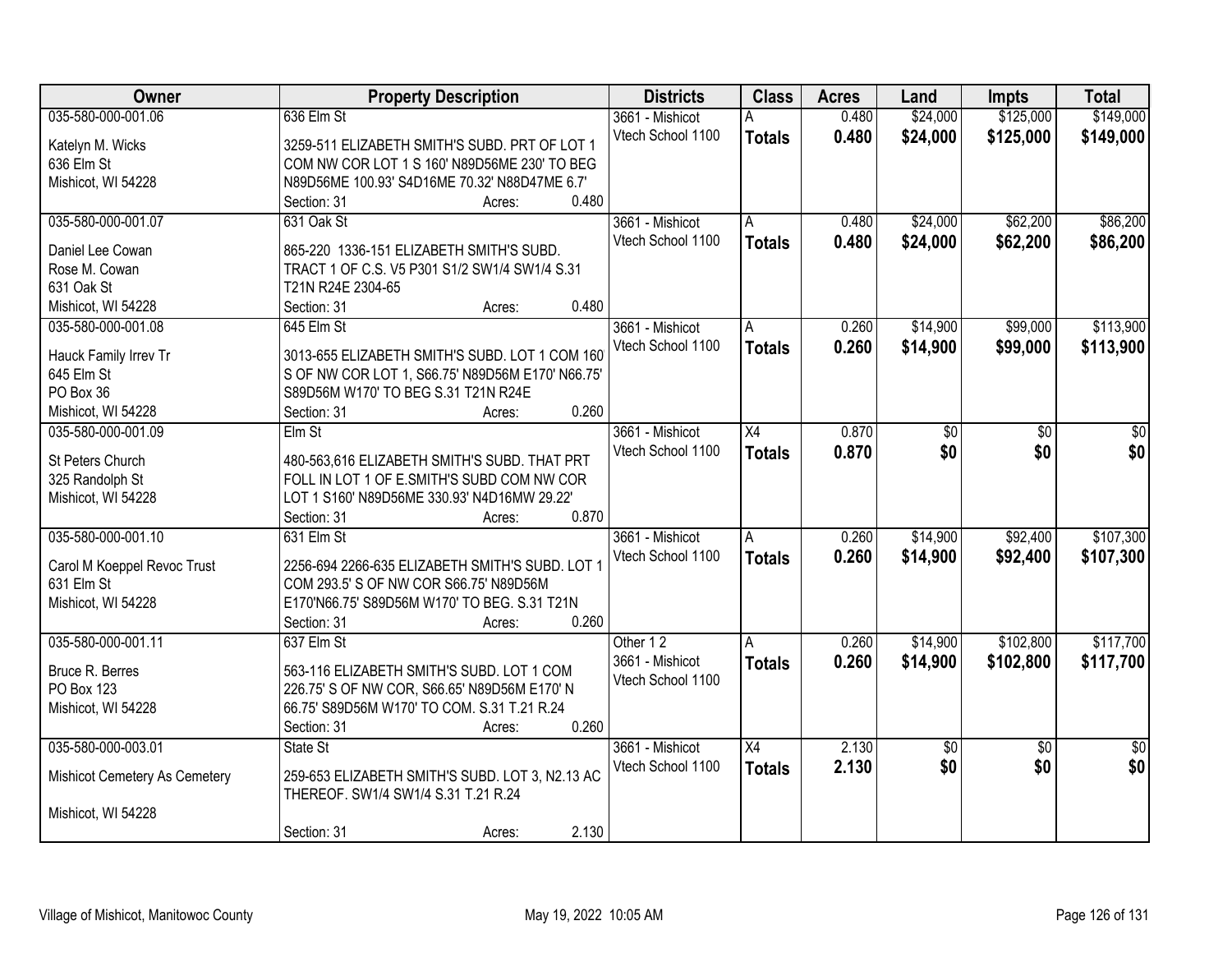| Owner                         |                                                  | <b>Property Description</b> |       | <b>Districts</b>  | <b>Class</b>    | <b>Acres</b> | Land            | <b>Impts</b>    | <b>Total</b>    |
|-------------------------------|--------------------------------------------------|-----------------------------|-------|-------------------|-----------------|--------------|-----------------|-----------------|-----------------|
| 035-580-000-003.02            | State St                                         |                             |       | 3661 - Mishicot   | $\overline{X4}$ | 1.940        | $\overline{50}$ | $\overline{50}$ | $\overline{30}$ |
| <b>Holy Cross Cemetery</b>    | 183-574 ELIZABETH SMITH'S SUBD. S75' OF LOT 3    |                             |       | Vtech School 1100 | <b>Totals</b>   | 1.940        | \$0             | \$0             | \$0             |
| 423 S Main St                 | ALSO PRT SW1/4 SW1/4 COM SW COR LOT 3, SLY       |                             |       |                   |                 |              |                 |                 |                 |
| Mishicot, WI 54228            | 101', ELY TO PT IN W LN KUNZ PROP 164' NLY OF NE |                             |       |                   |                 |              |                 |                 |                 |
|                               | Section: 31                                      | Acres:                      | 1.940 |                   |                 |              |                 |                 |                 |
| 035-580-000-003.03            | 161 Randolph St                                  |                             |       | 3661 - Mishicot   | A               | 0.400        | \$20,700        | \$97,700        | \$118,400       |
|                               |                                                  |                             |       | Vtech School 1100 | <b>Totals</b>   | 0.400        | \$20,700        | \$97,700        | \$118,400       |
| Jeffrey A. Chalupny           | 2093-411 2168-553 ELIZABETH SMITH'S SUBD. PRT    |                             |       |                   |                 |              |                 |                 |                 |
| Angela Chalupny               | LOT 3 & COM SE COR LOT 3 BLOCK 15 W28.5 N163.5   |                             |       |                   |                 |              |                 |                 |                 |
| 161 Randolph St               | E26.7' S163.52' TO BEG V224 P291 OF DEEDS S.31   |                             | 0.400 |                   |                 |              |                 |                 |                 |
| Mishicot, WI 54228            | Section: 31                                      | Acres:                      |       |                   |                 |              |                 |                 |                 |
| 035-580-000-004.00            | State St                                         |                             |       | 3661 - Mishicot   | $\overline{X4}$ | 2.330        | $\overline{50}$ | $\overline{50}$ | $\overline{30}$ |
| Mishicot Cemetery As Cemetery | ELIZABETH SMITH'S SUBD. LOT 4 ALSO PRT SW1/4     |                             |       | Vtech School 1100 | <b>Totals</b>   | 2.330        | \$0             | \$0             | \$0             |
|                               | SW1/4 COM NW COR LOT 4 NLY 139' ELY TO PT IN W   |                             |       |                   |                 |              |                 |                 |                 |
| Mishicot, WI 54228            | LN KUNZ PROP 164' NLY OF NE COR LOT 4, SLY       |                             |       |                   |                 |              |                 |                 |                 |
|                               | Section: 31                                      | Acres:                      | 2.330 |                   |                 |              |                 |                 |                 |
| 035-585-000-001.00            | 611 Washington St                                |                             |       | 3661 - Mishicot   | A               | 0.410        | \$21,100        | \$203,700       | \$224,800       |
|                               |                                                  |                             |       | Vtech School 1100 | <b>Totals</b>   | 0.410        | \$21,100        | \$203,700       | \$224,800       |
| Matthew P. Schorman           | 3413-50 VOELKERS SUBDIVISION NE1/4 NW1/4 LOT     |                             |       |                   |                 |              |                 |                 |                 |
| Heather L. Schorman           | S.4 T20N R24E                                    |                             |       |                   |                 |              |                 |                 |                 |
| 611 Washington St             |                                                  |                             |       |                   |                 |              |                 |                 |                 |
| Mishicot, WI 54228            | Section: 4                                       | Acres:                      | 0.410 |                   |                 |              |                 |                 |                 |
| 035-585-000-002.00            | 617 Washington St                                |                             |       | 3661 - Mishicot   | A               | 0.310        | \$16,900        | \$192,600       | \$209,500       |
| Jason R. Hanson               | 2182-57 VOELKERS SUBDIVISION NE1/4 NW1/4 LOT     |                             |       | Vtech School 1100 | <b>Totals</b>   | 0.310        | \$16,900        | \$192,600       | \$209,500       |
| Marsha A. Hanson              | S.4 T20N R24E                                    |                             |       |                   |                 |              |                 |                 |                 |
| 617 Washington St             |                                                  |                             |       |                   |                 |              |                 |                 |                 |
| Mishicot, WI 54228            | Section: 4                                       | Acres:                      | 0.310 |                   |                 |              |                 |                 |                 |
| 035-585-000-003.00            | 631 Washington St                                |                             |       | 3661 - Mishicot   | A               | 0.310        | \$16,900        | \$170,500       | \$187,400       |
|                               |                                                  |                             |       | Vtech School 1100 | <b>Totals</b>   | 0.310        | \$16,900        | \$170,500       | \$187,400       |
| Joshua C. Kinjerski           | 2880-591 VOELKERS SUBDIVISION NE1/4 NW1/4 LOT    |                             |       |                   |                 |              |                 |                 |                 |
| 631 Washington St             | 3 S.4 T20N R24E                                  |                             |       |                   |                 |              |                 |                 |                 |
| Mishicot, WI 54228            |                                                  |                             |       |                   |                 |              |                 |                 |                 |
|                               | Section: 4                                       | Acres:                      | 0.310 |                   |                 |              |                 |                 |                 |
| 035-585-000-004.00            | 641 Washington St                                |                             |       | 3661 - Mishicot   | Α               | 0.310        | \$16,900        | \$227,600       | \$244,500       |
| Gavin J. Krause               | 1187-390 VOELKERS SUBDIVISION NE1/4 NW1/4 LOT    |                             |       | Vtech School 1100 | <b>Totals</b>   | 0.310        | \$16,900        | \$227,600       | \$244,500       |
| Josie S. Krause               | 4 S.4 T20N R24E                                  |                             |       |                   |                 |              |                 |                 |                 |
| 641 Washington St             |                                                  |                             |       |                   |                 |              |                 |                 |                 |
| Mishicot, WI 54228            | Section: 4                                       | Acres:                      | 0.310 |                   |                 |              |                 |                 |                 |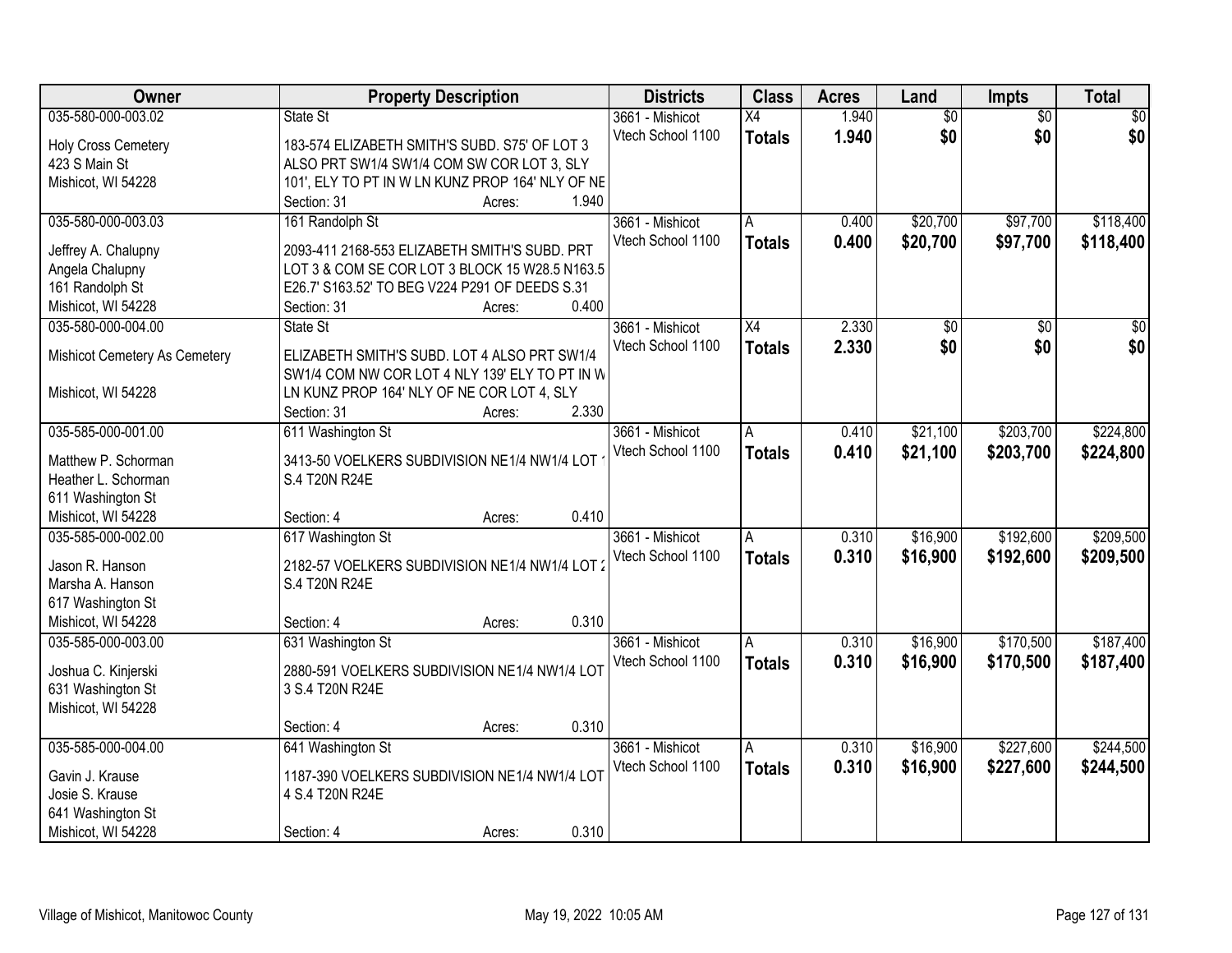| Owner                                |                                               | <b>Property Description</b> |       | <b>Districts</b>  | <b>Class</b>  | <b>Acres</b> | Land     | <b>Impts</b> | <b>Total</b> |
|--------------------------------------|-----------------------------------------------|-----------------------------|-------|-------------------|---------------|--------------|----------|--------------|--------------|
| 035-585-000-005.00                   | 653 Washington St                             |                             |       | 3661 - Mishicot   | А             | 0.310        | \$16,900 | \$160,000    | \$176,900    |
| Keith R. Voelker                     | 1165-142 3148-605 3169-611LE VOELKERS         |                             |       | Vtech School 1100 | <b>Totals</b> | 0.310        | \$16,900 | \$160,000    | \$176,900    |
| c/o Elizabeth A. Voelker             | SUBDIVISION NE1/4 NW1/4 LOT 5 S.4 T20N R24E   |                             |       |                   |               |              |          |              |              |
| PO Box 476                           |                                               |                             |       |                   |               |              |          |              |              |
| Mishicot, WI 54228                   | Section: 4                                    | Acres:                      | 0.310 |                   |               |              |          |              |              |
| 035-585-000-006.00                   | 661 Washington St                             |                             |       | Other 12          | А             | 0.310        | \$16,900 | \$198,000    | \$214,900    |
| Patrick M. Fencl                     | 1147-552 VOELKERS SUBDIVISION NE1/4 NW1/4 LOT |                             |       | 3661 - Mishicot   | <b>Totals</b> | 0.310        | \$16,900 | \$198,000    | \$214,900    |
| Diane L. Fencl                       | 6 S.4 T20N R24E                               |                             |       | Vtech School 1100 |               |              |          |              |              |
| 661 Washington St                    |                                               |                             |       |                   |               |              |          |              |              |
| Mishicot, WI 54228                   | Section: 4                                    | Acres:                      | 0.310 |                   |               |              |          |              |              |
| 035-585-000-007.00                   | <b>Washington St</b>                          |                             |       | 3661 - Mishicot   | A             | 0.310        | \$16,900 | \$0          | \$16,900     |
|                                      |                                               |                             |       | Vtech School 1100 | <b>Totals</b> | 0.310        | \$16,900 | \$0          | \$16,900     |
| Joanne Kliment                       | 894-259 1013-466 VOELKERS SUBDIVISION NE1/4   |                             |       |                   |               |              |          |              |              |
| Melvin J. Kliment<br>664 Randolph St | NW1/4 LOT 7 S.4 T20N R24E                     |                             |       |                   |               |              |          |              |              |
| Mishicot, WI 54228                   | Section: 4                                    | Acres:                      | 0.310 |                   |               |              |          |              |              |
| 035-585-000-008.00                   | 681 Washington St                             |                             |       | 3661 - Mishicot   | Α             | 0.310        | \$16,900 | \$178,500    | \$195,400    |
|                                      |                                               |                             |       | Vtech School 1100 | <b>Totals</b> | 0.310        | \$16,900 | \$178,500    | \$195,400    |
| Joshua T. Schmidt                    | 2418-47 2805-163 VOELKERS SUBDIVISION NE1/4   |                             |       |                   |               |              |          |              |              |
| 681 Washington St                    | NW1/4 LOT 8 S.4 T20N R24E                     |                             |       |                   |               |              |          |              |              |
| Mishicot, WI 54228                   |                                               |                             |       |                   |               |              |          |              |              |
|                                      | Section: 4                                    | Acres:                      | 0.310 |                   |               |              |          |              |              |
| 035-585-000-009.00                   | 693 Washington St                             |                             |       | 3661 - Mishicot   | A             | 0.310        | \$16,900 | \$217,200    | \$234,100    |
| Donald D. Haack                      | 2209-101 VOELKERS SUBDIVISION NE1/4 NW1/4 LOT |                             |       | Vtech School 1100 | <b>Totals</b> | 0.310        | \$16,900 | \$217,200    | \$234,100    |
| Kim M. Haack                         | 9 S.4 T20N R24E                               |                             |       |                   |               |              |          |              |              |
| 693 Washington St                    |                                               |                             |       |                   |               |              |          |              |              |
| Mishicot, WI 54228                   | Section: 4                                    | Acres:                      | 0.310 |                   |               |              |          |              |              |
| 035-585-000-010.00                   | 707 Washington St                             |                             |       | 3661 - Mishicot   | A             | 0.310        | \$16,900 | \$215,700    | \$232,600    |
| Dwayne Holcomb                       | 2649-435 VOELKERS SUBDIVISION NE1/4 NW1/4 LOT |                             |       | Vtech School 1100 | <b>Totals</b> | 0.310        | \$16,900 | \$215,700    | \$232,600    |
| 707 Washington St                    | 10 S.4 T20N R24E                              |                             |       |                   |               |              |          |              |              |
| Mishicot, WI 54228                   |                                               |                             |       |                   |               |              |          |              |              |
|                                      | Section: 4                                    | Acres:                      | 0.310 |                   |               |              |          |              |              |
| 035-585-000-011.00                   | 717 Washington St                             |                             |       | Other 12          | A             | 0.310        | \$16,900 | \$194,200    | \$211,100    |
| Dale R. Eslinger                     | 1570-181 VOELKERS SUBDIVISION NE1/4 NW1/4 LOT |                             |       | 3661 - Mishicot   | <b>Totals</b> | 0.310        | \$16,900 | \$194,200    | \$211,100    |
| 717 Washington St                    | 11 A/K/A TRACT 1 CSM V12 P21 S.4 T20N R24E    |                             |       | Vtech School 1100 |               |              |          |              |              |
| Mishicot, WI 54228                   |                                               |                             |       |                   |               |              |          |              |              |
|                                      | Section: 4                                    | Acres:                      | 0.310 |                   |               |              |          |              |              |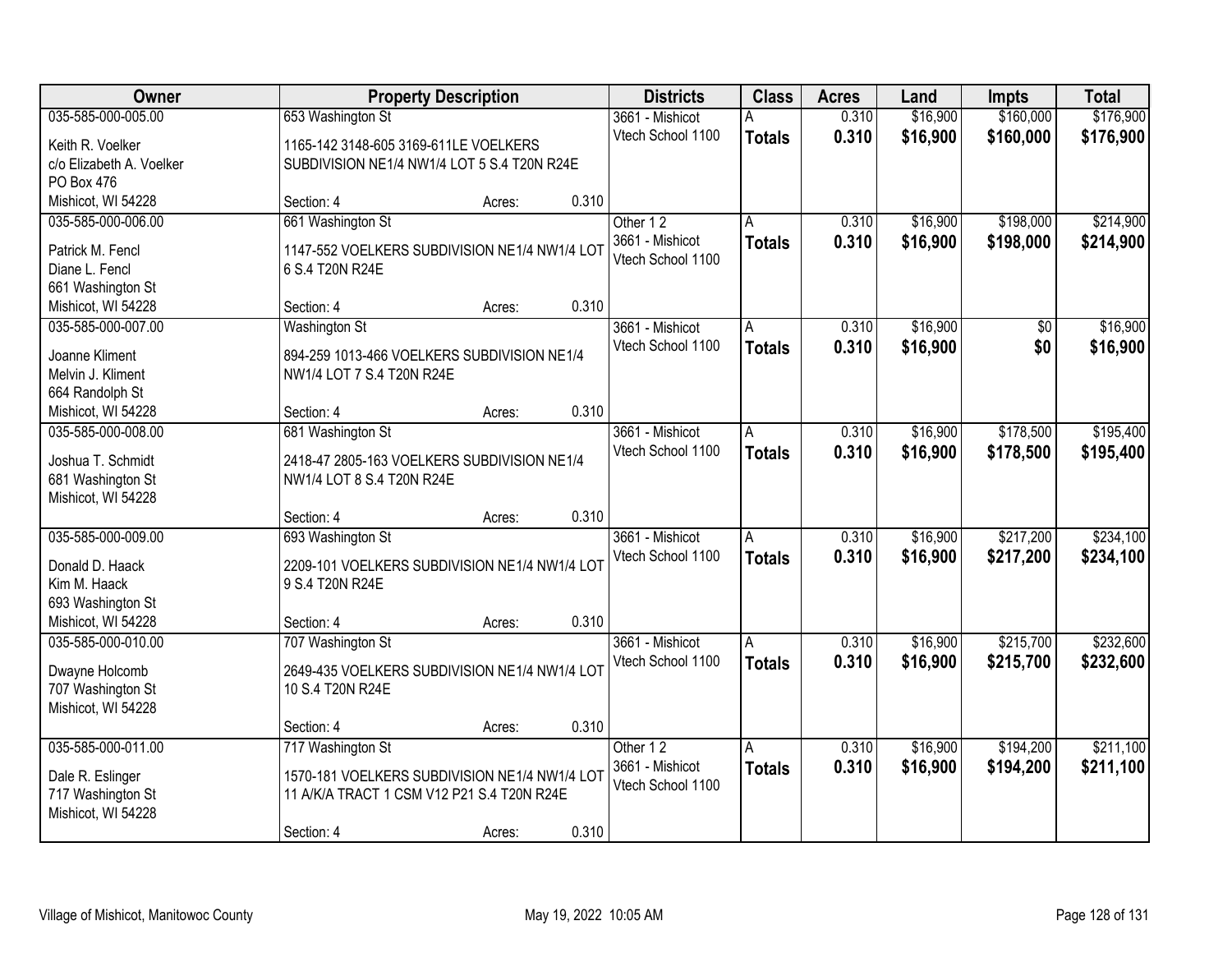| <b>Owner</b>         |                                                 | <b>Property Description</b> |       | <b>Districts</b>  | <b>Class</b>   | <b>Acres</b> | Land     | Impts           | <b>Total</b> |
|----------------------|-------------------------------------------------|-----------------------------|-------|-------------------|----------------|--------------|----------|-----------------|--------------|
| 035-585-000-012.00   | 545 Woodlawn Dr                                 |                             |       | 3661 - Mishicot   |                | 0.310        | \$16,900 | \$159,400       | \$176,300    |
| Jacqueline M. Deboer | 1022-307 1442-330 VOELKERS SUBDIVISION NE1/4    |                             |       | Vtech School 1100 | <b>Totals</b>  | 0.310        | \$16,900 | \$159,400       | \$176,300    |
| 545 Woodlawn Dr      | NW1/4 LOT 12 S.4 T20N R24E                      |                             |       |                   |                |              |          |                 |              |
| Mishicot, WI 54228   |                                                 |                             |       |                   |                |              |          |                 |              |
|                      | Section: 4                                      | Acres:                      | 0.310 |                   |                |              |          |                 |              |
| 035-590-001-001.00   | 105 N Park Ln                                   |                             |       | 3661 - Mishicot   | $\overline{B}$ | 1.190        | \$40,800 | \$674,600       | \$715,400    |
|                      |                                                 |                             |       | Vtech School 1100 | <b>Totals</b>  | 1.190        | \$40,800 | \$674,600       | \$715,400    |
| Thiel Properties LLC | 2083-322 F.W.ESTATES SUBD #1 PRT LOT 1 BLOCK    |                             |       |                   |                |              |          |                 |              |
| 105 N Park Ln        | 1 NKA TRACT 1 CSM V21 P313 NW1/4 NE1/4 & SW1/4  |                             |       |                   |                |              |          |                 |              |
| PO Box 70            | NE1/4 S.5 T20N R24E                             |                             |       |                   |                |              |          |                 |              |
| Mishicot, WI 54228   | Section: 5                                      | Acres:                      | 1.190 |                   |                |              |          |                 |              |
| 035-590-001-001.02   | Park Ln                                         |                             |       | 3661 - Mishicot   | B              | 0.460        | \$20,000 | \$0             | \$20,000     |
| Ronald J. Lese       | 1094-350 F.W. ESTATES SUBD #1 PRT LOT 1 BLOCK   |                             |       | Vtech School 1100 | <b>Totals</b>  | 0.460        | \$20,000 | \$0             | \$20,000     |
| Mary R. Lese         | 1 NKA TRACT 2 CSM V21 P313 NW1/4 NE1/4 & SW1/4  |                             |       |                   |                |              |          |                 |              |
| PO Box 178           | NE1/4 S.5 T20N R24E                             |                             |       |                   |                |              |          |                 |              |
| 17233 Harpts Lake Rd | Section: 5                                      | Acres:                      | 0.460 |                   |                |              |          |                 |              |
| Mishicot, WI 54228   |                                                 |                             |       |                   |                |              |          |                 |              |
| 035-590-001-002.00   | Pine Ridge Ct                                   |                             |       | 3661 - Mishicot   | B              | 0.640        | \$30,000 | \$0             | \$30,000     |
|                      |                                                 |                             |       | Vtech School 1100 | <b>Totals</b>  | 0.640        | \$30,000 | \$0             | \$30,000     |
| Theresa A. Brouchoud | 3172-696 F.W. ESTATES SUBD #1 LOT 2 & 3 BLOCK 1 |                             |       |                   |                |              |          |                 |              |
| 252 E Hill Pkwy      | NW1/4 NE1/4 & SW1/4 NE1/4 S.5 T20N R24E         |                             |       |                   |                |              |          |                 |              |
| Apt 205              |                                                 |                             |       |                   |                |              |          |                 |              |
| Madison, WI 53718    | Section: 5                                      | Acres:                      | 0.640 |                   |                |              |          |                 |              |
| 035-590-001-004.00   | Pine Ridge Ct                                   |                             |       | 3661 - Mishicot   | B              | 0.630        | \$28,200 | $\overline{50}$ | \$28,200     |
| Ronald J. Lese       | 1602-454 F.W.ESTATES SUBD #1 LOT 4 BLOCK 1      |                             |       | Vtech School 1100 | <b>Totals</b>  | 0.630        | \$28,200 | \$0             | \$28,200     |
| Mary Lese            | NW1/4 NE1/4 & SW1/4 NE1/4 S.5 T20N R24E         |                             |       |                   |                |              |          |                 |              |
| 17233 Harpts Lake Rd |                                                 |                             |       |                   |                |              |          |                 |              |
| Mishicot, WI 54228   | Section: 5                                      | Acres:                      | 0.630 |                   |                |              |          |                 |              |
| 035-590-001-007.01   | 205 N Park Ln                                   |                             |       | 3661 - Mishicot   | A              | 0.160        | \$21,000 | \$181,500       | \$202,500    |
|                      |                                                 |                             |       | Vtech School 1100 | <b>Totals</b>  | 0.160        | \$21,000 | \$181,500       | \$202,500    |
| Jan K. Swokowski     | 2287-632 F.W.ESTATES SUBD #1 LOT 7 BLOCK 1      |                             |       |                   |                |              |          |                 |              |
| Annemarie Swokowski  | NKA BLUE NINE TWINDOWMINIUM UNIT 205 & 50%      |                             |       |                   |                |              |          |                 |              |
| 205 N Park Ln        | COMMON ELEMENTS NW1/4 NE1/4 & SW1/4 NE1/4       |                             | 0.160 |                   |                |              |          |                 |              |
| Mishicot, WI 54228   | Section: 5                                      | Acres:                      |       |                   |                |              |          |                 |              |
| 035-590-001-007.02   | 207 N Park Ln                                   |                             |       | 3661 - Mishicot   | Α              | 0.170        | \$21,000 | \$179,000       | \$200,000    |
| Joseph D. Broome Jr  | 3448-465 F.W.ESTATES SUBD #1 LOT 7 BLOCK 1      |                             |       | Vtech School 1100 | <b>Totals</b>  | 0.170        | \$21,000 | \$179,000       | \$200,000    |
| 207 N Park Ln        | NKA BLUE NINE TWINDOWMINIUM UNIT 207 & 50%      |                             |       |                   |                |              |          |                 |              |
| Mishicot, WI 54228   | COMMON ELEMENTS NW1/4 NE1/4 & SW1/4 NE1/4       |                             |       |                   |                |              |          |                 |              |
|                      | Section: 5                                      | Acres:                      | 0.170 |                   |                |              |          |                 |              |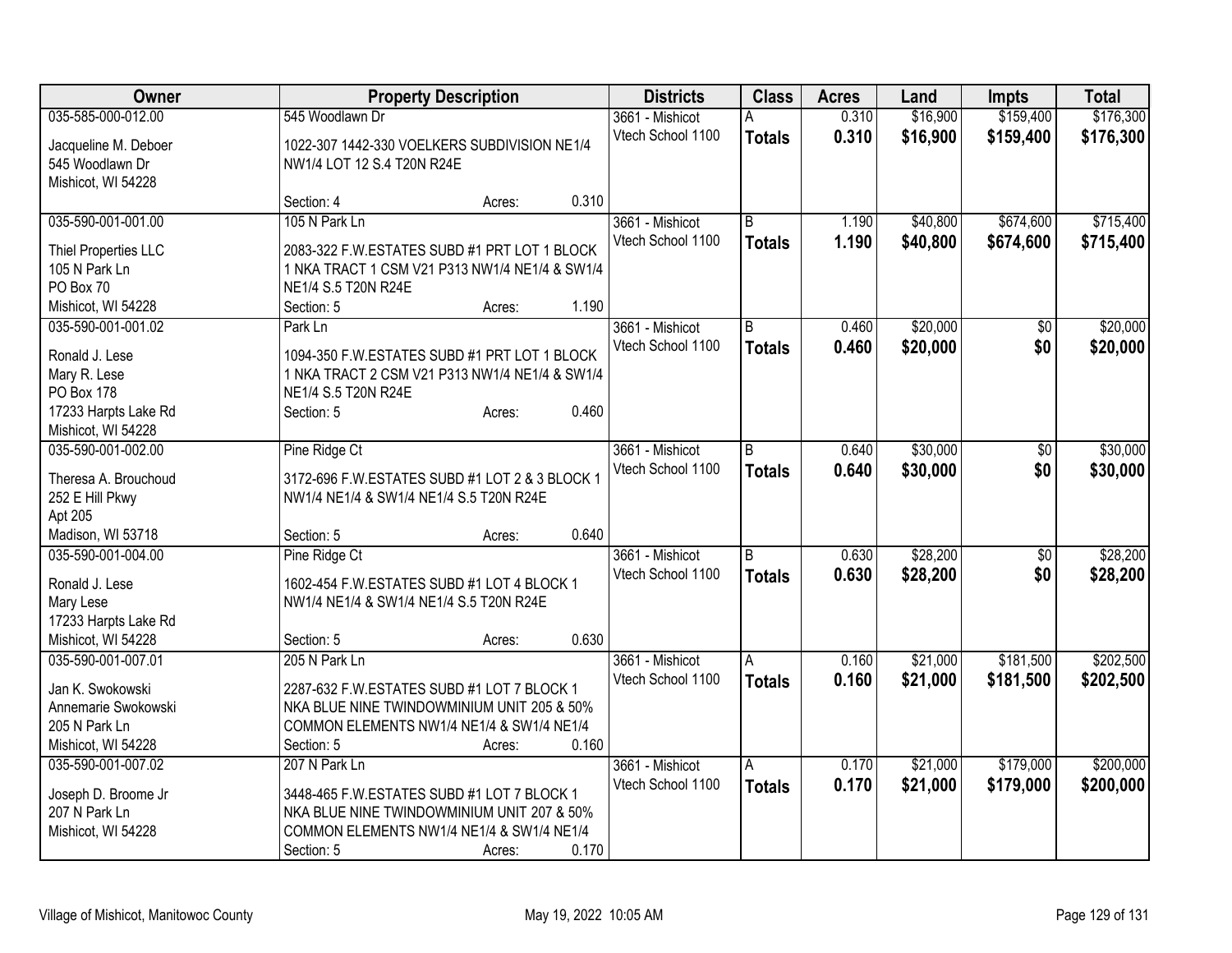| Owner              |                                                 | <b>Property Description</b> |       | <b>Districts</b>  | <b>Class</b>  | <b>Acres</b> | Land     | <b>Impts</b> | <b>Total</b> |
|--------------------|-------------------------------------------------|-----------------------------|-------|-------------------|---------------|--------------|----------|--------------|--------------|
| 035-590-001-008.00 | 211 N Park Ln                                   |                             |       | 3661 - Mishicot   | Α             | 0.540        | \$25,900 | \$244,200    | \$270,100    |
| Keith A. Binversie | 2946-490 F.W. ESTATES SUBD #1 LOT 8 BLOCK 1     |                             |       | Vtech School 1100 | <b>Totals</b> | 0.540        | \$25,900 | \$244,200    | \$270,100    |
| 211 N Park Ln      | NW1/4 NE1/4 & SW1/4 NE1/4 S.5 T20N R24E         |                             |       |                   |               |              |          |              |              |
| Mishicot, WI 54228 |                                                 |                             |       |                   |               |              |          |              |              |
|                    | Section: 5                                      | Acres:                      | 0.540 |                   |               |              |          |              |              |
| 035-590-001-009.00 | 221 N Park Ln                                   |                             |       | 3661 - Mishicot   | A             | 0.410        | \$21,100 | \$243,000    | \$264,100    |
| Jesse L. Eells     | 2742-345 F.W.ESTATES SUBD #1 LOT 9 BLOCK 1      |                             |       | Vtech School 1100 | <b>Totals</b> | 0.410        | \$21,100 | \$243,000    | \$264,100    |
| Shona M. Eells     | NW1/4 NE1/4 & SW1/4 NE1/4 S.5 T20N R24E         |                             |       |                   |               |              |          |              |              |
| 221 N Park Ln      |                                                 |                             |       |                   |               |              |          |              |              |
| Mishicot, WI 54228 | Section: 5                                      | Acres:                      | 0.410 |                   |               |              |          |              |              |
| 035-590-001-010.00 | 227 N Park Ln                                   |                             |       | 3661 - Mishicot   | Α             | 0.340        | \$18,200 | \$236,600    | \$254,800    |
|                    |                                                 |                             |       | Vtech School 1100 | <b>Totals</b> | 0.340        | \$18,200 | \$236,600    | \$254,800    |
| James E. Sustman   | 1457-262 2995-47TOD F.W.ESTATES SUBD #1 LOT 10  |                             |       |                   |               |              |          |              |              |
| 227 N Park Ln      | BLOCK 1 NW1/4 NE1/4 & SW1/4 NE1/4 S.5 T20N R24E |                             |       |                   |               |              |          |              |              |
| Mishicot, WI 54228 | 3379-33                                         |                             |       |                   |               |              |          |              |              |
|                    | Section: 5                                      | Acres:                      | 0.340 |                   |               |              |          |              |              |
| 035-590-002-001.00 | N Park Ln                                       |                             |       | 3661 - Mishicot   | B             | 0.360        | \$16,400 | \$0          | \$16,400     |
| Michael J. Cohen   | 3172-536 F.W.ESTATES SUBD #1 LOT 1 BLOCK 2      |                             |       | Vtech School 1100 | <b>Totals</b> | 0.360        | \$16,400 | \$0          | \$16,400     |
| 118 N Park Ln      | NW1/4 NE1/4 & SW1/4 NE1/4 S.5 T20N R24E         |                             |       |                   |               |              |          |              |              |
| Mishicot, WI 54228 |                                                 |                             |       |                   |               |              |          |              |              |
|                    | Section: 5                                      | Acres:                      | 0.360 |                   |               |              |          |              |              |
| 035-590-002-002.00 | 118 N Park Ln                                   |                             |       | 3661 - Mishicot   | A             | 0.340        | \$15,700 | \$225,700    | \$241,400    |
| Michael J. Cohen   | 3169-682 F.W.ESTATES SUBD #1 LOT 2 BLOCK 2      |                             |       | Vtech School 1100 | <b>Totals</b> | 0.340        | \$15,700 | \$225,700    | \$241,400    |
| 118 N Park Ln      | NW1/4 NE1/4 & SW1/4 NE1/4 S.5 T20N R24E         |                             |       |                   |               |              |          |              |              |
| Mishicot, WI 54228 |                                                 |                             |       |                   |               |              |          |              |              |
|                    | Section: 5                                      | Acres:                      | 0.340 |                   |               |              |          |              |              |
| 035-590-002-003.00 | 126 N Park Ln                                   |                             |       | 3661 - Mishicot   | A             | 0.340        | \$18,200 | \$207,400    | \$225,600    |
|                    |                                                 |                             |       | Vtech School 1100 | <b>Totals</b> | 0.340        | \$18,200 | \$207,400    | \$225,600    |
| Neil D. Conradt    | 2972-346 F.W.ESTATES SUBD #1 LOT 3 BLOCK 2      |                             |       |                   |               |              |          |              |              |
| Renee M. Conradt   | NW1/4 NE1/4 & SW1/4 NE1/4 S.5 T20N R24E         |                             |       |                   |               |              |          |              |              |
| 126 N Park Ln      |                                                 |                             |       |                   |               |              |          |              |              |
| Mishicot, WI 54228 | Section: 5                                      | Acres:                      | 0.340 |                   |               |              |          |              |              |
| 035-590-002-004.00 | 134 N Park Ln                                   |                             |       | 3661 - Mishicot   | A             | 0.340        | \$18,200 | \$239,700    | \$257,900    |
| Steven G. Thomm    | 2929-179 F.W.ESTATES SUBD #1 LOT 4 BLOCK 2      |                             |       | Vtech School 1100 | <b>Totals</b> | 0.340        | \$18,200 | \$239,700    | \$257,900    |
| Carol B. Thomm     | NW1/4 NE1/4 & SW1/4 NE1/4 S.5 T20N R24E         |                             |       |                   |               |              |          |              |              |
| 134 N Park Ln      |                                                 |                             |       |                   |               |              |          |              |              |
| Mishicot, WI 54228 | Section: 5                                      | Acres:                      | 0.340 |                   |               |              |          |              |              |